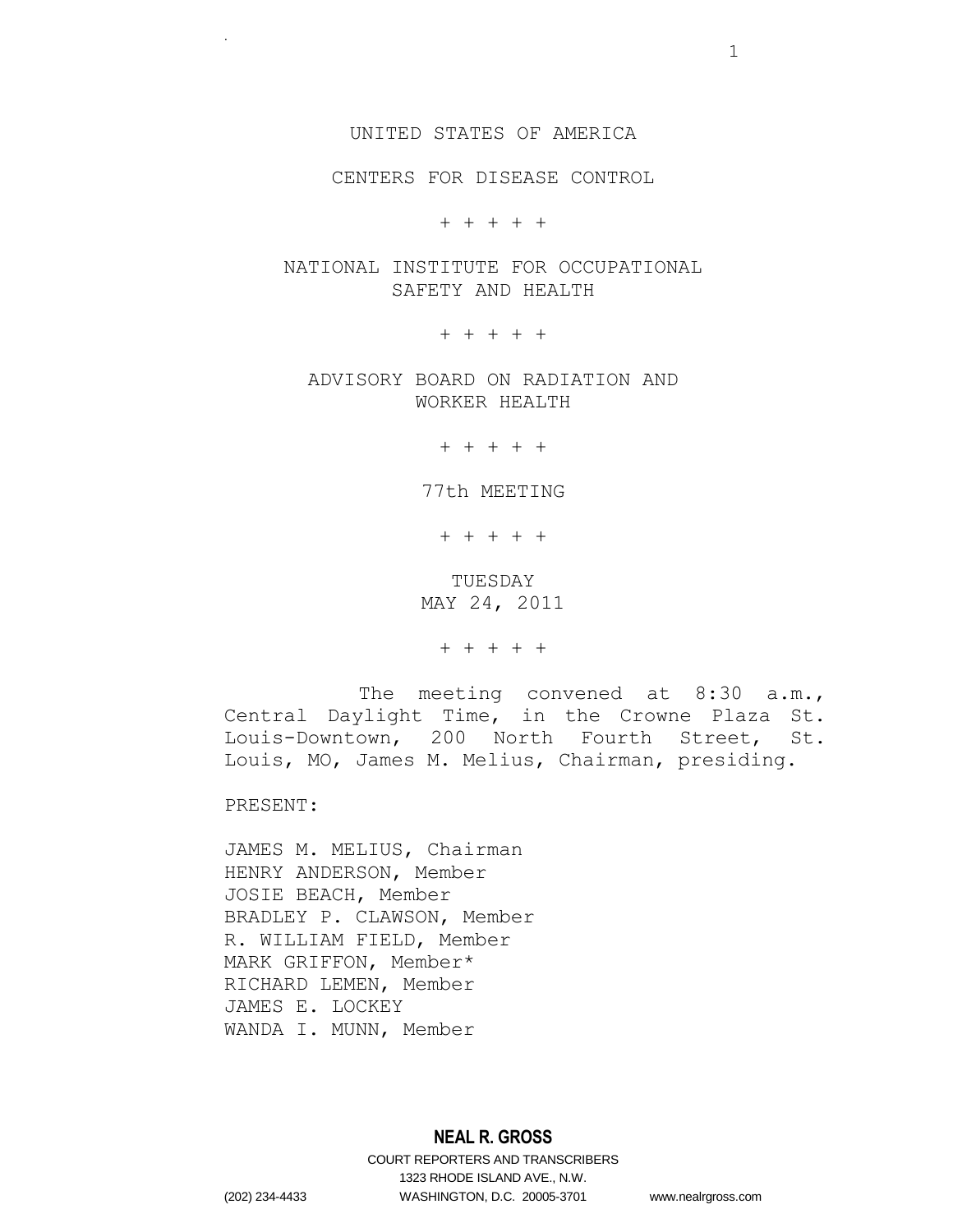PRESENT: (continued)

.

ROBERT W. PRESLEY, Member GENEVIEVE S. ROESSLER, Member PHILLIP SCHOFIELD, Member PAUL L. ZIEMER, Member\* TED KATZ, Designated Federal Official

# **NEAL R. GROSS**

COURT REPORTERS AND TRANSCRIBERS 1323 RHODE ISLAND AVE., N.W. (202) 234-4433 WASHINGTON, D.C. 20005-3701 www.nealrgross.com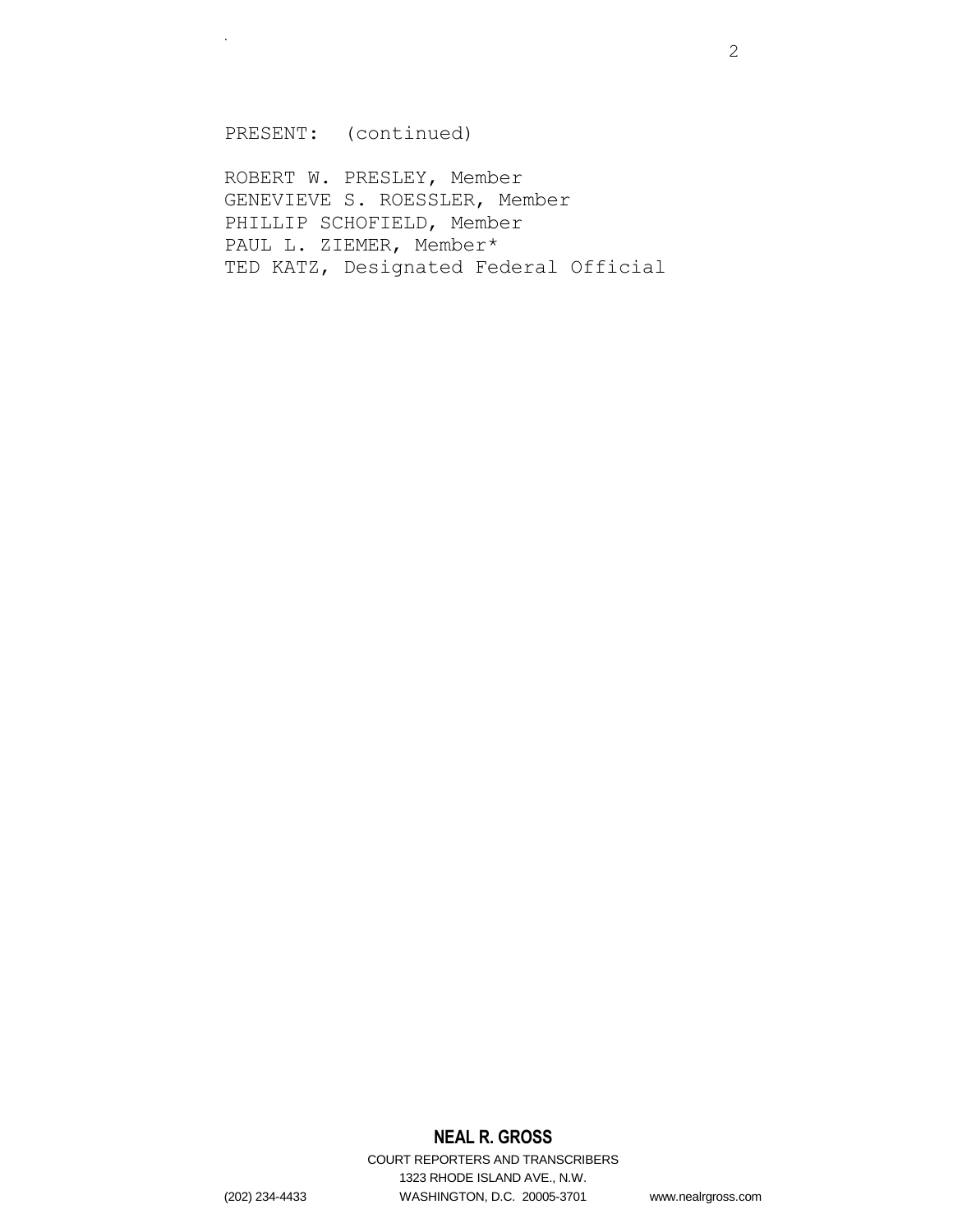REGISTERED AND/OR PUBLIC COMMENT PARTICIPANTS:

ADAMS, NANCY, NIOSH Contractor BALDRIDGE, SANDRA\* BARRIE, TERRIE\* BURGOS, ZAIDA, NIOSH ELLISON, CHRIS, DCAS FITZGERALD, JOE, SC&A HINNEFELD, STU, DCAS KINMAN, JOSH, DCAS KOTSCH, JEFF, DOL LEITON, RACHEL, DOL LEWIS, GREG, DOE LIN, JENNY, HHS MAKHIJANI, ARJUN, SC&A MORRIS, ROBERT, ORAU Team\* NESVET, JEFF, DOL NETON, JIM, DCAS RABINOWITZ, RANDY ROLFES, MARK, DCAS RUTHERFORD, LAVON, DCAS STEPHAN, ROBERT, Office of Congressman Jerry Costello\* STEINBERG, GARY, DOL STIVER, JOHN, SC&A VLIEGER, FAYE\* WADE, LEW, NIOSH Contractor

\*Participating via telephone

3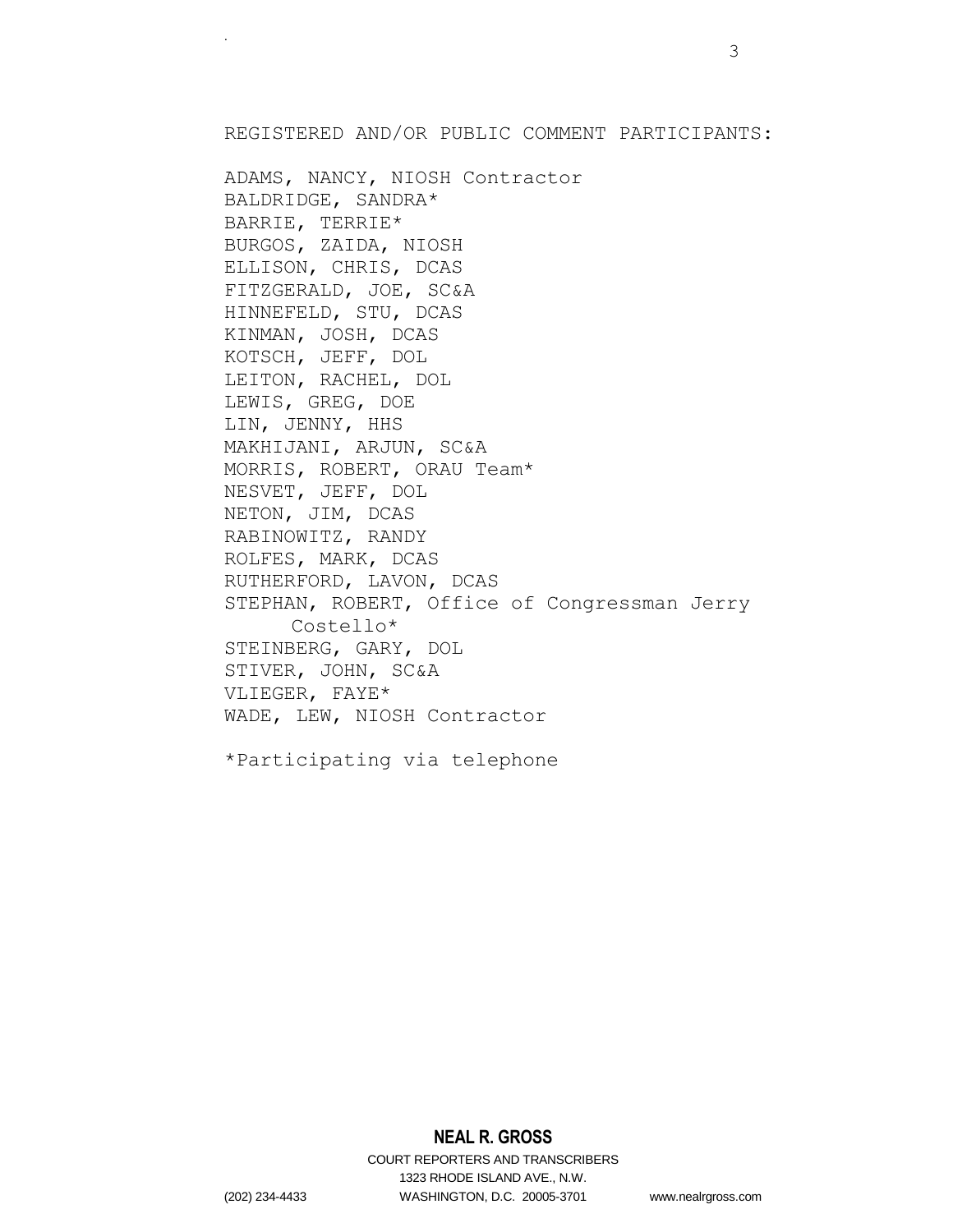T-A-B-L-E O-F C-O-N-T-E-N-T-S

Welcome, Dr. James Melius, Chair........... 4 NIOSH Program Update, Mr. Stuart Hinnefeld........................ 8 NIOSH 10-Year Review, Dr. Lewis Wade..... 21 DOL Program Update, Mr. Gary Steinberg .................. 72 Ms. Rachel Leiton ................... 85 DOE Program Update, Mr. Greg Lewis....... 121 HHS Proposed Rule to Amend Probability of Causation Guidelines Regarding CLL, Dr. James Neton, NIOSH................... 142 Lunch Feed Materials Production Center, Mr. Bradley Clawson, WG Chair.......................... 186 SEC Petition WG Report, Mr. John Stiver, SC&A 194 Board Work Session......................... 265 Administrative Session for Board Members Only: Conflict of Interest Procedures Public Comment................................ 289 Adjourn

**NEAL R. GROSS**

COURT REPORTERS AND TRANSCRIBERS 1323 RHODE ISLAND AVE., N.W. (202) 234-4433 WASHINGTON, D.C. 20005-3701 www.nealrgross.com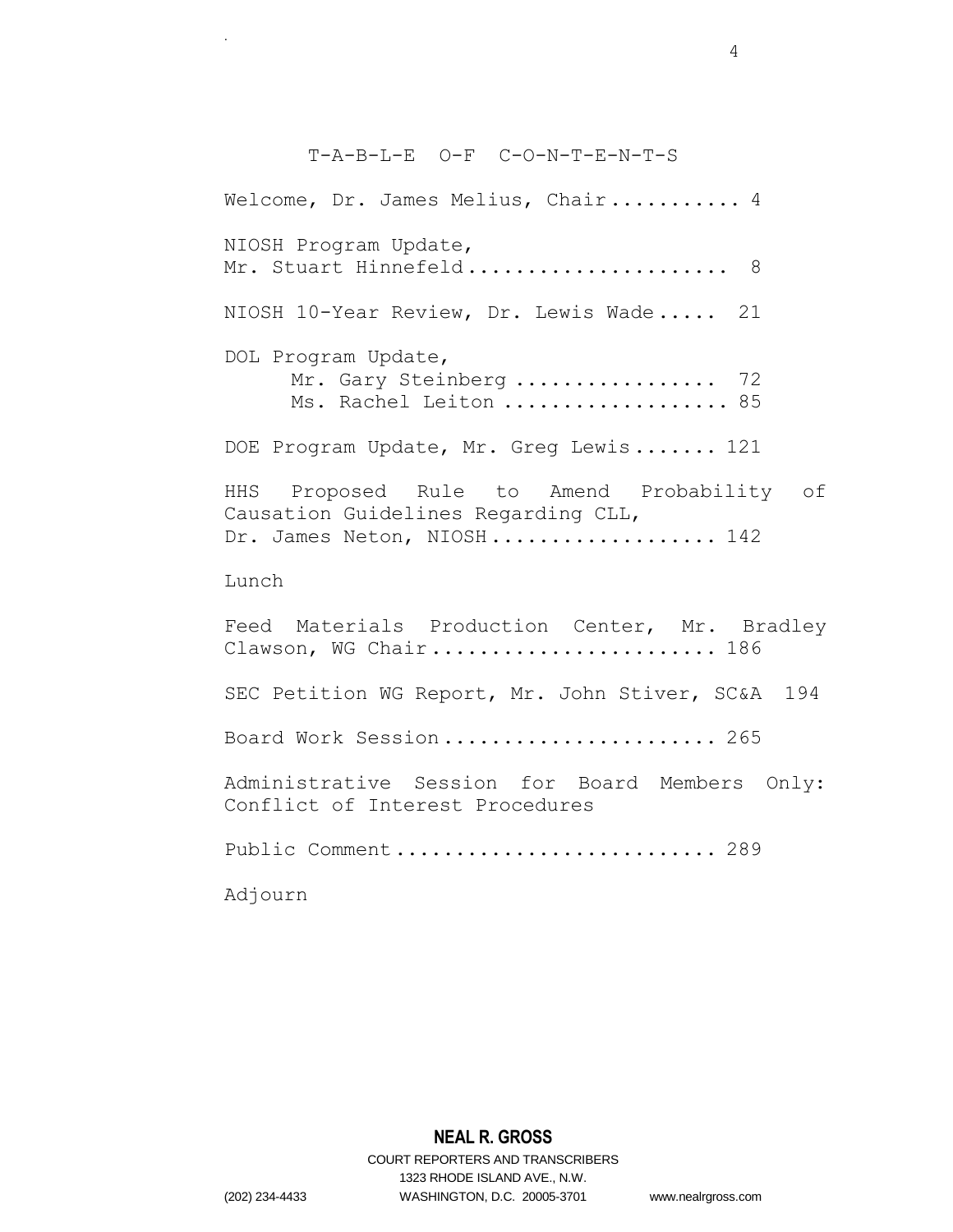P-R-O-C-E-E-D-I-N-G-S 2 8:29 a.m. CHAIRMAN MELIUS: Good morning and welcome to the 77th meeting of the Advisory Board on Radiation and Worker Health and I think a third time in St. Louis. I can't remember. We've been here six times? Okay. Several times. Not for a while so we're glad to be back. Let me turn it over to Ted who will go through the usual housekeeping. 12 MR. KATZ: Good morning everybody. Welcome everyone on the line and in the room. This is the Advisory Board on Radiation and Worker Health. It's our 77th, I think, meeting which is quite an accomplishment in and of itself. Welcome from Secretary of HHS Sebelius and Director of NIOSH Dr. Howard as well. Let me just cover a few things here. On the agenda we have a public comment session today at 6:00, from 6:00 to 7:00 and

#### **NEAL R. GROSS**

.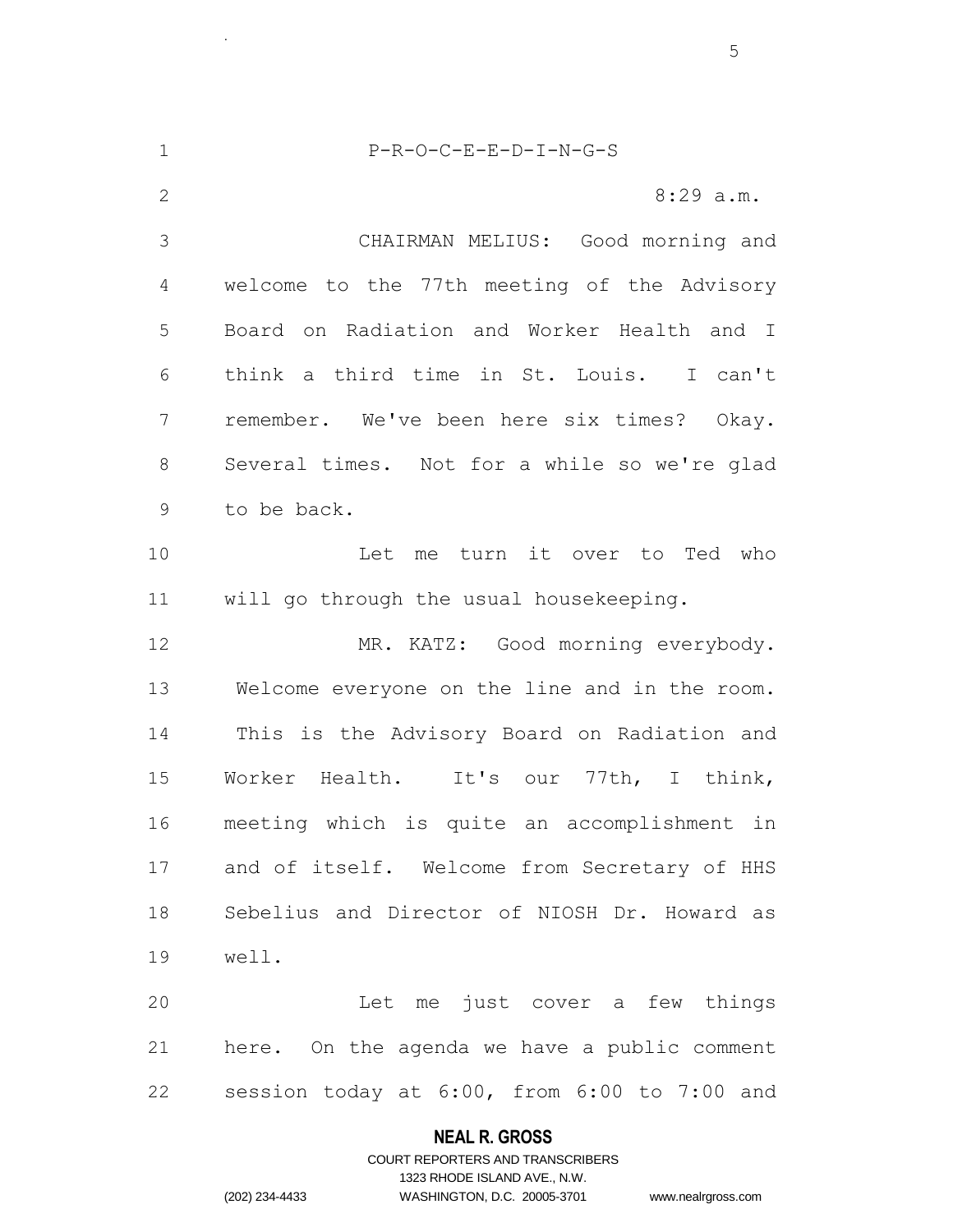tomorrow at 5:30 p.m.

.

 If you would like to comment, for people here in St. Louis there's a sign-in sheet outside the door here. We would like for you to sign in and I'll try to remind people later because people will probably show up later in the day about that. The agenda for the meeting as well as all the presentations that were here on time to be put up on the web so people who are listening in by phone can follow along with the PowerPoint presentations on the web there. They are on the NIOSH webpage under the DCAS program under the Board, as well as under the meeting section so I think you can find it in either place. Also, let me just note for people who are listening in by phone if you would please mute your phones during the meeting, except if you're commenting, for example, during the public comment session.

22 To mute your phone, if you don't

#### **NEAL R. GROSS**

### COURT REPORTERS AND TRANSCRIBERS 1323 RHODE ISLAND AVE., N.W. (202) 234-4433 WASHINGTON, D.C. 20005-3701 www.nealrgross.com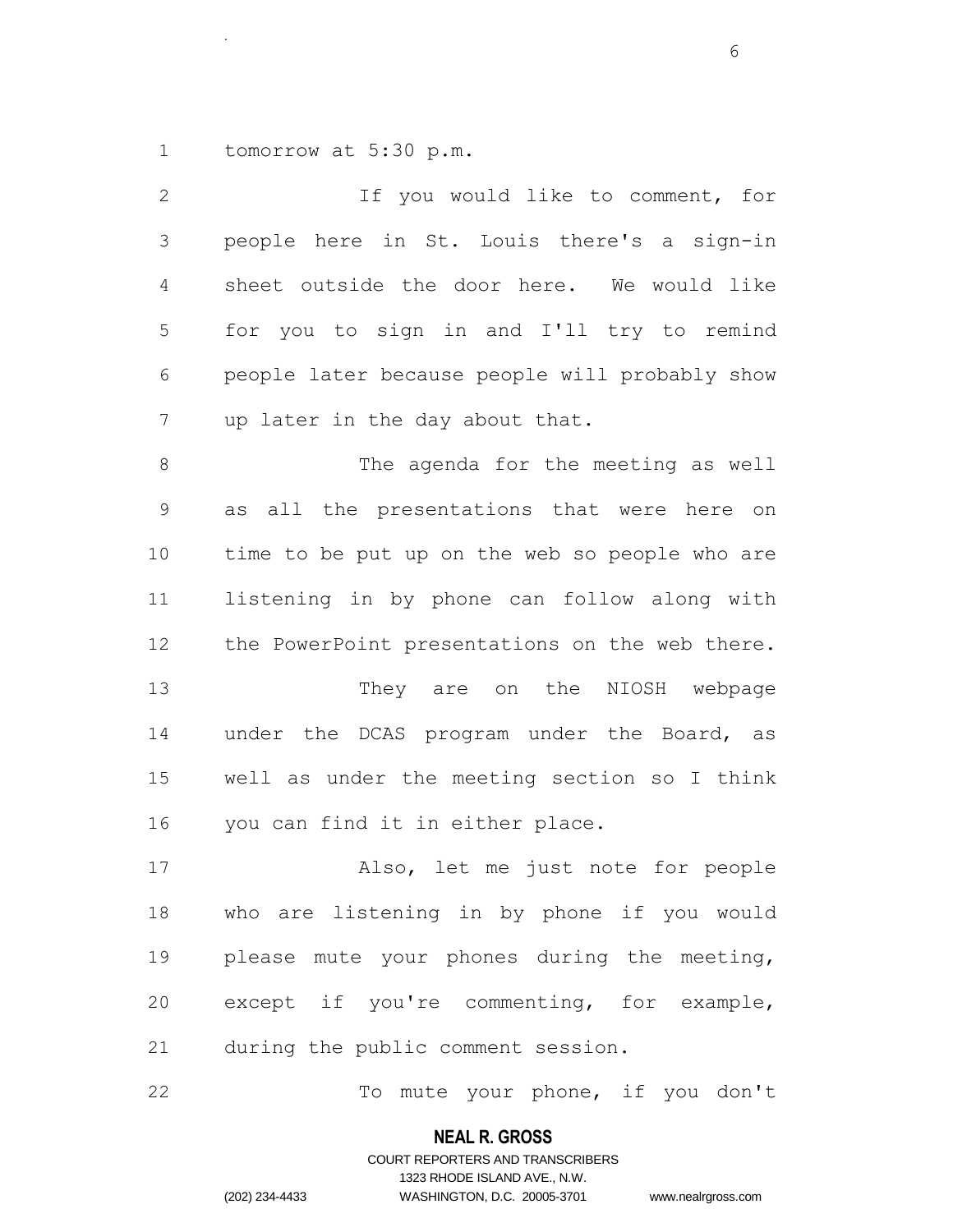1 have a mute button on your phone, press \*6 and 2 then to unmute your phone you press \*6 again. It's very important that you mute your phone, particularly for all the other people who are on the line as well because they will otherwise hear whatever background noise is coming through your phone.

8 And then last just a little bit of housekeeping about exits. Were there an emergency and you need to get out of the hotel for a fire or what have you, you go out these exit doors, take an immediate left, go through 13 the two double glass doors, and then an immediate right. That's the quickest way. 15 That puts you out on 6th Street, or some street, that's right out there.

 I think that covers it. I would like to also check on the rolls. We have a number of Board Members who are attending by phone as opposed to in person here so let me check now and have Board Members who are on the line right now register your attendance,

#### **NEAL R. GROSS**

### COURT REPORTERS AND TRANSCRIBERS 1323 RHODE ISLAND AVE., N.W. (202) 234-4433 WASHINGTON, D.C. 20005-3701 www.nealrgross.com

.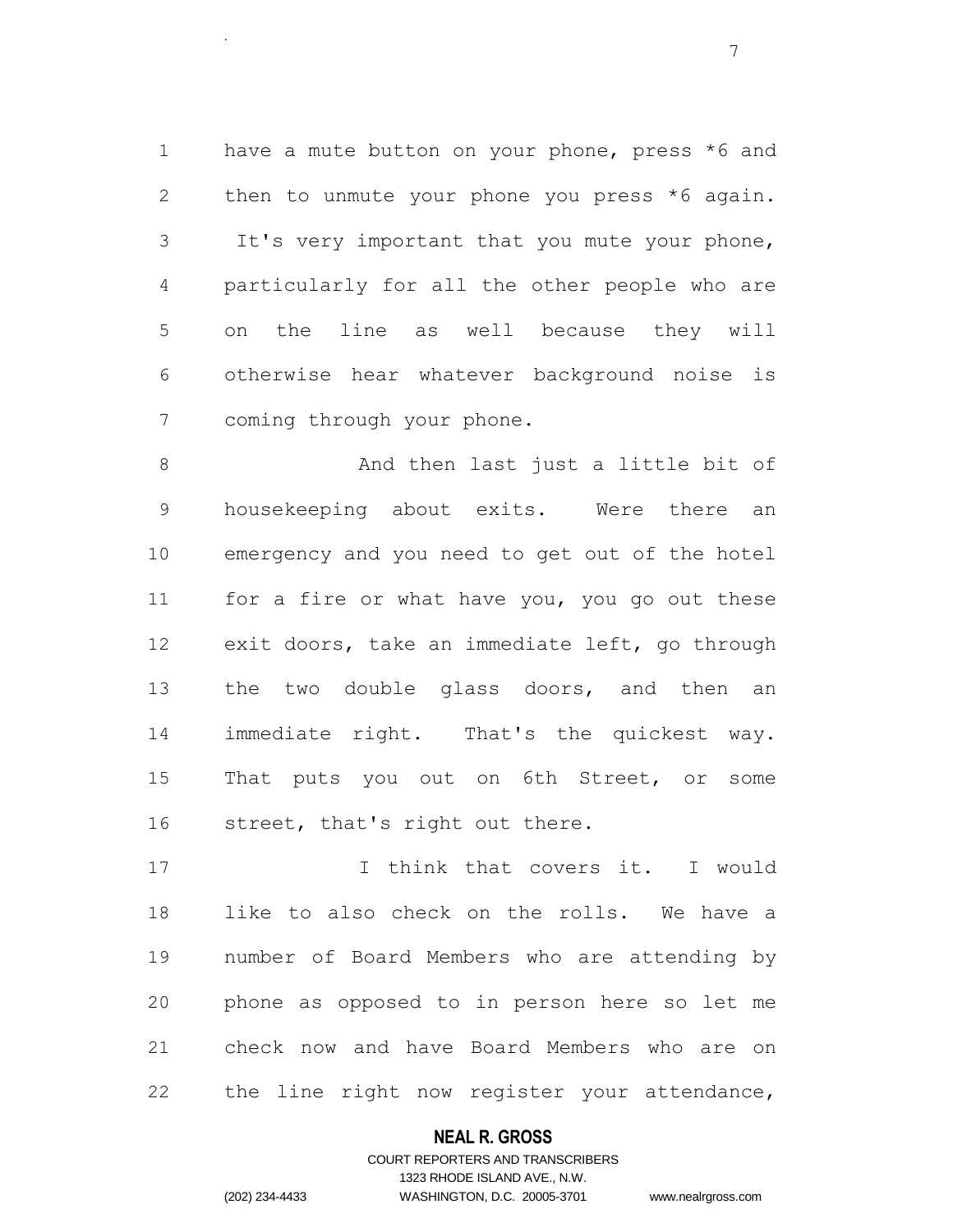please.

.

 MEMBER ZIEMER: This is Paul Ziemer. I'm on the line. MR. KATZ: Welcome, Paul. How about Mr. Griffon? Or Mr. Gibson? Or Dr. Richardson? Very well. At this point they are not on the line. I think we expect some of them to join us. CHAIRMAN MELIUS: Some of the Board Members had some travel problems getting in here due to the weather. Why don't we start. Stu, you want to give us a NIOSH update? Then you can be followed by Lew who is going to give us an update. Lew Wade is going to give us an update on the 10-Year Review. MR. HINNEFELD: Thank you and good morning everyone. For anyone who doesn't know me, I think maybe everybody here does know me, I'm Stu Hinnefeld from NIOSH from the Division of Compensation Analysis and Support. I'm going to be very brief today

#### **NEAL R. GROSS**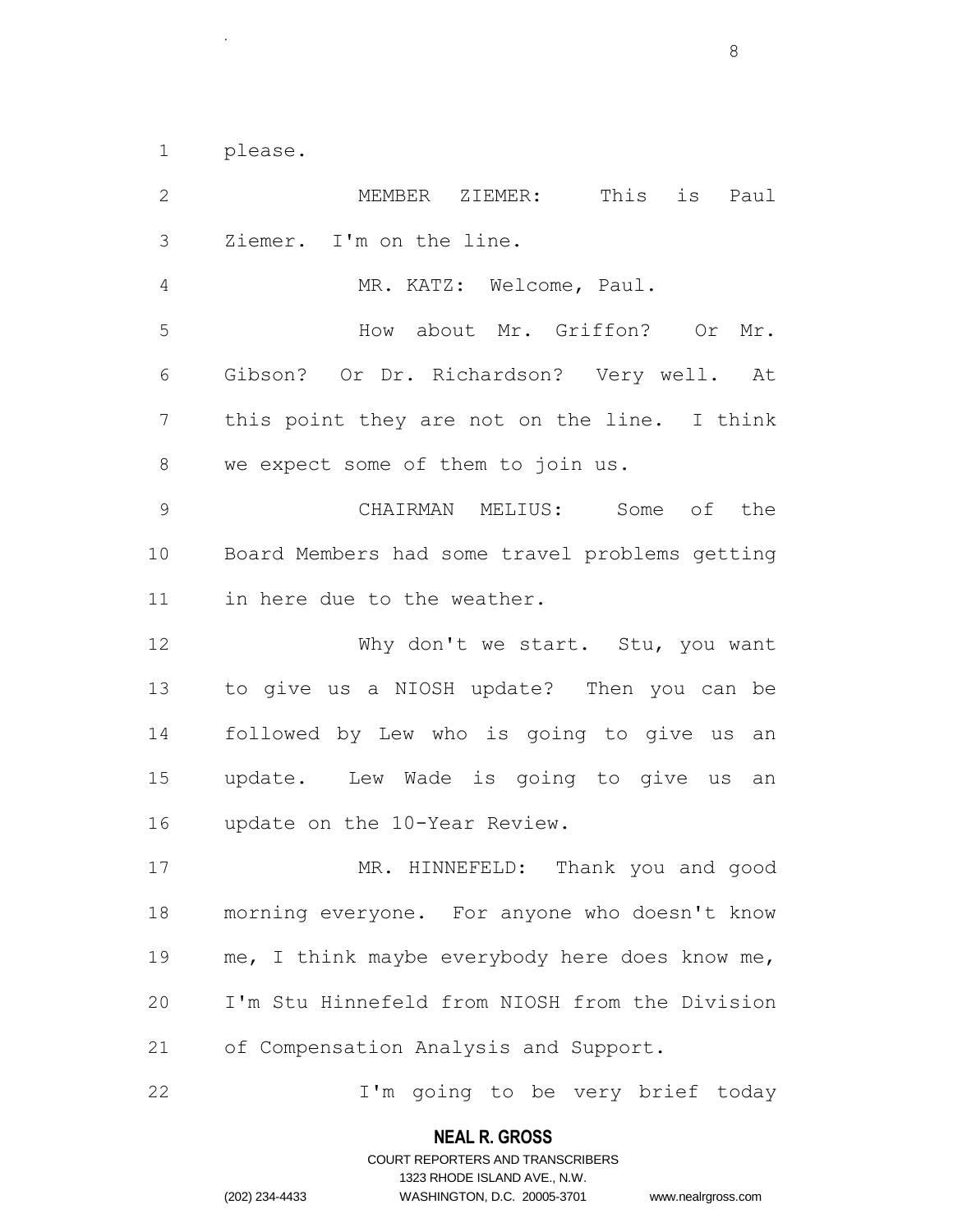following the pattern that I followed at the last Board meeting rather than run through all the statistics. I'll talk a little bit about the news from the program. The statistics package has been available. If you have any questions, I'll try and answer any questions about the package that I forwarded in terms of progress.

 Suffice it to day that we are continuing to make nice progress against the backlog of claims. Some number of years ago all who were here probably remember the backlog of approaching 10,000 dose reconstructions we had to do. We're now down to a total population in house of about 1,400 claims with us that need to be done or dispositioned in one way or another. We are very happy about that.

 During the -- let's see. I think I went too far. Here is our program news slide. During this past period if you'll recall, we had an objective to complete claims

#### **NEAL R. GROSS**

.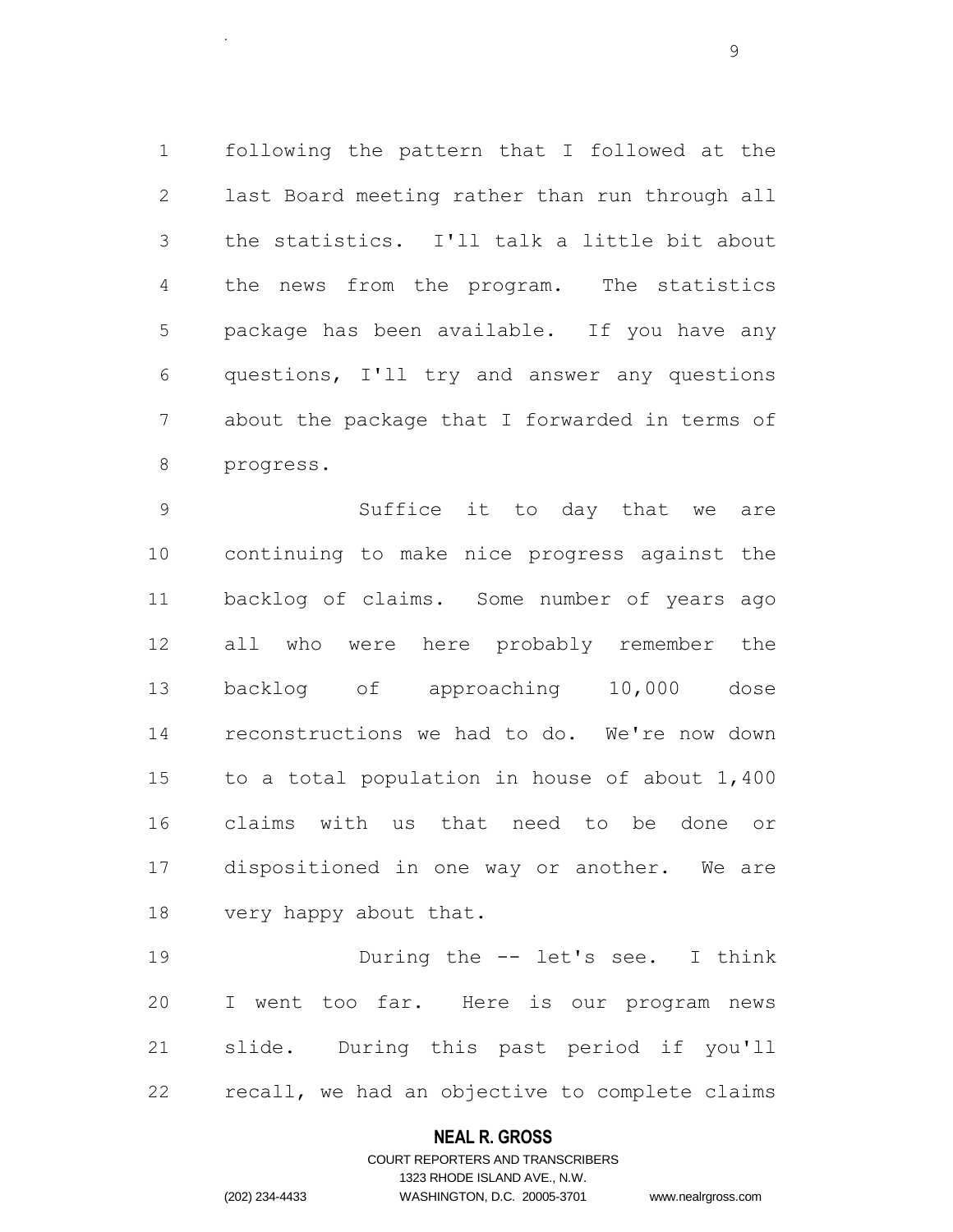1 that were over a year old by last June 1st, I think, or June 30th, and there are certain categories of claims that kind of fall outside our accomplishment and these are kind of well-known situations.

 Some of them belong to SECs where we believe -- sites where we believe there is likely going to be an SEC but it hasn't become effective yet and there are one or two technical issues. On occasion we'll be waiting for information from the DOE or DOL.

 Typically that is because in trying to do the dose reconstruction we encountered this need for additional records. Oftentimes this will be based on something the claimant told us in the interview so we have to go back.

 It's rare that an initial response from either agency takes that long. We make the supplemental request at sometime and they just didn't have time to respond. June of last year we got to the point where we could

#### **NEAL R. GROSS**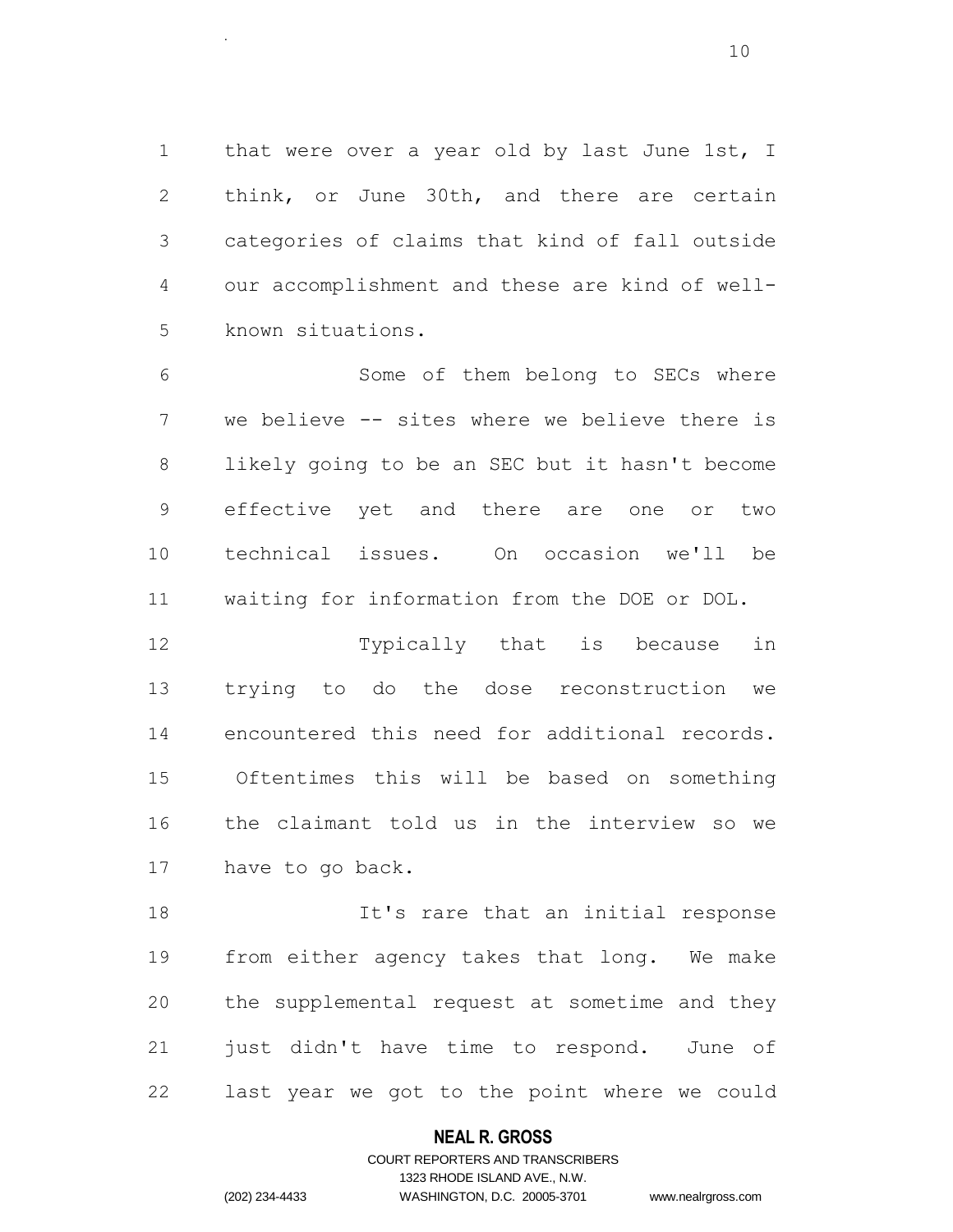do claims within a year of the time we got them. By May of this year, May of 2011, we have managed to get that down to nine months. Claims that we get today, whether they be new claims or reworked claims coming back to us, we've been successful in getting the maximum time down to nine months. Many of them are 8 done more quickly than that.

 Now, we have new objectives for the coming period in terms of timeliness. We want to have a high percentage of claims done within 60 days. I'm sorry, within six months. Approximately half within six months.

 For reworks where we don't have to get additional data we want to get as many as possible. We set an objective as 80. The reason we don't make these 100 percent is it's hard to get 100 percent of everything because there are certain issues that pop up, odds and ends or unusual claims that you don't really get to 100 percent. We are trying, though, to continue to shorten the period for dose

#### **NEAL R. GROSS**

### COURT REPORTERS AND TRANSCRIBERS 1323 RHODE ISLAND AVE., N.W. (202) 234-4433 WASHINGTON, D.C. 20005-3701 www.nealrgross.com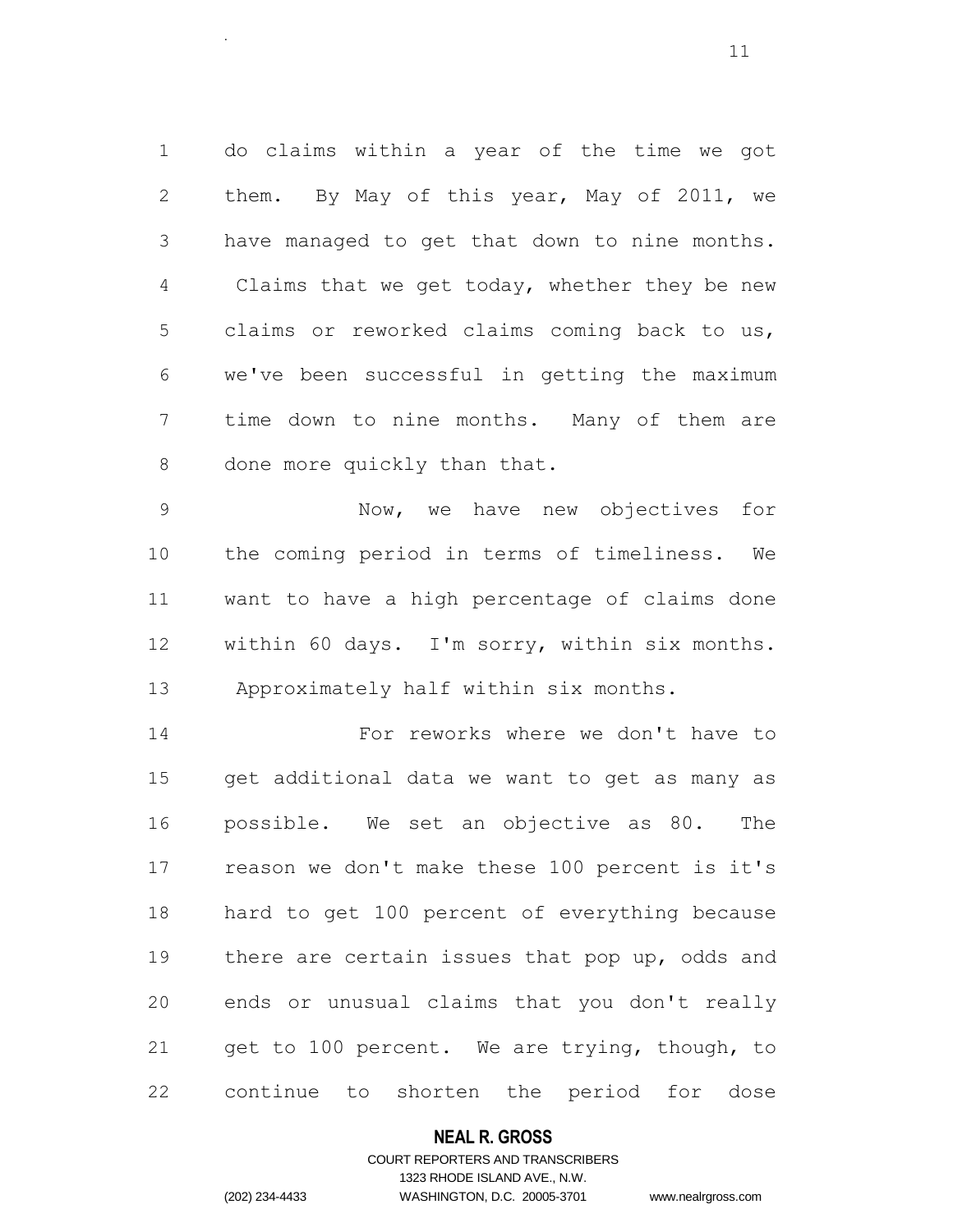reconstruction completion down to what we feel is maybe a more reasonable amount of time. Those are objectives going forward for timeliness that we intend to meet.

 The reason for the six-month objective ending November 1st is that's a six- month period on our main contractor, Oak Ridge Associated Universities team. They have an award fee performance rating system and their contract date starts -- what would that be? May 1st.

 They are evaluated on six-month intervals so that's the end of their evaluation period. We found the most effective way to make an objective on timeliness. To improve your timeliness is to make it award fee objective for your contractor so they have some incentive to agree with your objectives.

 So that's how that works going forward. I believe that's the only actually new slide I have up there. I did with as

#### **NEAL R. GROSS**

## COURT REPORTERS AND TRANSCRIBERS 1323 RHODE ISLAND AVE., N.W. (202) 234-4433 WASHINGTON, D.C. 20005-3701 www.nealrgross.com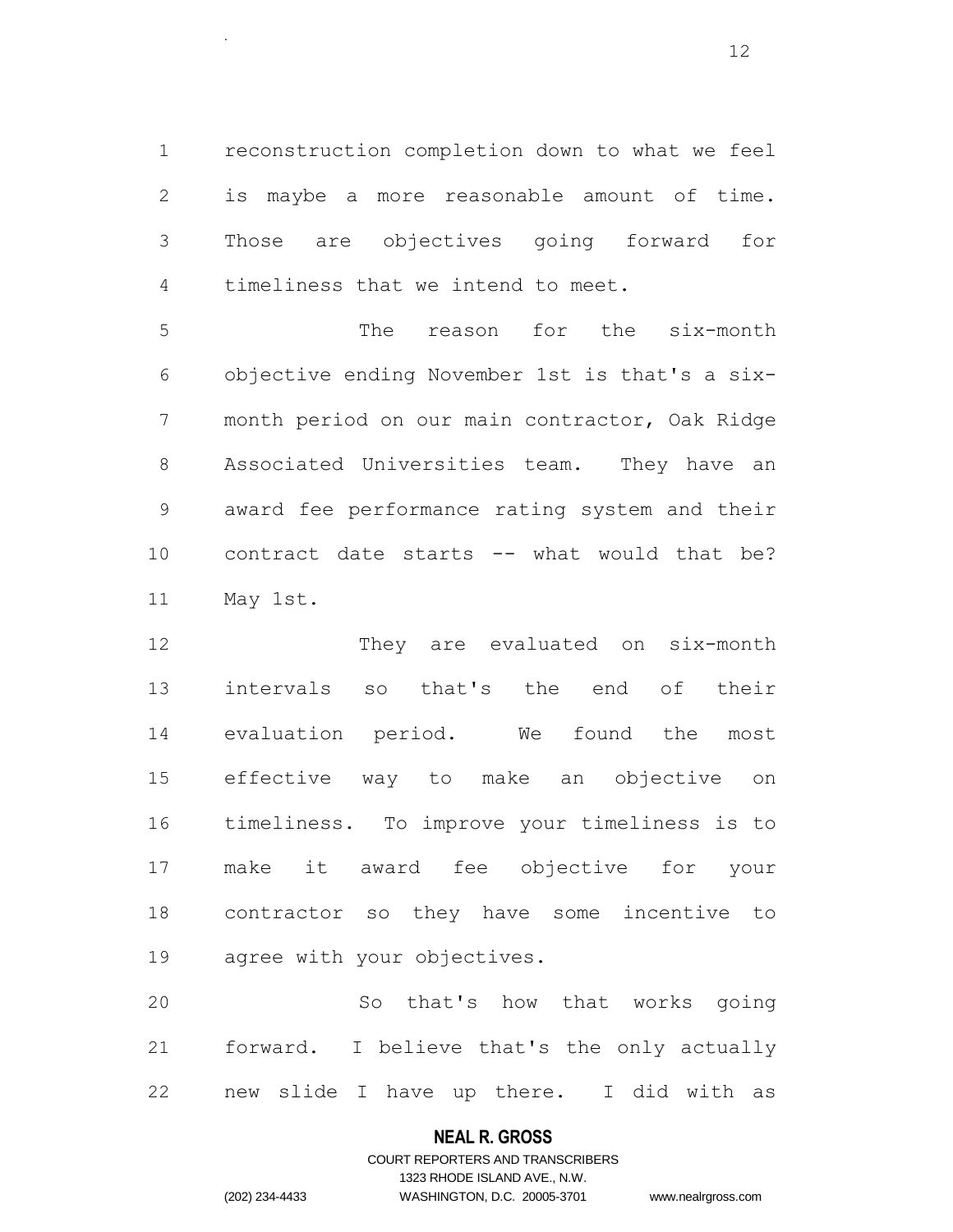little time to think about this over the weekend come up with a couple more things that I wanted to mention very quickly.

.

 One is that in early May we conducted another dose reconstruction SEC workshop in Cincinnati. We do this in conjunction with our worker outreach contractor ATL. They essentially identify an invitation list of advocates and people who are interested in the program, learning more about the program.

 Very often these are representatives from sites that are currently working, maybe labor representatives that are asked frequently by their constituency, by their members for information about a program. Many times these people don't feel that well equipped to answer the questions so we try to help them out and give them additional information to provide to their constituency. That was held in early May. Between 20 and 30 people attended.

#### **NEAL R. GROSS**

COURT REPORTERS AND TRANSCRIBERS 1323 RHODE ISLAND AVE., N.W. (202) 234-4433 WASHINGTON, D.C. 20005-3701 www.nealrgross.com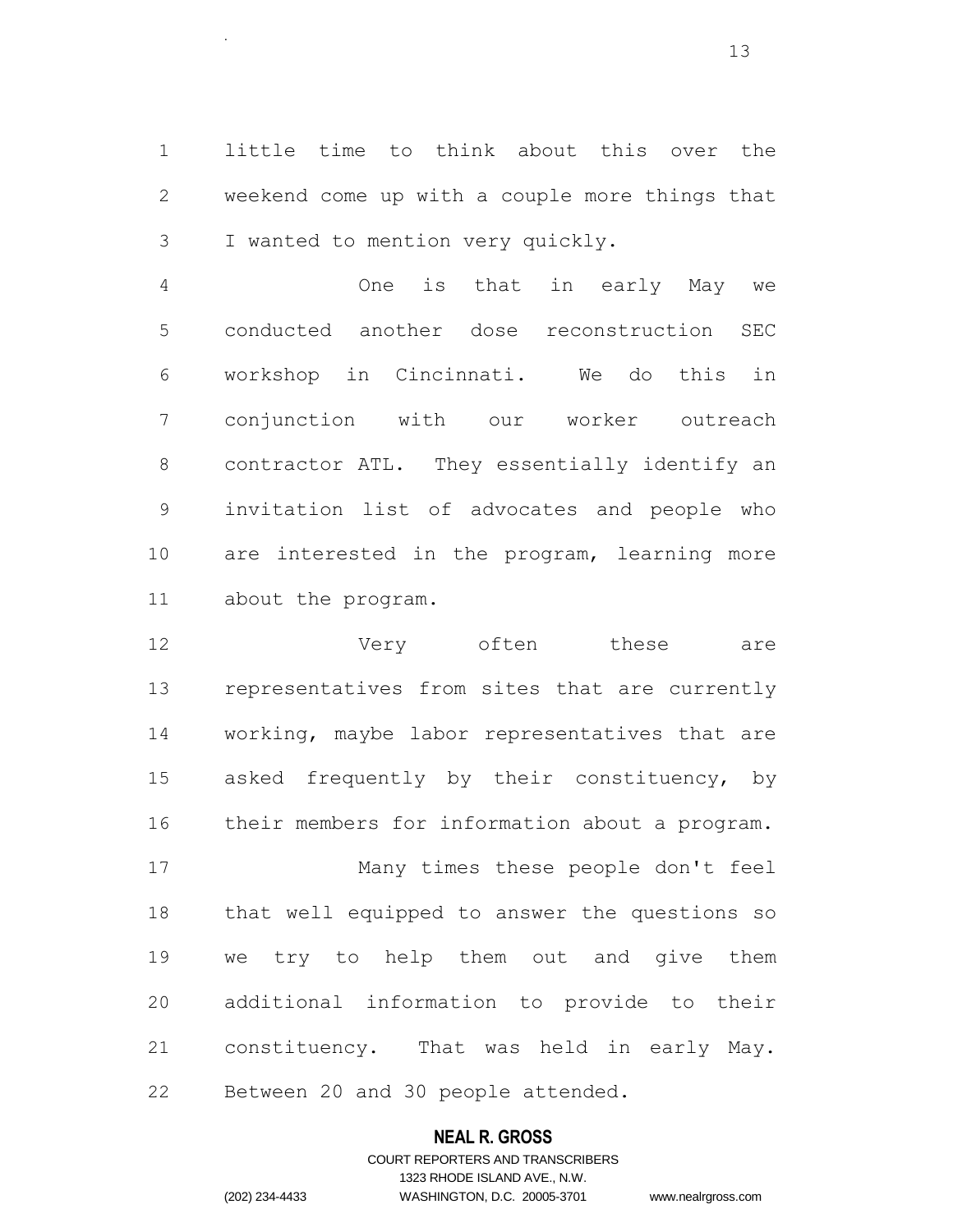ATL does conduct a satisfaction survey or a feedback survey at the end of it. I enjoy reading those feedback surveys because in general they really provide good feedback. People really valued the information they received and they thought it would be really useful to them in their jobs. I get at least one opportunity, or two opportunities a year, to read some good feedback. That's kind of nice.

11 The other item I wanted to mention, which is kind of addresses some thing that we'll probably hear about in a little bit which is that people don't seem to understand us very well, is that there have been a little bit news story lately about this Plain Language Act, or Plain Language Initiative that the government is supposed to embark on. There's really not been a lot of

 for how exactly or what's expected. We figured, well, certainly in our program it

guidance come down through the administration

#### **NEAL R. GROSS**

### COURT REPORTERS AND TRANSCRIBERS 1323 RHODE ISLAND AVE., N.W. (202) 234-4433 WASHINGTON, D.C. 20005-3701 www.nealrgross.com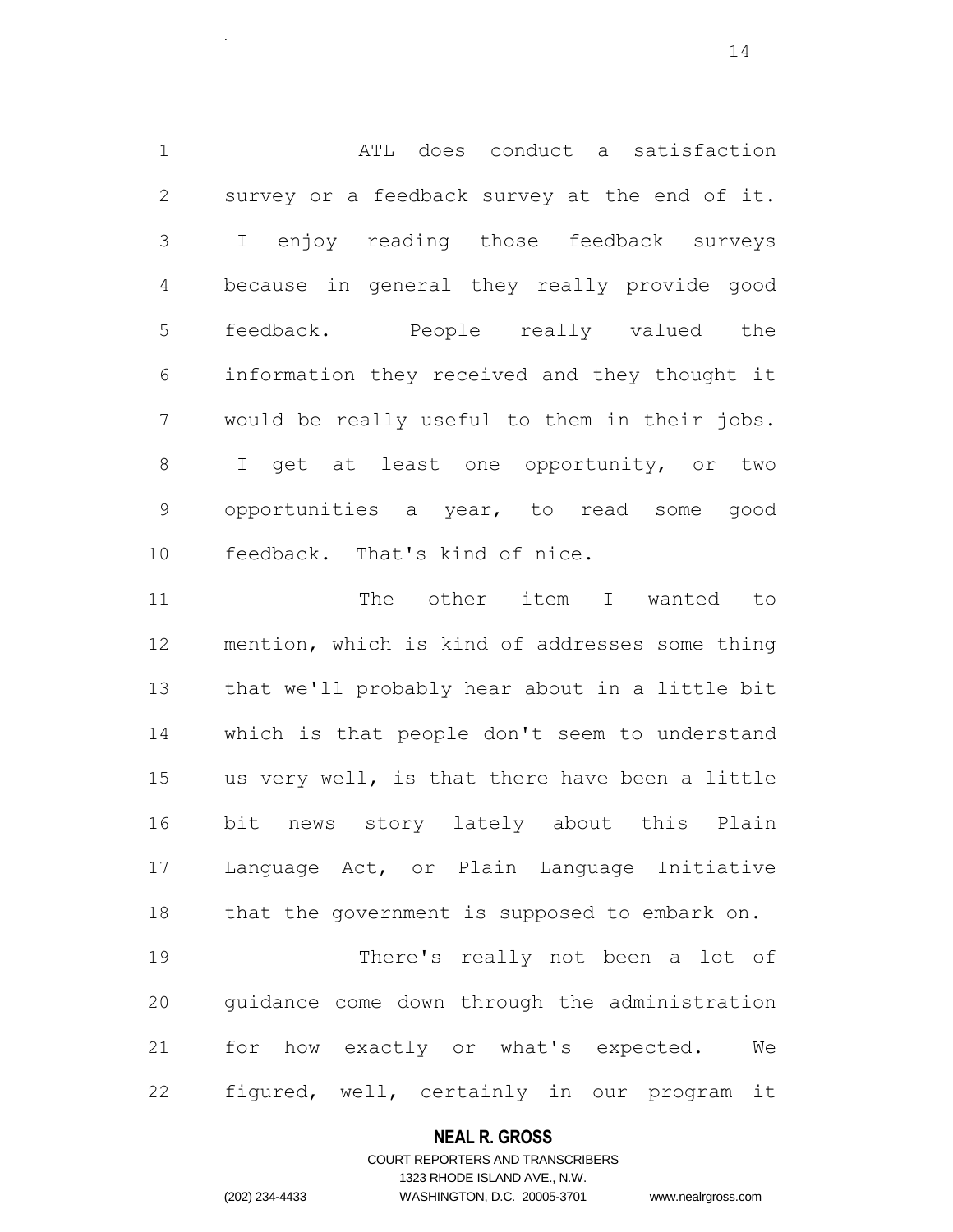cries out for some sort of action like that just based on the feedback we hear from polls of our claimants and feedback we hear from our claimants and some things you'll hear in the program review.

 We are embarking on that trying, first of all, with some of our written products and we have a lot of them, to try to rewrite them with the idea of making them more readable and understandable to the general public. We tended to write them for ourselves 12 and we like what they sounded like.

 Not everybody talks like us which probably is good for most everybody. We're trying to rewrite those relying on our communications team to try to maybe make these a little more understandable. We have a lot of written products. It will take a long time to get through that. I think we are capable of doing it. It just takes a different way of working and perhaps a little more effort.

Those are the news items I wanted

#### **NEAL R. GROSS**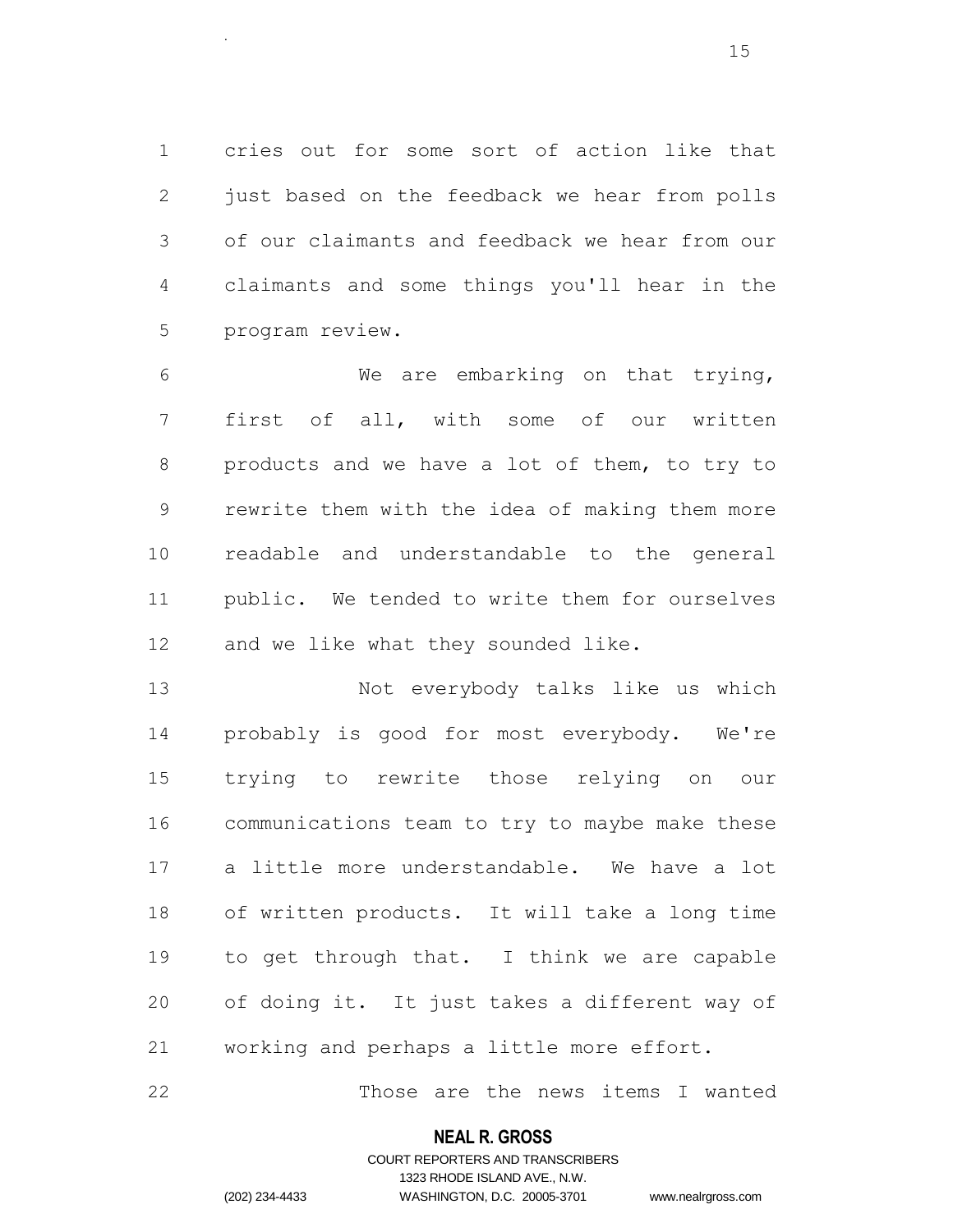to cover. I'm pretty sure my slides go into the statistics which I had not planned to cover. I would be willing to answer any questions about anything I talked about today or any of the statistics on the slides.

 CHAIRMAN MELIUS: Anybody have questions for Stu? I do.

 On one of those statistical slides, and you've probably explained this before but I'm still confused, if you take the status of the first 10,000 claims and you have 228 claims at NIOSH, 192 closed, 14 DRs with claimants, and then the parenthesis is what's got me confused. Three initial and 31 DOL reworks. I can't understand how 14, 3, and 31 relate to each other.

 MR. HINNEFELD: What was the statistic again?

 CHAIRMAN MELIUS: It says 14 DRs with claimants. In parentheses three initial and then 31 DOL reworks within the past year.

MR. HINNEFELD: Okay. I think

#### **NEAL R. GROSS**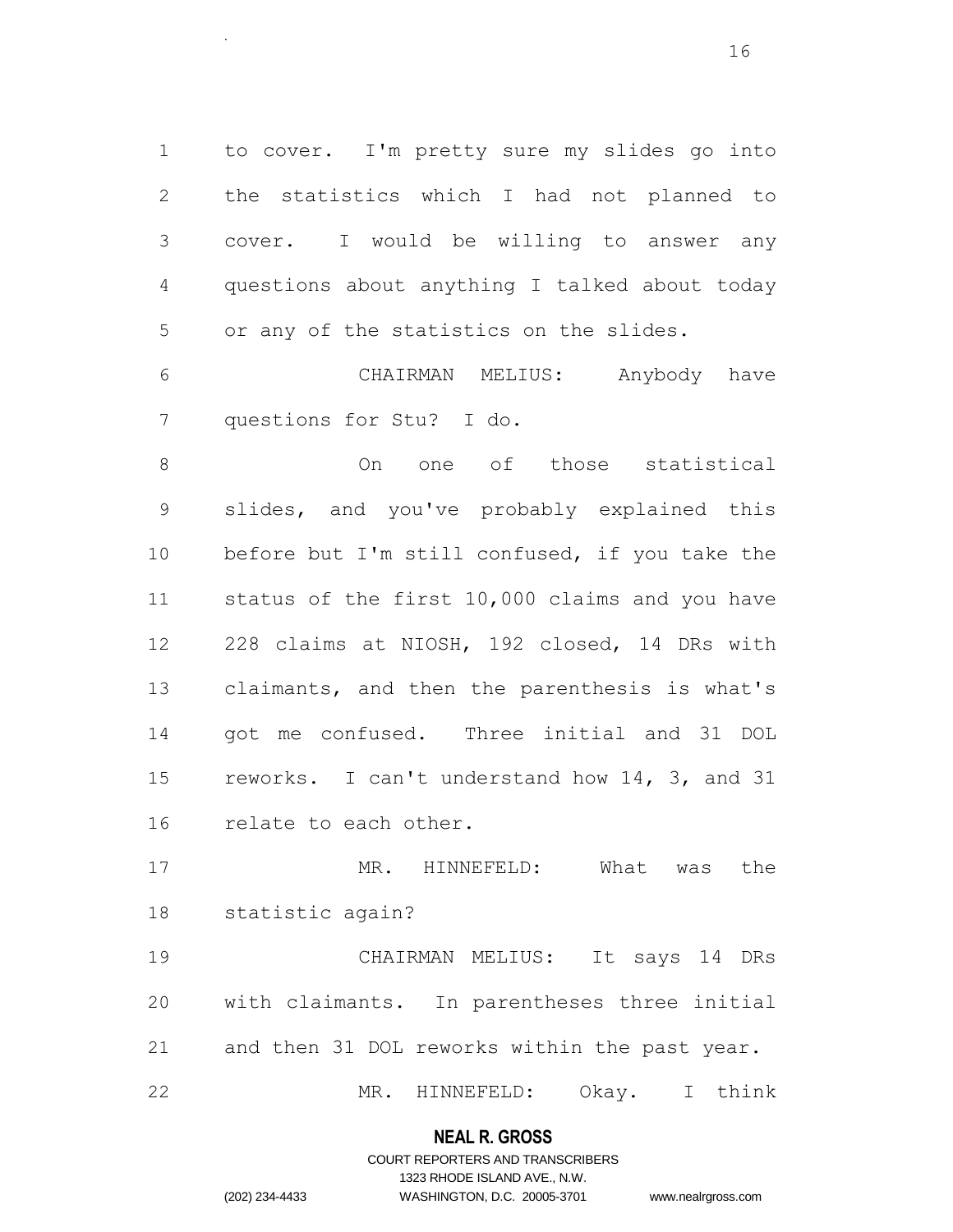that's probably a typo.

.

 CHAIRMAN MELIUS: Okay. There is a similar one down below, 19 DRs in process, five initial, 47 DOL reworks within the past year. MR. HINNEFELD: Again, those are typos. Sorry about that. 8 CHAIRMAN MELIUS: Okay. The final line was the one I also had a question on which says three gathering information. 11 MR. HINNEFELD: I think probably what happened, I'm guess that those were reworks that came back to us with some new information that we have to then maybe get some clarification on the additional cancer of the additional employment or something to that effect. Or the employment was added and we have to get some more information. CHAIRMAN MELIUS: Okay. I'm just trying to understand how there's a site that hasn't been worked on at all or if there is some other --

#### **NEAL R. GROSS**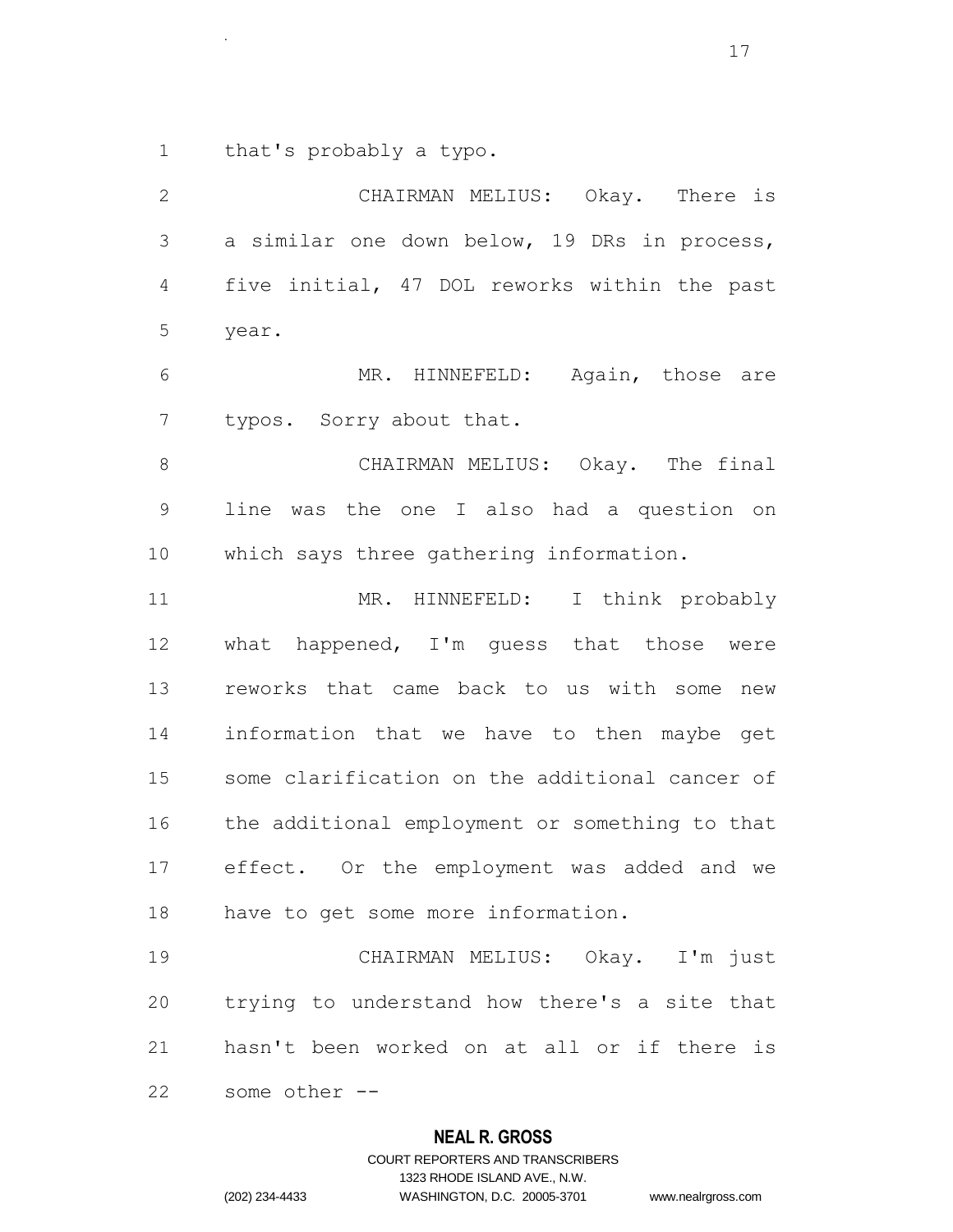1 MR. HINNEFELD: No. I think all the sites we've -- I think we've worked on all the sites. During the past year you guys know we brought a lot of SEC petitions, 83.14s. We tried to finish up a lot of them during that. CHAIRMAN MELIUS: Okay. Thank you. Anybody else have questions for Stu? Dr. Ziemer, do you? MEMBER ZIEMER: I have no questions for Stu but I do have a general question. I think this is for Ted. Did you say that the slides and so on or on the O: drive or where do I find those? 17 MR. KATZ: Yeah, Paul. They are on the O: drive. For most of the presentations they are actually on the internet for everybody and the public as well. 21 MEMBER ZIEMER: Okay. Well, on the internet I found the agenda under the

.

#### **NEAL R. GROSS**

|                | COURT REPORTERS AND TRANSCRIBERS |                    |
|----------------|----------------------------------|--------------------|
|                | 1323 RHODE ISLAND AVE N.W.       |                    |
| (202) 234-4433 | WASHINGTON, D.C. 20005-3701      | www.nealrgross.com |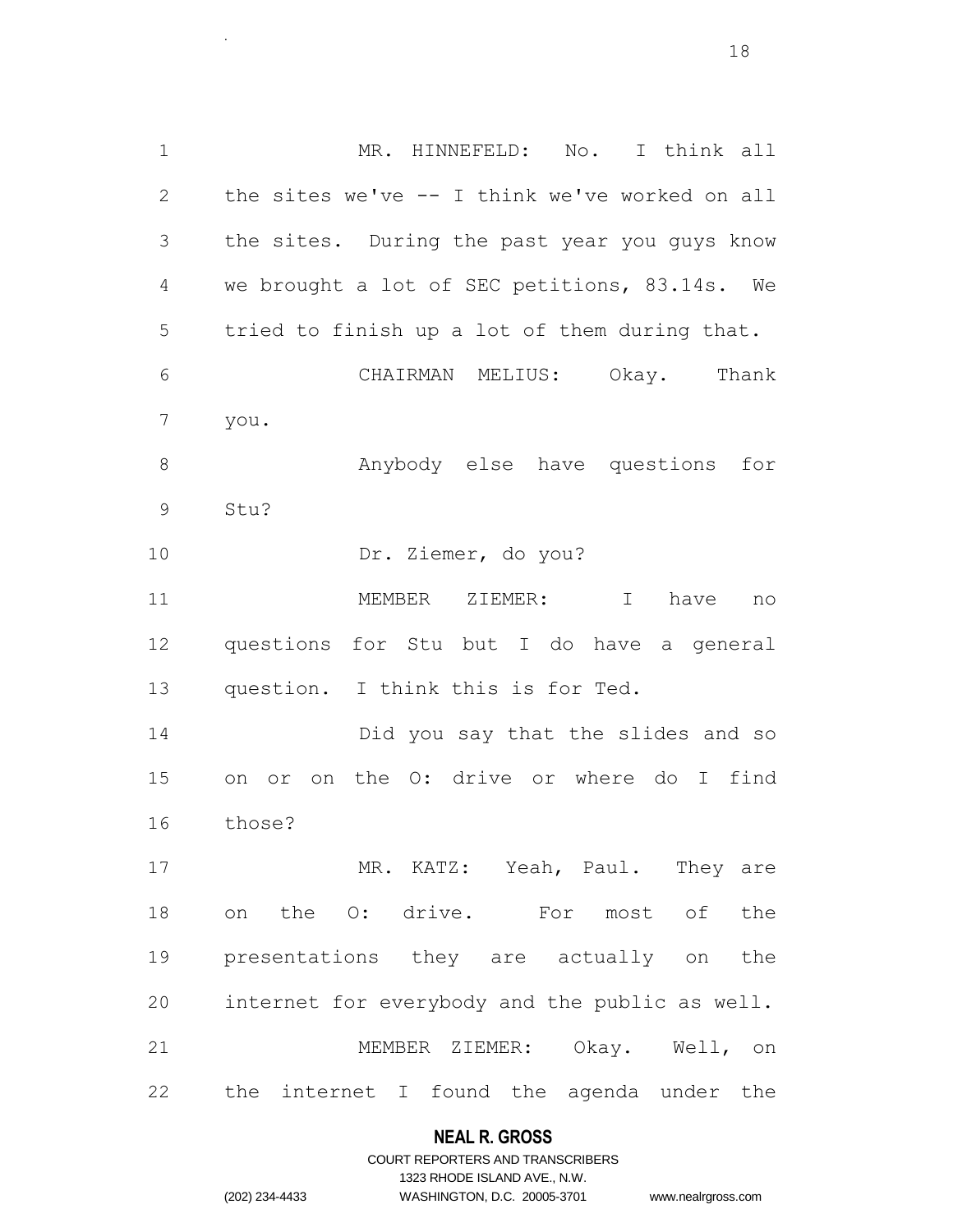meeting but I didn't find the slides. Where would those be?

.

 MR. KATZ: They should be -- Chris, go ahead. Why don't you come up to the mic so we can hear. MS. ELLISON: This is Chris Ellison. They are in the process of being put up there. I believe by 10:00 a.m. this morning.

MEMBER ZIEMER: Oh, okay.

 MS. ELLISON: Okay? Sorry about that.

 MEMBER ZIEMER: On the regular website under the meeting when you click on that all you find is the agenda.

 MS. ELLISON: And they will eventually be listed under the agenda on both the Advisory Board page and the public meeting page.

 MEMBER ZIEMER: Great. Okay. Thank you.

MR. KATZ: Thanks, Chris.

#### **NEAL R. GROSS**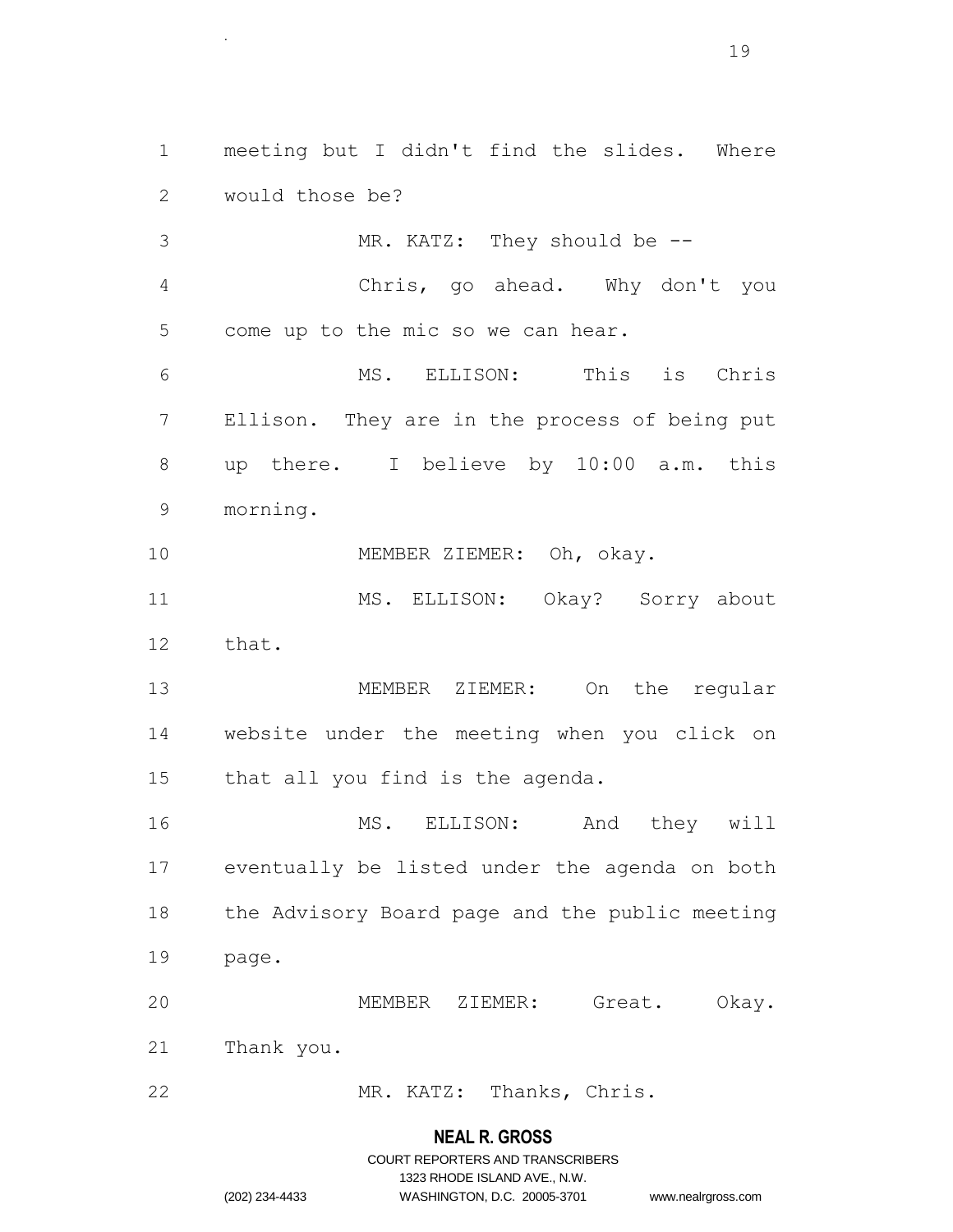MEMBER ZIEMER: I have no questions for Stu. CHAIRMAN MELIUS: Okay. Thanks, Paul.

.

 Any other Board Members on the line yet that have questions? Okay.

 Lew. Lew Wade will now give us an update on the 10-Year Review.

 DR. WADE: Good morning. As always, it's a pleasure and an honor to come 11 and speak to the Board. I must say I get energized when I come and see all you fine people and get to chat with you a little. I sort of mourn the passing of this 10-Year Review as we end it because I won't get to do that so much.

17 17 I'm here and let me start by introducing two colleagues, authors in terms of the Phase I Reports, Randy Rabinowitz, and Nancy Adams who are here in the room should there be any questions about their pieces.

On Thursday you're going to have

#### **NEAL R. GROSS**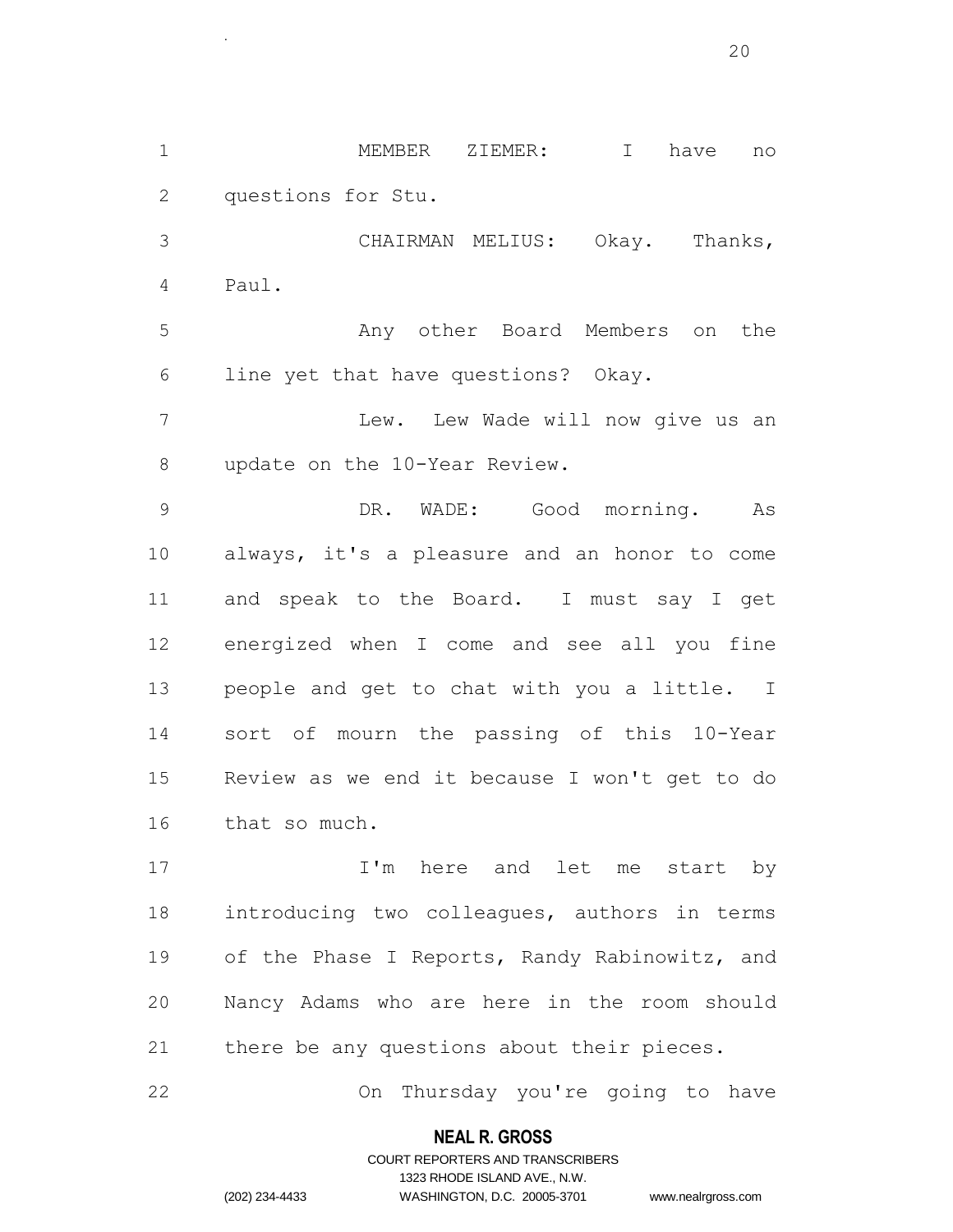the opportunity to hear a presentation on the quality of science, a piece that is going to be presented by Doug Daniels and you'll get to interact with Doug in a much more detailed way concerning his aspect of the 10-Year Program Review.

 Let me remind you of the premise of the 10-Year Review. The only reason Dr. Howard decided to undertake such a review was on the hope that this would result in a better program. By better program we mean program that will better serve the people that we're 13 here to serve, the claimants and petitioners. That's the end result of it.

 It was going to happen in two phases. The first phase, which was to be a data-driven look at aspects of the program. There were five aspects of the program that were to be looked at; dose reconstruction, Special Exposure Cohort, timeliness, quality of science, and quality of service.

22 They were to be data-driven looks

#### **NEAL R. GROSS**

.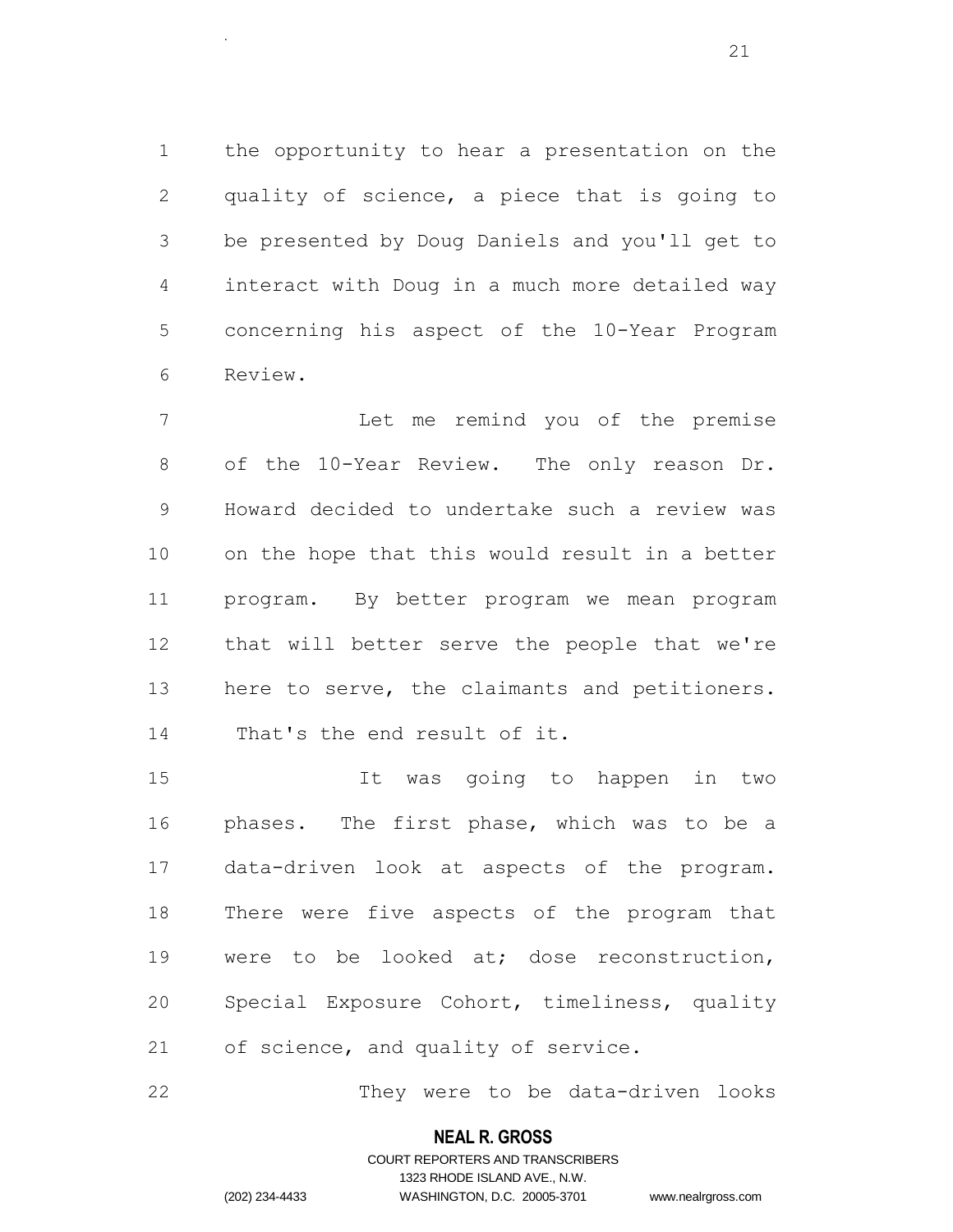at the program resulting in some recommendations as to potential improvement.

.

 Phrase II, which will begin in earnest after this meeting, would be Dr. Howard and the senior NIOSH leadership looking at those recommendations and deciding which of those recommendations should be implemented and how exactly those recommendations should be implemented to make a better program. So Phase I and Phase II.

11 11 In terms of the status you now have, I'm going to shutter to say, on the website on the docket the five latest versions of the Phase I reports. You've seen various manifestations of them as we've evolved. You now should have the five latest versions of those reports in front of you.

18 The SEC report was, I think, the last to appear as an edited document that is there now, Randy Rabinowitz' report. So all five of those are in your possession in near-final form. I say in near-final form because

#### **NEAL R. GROSS**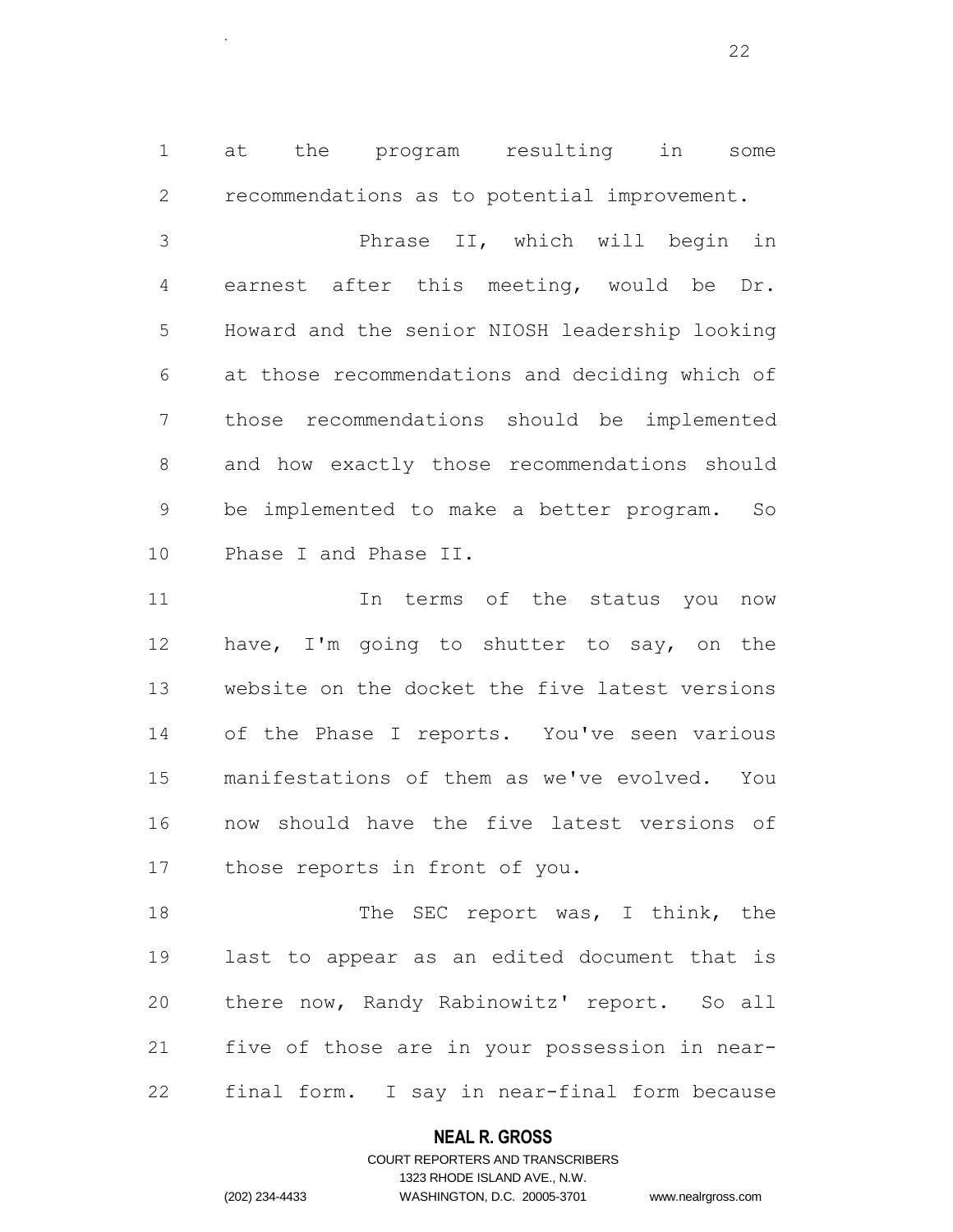they will be changed again based upon public comments and we receive comments from this Advisory Board. Hopefully they are nearing their final form and probably by the next full Board meeting they will be in final form for you.

7 The Phase II will begin in earnest when Dr. Howard convenes a meeting of his senior leadership. It's scheduled for June 8th, next month, where they will start to look at the recommendations that have flowed from Phase I. Believe it or not there are 78 recommendations. A boat load of recommendation have resulted from Phase I.

 Dr. Howard and his senior leadership will begin to look at those recommendations and decide which should be implemented and exactly how those recommendations should be implemented again to make a better program. That's where all of this is going.

Now, what I'm going to do with the

#### **NEAL R. GROSS**

## COURT REPORTERS AND TRANSCRIBERS 1323 RHODE ISLAND AVE., N.W. (202) 234-4433 WASHINGTON, D.C. 20005-3701 www.nealrgross.com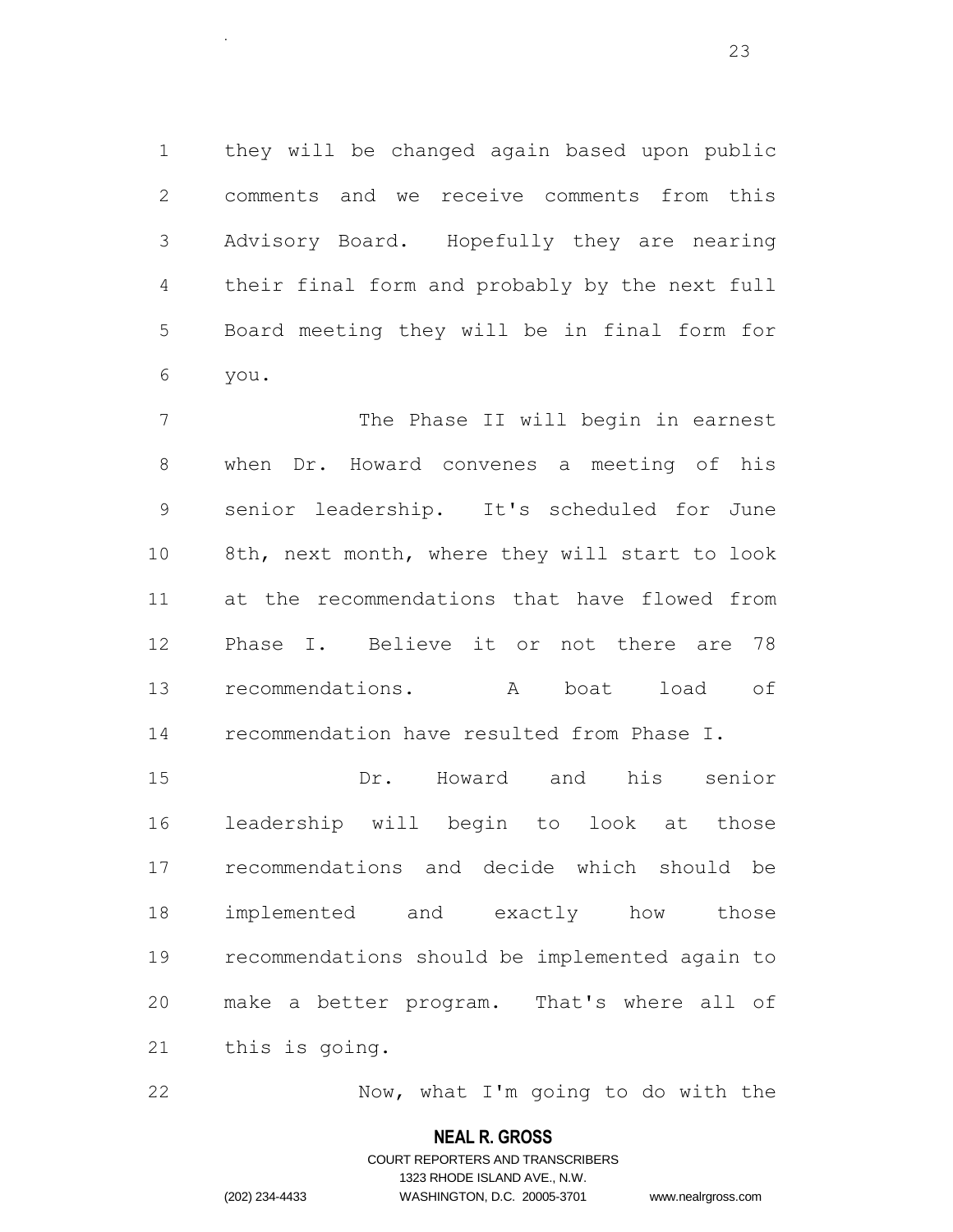brief time I have with you today is sort of highlight some of those recommendations. I'm not going to go through all 78 of them, although I'm sure we would thoroughly enjoy the quality time we would spend together as I went through all 78 of those recommendations but we're not going to do that. I'm going to highlight for you some of them that are the author's picks as to their most significant or 10 highest priority recommendations.

11 The Board can react spontaneously as we present in their working time. You might have things you want to say to Dr. Howard and his leadership. You can say them on the record here and he will hear those comments and will react to those comments.

 You might lend your voice to certain of the recommendations. You might say that you don't agree with certain of the recommendations. You might want to offer additional recommendations. All that can happen on the record.

#### **NEAL R. GROSS**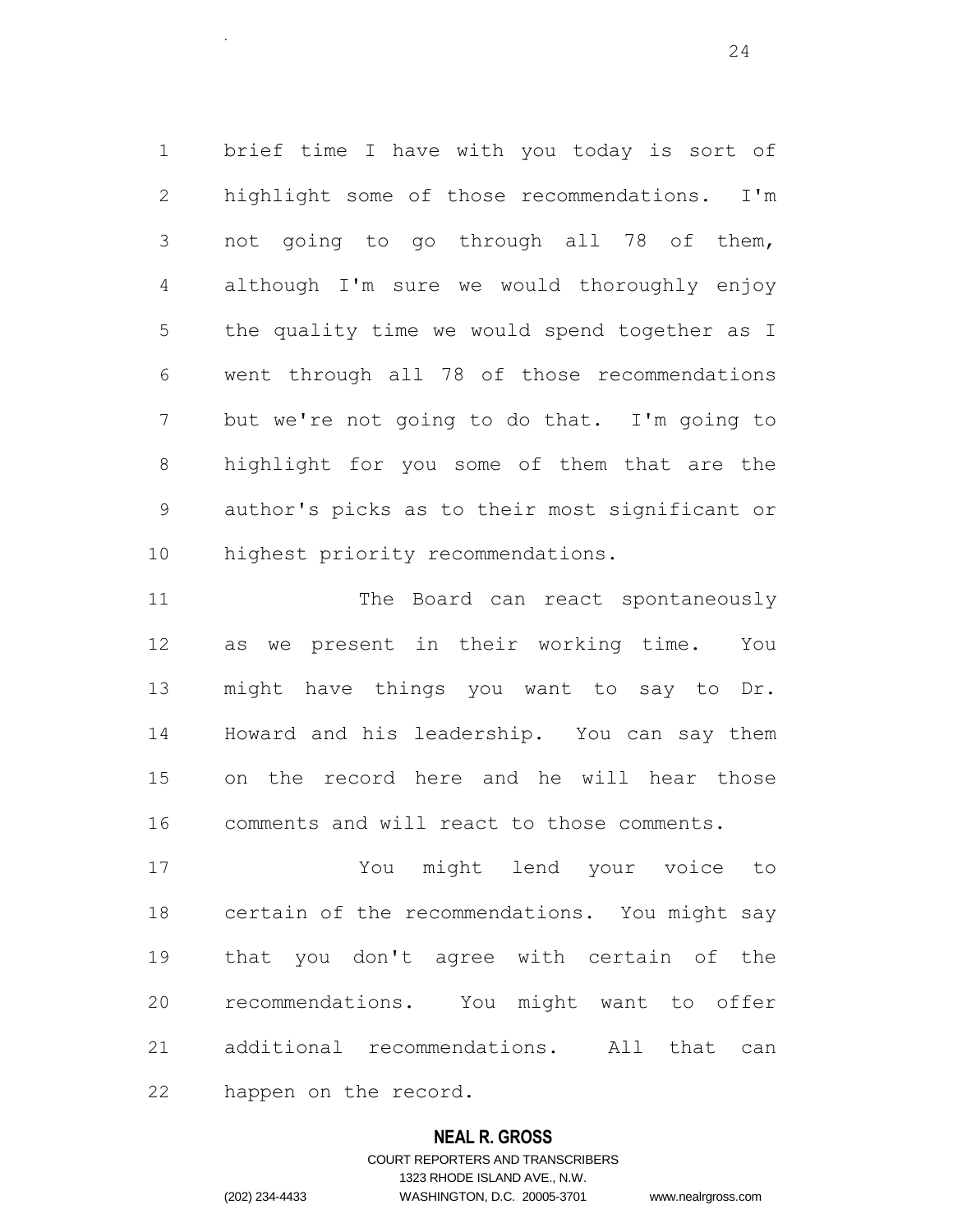Certainly after this meeting individual Board Members can communicate in writing to Dr. Howard or myself in terms of thoughts you might have. We would ask that all of that be also made available to the public docket. We've tried to make this process as transparent as possible.

8 The Board might wish as a body to offer its opinion to Dr. Howard. I talked to some of you at breakfast this morning and you said, "I'm sorry. I haven't gotten you this comment or that comment." Let me tell you that the Board has done a tremendous job in terms of shaping this review.

15 15 If you read this review, a lot of it is based upon the fine work that you guys have done over the years. The Board has had a 18 great hand in the review to this point. I know Dr. Howard would welcome comments by individual Board Members or the Board as a whole as he begins to move forward in terms of choosing those recommendation that will form

#### **NEAL R. GROSS**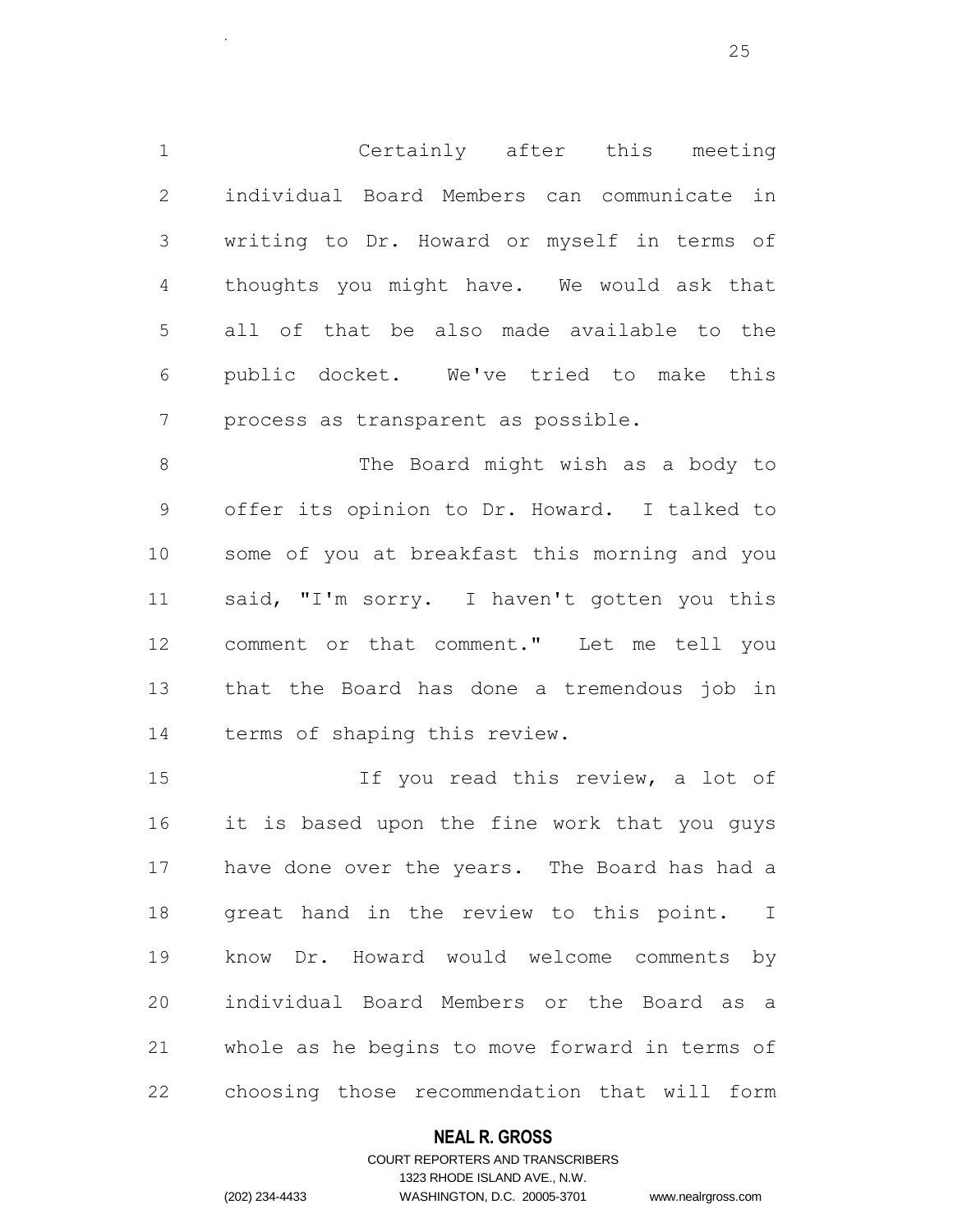the basis of NIOSH's attempt to improve its program.

.

 Those are the introductory comments. I'm sure this is all painfully familiar to you because I've had this discussion with you before. It is enjoyable if you consider it in a certain way.

 You have these documents. There are all of these recommendations that exist in your package. I'm going to go through and highlight several handful of them to try and engender a reaction from you or to simply put on the record those that are considered to be 14 the highest priority by the authors.

 I'll start with dose reconstruction which was written by a very able author, that was me. This author would highlight Recommendation No. 1 which goes to the fact that the Board in its review of individual dose reconstructions has come to several hundred findings.

I think it's incumbent upon NIOSH

#### **NEAL R. GROSS**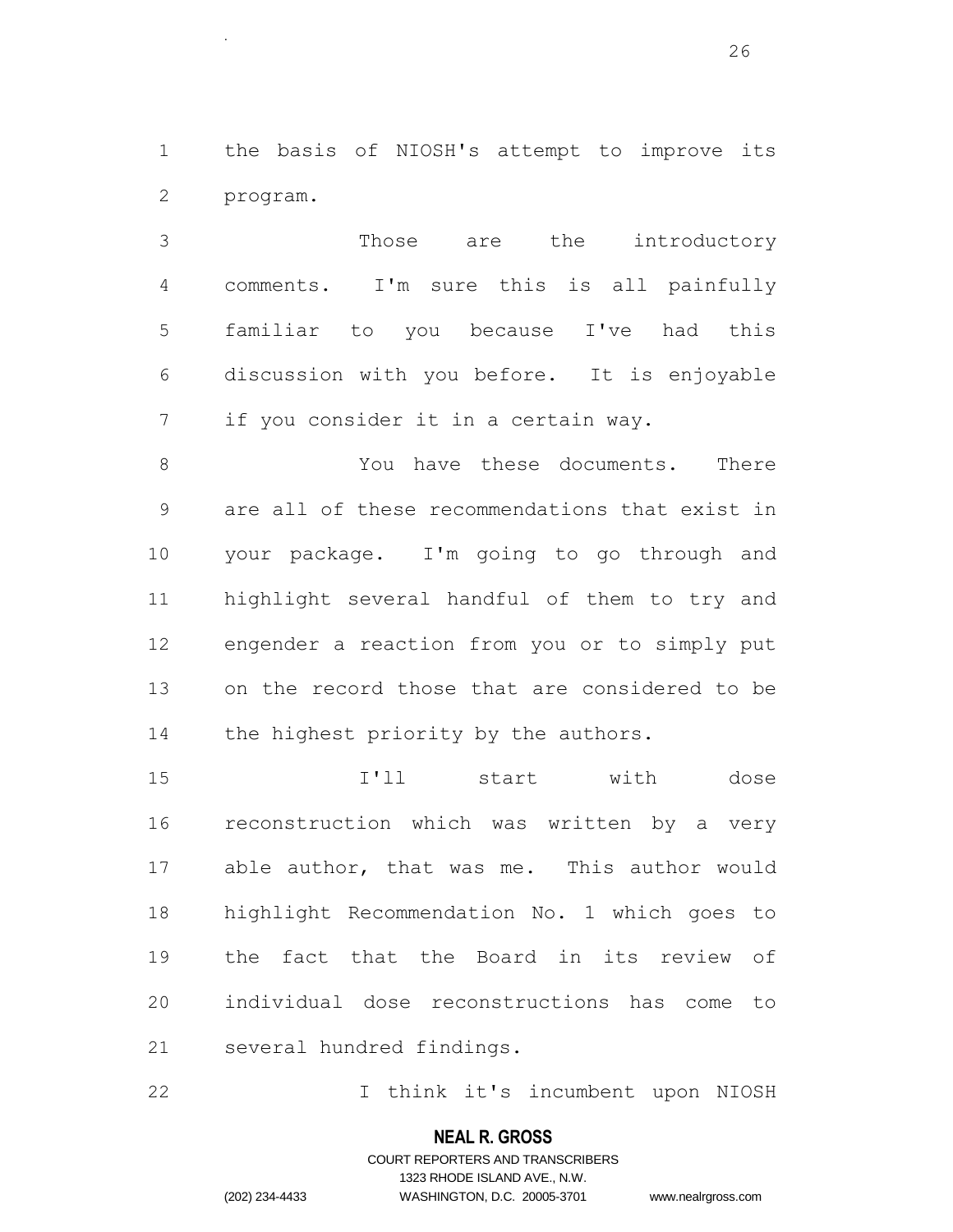to reevaluate its QAQC programs to try and understand why NIOSH internally didn't come to these findings and the Board had to. I'm not minimizing the importance of the Board's work. I think it's wonderful that you're there to find these things.

 I do think that NIOSH based upon the body of findings that have resulted from the Board's review of individual dose reconstructions, I think NIOSH really needs to take a hard internal look in terms of its QAQC procedures.

 Let me pause here and say that when Dr. Howard first spoke to you about this review he also said he was not going to wait for the review to be over to begin to implement some of the changes. A number of the changes that I'm going to highlight for you under consideration I know Stu and his people have already started to work on and that's most appropriate.

I think this is one of them, but I

#### **NEAL R. GROSS**

## COURT REPORTERS AND TRANSCRIBERS 1323 RHODE ISLAND AVE., N.W. (202) 234-4433 WASHINGTON, D.C. 20005-3701 www.nealrgross.com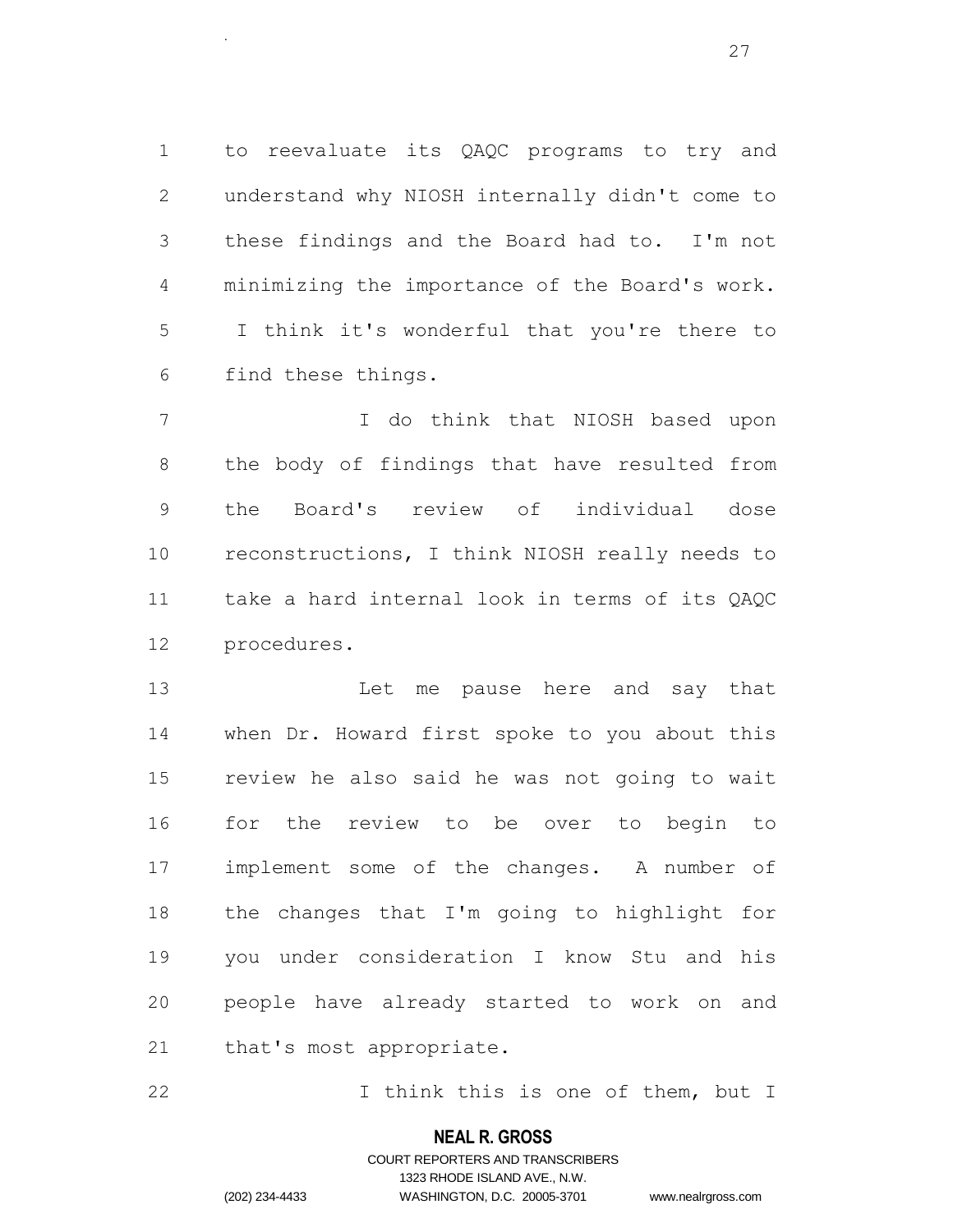think NIOSH in a public forum speak to its QAQC efforts and begin to understand why the Board review found these findings and they weren't scrubbed by NIOSH before those findings came from the Board so one recommendation.

 If you throttle down to No. 6 under the DR, this is a bit of a complicated one. Let me speak to it a bit. This goes to the fundamental tension that exist between realizing the best possible science and the need to get things done in a timely way.

 NIOSH has issued many changes to the manner in which it does individual dose reconstructions based again upon the work of this Board. When that happens NIOSH has to go back and redo individual dose reconstructions. When that happens that takes time.

**People are confused as to why they**  are getting now a new dose reconstruction done. These is this fundamental tension that exist between getting the science complete and

#### **NEAL R. GROSS**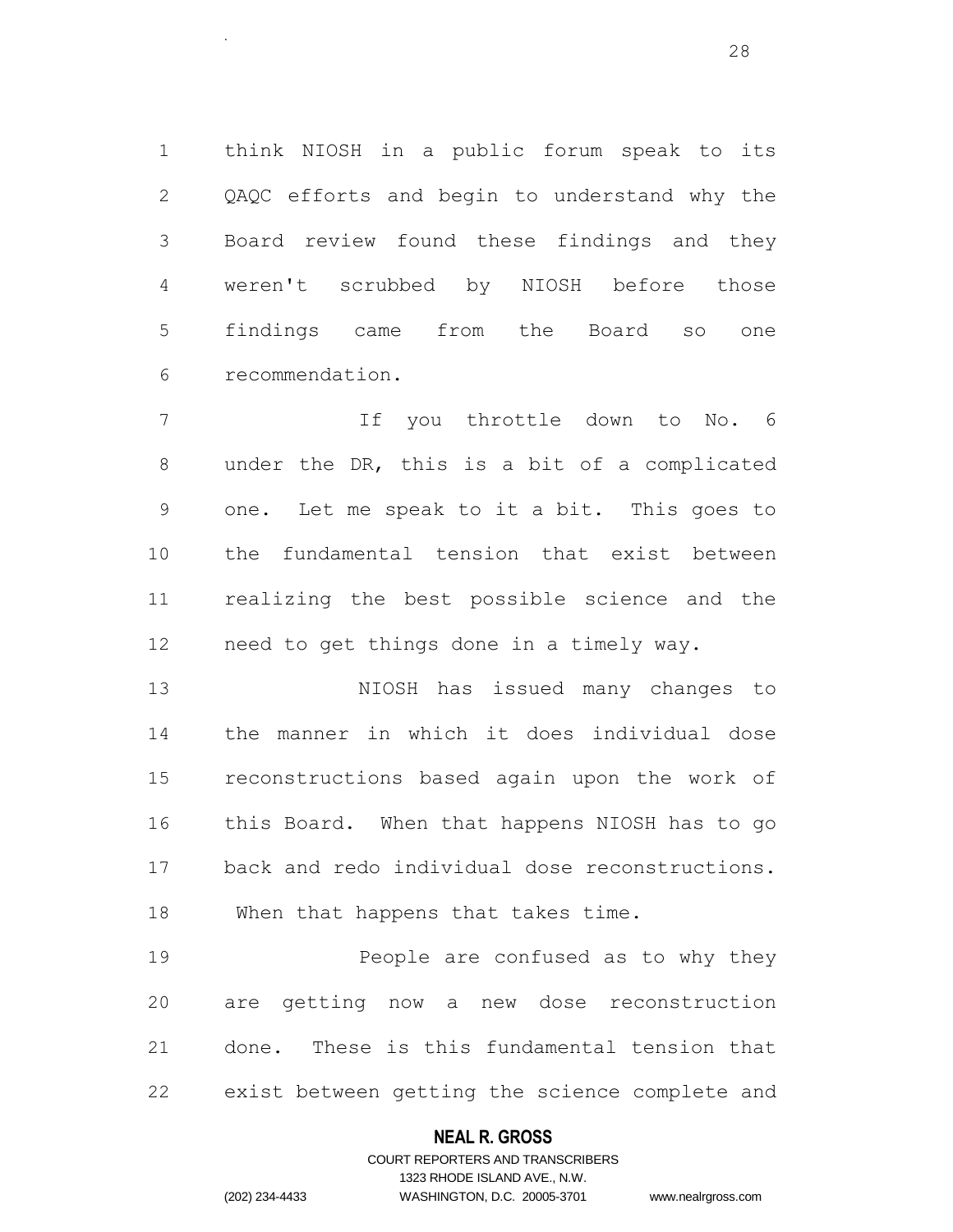right and the need to do things in a timely way.

.

 This recommendation goes to the fact that NIOSH needs to better manage that tension. Again, the people at DCAS need to think about this. It is right to get the science right. But it also creates confusion within the claimant community as we go through this process.

 We have to think about ways to manage both of those values, complete science and the tension associated with the redoing of dose reconstructions. You'll see this point echoed again when we talk about Special Exposure Cohort petitions because that tension exist again.

 When do you know that you've done enough work to make a decision on an SEC petition in a timely way versus chasing that next piece of evidence that might be the magic box that would allow you to move forward and make a better "decision."

#### **NEAL R. GROSS**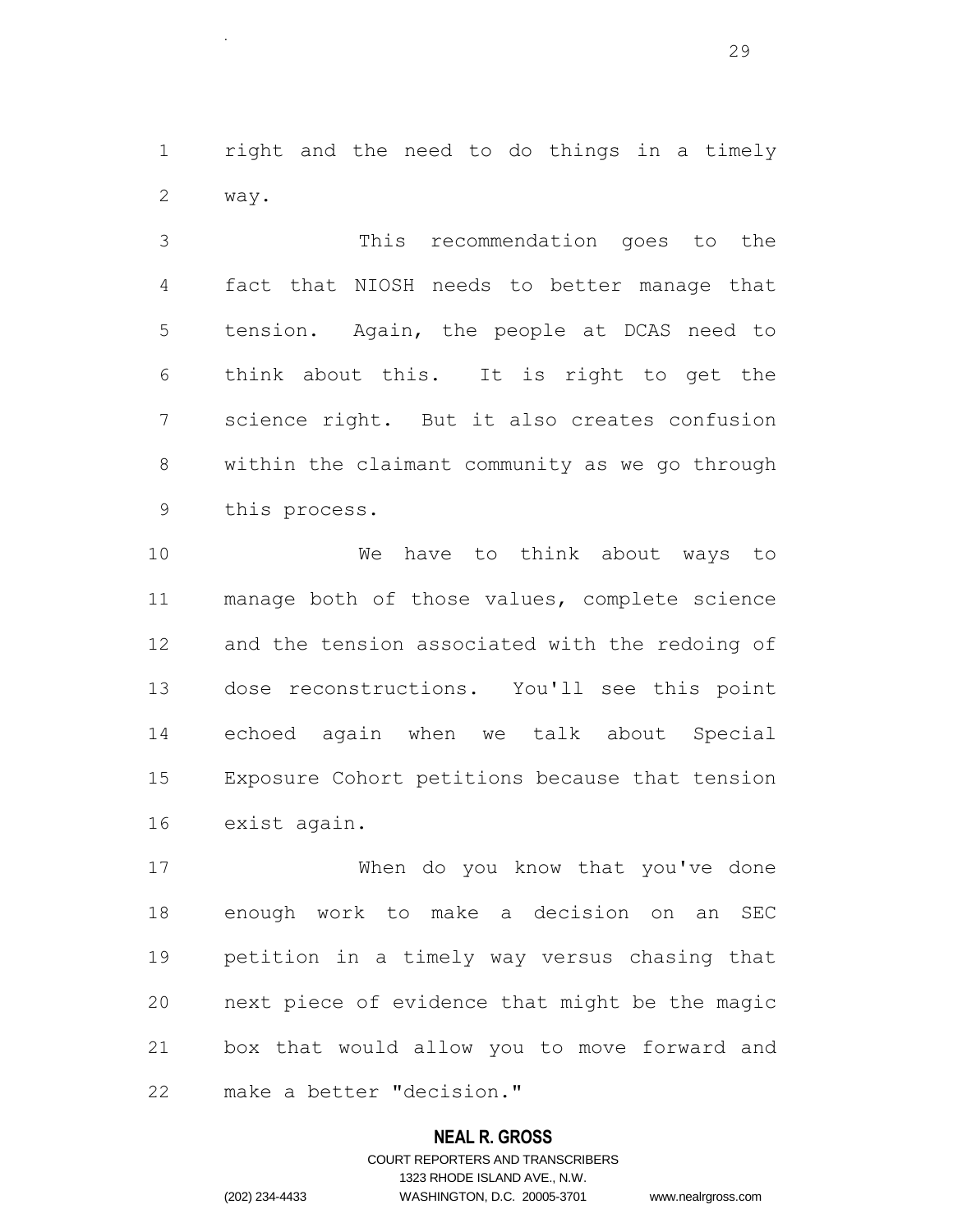This tension between complete science and timing needs to be better managed by NIOSH. Again, that's the basis of Recommendation No. 6. At any point anyone can 5 chime in on any of these. Okay. Good. I've got one agreement.

 MEMBER ZIEMER: Can I chime in? 8 DR. WADE: Sure, Dr. Ziemer. MEMBER ZIEMER: This is Paul Ziemer. I just wanted to -- I appreciate

 those comments, Lew, and I just wanted to echo that. I think it's a very important issue that we might need to deal with in terms of maybe developing some guidelines.

 We have this situation even now at a number of sites. I think to some extent at Mound, at Fernald, at General Steel Industries. The tension between how much time it takes to get the science just right and closing out petitions is a very important issue.

DR. WADE: I did change the

#### **NEAL R. GROSS**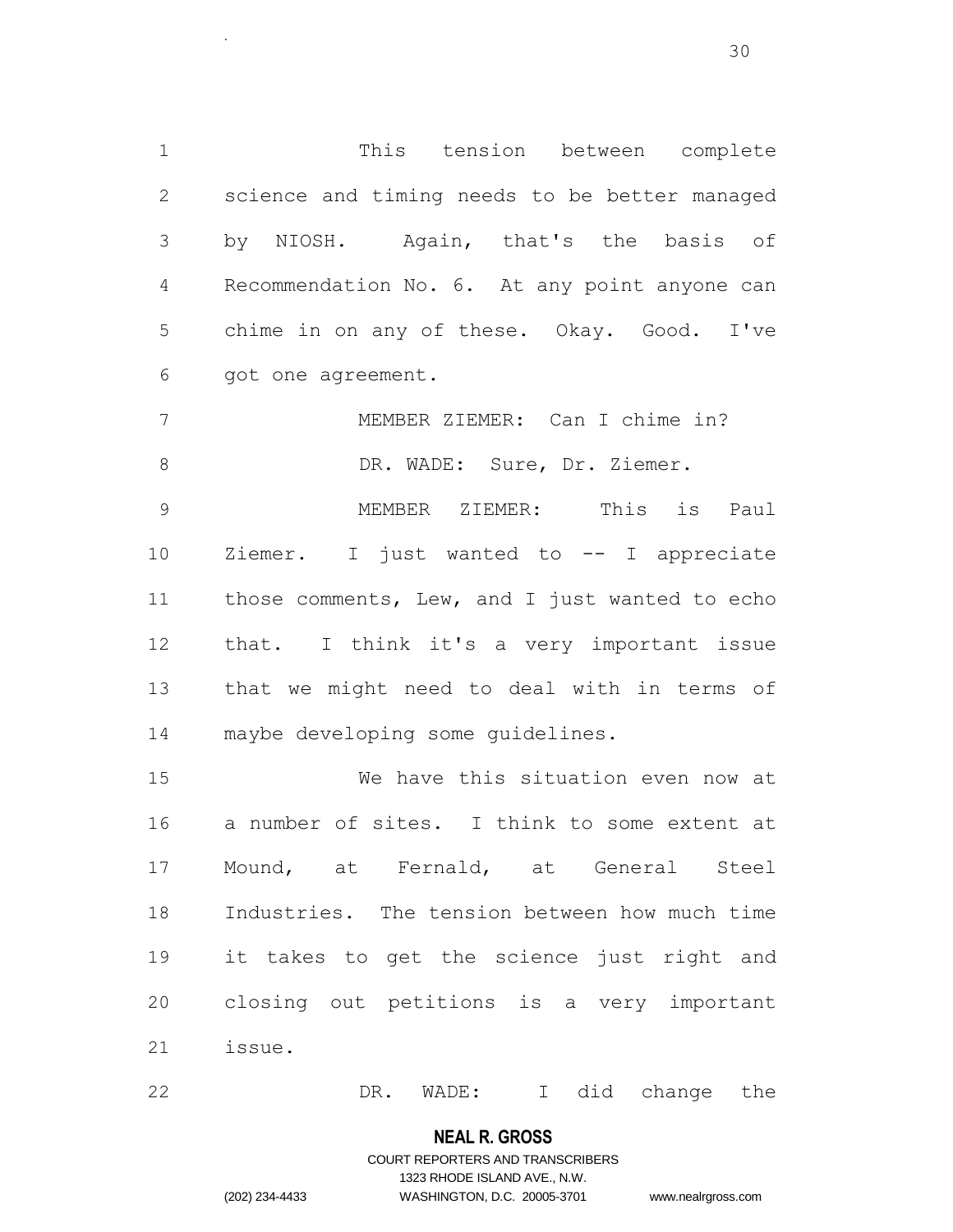wording, Dr. Ziemer, based upon your edits of the report to best available science. In inappropriately used "right science" and Dr. Ziemer pointed out that employed that we were using the wrong science.

 MEMBER ZIEMER: Yeah, that was the point I was trying to make. I just think the issue is a key issue that we need to grapple with and come to closure on in some organized way because when do we make that decision that we have gone as far as we should go?

 DR. WADE: And when we come to Randy's comments, you'll see this point underlined again with regard to SEC petitions. 15 MEMBER ZIEMER: Right.

16 DR. WADE: In my report looking at individual DRs it happens when the Board goes through the review of a Site Profile. It says, "We need to make certain changes." Those changes trigger the redo of individual dose reconstructions. That adds time but adds confusion.

#### **NEAL R. GROSS**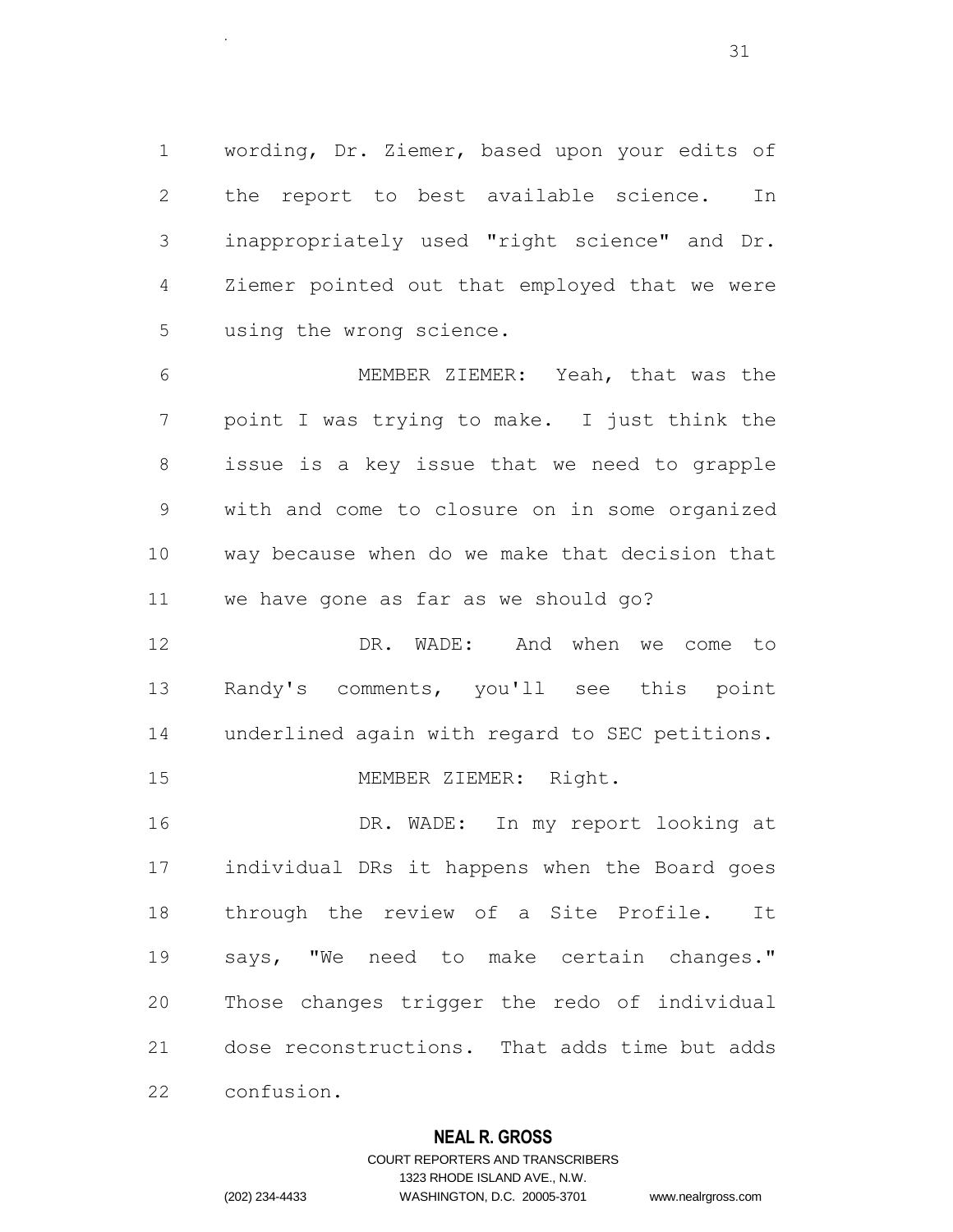1 I'm not saying it's wrong but it needs to be managed consciously. I think Dr. Ziemer is right. We need to think about procedures for doing this that are uniformly followed that people can understand. Again, an important one to think about. Any other comments on that one? Brad.

 MEMBER CLAWSON: I just wanted to -- also one of the biggest things that I have seen is communication. A lot of people when we go into this process they don't understand it and the process of communicating to them is somewhat lacking. I don't know if that will come up or not. A lot of these people are older and so forth like that.

 All of a sudden they've got one dose reconstruction. Another one is being done. To communicate to them kind of a little bit more of a personal touch of explaining to them that we have found that there are some things we need to change. I think that is

#### **NEAL R. GROSS**

.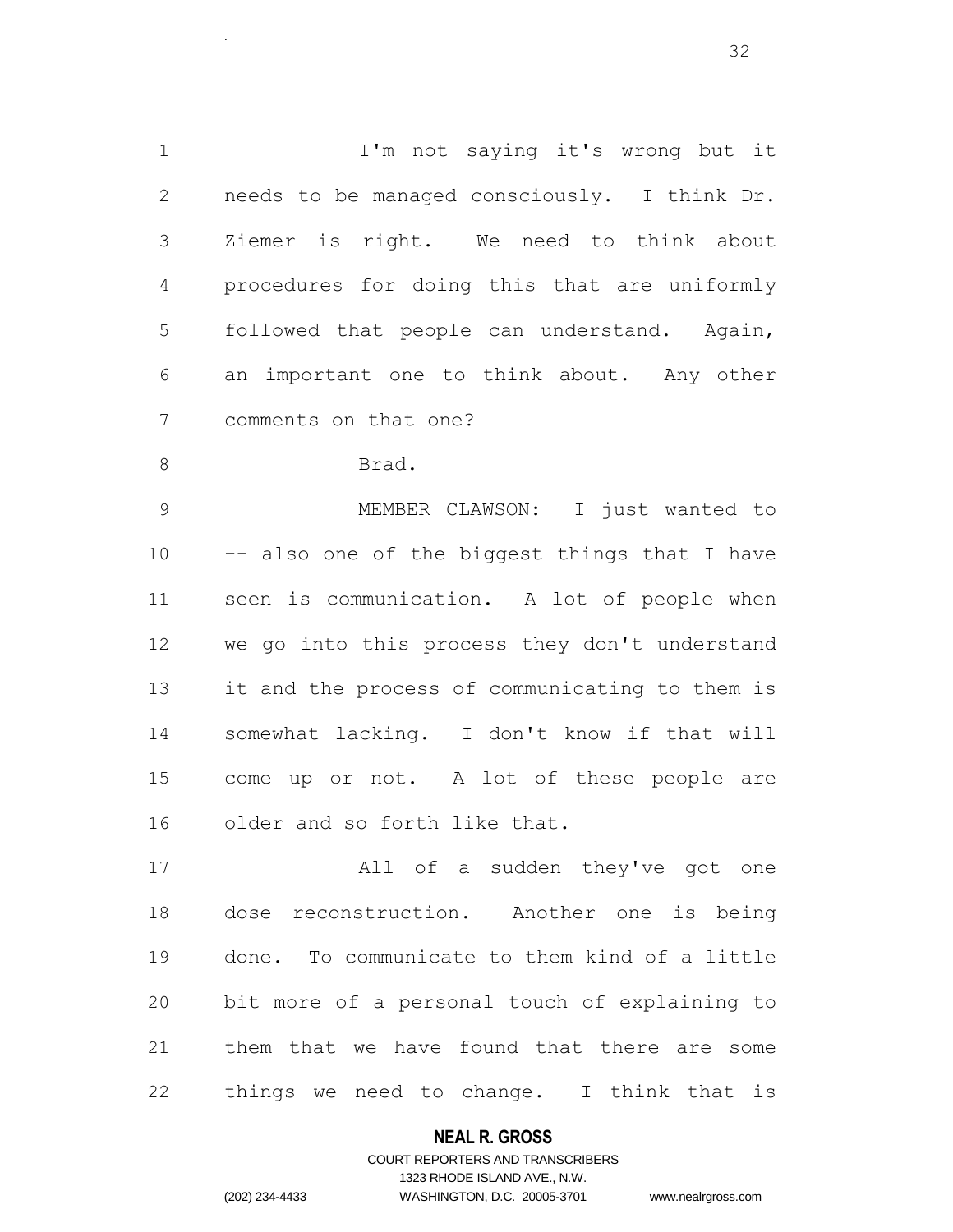critical of the communication point.

.

 DR. WADE: I think it's true. In fact, that point will be underscored by No. 7 which is the third I would highlight here. That goes to the use of over or underestimating techniques, efficiency techniques versus the performance of a full dose reconstruction.

 We do have situations where NIOSH in an attempt early in the program to get through this tremendous mountain of individual dose reconstructions would say let's do an overestimating approach on a dose reconstruction and, as a result of that, still result in a Probability of Causation less than 50 percent.

 If there is a need to go back and redo that dose reconstruction and redo a best estimate for whatever reason, a new cancer, additional employment, change in science. Sometimes it comes back that the redo results in a lower PoC.

#### **NEAL R. GROSS**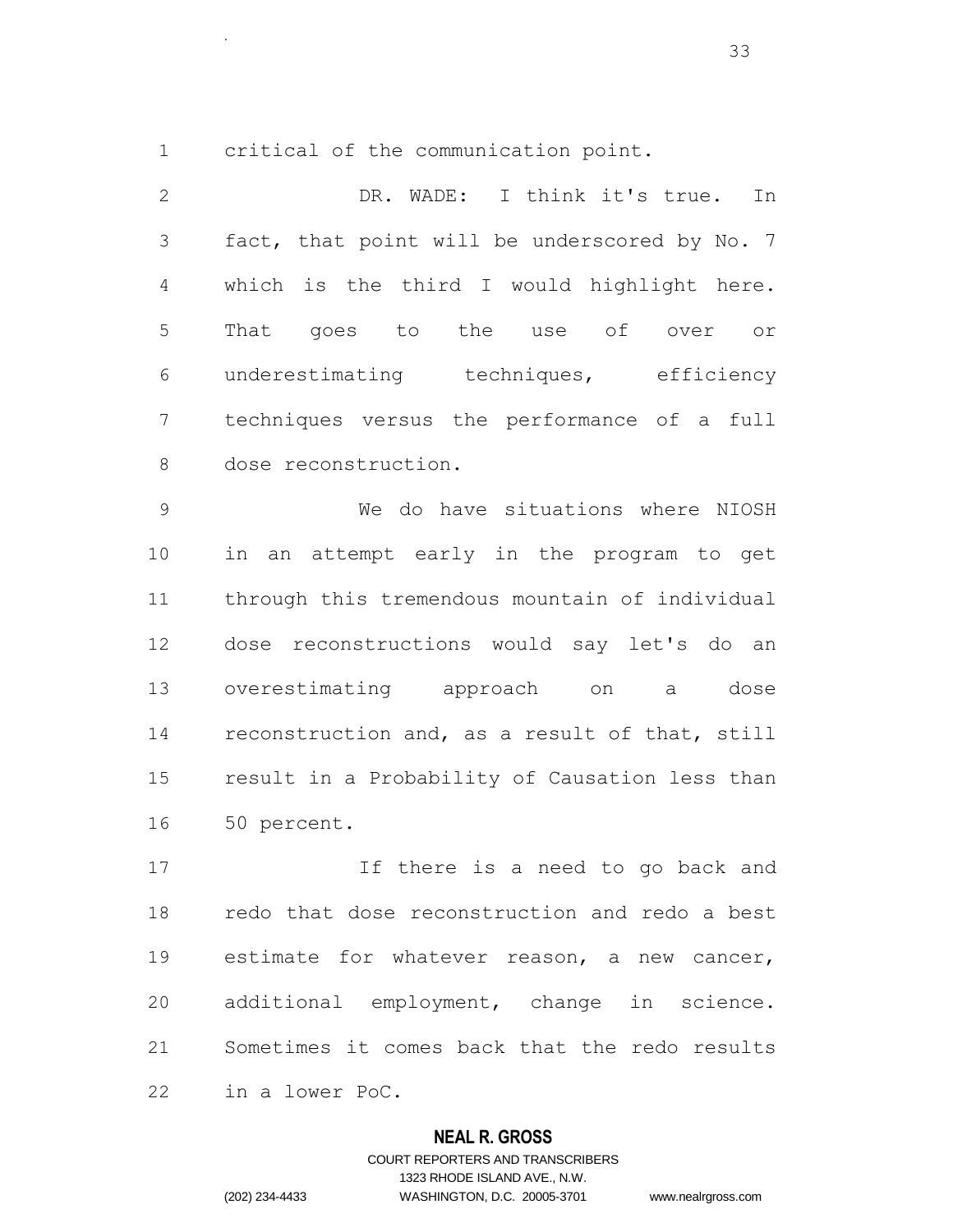This makes sense to us sort of scientific nerds inside the program. It makes absolutely no sense to the people out there who had 36 percent, another cancer. It comes back 24 percent. This is an unclimable mountain for NIOSH to deal with from a communications point of view.

 In the report I find that the time efficiencies realized by the use of over and underestimating techniques really aren't so great anymore. I'm not going to quote you the numbers. They are in the report. If you start to look at 2006, 2007, 2008, the savings in time of using overestimating techniques is not so great.

16 I would offer the perspective that maybe it's time just to do best estimate dose reconstructions and remove this conundrum of how do you explain to people that a new cancer resulted in a lower dose and things like that. I think Dr. Howard will ask Stu to consider this issue and to speak to the cost

#### **NEAL R. GROSS**

.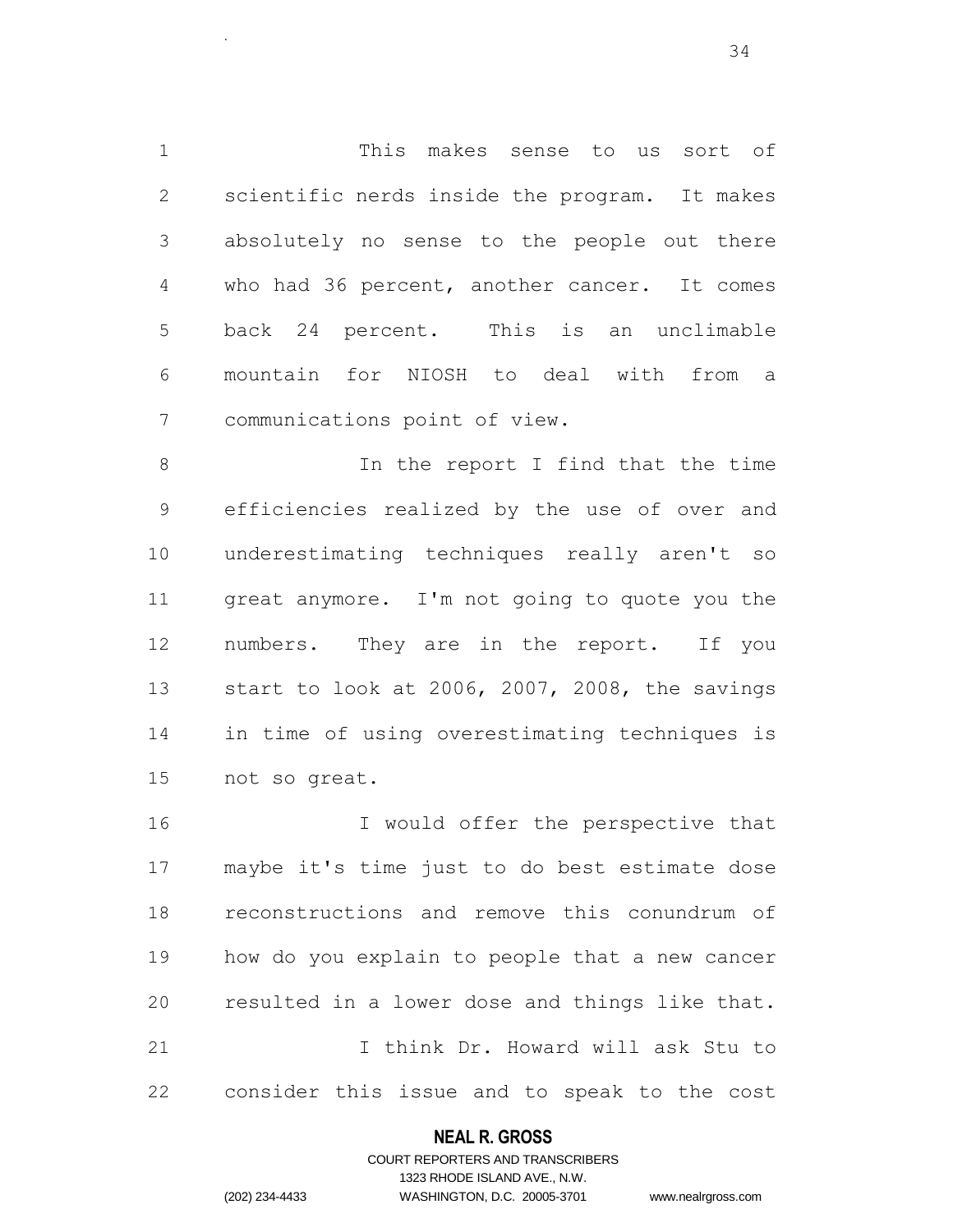that will result in terms of the increased time of only doing best estimates versus doing efficiency approaches. I think maybe the time has come to think about just doing best estimates and not have to try to climb this hurdle anymore.

 Brad, this is a communications nightmare that Solomon could not explain away to people I don't believe. That's recommendation No. 7. Any comments on that? 11 Okay. Now we'll come to No. 8. This goes to the vehicle of partial dose reconstructions. You guys know what that's about. If you grant an SEC, then people with the 22 cancers are compensated. People with the cancer other than those 22 have to have a partial dose reconstruction done. 18 I think the NIOSH, the Board, the

 Department of Labor have done a wonderful job of trying to see that partial dose reconstructions can include as much reasonable dose as is possible. I think we need to work

#### **NEAL R. GROSS**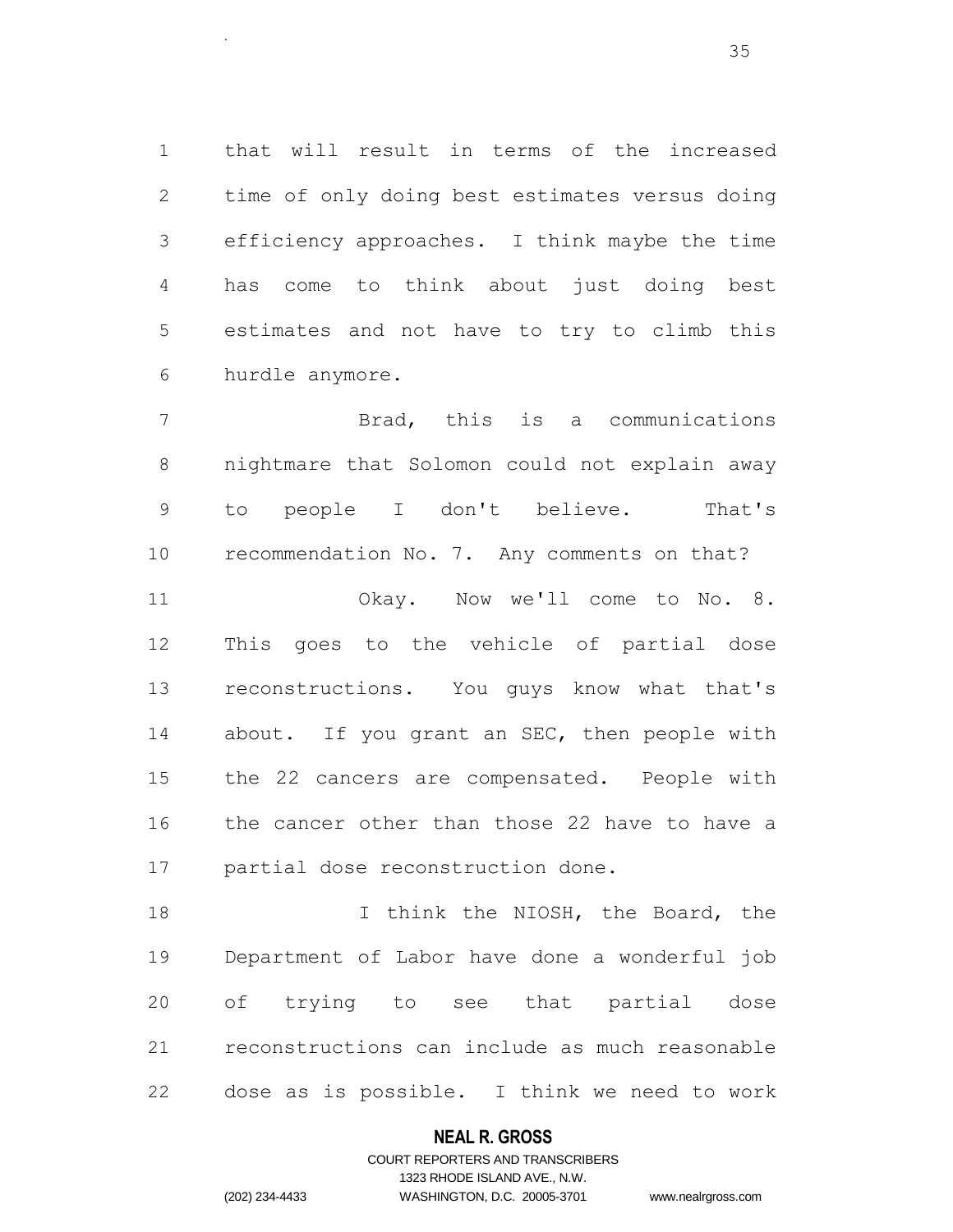harder at that.

.

 The way you work harder at that is making evermore precise the dose that is excluded from consideration in doing a partial dose reconstruction by the granting of a Special Exposure Cohort petition. Again, you have a little bit of an intellectual conundrum. To grant the SEC petition you have to say, "I can't do dose reconstruction." But it doesn't say I can't do everything. It says, "I can't do this." This is enough to warrant the granting of the SEC. Everything else is in play. 15 15 I think the Board, I think NIOSH, 16 I think the Department of Labor, have moved in a positive direction towards allowing as much dose to enter into a partial dose reconstruction as possible. I think we have to work even harder at it in the future to see that as much dose is allowed in to a partial dose

#### **NEAL R. GROSS**

# COURT REPORTERS AND TRANSCRIBERS 1323 RHODE ISLAND AVE., N.W. (202) 234-4433 WASHINGTON, D.C. 20005-3701 www.nealrgross.com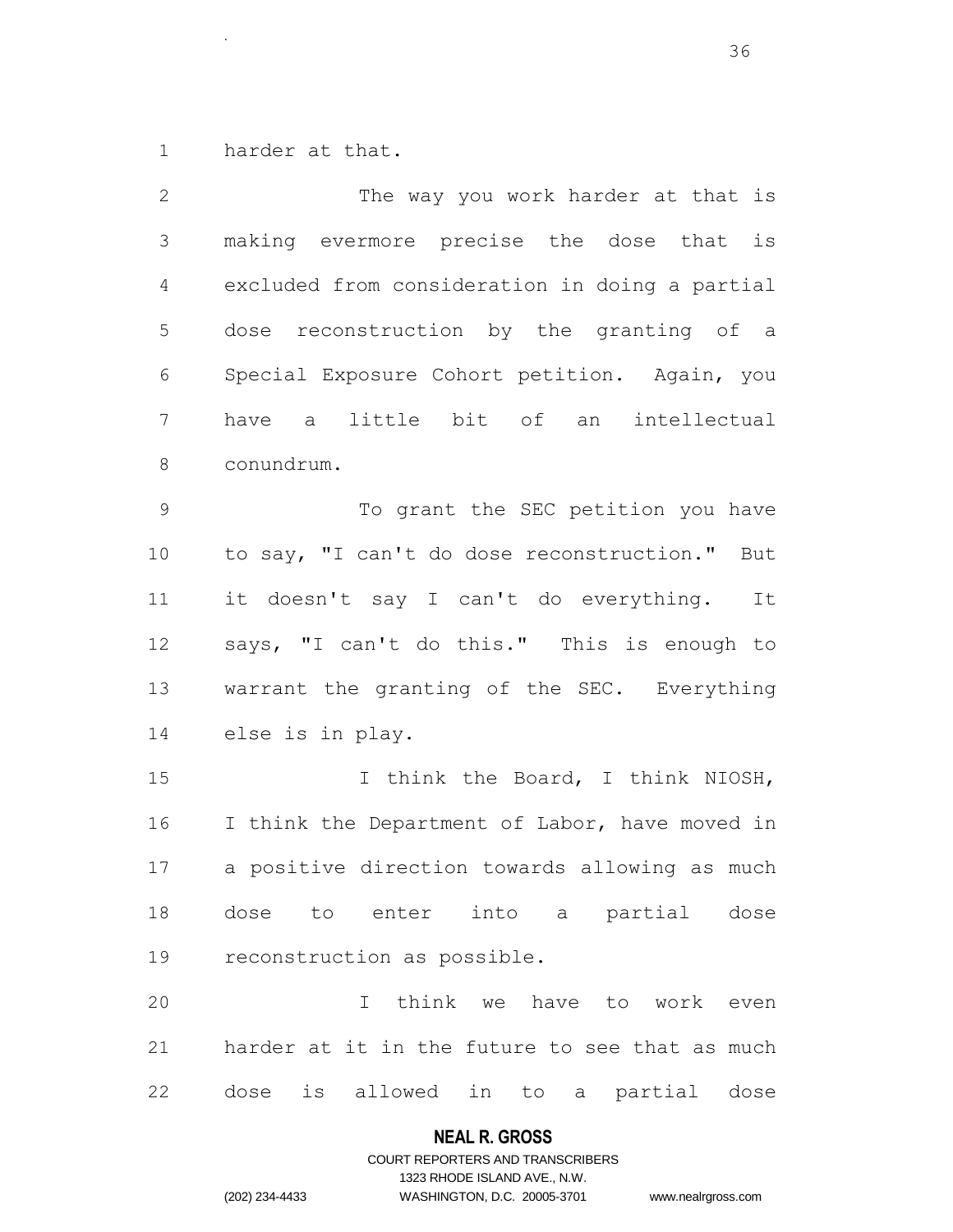reconstruction once the decision has been made to grant an SEC. Again, a fourth recommendation that would be highlighted here. Any comment on that? I know you guys struggle with that through your definitions. I think we just need to all work harder at it so that people who are not on that list of 22 cancers have their best shot at getting allowable dose considered in their partial dose reconstruction.

 CHAIRMAN MELIUS: Lew, I'd have 12 one comment on that. My only concern there because, first of all, I think we large do that now and I don't think it's as much of a problem as it may have been in the past.

 Secondly, I do get concerned that given how long it takes to do an SEC evaluation and the review of that, adding additional tasks to that process is just going to delay it because I think the Board has some reluctance, at least some of us do, of approving the use of the method without having

## **NEAL R. GROSS**

.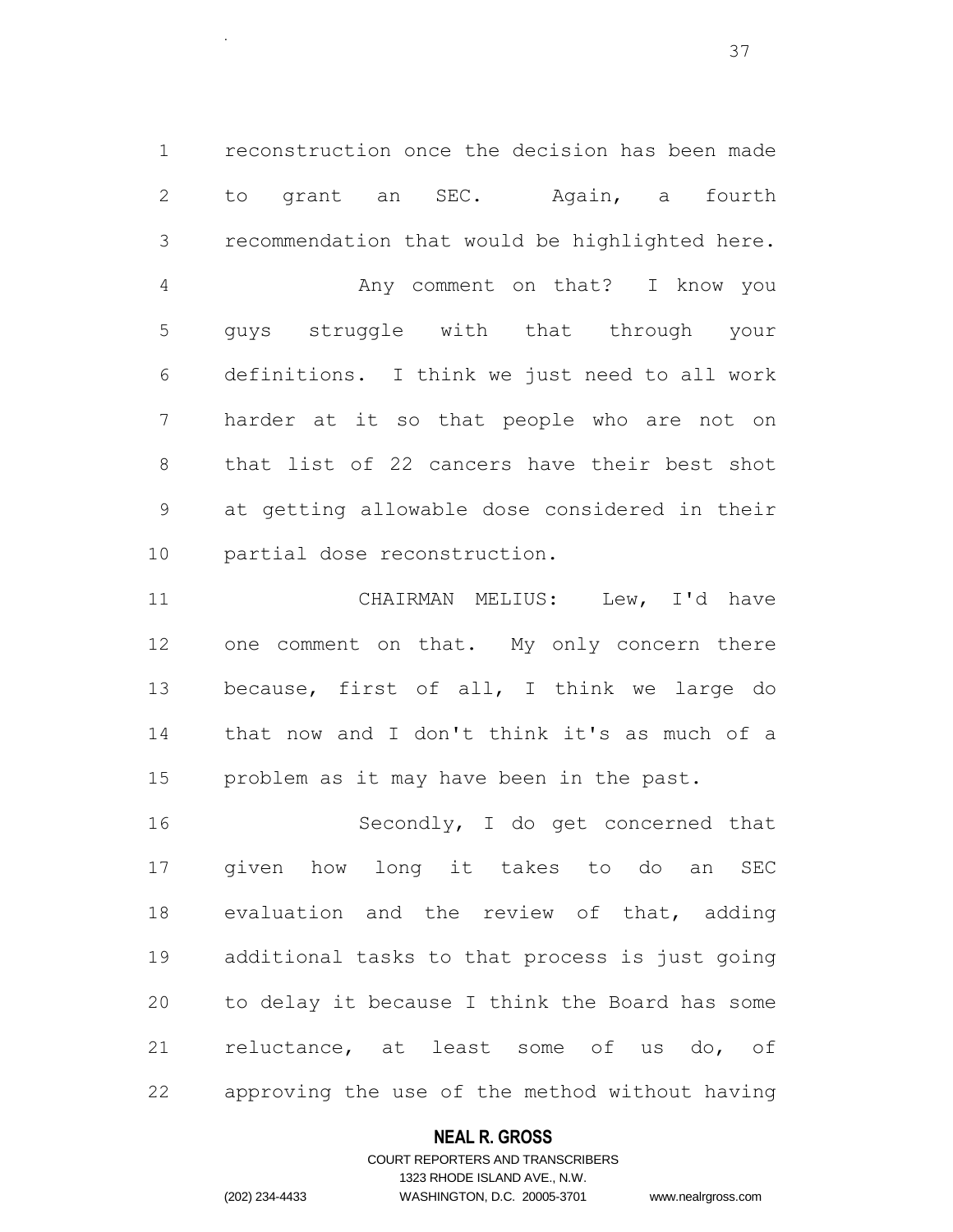had the time to review it.

.

 We tend to concentrate in an SEC evaluation only on those exposures where there might be difficulty doing dose reconstruction or the situations. We don't tend to focus on what can be done.

 I know it's come up in the past that by approving something that we haven't reviewed, we then at least give DCAS sort of the sense that the Board would then accept that in other situations without the benefit of any real in-depth review. I think the Board does need to do a better job of coming back and looking at sort of what we would refer to as Site Profile issues.

 You approve the SEC but there are these other issues out there that need to be looked at. I worry about trying to integrate it too much into the SEC evaluation process just on the basis of timeliness. You would add another several months, I think, to the process.

## **NEAL R. GROSS**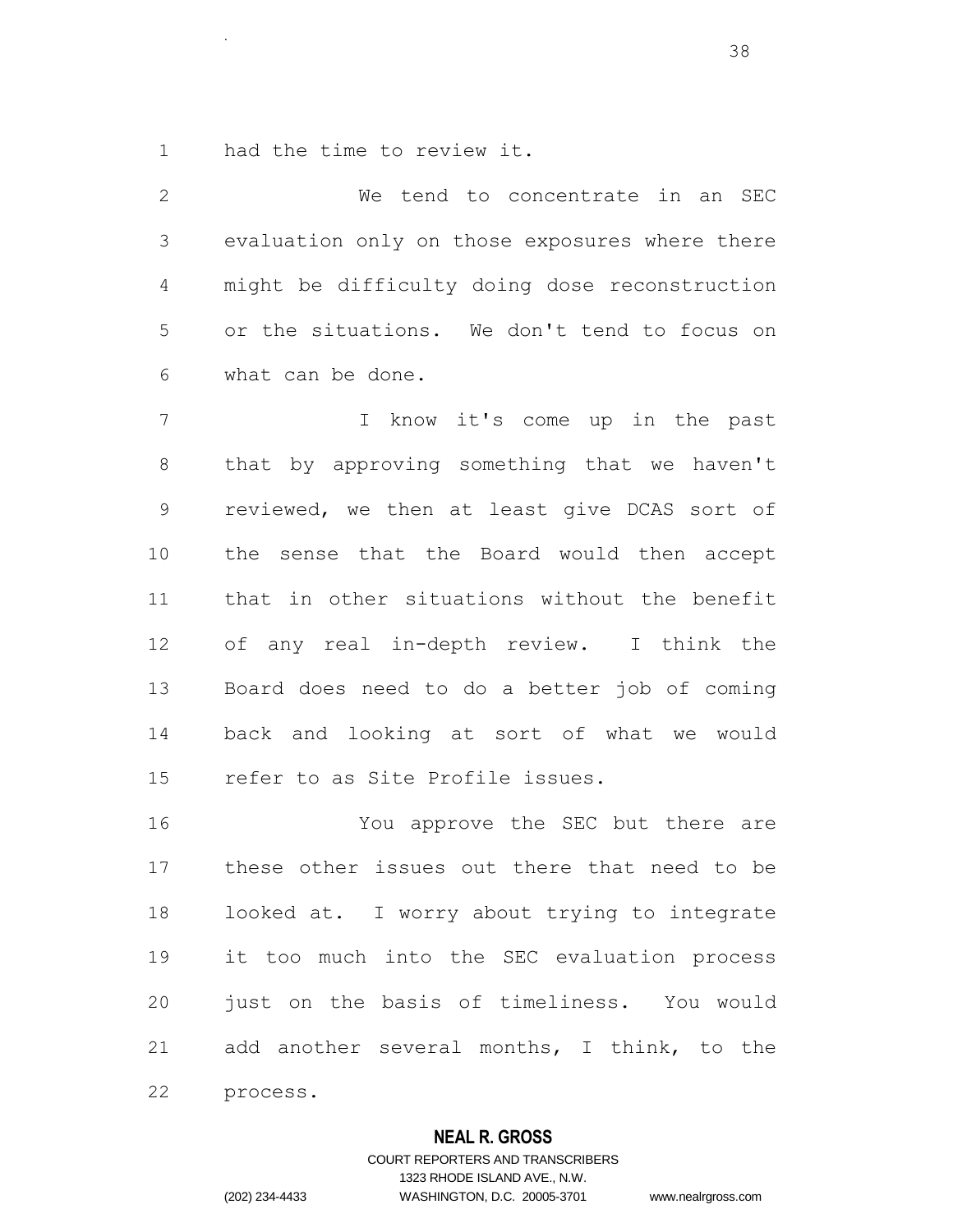DR. WADE: Point taken. I agree, Jim. I think the record shows based upon your comment, and I'll certainly carry to Dr. Howard, I don't think that decision should slow the decision of the SEC. Once that decision is made, I think NIOSH has work to do in terms of these Site Profile issues, as you define them, to see what can be in and what can be out. That's where I think the work needs to be done, not prior to the making of an SEC judgement. Point well made.

 MR. KATZ: Bob, can you use the mic, please? You have to turn these mics on. Thanks.

 MEMBER PRESLEY: This is Bob Presley. On the SEC petitions I don't have a problem with us granting SEC petitions, but making some of these SEC petitions very, very large so that they encompass a tremendous amount of people that may not have had anything to do with working with radiation.

It bothers me that cancer is one

### **NEAL R. GROSS**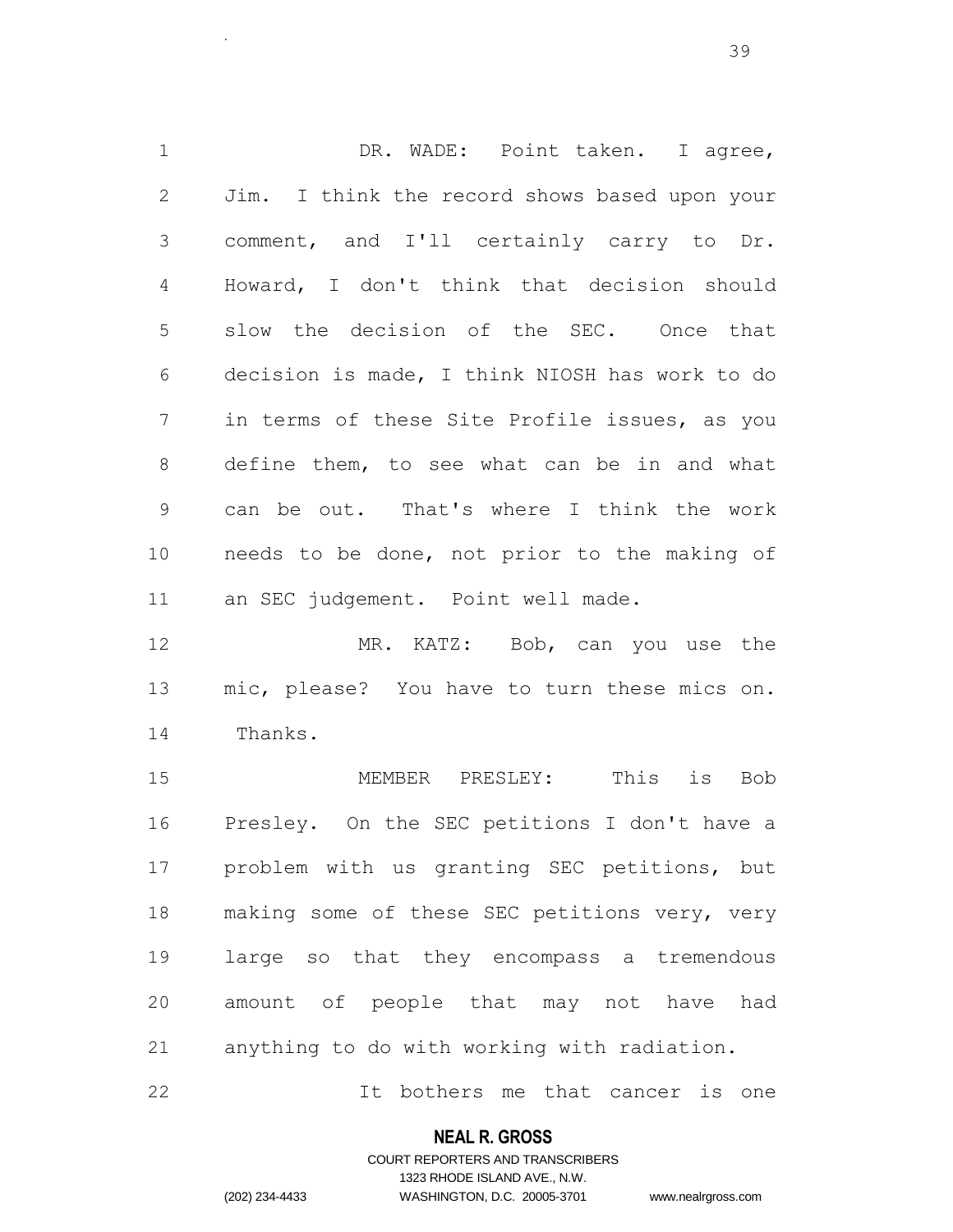of the number one killers in the United States whether you worked with radiation or whether you didn't. It bothers me some that we have broadened some of these SEC petitions not only in the length of the SEC but also in the broadness of not tying down these SEC petitions to various parts of some of the work 8 environments. Thank you, Lew.

 DR. WADE: I think that's important point, Bob. Thank you for getting that on the record.

 Anything more? If not, we'll move into the timeliness part that was ably authored by Nancy Adams. No. 2, "NIOSH should consider a target of 90 days or less to complete the dose reconstruction once information is in their hands."

 Again, Stu talked this morning about nine months. Again, this is the finding 20 of the author. I support the finding. I think Stu would support it as well. It has worked towards that but I think once

### **NEAL R. GROSS**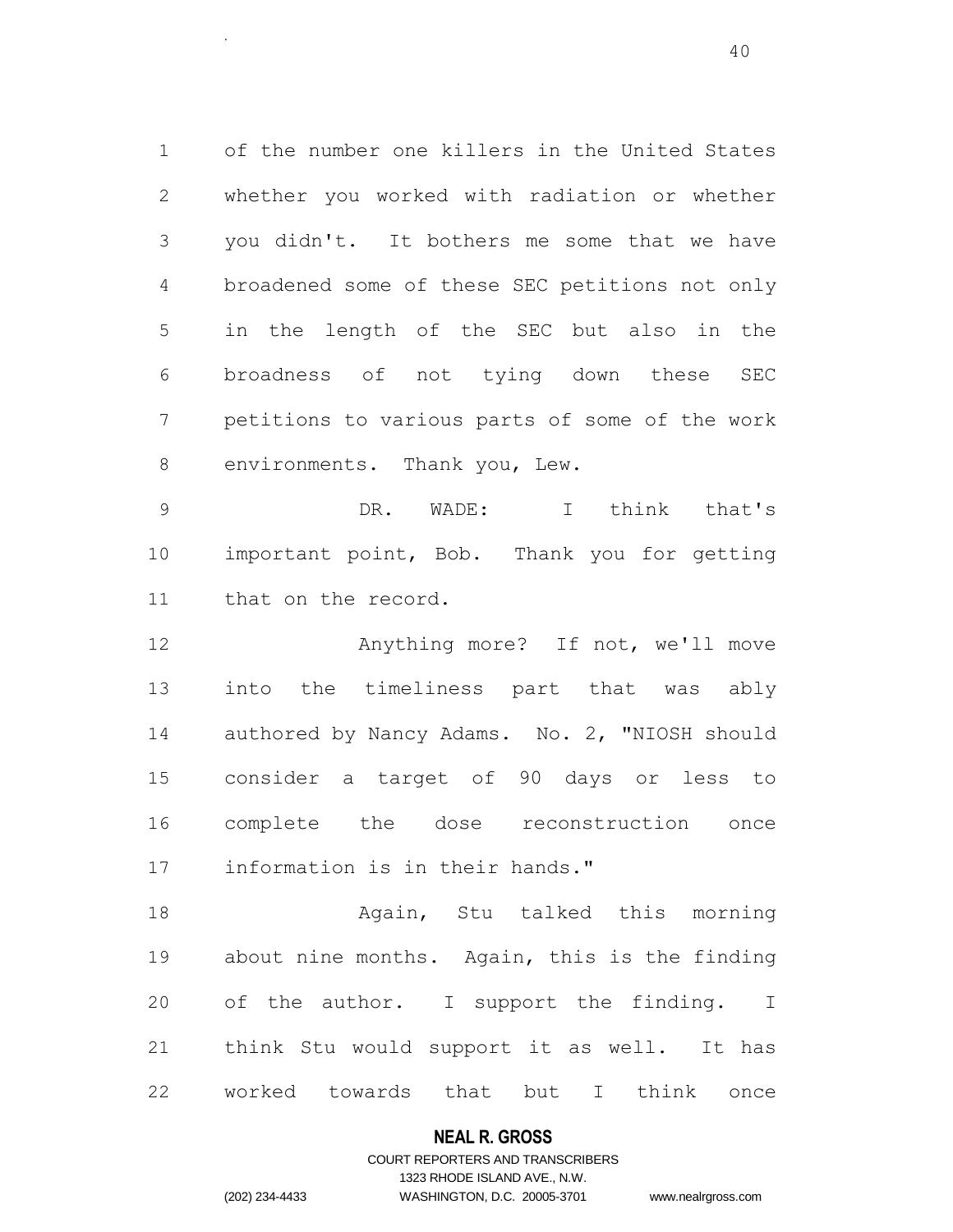information is in hand, once the tools are in place that 90 days is a target that could be achieved. It doesn't have to be achieved overnight but I think the movement has been in that direction from the years it used to take to the year it took last June to the nine months now. I think that 90 days might be a reasonable target and I think the author feels that.

 John Howard can start to debate that with Stu and his staff as to if and when such a mark should be put in the sand but wouldn't that be a glorious day when it was 90 days after the receipt of information that a dose reconstruction was done. I think it's within our sights.

17 No. 3, "NIOSH should give a higher priority to return claims in setting its goals for a timely completion of claims." Again, I think this is something that Stu has begun to work on. Again, you have this universe of claims that need to be dealt with, new dose

## **NEAL R. GROSS**

.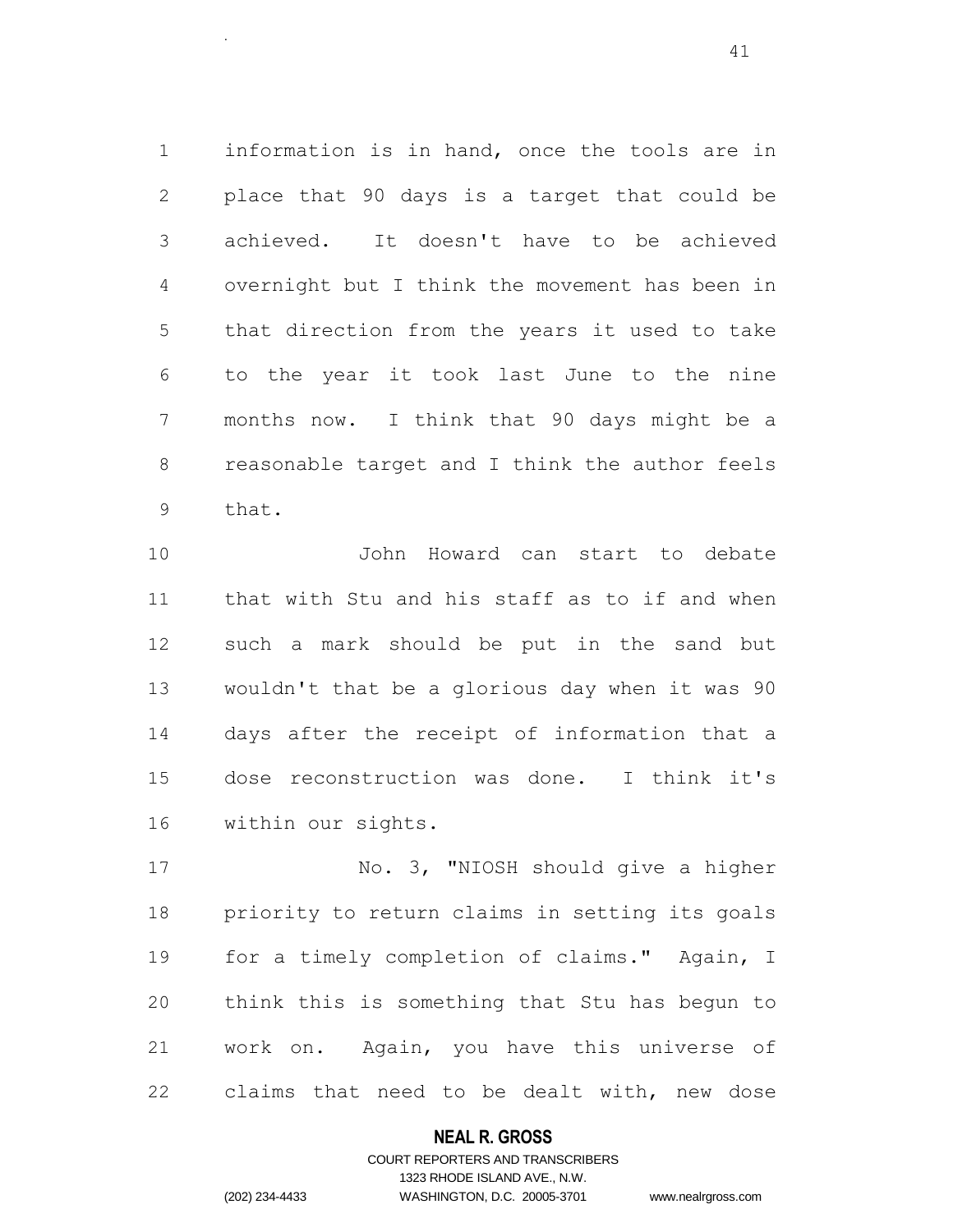reconstruction and then rework claims. I think the author's point, and I think I would agree, that priority needs to be given to the rework claims. People that have already been through the process once and for some reason have to go through it again, I think priority should be given to those claims as opposed to the next new claim. Again, I don't know if you have any comments on those two timeliness issues but they seem to make sense to me.

 Now we are going to come to the most provocative part of the report, at least 13 in my opinion, and that's the SEC piece, ably authored by Randy Rabinowitz. I will highlight some of the things but Randy is here 16 to talk about them should you wish.

 No. 2 is an old favorite, "NIOSH should revisit its interpretation of the statutory phrase, "with sufficient accuracy to give fuller effect to the role of scientific uncertainty."

We've all struggled with the

### **NEAL R. GROSS**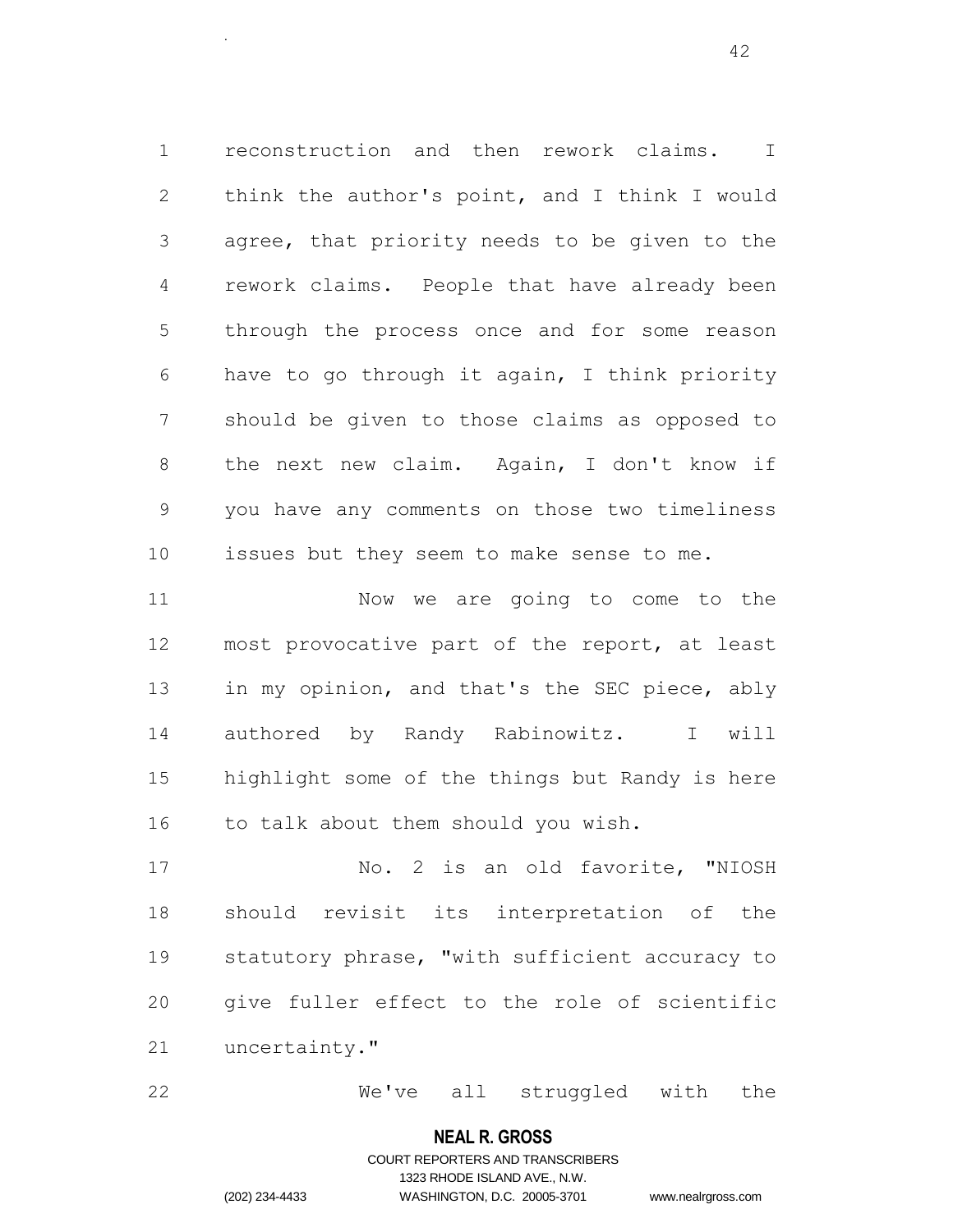definition of that phrase and what it means. Some of us feel there is a definition somewhere. Some of us feel that there isn't. I think Randy's point is that recognizing that there is uncertainty that surrounds everything, NIOSH needs to revisit its interpretation of the phrase.

.

8 I think the Board talks about this from time to time. I think this would be an interesting one for Dr. Howard to begin to discuss with his staff as to how we go about that.

13 1 I don't know if there is any comment on the record you would like to make or, Randy, if you have anything you would like to add on that one. Okay. Just a small simple little sentence that carries with it God knows how much work.

 No. 3 is a complicated one. Let me speak to it and then, again, if you have comments or Randy can speak to it. "NIOSH should recognize that SEC petitions often

### **NEAL R. GROSS**

## COURT REPORTERS AND TRANSCRIBERS 1323 RHODE ISLAND AVE., N.W. (202) 234-4433 WASHINGTON, D.C. 20005-3701 www.nealrgross.com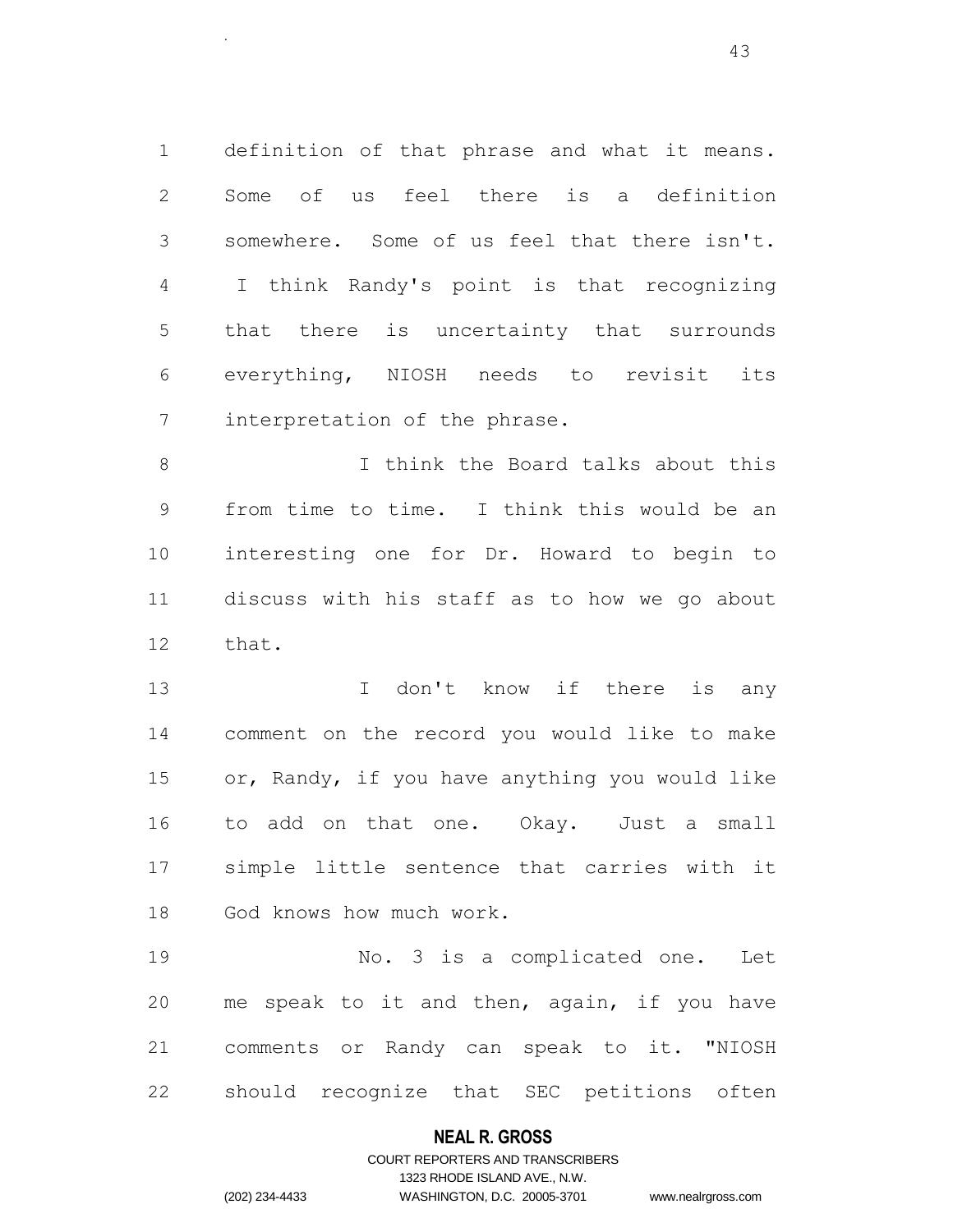raise science policy questions where science can inform the policy decision but that science may not provide the facts to govern these choices.

 NIOSH should clearly articulate these policy choices and should compare the policy choices it makes in reconstructing radiation dose across SEC petitions against 9 other occupational health policy choices."

 This goes to things like the use of coworker data, the use of surrogate data where, again, these are not simply science decisions but they do represent policy choices that NIOSH makes.

 Randy is saying, if I might paraphrase for her even though she's here, that NIOSH needs to clearly articulate these decisions and then it needs to weigh these decisions against other statements and other policies it follows in other aspects of occupational safety and health and, if there are differences, begin to articulate the

### **NEAL R. GROSS**

## COURT REPORTERS AND TRANSCRIBERS 1323 RHODE ISLAND AVE., N.W. (202) 234-4433 WASHINGTON, D.C. 20005-3701 www.nealrgross.com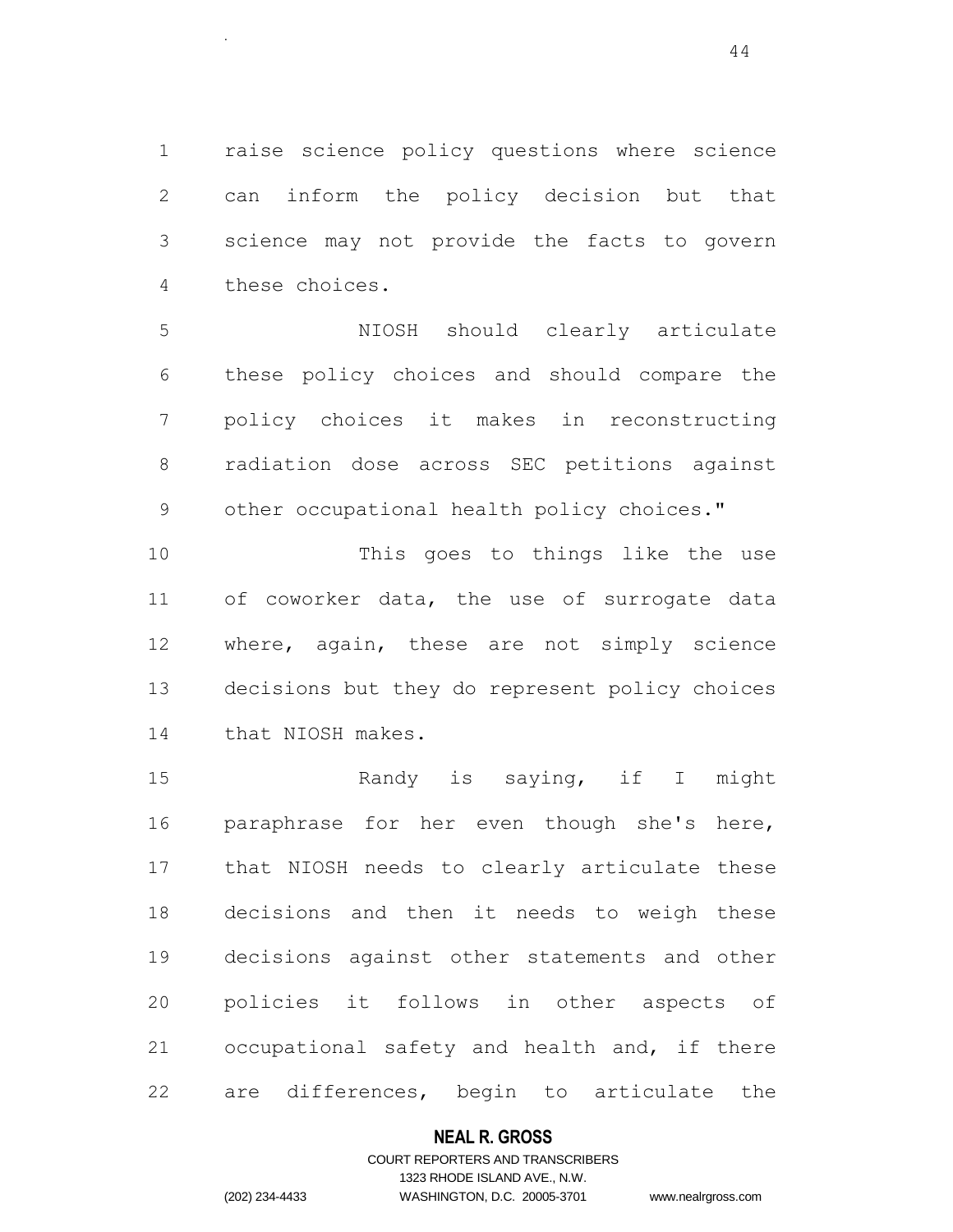reason and the rationale for such differences. We will be talking more about surrogate data on Thursday, coworker data. I think this points goes to that issue.

```
5 Randy.
```
.

 MS. RABINOWITZ: This is Randy Rabinowitz. I would add another layer to that which is where there's scientific information at stake and science can provide answers, then deference to the judgment of scientists seems most appropriate.

 But when you are choosing among 13 really policy inferences, different people can reasonably bring different conclusions to it based on their own backgrounds and experiences often from different disciplines. Scientists don't necessarily have any monopoly on making 18 good policy choices in those instances. If the policy choices are clearly articulated, different decision makers may come to different conclusions even if the science done by DCAS is done well and done with high

### **NEAL R. GROSS**

## COURT REPORTERS AND TRANSCRIBERS 1323 RHODE ISLAND AVE., N.W. (202) 234-4433 WASHINGTON, D.C. 20005-3701 www.nealrgross.com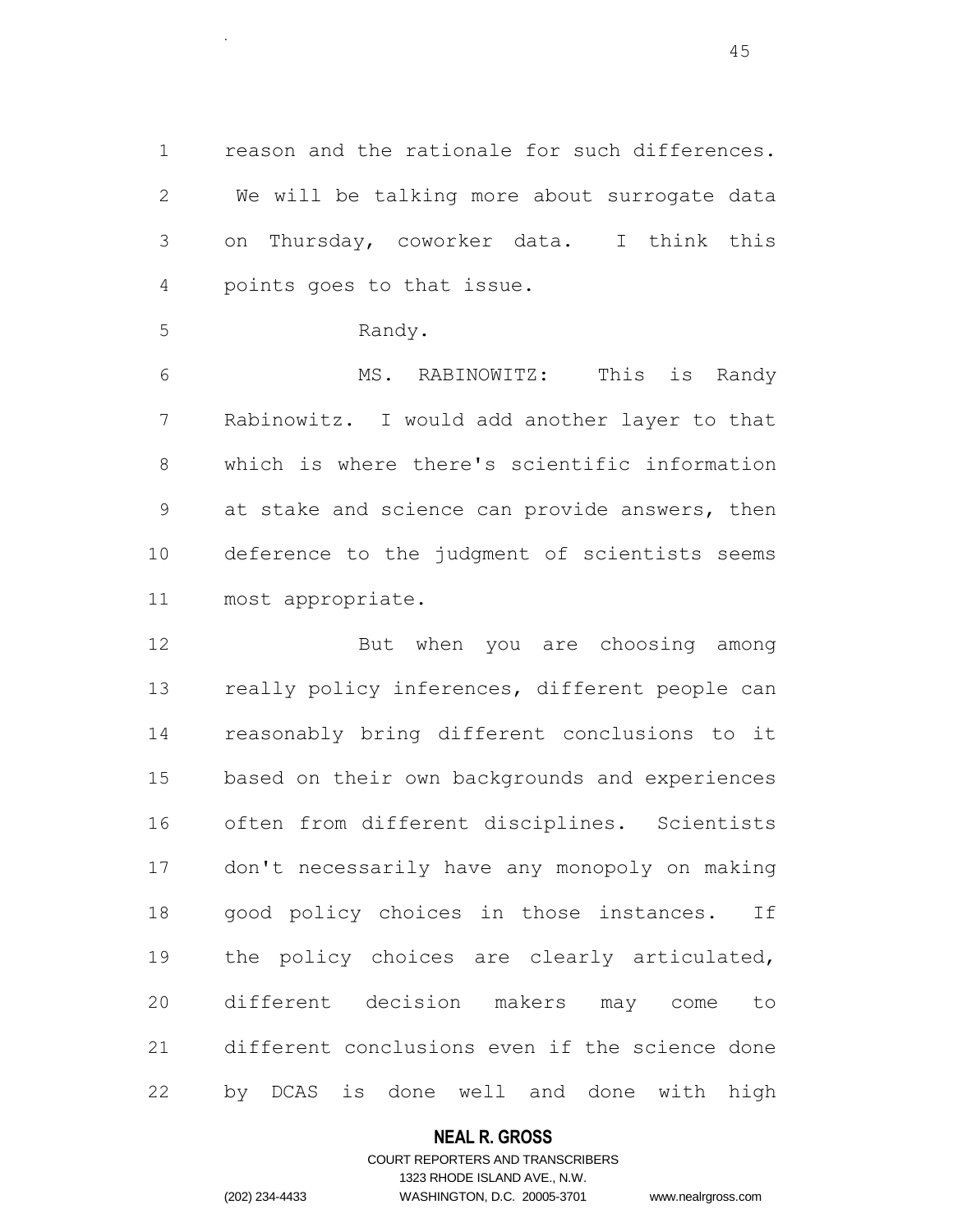professional quality, it's not a critique of their scientific work as much as just drawing a different policy conclusion from the same information.

DR. WADE: Bob.

.

 MEMBER PRESLEY: Randy, when we do this now do we document this information so that down the road somebody can go back and say, "Yeah, this is what we did?"

 MS. RABINOWITZ: More or less well depending. I don't think there's a consistent approach to it. I do think not being a scientist this may not be the greatest example 14 but I'll try and offer one. There are certain uncertainties that surround all kinds of model. If you articulate what those uncertainties are, then it might be that the Board says this is more uncertainty than I'm willing to tolerate in my decision making. It's not that the modeling exercise was bad or it wasn't very sophisticated one but it's just that this is more than I think is reasonable

### **NEAL R. GROSS**

## COURT REPORTERS AND TRANSCRIBERS 1323 RHODE ISLAND AVE., N.W. (202) 234-4433 WASHINGTON, D.C. 20005-3701 www.nealrgross.com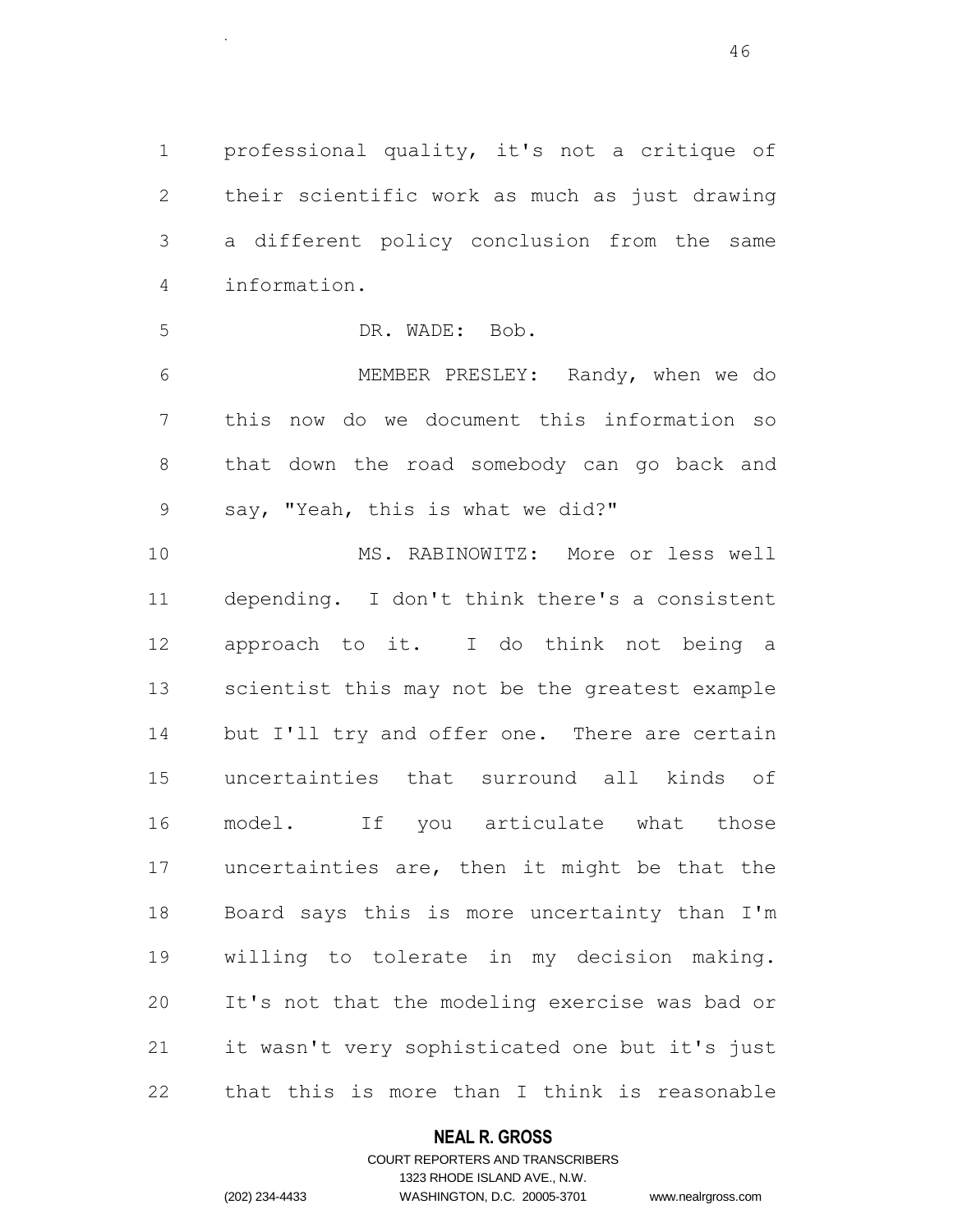and different people can have different 2 judgments about it. Having the debate be between DCAS and SC&A sort of masks the fact, I think, that it's really just a policy choice. Other people could equally participate in the choice without in any way diminishing the scientific quality of the underlying evaluation.

MEMBER PRESLEY: Thank you.

.

 CHAIRMAN MELIUS: Can I just each back? I think if you look in both No. 2 and No. 3 there are some key terms that we as the Board struggle with every time we are reviewing either dose reconstructions and more likely the SEC evaluations.

 Those are of sufficient accuracy, claimant friendliness, plausibility situation involved and so forth and that need to be narrowed down or not necessarily in a scientific way, though science would contribute to that, certainly to the sufficient accuracy but less so probably to

## **NEAL R. GROSS**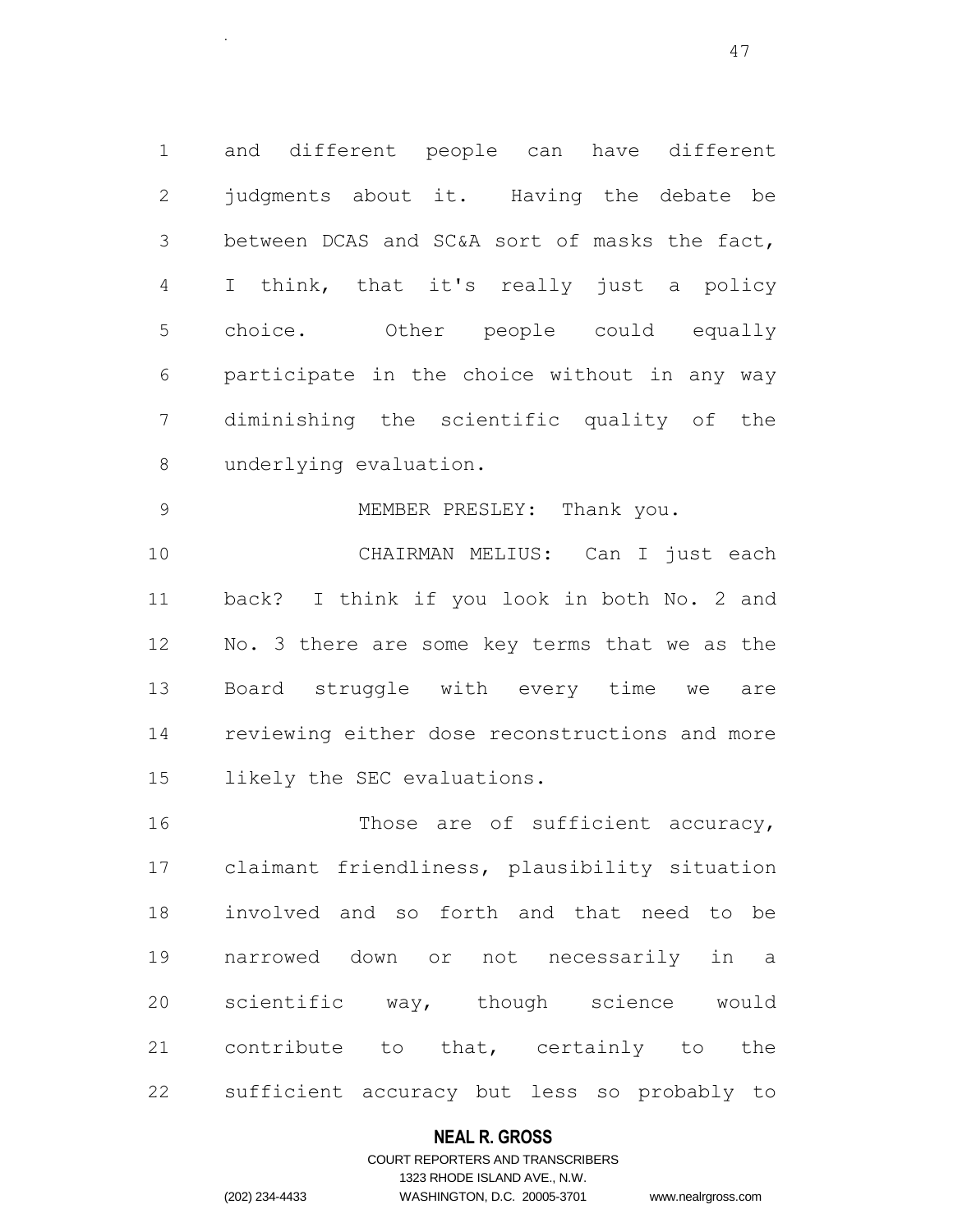claimant friendliness. I think coming to some agreement and some guidelines on those I think would be helpful for everybody involved in this effort.

 DR. WADE: I think if prudent ears listen to the deliberations of this Board over the years, there is much to inform that process but it needs to be done. It needs to be done and someone needs to put it down and then let this Board react to it or let NIOSH leadership react to it.

 MEMBER CLAWSON: Lew, this is Brad. Also the one that we hear quite often is professional judgment. I won't take it away, but these all kind of run together in the issues that we deal with.

17 DR. WADE: Just keep your comments for one second. I take you to No. 9 on Randy's list which says, "NIOSH's heavy reliance on expert judgment to evaluate SEC petitions is an inherently subjective criteria in the sense that reasonable experts can

## **NEAL R. GROSS**

## COURT REPORTERS AND TRANSCRIBERS 1323 RHODE ISLAND AVE., N.W. (202) 234-4433 WASHINGTON, D.C. 20005-3701 www.nealrgross.com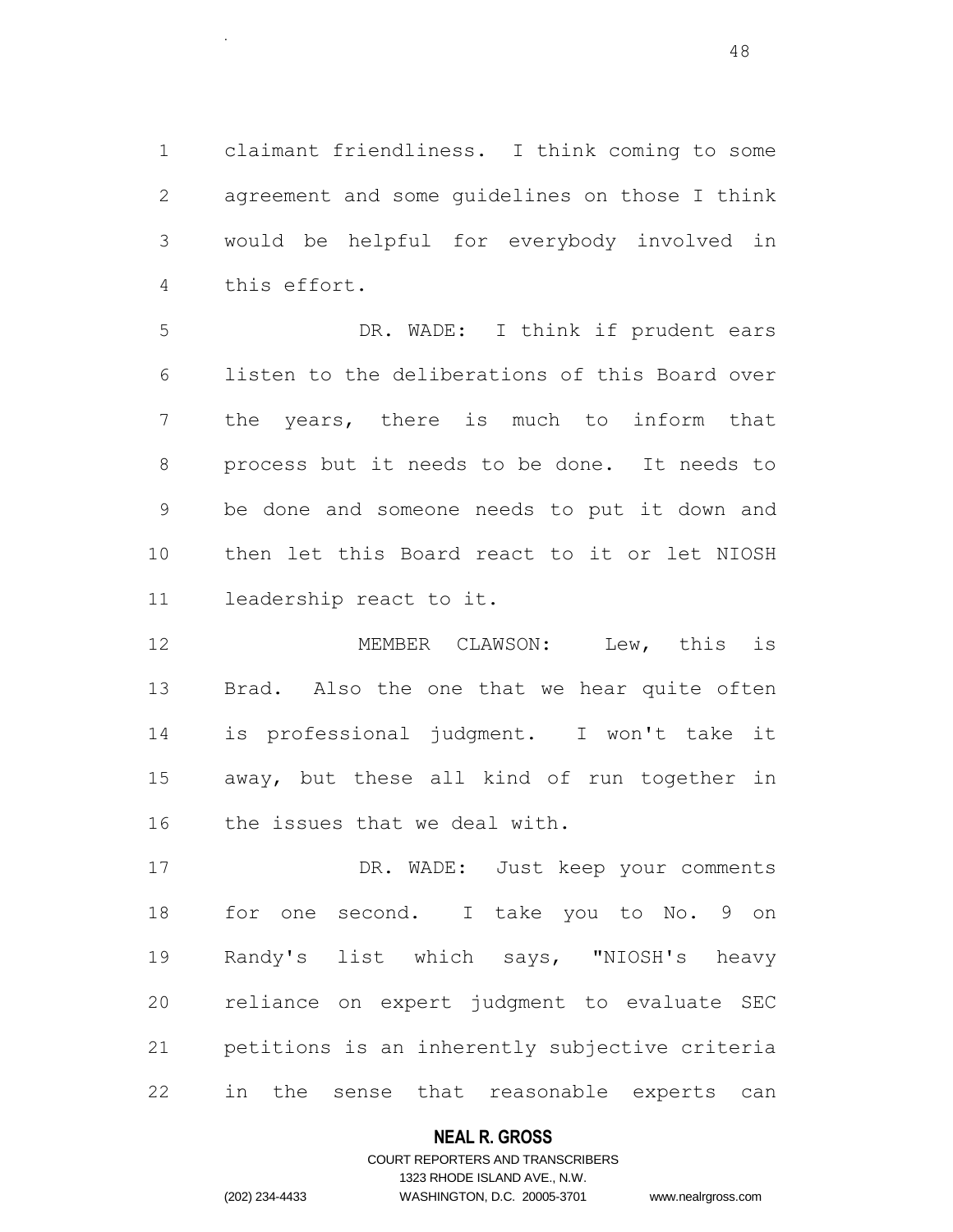reasonably disagree about the outcome of any petition.

.

 NIOSH should consider developing objective criteria to limit the exercise of expert discretion so that similarly documented exposures are treated similarly across sites." Brad, I think that's your point. I think that's Jim's point. I think it's an important point. It's not an easy point. It's not an easy thing to do but I think it needs to be done.

 MEMBER CLAWSON: Something that Mr. Presley brought up was understanding what the process and what has been done. One of the things we've seen in the dose reconstruction, and Stu is working on getting a better -- when we look at their dose reconstruction, we can't come up with how they did it because there's been so many changes to different work books and so forth like that in the process.

We're trying now to be able when

### **NEAL R. GROSS**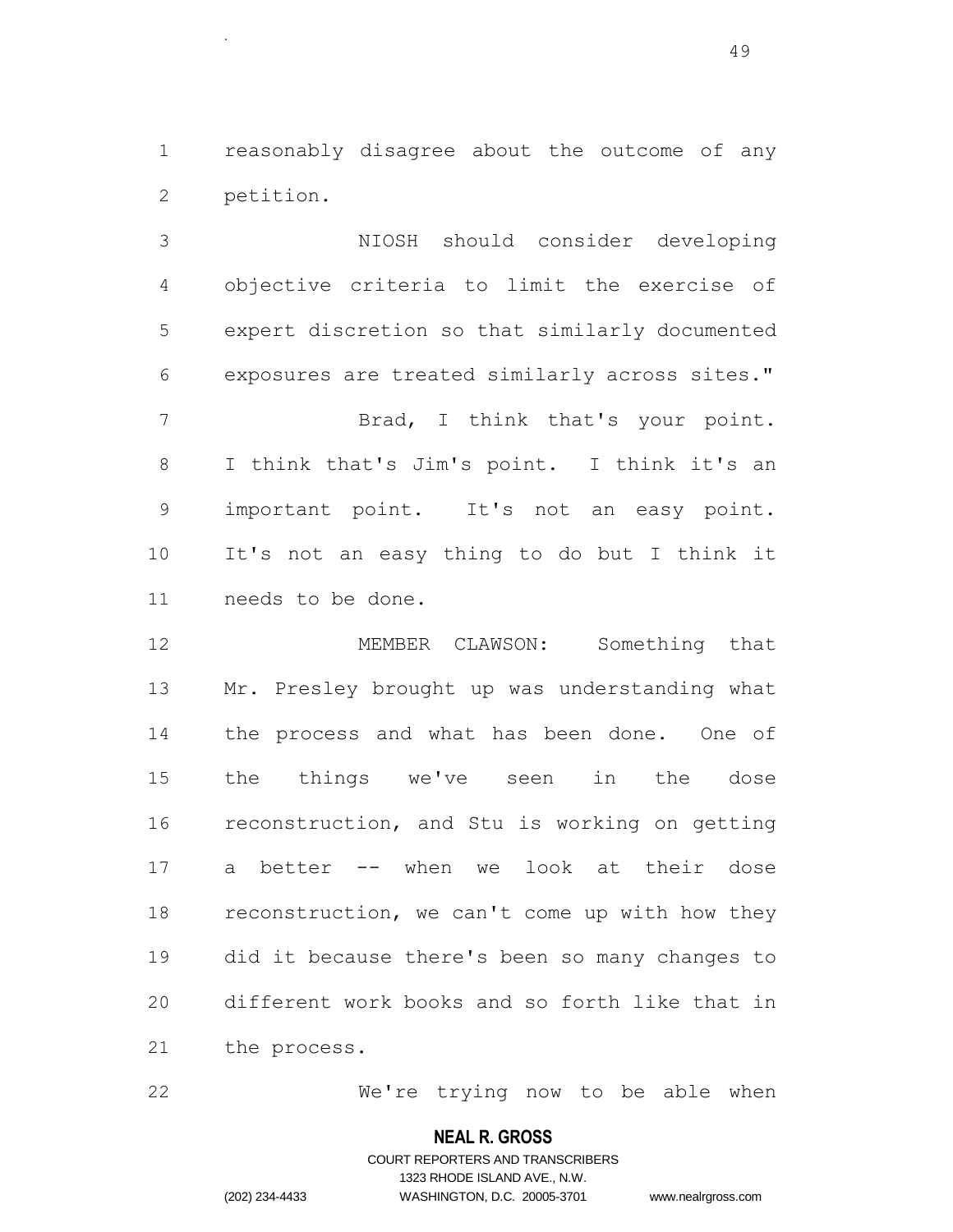the dose reconstructor goes through this that he makes a paper trail of what was used so we can understand because we can't determine how he did it.

5 DR. WADE: I think a very important point Randy makes. It doesn't mean that those of us who have practiced this art before are bad people. It just means that we can do a better job, a more definitive job, a more repeatable job. I think that's important.

 Now I'm going to buck you down to Nos. 19 and 20. "NIOSH should consider creating presumptions to be applied across all SECs. Such presumptions should be based upon objective criteria. Increased use of presumptions would create more timely uniform decisions on SEC petitions."

19 No. 20 says, "In developing presumptions under EEOICPA NIOSH should take steps to ensure that its policy choices under this program are either consistent with its

### **NEAL R. GROSS**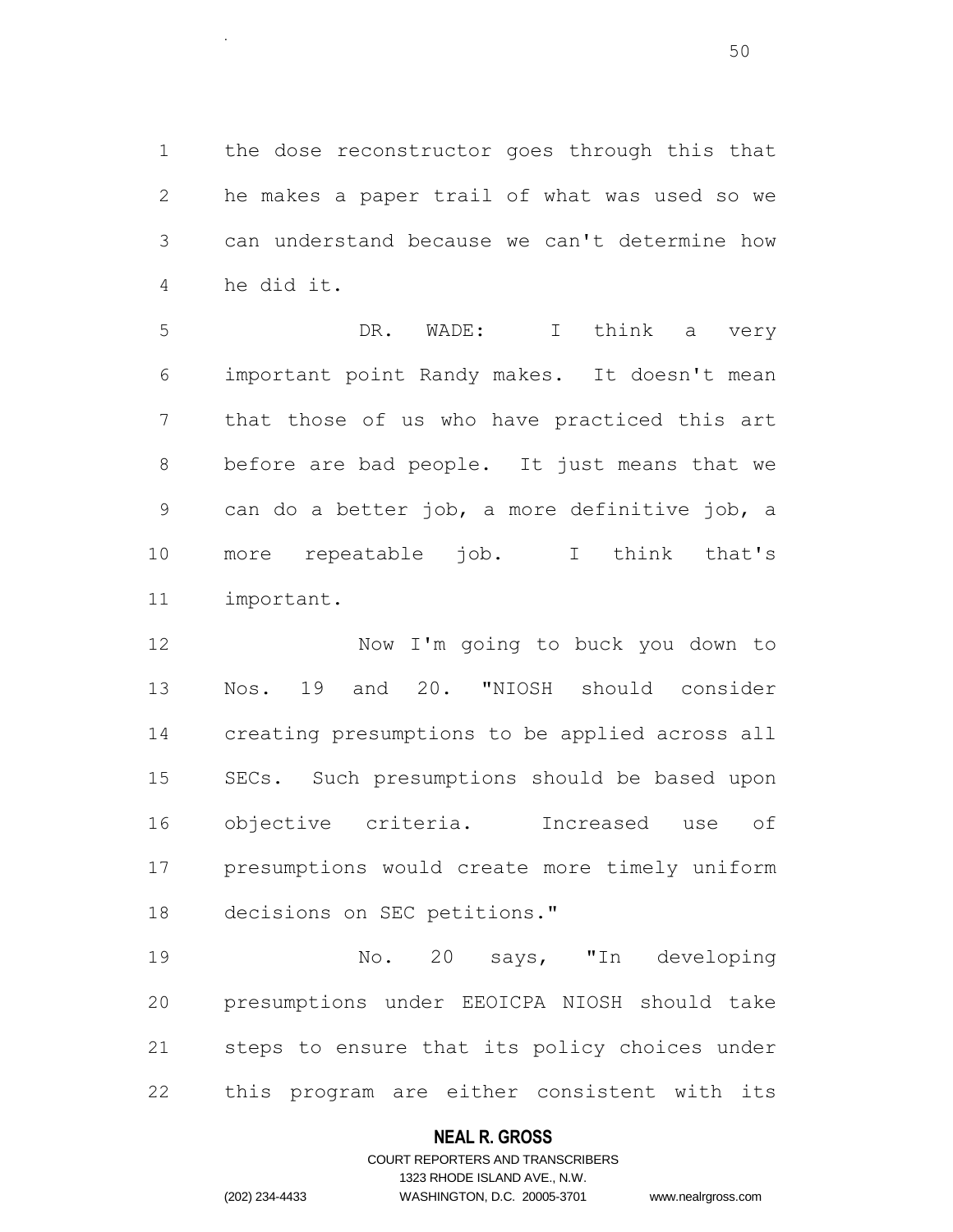policy choices on related issues and other occupational health context are justified by the different statutes and regulations for each program."

.

 When I asked Nancy for illustrative presumptions, you might be talking about dose reconstructions in the 1940s and early '50s. Maybe there needs to be a presumption about those years that apply across SEC petitions.

 You guys have worked with Super S plutonium and issues related to that. Maybe these become presumptions that apply across SEC petitions and we don't have to go through each time and work those issues. Maybe we can apply them across the board to petitions that come in. I think that's Nancy's point. Correct? Randy. I'm sorry. My wife's name is Nancy.

 MS. RABINOWITZ: I think a lot of programs use presumptions so you don't have to repeat it. I was struck with data from the

### **NEAL R. GROSS**

## COURT REPORTERS AND TRANSCRIBERS 1323 RHODE ISLAND AVE., N.W. (202) 234-4433 WASHINGTON, D.C. 20005-3701 www.nealrgross.com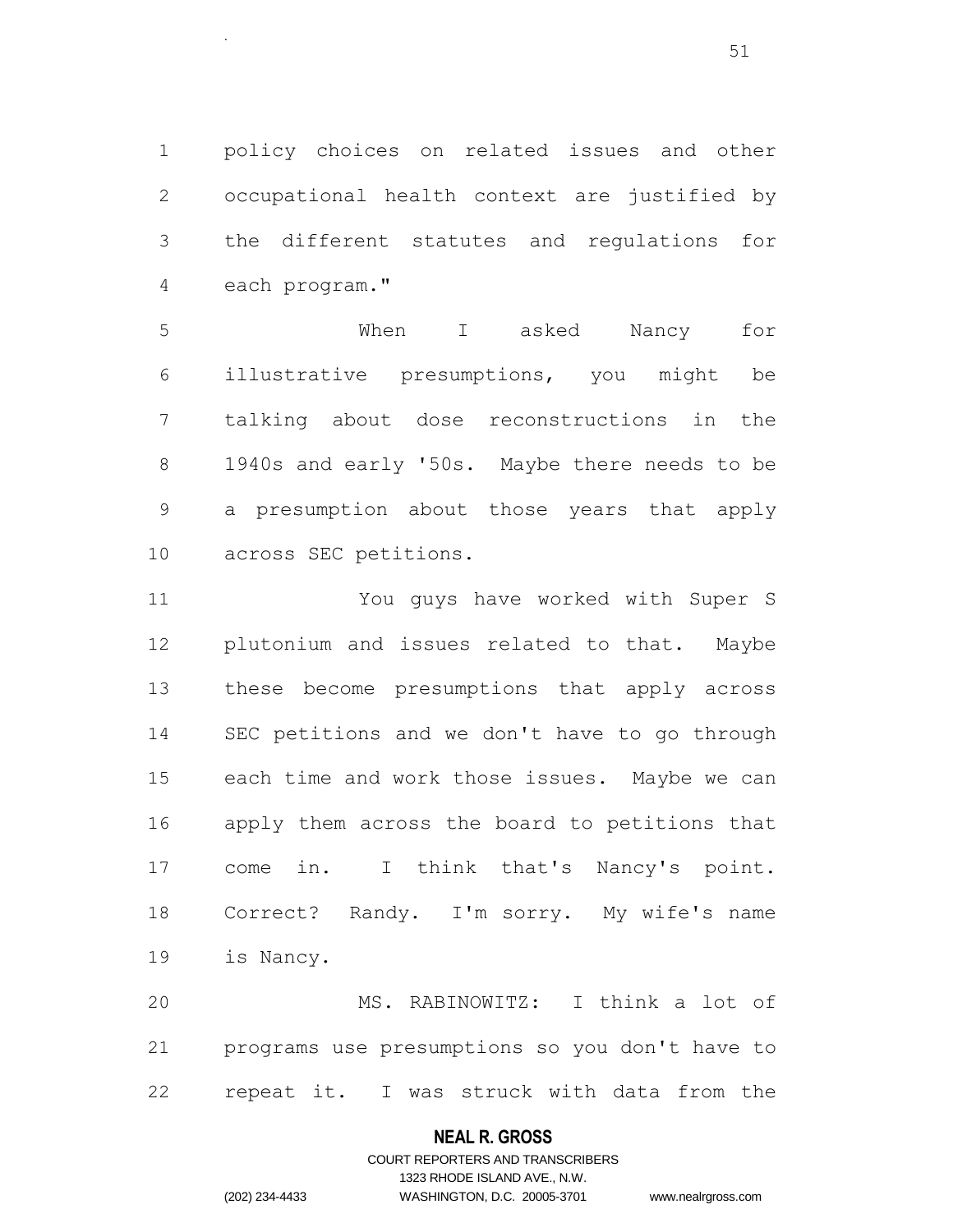40s or internal thorium doses. The Board and NIOSH overwhelmingly SEC petitions are granted for the absence of internal thorium monitoring but there are few instances where NIOSH has modeled thorium doses in the absence of internal dosimetry.

 One question I would have as an outsider is it seems like that would be ripe, fertile ground for a presumption. If you were going to part from the presumption, then NIOSH would have an obligation to just clearly articulate the rationale for not applying the presumption in a particular instance and it would make it easier for the Board to judge on a policy basis whether it agreed with that choice or did not agree with that choice.

17 DR. WADE: Thank you, Randy. Not a trivial discussion but one that needs to take place.

 I take you all the way down to No. 27, one little sentence that carries with it a great deal of effort. "NIOSH should minimize

### **NEAL R. GROSS**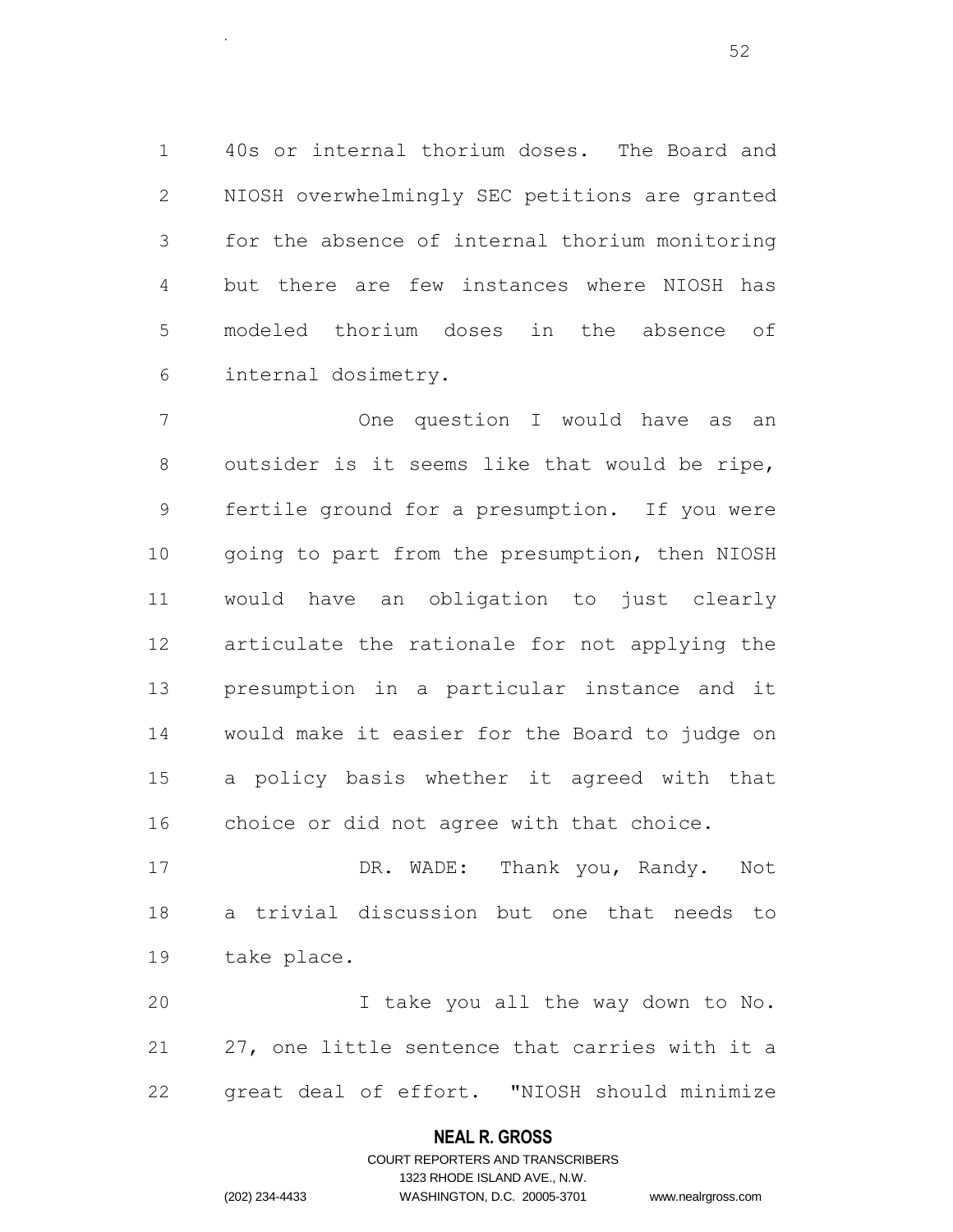revisions to Site Profiles while an SEC petition is pending."

.

 You know, it goes beyond those simple words. This goes to the issue of if the scientific basis for the evaluation of an SEC petition is constantly changing, then what burden does that put on the petitioners. The whole issue needs to be rethought. We lived through a number of situations where NIOSH says "I'm going to do it this way." The Board in its wisdom says, "Well, what about this and that?" NIOSH says, "I think I'll do it that way." Things change. It puts the petitioners in a very difficult situation and that needs to be thought through. I'm not saying that -- Wanda and I talked about fairness as a false god earlier today. I'm not saying that fairness is the answer to this but consideration of the position it puts petitioners in I think needs to be thought about by NIOSH as it imagines how it will conduct its business. Again, this goes back

### **NEAL R. GROSS**

## COURT REPORTERS AND TRANSCRIBERS 1323 RHODE ISLAND AVE., N.W. (202) 234-4433 WASHINGTON, D.C. 20005-3701 www.nealrgross.com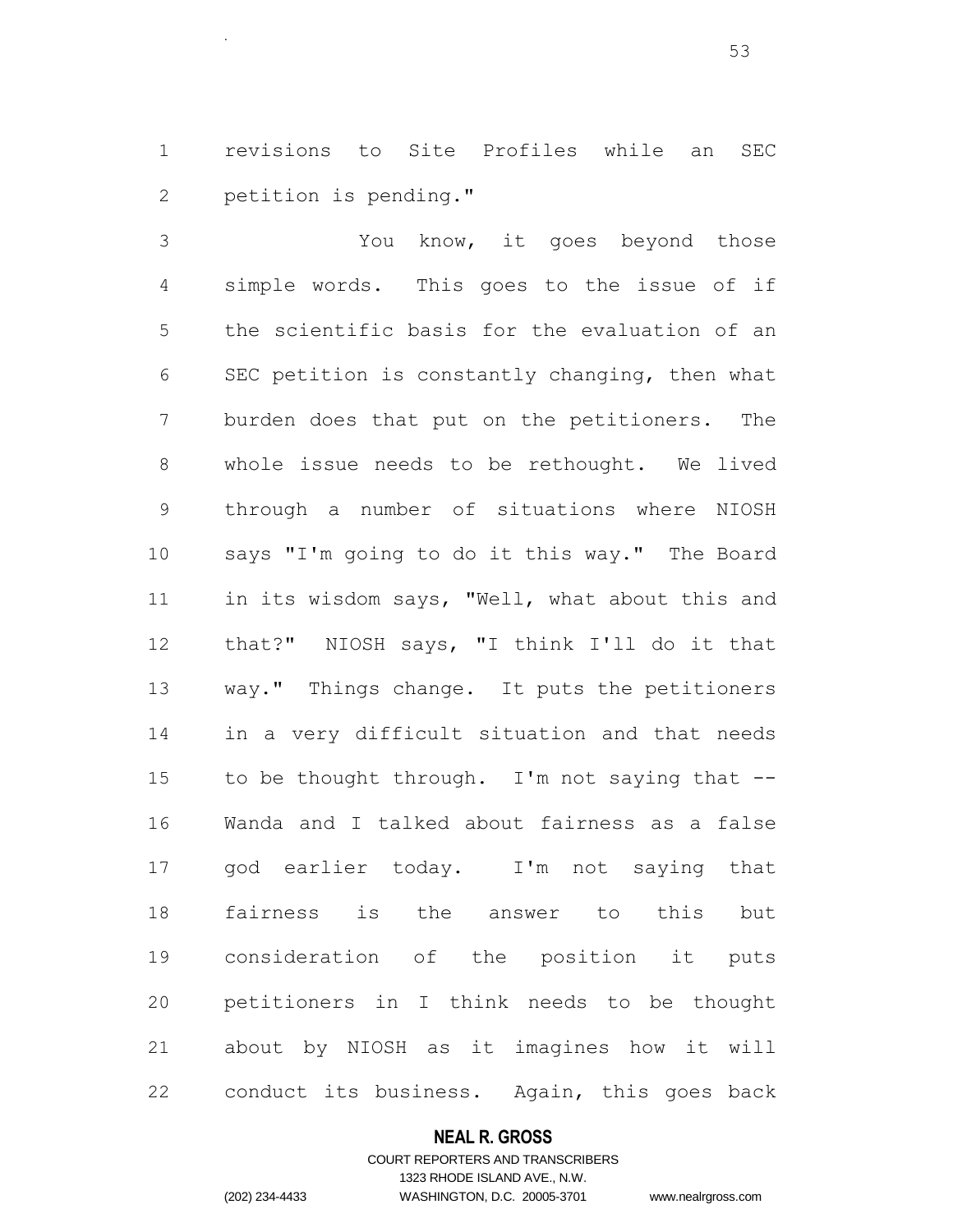to the tension between getting it done to the best available science versus the playing field as it relates to petitioners. I think that needs to be thought about. Or Randy thinks that needs to be thought about.

 MS. RABINOWITZ: One other comment which is the more revisions there are to method, the more it suggest to me that we are not talking about scientific facts and we're talking about inferences and policy choices from science because reasonable people are disagreeing about the methods and revising 13 them constantly. I think it's just an illustration of an area where we are treading not in fact but in science policy.

16 DR. WADE: Thank you.

 CHAIRMAN MELIUS: I would just -- I noticed you left No. 8 off your list but you had many to choose from and they were good recommendation. I do think that is also key. I think it's not just in terms of the methodology. It's also in terms of data

## **NEAL R. GROSS**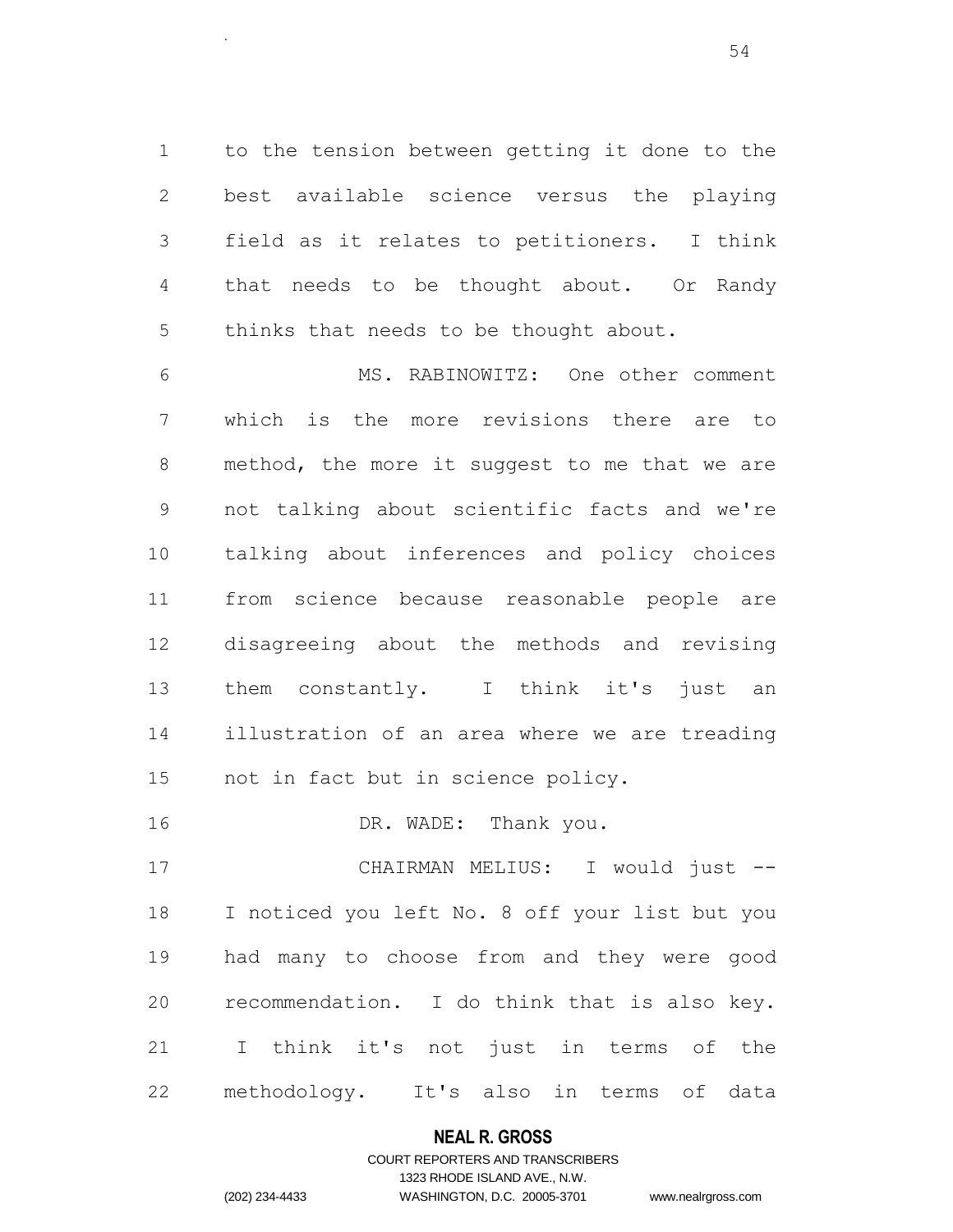availability. I think as we recognized in the last -- come to realize in the last year that despite a lot of efforts to gather all the data that DCAS and others think is available for a particular site, there always seems to be more data or new boxes discovered or more information. If SEC evaluations will stretch on for years, or the review of that stretches on for years, then I think we're almost bound to find new data along the way. That does really further because it's not just new methods. It's the new data that comes up. I think at some point going back to the recommendation on dose reconstruction, we just sort of have to close the books and say this is what we have now and let's reach a conclusion. I think we all recognize that in five or 10 or 15 years we may find more data. We may understand the science better in some way that these methods may -- what we thought couldn't be done in terms of dose reconstruction will now be feasible to do. We

#### **NEAL R. GROSS**

## COURT REPORTERS AND TRANSCRIBERS 1323 RHODE ISLAND AVE., N.W. (202) 234-4433 WASHINGTON, D.C. 20005-3701 www.nealrgross.com

.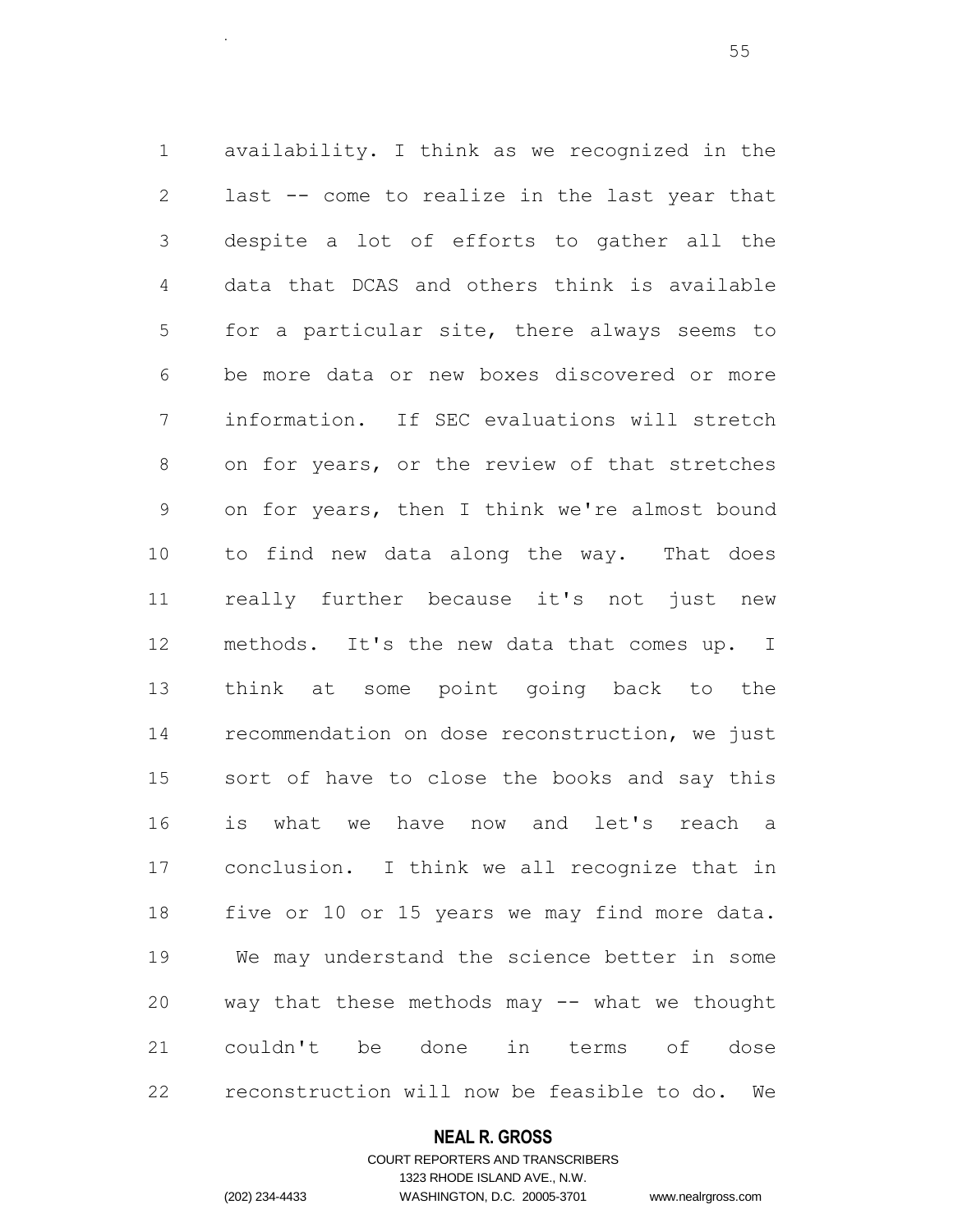may have to revisit this, or revisit an SEC as much as we revisit a dose reconstruction. I think there needs to be some closure in terms of that part of it also.

 DR. WADE: Thank you. For the audience No. 8 says, "NIOSH should consider limiting the number of revisions it makes to its SEC petition analysis." The harsh truth be told, that is what I thought I put the star next to and I put it next to the other one but they both make the point. It's a terrible thing to get old.

 MEMBER CLAWSON: Lew, this is Brad again. On No. 27 where it says, "NIOSH should minimize revisions to the Site Profile," it also is kind of a catch-22 because when we go into the SEC a lot of things change and it puts a lot of dose reconstructions on hold. This is where the petitioners really have a hard time understanding, "How come can't you work it?" Some of these SECs have gone on for four years or even longer.

### **NEAL R. GROSS**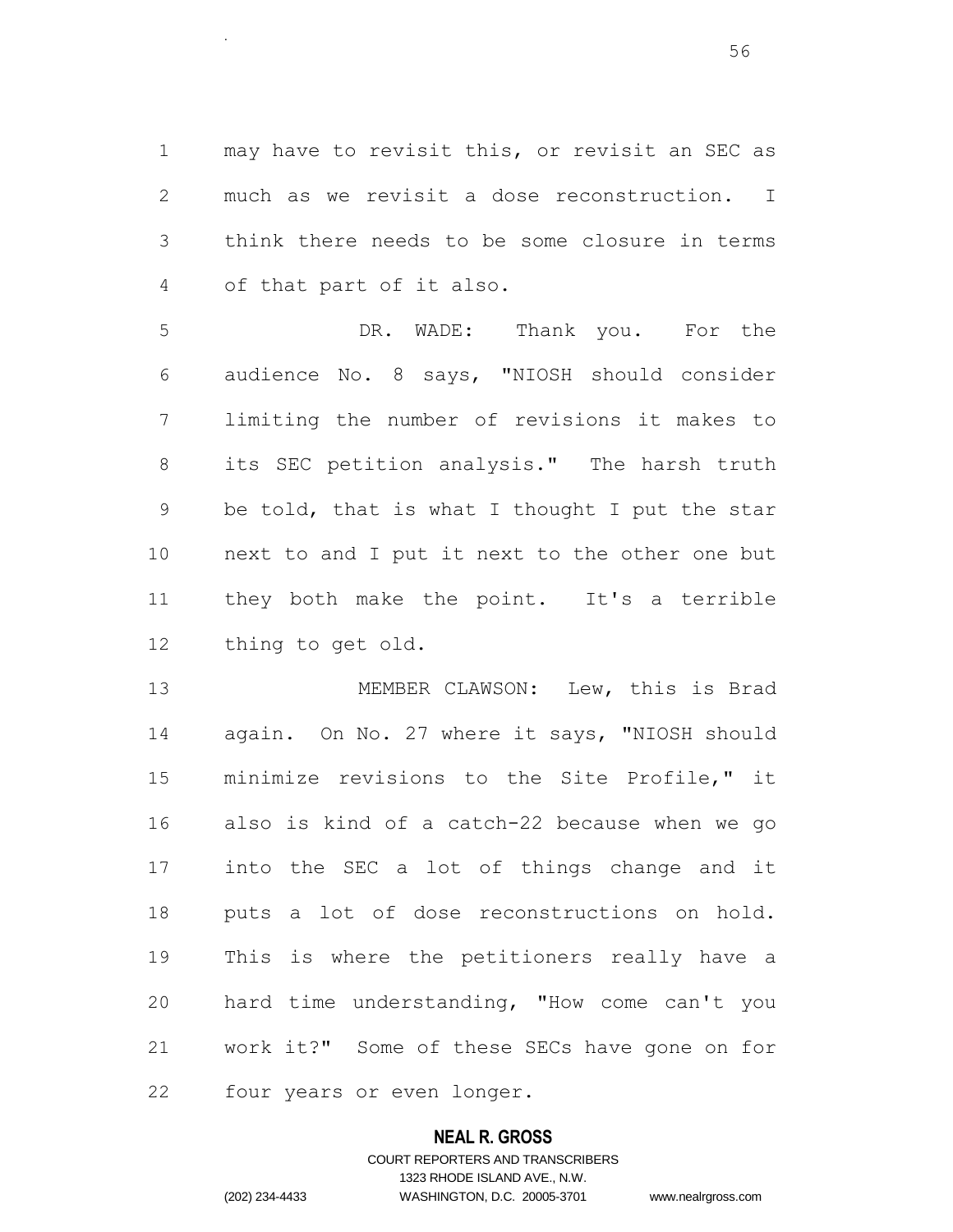DR. WADE: This whole issue of the tension of completing it, getting it as complete as -- well, finding the best available science and timing is, I think, a mega issue. It appears in dose reconstruction and it appears more here.

.

7 I'm going to skip over the quality of science recommendations because you are going to have your shot at the author Dr. Daniels come Thursday. We'll go to the seemingly innocuous but really not innocuous recommendations relative to quality of 13 service. In my opinion, these are maybe the most vexing.

 I'll take you to No. 7 which is -- MEMBER ZIEMER: This is Ziemer. Can I make one comment --

18 DR. WADE: Please, Paul.

19 MEMBER ZIEMER: -- on minimizing SEC revisions, or Site Profile revisions while an SEC is pending. I think in essence NIOSH does try to minimize the number of revisions

## **NEAL R. GROSS**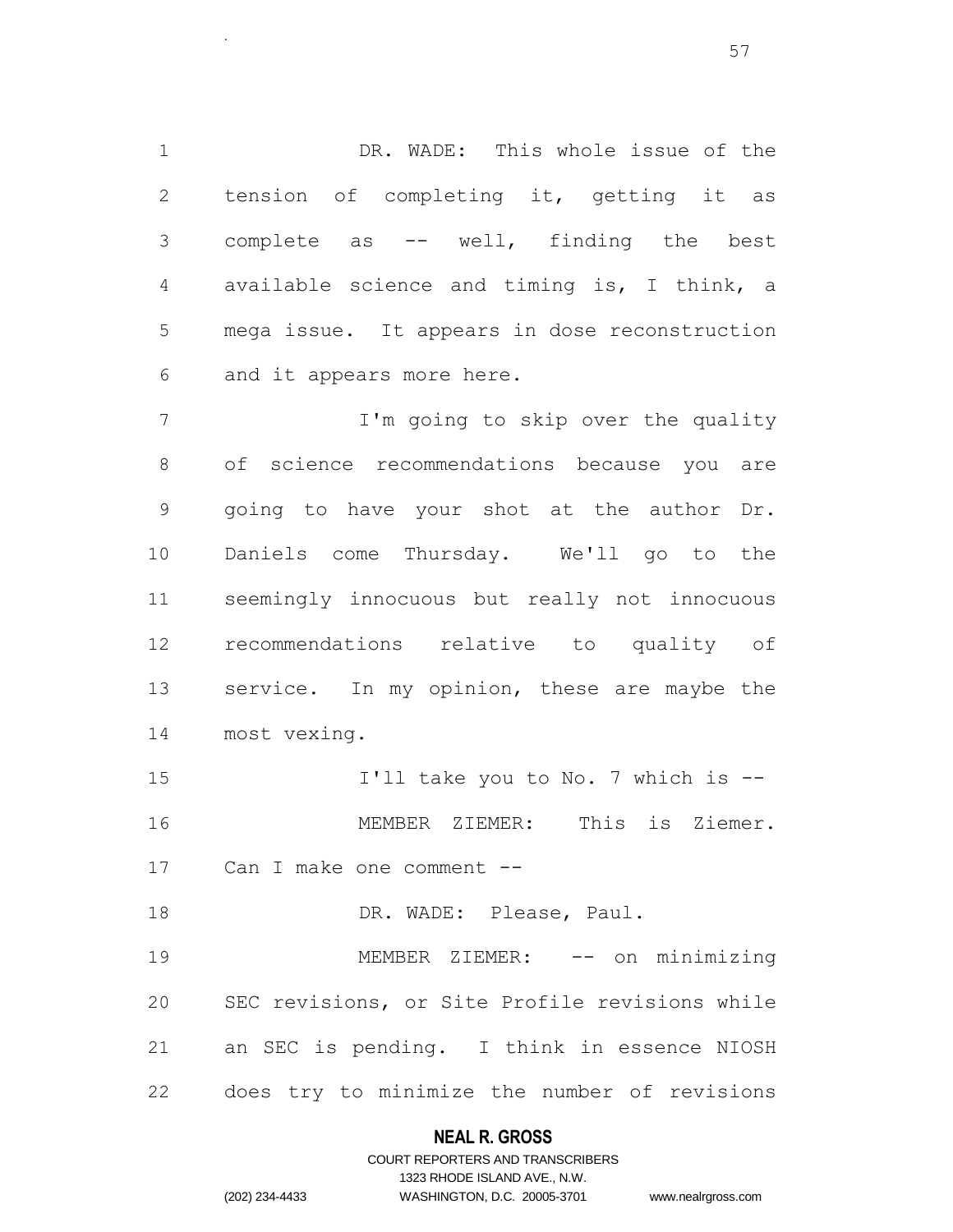by waiting until all of the issues are resolved on a Site Profile before a revision is made.

.

 That delay is actually implementing a number of revisions that have been agreed to. A case in point is General Steel Industries where we have agreed to a number of changes which would change previous dose reconstructions because when you make the change, then you have to go back and redo those dose reconstructions.

 There have been a number of changes agreed to but they are not yet implemented because not all of the Site Profile issues have been resolved. In the effort to minimize revisions, you are delaying all of those things. Many of those are underway while an SEC comes into play. There is a down side to doing what No. 27 talks about. That is not making the revisions as you identify the issues.

CHAIRMAN MELIUS: Can I comment?

#### **NEAL R. GROSS**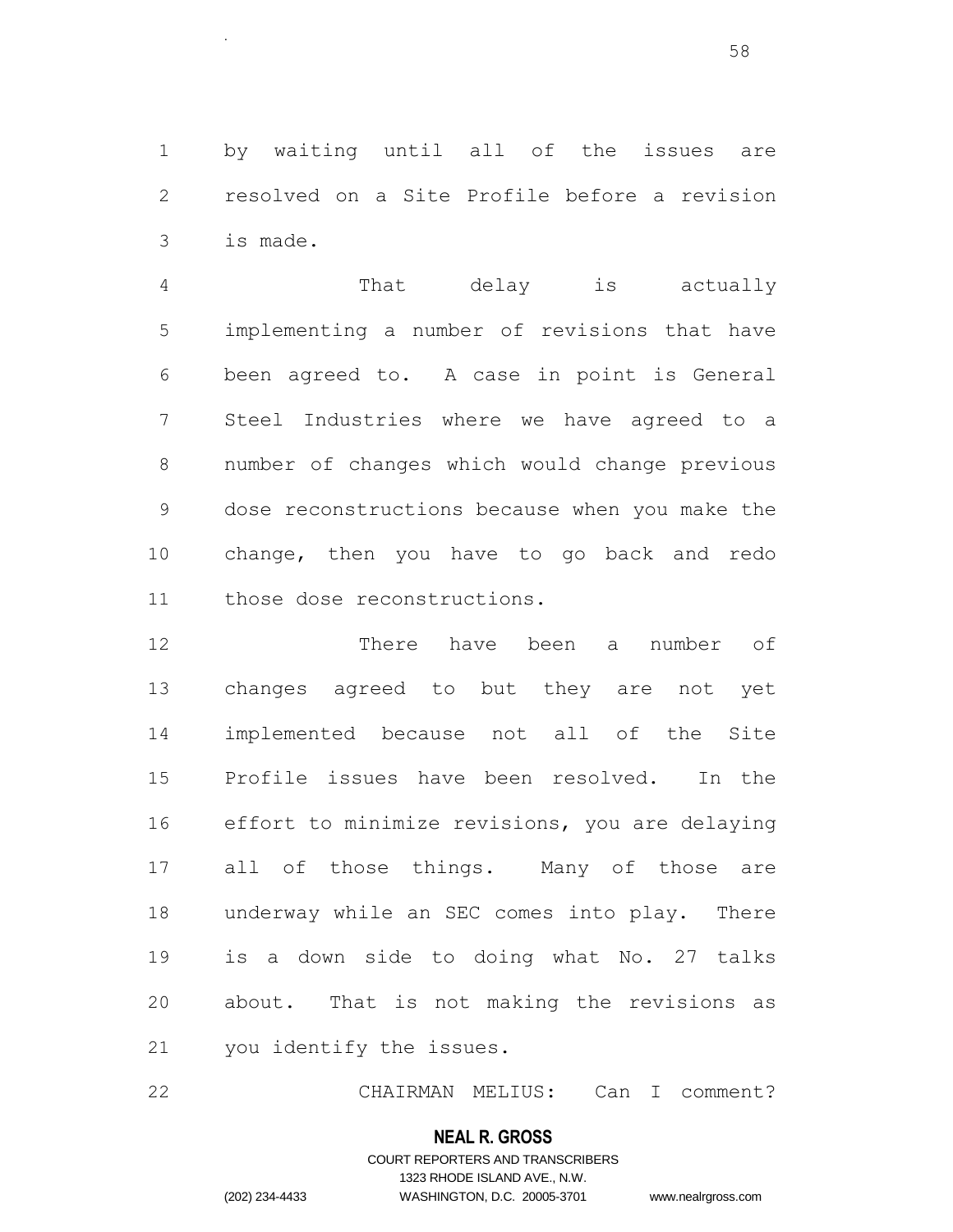I need that recommendation. I agree with what you're saying, Paul, but I think that recommendation goes to the issues of that as part of the SEC evaluation review of that evaluation where DCAS then in response to the criticism then comes up with a new method which is essentially --

 MEMBER ZIEMER: Which is driven by the SEC.

10 CHAIRMAN MELIUS: -- driven by the SEC. I think that is the problem. I agree with you that if it's another issue and there are problems with the contracting process. They may have already charged ORAU or whoever, the contractor, with making changes to the Site Profile. You don't want to stop that process.

18 I think when the change or what is going on in terms of Site Profile or dose reconstruction methods is directed at the major issue that is under consideration for the SEC that it becomes problematic because

## **NEAL R. GROSS**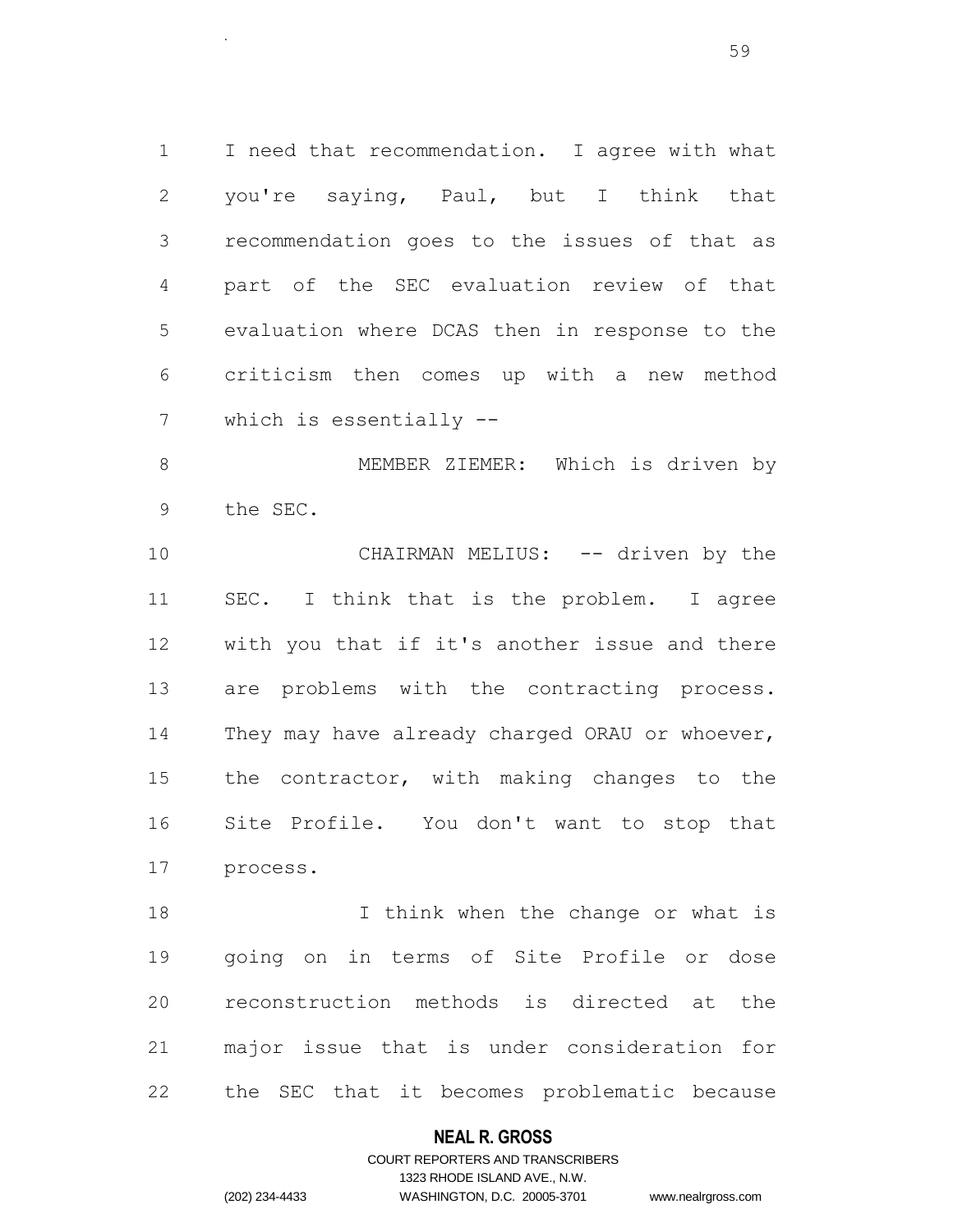you keep changing it.

.

 We've had SEC Evaluation Reports that basically say, "Well, we're going to try this method. If this method doesn't work, we'll get this data. If that method doesn't work, we'll try a third time." I think that part of it is the more problematic part. It's not looking at something that is just an agreement that dose reconstruction can be done but it could be done in a better way and the recommendation goes to that. DR. WADE: The motivation to get it right or to get it complete is a good one but it goes against another value and those values need to be laid out and decisions made.

 I would like to put on the record one very interesting finding from the DR piece. About 20 percent of the dose reconstructions that NIOSH does it redoes for whatever reason; change in science, new cancer, or new employment, 20 percent.

Of that 20 percent 10 percent have

## **NEAL R. GROSS**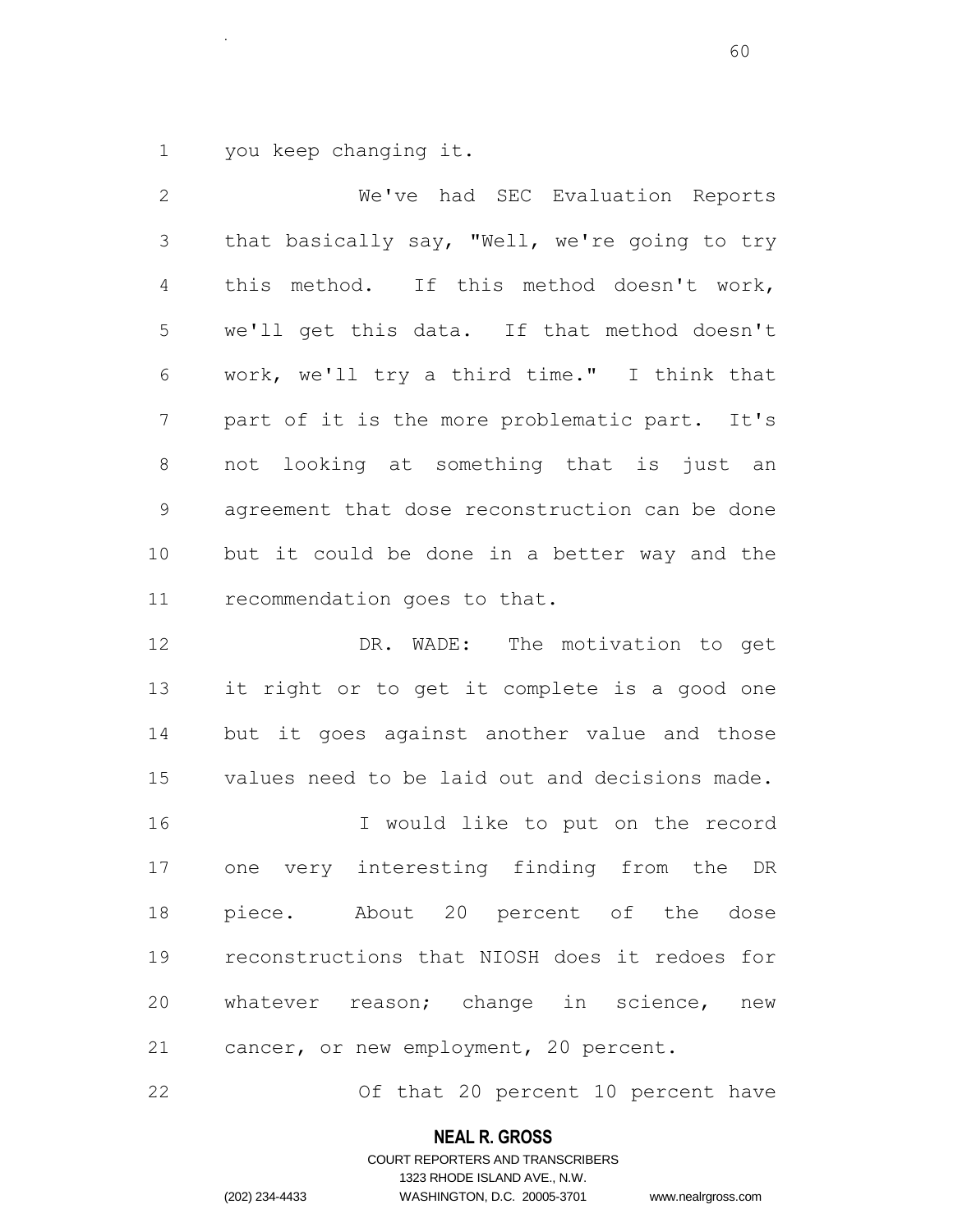resulted in the Probability of Causation going from below 50 percent to above 50 percent so there is benefit to all of this rework. One just has to put it in context. Enough said on that.

.

 If we go to the quality of service No. 7, I won't read you all the words but just the first sentence. "Not making changes to dose reconstruction because no DOE records were found seemed to indicate that DOE records are more accurate (and I would add parenthetically and more important) than worker comments."

 We've all heard this. I think the recommendation needs to be considered by NIOSH leadership where workers say, "I remember this." They seem to come away with the feeling that their comment doesn't carry the work of some record.

 Maybe that's true but that communications issue needs to be dealt with. It's not trivial. It's a terribly powerful

### **NEAL R. GROSS**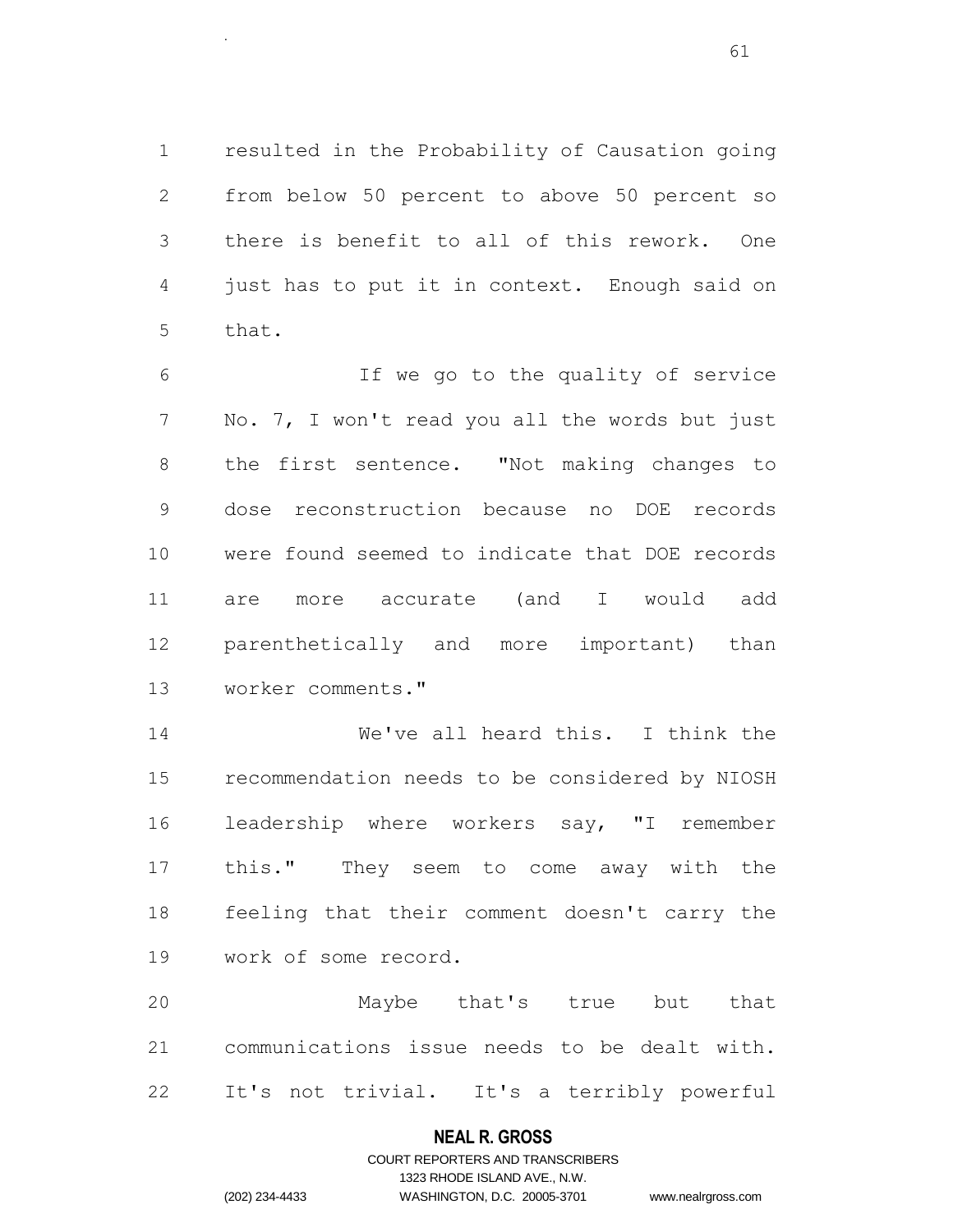1 point that was found here by Ms. Chang and I think it needs to be talked about.

.

 No. 10 reinforces something I think Brad or Phil said earlier. That is people feel they need more tutorials and workshops available to them to understand what's going on. We can always do a better 8 job of bringing information to those we serve. I think that is a point that's made here and I think it's a powerful point.

 No. 13 and 14 is the last I'll touch upon here. It basically speaks to the fact that through the CATI process submission 14 of work history, although voluntary, they seem to place a great burden on the worker and a burden that is hard for them to meet because they are just a person without the resources of a government agency or a contractor. This whole idea of burden and where burden falls, even if you could say you don't have to do it, it seems in people's mind that it's in their best interest to do it, and yet there's a

## **NEAL R. GROSS**

## COURT REPORTERS AND TRANSCRIBERS 1323 RHODE ISLAND AVE., N.W. (202) 234-4433 WASHINGTON, D.C. 20005-3701 www.nealrgross.com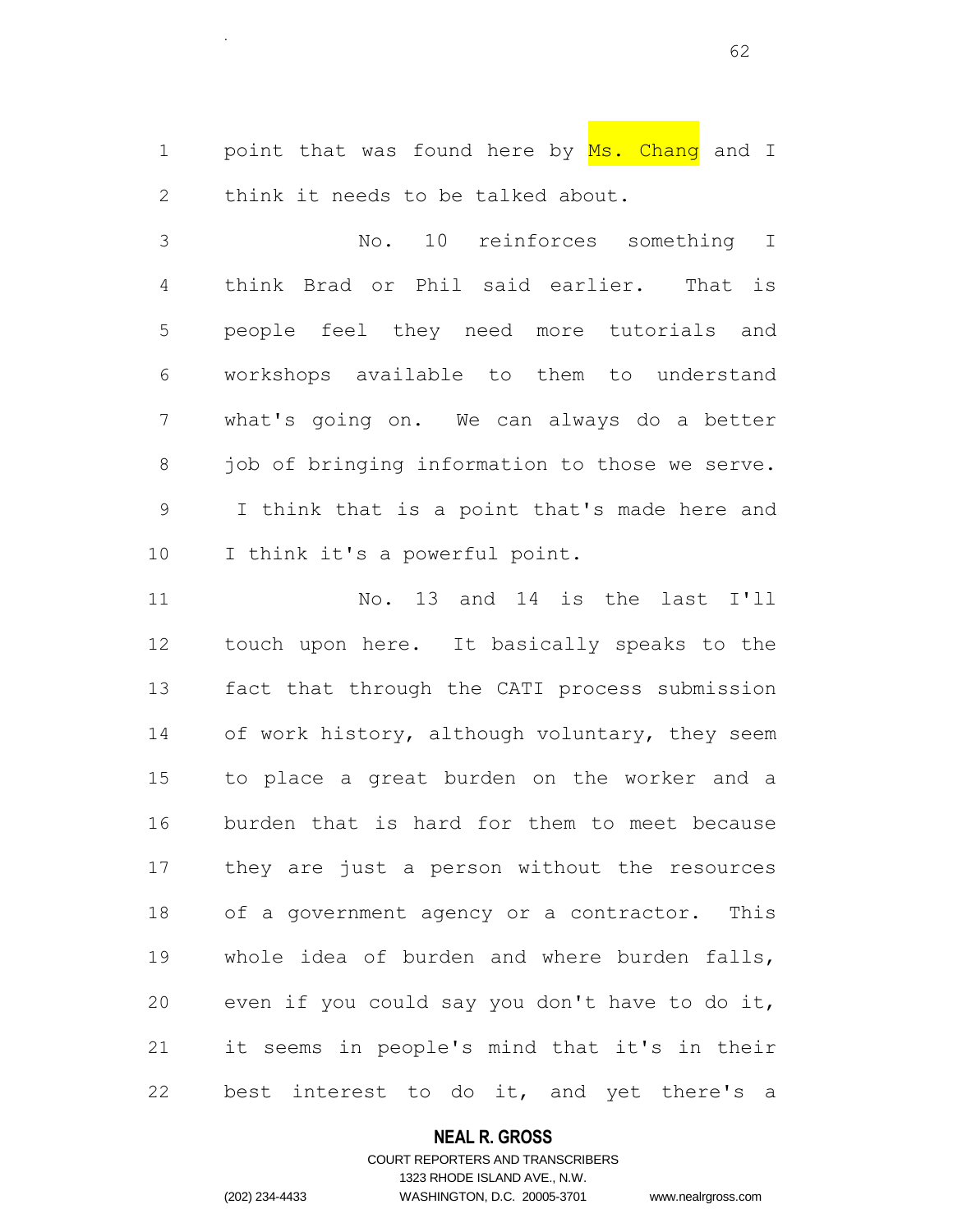burden for them to meet that is hard for them to meet. NIOSH needs to think about where this burden is placed and how we might assist in their carrying of that burden.

```
5 Phil.
```
.

 MEMBER SCHOFIELD: I would like to make one comment to that. Many of these cases, particularly some of the older facilities, you didn't talk about what you did at home so your families don't really know what kind of work went on behind those gates. Because of security concerns you weren't allowed to share any of this information. That puts a great deal of burden on people who have no way of knowing what happened.

 DR. WADE: So I think this whole issue of burden needs to be thought about.

18 That's the end of the recommendations I would highlight. In the minute I have, let me make one promise to you. Dr. Howard will meet with his leadership. He'll come to a list of recommendations that

## **NEAL R. GROSS**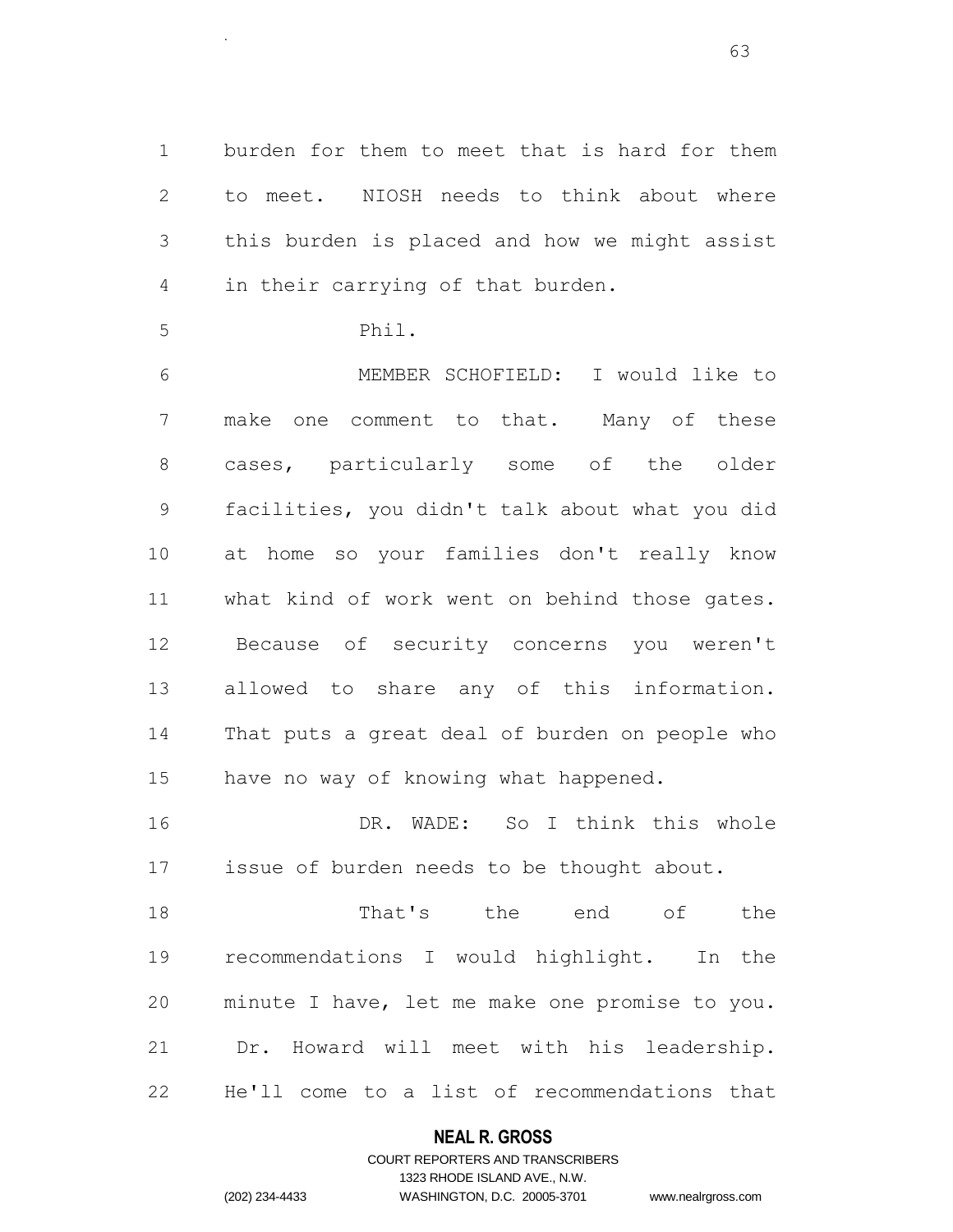he thinks should be implemented and a draft list of recommendations that he thinks should be implemented and some beginning thoughts as to how those recommendations should be implemented. The Board will see that in draft form before it's final. You will get to react to Dr. Howard's reaction to this list of 87 8 and you'll have another opportunity to say, "I think you left out something terribly important. I think your approach needs to be modified." So you'll get another bite out of the apple when this comes back to you. Again, Dr. Howard meets with his people in early June. I don't know if we'll have something for the next Board call. Certainly by the next Board face to face you'll see a draft of Dr. Howard's implementation plan and you can 18 react to that. Again, sorry for the long- winded tutorial but I think it was worth sharing this with you. Individual comments, collective comments. Again, remember that we value the transparency of this exercise.

#### **NEAL R. GROSS**

## COURT REPORTERS AND TRANSCRIBERS 1323 RHODE ISLAND AVE., N.W. (202) 234-4433 WASHINGTON, D.C. 20005-3701 www.nealrgross.com

.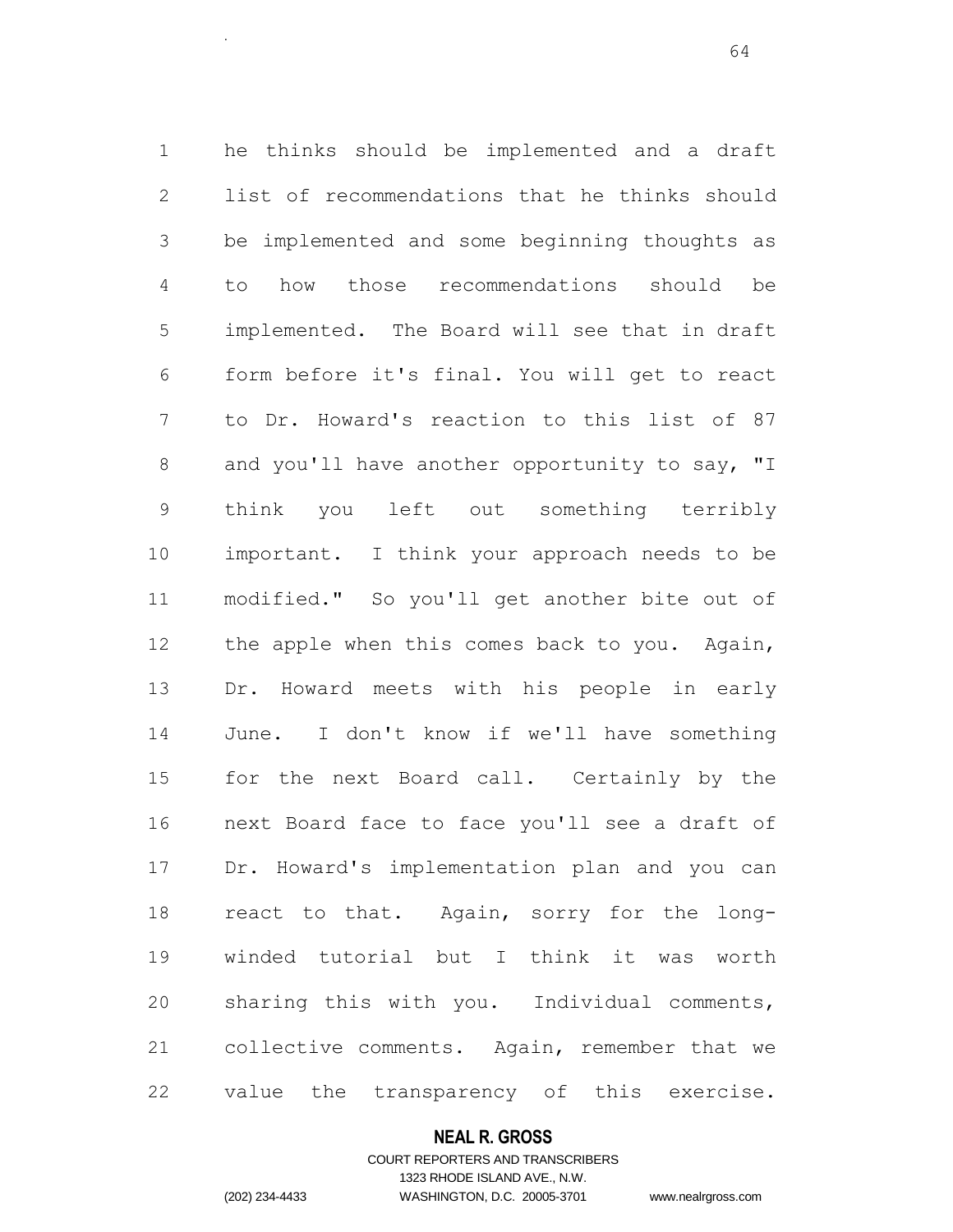Anything you want to say to us as individual Board Members, please say on the docket as well so everyone can read your comments. The docket will remain open for individuals to make comment on not only Phase I but also Dr. Howard's draft Phase II. Thank to the Board for their forbearance today, but also for the tremendous foundation you've provided for the conduct of this review. You have to see clearly your hand in the basis of what was done here and I commend you for your work. CHAIRMAN MELIUS: Don't leave yet. 13 Mark, are you still on the line? You have one comment. Mark was going to be on and off this morning. If not -- MEMBER GRIFFON: Yeah, I'm on. CHAIRMAN MELIUS: Do you want to make that comment? MEMBER GRIFFON: Which one? I have several. CHAIRMAN MELIUS: Oh, go ahead. MEMBER GRIFFON: Looking at the

.

#### **NEAL R. GROSS**

|                | COURT REPORTERS AND TRANSCRIBERS |                    |
|----------------|----------------------------------|--------------------|
|                | 1323 RHODE ISLAND AVE N.W.       |                    |
| (202) 234-4433 | WASHINGTON, D.C. 20005-3701      | www.nealrgross.com |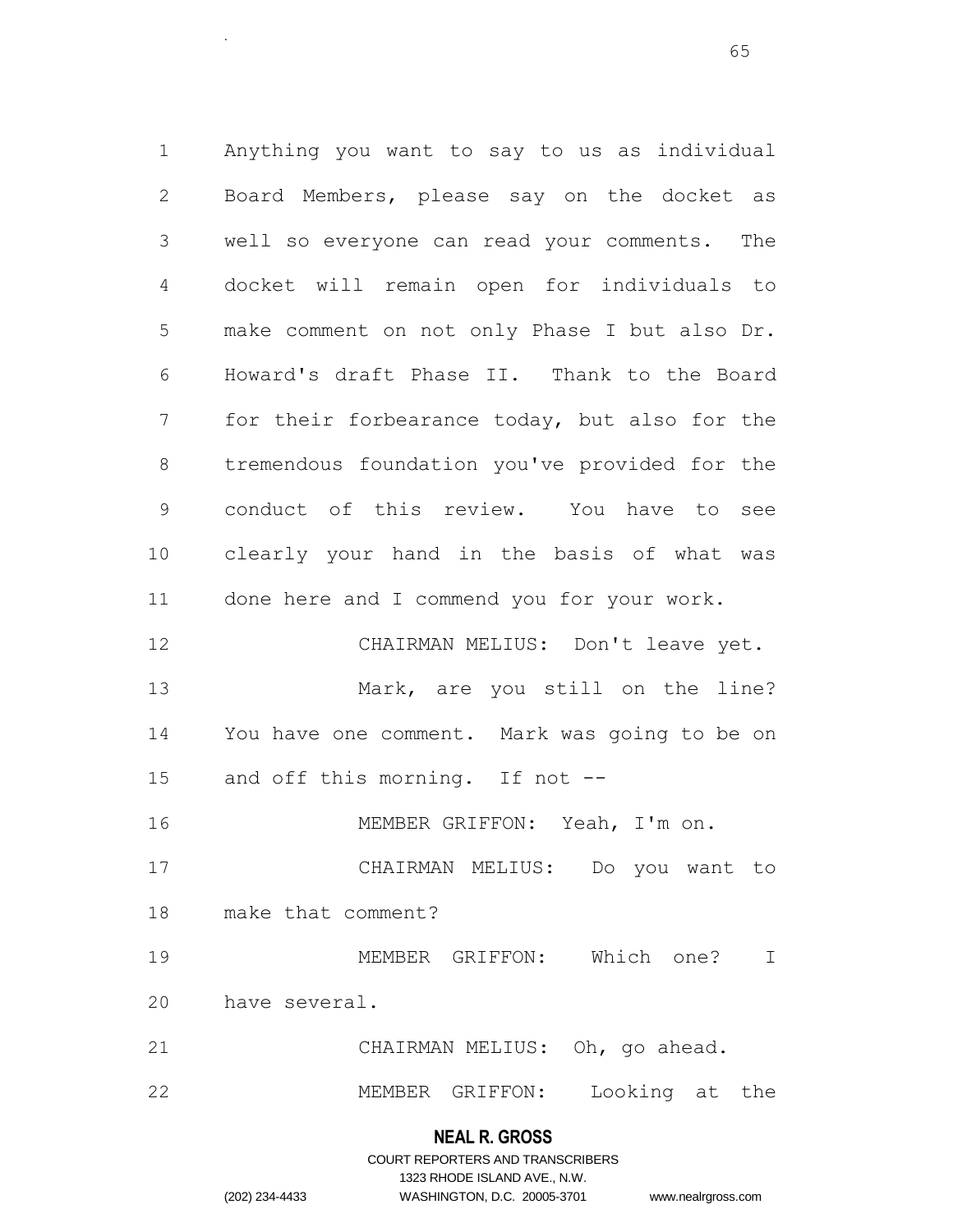1 last section you presented, Lew, I was looking at Item 3, and also later in that section, Item 13, a couple things struck me. In my opinion this is more than just a communication issue with the claimant.

 There is serious consideration around the impression that they can provide that and it can be useful in the overall program of dose reconstruction. The same, I guess, for Item 13 with the CATIs.

11 11 I think that is something that we touched on in the Dose Reconstruction Subcommittee as well for our first 100 cases review. The other thing that strikes me is that those two items are in the quality of service section rather than dose reconstruction section.

18 I wonder if that is something that sort of is reflective of how NIOSH is perceiving the use of that information. It's more of a service to customer issue rather than a serious information resource. I just

## **NEAL R. GROSS**

## COURT REPORTERS AND TRANSCRIBERS 1323 RHODE ISLAND AVE., N.W. (202) 234-4433 WASHINGTON, D.C. 20005-3701 www.nealrgross.com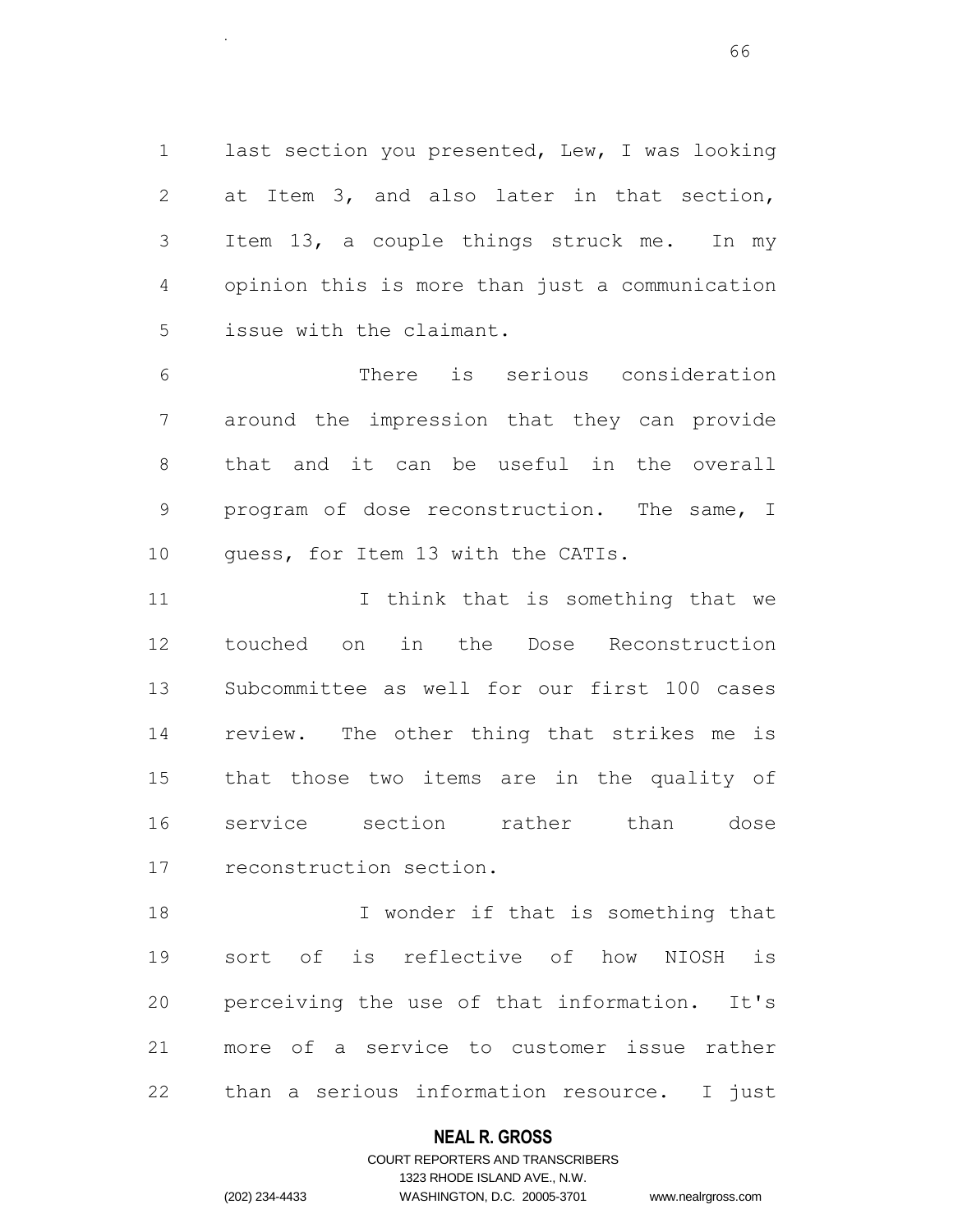wanted to make those comments.

.

 DR. WADE: Point well taken. I would encourage you to read this change report where what she tried to do was listen to new information that was presented by people in CATI and then follow that through to see whether or not NIOSH reacted to that information or used that information. That's the basis of the points Mark is making. I never thought about what you said, Mark, as to where it appeared and whether that speaks to a mindset. I think there is something maybe there to think about. CHAIRMAN MELIUS: I agree. I thought her report was very useful. Mark's other comment, earlier comment I was referring to, was in Randy Rabinowitz' report on the SEC was No. 24 he wanted to highlight also. "NIOSH should reduce delay between filing of a claim and decision that a petition under 83.14 should be pursued." That may be more of a process now but I think it speaks to the fact

### **NEAL R. GROSS**

COURT REPORTERS AND TRANSCRIBERS 1323 RHODE ISLAND AVE., N.W. (202) 234-4433 WASHINGTON, D.C. 20005-3701 www.nealrgross.com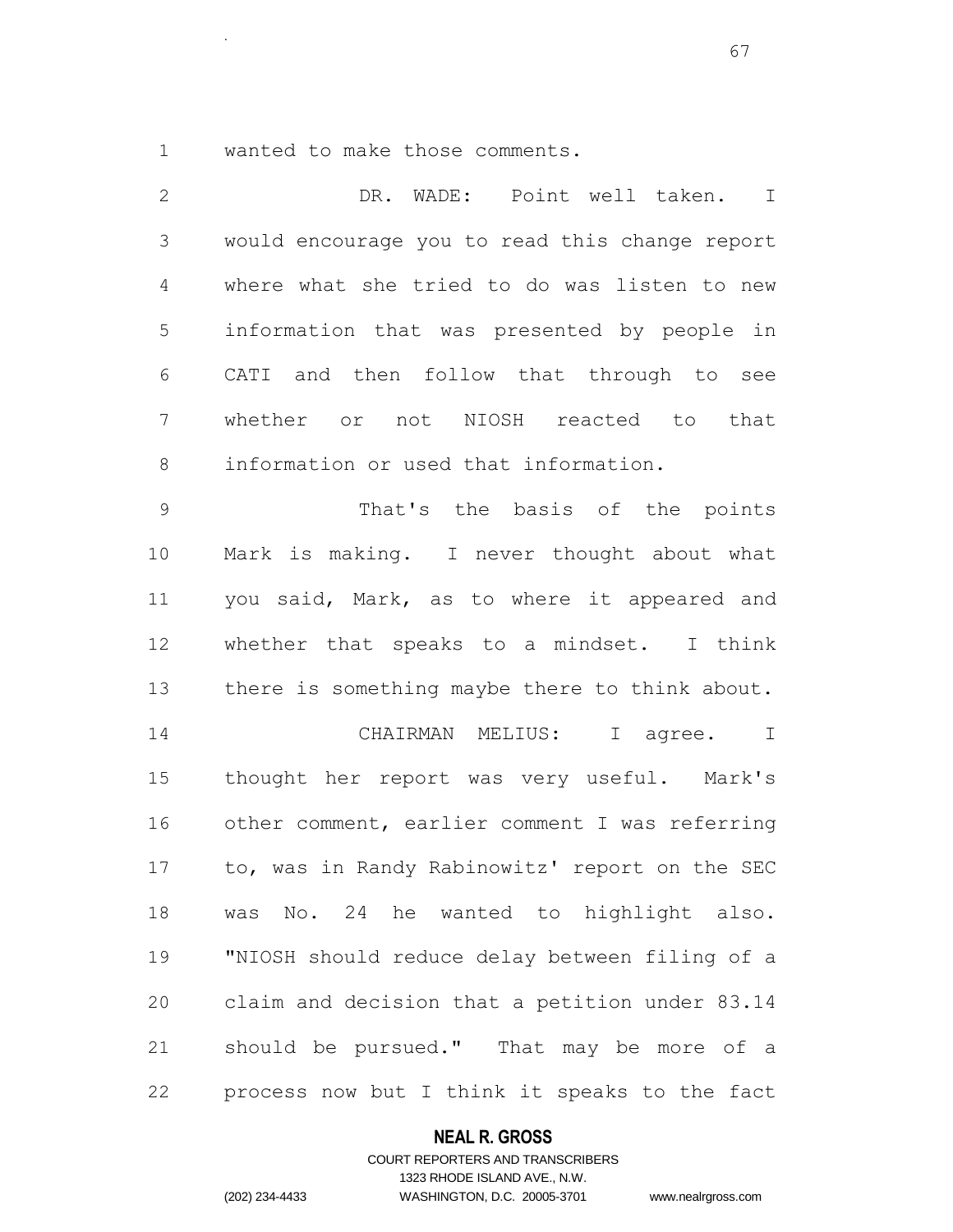that we've had these long delays for giving up on some of these 83.14s, or in terms, I think, developing the information that would be needed for doing dose reconstruction. I'm not sure how many of those are left but on an ongoing basis I think it would be helpful. I think DCAS has been improving at doing that.

8 DR. WADE: This goes back to the early triage, sites with large numbers of cases and putting focus on those and let some of the smaller sites to later in the queue. I think that's partial explanation but I think it's a good part. All of these will be considered.

Ma'am.

.

 MEMBER BEACH: I have a question. It looks like you've gotten quite a few comments from workers on the docket. I know from the Board and other folks some of them are making it into the report. Some of the comments may be important but not to the level of getting into these reports. How are you

## **NEAL R. GROSS**

## COURT REPORTERS AND TRANSCRIBERS 1323 RHODE ISLAND AVE., N.W. (202) 234-4433 WASHINGTON, D.C. 20005-3701 www.nealrgross.com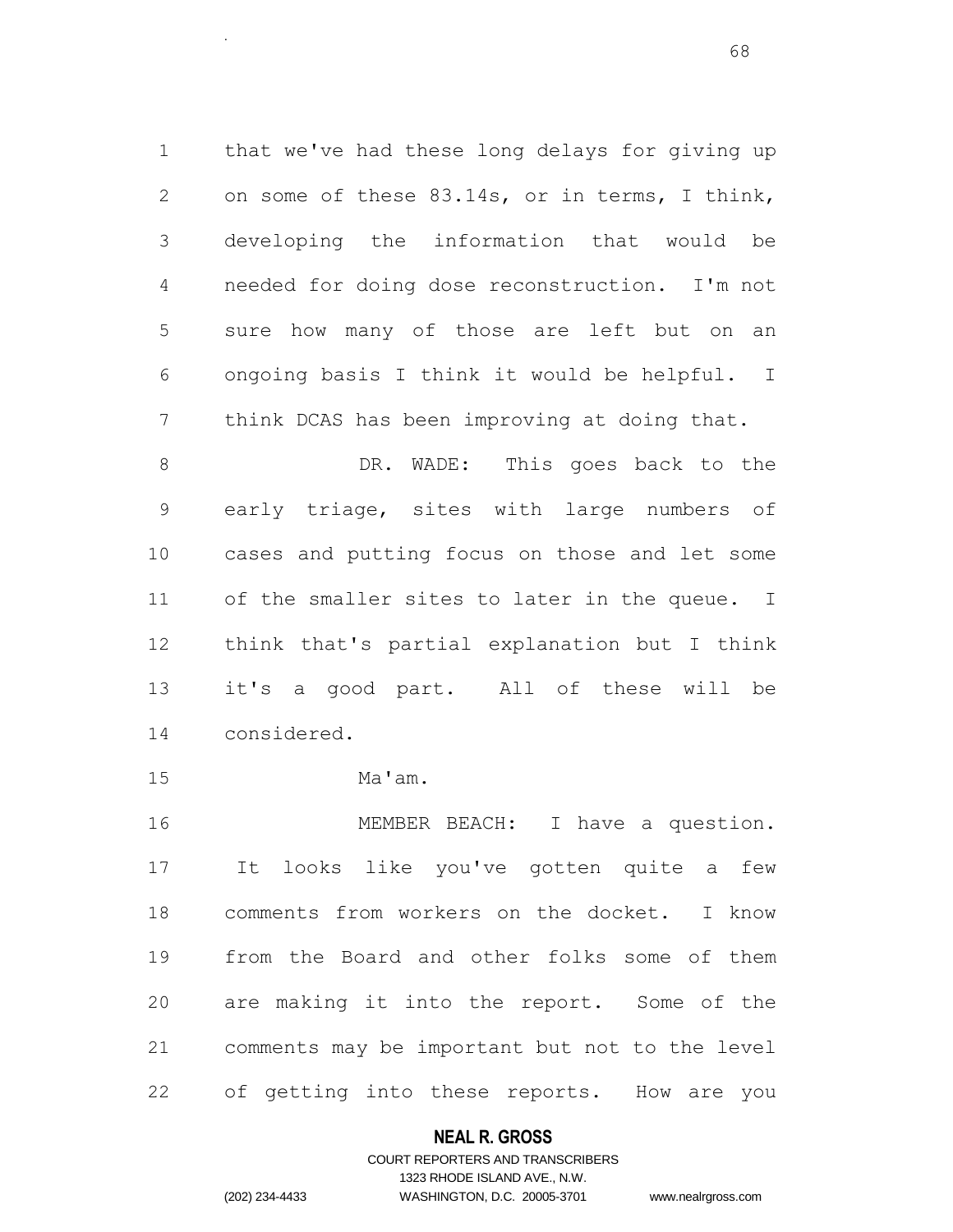handling those comments to get back to the public based on the comments that they've made?

.

 DR. WADE: Well, first, the comments that come in are sort of triage to the authors for consideration and then inclusion. I think at the end of the process it would be incumbent upon us if possible to respond back to the author saying, "We heard your comment. We modified the report in a certain way." Or, "We heard your comment and we didn't modify the report." In some cases we don't know who made the comment.

14 MEMBER BEACH: Oh, is that true? DR. WADE: Where possible I think we would try to close the loop at the end.

17 MEMBER BEACH: Okay.

18 DR. WADE: Right now we're sending the comments to the appropriate authors. They are to be included in the appendix of each report and the report is modified based upon the office consideration as to whether it

### **NEAL R. GROSS**

## COURT REPORTERS AND TRANSCRIBERS 1323 RHODE ISLAND AVE., N.W. (202) 234-4433 WASHINGTON, D.C. 20005-3701 www.nealrgross.com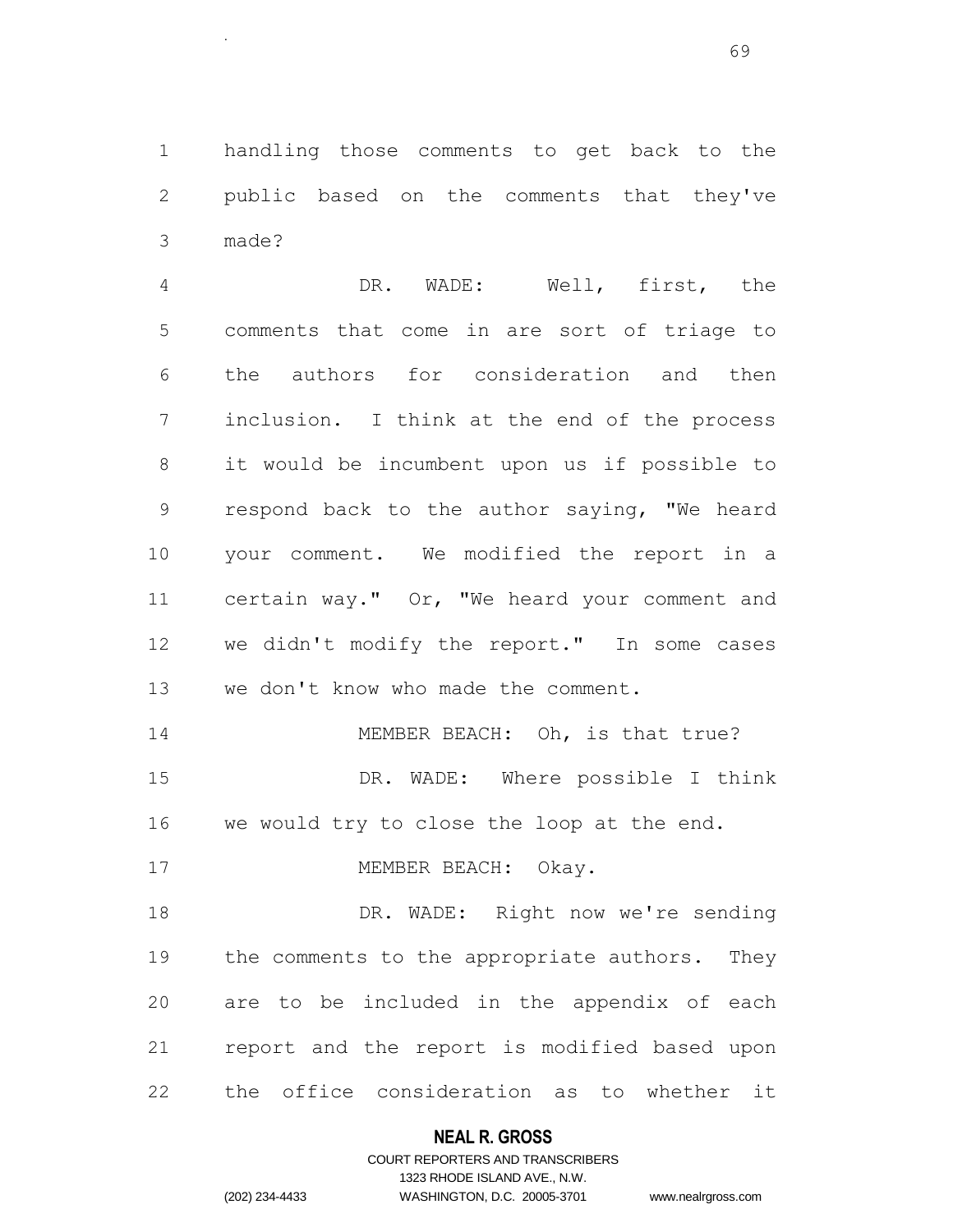should be done or not.

.

| $\mathbf{2}$   | MEMBER BEACH: I quess I was                   |
|----------------|-----------------------------------------------|
| $\mathfrak{Z}$ | interested in the ones that didn't make it to |
| $\overline{4}$ | any of the authors but it sounds like you --  |
| 5              | DR. WADE: If it hasn't been given             |
| 6              | to any author, it would appear in the final   |
| 7              | summary. All the comments will appear. If we  |
| 8              | didn't think it related to one of the five    |
| $\mathsf 9$    | sections, then it wasn't dealt with but it    |
| 10             | would be included on the record.              |
| 11             | MEMBER BEACH: I read some of them             |
| 12             | and they are in a great deal of detail. Thank |
| 13             | you.                                          |
| 14             | DR. WADE: Thank you.                          |
| 15             | MEMBER CLAWSON: Lew, I have one               |
| 16             | more. On 27 where NIOSH should minimize the   |
| 17             | revision Site Profile, that also falls under  |
| 18             | something to the Board's responsibility,      |
| 19             | especially as a Work Group chair myself. When |
| 20             | we go through this SEC process, we may have   |
| 21             | 20, 30, 40 different changes to the Site      |
| 22             | Profile from the information that we receive  |

# **NEAL R. GROSS**

## COURT REPORTERS AND TRANSCRIBERS 1323 RHODE ISLAND AVE., N.W. (202) 234-4433 WASHINGTON, D.C. 20005-3701 www.nealrgross.com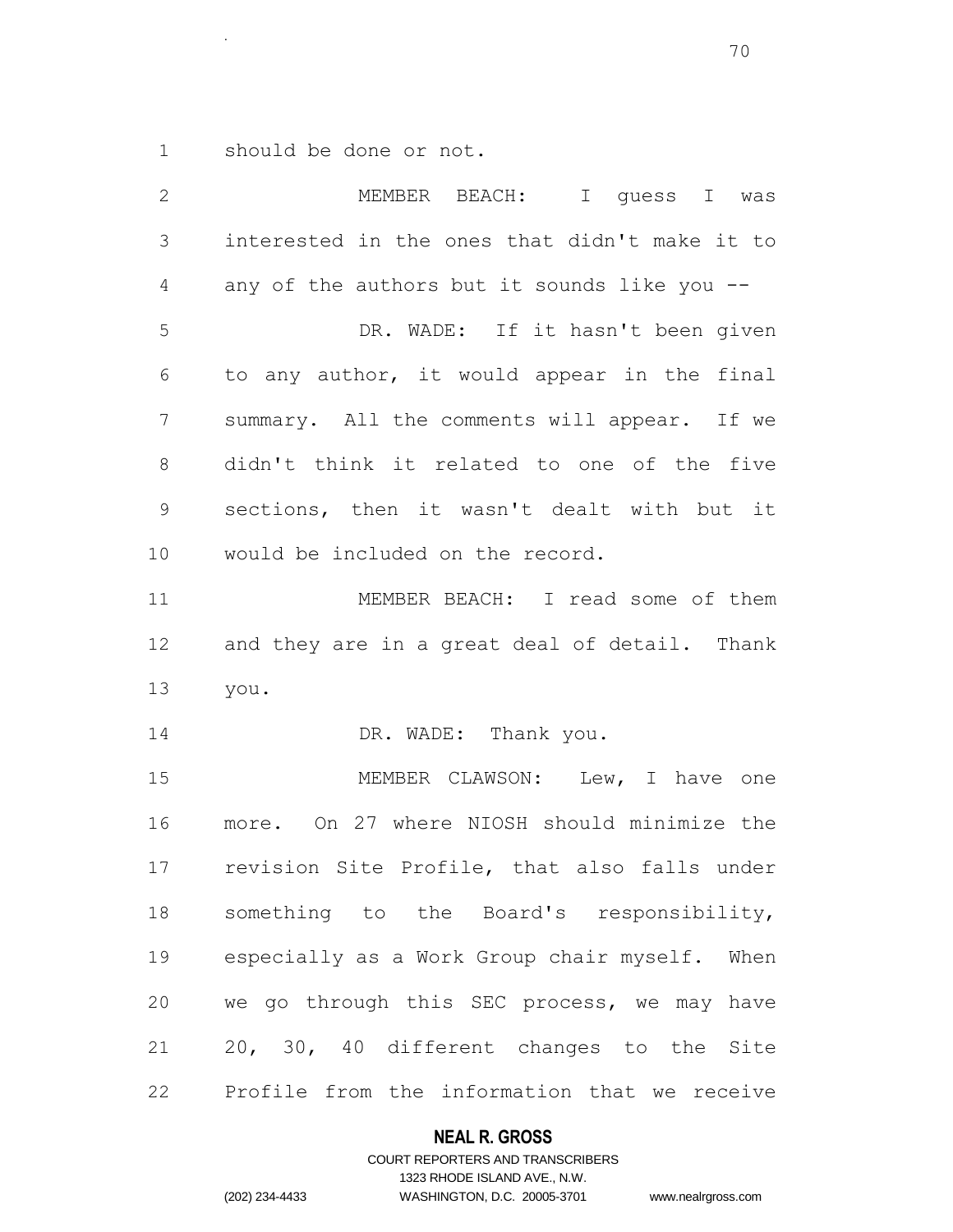1 but then we've got to go back -- say an SEC was granted, we've got to go back to the Work Group and assure that these changes were made, too. I think that falls under the Board's responsibility.

 DR. WADE: This was not undertaken as a review of the Board but we're in this together.

 MEMBER CLAWSON: That's part of the thing is NIOSH takes that on but then we don't see anything after that.

12 DR. WADE: Enough. Thank you.

13 CHAIRMAN MELIUS: Thank you, Lew.

 Next on the program we have an update from Department of Labor. I'm not sure how you're going to do this. We have a new person, a new face. Welcome, Gary Steinberg, who -- I'm not sure of the exact title but it's at the Department of Labor. I should know this. I've heard you speak a few weeks ago and I've already gotten the title. Welcome, Gary.

### **NEAL R. GROSS**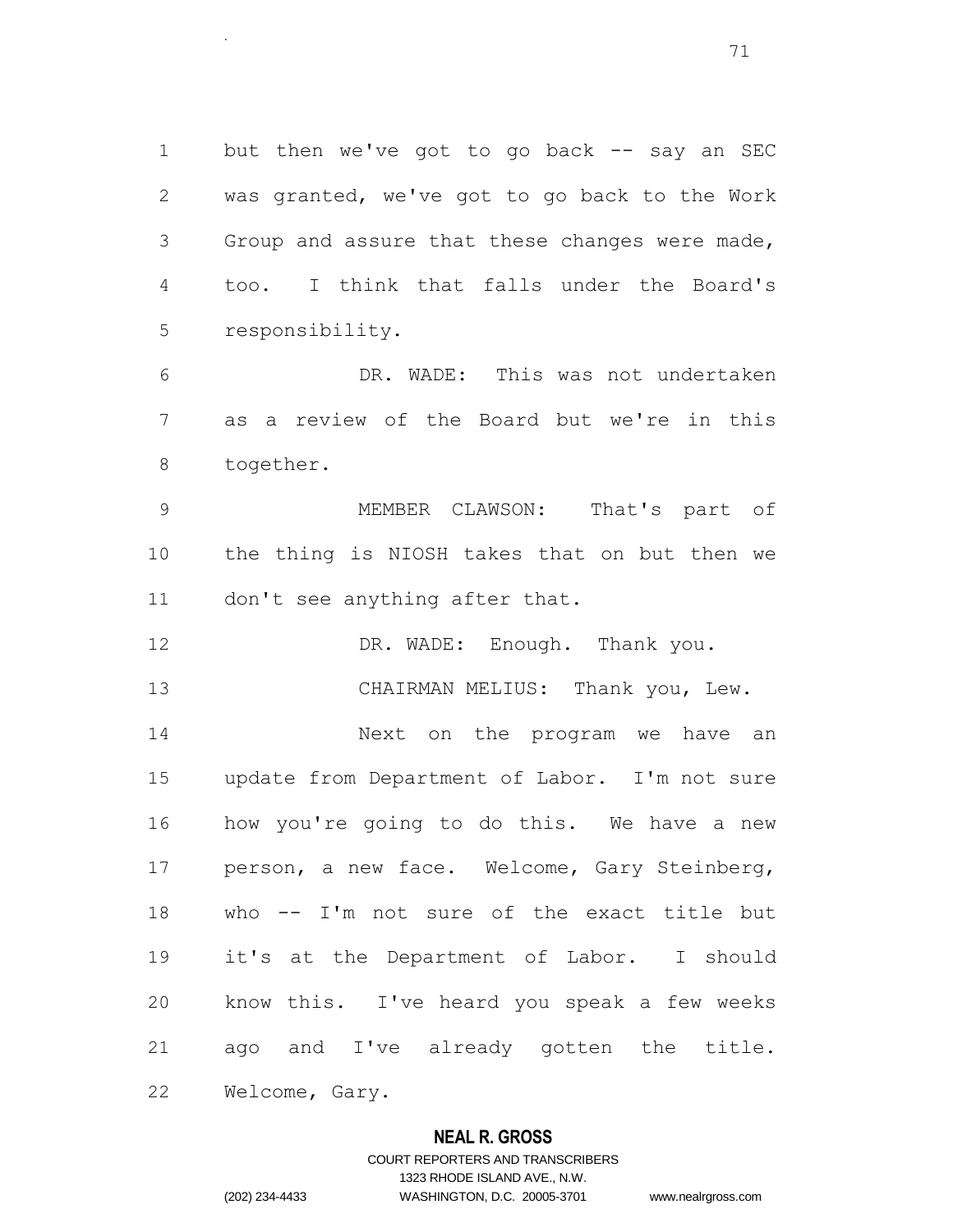MR. STEINBERG: Thank you. It's a pleasure to be here. Good morning to everybody. I guess I want to start by congratulating you on your 77th meeting. I think that is certainly reflective of the enduring value that the Board has and the important role that the Board has in terms of working with us in DOL, working with NIOSH, working with Energy, and to carry out the program in a highly effective way.

 My name is Gary Steinberg and I'm now the Acting Director for the Office of Workers Compensation Programs. I guess I'll put it into context. As I shared with you just a couple of weeks ago, I'm new to DOL but I'm not new to the federal government. I've been in the federal government for 21 years.

 I spent nine years at NASA so I know a little bit about science but more of the rocket science and the space science side of things so I've had an opportunity to support the Aeronautics and Space Program.

## **NEAL R. GROSS**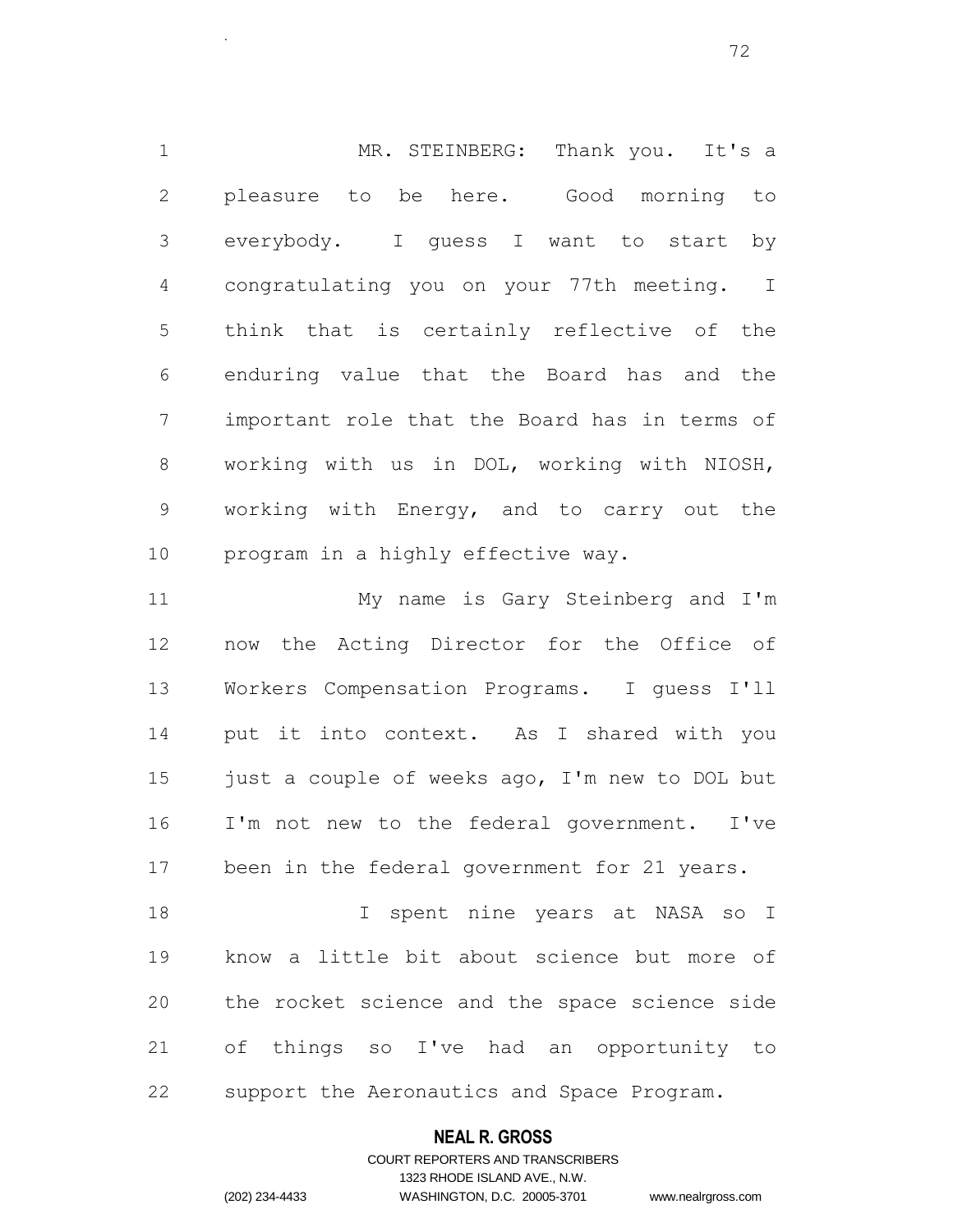I spent about three-and-a-half years actually at HHS in one of the headquarters organizations, and nine years at the Department of Veterans Affairs. In that respect, if you will, providing health care and benefits as the Deputy Assistant Secretary for Planning and Evaluation looking across all of the programs in terms of where the organization should be going and how the organization can better serve the veteran population and their families.

12 One of the opportunities, though, that I had when I was at VA was to look at the Department workers' compensation program and the safety program. These were programs that 16 really were in difficult straits.

 Our IG had done a comprehensive review of the workers' comp program and determined that there were a number of major flaws with the operations of the program, communications, training, a whole variety of different things.

#### **NEAL R. GROSS**

.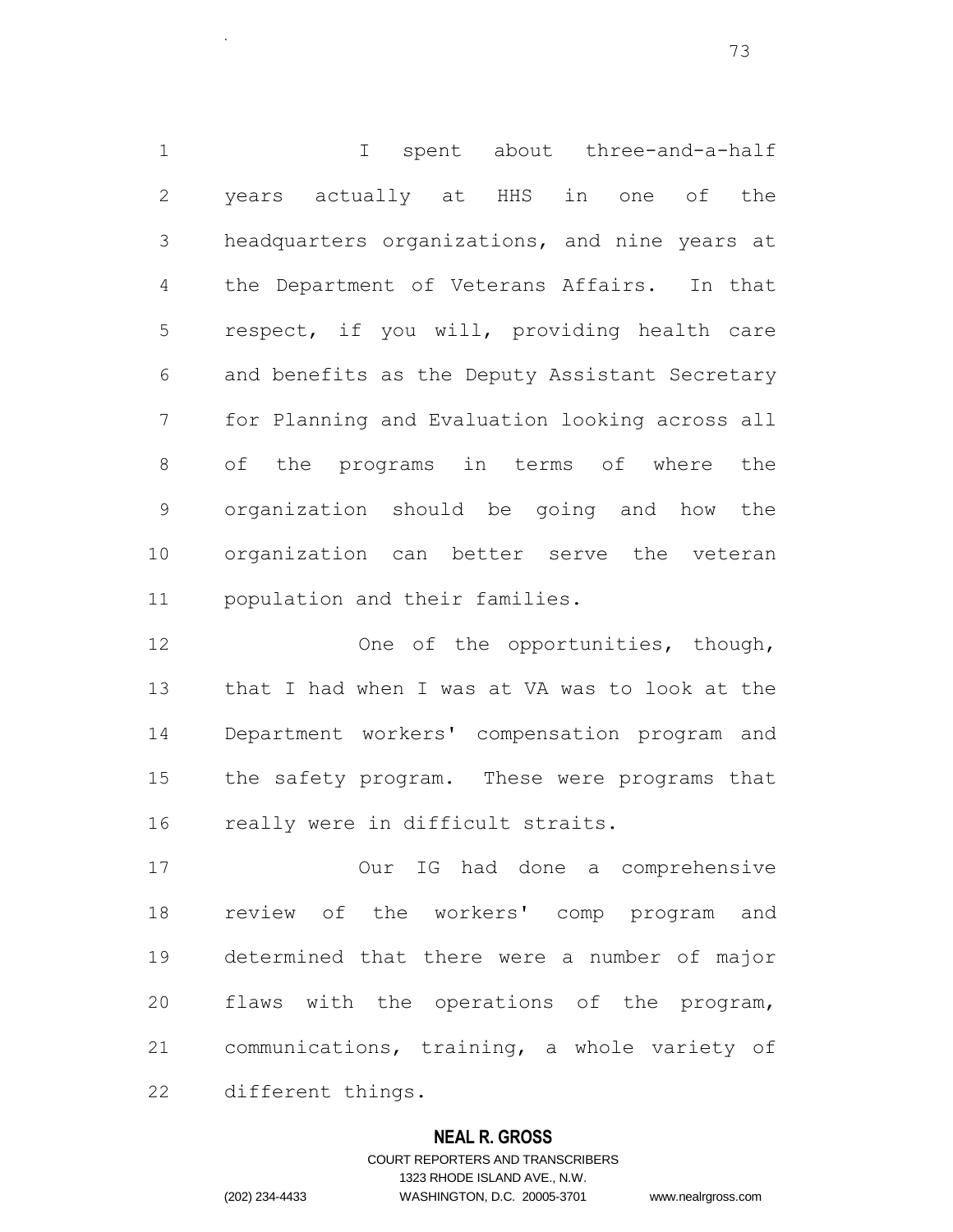1 We endeavored to, if you will, evaluate the program and we put together a strategic plan and an implementation plan. This was all new to me but, quite honestly, I was asked to lead the implementation of the plan once it was developed.

 Over a four or five-year period I developed, if you will, a great appreciation for the importance of all different types of workers' comp programs. The reality over a five-year period we became a best practice and that's where I met Shelby Hallmark, the individual who brought me to DOL and who suggested that I be his successor.

 Shelby's thought was with the hands-on experience at the Department of Veterans Affairs dealing with, if you will, both planning, operational issues, and implementation that I could bring some of the best practices to DOL for not only the Federal Workers' Comp Program but for the other programs that we have responsibility for as

#### **NEAL R. GROSS**

## COURT REPORTERS AND TRANSCRIBERS 1323 RHODE ISLAND AVE., N.W. (202) 234-4433 WASHINGTON, D.C. 20005-3701 www.nealrgross.com

.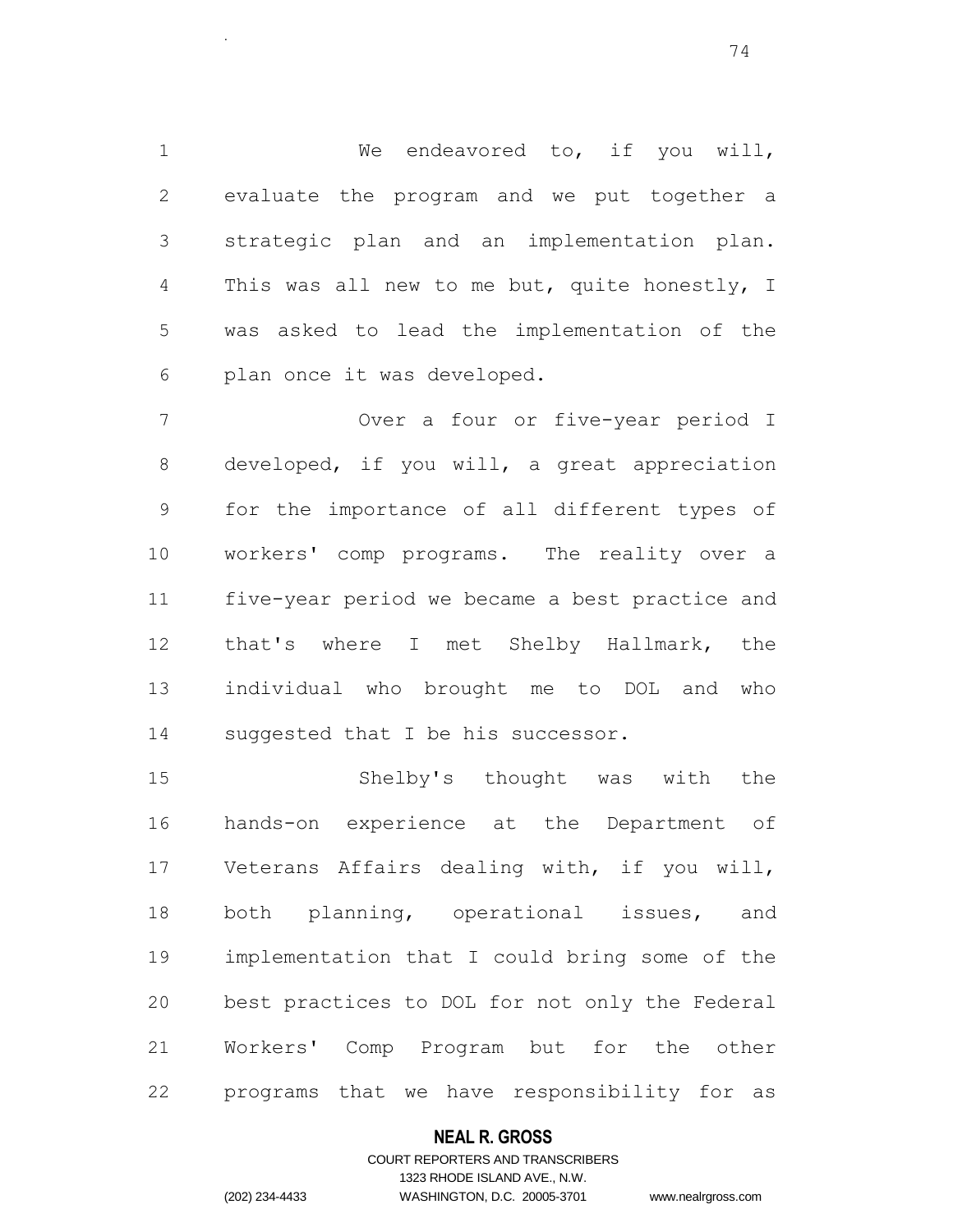well including the Energy Program, the Black Lung Program, the Long Shore Program, and the DBA Program where we provide service to civilians who were supporting the government. That's exactly what I hoped to be able to do. With that, I really would want to turn and applaud Stu and Lew and others at NIOSH for after 10 years taking a comprehensive look at their aspect of the program and really being able to look and coming up with 78 initiatives.

12 As you suggested, there are probably more that have been melded into the 78 but you have an opportunity to really look at where are we now. How do we move forward after 10 years of operations.

17 How can we improve operations. How can we improve efficiency. I've heard talk about how we improve customer satisfaction. That is something core to what I want to achieve at DOL as well.

I won't go into the specifics of

#### **NEAL R. GROSS**

.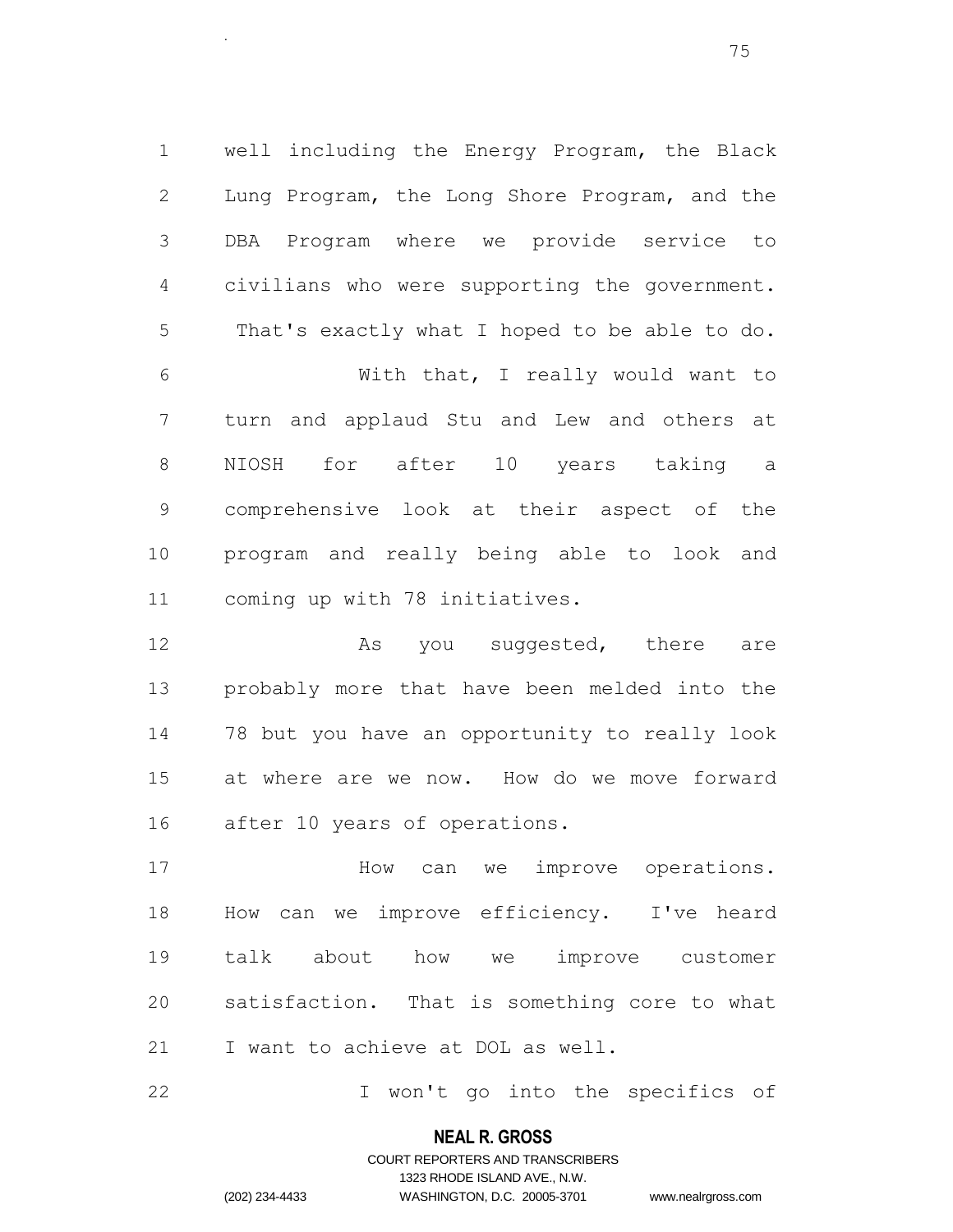what we do at DOL because you already know. I know that Rachel and Shelby have talked to you in the past. Let me talk a little bit about some of the things that I view as priorities as we move forward and I think they directly correlate with the conversation that you've had thus far this morning. I think we're in 8 lock step and moving forward.

 In organizations that I've gone into and, again, I've been a senior executive for 13 years, and oftentimes brought into organizations that have problems either from an operational perspective or a customer satisfaction or an employee dimensioned perspective, I don't think we have that within the Office of Workers Compensation Program but I do think we have an opportunity for continuous improvement.

 I think that's what NIOSH is looking at as well. In that respect I really see four overarching themes that we're going to be looking at across all of our OWCP

#### **NEAL R. GROSS**

.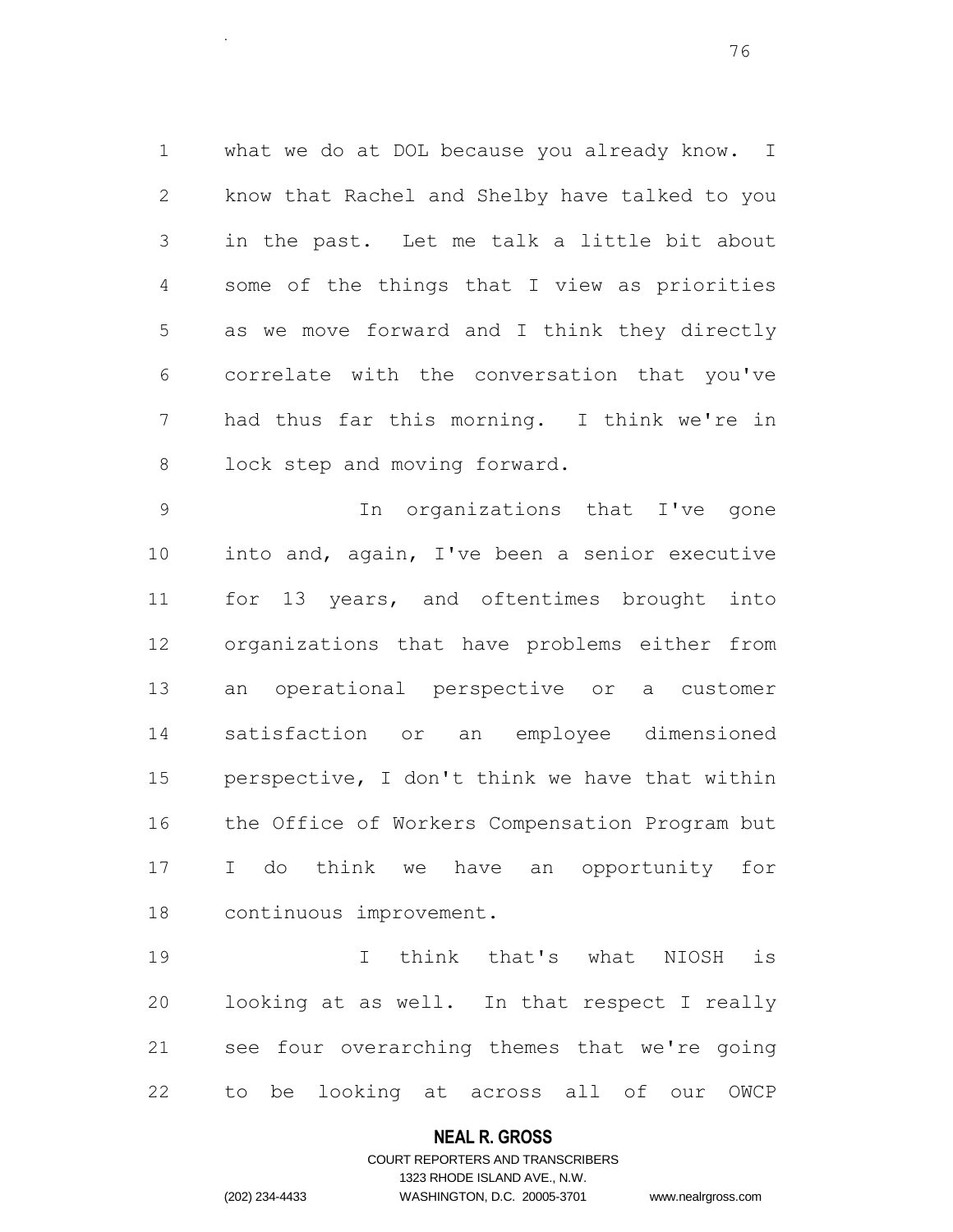programs. The first is maintaining high levels of customer satisfaction.

.

 I've only been there for six months but one of the things that we've already instituted is a new electronic customer satisfaction survey. It's not highly complicated. It has seven questions to it. We're looking at, not if you will, the outcome and the decision with regard to a particular claim but the nature of the interaction.

11 Was our staff responsive, did they provide a timely response, were they knowledgeable, were they able to provide answers, were they courteous, and what was the over level of satisfaction with regards to the engagement and the interaction.

17 10 I think it's important we look at that for anybody who wants to share with us 19 the good, the bad, and the ugly because the 20 good we can enhance. The bad and the  $uq1y$ , well, we need to be aware of that so we can improve on things.

#### **NEAL R. GROSS**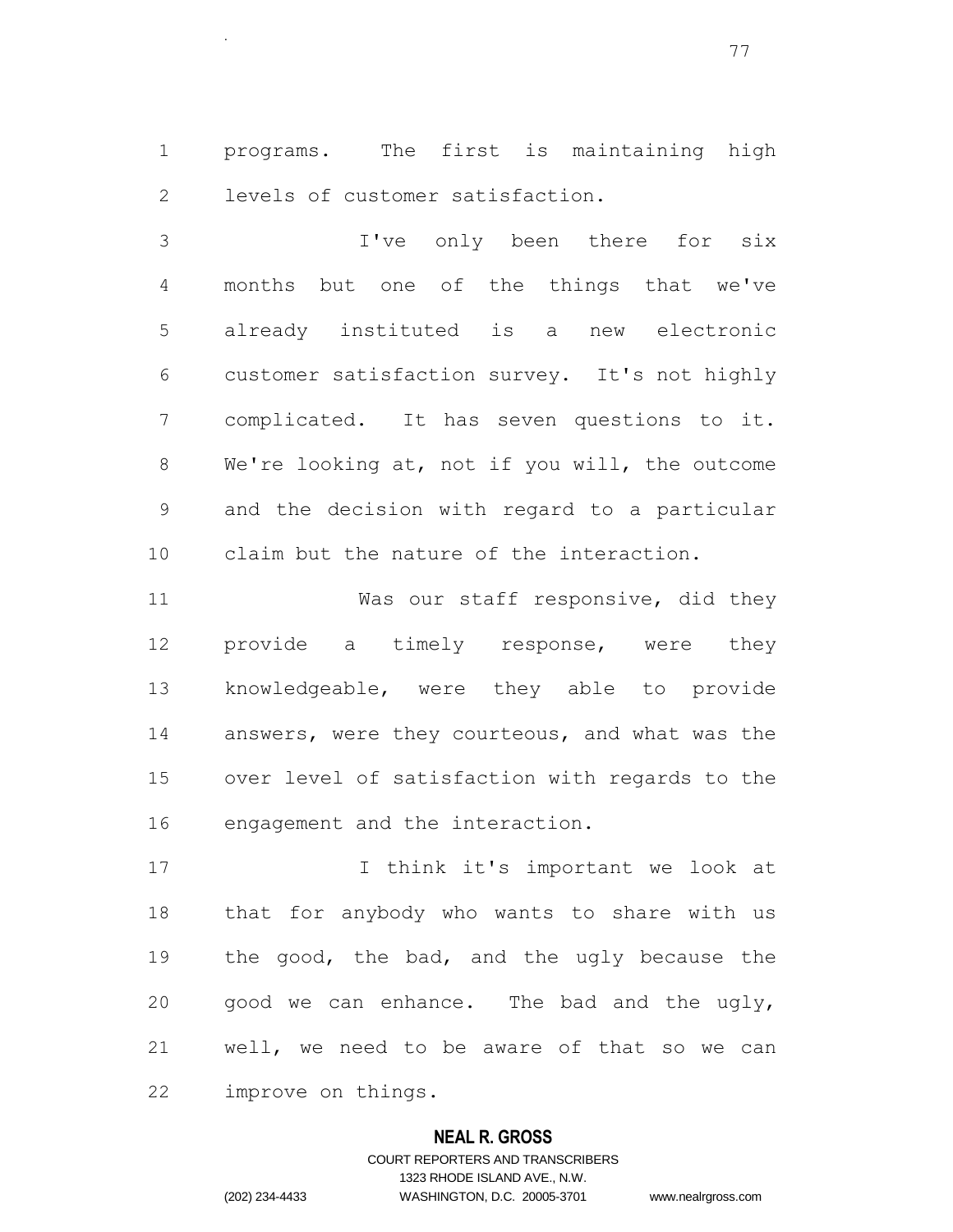1 1 I don't think we have too many bad and uglies with respect to the nature of the interaction. Clearly we are going to have individuals who are frustrated on any one of our four programs when their claim is denied. I think what we're talking about here in terms of making sure that we have a good science based decision as to acceptance or denial, that's fundamental to what we're doing. Customer satisfaction, I think, is job one from my perspective.

 Two is continuing to enhance our operations and our effectiveness. I talked about continuous improvement. I don't think that any of the programs that we have responsibility need to be re-engineered. They 17 don't need to be blown up and restarted.

18 They need to be continuously improved and we're going to be looking for ways to continuously improve our operations, our implementation, improving timeliness, improving quality, improving the nature of the

# **NEAL R. GROSS**

.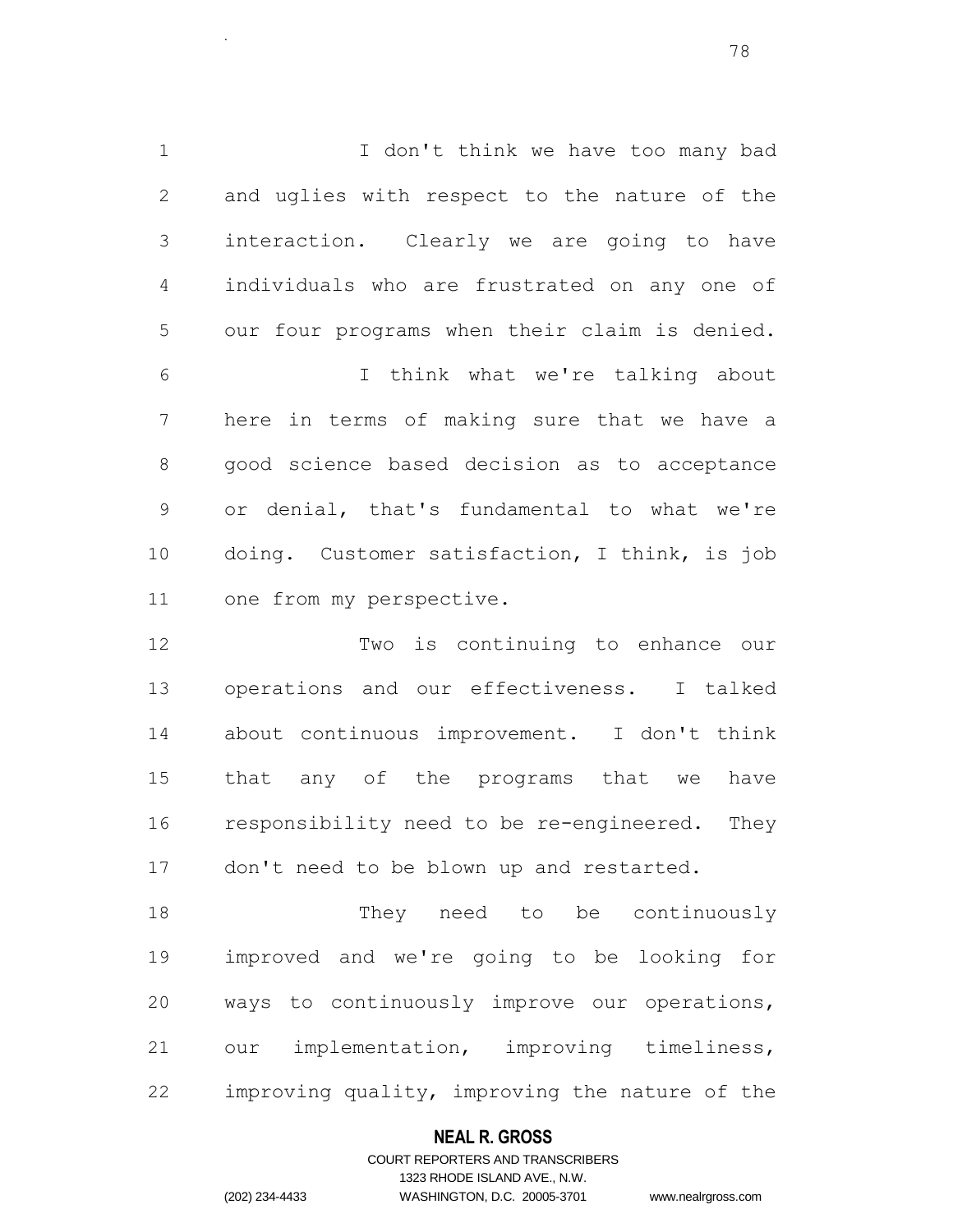interaction with our claimants. Improving internal and external communication.

.

 That is something that you talked about in terms of the dialogue, not only with the claimants but with the stakeholders as well. I think even with a program that is 10 years old there is always an opportunity to improve the level of engagement, improve the level of communication because things change and people need to receive information as the program changes and the requirements change and so forth.

 That's going to be the fourth priority. I'm sorry, the third priority. The fourth priority is working with our internal workforce. I think, as everybody knows, within the federal government we're, if you will, at a cusp of the detention for retirement.

 I want to make our office an office where people want to come to work, where they feel motivated, they feel excited,

#### **NEAL R. GROSS**

# COURT REPORTERS AND TRANSCRIBERS 1323 RHODE ISLAND AVE., N.W. (202) 234-4433 WASHINGTON, D.C. 20005-3701 www.nealrgross.com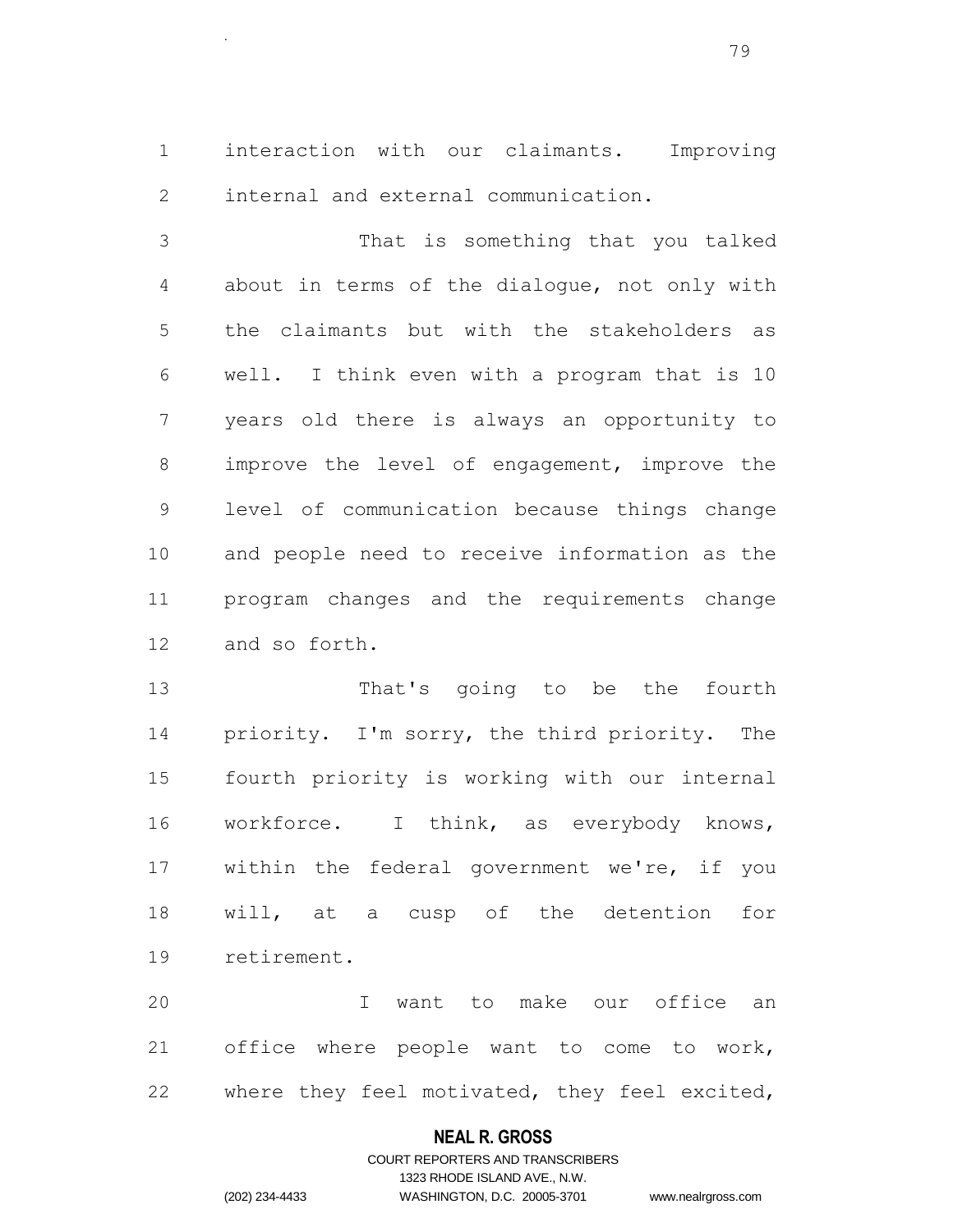1 they feel rewarded, and they want to keep doing the great work that they're doing because I think by in large we have a passionate and highly dedicated workforce and I want to make their work environment even better for them.

 Those are really going to be the priorities that we're going to be focusing on in the years to come. I think it coalesces from what I've heard from NIOSH. I hope these are concepts and theories that you endorse and over time we'll provide you with updates in terms of how we're progressing as an organization.

 When I look at those four priorities, two of the things are really fundamental to where we are moving forward on the energy program. The first is obviously outreach and community. I know that Rachel and her leadership team have endeavored to develop the joint outreach task force working hand-in-hand with NIOSH, with DOE, with our

#### **NEAL R. GROSS**

.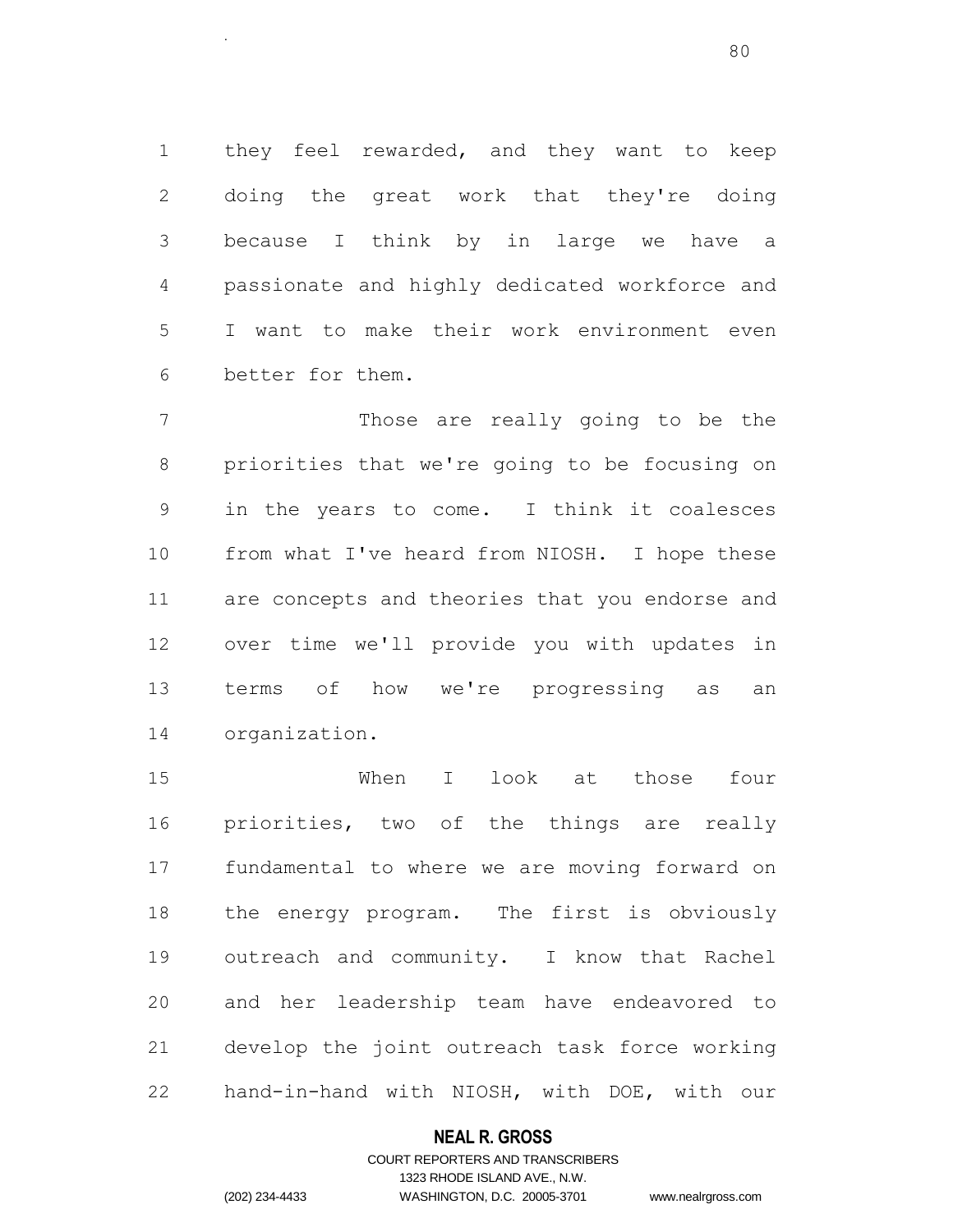ombudsman.

.

| $\mathbf{2}$    | You play a role in that as well in             |
|-----------------|------------------------------------------------|
| $\mathfrak{Z}$  | terms of the Board and in terms of your        |
| 4               | findings and recommendations. We need to be    |
| 5               | able to communicate to both stakeholders as    |
| 6               | well as to claimants. That's a core function   |
| $7\phantom{.0}$ | in terms of moving forward.                    |
| $\,8\,$         | It's something that I endorse and              |
| $\mathsf 9$     | it's something that we're going to be          |
| 10              | monitoring and hopefully, again, we'll be able |
| 11              | to share more with you in terms of how that's  |
| 12              | progressing, where we are experiencing         |
| 13              | successes.                                     |
| 14              | I welcome input from you in terms              |
| 15              | of areas where you think we can do a better    |
| 16              | job in terms of communication and outreach     |
| 17              | both in terms of the fundamental tenants of    |
| 18              | the program, what the eligibility requirements |
| 19              | are, what the process is, but also the changes |
| 20              | that are taking place as we look at the SECs   |
| 21              | and we look at other aspects of the program.   |
|                 |                                                |

22 The other areas from an

# **NEAL R. GROSS**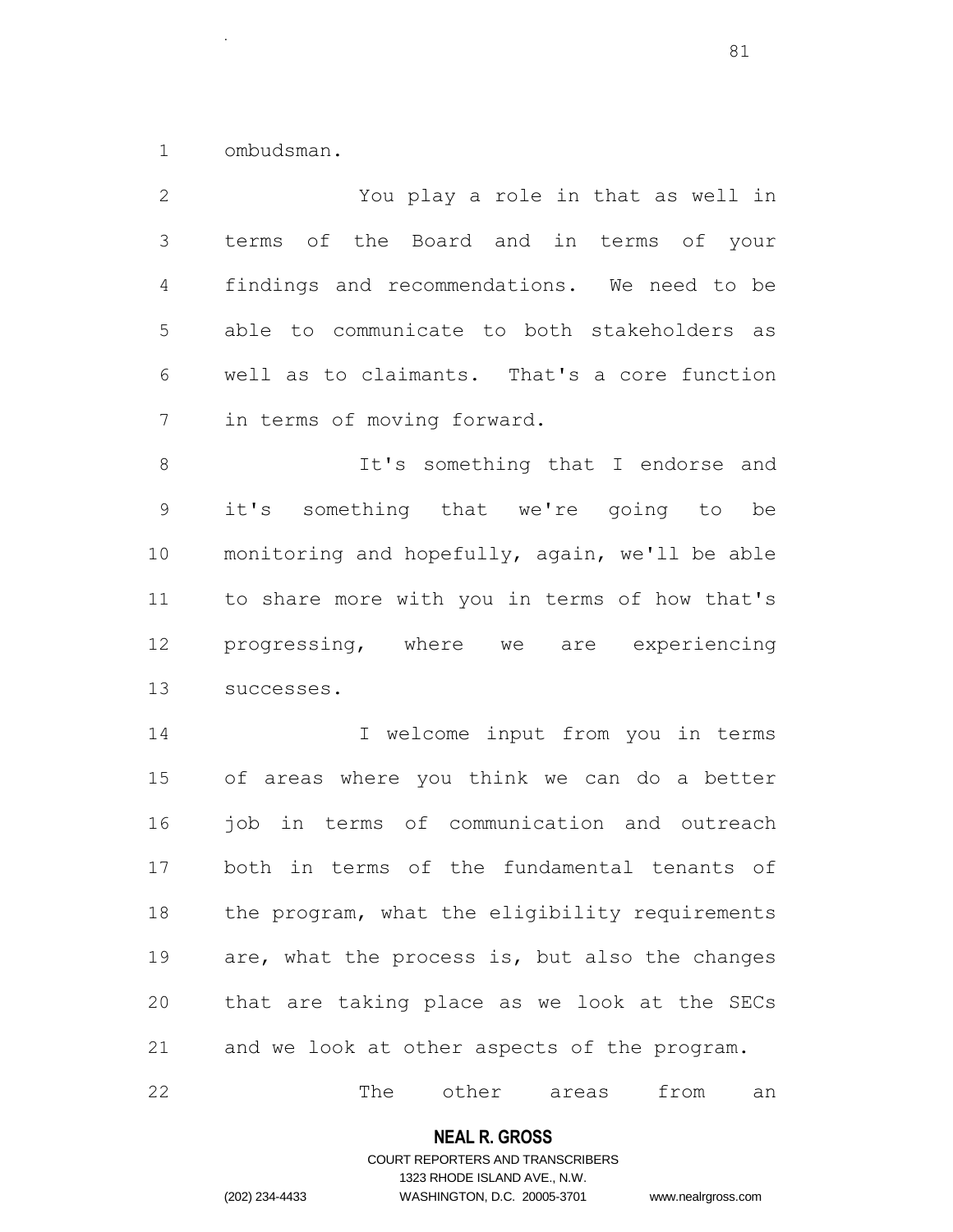operational perspective. Lew in his discussion talked about timeliness. Obviously that is something critical from our perspective as well. It shouldn't take three years to make a determination. It's something that we should be able to do much sooner because lives depend on this.

.

8 The well being of individuals depend on this and it's something that we need to do as quickly as we possibly can. Clearly one of the things that I'm going to be working with with Rachel with the help of you and others is how can we make our process more timely, more effective.

 How can we maintain the high levels of quality that we have. Those are two of the things that I think have even been reinforced this morning that we're going to be focusing on as we move forward.

 Before I turn the podium over to Rachel, I guess I wanted to acknowledge just a couple of people. With me today is Jeff

#### **NEAL R. GROSS**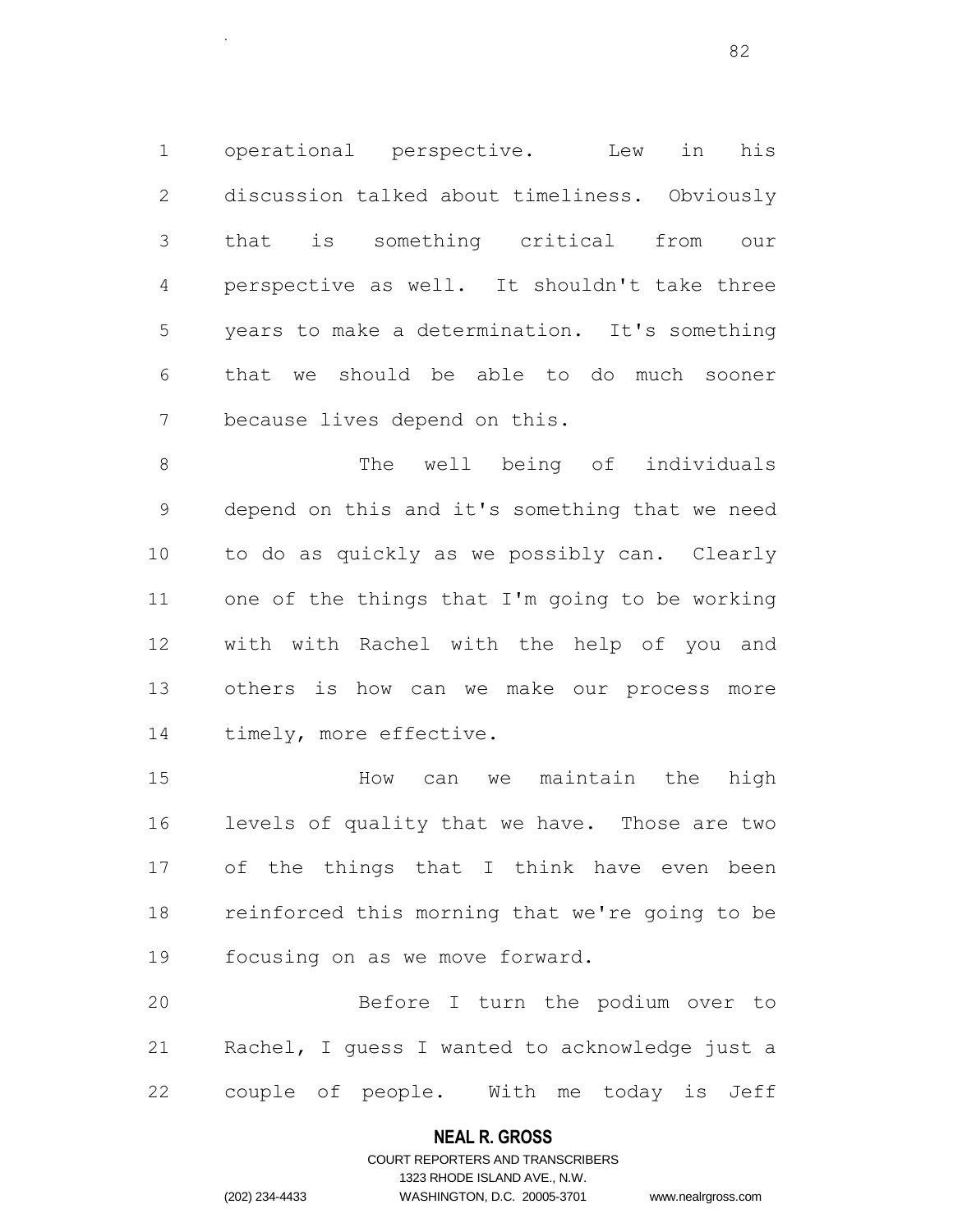Nesvet. Jeff has been the counsel, the associate listener on this program since the onset. He was involved in the development of the statute.

 I would suggest that there are a lot of attorneys in the federal government, as we all know, but I think he's one of the best. I've worked in four different departments. I think it's a rarity when you have an individual who is so well versed on both the program as well as the law. I encourage you to spend some time talking with him over the day.

 Janette is our regional director in Denver. I think she does a marvelous job in terms of the interaction with the stakeholder community, with the claimants and so forth. She volunteered her and her staff to come and help with some of the administrative work over the next couple of days.

I think that is emblematic of the

## **NEAL R. GROSS**

.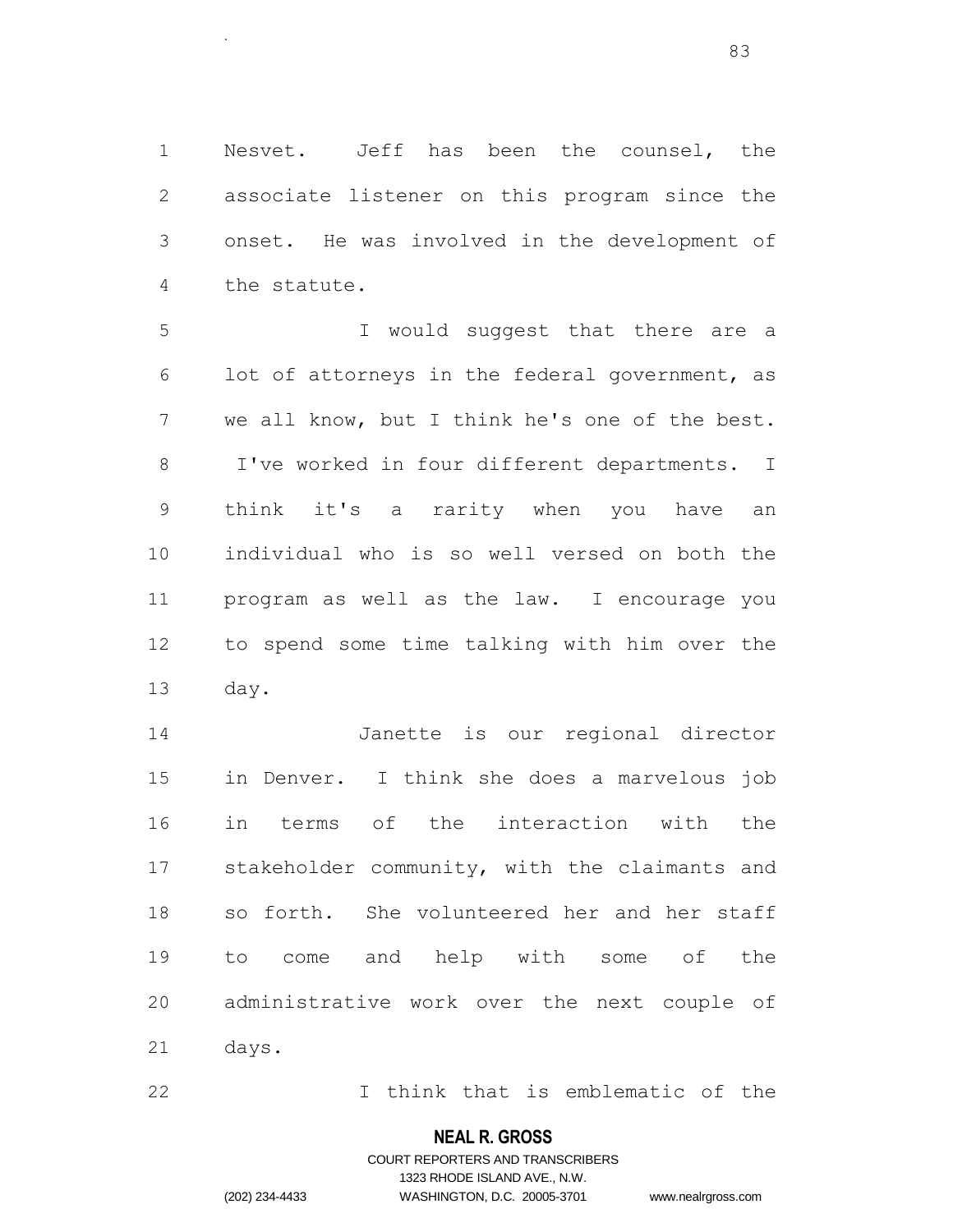nature of the program and the people that we have. Then I'll finish off with Rachel who in the short time that I've known her this is the future of the government.

.

 This is the type of people that we need to nurture and grow because she's passionate about the program day in and day out, both of her employees as well as the claimants that we serve as well as the stakeholders that we work with.

11 I'm very pleased now to turn the podium over to her. She's going to talk a little bit about some of the things that we're moving forward with and some of our priorities. I look forward to the opportunities to talk with many of you during the day.

 Although this is your 77th meeting, this is my first meeting. You can count on me being at more of these meetings. I'm passionate about serving the public. That's why I came to work in the federal

#### **NEAL R. GROSS**

## COURT REPORTERS AND TRANSCRIBERS 1323 RHODE ISLAND AVE., N.W. (202) 234-4433 WASHINGTON, D.C. 20005-3701 www.nealrgross.com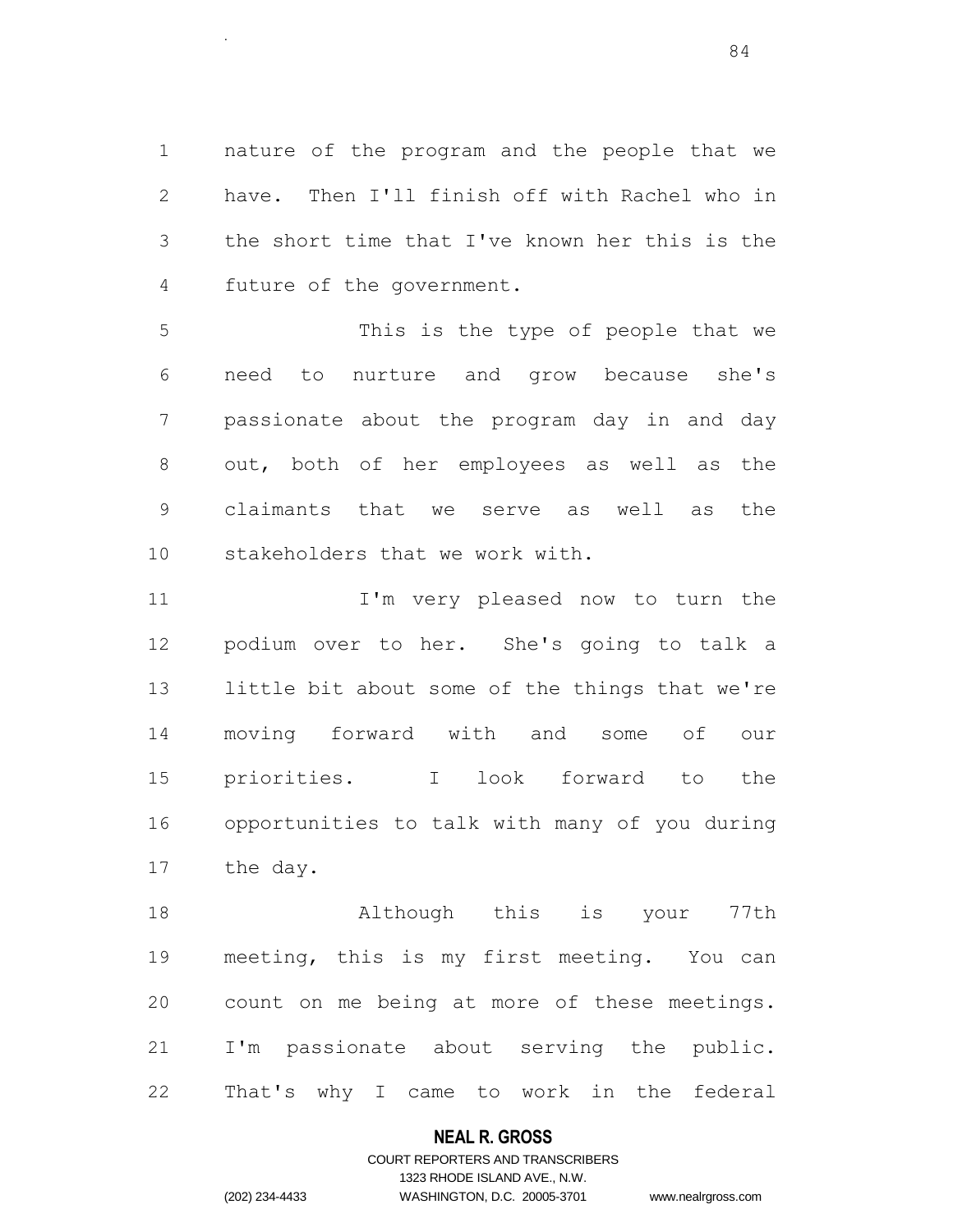government 21 years ago.

.

 I think the Department of Labor is the foundation of what serving the American public is about. You an expect to see me for many more years to come. I applaud you for the work that you're doing for the individuals who have supported the country in terms of our nuclear weapons. Thank you and I look forward to working with you in years to come. 10 MS. LEITON: Thank you, Gary. 11 I'm very happy that Gary is with us. I think he's going to lend some positive support to the program. I think we are going to be able to work closely together on some improvements on customer service and various other factors in service to our workers. Before I run through the presentation, I just wanted to mention a couple of things we have done in the last year. We did have a customer service satisfaction survey that we conducted last year with all of our -- well, random

#### **NEAL R. GROSS**

# COURT REPORTERS AND TRANSCRIBERS 1323 RHODE ISLAND AVE., N.W. (202) 234-4433 WASHINGTON, D.C. 20005-3701 www.nealrgross.com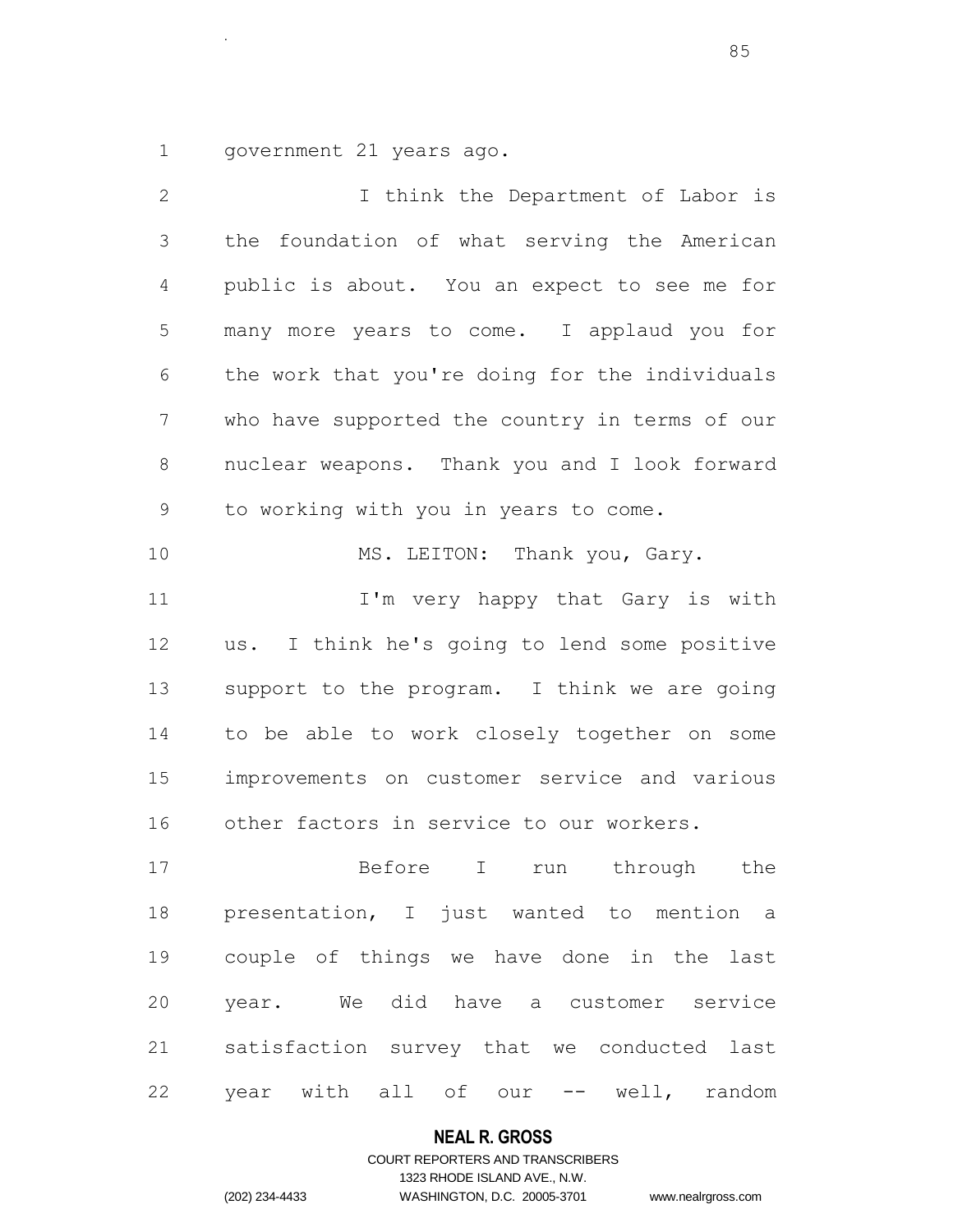selections of claimants. That included survivors.

.

 It included people who were denied benefits, who were accepted benefits, who had hearings, who had not had hearings just to ask them what their experience was with the process, with the letters that they got, with the communication with our hearing reps and our district office staff.

10 The results of that were actually not -- they were fairly positive in that 71 percent of them said they would recommend the program to others. Of course, we found that the ones who had been denied benefits were a little bit more frustrated than those who had been approved.

 One thing in particular that we did take away from it, as I believe Lew Wade had pointed out, is the complication of the program and the frustration with the claimants with the process. They don't understand all the various complexities. That's one of our

#### **NEAL R. GROSS**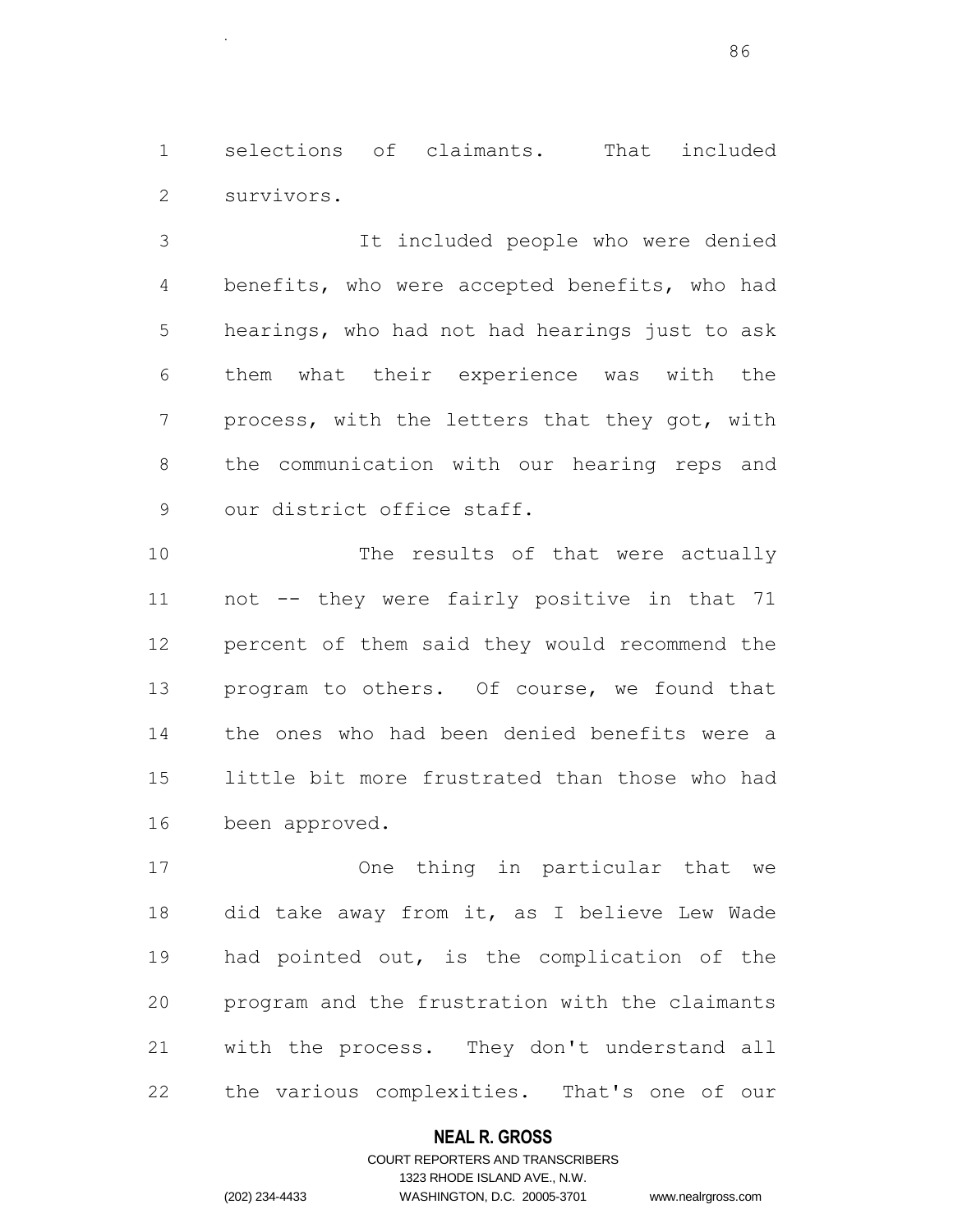priorities that we've been working on in the last year is to try to make it a little bit more understandable.

.

 We revised our procedure manual for our claims examiners combining Part B and Part E. As you know, we've had -- you may or may not know we've had two separate procedure manuals since we had two separate programs but it's really one program.

 We revised that and we've combined it, updated it with various changes that have occurred over the years. That's currently online for everyone. It's helpful for our claims examiners.

 In addition to that we are about to publish a new recommended decision chapter which kind of makes the process for how we explain the decisions a little bit easier for the claimants to understand I'm hoping. Basically the format is a little bit more claimant friendly.

Various little things like that we

#### **NEAL R. GROSS**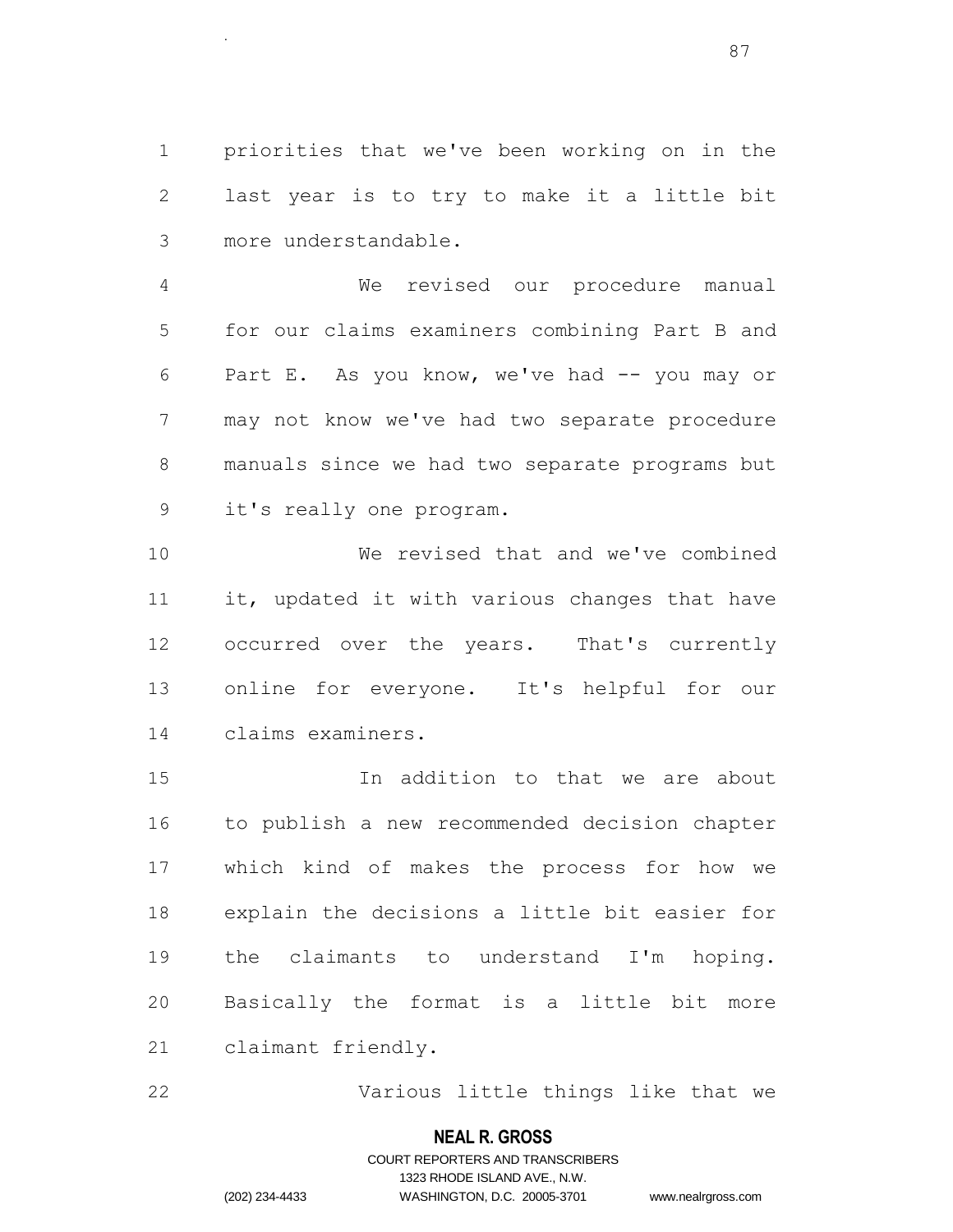are hoping to make a difference. We've also developed more brochures that explain wage loss, impairment, our process for recommended decisions and final decisions. Those are the sorts of customer service activities that we're engaging in at the moment to just try to help them understand, the claimants understand, our process.

 We are also going to be conducting some more training at our district offices that actually conduct training on a regular basis that they have new staff or new procedures come around.

 Our national office staff is going to go out and talk to our claimants and families, train them a little bit on various factions of the program that may be more complex than others. I'm hoping that will also help to improve customer service.

20 As Gary mentioned, we have new goals that we are going to be looking at for Fiscal Year '12. High priority goals with

#### **NEAL R. GROSS**

.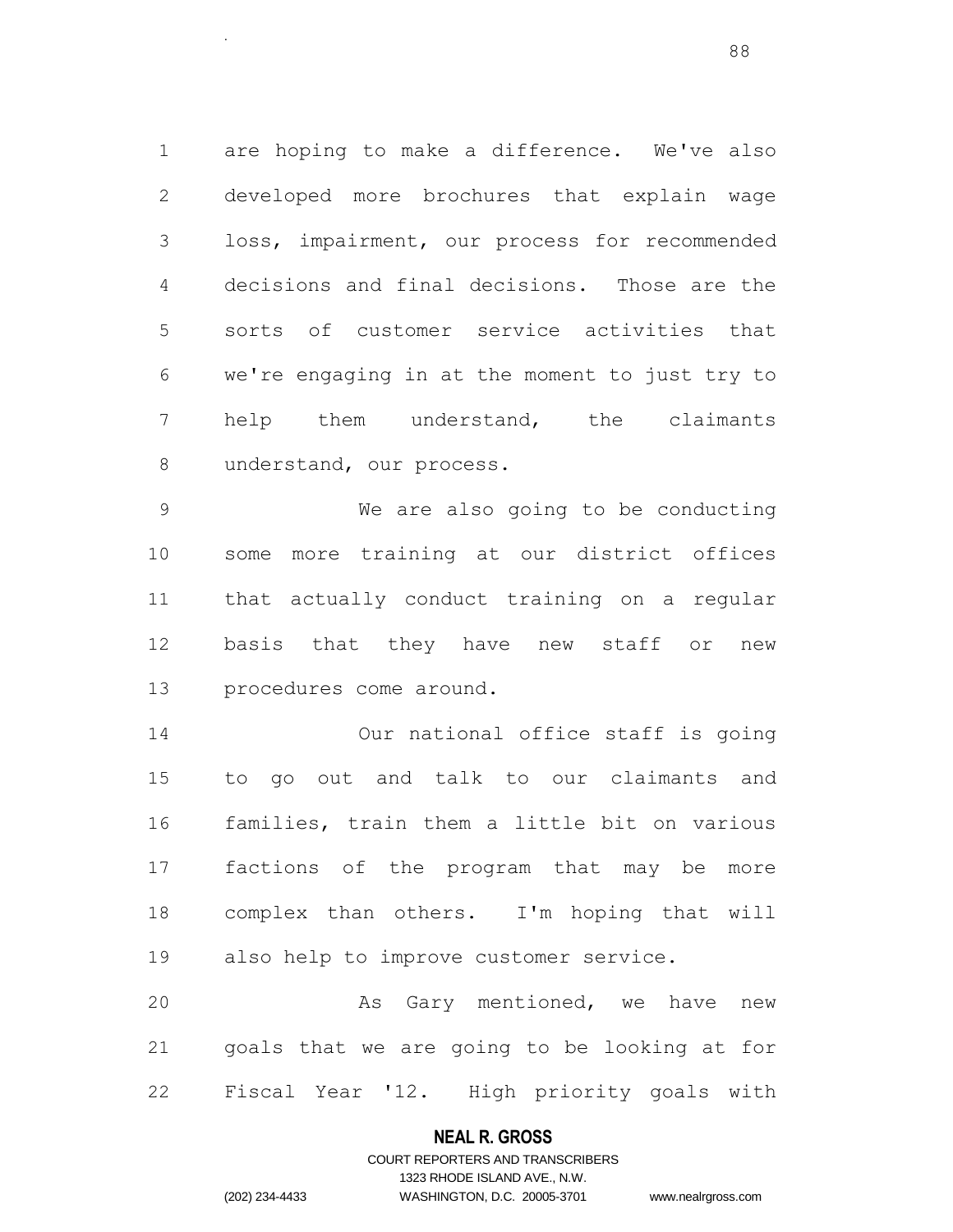regard to overall processing times from beginning to the end of the process. NIOSH looking at your processing time will affect our processing time in terms of those goals in the years coming forward.

.

 I think we've seen improvements in the amount of time that it's taking at NIOSH. I think working together with NIOSH we'll be able to improve that overall for the claimants who are the ones that become the most frustrated with our processes and our processing time.

13 13 In addition, our website we are looking at ways to make it more claimant friendly, help claimants so that maybe they can determine and have a better understanding exactly what the process means, where their claim might be in the process, that sort of thing.

 We also have a new medical director in the last year who has been working with us on medical directives. She just

#### **NEAL R. GROSS**

## COURT REPORTERS AND TRANSCRIBERS 1323 RHODE ISLAND AVE., N.W. (202) 234-4433 WASHINGTON, D.C. 20005-3701 www.nealrgross.com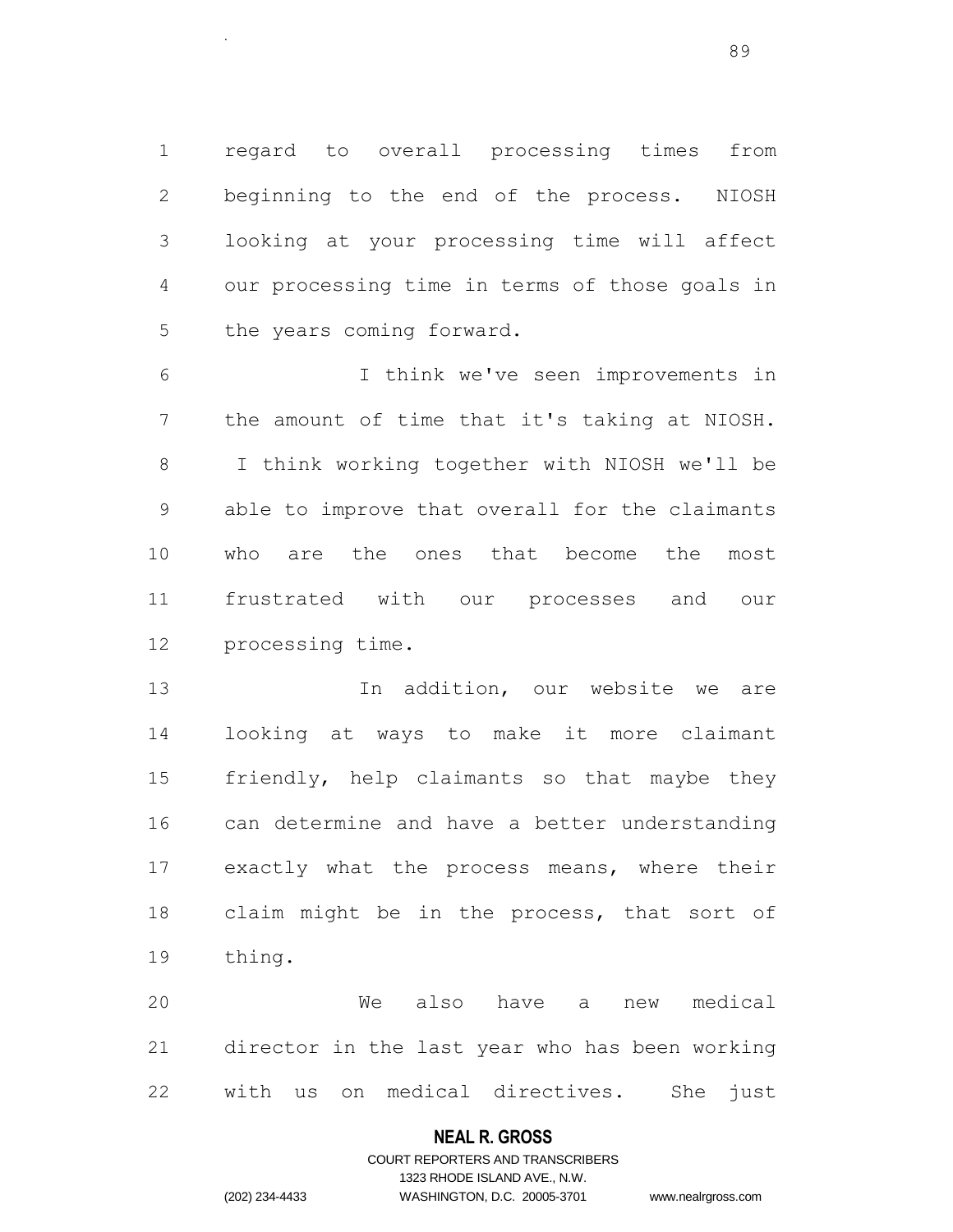conducted training with all of our district offices. She is still in the process but I think she's almost done.

.

 Just on some basic concepts, understanding better some of the cancer diagnoses and all of our Part E conditions. I've heard from the districts that's been a pretty beneficial training for our claims examiners.

 She's also working with our district medical consultants and having regular telephone calls with them so that their reports are a little bit more consistent across.

 It's always difficult for doctors 16 to have the same format and they are obviously not going to have the same opinions but understanding what causation means and that sort of thing, what we are looking for in our reports and how we can best serve our claimant population. Those are just some of the things that we're looking at right now, what we've

## **NEAL R. GROSS**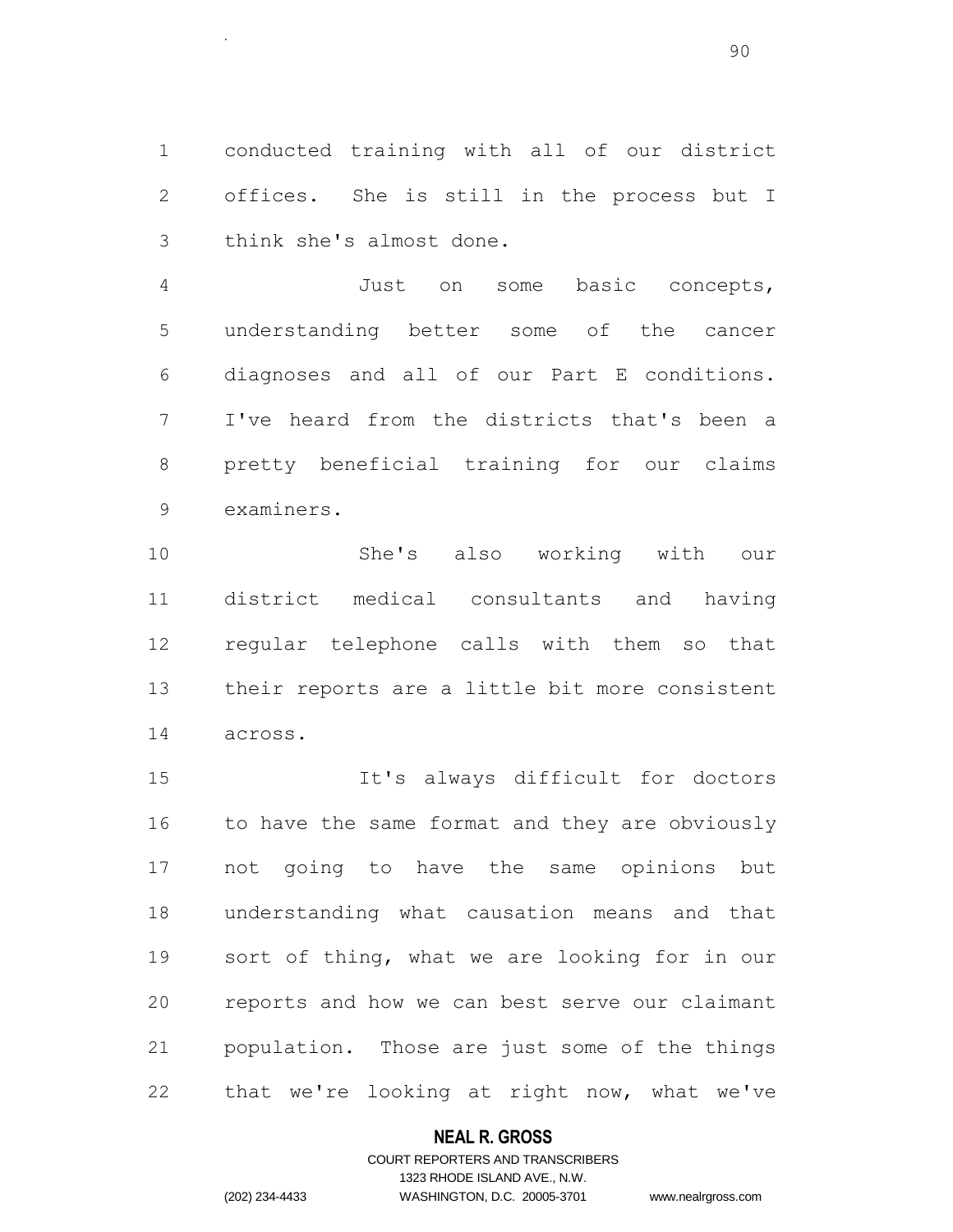been moving forward on.

.

| $\overline{2}$  | Now<br>I'll go through our                     |
|-----------------|------------------------------------------------|
| 3               | presentation. As most of you know, the         |
| 4               | program was enacted in October of 2000. We     |
| 5               | had a Part B and a Part D at that time. Part   |
| 6               | was administered by the Department of<br>D     |
| $7\phantom{.0}$ | Energy. Then in 2004 they abolished Part D     |
| 8               | and they created a federal program called Part |
| $\mathsf 9$     | B. All of the cases that were with Department  |
| 10              | of Energy were transferred to Department of    |
| 11              | Labor to administer Part E.                    |
| 12              | Over the last 10 years we've had               |
| 13              | almost 144,000 cases filed. Now we've just     |
| 14              | hit over \$7 billion of compensation paid to   |
| 15              | date. As you know, we have four different      |
| 16              | federal agencies involved in the program,      |
| 17              | Labor, Energy, HHS, and Justice.               |
| 18              | We do have four district offices               |
| 19              | in Jacksonville, Cleveland, Denver, and        |
| 20              | Seattle. Our Washington, D.C. national office  |
| 21              | is in our Final Adjudication Branch.<br>As I   |
| 22              | indicated, of the \$7 billion<br>we have<br>a, |

# **NEAL R. GROSS**

COURT REPORTERS AND TRANSCRIBERS 1323 RHODE ISLAND AVE., N.W. (202) 234-4433 WASHINGTON, D.C. 20005-3701 www.nealrgross.com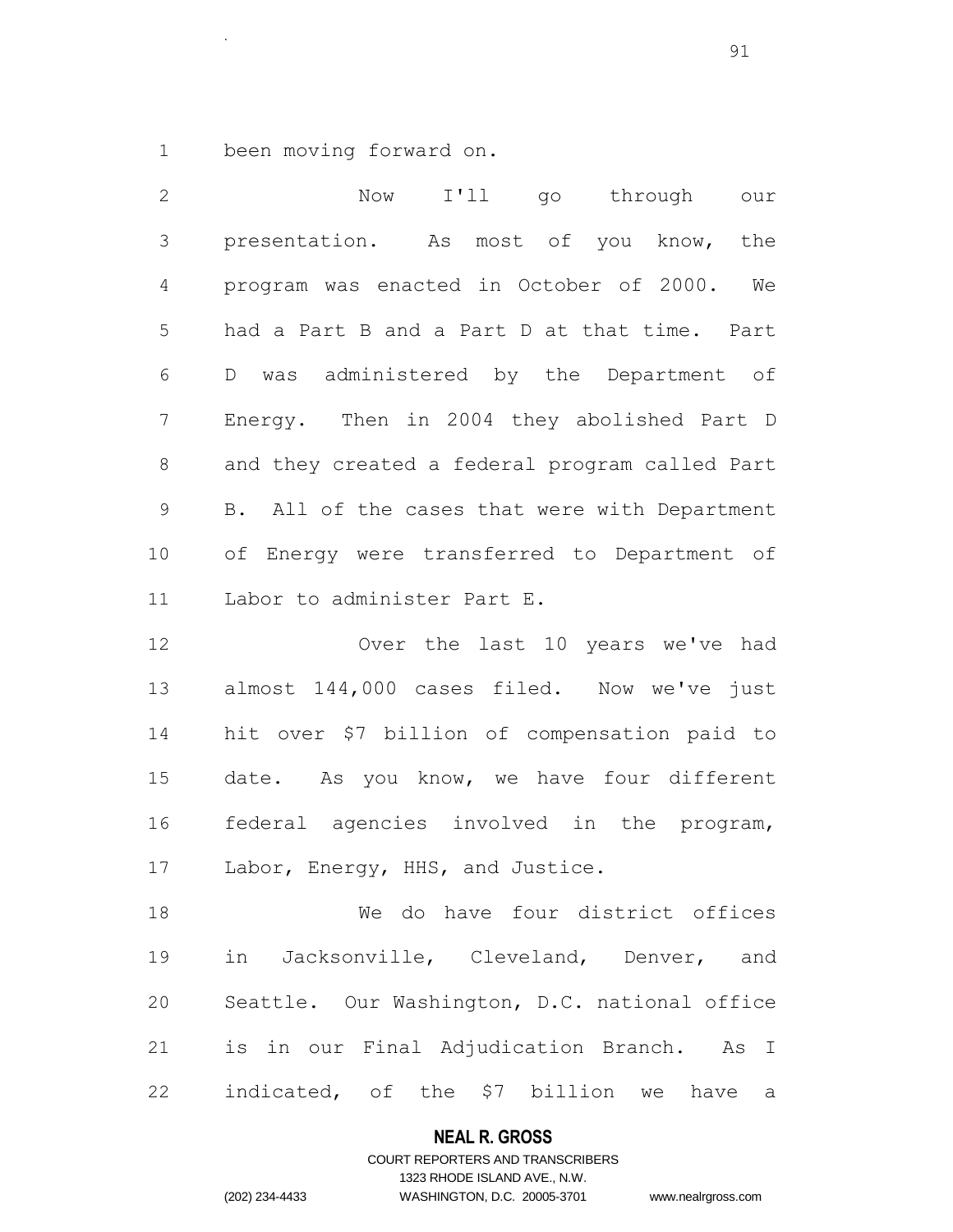majority in Part B. The rest are in Part E and 11 percent of that in medical.

.

 For the number of payees that we've actually been able to compensate, a majority, again, are Part B cases, 60 percent and 40 percent for Part E.

 There are very important distinctions between Part B and Part E with regard to employment factors. That would be that under Part E just DOE contractors and subcontractors and that's also under B but B is more inclusive in terms of coverage for DOE federal employees, Atomic Weapons Employers, beryllium vendors. Those are not covered under Part E.

16 The relevancy to a case that is accepted from NIOSH if it's a Part B case, it's going to be accepted under Part E but they have to have met these eligibility criteria under E so those AWEs will not be covered. RECA, Radiation Exposure Compensation Act, is covered under Part B.

#### **NEAL R. GROSS**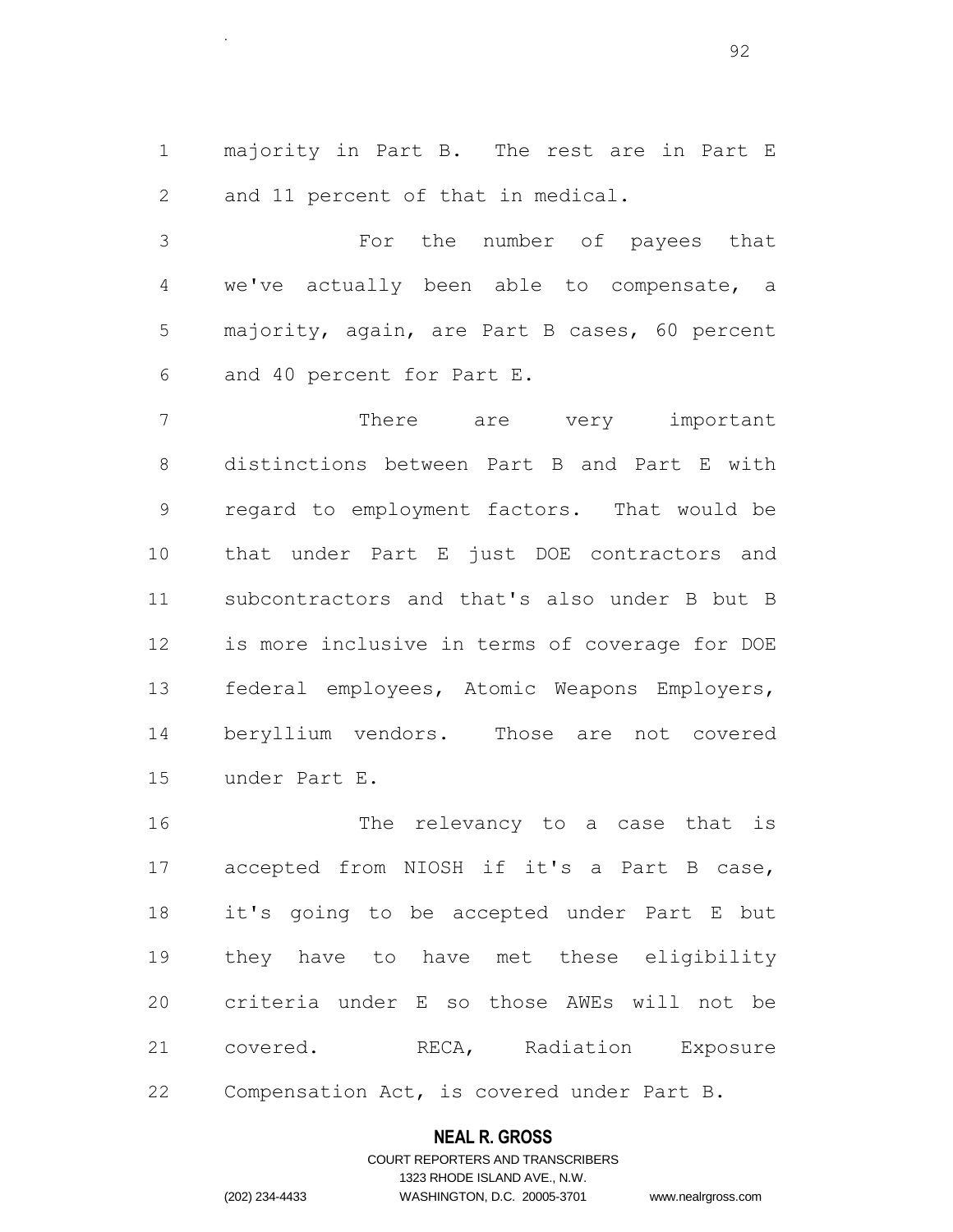Again, very important distinctions between the two parts are the covered conditions. Under Part E pretty much essentially any condition that an individual develops that is related to toxic substance exposure would be covered. Under Part B there 7 are only four conditions; that's CBD, 8 beryllium sensitivity, chronic silicosis, and cancer.

 Survivor definition is also different under Part B and Part E. As you can imagine these differences are rather frustrating and confusing to claimants but that's the way the law was written. We try to explain it to them as best we can. Basically adult children are covered under Part B and they are not under Part E. That's the main distinction there.

 Benefits between the two parts. Under Part B there's a lump sum compensation of \$150,000 for an employee survivor. For RECA employees it's a \$50,000 lump sum. Under

## **NEAL R. GROSS**

.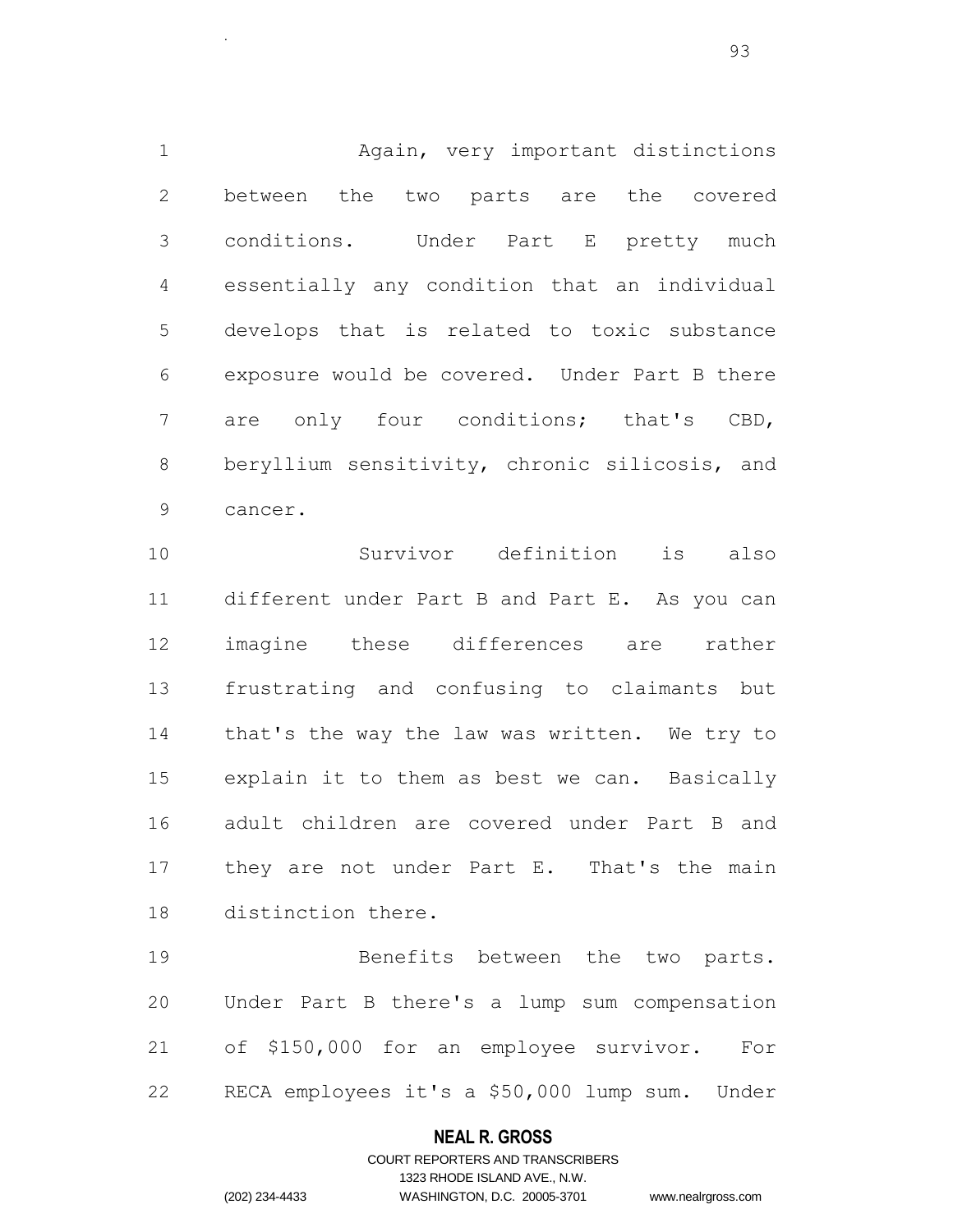1 Part E it's impairment and wage loss.

.

 Impairment is \$2,500 per percentage of whole person impairment as determined by a medical physician and testing that's conducted. Or wage loss which is between \$10,000 and \$15,000 depending on the level of wages that were lost as a result of the covered condition. For survivors under Part E it's \$125,000. The cap is \$400,000. The main difference for Part E really is that they can receive ongoing compensation.

 If they have an impairment and 13 then it worsens over the next two years, they can file again. And the same for wage loss. That can be an ongoing benefit which is different from Part B which is just lump sum compensation.

 Some of the challenges that we have are probably similar to the challenges that NIOSH has with regard to the data that is available out there. One of our challenges is to verify employment and obtaining records.

#### **NEAL R. GROSS**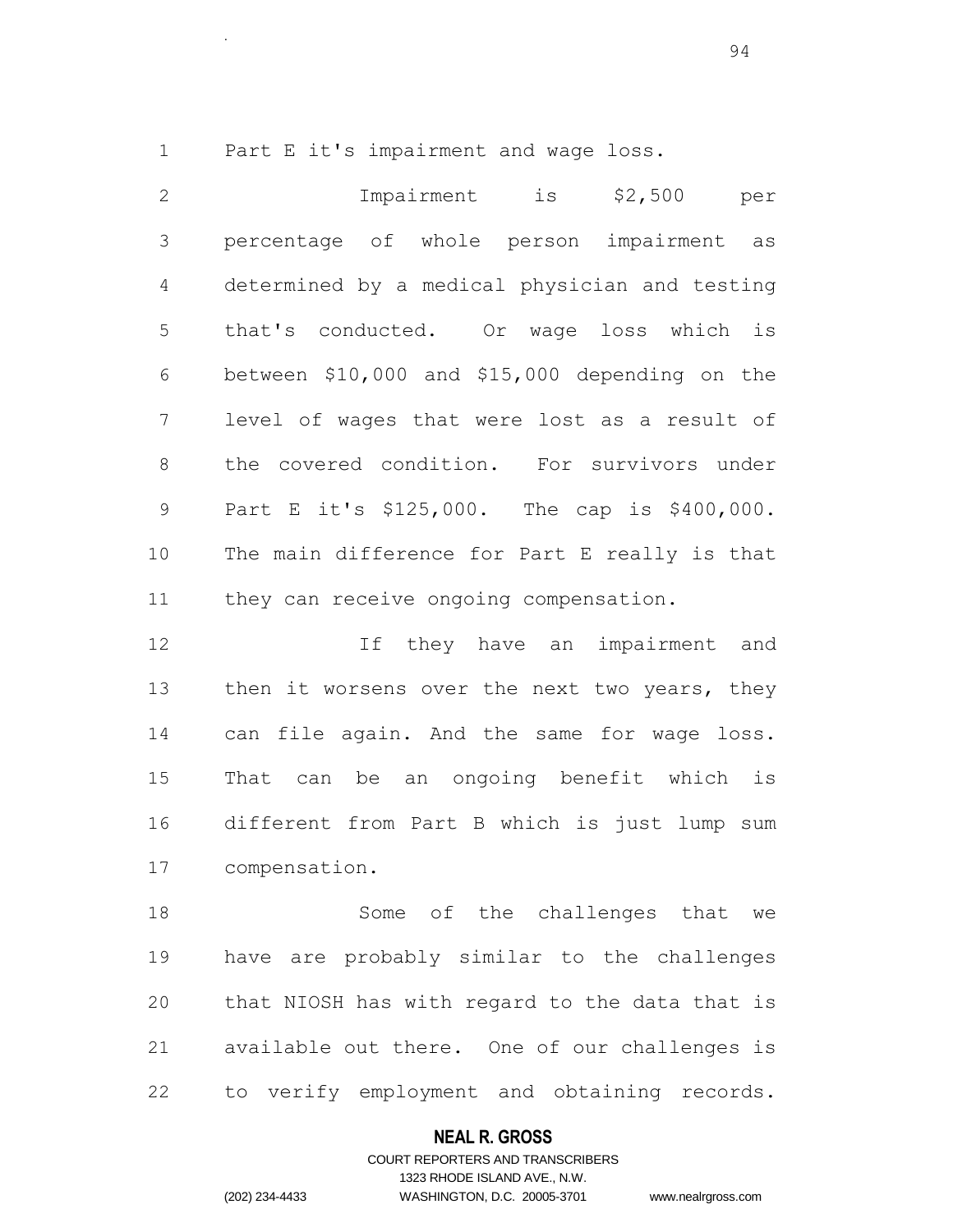We go to various lengths to assist claimants in verifying this employment that's going to the Department of Energy first and foremost. Then we also have access to the ORISE database which has various information about where people worked.

.

 The Center for Construction Research and Training, CPWR. We also look at corporate verifiers, SSA wage data and affidavits. This becomes very important, as you know. When it comes to SEC Classes trying to place people in particular locations can be a challenge. A Class Definition is very specific, that's where we run into challenges at certain times. We try to work as closely as possible with NIOSH to let them know where our challenges may lie.

 MEMBER FIELD: Can I ask a question?

MS. LEITON: Yes.

 MEMBER FIELD: For Social Security wage information do you have data prior to the

## **NEAL R. GROSS**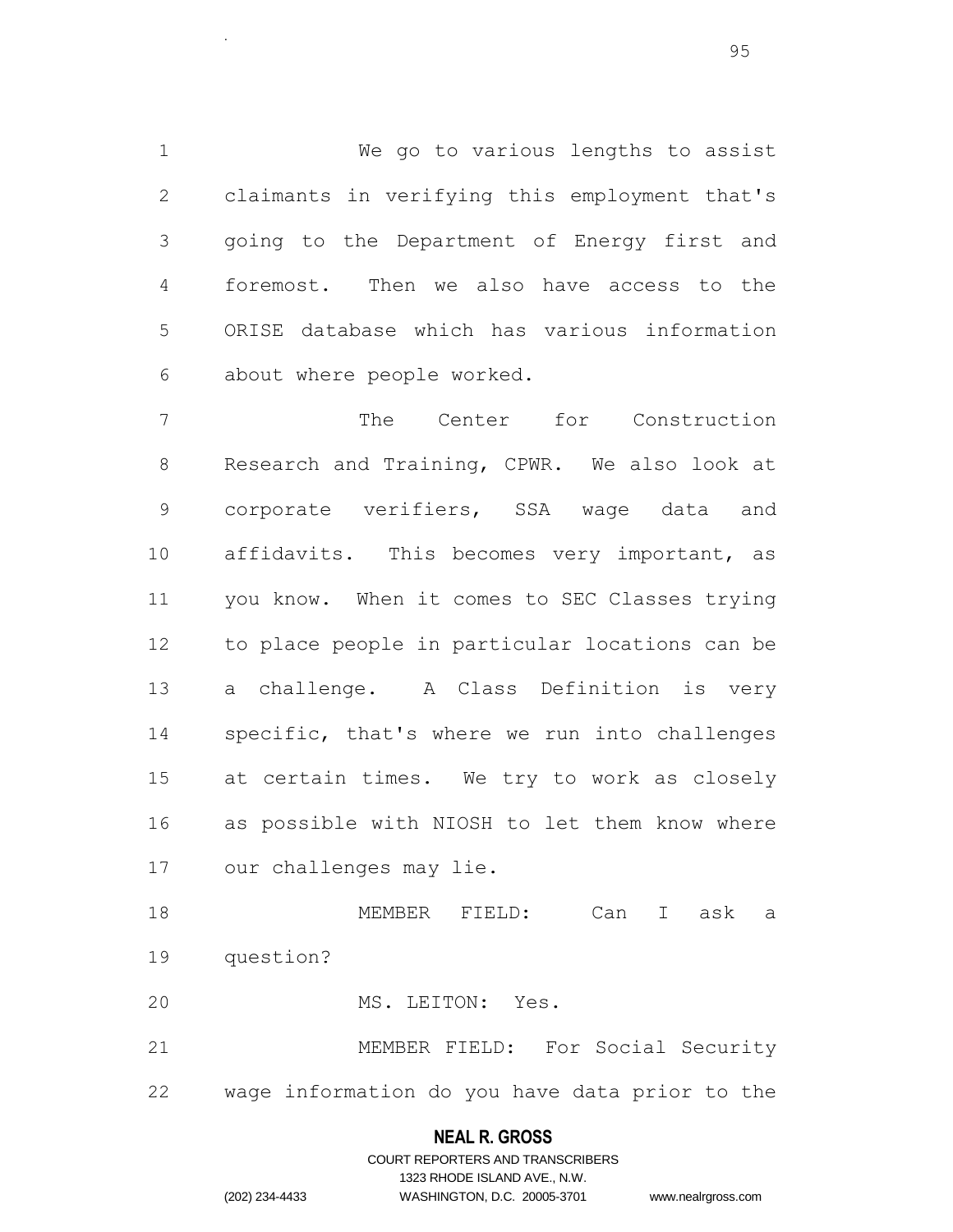70s?

.

| $\mathbf{2}$   | MS. LEITON: They have --                       |
|----------------|------------------------------------------------|
| 3              | MEMBER FIELD: Employer specific?               |
| $\overline{4}$ | MS. LEITON: Yes. Well, they do.                |
| 5              | Often times that data is more scare that they  |
| 6              | have to go back to microfiche. They can do     |
| $\overline{7}$ | it. It's a little bit more time consuming and  |
| $8\,$          | it's usually a certain cutoff where they       |
| $\mathsf 9$    | divide it into quarters, when they don't, but  |
| 10             | we are able to get information from them.      |
| 11             | Okay. Dose reconstruction                      |
| 12             | probably causation. Obviously dose             |
| 13             | reconstructions are conducted by NIOSH and     |
| 14             | determine the level and extent of occupational |
| 15             | radiation dose. A Probability of Causation is  |
| 16             | undertaken which is a scientific calculation   |
| 17             | of likelihood that radiation exposure, cause   |
|                | 18 of cancer.                                  |
| 19             | Department of Labor uses the NIOSH             |
| 20             | IREP database system to determine the PoC      |
| 21             | based on the dose reconstruction what is       |
| 22             | conducted by NIOSH. If once we have used that  |

# **NEAL R. GROSS**

# COURT REPORTERS AND TRANSCRIBERS 1323 RHODE ISLAND AVE., N.W. (202) 234-4433 WASHINGTON, D.C. 20005-3701 www.nealrgross.com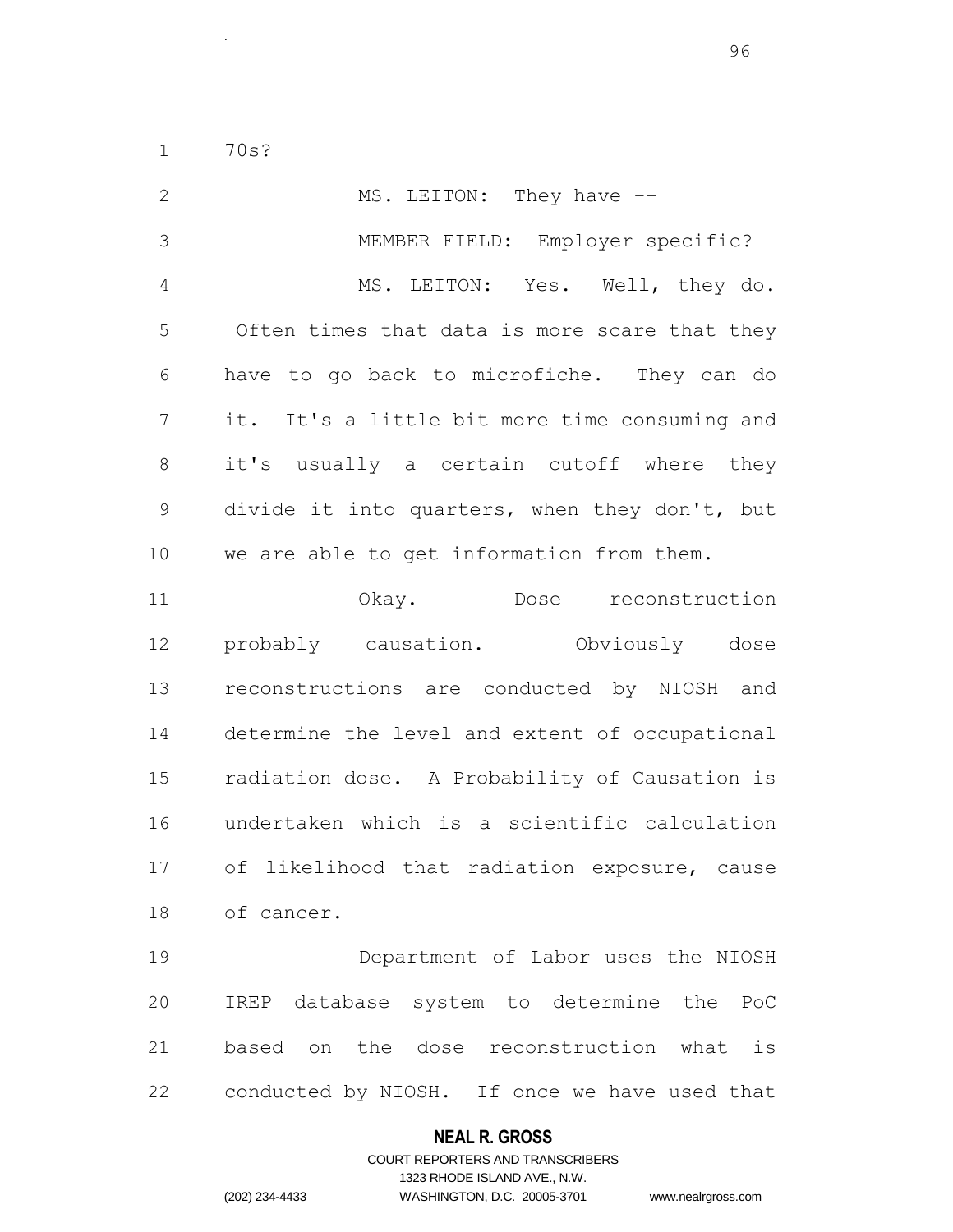report and plugged it into the program, it's 50 percent or greater, then an individual is compensated. Otherwise, they are not.

.

 Special Exposure Cohort. Probably don't need to go into this too much, as you all know, but it's a worker group designation of presumption that the occupational radiation causes cancer. You have to have had 22 cancers that are named in the law. If you don't, hopefully there's a partial dose reconstruction available to the employees.

 There's also employment work criteria. In the majority of cases that's 250 workdays having worked in a particular location for a particular time frame that is defined by HHS. If an individual is determined to have fit into that Class, they do not have to undergo dose reconstruction.

 There were four legislative SEC Classes at three gaseous diffusion plants plus Amchitka. NIOSH also designates new SEC Classes and thus far there have been 72

#### **NEAL R. GROSS**

## COURT REPORTERS AND TRANSCRIBERS 1323 RHODE ISLAND AVE., N.W. (202) 234-4433 WASHINGTON, D.C. 20005-3701 www.nealrgross.com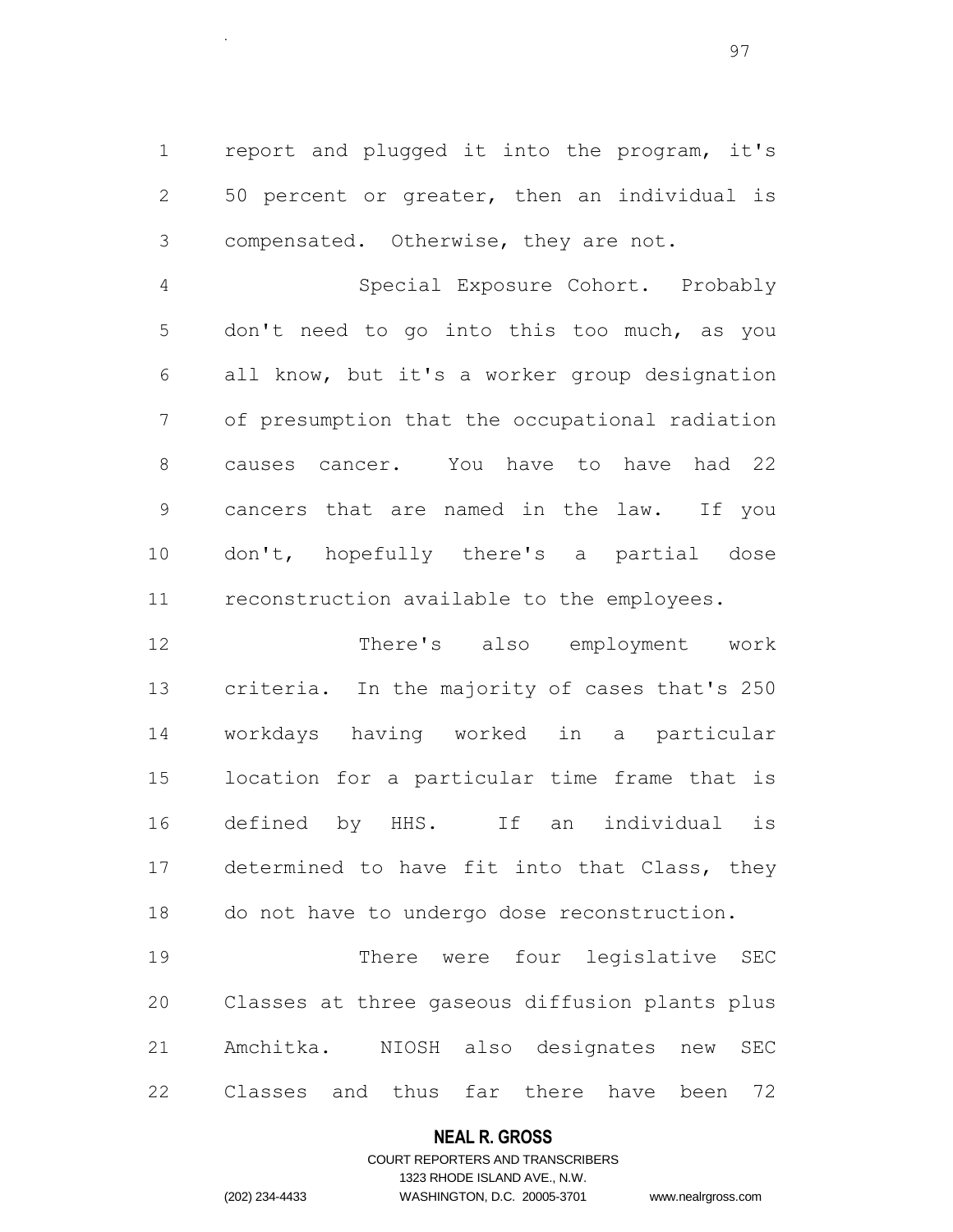additional SEC Classes added as of May 24th.

.

 We adjudicate the SEC Classes but we have no role in the actual designation of those Classes.

 Just some of our statistics here. We've approved overall 32,000 cases and about 22,000 have been denied. A majority of the reason for that is the PoC less than 50 percent under Part B. Then the second is that sometimes we do not get enough medical evidence to support the claim.

**Part E briefly.** As I indicated, you have to establish that any toxic substances they were exposed to in the work place caused the condition, caused, aggravated, or contributed to a condition and the causation standard is at least as likely as not.

 We have various tools that we work with to establish causation under Part E. We conduct occupational health questionnaires with the claimants, either the employees or

## **NEAL R. GROSS**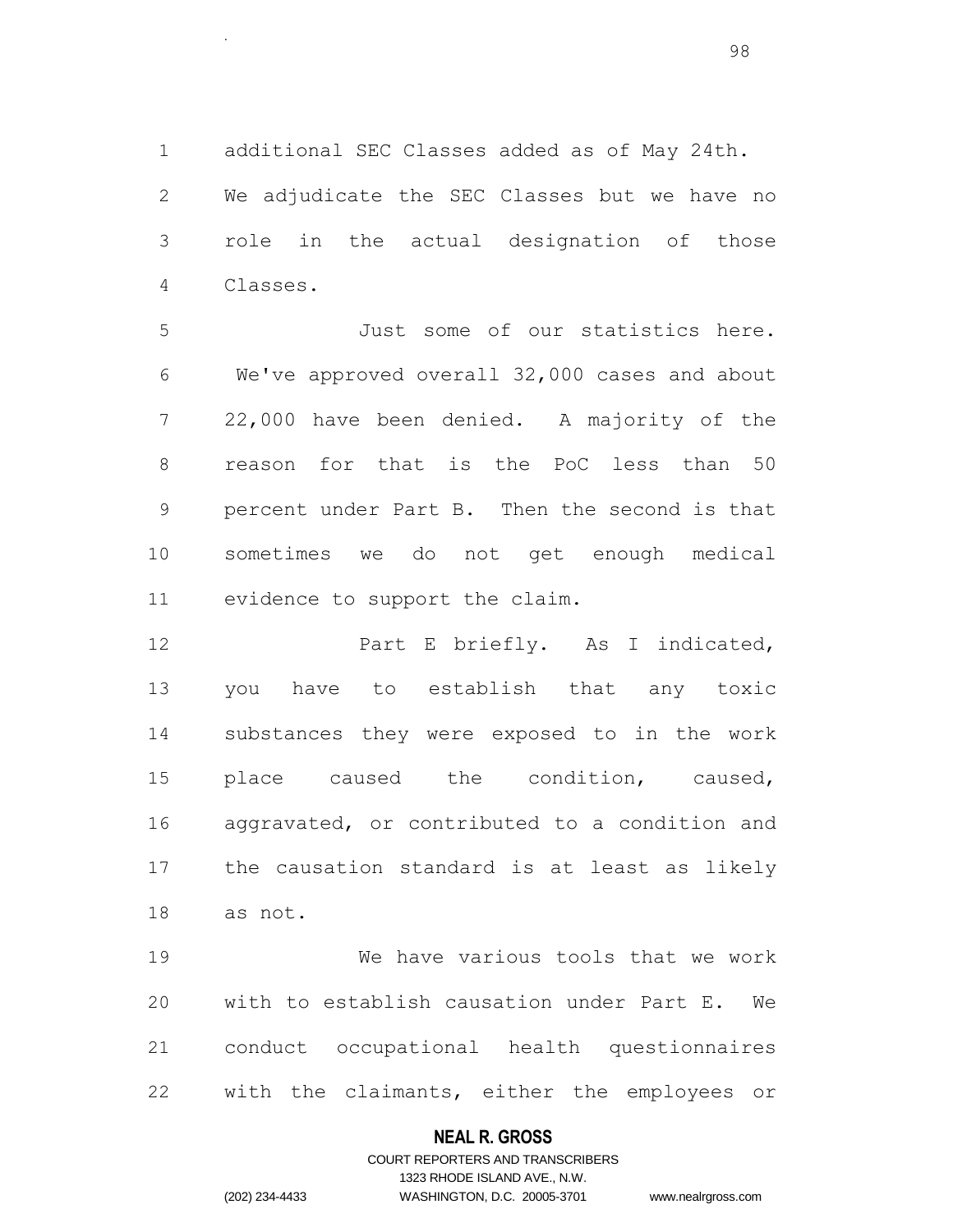their survivors. We've developed a Site Exposure Matrix which is basically a tool that is used by our claims examiners.

.

 We found that early in Part E our claims examiners weren't able to place people. They weren't able to determine what they might have been exposed to. The claimants were having a difficult time providing us with that information.

 Although it's their burden, we wanted to help our claims examiners and help our claimants to try to establish exposure so we developed the Site Exposure Matrix working in close collaboration with the Department of Energy.

 It's basically a database that provides information about facilities, the 18 buildings that were there, what types of exposures might have been there. Then there's a link to Haz-Map which is a relational database which determines in some cases what an individual might have been exposed to that

#### **NEAL R. GROSS**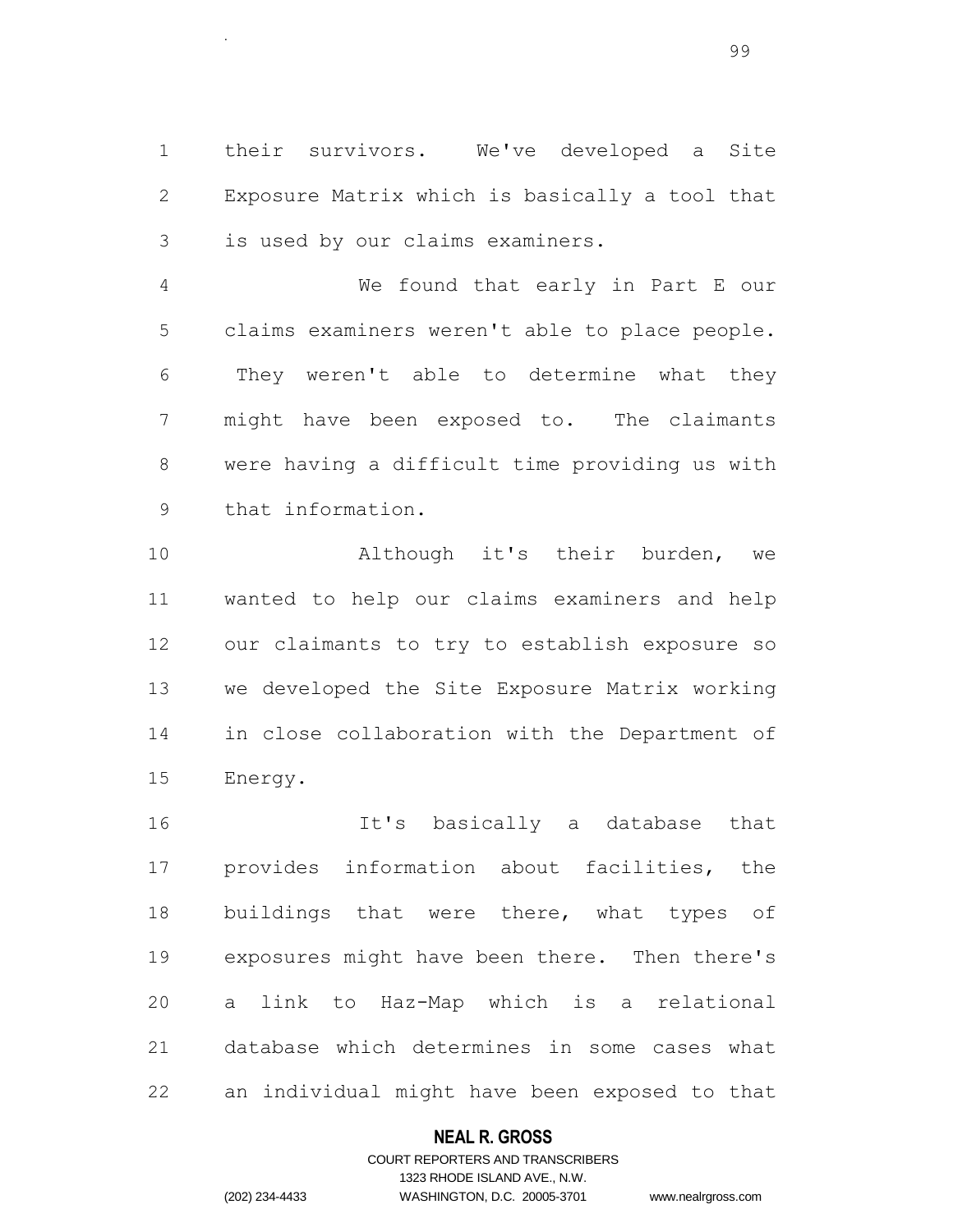was related to a condition.

.

 The SEM is not an end all and be all. It's just a tool to assist the claims examiners in adjudication and development of the claim. We also rely on the document acquisition request from the Department of Energy, Former Worker Program work history interviews, CPWR. The DOE had position panel findings from Part D that we also used in this determination. We also rely in some cases on affidavits and facility records.

 Under Part E this is our distribution for final decisions. We have approved almost 27,000. We have denied about 22,000. You'll see here that the PoC is a factor in some of these denials. For cancer cases related to radiation we do rely on the dose reconstruction process for Part E.

 We will be able to accept a cancer if we determine that a different toxic substance other than radiation caused it. In a lot of cases since it is an "at least as

#### **NEAL R. GROSS**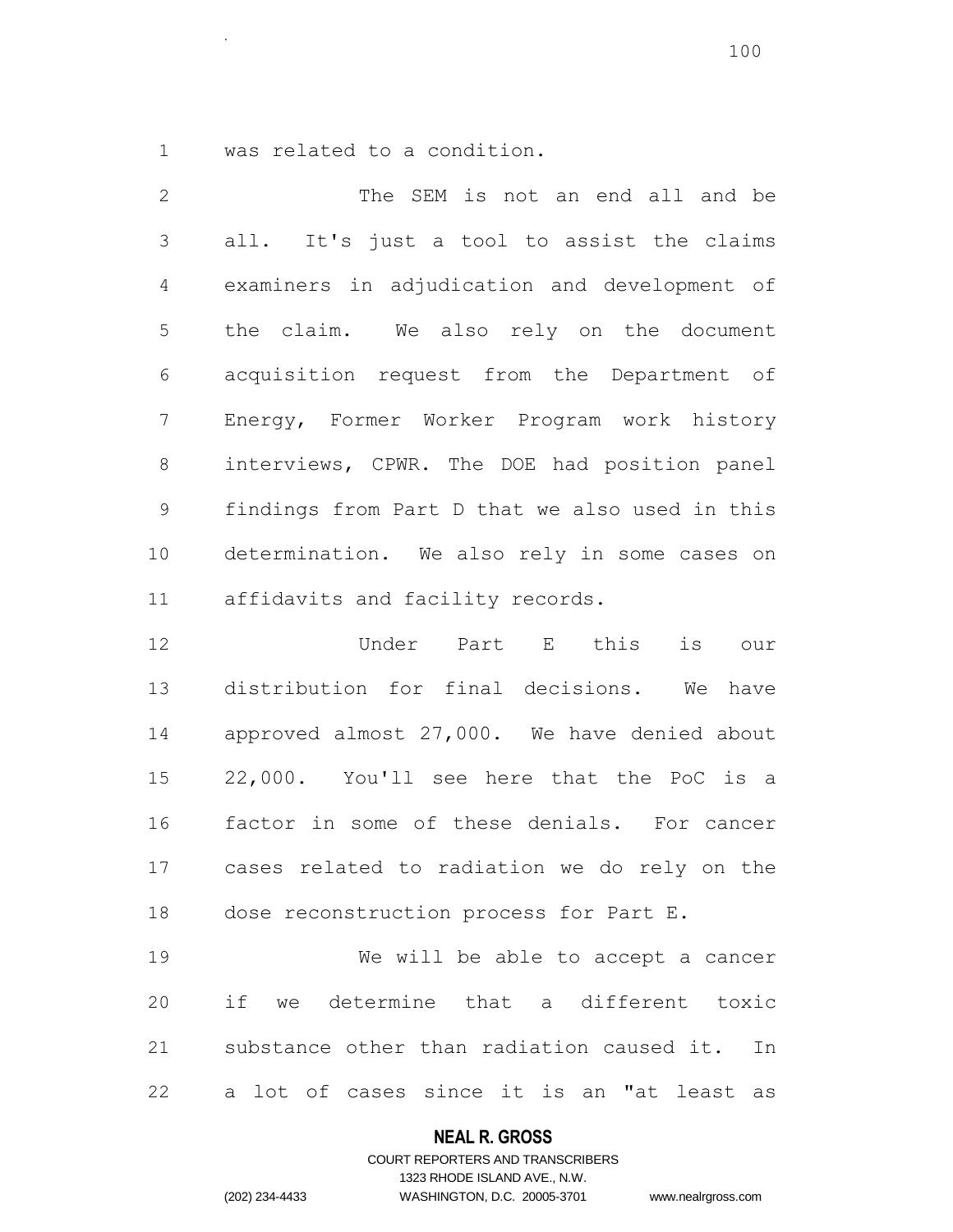likely as not" threshold we do rely on dose reconstruction for that.

.

 This is our information on the NIOSH referral case status. As I indicated earlier, I believe there's been a lot of improvement over the last several years in terms of the timeliness, the amount of cases that have been returned from NIOSH. We've had 34,000 referrals and 32,000 have been returned, some with dose reconstruction, 4,000 without dose reconstruction. Our records indicate there are approximately almost 2,800 cases that are currently at NIOSH, 2,100 of which are initial referrals and 668 which are reworks or returns to NIOSH.

16 I know that Jeff has been through this with you before. Our statistics sometimes are a little at variance with NIOSH's but that is partly because of the way we define certain items.

 SEC Classes that had been added. There have been almost 3,300 cases withdrawn

#### **NEAL R. GROSS**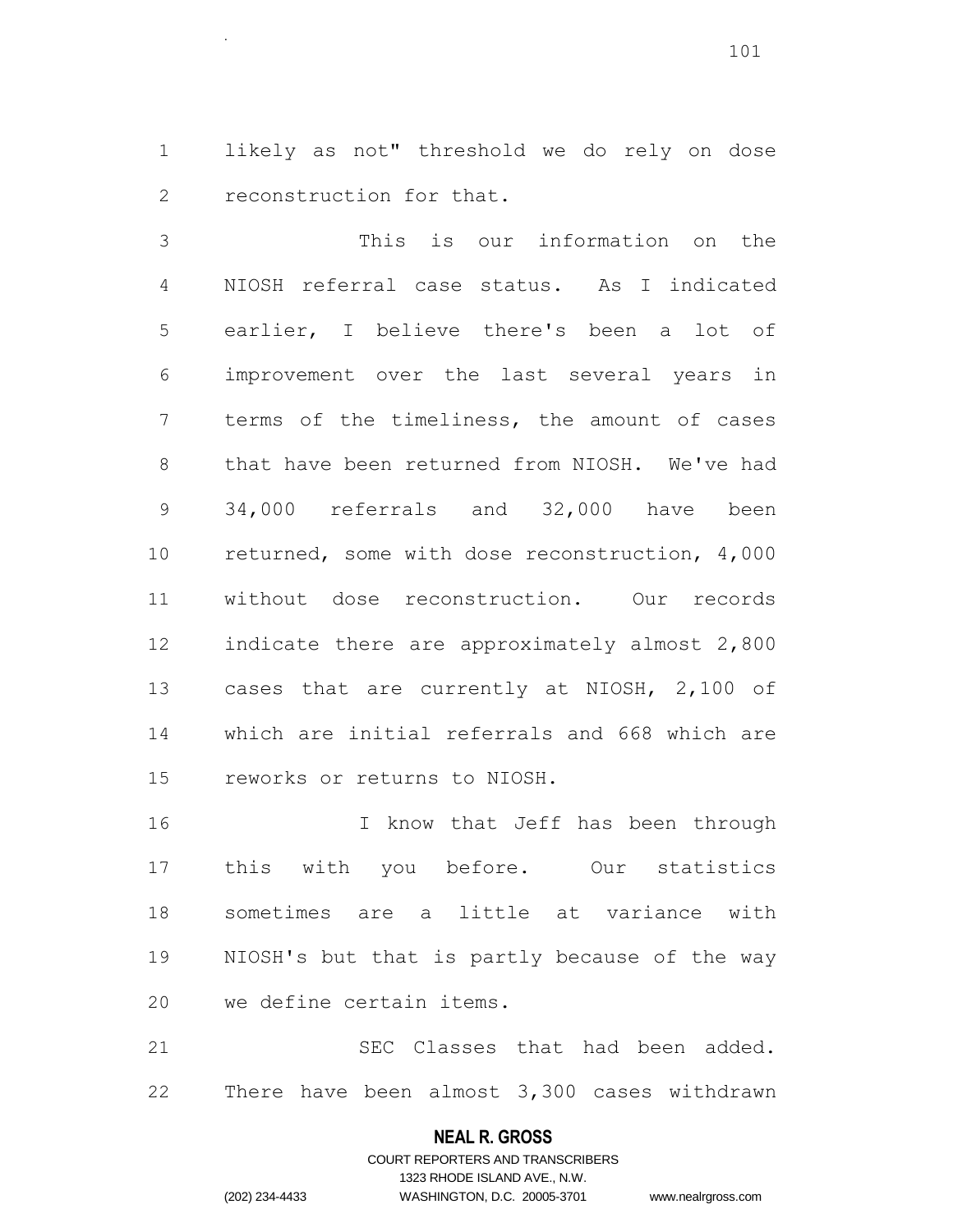from NIOSH for SEC Class review. We've issued almost 3,000 final decisions of which almost 2,900 have been final approvals. Right now we have 24 recommended decisions awaiting final decision.

.

 There are 80 cases total pending from all the SEC Classes and 275 cases were 8 closed. Either they weren't eligible -- for some reason they were not eligible. We also have five new Classes that were just added and we're working on the bulletins for those. We've actually been very successful in meeting our goals.

 Once an SEC is created we have very specific goals for issuing a recommended decision, particularly in those that have been screened and determined will likely be in the Class. They have 60 days to issue a decision on that case. We've been measuring that and have been successful.

 We've been very lucky to have been able to work closely with NIOSH in developing

#### **NEAL R. GROSS**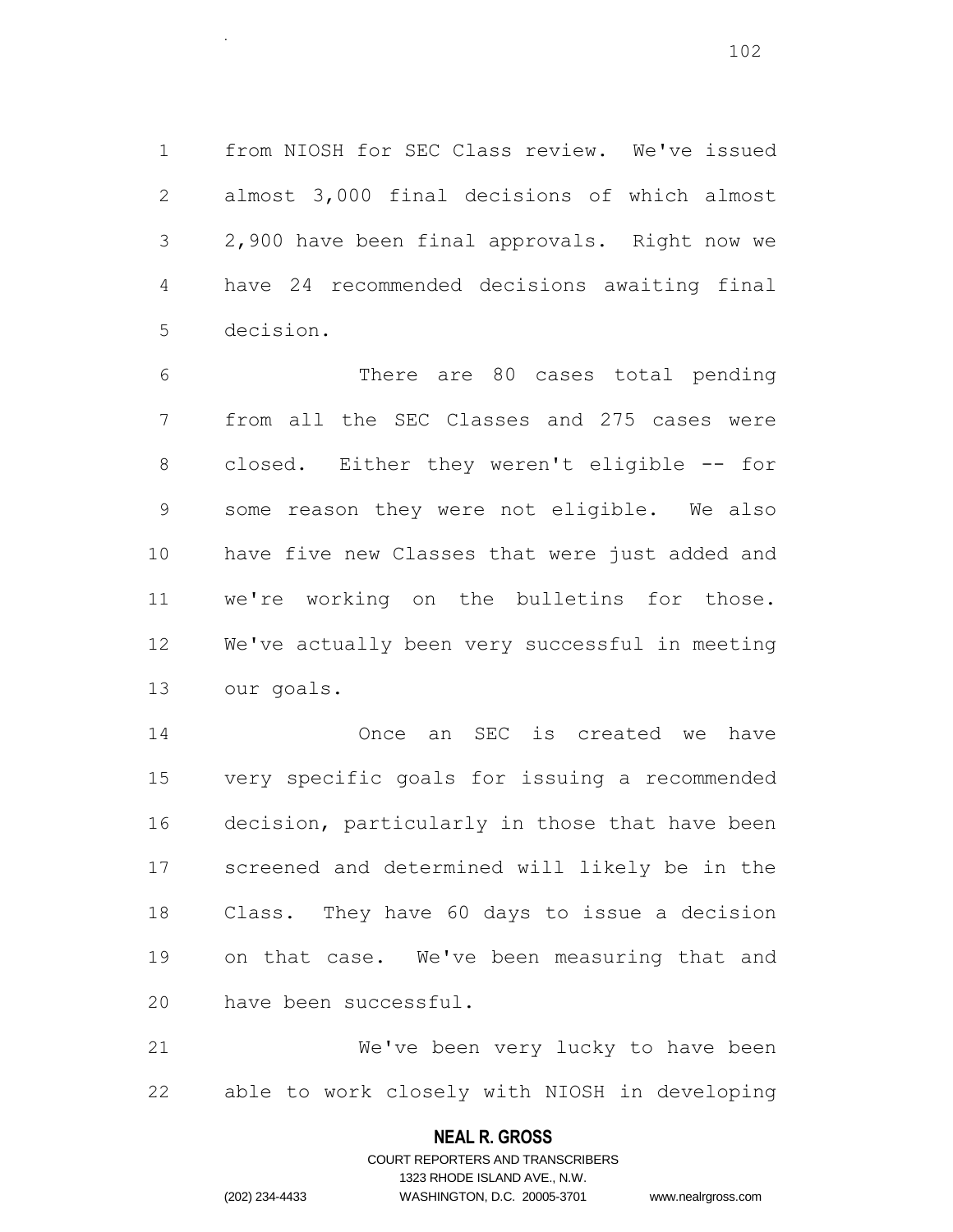lists, on pulling back cases that may be there. Our claims examiners are trained now and have a pretty good understanding of exactly what they need to be doing to screen through these cases and pay the individuals that should be approved as soon as possible.

.

 NIOSH dose reconstruction case status. This is just a breakdown of what I basically said before. A majority are denials for dose reconstruction cases but it's about a 35 percent approval.

 Part B cancers with a final decision to accept. Accepted dose reconstruction cases about 7,600. SEC cases obviously are the majority, 13,000. Then we break it up a little bit. In some cases we have a 50 percent or greater and an SEC status just because there might have been an acceptance under dose reconstruction and then an SEC Class was added or a new cancer was added, or something along those lines.

**Part B** cases sent to NIOSH.

#### **NEAL R. GROSS**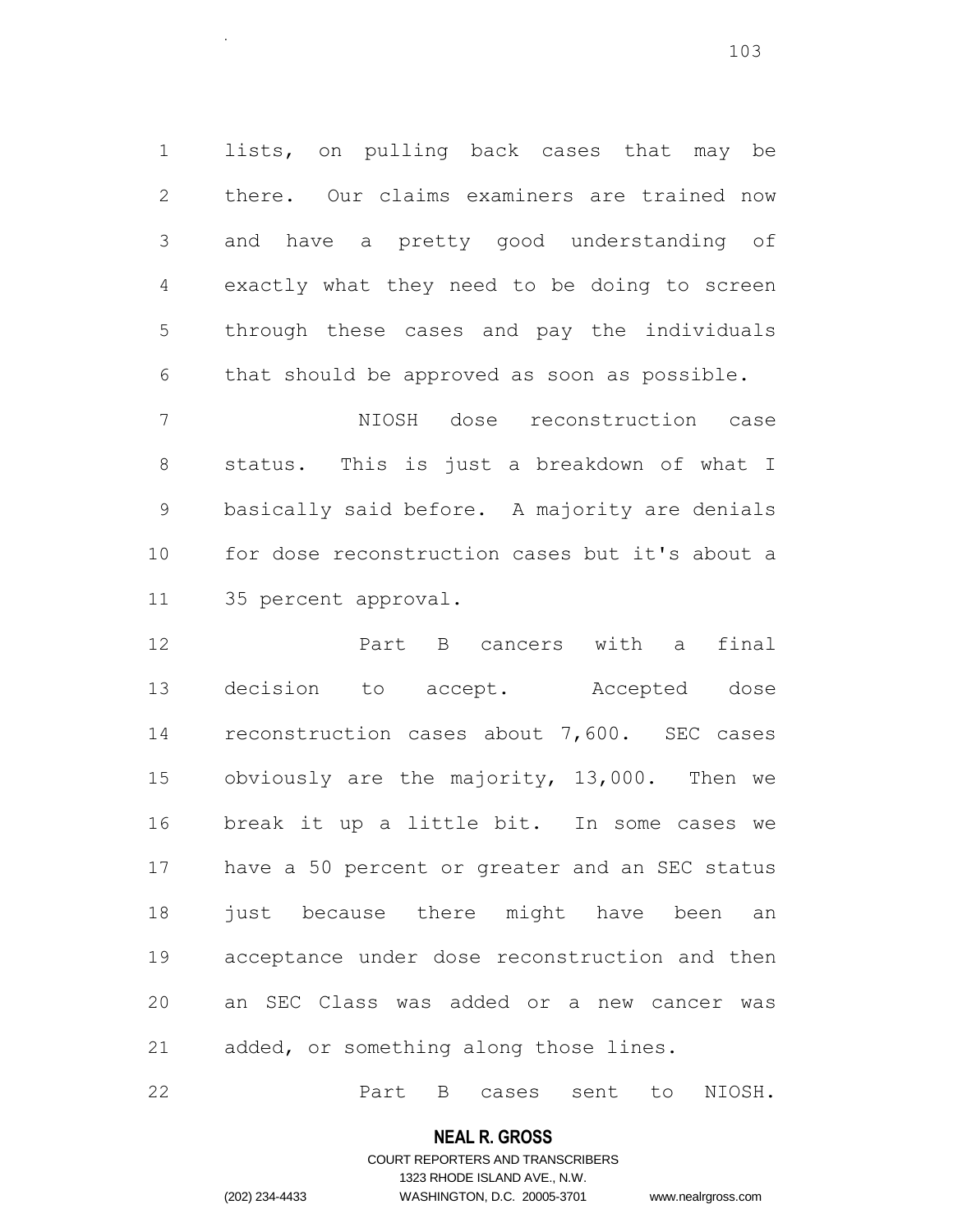Monthly this kind of gives you a general idea. As you can see it's pretty steady at this point. We are getting to a steady state at the Department of Labor with both Part B and Part E. It hasn't fluctuated very much in the last year. New Part B cases received monthly. Again, this is just another breakdown that 8 shows pretty much a steady state of receipts. Top four work sites are still Hanford, Y-12, Oak Ridge, and Bethlehem Steel. We've got some breakdown of these statistics. You can review them at your leisure but they are declining slightly over all in these four top facilities. I think it just might be that we've gotten all the cases that we can in some of these situation and we are working through them.

 This is just a breakdown of AWE cases versus our DOE cases received monthly. While they are still pretty steady, we had a little uptake in April but AWEs are always smaller because they are smaller facilities

#### **NEAL R. GROSS**

.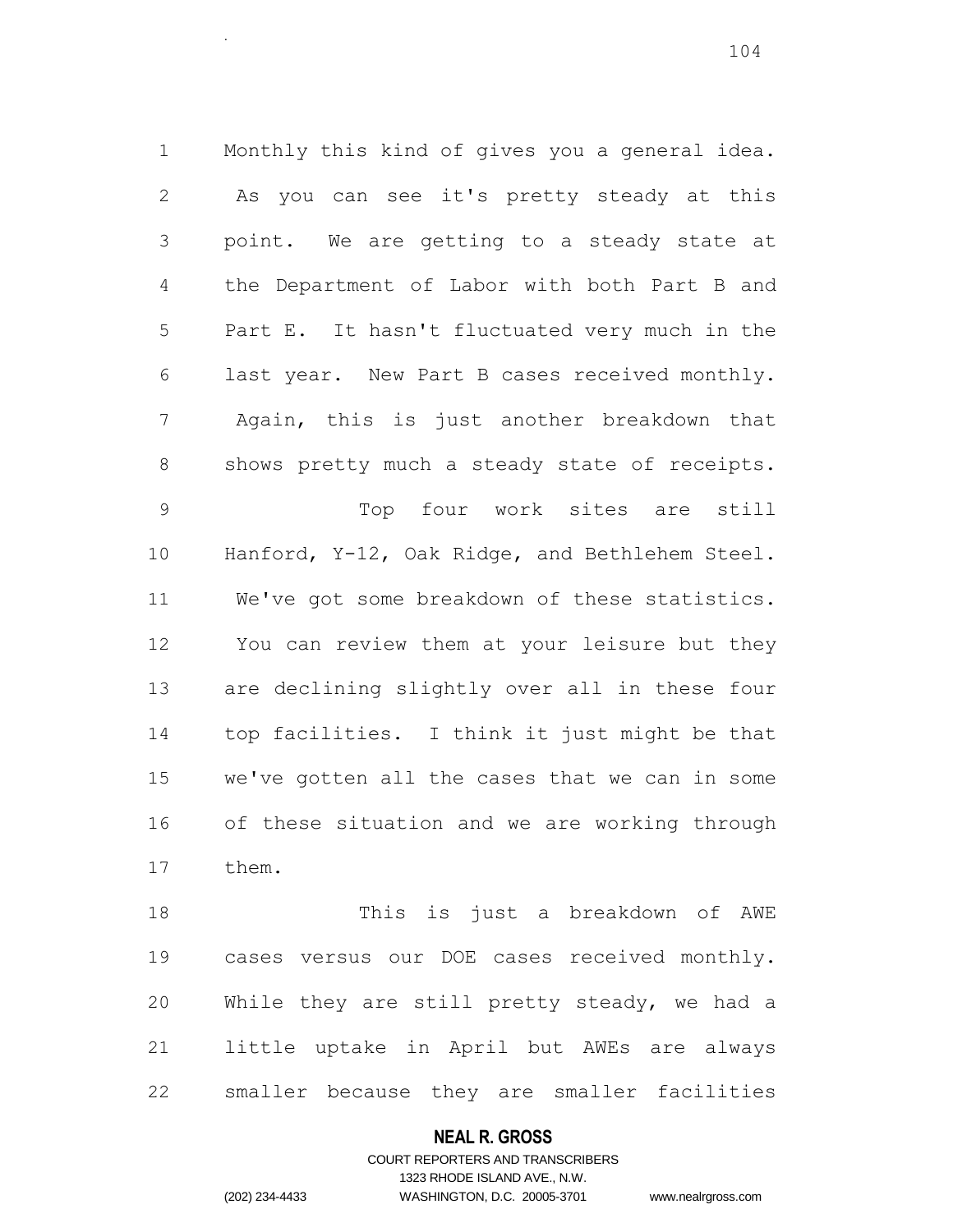and we don't get as many cases from AWE facilities.

.

 This is just a run-through and you can look at these on your own. These are the cases that we've received and the claims that we've received from the various facilities that are under discussion with the Board. The 8 majority have been from Hanford, Savannah River Site, and then FMPC. The rest are smaller but steady.

11 Then Part B cases filed. The majority are NIOSH cases. Well, it's a good portion. Thirty-five percent are NIOSH cases and 36 percent other.

 That's really all I have for the presentation but I'm happy to take any questions you may have.

 CHAIRMAN MELIUS: Board Members with questions for Rachel or Gary?

Yes, Brad.

 MEMBER CLAWSON: I was just wondering if a person filed under Subpart E

#### **NEAL R. GROSS**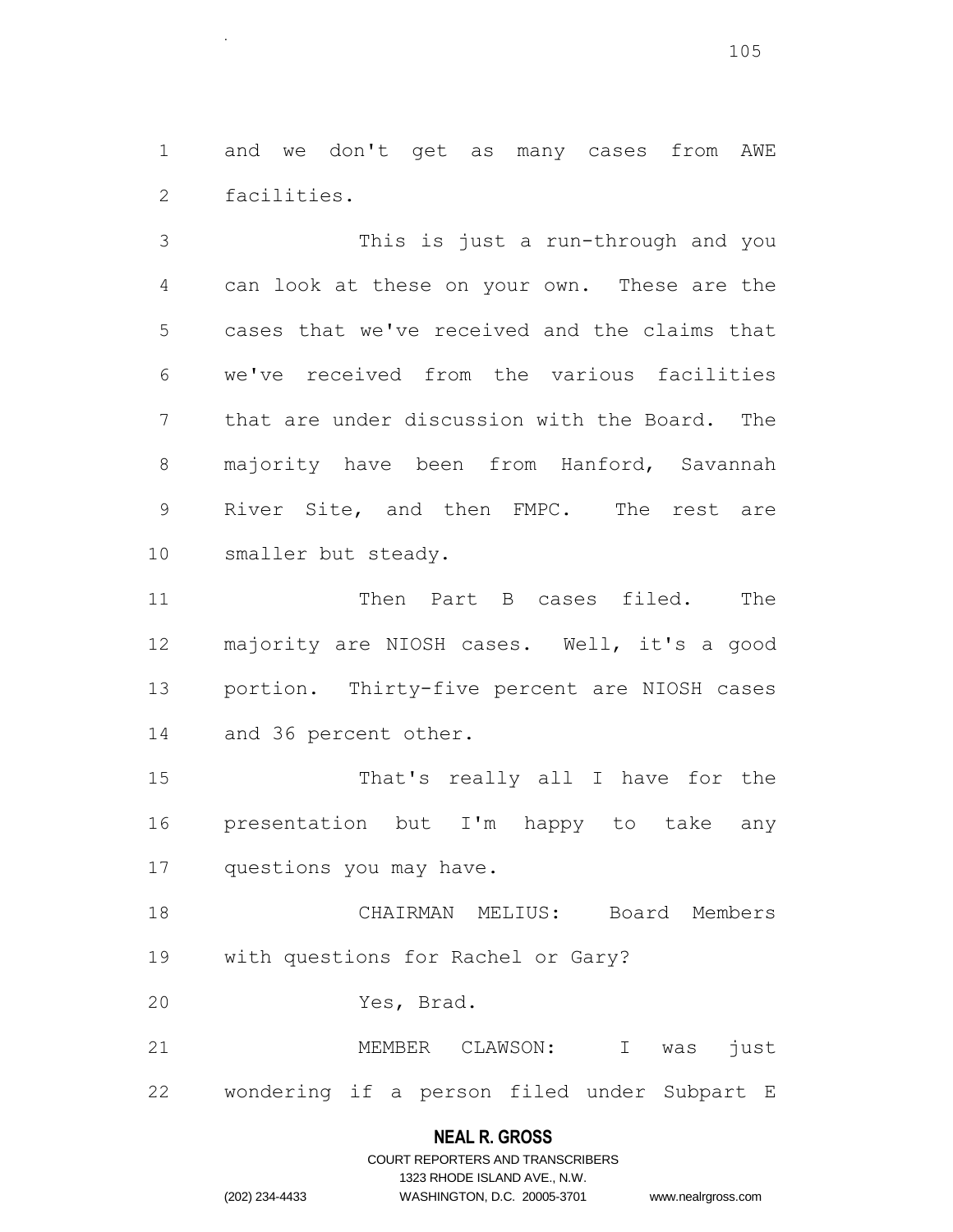and then receives a letter from you stating that they are waiting pending a dose reconstruction, or it's under Part E and it doesn't need one, why would that be that way? Is that verifying employment or --

.

 MS. LEITON: No. Actually, the only time that we would be waiting for a dose reconstruction under Part E is if it's for a cancer case for radiation exposure because the definition as the law states is "at least as likely as not" which we have defined to be a 50 percent or greater threshold.

 For radiation it would be inconsistent to be saying for radiation that at least as likely as not threshold means something different. It means the same. It is confusing for claimants. It's the way for consistency purposes that we've interpreted the law.

 It's a relation state. Basically for anything else other than radiation for cancer cases, we need to rely on the NIOSH

#### **NEAL R. GROSS**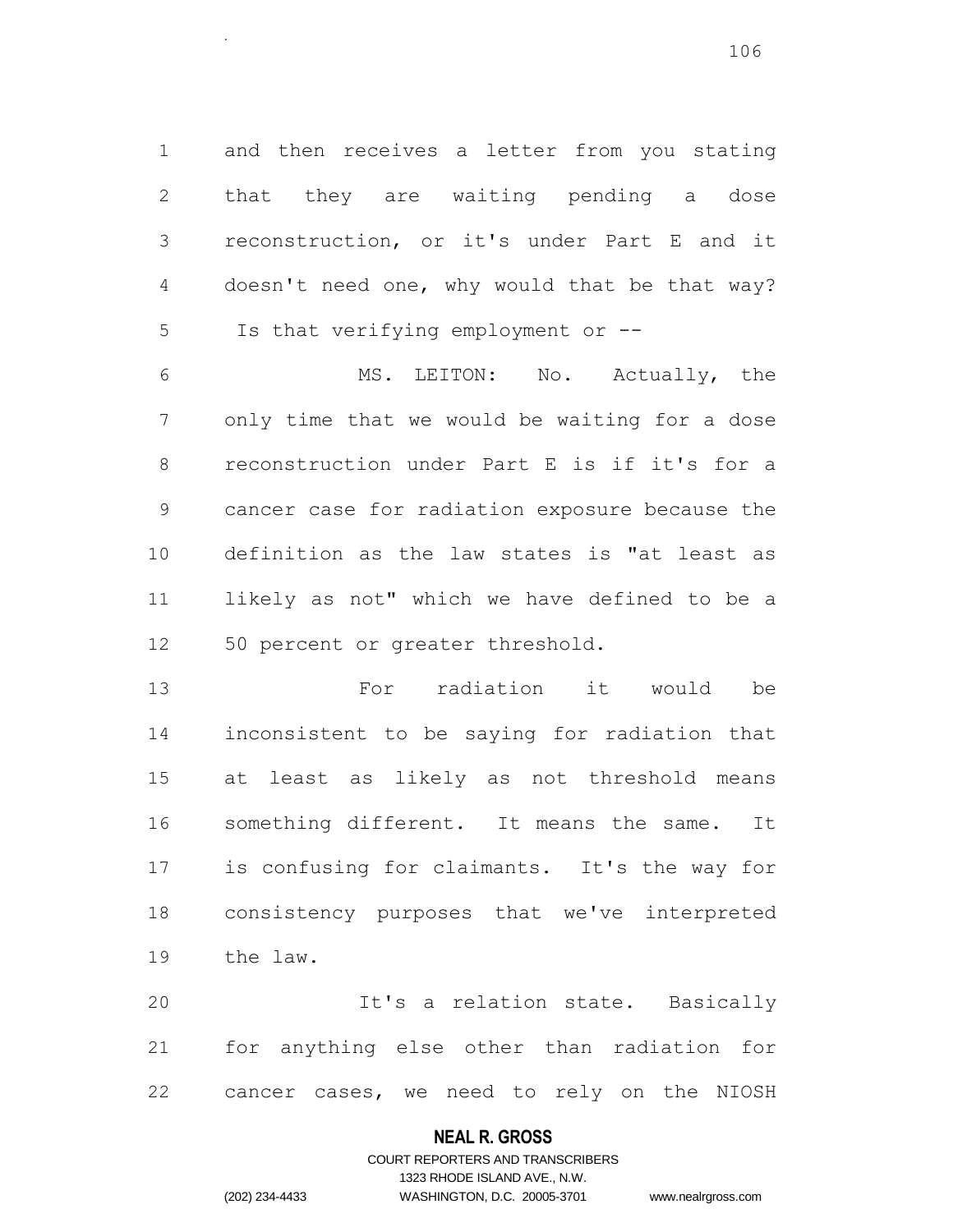dose reconstruction due to the way the definition reads.

.

 MEMBER CLAWSON: The reason why is because this was actually a harmful substance. He was a decon tech is what he was. His dose levels weren't that high but the chemicals that he dealt with and that's why he filed under like --

 MS. LEITON: We would look at that separately. If there are other toxic substances besides radiation, we definitely look at that and there are instances where we'll accept a cancer case that is related to somebody besides the radiation when the dose reconstruction is below 50 percent.

CHAIRMAN MELIUS: Phil.

 MEMBER SCHOFIELD: When you use the SEM database how is that applied because a lot of these people have no idea what chemicals they're exposed to and, in some cases, we're talking an excess of 10,000, 15,000 different chemicals. How does that

# **NEAL R. GROSS**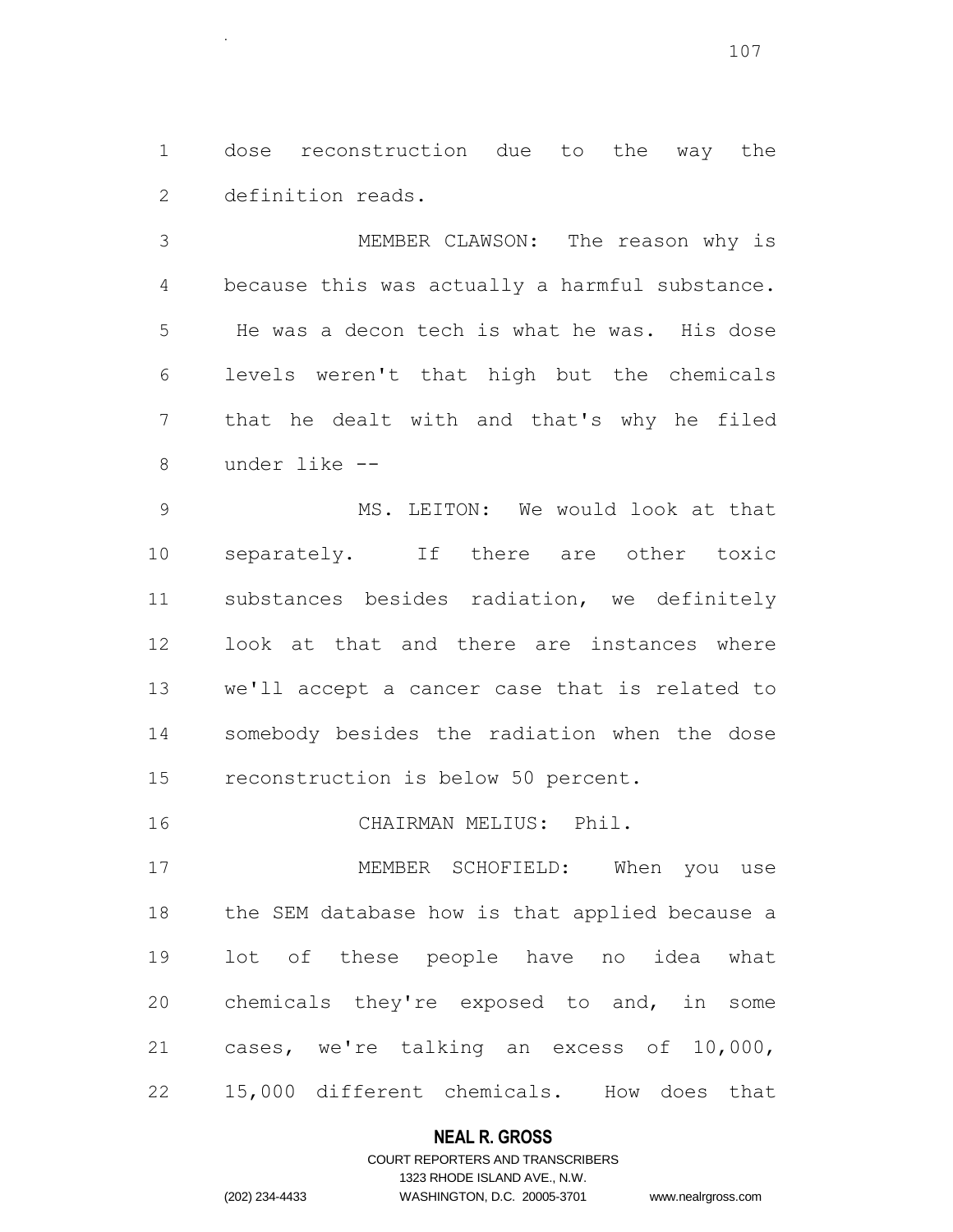apply to a claimant's case?

.

| 2              | MS. LEITON: Well, basically we                 |
|----------------|------------------------------------------------|
| 3              | look at the job category, where they worked,   |
| 4              | what buildings they may have worked in and     |
| 5              | that narrows it down in the database. If a     |
| 6              | person files and they worked at Hanford, we    |
| $7\phantom{.}$ | can talk to them and say, "Do you know what    |
| $\,8\,$        | building you may have worked in?"              |
| $\mathcal{G}$  | Or even if we don't know what                  |
| 10             | building they may have worked in, if they know |
| 11             | what job category they worked in, that may     |
| 12             | narrow it down to what buildings. Within       |
| 13             | those buildings and within those<br>job        |
| 14             | categories we've been able to gather enough    |
| 15             | records to establish these are the things that |
| 16             | likely this person would have been exposed to  |
| 17             | in this building in that job category.         |
| 18             | As I said, it's not the end all                |
| 19             | and be all and we are always updating it. We   |
| 20             | take information from the public and we are    |
| 21             | constantly doing research with DOE records to  |
|                |                                                |

update it. It is a struggle for the claimant

# **NEAL R. GROSS**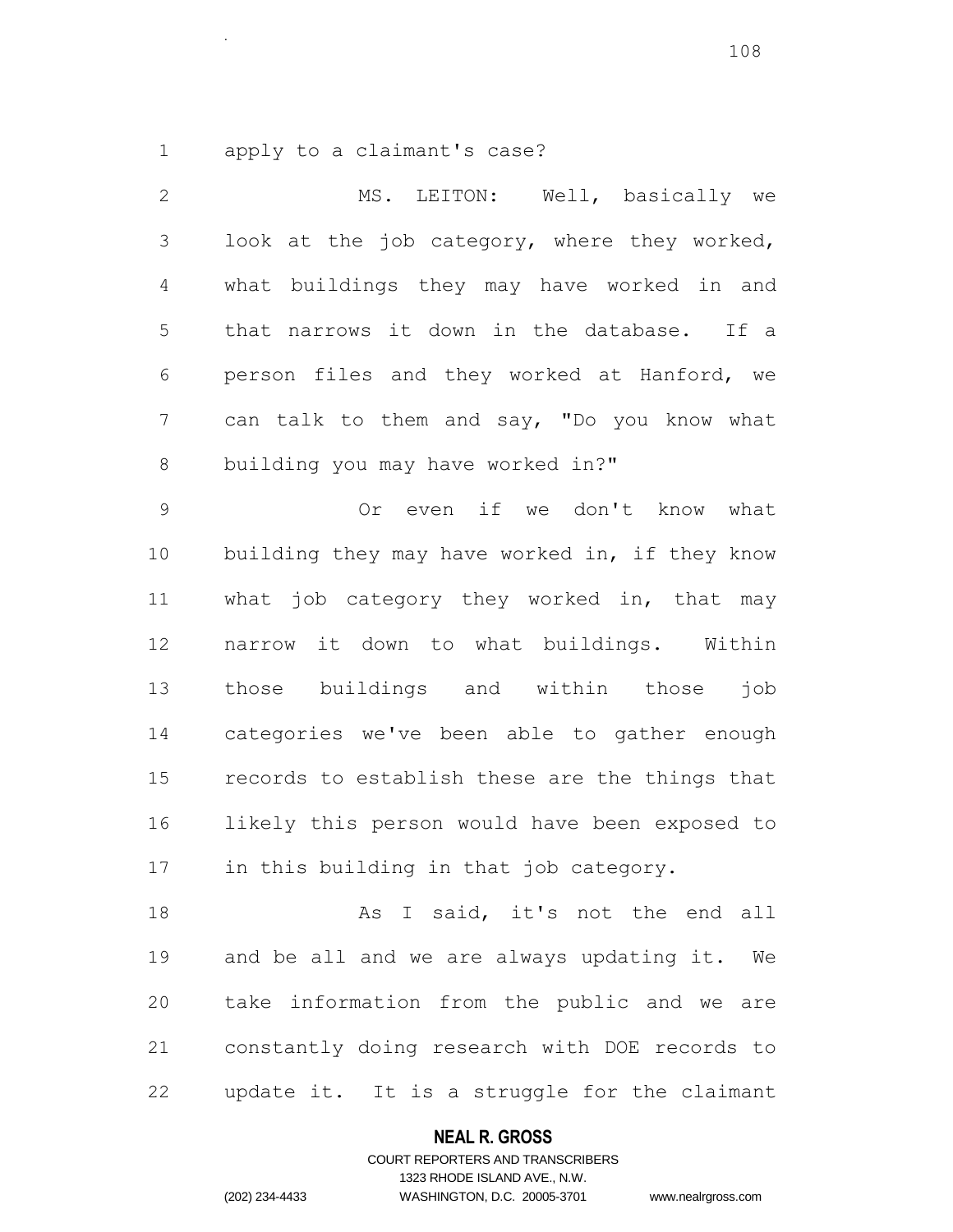and that's part of the reason we developed this Site Exposure Matrix was to help them determine -- help us determine what they might have been exposed to.

.

 MEMBER SCHOFIELD: Let me throw out this scenario. You have people who for whatever their job category is may not directly work with the chemicals but they go through these laboratories. They go through all these rooms with all these different chemicals maybe once or twice a day. They are taking recordings.

13 They are checking security, checking doors, whatever it is, but they are in these facilities day in and day out. Even though their job category doesn't say they work with these chemicals, they are around 18 them constantly.

 MS. LEITON: That's part of the reason that we do occupational history questionnaires. It's also part of the reason that the Site Exposure Matrix is not a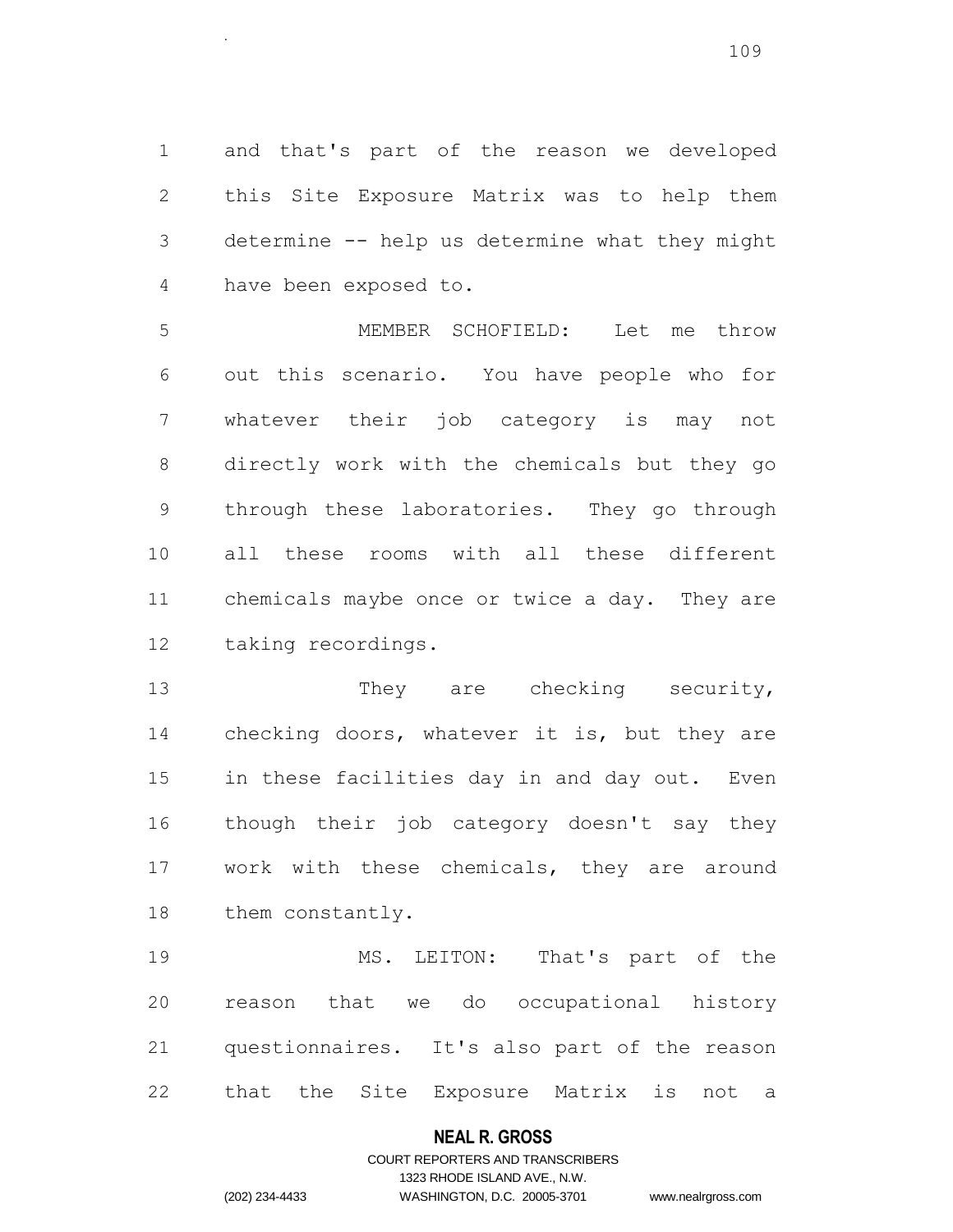decision making tool. If they are not in 2 there, if their job -- you know, if they say they may have been exposed to something, in particular when they say it, their doctor says it, their records show it, and it's not in the SEM, we don't rely solely on the SEM.

 In some cases we've had cases referred to national office where we have industrial hygienists that will review the information, the specifics of the case, and say this is what we determined. This person likely would have been exposed to for this duration.

 Then we make a causation determination based on medical evidence using whatever resources we can to get that medical evidence. The SEM is just a tool when we don't have other information. If it's not in there, we will seek further information. We will not deny it based solely on the SEM.

 CHAIRMAN MELIUS: I have a couple questions and actually a couple requests.

# **NEAL R. GROSS** COURT REPORTERS AND TRANSCRIBERS

.

1323 RHODE ISLAND AVE., N.W. (202) 234-4433 WASHINGTON, D.C. 20005-3701 www.nealrgross.com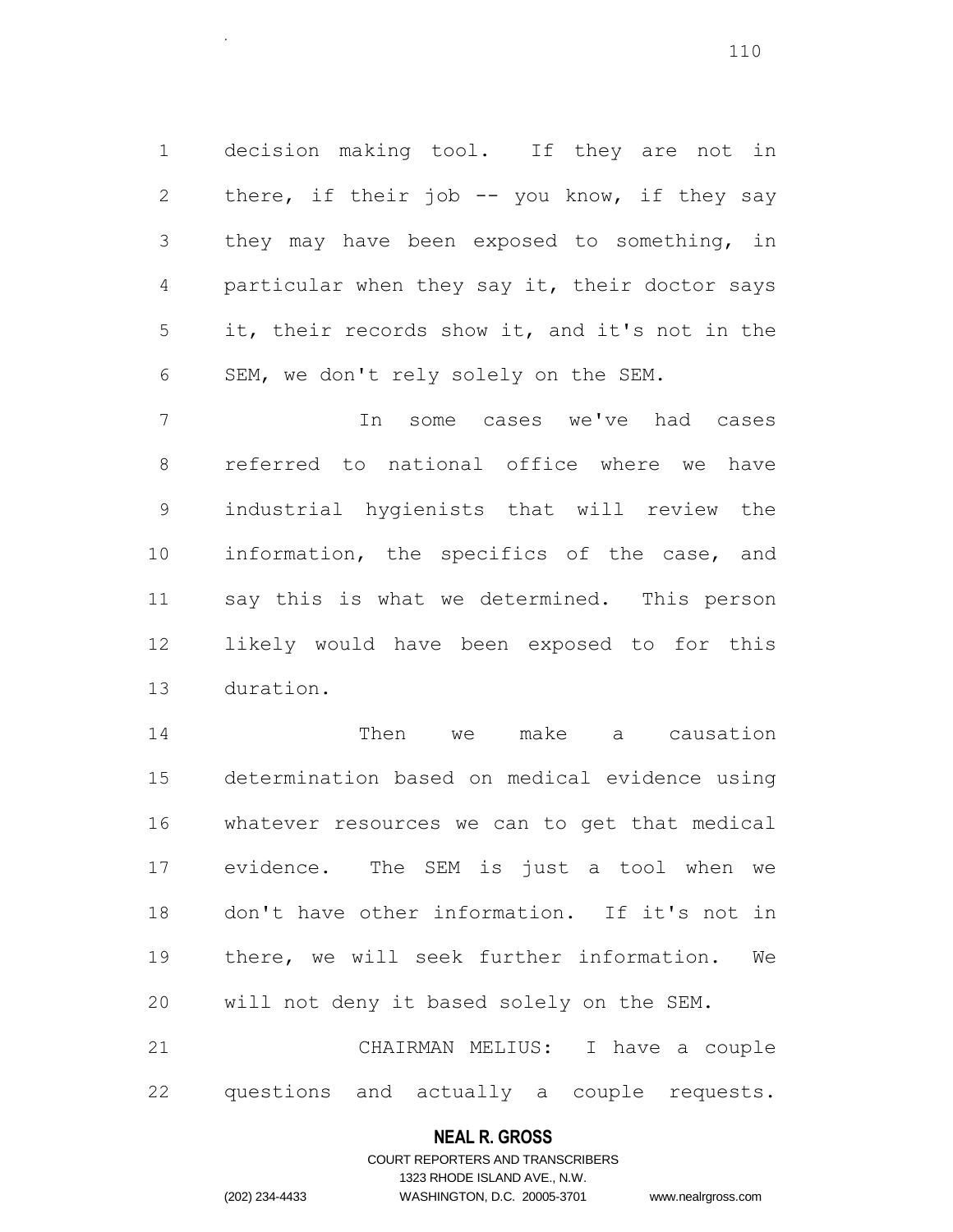I'll start with the requests. The information, the new communications information you've talked about for claimants, could you share that with the Board when that's ready because it would be --

.

 MS. LEITON: Sure. You mean our brochures?

 CHAIRMAN MELIUS: Brochures and so forth. I think it would be useful given we do the public comment periods and just for us to understand how you're communicating there and hopefully we can --

 MS. LEITON: We can send you the weblinks with that information on it.

 CHAIRMAN MELIUS: Whenever that's ready.

 The second request is sort of related back to Lew's presentation. One part of the Quality Assurance Program for dose reconstruction is the review that is done by DOL as cases go and then the reworks that you ask for.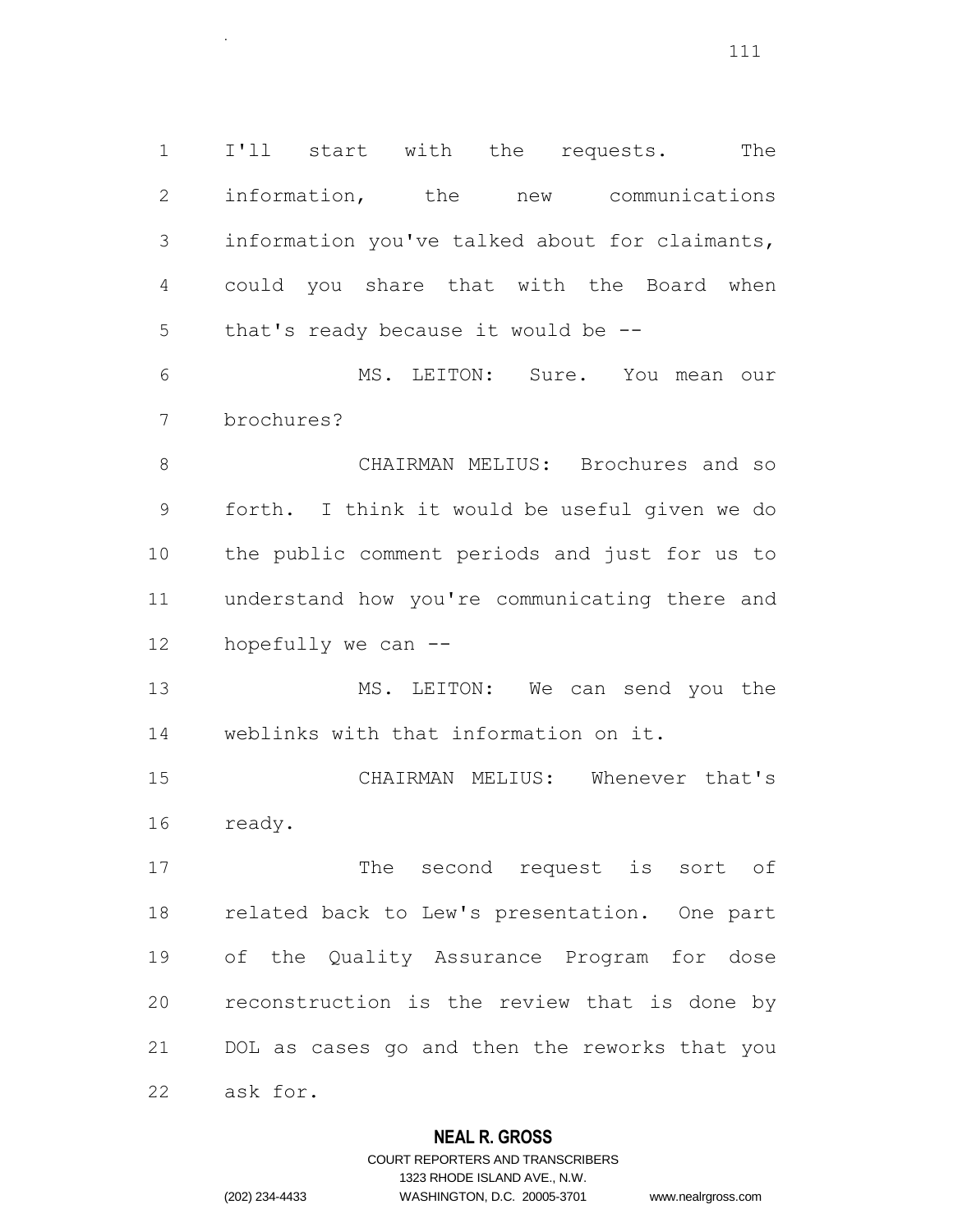I think a number of years ago we got a presentation from DOL on cases that were referred back sort of by category and so forth. Pete Turcic came in and did that. Maybe my memory is off. I think that would be useful at some point. MS. LEITON: The number of reworks? CHAIRMAN MELIUS: Well, number but also classify why were they sent back. 11 MS. LEITON: Right. CHAIRMAN MELIUS: I think it helps us understand is there something because we have our own program for reviewing dose reconstruction. It's a little bit different

.

 obviously. I think it's useful in terms of understand the process and so forth.

 It may not have changed and a lot of it is just new information becomes available on the second cancer or job site information or whatever. I think it's helpful for us to understand that at some point.

# **NEAL R. GROSS**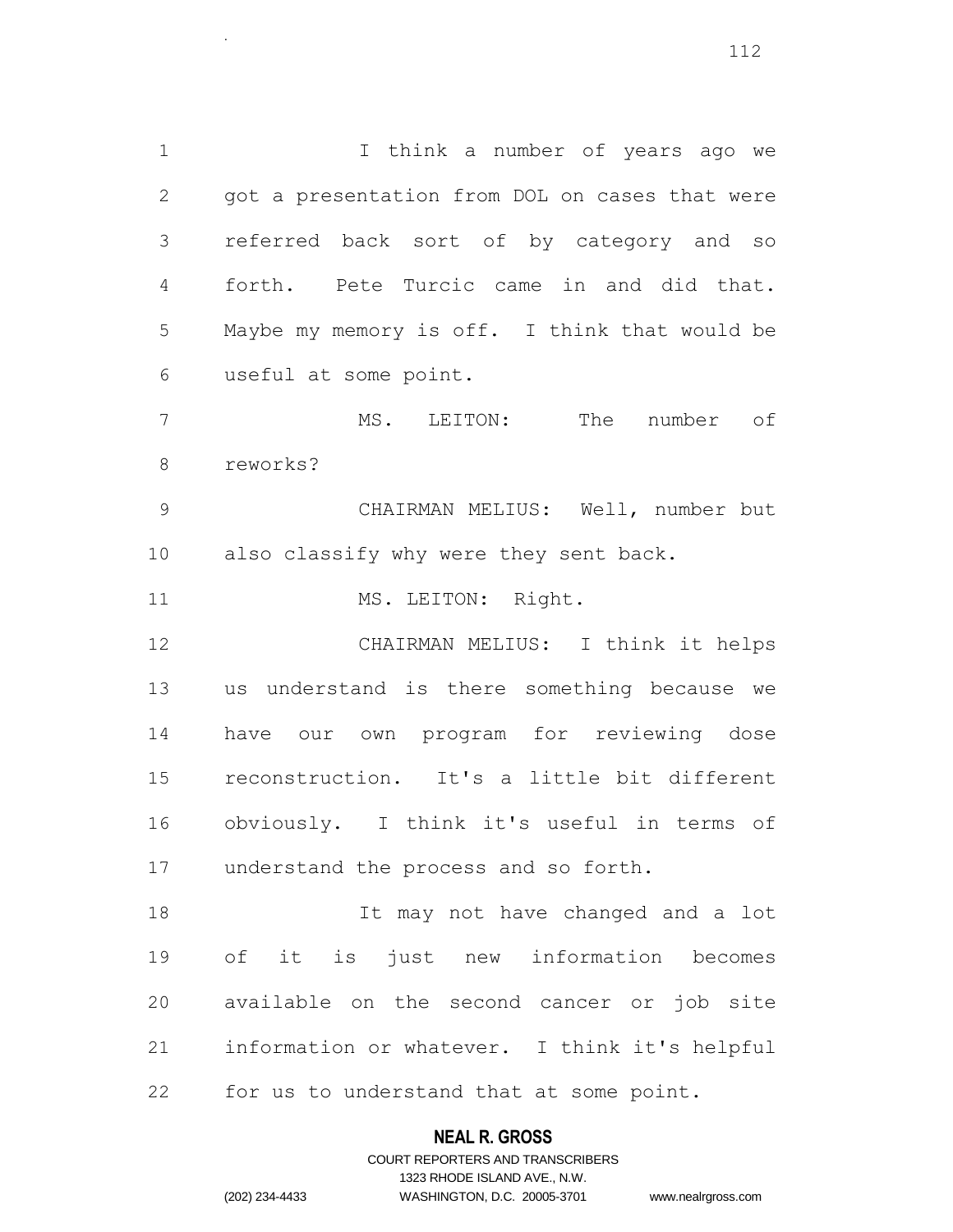Third item is actually a question and that is the Rocky Flats issue with Ruttenber Data.

.

 MS. LEITON: I know this has been a challenge for a while now. We keep telling you that we're going to get you an answer. We actually are much closer. We've been working with NIOSH on this. Our struggle currently is what the neutron dose means in the Ruttenber database. We are working with NIOSH on that determination.

 In terms of the buildings, we are also working with DOE. I was hoping to have an answer for you today. I really hope to have an answer to you by next time.

 CHAIRMAN MELIUS: Okay. Thank you. We'll ask again next time.

18 MS. LEITON: I'm sure you will. CHAIRMAN MELIUS: Okay. Then my final question goes back to, I think, part of the hardest issue we have, at least from the Board's perspective, in working with you, and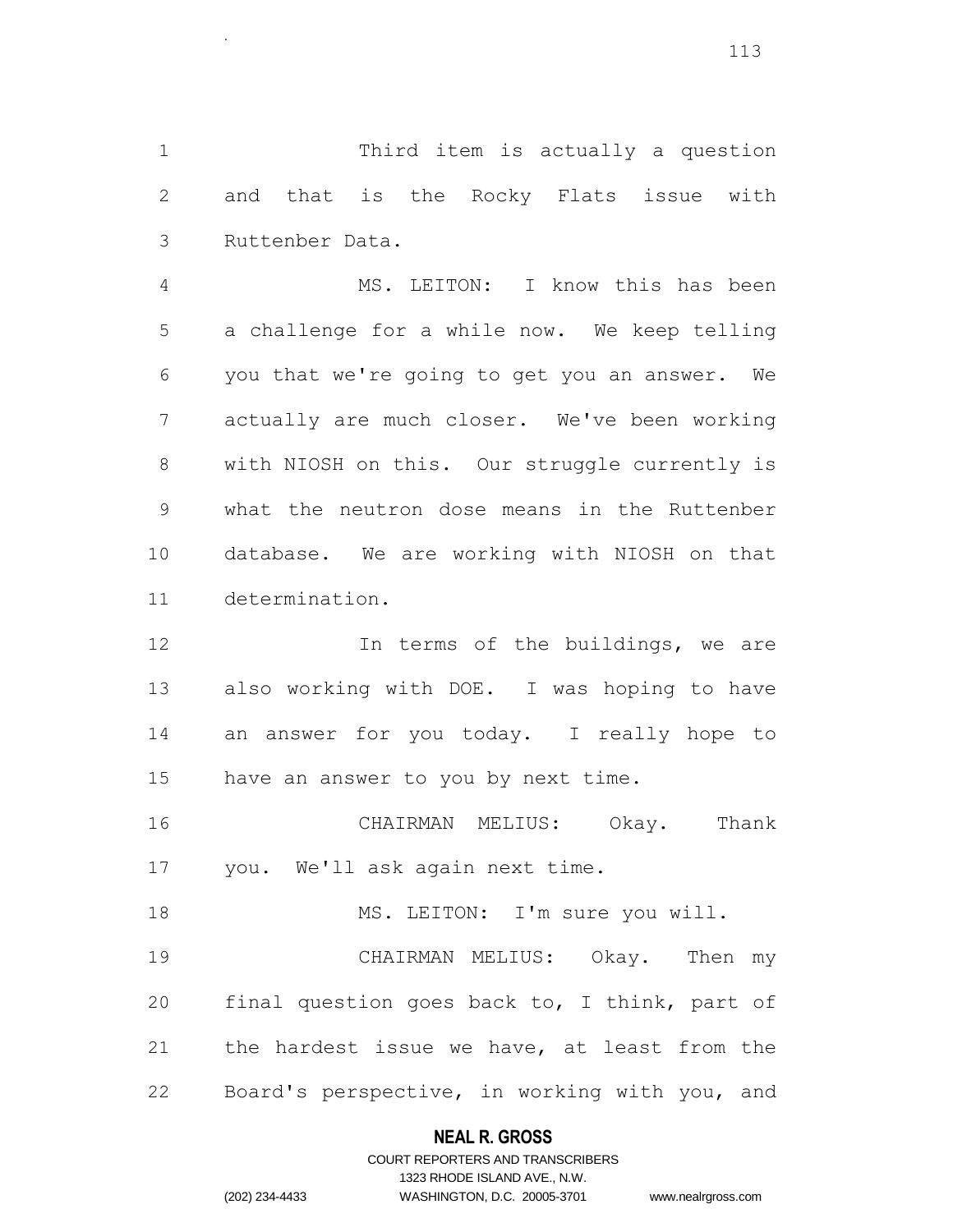it's just a difficulty we share, and that's the Class Definition issue that comes up. We struggle with it.

.

 I think we've gotten better with it over the 10 years or so but it still is a problem trying to come up with -- one is for us to define a Class in conjunction with NIOSH on a particular site is re-review the information site and then how do you turn that Class into something that's workable or useable by the Department of Labor.

 I think it's probably best discussed on individual cases because every situation is different in terms of what is available but it's certainly something we would like to continue to work with you on and communicate as much as possible on so we sort of get the intent of the SEC turned into something that you can implement.

 MS. LEITON: Right. I do really appreciate those efforts and the efforts of NIOSH to share your ideas on it. Our biggest

## **NEAL R. GROSS**

# COURT REPORTERS AND TRANSCRIBERS 1323 RHODE ISLAND AVE., N.W. (202) 234-4433 WASHINGTON, D.C. 20005-3701 www.nealrgross.com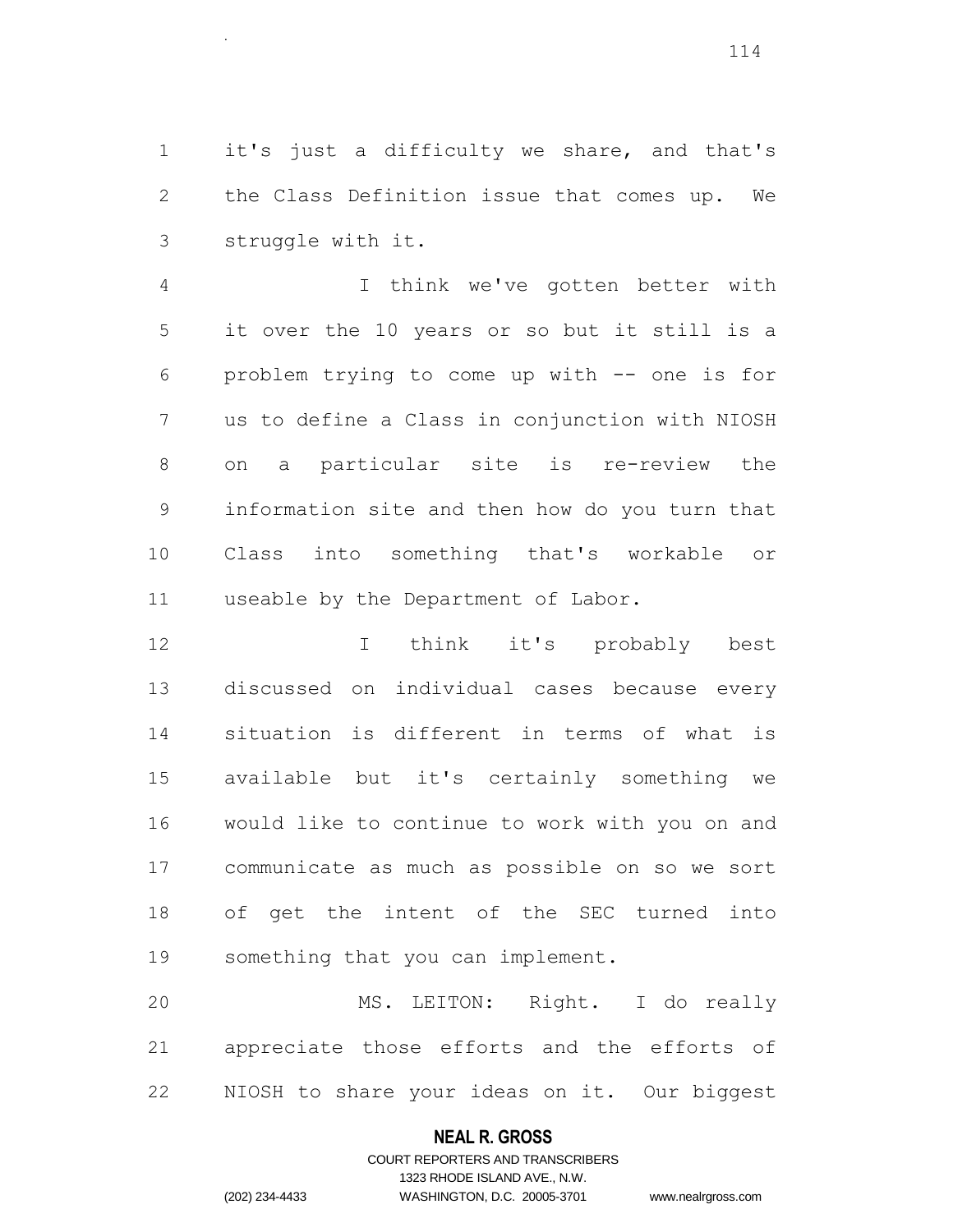1 thing is always can we place them there. If DOE can't provide us with records or we don't have any other methods to get them in a particular location that has made the Class, then we are going to have to deny these cases in which case it kind of defeats your purpose. I do appreciate that collaboration. 8 CHAIRMAN MELIUS: Thank you. Paul or Mark on the line, do you have any questions? MEMBER ZIEMER: Dr. Melius, I have a question. CHAIRMAN MELIUS: Yes. MEMBER ZIEMER: First, let me thank both Gary and Rachel for their excellent presentations. Rachel, I would like to ask a question that has been kind of an ongoing question of mine over a number of years but I'm going to ask it in a slightly different

 way. It has to do with the final number that cranks out of the Probability of Causation

## **NEAL R. GROSS**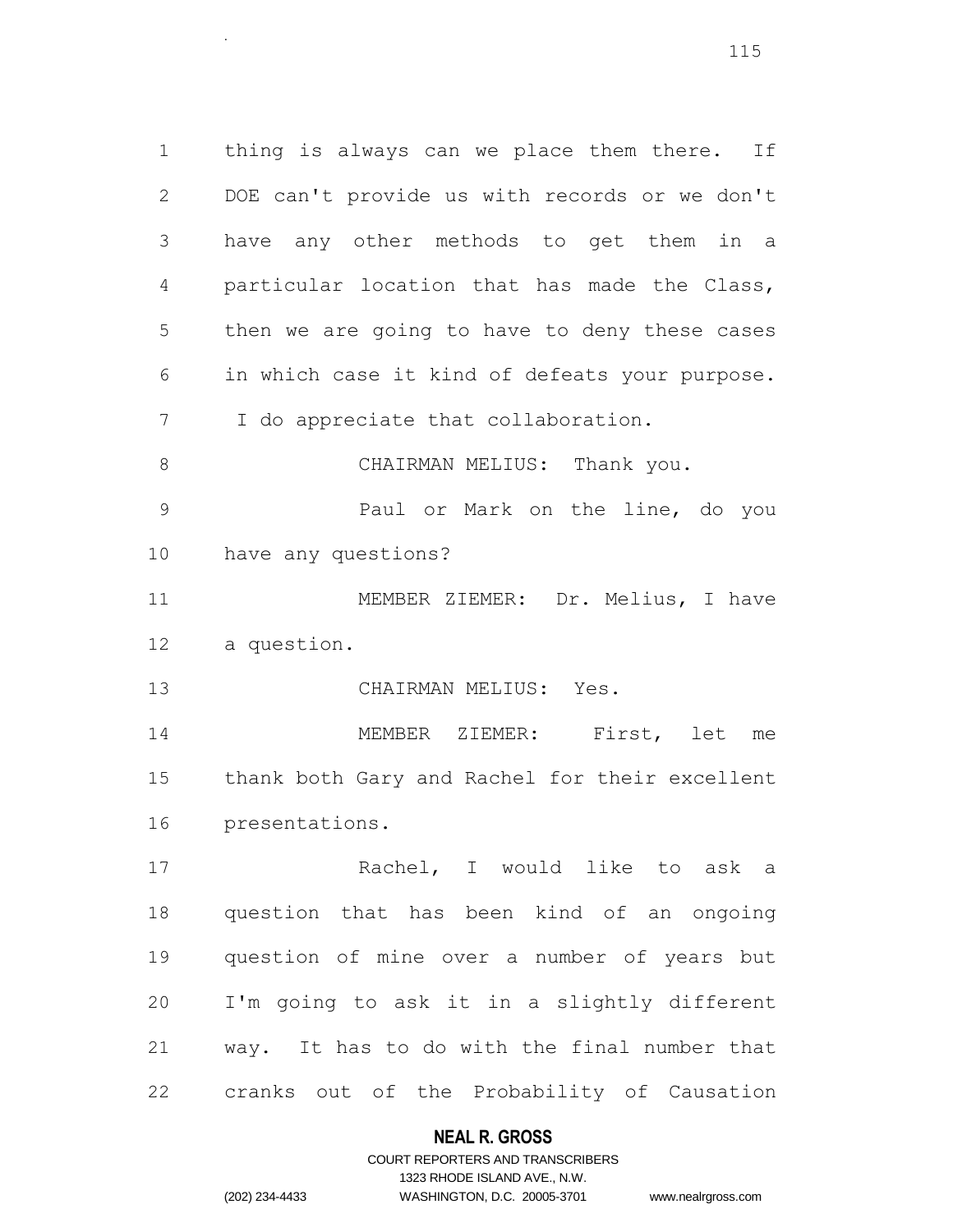calculation, the IREP Program.

.

 I'll ask it this way. Does Labor have an official policy on the number of decimal places to which they make the calculation? The reason I ask that is I've always maintained that two decimal points are unjustified by the uncertainty in the calculation. I believe one is also unjustified. The question boils down to why aren't we going to simply whole numbers? The official policy on that that demands two decimal places is a misleading figure in my mind. MS. LEITON: I'm going to have Jeff Kotsch help me with this, our resident -- CHAIRMAN MELIUS: I thought that is why Jeff Nesvet came. We haven't seen you 18 for a number of years. MR. KOTSCH: Jeff Kotsch, DOL. We still adhere to the number of decimal points that NIOSH provides is generally the way the output comes which is two decimal places.

## **NEAL R. GROSS**

COURT REPORTERS AND TRANSCRIBERS 1323 RHODE ISLAND AVE., N.W. (202) 234-4433 WASHINGTON, D.C. 20005-3701 www.nealrgross.com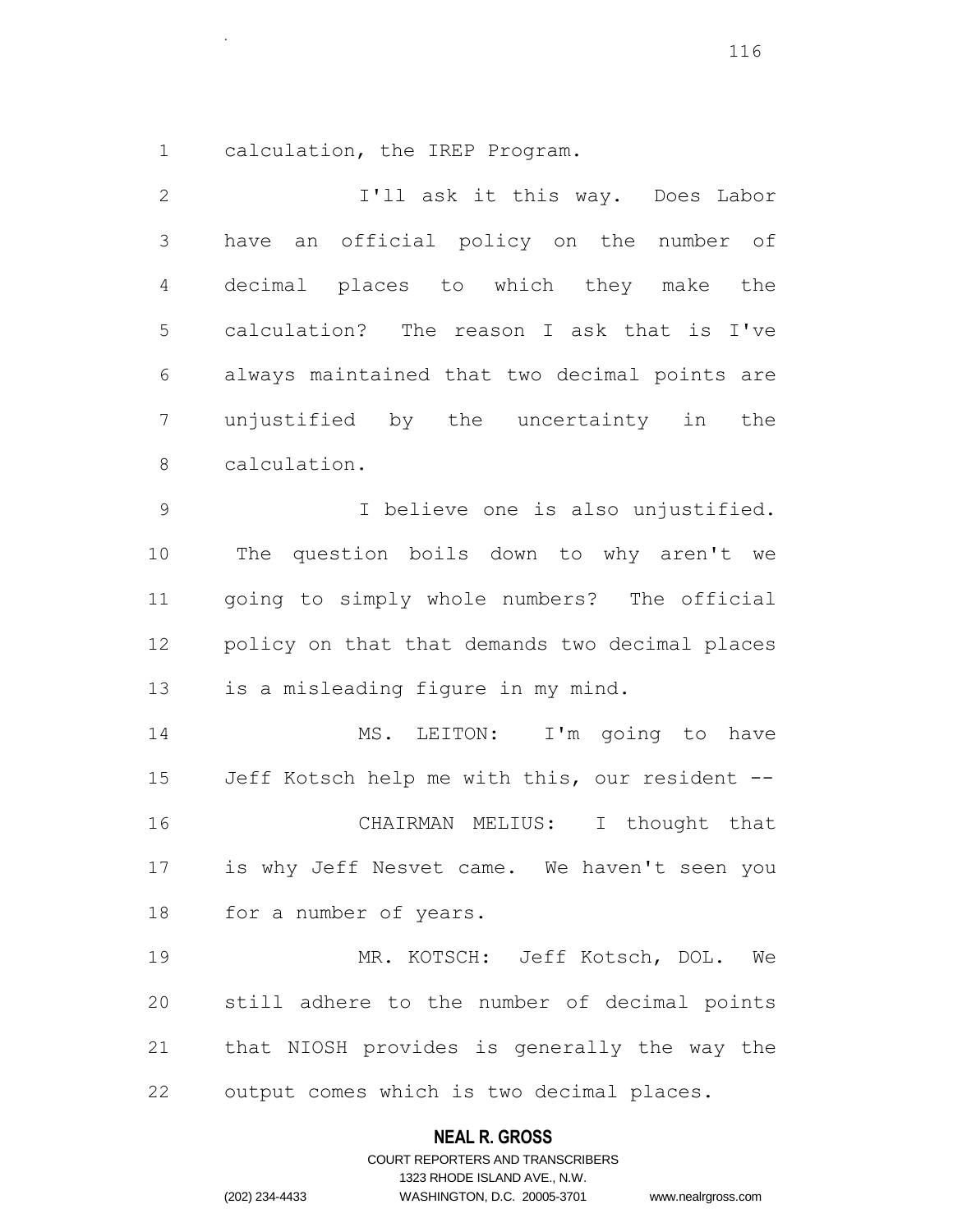MEMBER ZIEMER: Is that a policy - 2 - or an official policy? MR. KOTSCH: I have to hesitate. MS. LEITON: I think we basically adhere to what NIOSH -- CHAIRMAN MELIUS: Legal counsel is really going to -- 8 MEMBER ZIEMER: They really show me that Labor has to make the decision on that issue. 11 MR. NESVET: Well, I think this is something we'll probably have to talk to NIOSH about. One has to keep in mind that the Probability of Causation regulations are regulations that are issued by the Department of HHS, not the Department of Labor. We do our best to interpret those regulations and we clearly work with HHS in shaping them. Some of you folks recognize me. I've been around the block on this program for some years starting from before it was a program. To the extent that we need a

#### **NEAL R. GROSS**

.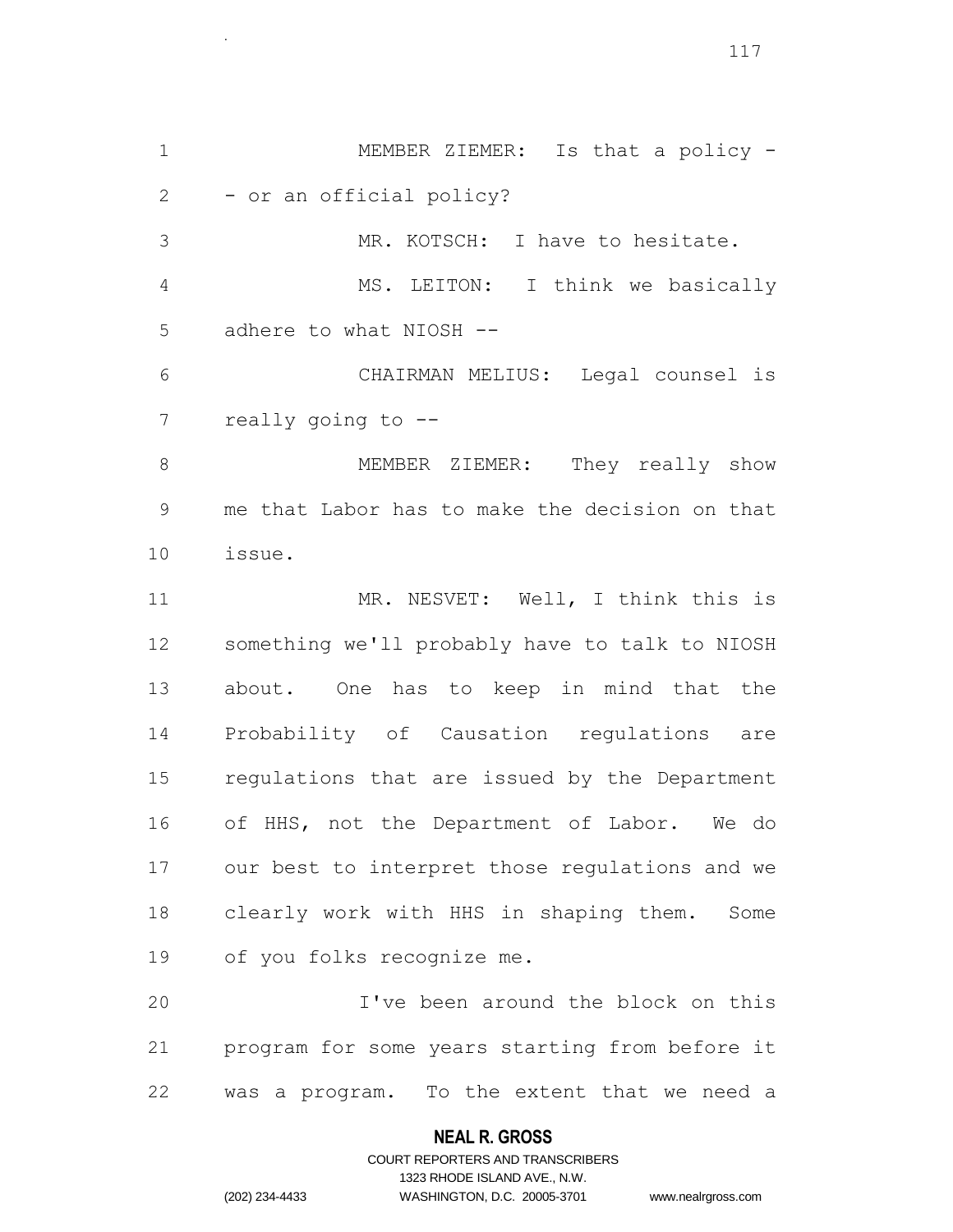legal interpretation of decimal points, that is something we would have to work with HHS to come to so I don't think we're in a position to give you an answer right now.

.

 MEMBER ZIEMER: I've got a burr in my saddle. I think at some point, and maybe the 10-Year Review should bring this up, and I haven't raised that in the 10-Year Review with Dr. Wade, but it would seem to me to push anything beyond a full number is really a stretch from a scientific point of view.

 That means, for example, a 49.7 is a 50 percent. You can't scientifically say it isn't. It's that kind of issue. I don't know at what point we are in a position to address this but I thought I would at least get it on the record.

18 I think it's very misleading even I think to claimants to think that we can do this to two decimal places. We're at four significant figures. That's personal. I don't know if the other Board Members agree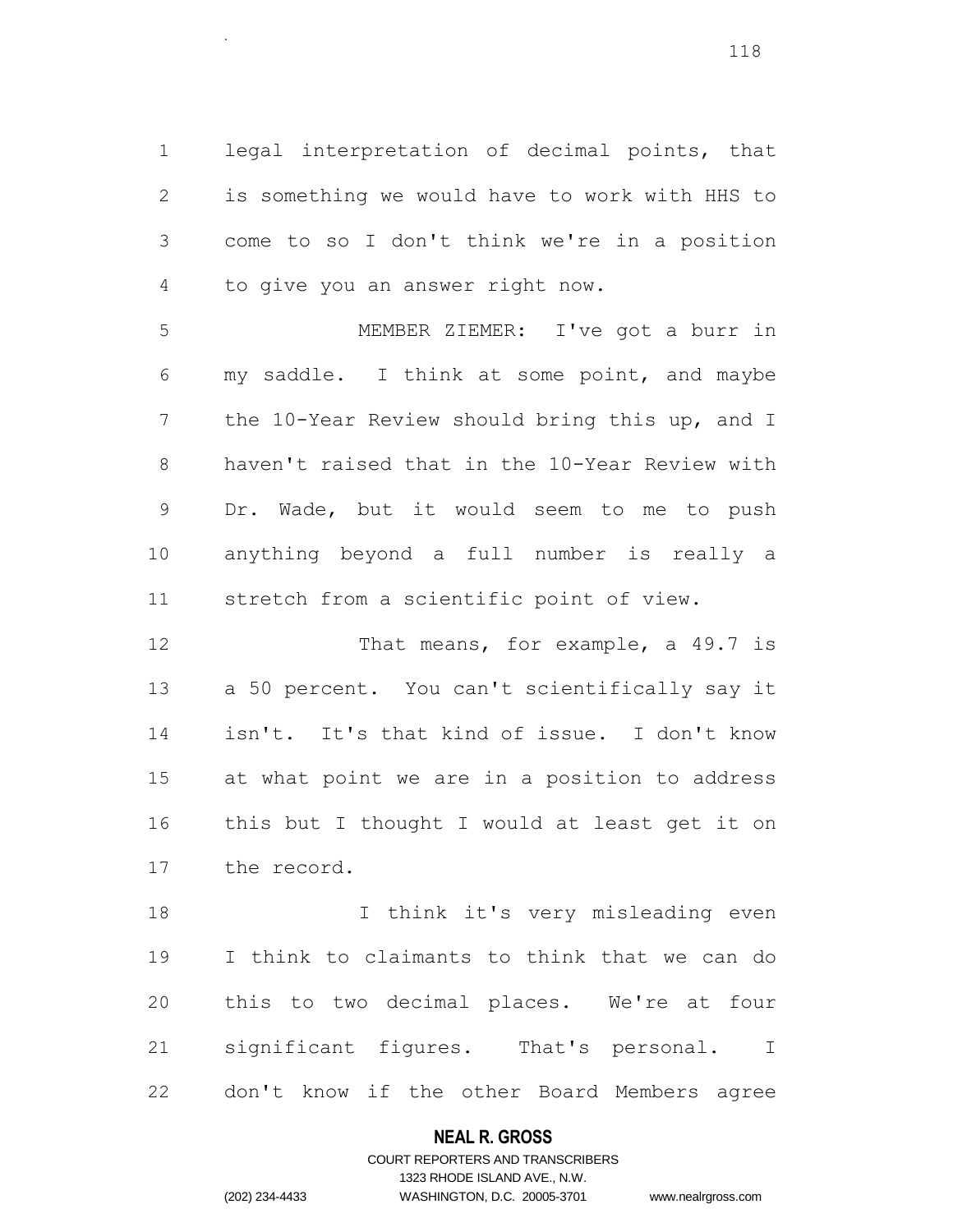with this but it certainly is an issue in my mind.

.

 CHAIRMAN MELIUS: I think now that you've raised it, Paul, I think we probably would be interested in an answer.

 I will tell you, Jeff, we didn't wait five years or however long it's been since you've been to a meeting. We haven't saved up the question.

10 MR. NESVET: I appreciate that. I'll be back in another five years. That is something we can talk to NIOSH. We may have to get some interpretation of that. As I 14 said, it is an HHS requlation that we are bound by so we certainly are bound in this instance to consult with the authors of the regulation, one of them I see in front of me. CHAIRMAN MELIUS: Who's not being helpful either. Okay. Thank you.

 Anybody else? Josie. I'm sorry. MEMBER BEACH: I just have a quick question, Rachel. You mentioned the survey at

#### **NEAL R. GROSS**

COURT REPORTERS AND TRANSCRIBERS 1323 RHODE ISLAND AVE., N.W. (202) 234-4433 WASHINGTON, D.C. 20005-3701 www.nealrgross.com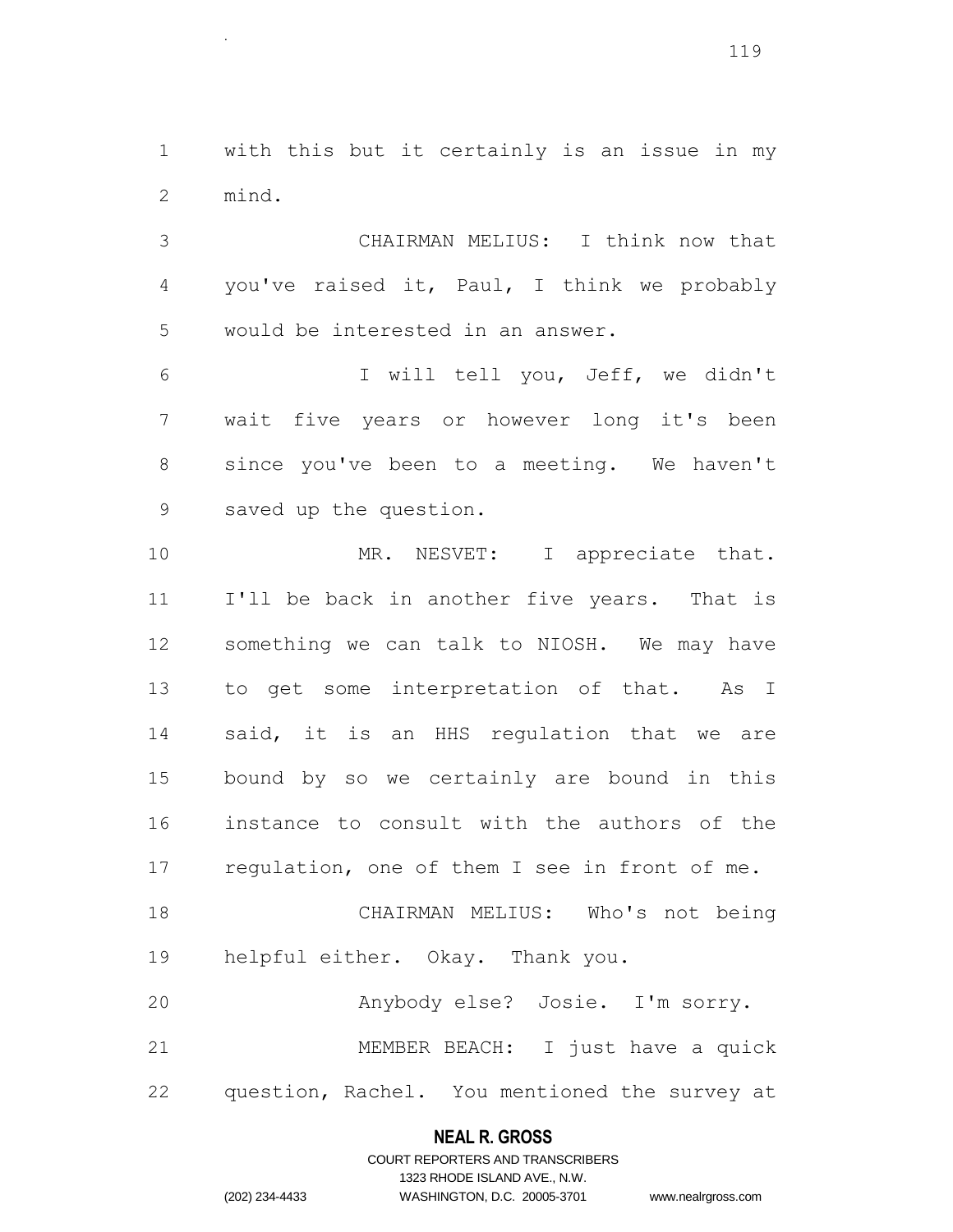the beginning of your presentation. I don't know if I caught it. Is that available on the website so we can look at those results? MS. LEITON: It is not currently but we are working towards putting the results online. MEMBER BEACH: Okay. Thanks. 8 CHAIRMAN MELIUS: Anything else? Okay. Thank you, Rachel. 10 MS. LEITON: Thank you. CHAIRMAN MELIUS: Thank you, Gary and Jeff. We appreciate you coming here. Thank you for the presentations, the updates. We look forward to seeing you all again. Next item on our agenda is Department of Energy. I do want to give you -- we will do this presentation and then we will take our break. LaVon, I think you're going to get bumped. 21 He expects it, you know. I think Friday morning -- no. Guess Pat didn't make

# **NEAL R. GROSS** COURT REPORTERS AND TRANSCRIBERS

1323 RHODE ISLAND AVE., N.W.

.

(202) 234-4433 WASHINGTON, D.C. 20005-3701 www.nealrgross.com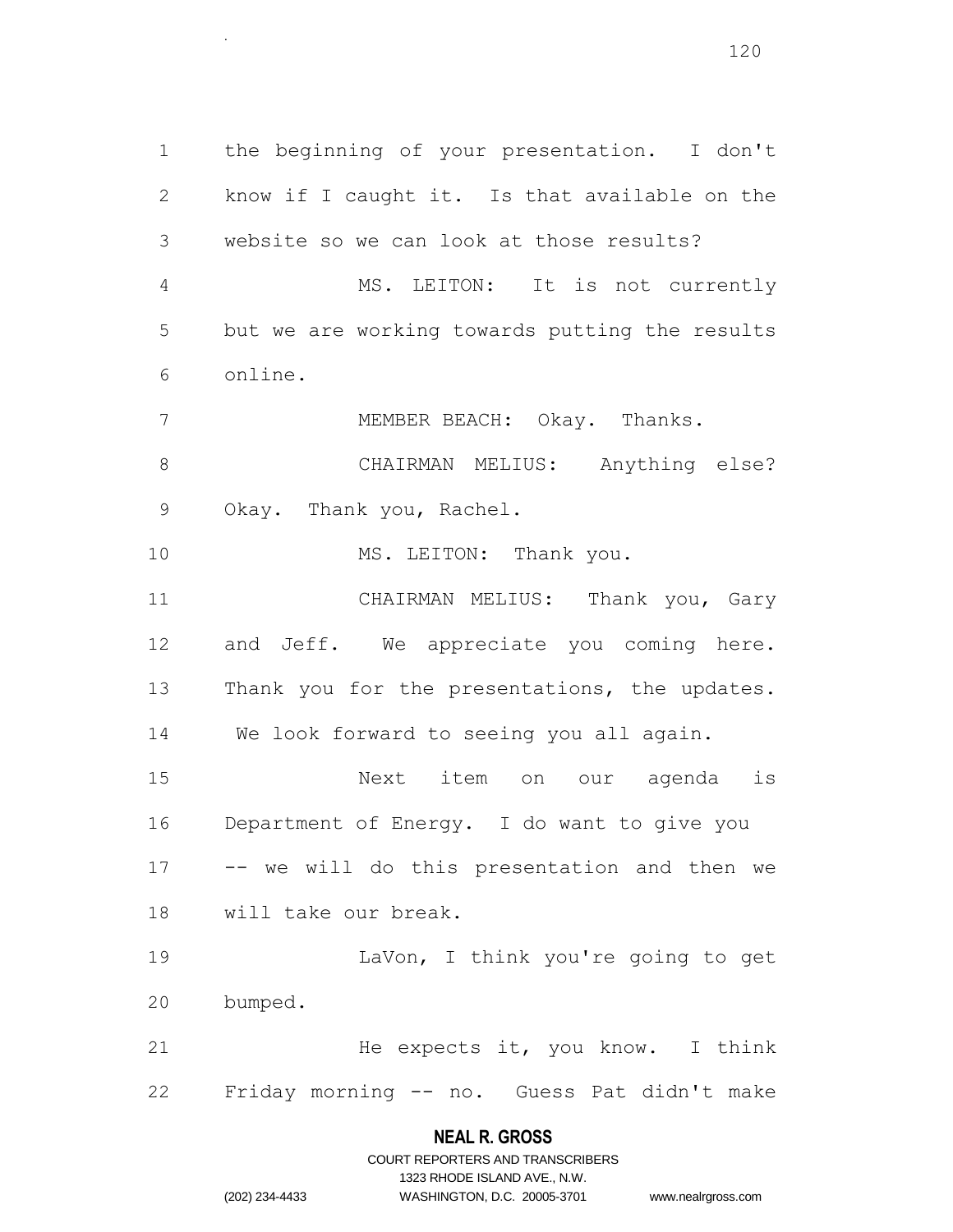it so Greg is here. Okay.

.

 Welcome, Greg. MR. LEWIS: So I'm Greg Lewis with the Department of Energy, Office of Health, Safety, and Security. Pat Worthington was planning on being here but couldn't make it. She assures everyone she will be at the August meeting in Hanford so you've got me for today. I'm going to talk a little bit about how we support the EEOICPA Program over at the DOE. Again, the Office of Health, Safety, and Security is the office that administers the program and coordinates within DOE. We work closely with all of the field sites, at least over 20 that have a significant role in the program. Our core mandate at the Department of Energy is to work on behalf of the program claimants to ensure that all available worker and facility records are provided to DOL,

NIOSH, and the Advisory Board.

22 Today I'm going to talk first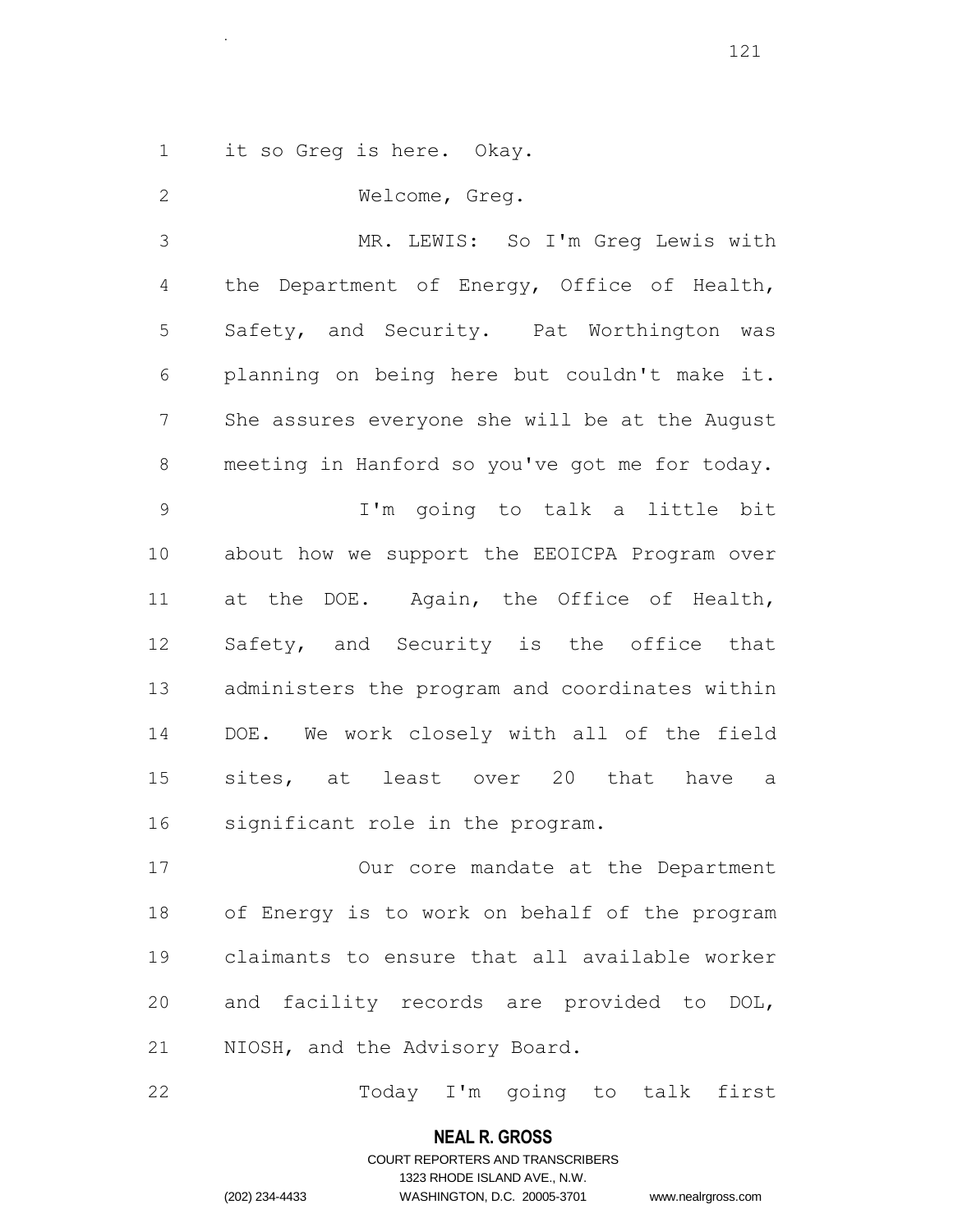about our responsibilities and the role of the DOE. Then I'm going to talk a little bit about some initiatives that we've been doing over the past few months. Then I'll talk about another program that closely relates to the EEOICPA Program, the former Worker Medical Screening Program, and then I'll take questions.

.

 Many of you have seen this before and we are getting close to a break. If I'm going too fast or you have questions, please feel free to stop me.

13 We have three main responsibilities under the program. We respond to individual records requests from the Department of Labor and NIOSH for employment verification, radiological exposure records, and other exposure records.

 We provide support to large-scale records research projects at various facilities. This would be, of course, the Special Exposure Cohort projects, Site Profile

## **NEAL R. GROSS**

# COURT REPORTERS AND TRANSCRIBERS 1323 RHODE ISLAND AVE., N.W. (202) 234-4433 WASHINGTON, D.C. 20005-3701 www.nealrgross.com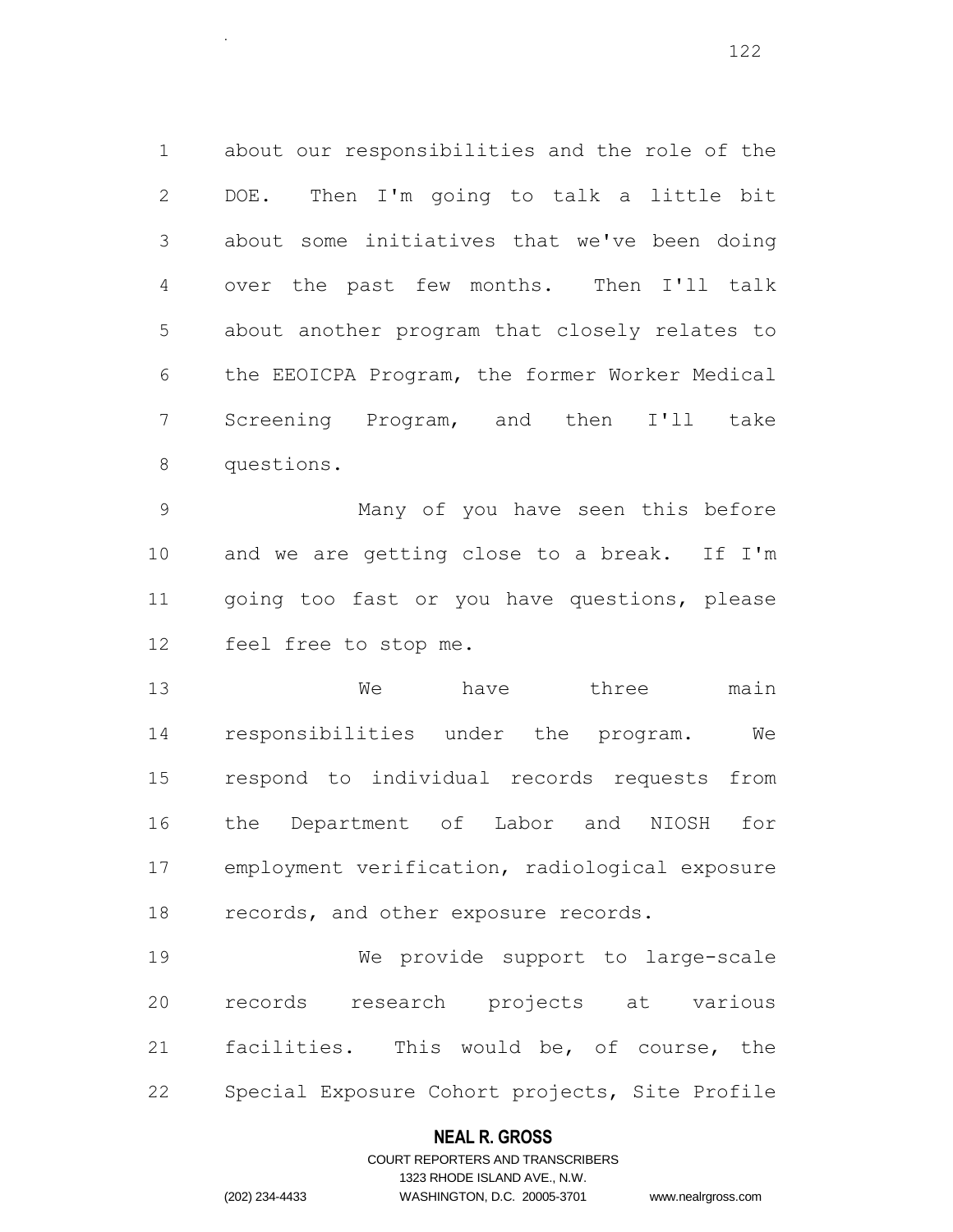updates, as well as things the Department of Labor does like Site Exposure Matrix.

.

 Then our third responsibility which is somewhat smaller but equally important is to conduct research along with the Department of Labor and NIOSH on issues related to covered facility designations.

8 So for all three of those things at the Department of Energy we primarily rely on our site point of contact, POCs as we call 11 them. We have one at every Department of Energy facility out there and they are really the backbone of our program.

 They coordinate all records research activities with NIOSH, the Advisory Board, and the Department of Labor. They set up site visits and tours, some of which can be extremely complex and can require coordination and participation from many site departments and security and things like that so those can be a little bit tricky.

They work with DOL and NIOSH to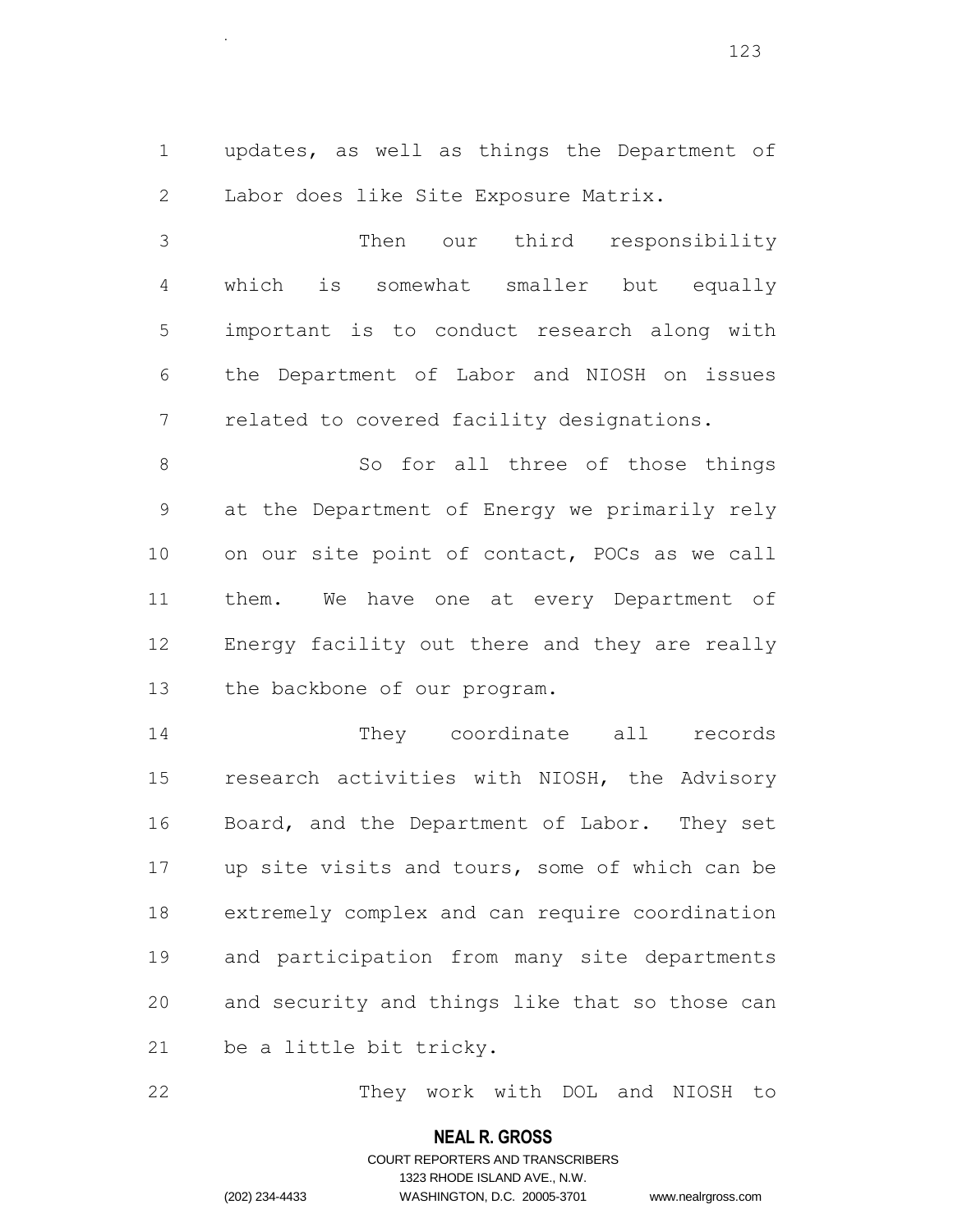identify subject matter experts and put them in contact with the right person on site that can answer the many complex questions that these researchers seem to have.

 Then, of course, they manage our site's response to individual records requests. I'll get to that later but we do close to 20,000 records requests a year which keep these POCs pretty busy.

10 Then they are also an onsite source of information to current workers, and even former workers if they still have a relationship with the site because many of our POCs have been working on site for 20 or more years. They have contacts within the community, within the site. They often help individuals if they are trying to file or to 18 get to the right agency, whether that's DOL or NIOSH.

 Just to give you an example of something that is somewhat outside our scope but it gives you an example of what our POCs

## **NEAL R. GROSS**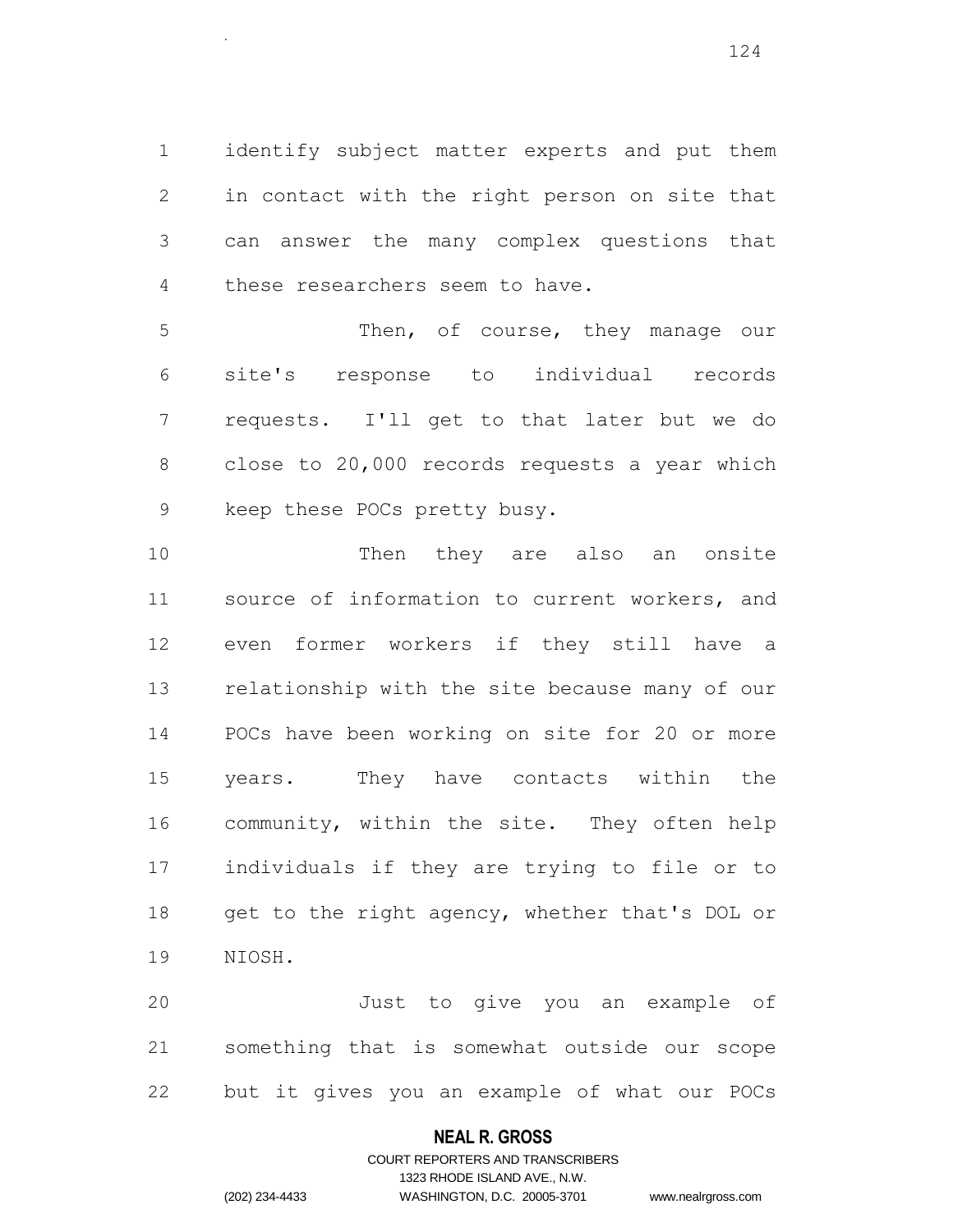do, recently one of our POCs was attending a local meeting sponsored by the Cold War Patriots, a nonprofit group. She was attending just to provide information on DOE and what we do and how we process records requests.

 She started talking to a gentleman who was explaining to her that he planned to file a EEOICPA claim and he had a brain tumor. He was waiting until after he had surgery, which was the next day, just because everything had been crazy with going to doctors and that whole process.

 Immediately our POC explained that if he were to file today and he could get in the program because the Department of Labor would be the primary payer if his claim was eventually compensated the payment for the medical care would be retroactively applied to the date where he filed.

 Because she was aware of that and familiar with the program, she contacted -- I

# **NEAL R. GROSS** COURT REPORTERS AND TRANSCRIBERS

.

1323 RHODE ISLAND AVE., N.W. (202) 234-4433 WASHINGTON, D.C. 20005-3701 www.nealrgross.com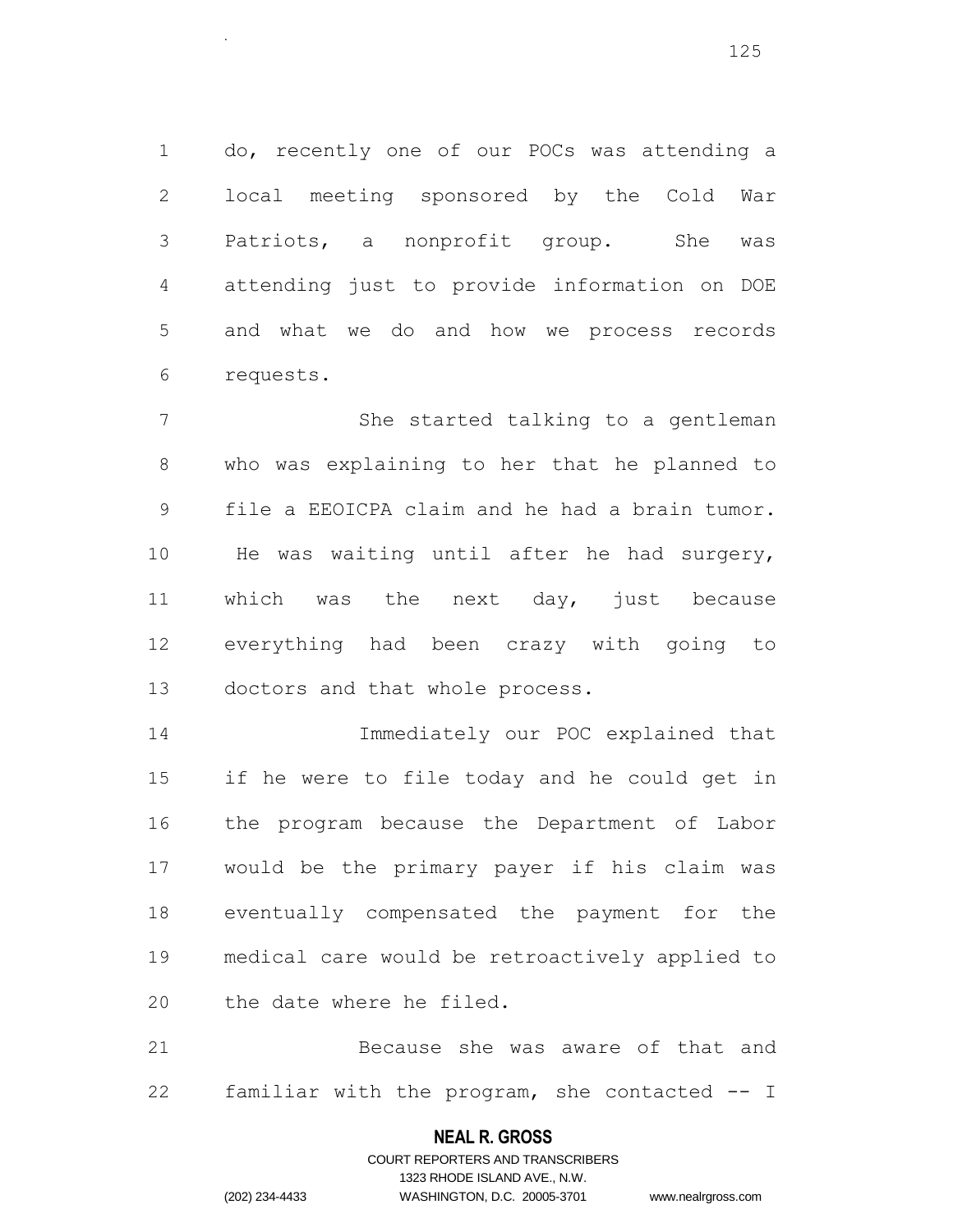don't know if it was the resource center or the local district office had them contact that gentleman that afternoon and got his claim filed. I believe he was compensated but, either way, it's knowledge of the program and things like that that our POCs really provide to both their current and former workers.

 So for individual records we respond to about 7,000 employment verifications from the Department of Labor, about 4,000 requests for radiological data from NIOSH, about 7,000 what we call DARs, document acquisition requests, which are requests for other exposure data, IH, medical records, things like that that show what the worker might have been exposed to.

 In FY 2010 we responded to about 17,000 records requests, In FY 2011, which goes through October, we anticipate responding to about 18,000 this year.

With our records request we have a

## **NEAL R. GROSS**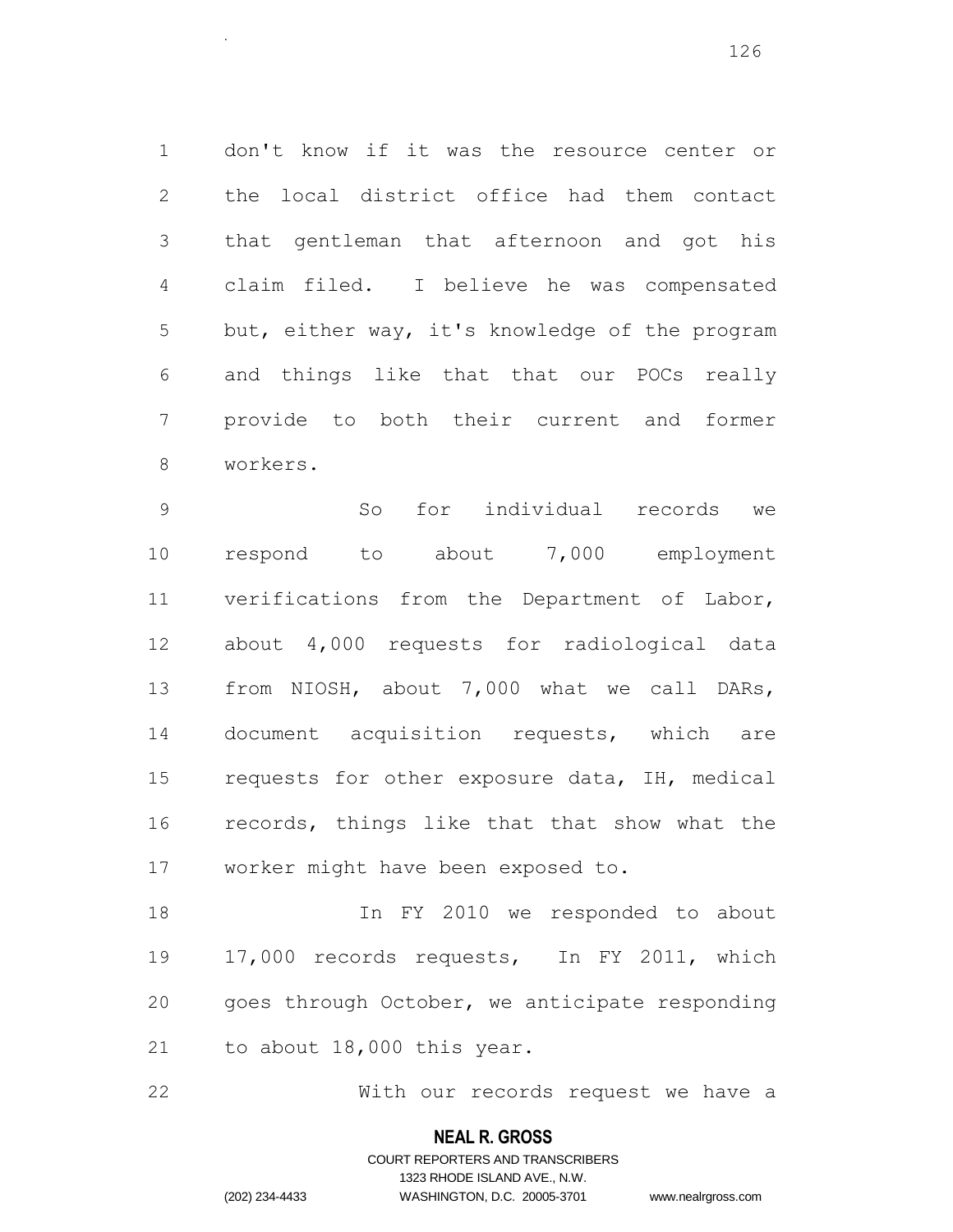fairly involved process to respond to those. Claimants often worked at multiple DOE sites. They might have worked at multiple divisions, had multiple job titles on site throughout their career.

 When we prepare a records package it can be hundreds of pages long and it can consist of medical records, as I've seen before, radiological records, badging, incident and accident reports. It can have a number of different components.

 We also have to go to many different sources. One site, as I have on the slide up here, routinely checks about 40 different sources for response of records including hard copy records, microfilm, microfiche, database scan records.

 They both consist of different formats in terms of electronic or paper, but they can also depending on the years worked have to go to multiple different sources for the same type of record because some of our

## **NEAL R. GROSS**

# COURT REPORTERS AND TRANSCRIBERS 1323 RHODE ISLAND AVE., N.W. (202) 234-4433 WASHINGTON, D.C. 20005-3701 www.nealrgross.com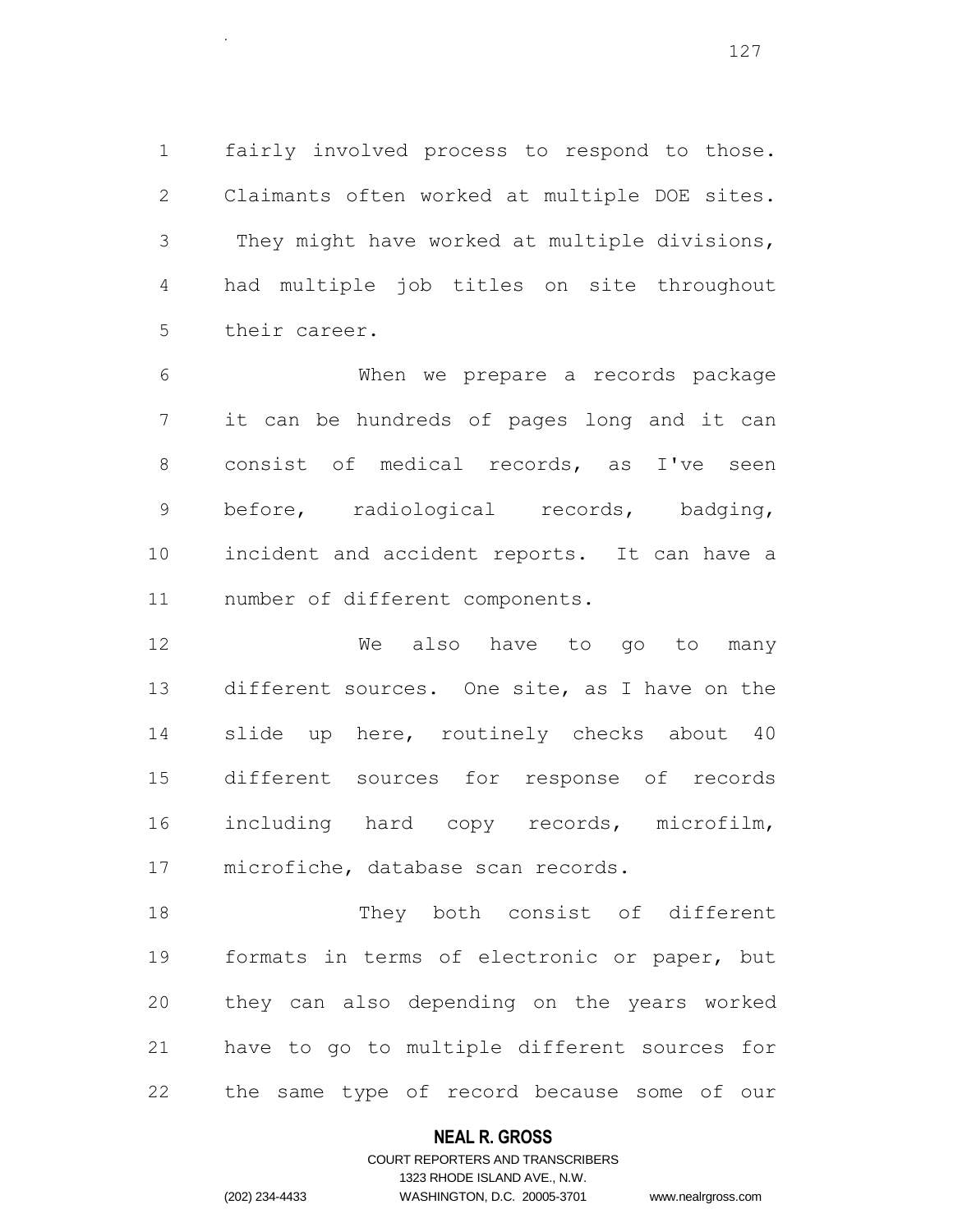sites change contractors every five to 10 years. They often brought in a brand new system, a brand new database.

.

 For example, if a worker worked from 1970 to 1990, we may have to go to one database for records from '70 to '75, another 7 database from '74 to '82, and so on. It's not just a matter of going to a file cabinet and pulling out an individual's record. We really have to dig and it's more of an investigatory process.

 The second main function that we have is to support large-scale records research projects. These can be very challenging for us because we often don't have a lot of heads up. The project will just start. We need to juggle existing funding to make sure that the right site has the right funding to support the project.

 It's also difficult to tell how extensive a project is going to be. As you guy know and as Lew was discussing before, the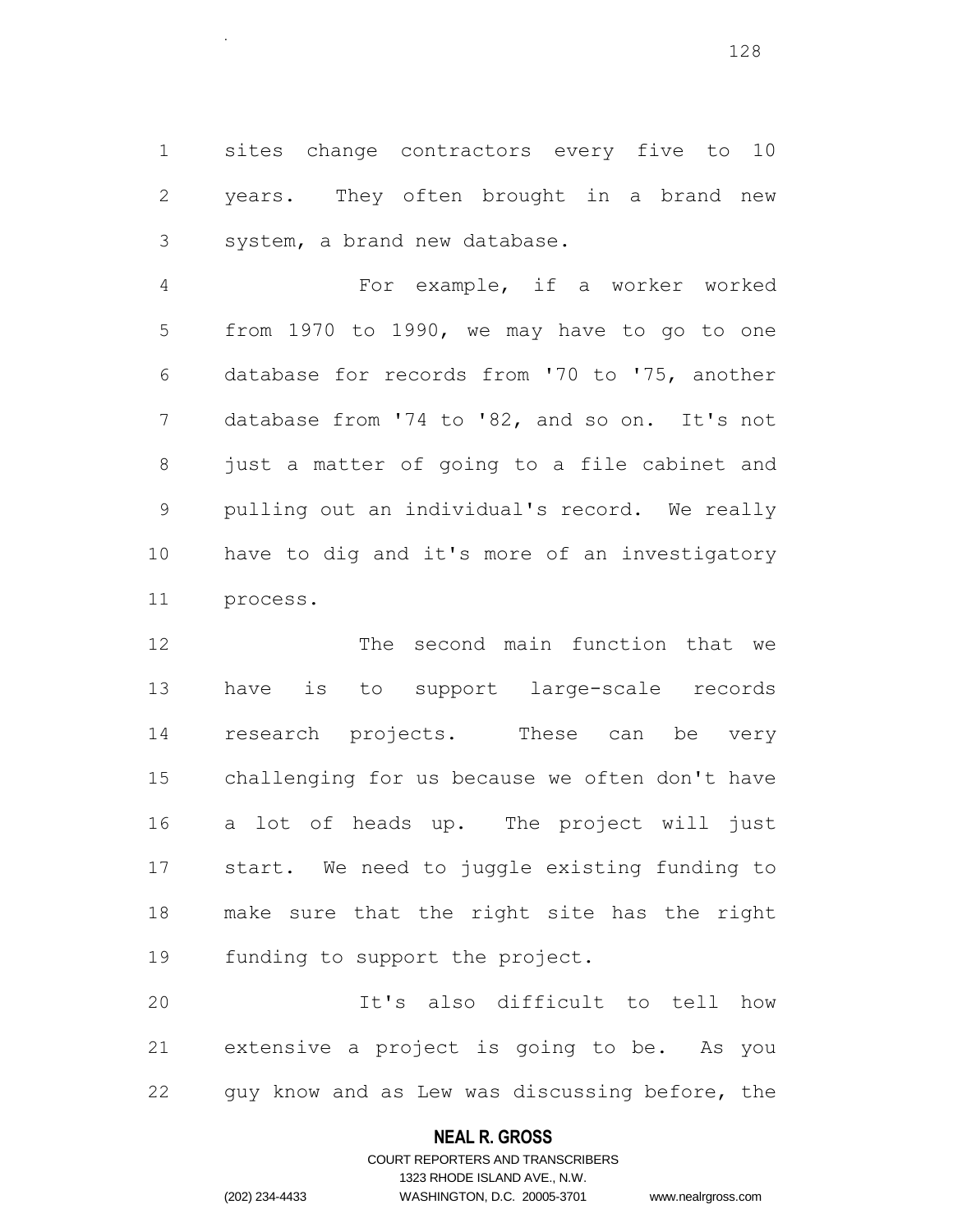more you find the more you might need to dig or, at least, that's how it ends up being at some of our sites. We really try to make sure the right funding is in place and we have the right resources available to support the needs of NIOSH and the Advisory Board and the associated contractors.

.

8 With the large-scale records research projects we also review not all but many of the records for classification related concerns. We have reviewed millions of pages so far at our various sites. This can be a difficult and time-consuming process.

 In addition, this is also an area where a site has a certain available staff or classification of reviews. Typically they have a somewhat constant workload. When the researchers for this program come in, you know, it can be over a period of months or even a year or more.

 The volume can go up considerably so if they have a site visit, you know, it can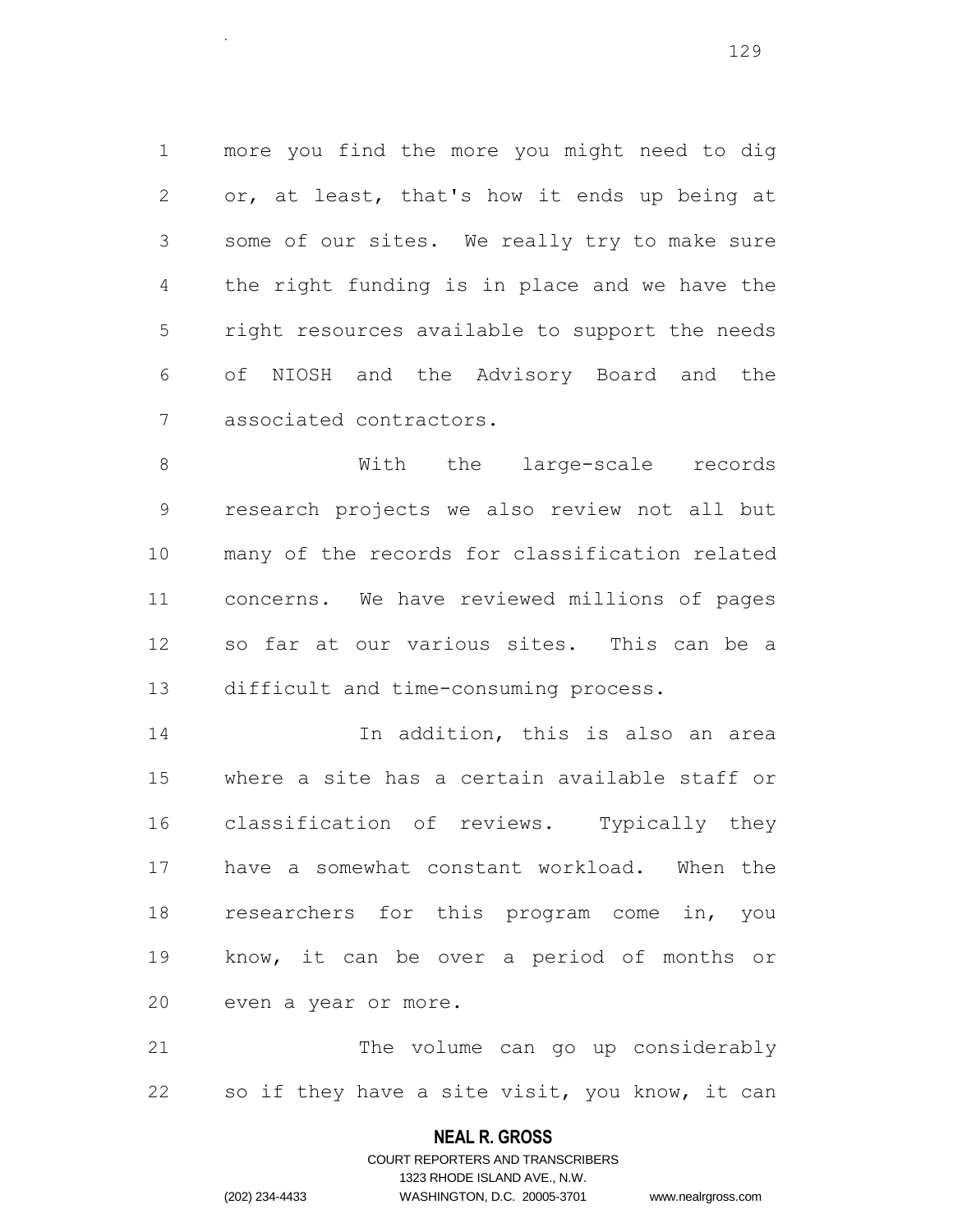take the site two, three, four weeks or more just to review the records requested during that one site visit.

.

 Many times by the time they are done reviewing those records, the researchers are back for another visit. We've had to hire subcontractors or even bring back retired classification officers to help review for search capacity.

 Here are a few of the projects 11 that we are supporting right now. Some of these are just starting. Some are hopefully wrapping up, we believe. I'll talk a little bit about a few of them.

 With Sandia we've supported five visits since August. I believe we have another visit scheduled -- we are starting to schedule it for the July/August time frame. We are also supporting requests for Ross Aviation and Medina and Clarksville with Sandia. Medina and Clarksville are also something that we're supporting at Pantex

## **NEAL R. GROSS**

# COURT REPORTERS AND TRANSCRIBERS 1323 RHODE ISLAND AVE., N.W. (202) 234-4433 WASHINGTON, D.C. 20005-3701 www.nealrgross.com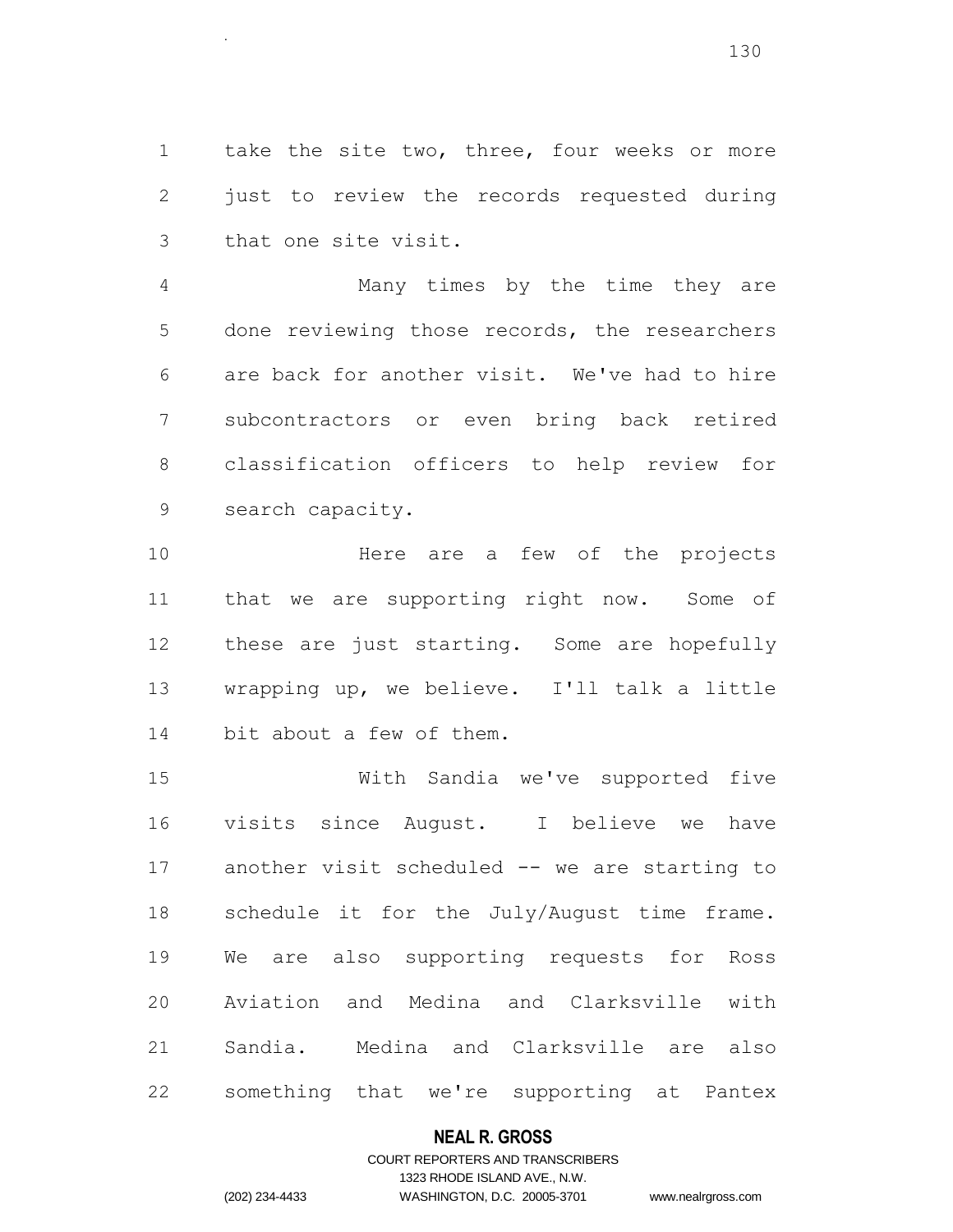because as closure facilities those records were spread throughout a couple locations.

.

 We scheduled a meeting at DOE headquarters back in April to get Members of the Advisory Board, SC&A, NIOSH, and everyone together to review the classified information. Unfortunately, that happened to be scheduled the week after the almost government shutdown. As Ted knows, we held off until about Friday at 1:00 before we ended up having to cancel that. Of course, they averted the shutdown about 11:55 for thereabouts so I guess if we had held off until Saturday morning, we might have been able to do it.

 Unfortunately we had to postpone it and weren't able to reschedule until mid- June but we're going to be supporting that visit in mid-June as well as a site data capture visit which we have heard may be the last one. Of course, you never know but it looks like things are coming to a close there so we are glad to have been able to support to

## **NEAL R. GROSS**

# COURT REPORTERS AND TRANSCRIBERS 1323 RHODE ISLAND AVE., N.W. (202) 234-4433 WASHINGTON, D.C. 20005-3701 www.nealrgross.com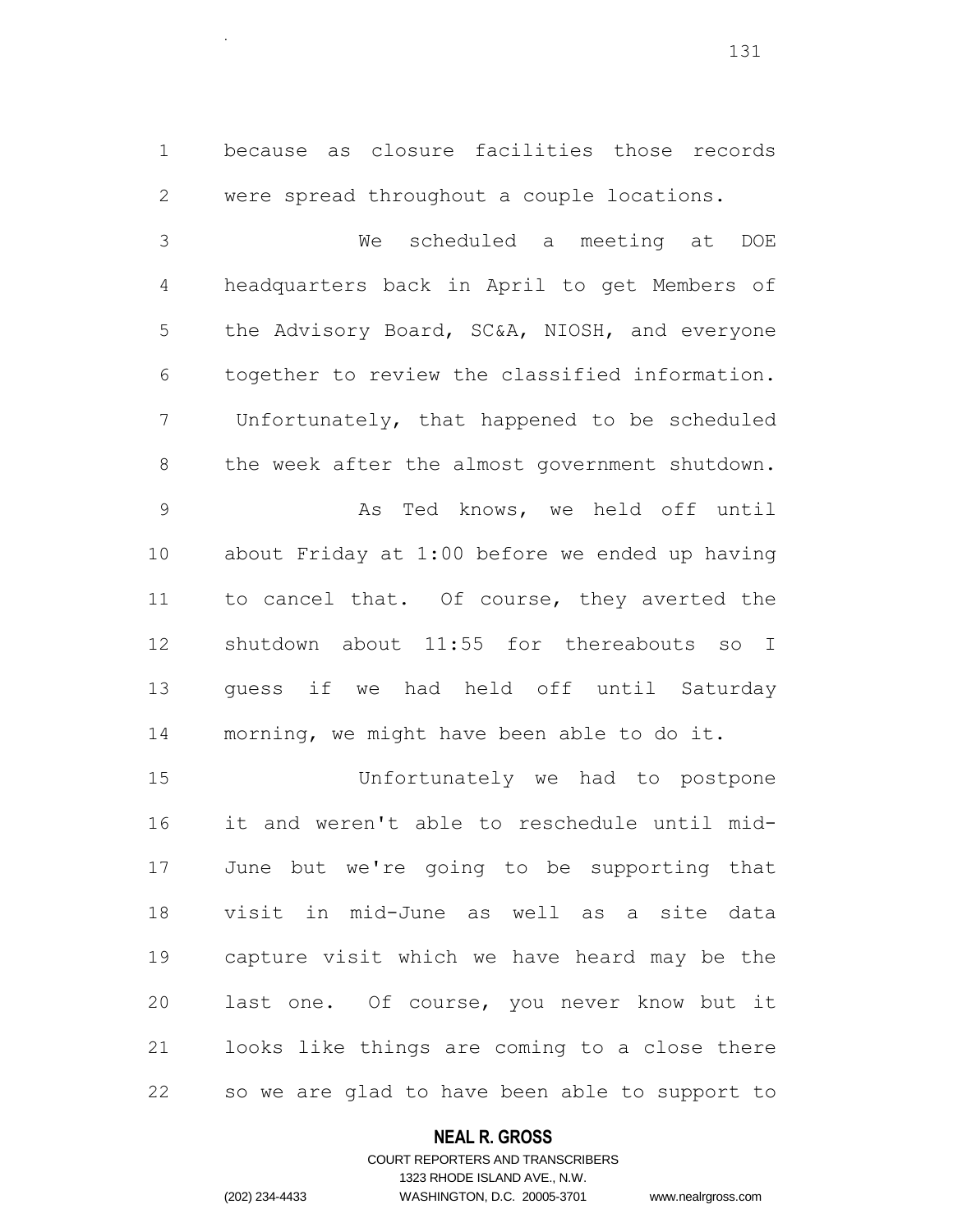these visits.

.

 At Savannah River we've supported over 10 different data capture visits over the last year or so. We continue to support these data capture efforts, although they seem to be more targeted toward specific issues now. Now, with our document reviews all final documents, all final reports that are created by NIOSH, the Advisory Board, SC&A, etc., go through DOE headquarters for a classification review. We believe we've gotten our process pretty much down at this point. We follow our security plan in terms of protocol. They are sent in to our headquarters and we get them back typically within about eight working days. I guess

 since February, since the last Board meeting, we've had 61 documents submitted and the average has been eight days. In certain cases we've done them in one or two when necessary.

22 Actually, back to that last slide.

## **NEAL R. GROSS**

COURT REPORTERS AND TRANSCRIBERS 1323 RHODE ISLAND AVE., N.W. (202) 234-4433 WASHINGTON, D.C. 20005-3701 www.nealrgross.com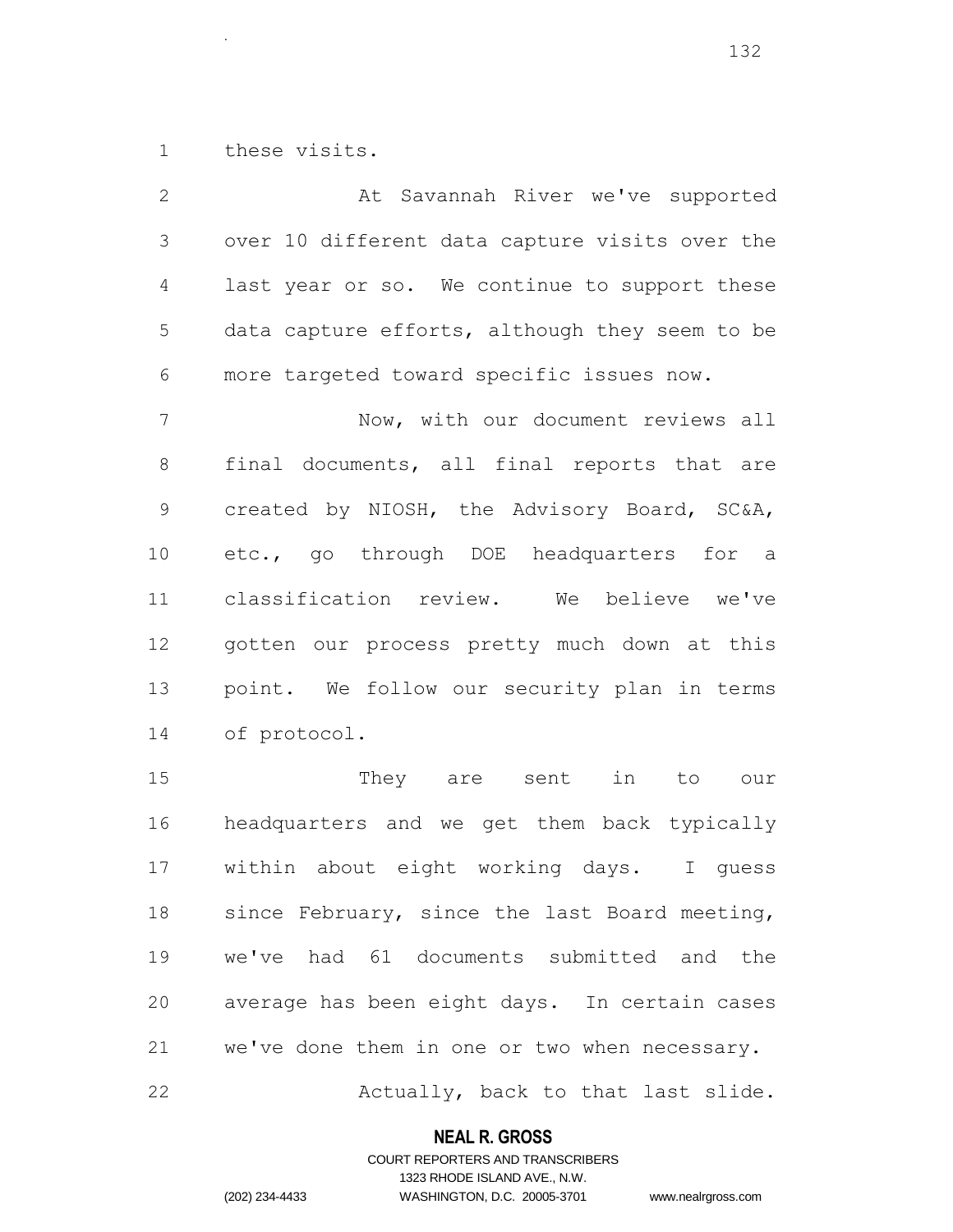I will also say we do struggle -- I see Brad over there. We do struggle somewhat with our DOE sites, with headquarters, because it's centralized. Because we work closely with that one office, we are able to make sure that those documents are returned in eight days.

 I know at our sites it's certainly not as quick as eight days. But also at our sites they are more reviewing source documents and not reports so whereas the reports might be 10, 20, 30, 40 pages, source documents could be hundreds of pages and could have been created back in the '40s or '50s.

 It's both difficult to review and the classification officer may not have the expertise because it's 40 or 50 years old so they may have to refer to the guides quite frequently and go off information that they need to look up.

 Again, it's a slower process. We try to get them to return documents as quickly as possible. When SC&A or NIOSH alert us to

## **NEAL R. GROSS**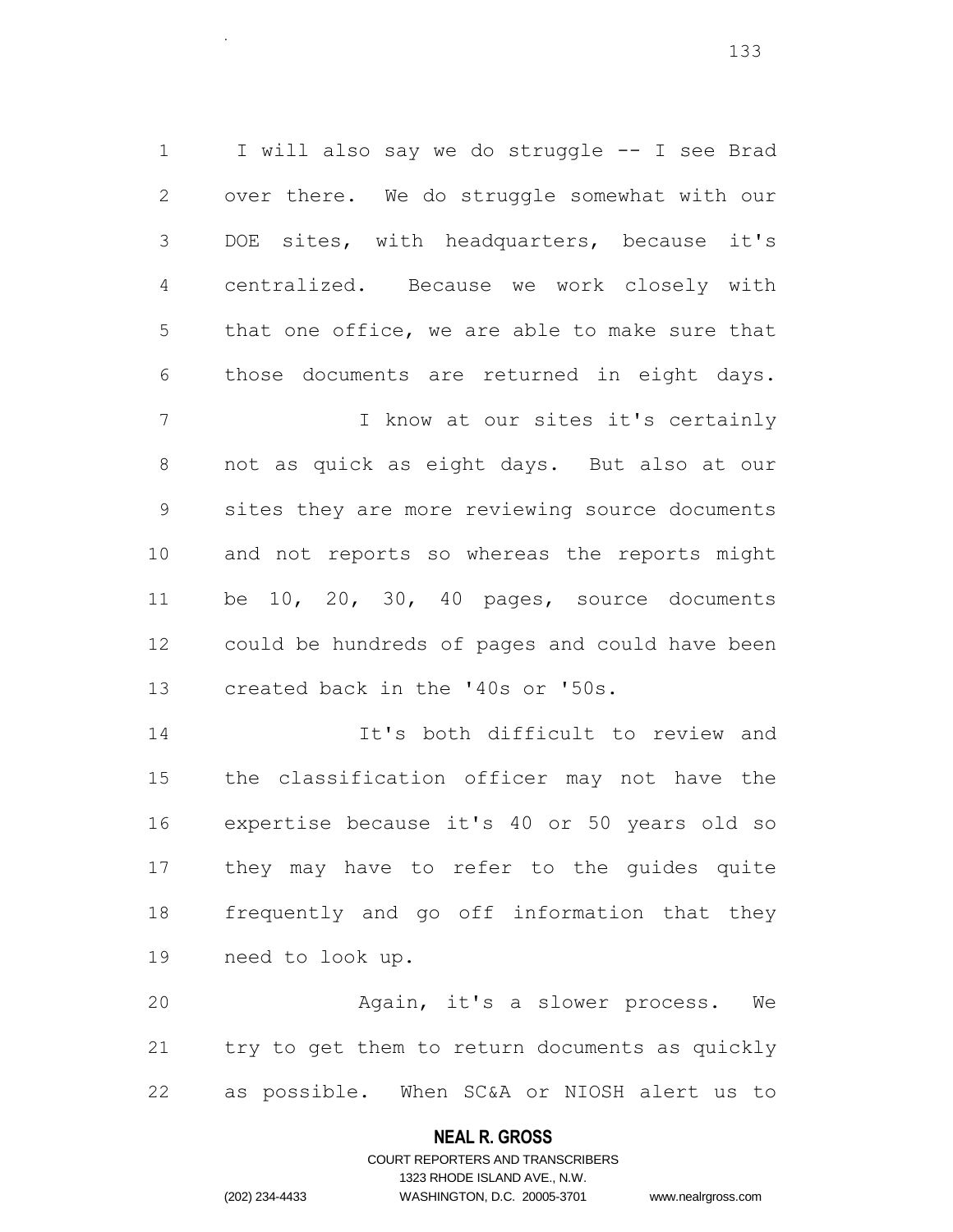problems, we try to resolve those as quickly as possible.

.

 Then with general SEC support we have routine conference calls. We have our site experts participate in Advisory Board Working Groups in conference calls. We facilitate secure classified meetings and discussions like I was just talking about with Pantex.

10 The third, and final, responsibility the Department of Energy has under the program is facility research. We actually maintain the database of over 300 facilities covered under EEOICPA. That's AWEs, beryllium vendors and DOE facilities. We work closely with DOL and NIOSH to conduct research.

 There are facilities where we added years or have taken years away based on new information. We've also added descriptions, or even added new facilities. Any time new information comes to light we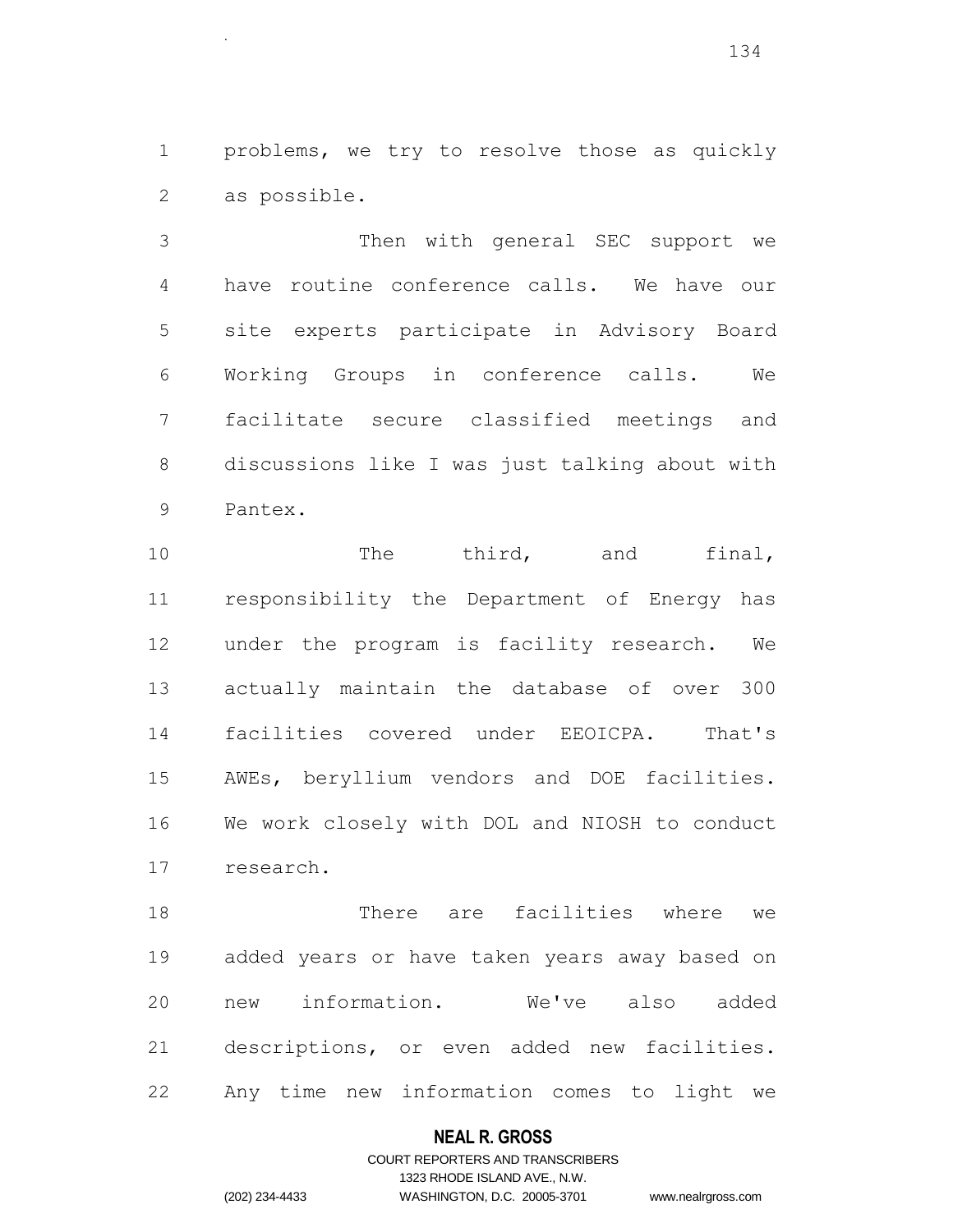take a look at that, we'll conduct an independent research effort on our part to find new information and try to make the right decision as far as facility coverage.

.

 Our Office of Legacy Management supports us in that. I have a bunch of information on the slide but essentially they are a records management office within DOE so they understand records. They understand where they would be.

 They also have experience with the DOE history in understanding how the facility is related, where they might need to go to find the right records to respond to an inquiry.

 Now I'm going to talk a little bit about some of the initiatives we've been undertaking in the last few months. We have an ongoing effort to identify any additional records useful for EEOICPA. Just one example. At the Hanford site recently as part of the SEC research there was a collection uncovered.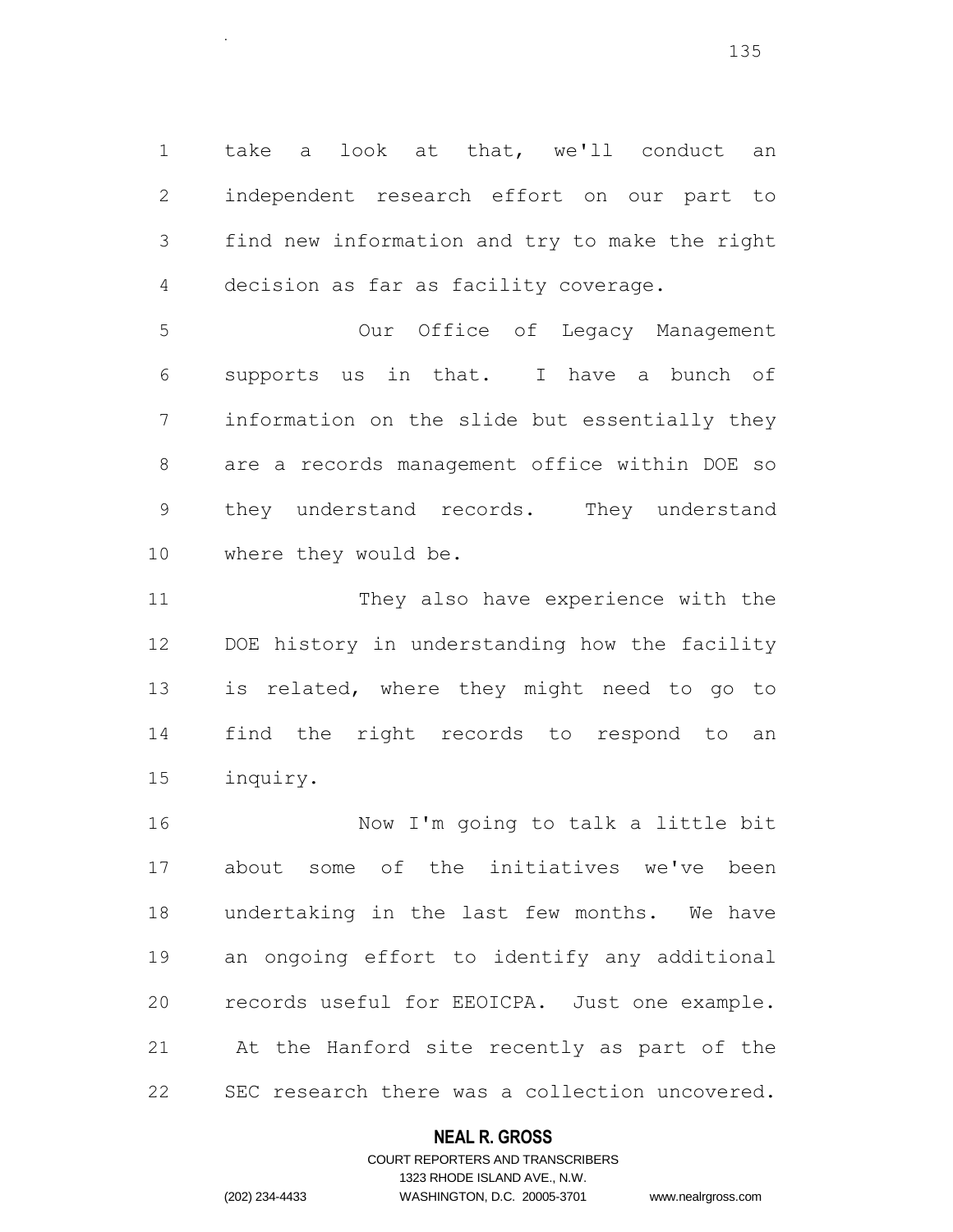I believe it had to do with source terms. I'm sure Sam Glover can correct me if I'm wrong.

.

 Anyway, they found this collection and realized the way it was indexed was not as useful as it could be to both NIOSH and for DOE to respond to claims so we are going through with an indexing effort right now. Because they are classified records we had to hire normal employees with Q clearances and we have them on a separate subcontract.

12 They are actually working weekends for the next few months to index and get this collection into useable form. Of course, we didn't make them work weekends. This is something they wanted to do, extra money.

 It ends up being both efficient for us and probably the fastest way to get this collection into useable format. There is always a few things like that going on around the complex. We are just starting one at Kansas City Plant as well.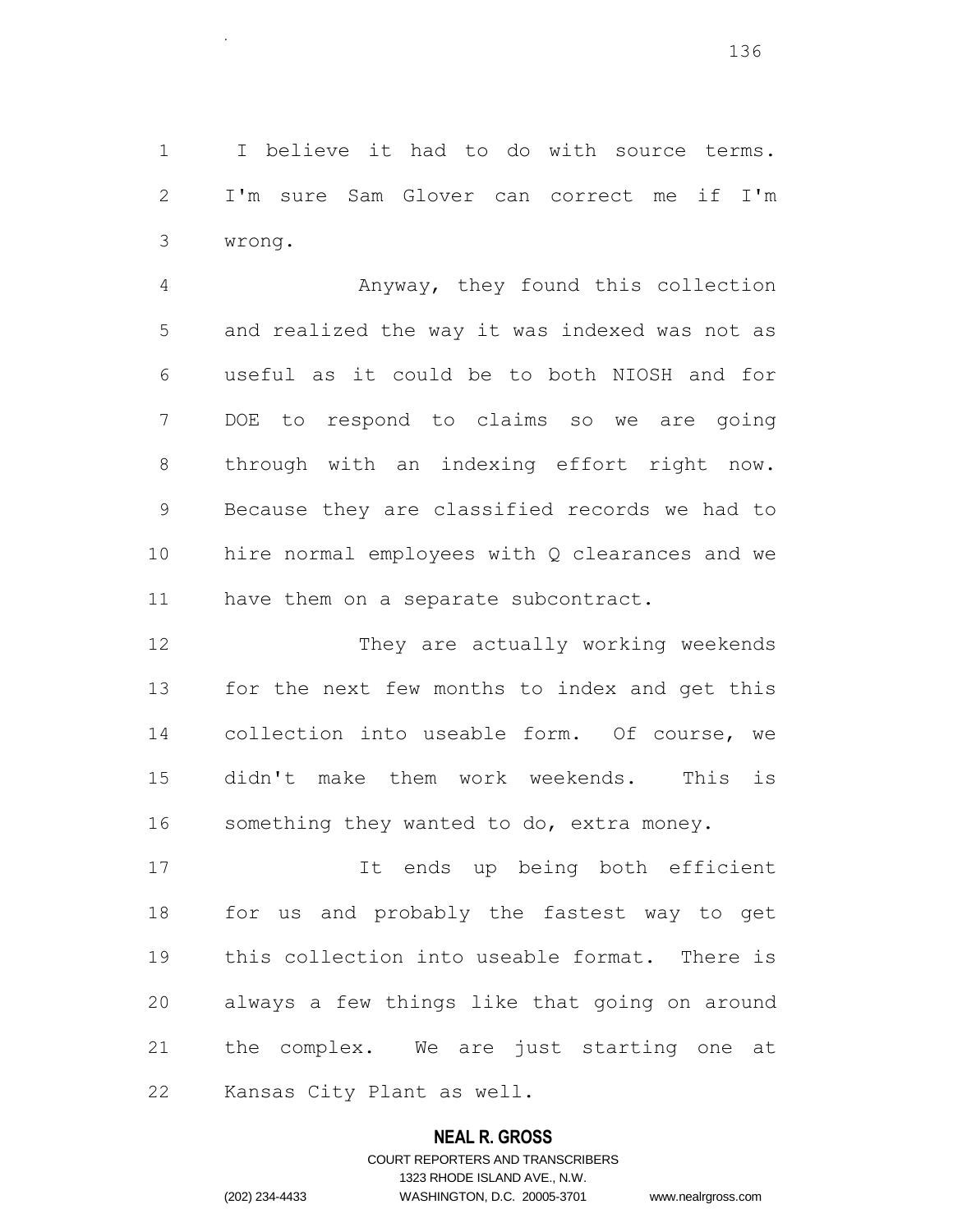The Site Exposure Matrix effort. I talked about this a little bit at the last Board meeting. We started the initial review back in, I believe, it was 2009. We started it in early 2010 and finished at the end of 2010. It took about a year. We were able to review the entire database and provide clearance for DOL to put that online, which they have done.

 Almost immediately after this was finished in early January we started a second review of the information, the new information that has been submitted since we started our initial review. Of course, when we started our review we cut off the database and made sure it was static because if it's constantly changing, it's going to be extremely difficult for us to review.

 Almost immediately after completing the initial review we started the second review. It took about four months for the second as opposed to a year for the first.

## **NEAL R. GROSS**

# COURT REPORTERS AND TRANSCRIBERS 1323 RHODE ISLAND AVE., N.W. (202) 234-4433 WASHINGTON, D.C. 20005-3701 www.nealrgross.com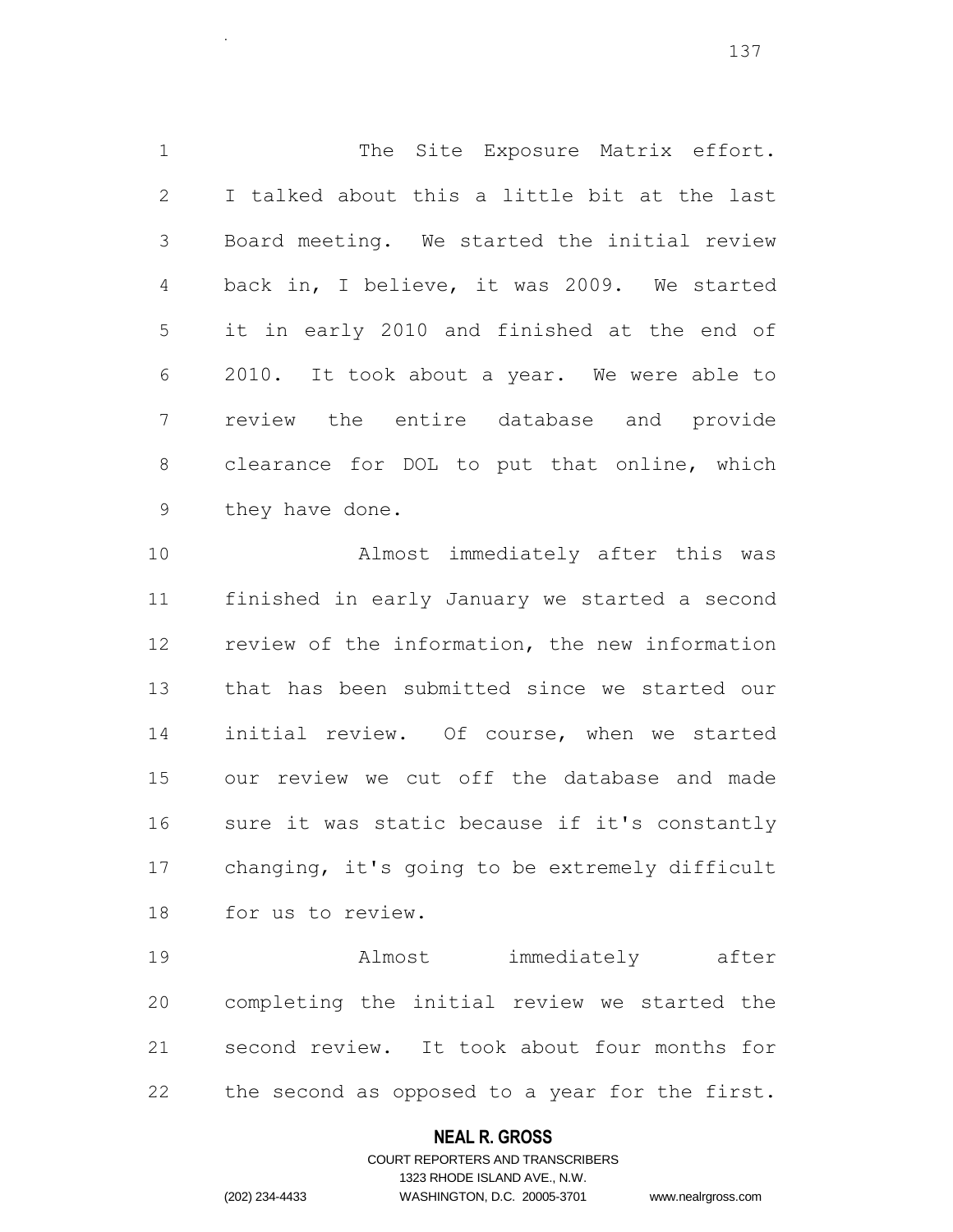Just within the last few weeks we responded to DOL that there were no problems with the database.

.

 I believe they are going to be getting that update up there, if they haven't already, within the next few weeks I would imagine. So outreach. I know Gary mentioned, I think, the outreach efforts that have been going on in coordination with DOL and NIOSH. The Joint Outreach Task Group was created a few years ago to combine efforts between DOL, NIOSH, the Former Worker Medical Screening Program, the Office of the Ombudsman for DOL and NIOSH with the general idea that all of these groups are trying to reach the same population so with combined efforts we could both create efficiency in terms of the cost for outreach and reach more groups with the same effort.

 We think it's been very successful. We had, I guess, about 19 town hall meetings within the last year. The next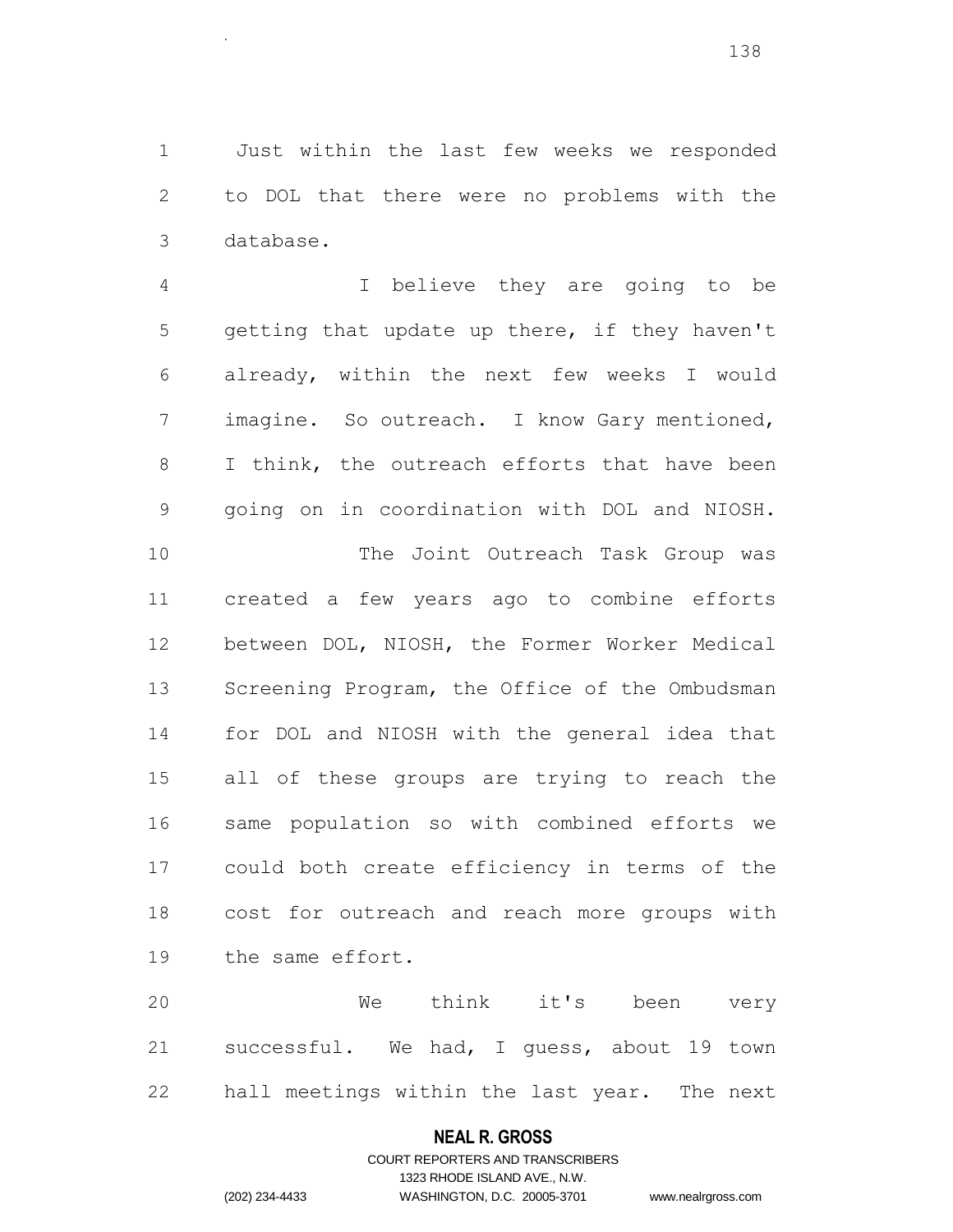meeting is, I think, scheduled for Chicago in early June. If anyone wants more information about that meeting, they can just let me know. So the Former Worker Medical Screening Program is the other program administered by my office, HS-14. The mission of the Former Worker Screen Program is to identify and notify former workers at risk for occupational diseases. We provide them free medical screening. We do it close to their home. We have established screening programs near the larger DOE communities, Oak Ridge and Savannah River and Hanford, things like that. But we also have two national programs, the National Supplemental Screening Program which contracts through clinics throughout the country to provide screenings to former production workers, and the Building Trades Medical Group which also contracts with local clinics to provide screenings around the country for former construction and trades

workers.

.

# **NEAL R. GROSS**

# COURT REPORTERS AND TRANSCRIBERS 1323 RHODE ISLAND AVE., N.W. (202) 234-4433 WASHINGTON, D.C. 20005-3701 www.nealrgross.com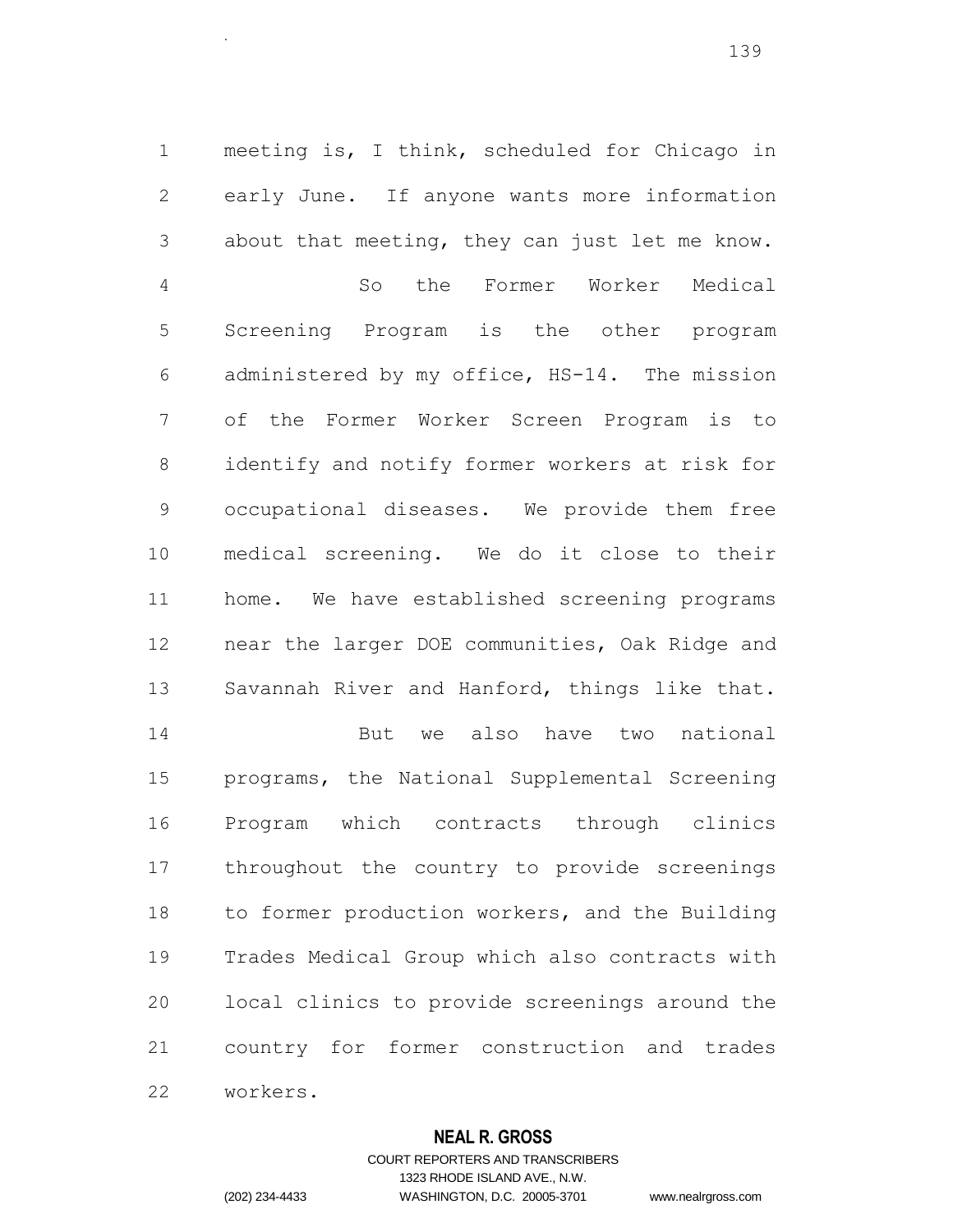For this area the local screening programs are the National Supplemental, as I mentioned, and the Building Trades Program. There is contact information on the slide. I believe these slides will be up on the NIOSH website eventually once they post the information for the meeting. Of course, anyone can contact my office if they want more information about these programs. 10 With that, does anyone have any questions? CHAIRMAN MELIUS: Well, thank you, Greg, for a good update. Anybody with questions? Your timing is good. You go up against the break and everybody is quiet. MR. LEWIS: This is a first. You can put me before the break next time. CHAIRMAN MELIUS: Paul or Mark on the line, do you have questions? MEMBER ZIEMER: I have no questions.

## **NEAL R. GROSS**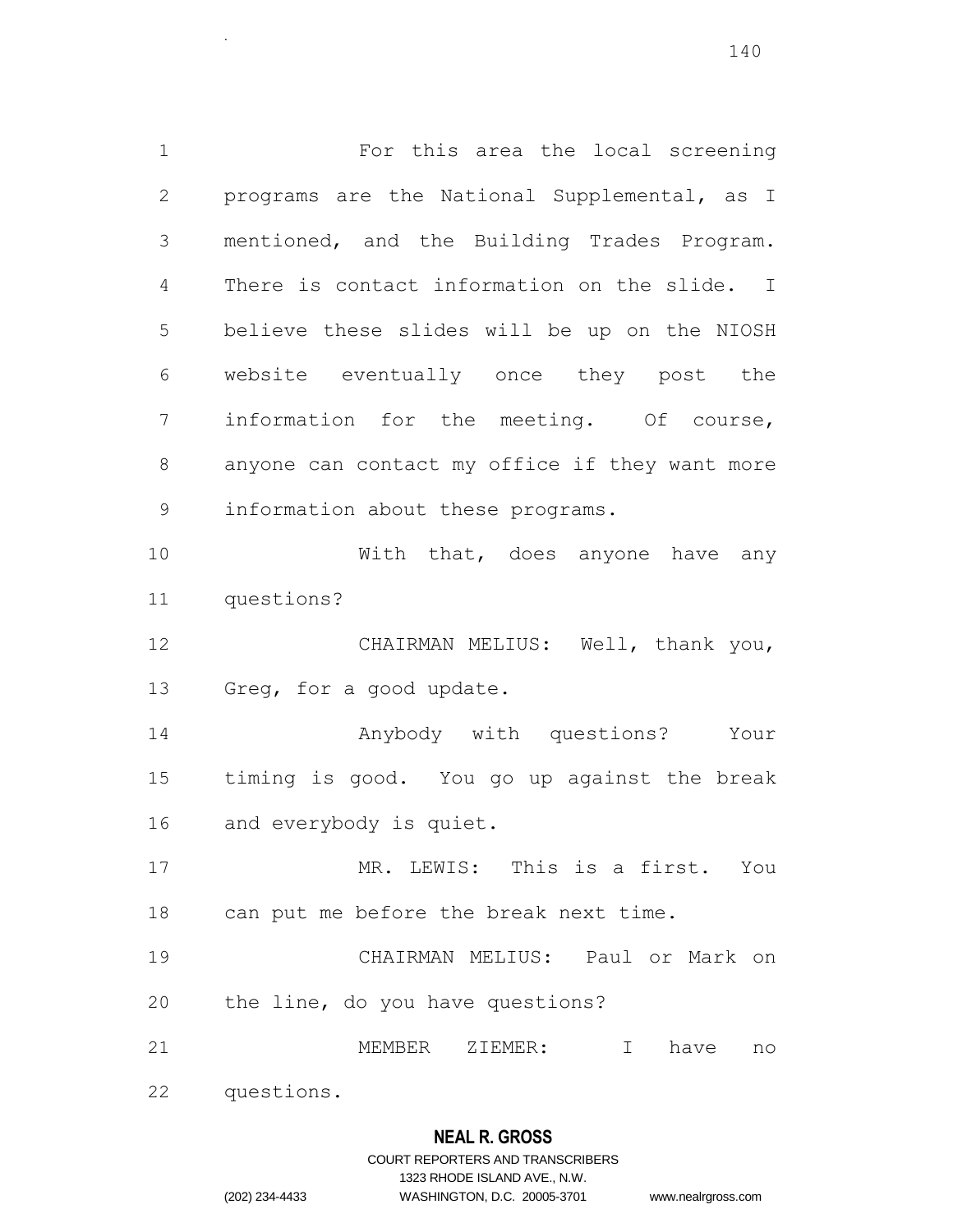CHAIRMAN MELIUS: Okay. Thanks. Mark was going to be in and out. Okay. With that then, it's 10:43. Why don't we come back around five after 11:00. Thank you.

.

 (Whereupon, the above-entitled matter went off the record at 10:45 a.m. and resumed at 11:09 a.m.)

8 CHAIRMAN MELIUS: If everyone could get seated, we'll get started. We'll get started again and welcome Dr. Lockey who has joined us now. He got on his plane this morning and made it after abandoning the 13 airport last night. Tornado watch -- warning. 14 Ted, you want to check the line? MR. KATZ: Yes. Can I check to see which Board Members we have on the phone line right now? MEMBER ZIEMER: Paul Ziemer here.

 MR. KATZ: Hi Paul. How about Mark Griffon. Are you with us?

21 Mike Gibson, are you on with us by any chance? Okay.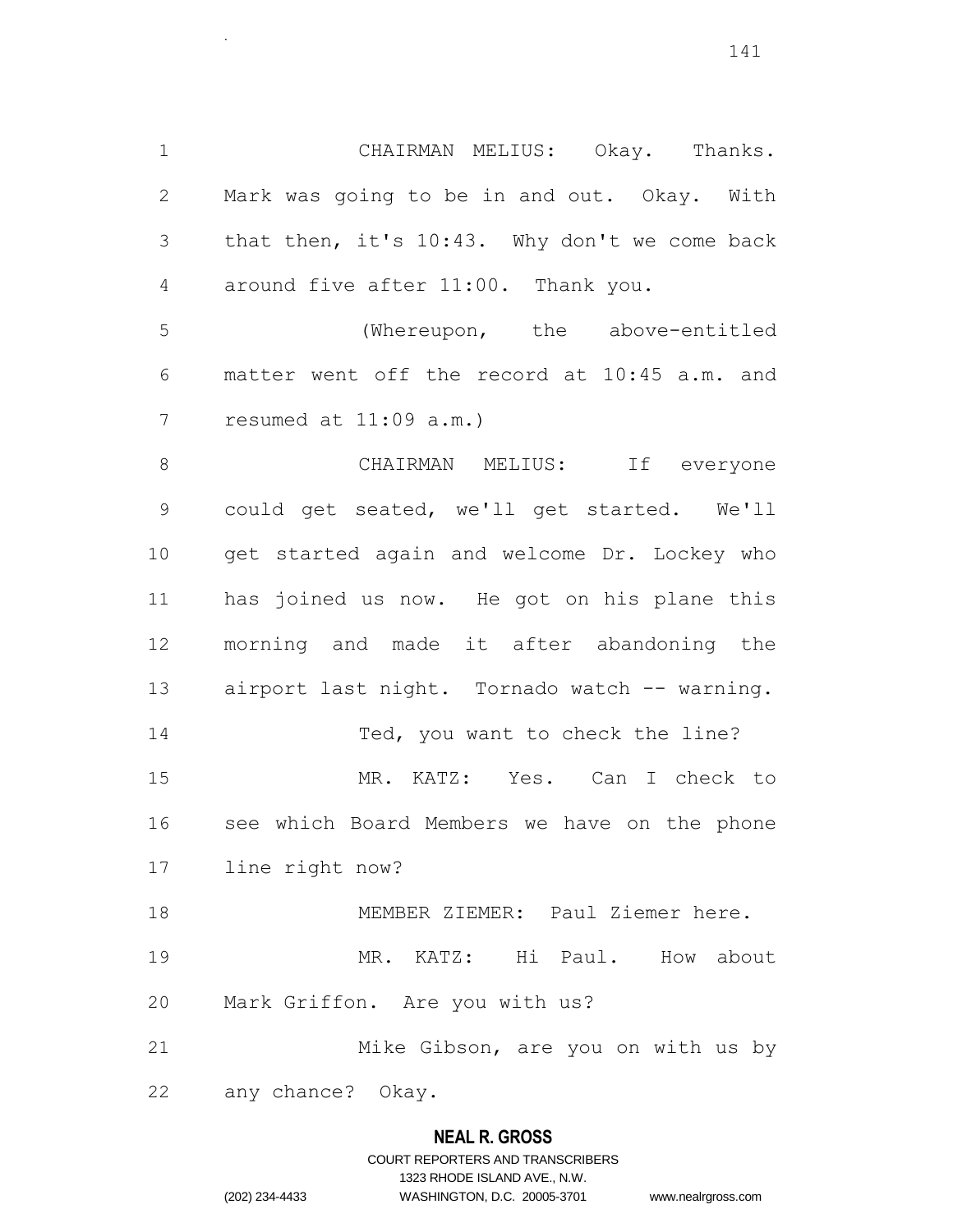CHAIRMAN MELIUS: Okay. As I mentioned earlier, we're going to skip LaVon and go to -- LaVon is a short presentation. We can fit it in maybe 5:00 a.m. tomorrow morning if anybody wants to come. No, we'll find time in some of our Board work time for that. So we'll have an update now on the HHS proposed rule on CLL, Jim. 10 DR. NETON: Thank you, Dr. Melius. My formal remarks probably won't last the full hour so depending on the Board discussion, maybe there will be some time to fit Bomber in after all. 15 15 It is with great pleasure, I have to say, that I am finally able to get up here and present to you HHS' formal position, or NIOSH's formal position on chronic lymphocytic

 leukemia and its inclusion as a covered cancer under EEOICPA.

21 1t's been going on for quite some time, as most of you know, and many of you

## **NEAL R. GROSS**

COURT REPORTERS AND TRANSCRIBERS 1323 RHODE ISLAND AVE., N.W. (202) 234-4433 WASHINGTON, D.C. 20005-3701 www.nealrgross.com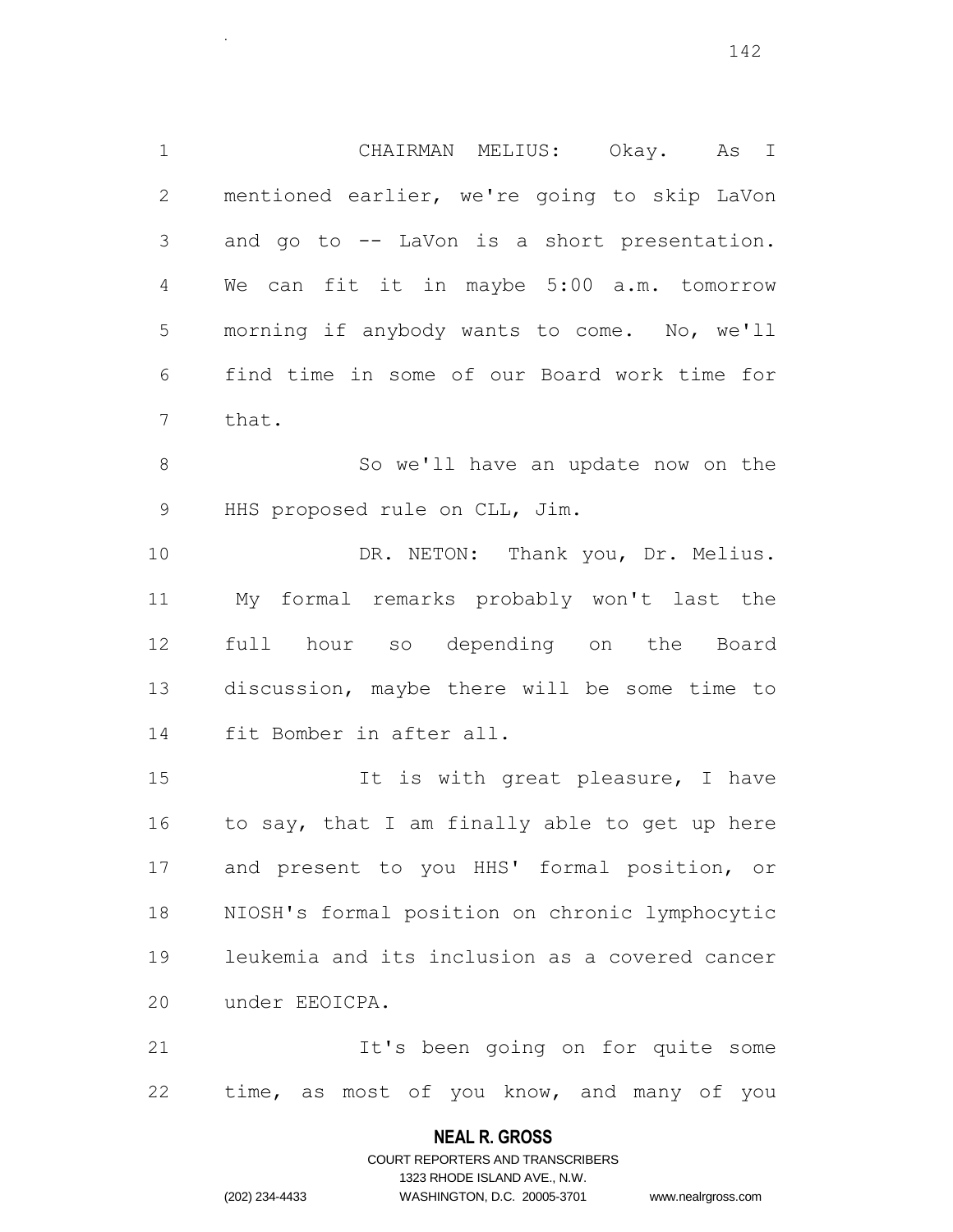might suggest probably too long. I would say this is probably one of the most challenging scientific issues that we've had to deal with in this program. Not only from the risk model perspective, which is somewhat complex, but also from the dose reconstruction aspect as well which I'll cover a little bit later in my remarks.

 The proposed rulemaking issue was issued in the Federal Register March 11th, a little over a month ago. The comment period is out there and ends officially, I think, June 20th so there's still plenty of time to comment. Most recently I looked at the regulatory docket and I think we have right now only three comments listed in the docket.

17 Before I do forget, the regulatory docket is out there. I'll have a link to it later in my presentation but it's also reachable from our DCAS website. You can click to get over there. Not only the docket but also the option to make a comment if so

## **NEAL R. GROSS**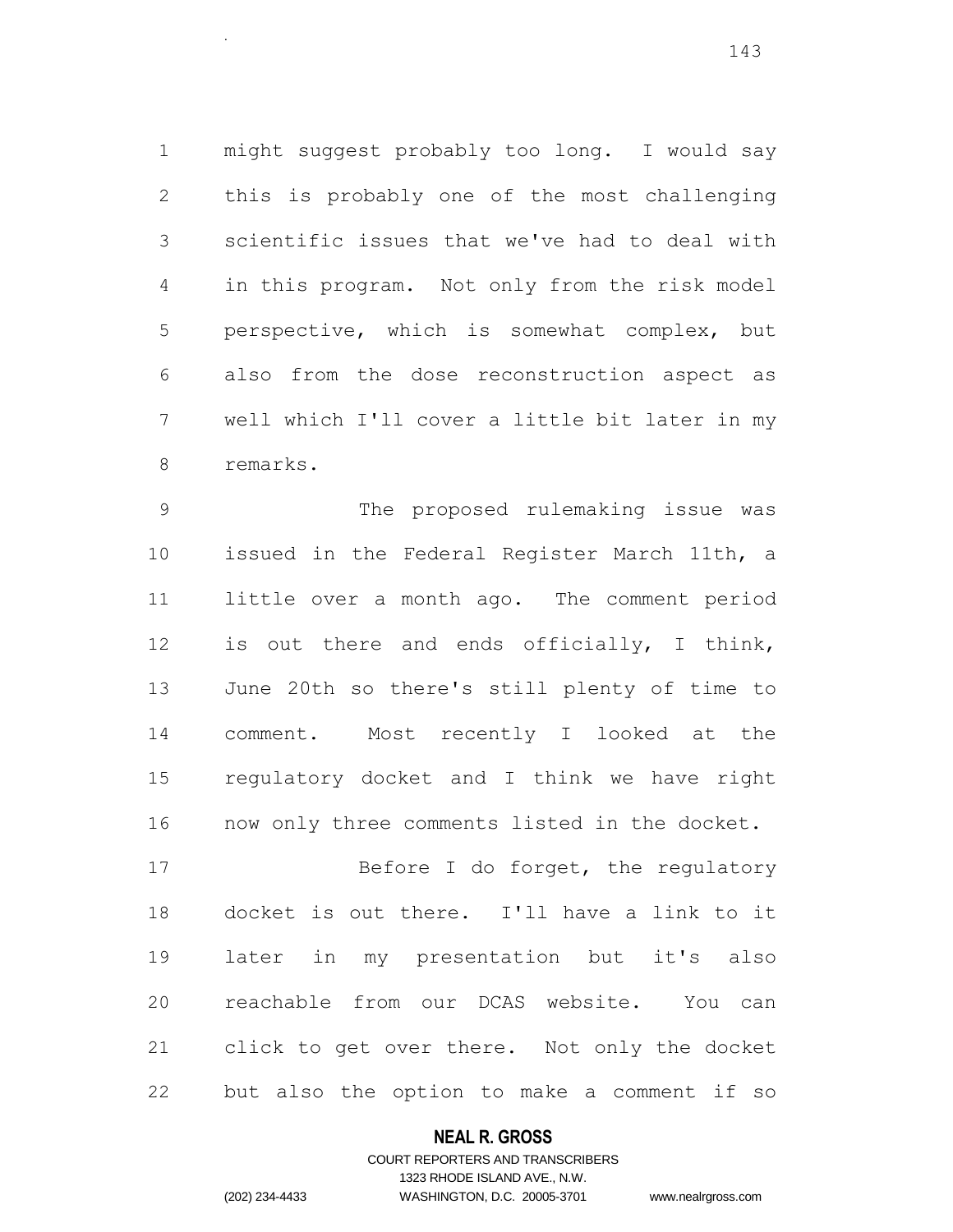desired.

.

2 A little bit about the background that most of you already know. I think I presented pieces and parts of this at various Board meetings. This is the first time I'm able to sort of put it all together. As is well known, CLL is the only cancer that the Probability of Causation is zero under the Probability of Causation rule in 2002. That decision was a conscious effort on NIOSH based on a couple facts. One was the unavailability of existing epidemiologic studies that demonstrate a link between radiation and CLL. There were studies 15 out there that were suggestive. Many had negative risk coefficients and some have positive but nothing out there that would conclusively link CLL. In general even among the radiation research bodies that exist and make comments on these risk models, there was

pretty much a consensus of opinion in 2002

## **NEAL R. GROSS**

# COURT REPORTERS AND TRANSCRIBERS 1323 RHODE ISLAND AVE., N.W. (202) 234-4433 WASHINGTON, D.C. 20005-3701 www.nealrgross.com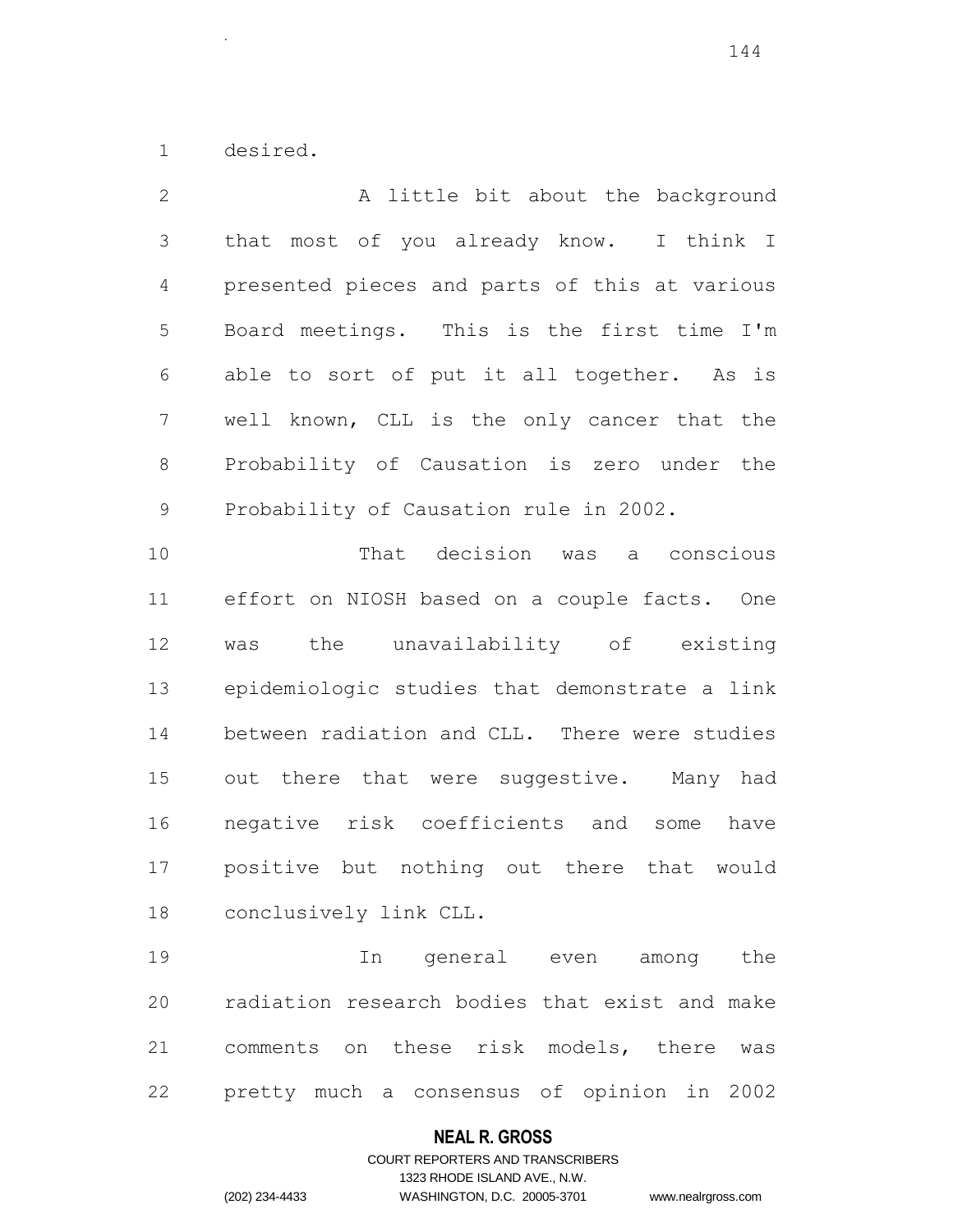that CLL should be considered non-radiogenic. To some extent that thought pattern persist in some organizations.

.

 Probably as important is the feasibility of development of quantitative risk model. Even if we determine that CLL was radiogenic, as you know, most of the risk coefficients were generated using the life span study of Hiroshima and Nagasaki survivors.

11 11 In the entire cohort the 80,000 or so people in that cohort there were only four cases of chronic lymphocytic leukemia total which is not many to develop a quantitative risk model from.

 In fact, I think it was estimated that only maybe one of those were possibly related to radiation exposure out of four but the numbers are so small it's hard to tell. That's due to the fact that CLL is a rare cancer in the Japanese population. Much rarer than it is in the U.S. population. We'll talk

### **NEAL R. GROSS**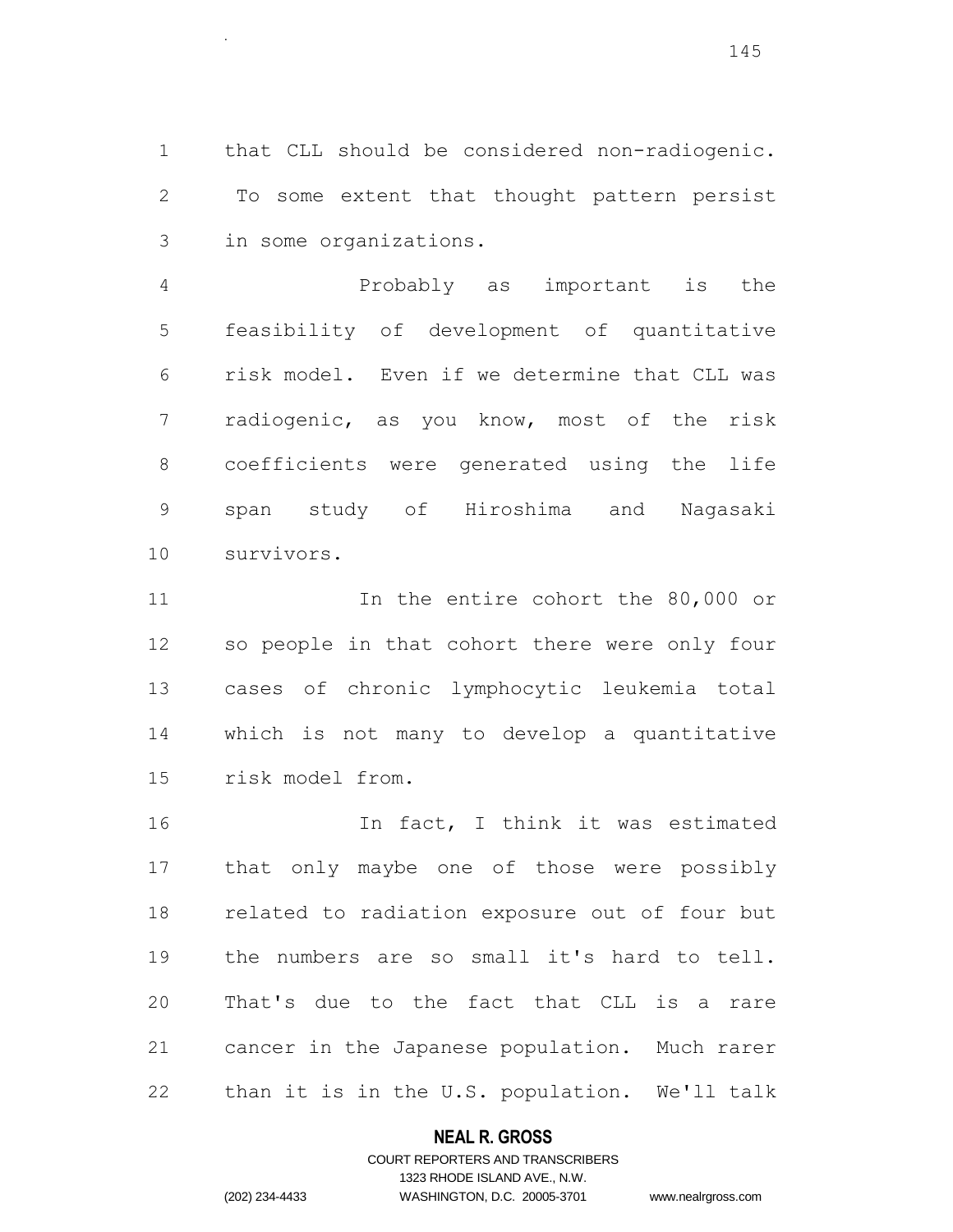a little bit more about that later.

.

 At the time of the publication of the Probability of Causation rule in 2002, this was listed in the preamble, that NIOSH was committed to revisiting the decision on radiogenicity as new scientific information became available. We kept our ear to the ground and over time evidence started to emerge that made us start to rethink that position.

 Continuing on to summary of activities, I just made a couple of brief slides on this because it has been a long process. It started way back in, I think, 2004 when a public meeting was convened by the NIOSH Office of Energy Research Programs to evaluate this radiogenicity issue.

18 That was using some money that was earmarked by Congress and funded directly to the Office of Energy Research Programs to look at this issue. The meeting was one aspect of it. Also NIOSH at that time engaged in some

### **NEAL R. GROSS**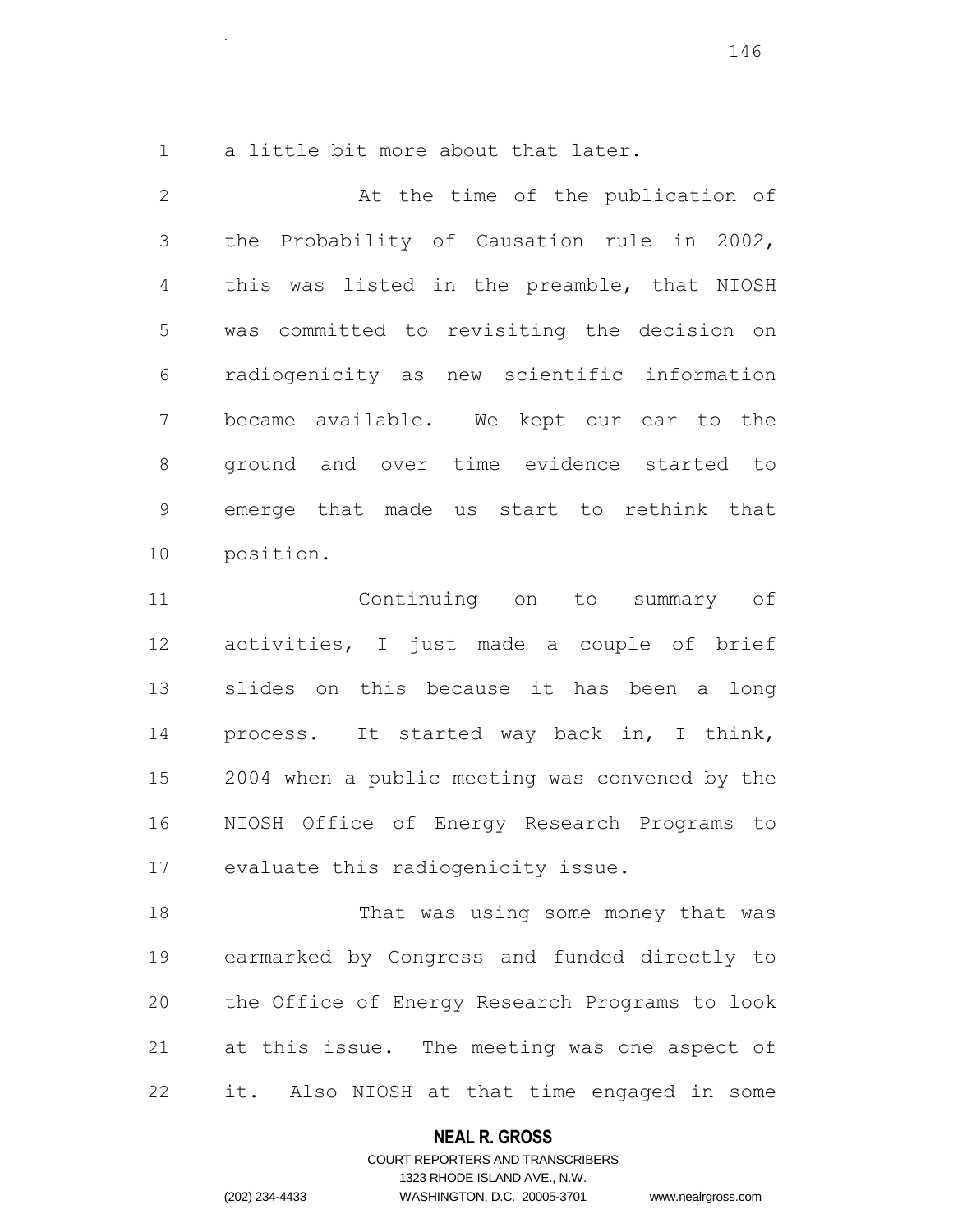additional leukemia-type research of their own.

.

 At the end of this meeting the participants determined that the current evidence was still inconclusive. They were looking at it from a purely scientific perspective. Although some new information had emerged to possibly make one think that CLL could be radiogenic, there was nothing still conclusive on the table.

11 Subsequent to that meeting NIOSH, and that is specifically DCAS or OCAS at the time, polled subject matter experts regarding the radiogenicity of CLL from a slightly different perspective. We asked the question is there sufficient evidence to continue to disregard CLL as a radiogenic cancer under EEOICPA compensation program.

19 19 If you think about it, that's a slightly different question to be asked. The majority of the reviewers, three out of five reviewers supported the position that CLL

#### **NEAL R. GROSS**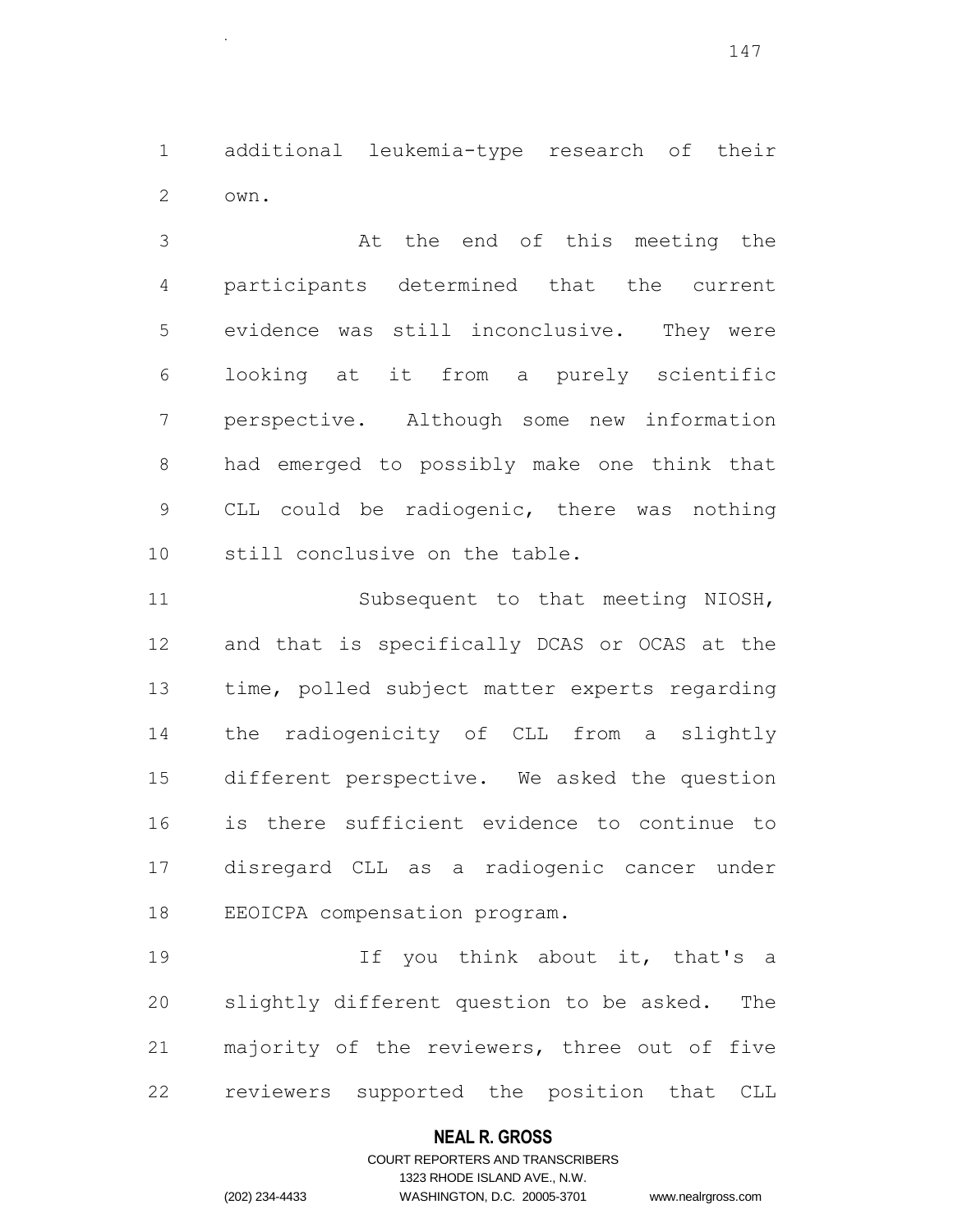should be considered radiogenic. There's a couple reasons for that.

.

 One is that new epidemiologic information had emerged that even though the risk coefficients were positive but not statistically significant, there were more and more studies out there indicating that, yes, maybe there was a connection between radiation exposure and CLL. A lot of it had to do with the way the data were analyzed as a function of latency period.

12 Secondly, if one thinks about this from a biological plausibility issue, is it really reasonable to conclude that CLL is the only cancer that could not be caused by radiation given what we know about the way radiation causes cancer and that it specifically damages DNA.

 Given that, it was hard to fathom why CLL couldn't at least plausibly be caused by radiation. There's a number of reasons why the epidemiologic data was not informative and

### **NEAL R. GROSS**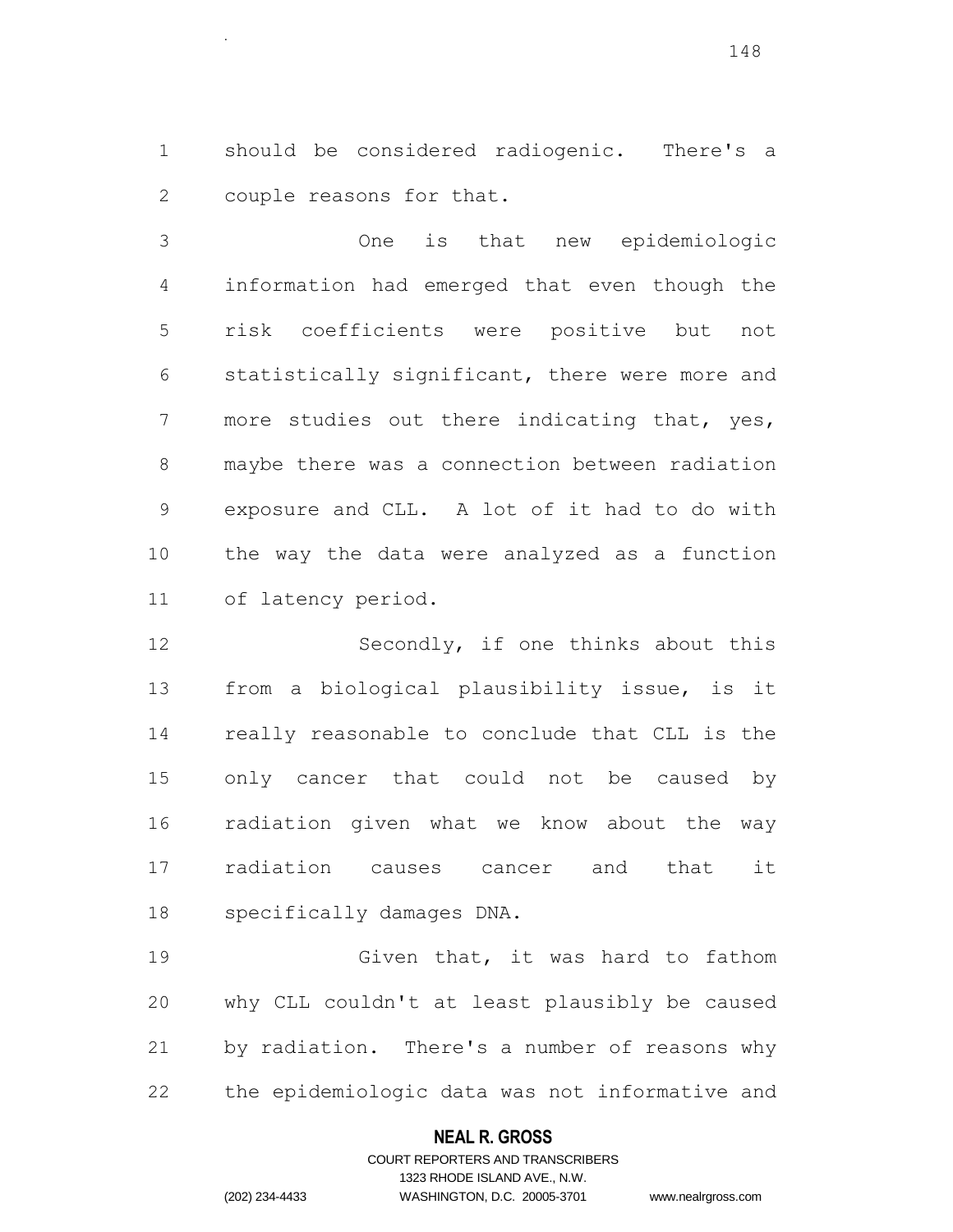those have been wide reported in the literature. Partly because it's a disease of old age. It takes years to develop.

.

 It's also been misclassified many times. It's a hard one to nail down with a specific ICD-9 code. It's often been considered to be -- it could be misclassified as hairy cell leukemia or small lymphocytic lymphoma. Those sort of things make the epidemiology a little bit less than robust in trying to determine the radiogenicity.

 Anyway, bolstered by the -- there were two reviewers that did not support the position. One reviewer was neutral on the subject and basically said the information was still in her opinion inconclusive. There was one reviewer out of the five that concluded 18 that it was not radiogenic CLL.

19 19 In fact, that same particular reviewer also felt that lymphomas in general were not -- if they were radiogenic they would be radiogenic themselves. Bolstered by the

#### **NEAL R. GROSS**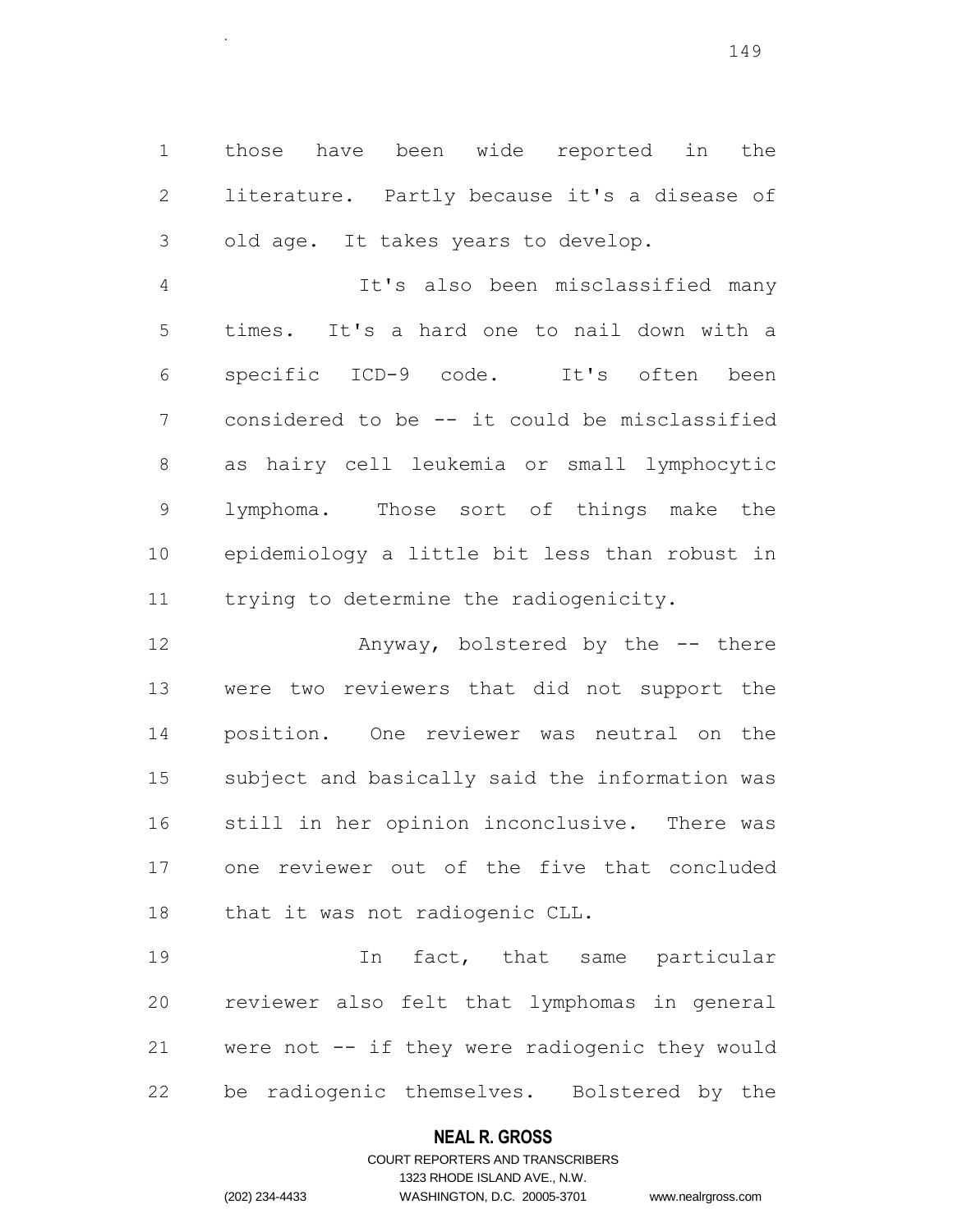three out of the five reviews as a supported position CLL should be considered, we started to conduct some research into appropriate risk model for CLL.

 When I say we, we actually engaged the services of SENES Oak Ridge, Inc., our dose risk model contractor. They are the same organization that developed in consort with National Cancer Institute the risk models that currently exist in NIOSH IREP.

 They did a detailed look into the molecular biological basis, the epidemiology, and the clinical basis of what was going on with CLL to see if a risk model could be assembled. I'll talk a little bit more about that later.

 Concomitant with that effort we also -- these first two bullets should be reversed to get the chronology right. We are also doing research into the dosimetric target organ for chronic lymphocytic leukemia because being a disease or cancer of the lymphocytes

### **NEAL R. GROSS**

.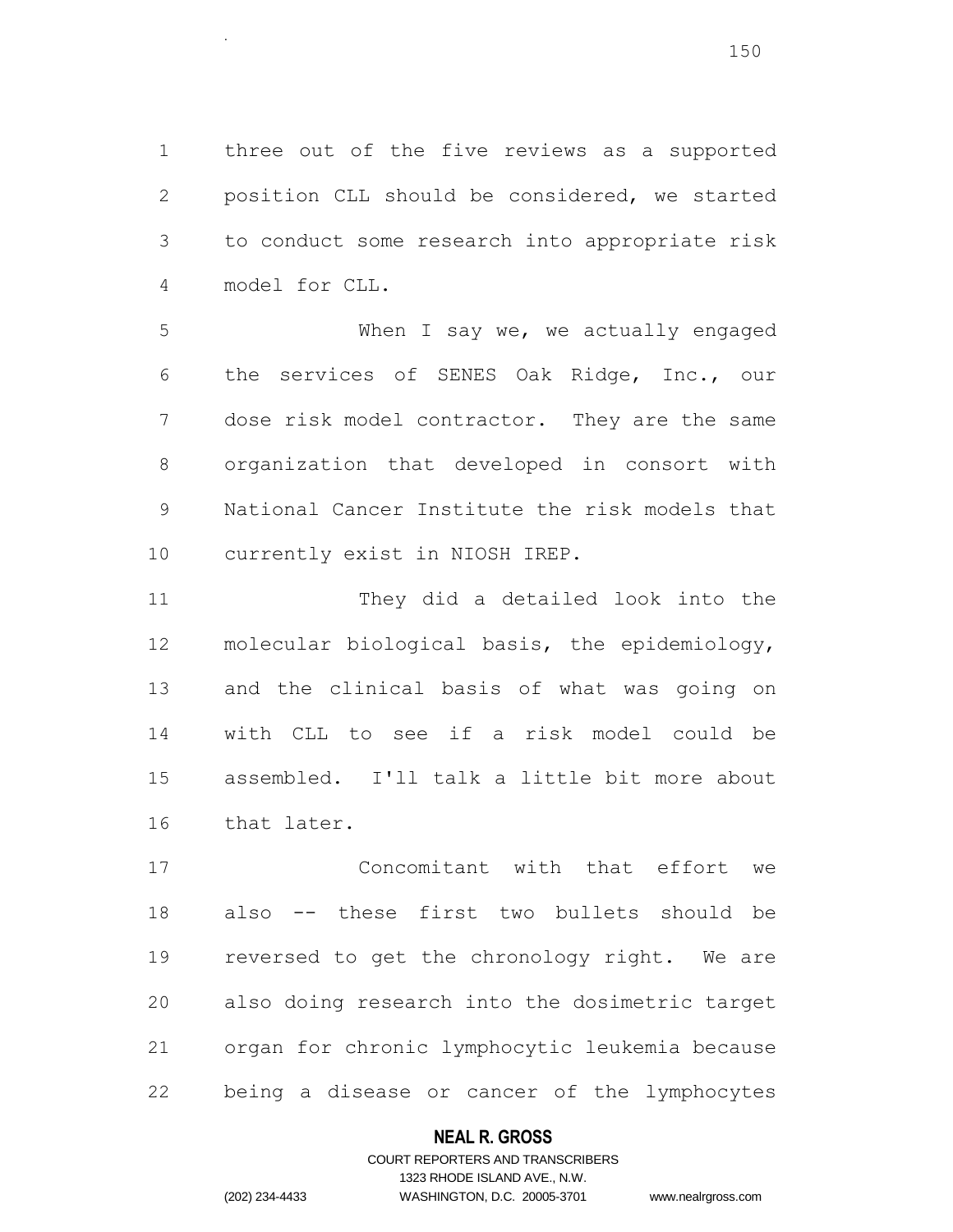it was not clear to us at that time what target organs should be reconstructed when we did dose reconstructions.

.

 Lymphocytes are present throughout the body so is there one particular organ that we need to consider or is it more diffuse? Well, the answer as it turned out was, in our opinion at that point, that the lymphocytes are diffusely disseminated throughout the body in both the hematopoietic system; that is, the bone marrow and the blood stream, as well as 12 the entire lymph system of the body. That created somewhat of a difficult situation for us to reconstruct doses.

 We came up with that concept and Oak Ridge was the main player in this helping us out. We did pull subject matter experts on a draft opinion on this. I think we pulled three subject matter experts and they agreed with us that the etiology of CLL -- the origin of the cancer could be anywhere in the lymphatic or hematopoietic system and we

#### **NEAL R. GROSS**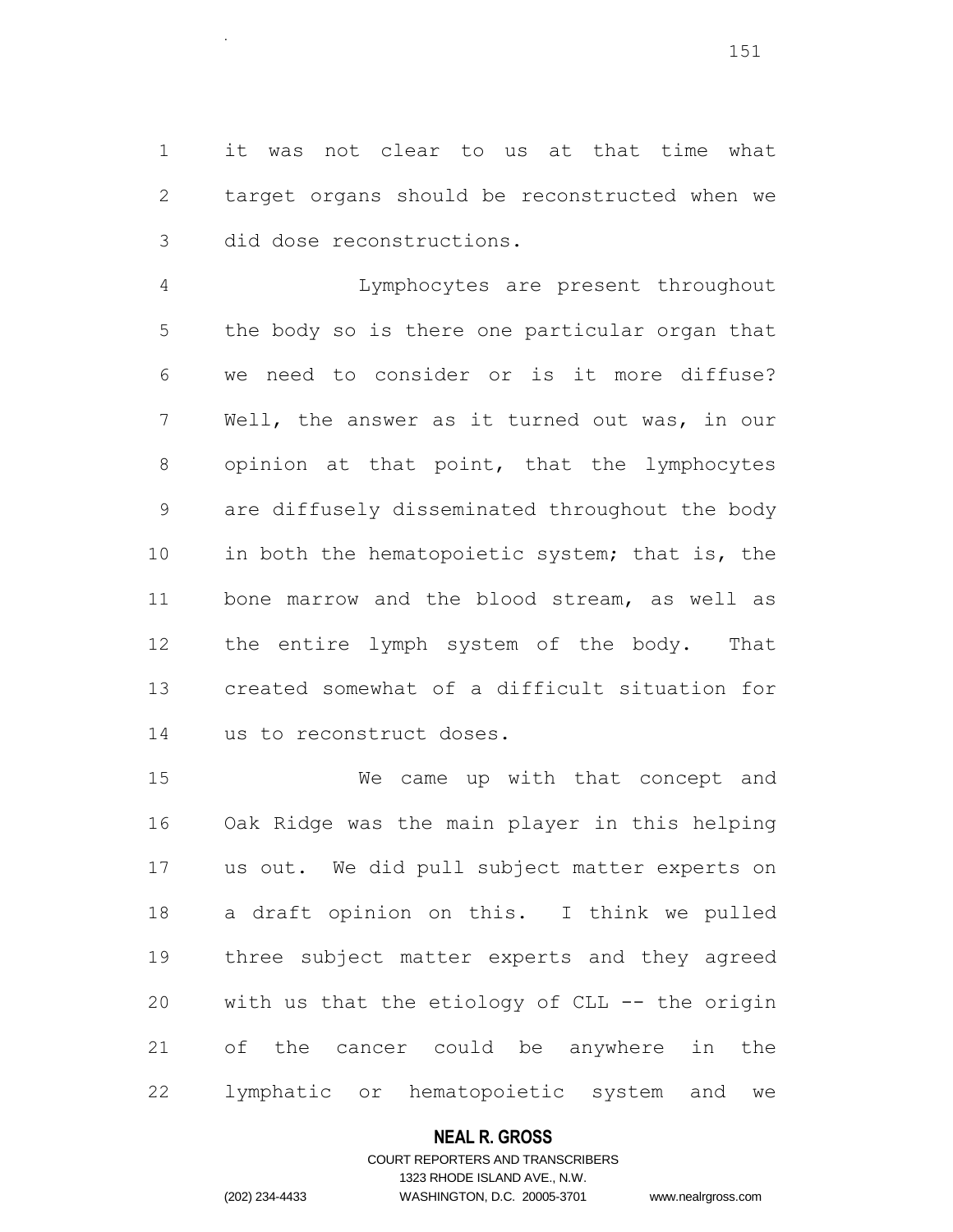proceeded to develop a dose model based on that concept.

.

 After the risk model was drafted and dose reconstruction approach completed, it took sometime and it wasn't until actually January of 2010 that both of those pieces were finalized within NIOSH. Shortly thereafter on March 11th of 2011 we issued a Notice of Proposed Rulemaking in the Federal Register.

 As I mentioned regarding the CLL risk models, SENES Oak Ridge conducted a comprehensive review of public papers that were out there. There were a lot of epidemiologic papers out there, notably those published by David Richardson, John Boice. There was an entire issue of the British Journal of Hematology that covered CLL that NIOSH researchers including Schubauer-Berigan and Silver contributed to.

 We considered all those in context and also compiled sex and age specific incidence rates because the incidence rates in

#### **NEAL R. GROSS**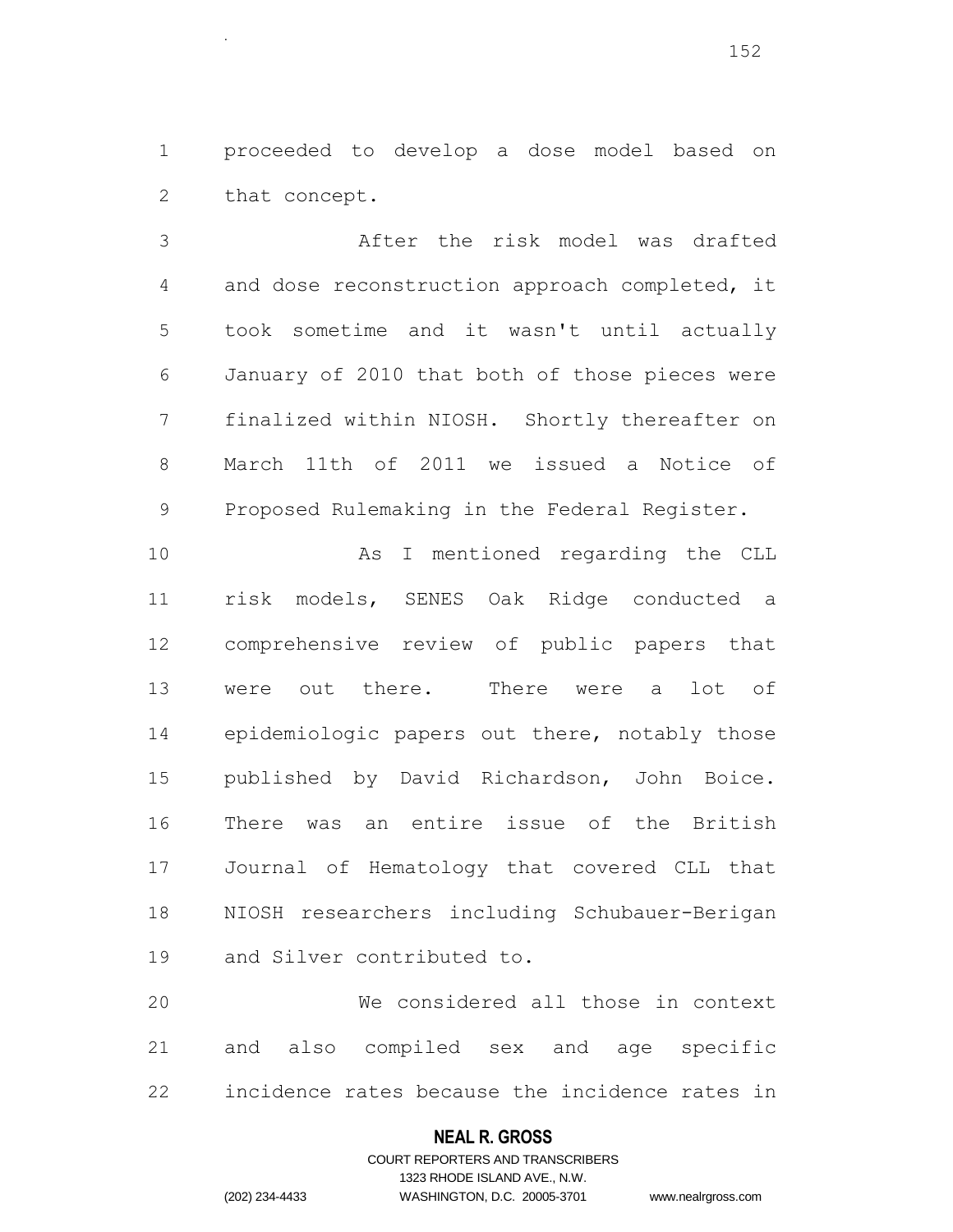Japan, as I mentioned, were very low and it would certainly not match those, we didn't expect, in the United States.

.

 The third bullet here, one thing that is probably one of the more significant issues with CLL is the critically evaluated epidemiologic data related to the issue of latency. CLL has been considered a disease of old age. A latency period was considered to be much longer than that of other leukemias, for example.

 Certainly of leukemias and actually even longer than those of solid tumors that we consider in NIOSH IREP. There was a lot of effort put into that. In fact, that was one of the larger sources of comments we received when the model was reviewed.

 So as a starting point, SENES Oak Ridge used the existing myeloma and lymphoma model as a starting point for the model. One might remember that we have one model that covers non-Hodgkin's lymphoma, lymphoma, and

### **NEAL R. GROSS**

## COURT REPORTERS AND TRANSCRIBERS 1323 RHODE ISLAND AVE., N.W. (202) 234-4433 WASHINGTON, D.C. 20005-3701 www.nealrgross.com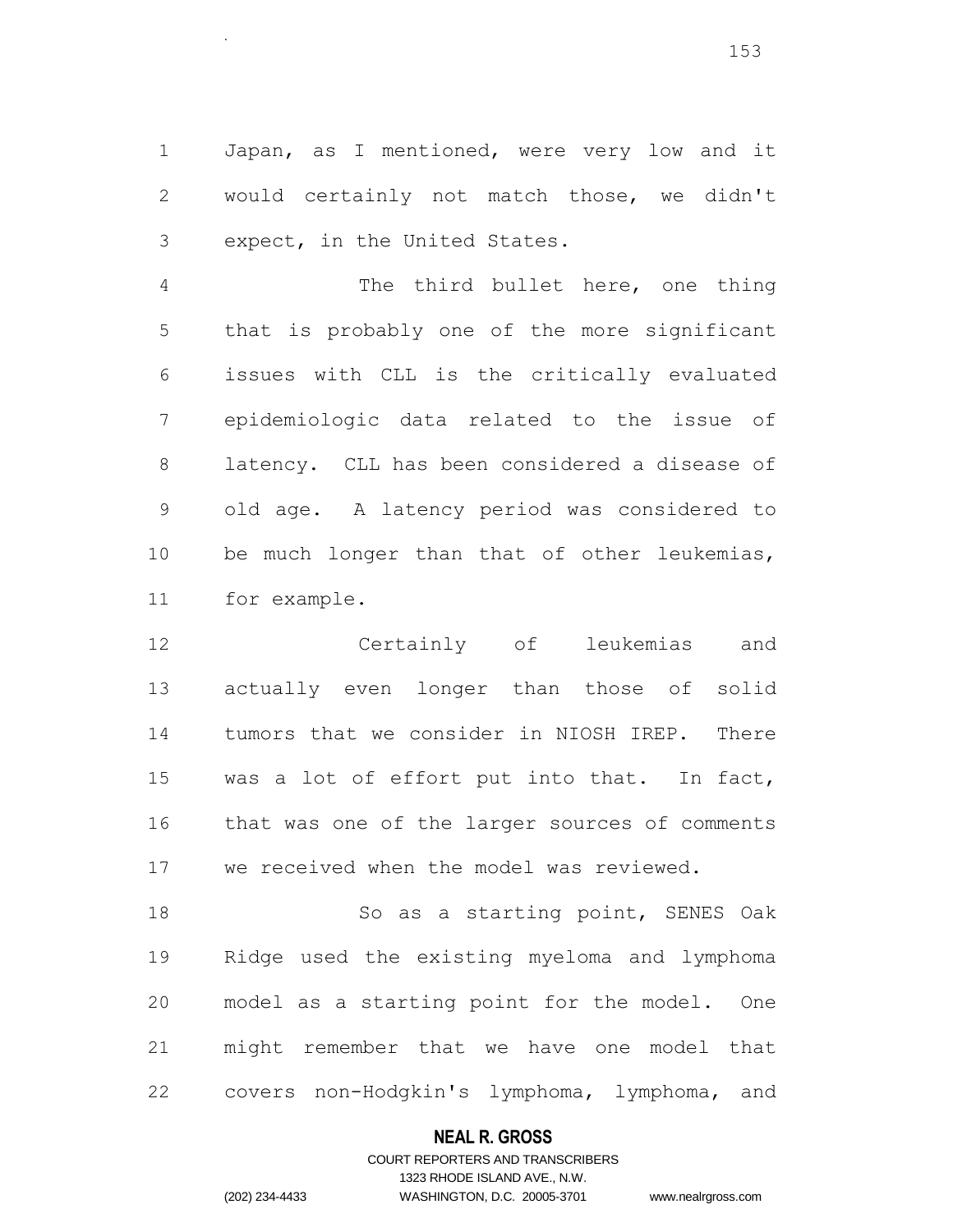multiple myeloma.

.

| That model is based on 117 cases                |
|-------------------------------------------------|
| in the life span study of the<br>that<br>were   |
| Japanese Hiroshima and Nagasaki survivors and   |
| those were used. We took that model and then    |
| developed an extended latency period tail on    |
| that model.                                     |
| One of the reasons that we thought              |
| was a good starting point is CLL is<br>this     |
| classified now as a form of non-Hodgkin's       |
| lymphoma by the World Health Organization.      |
| Given that it's no longer in the leukemia       |
| realm.                                          |
| least in the World<br>At<br>Health              |
| Organization's eyes it's a lymphoma, although   |
| is<br>inconsistent with the<br>that<br>$ICD-9,$ |
| International Classification<br>of<br>Disease   |
| Registry, which still considered it leukemia    |
| but we strongly believe that the lymphoma       |
| designation is correct.                         |
| Again, start with a<br>multiple                 |
|                                                 |

myeloma lymphoma model and then extend the

# **NEAL R. GROSS**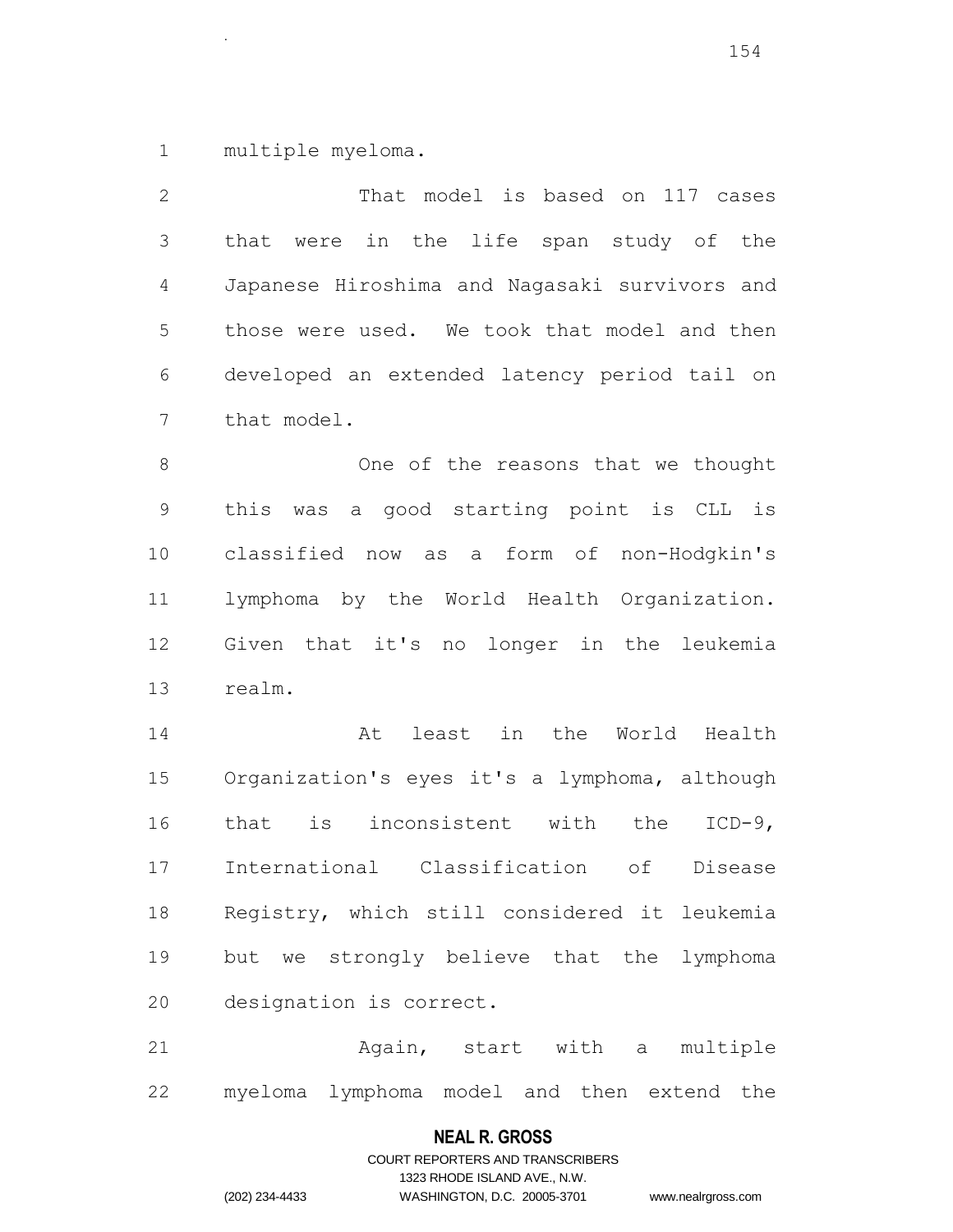latency period. The original draft model had a latency period of 15 plus or minus five years.

.

 As with other risk models, it's not a set value. The risk is very low. It's short latency period and there is an S-shape function that increases over time to confer maximum risk at some point out in time.

 As I said, we did have the model reviewed by four subject matter experts. I think two of them were the same ones that we asked the opinion on radiogenicity. We received a number of comments, reviewed those comments, and adjusted the model -- the document as appropriate.

 But the major modification was to the risk model. One major modification risk model was the latency period which was shortened from 15 plus or minus five years to 10 plus or minus five years. There was some evidence that there is a fair amount of uncertainty of the latency period with CLL and

#### **NEAL R. GROSS**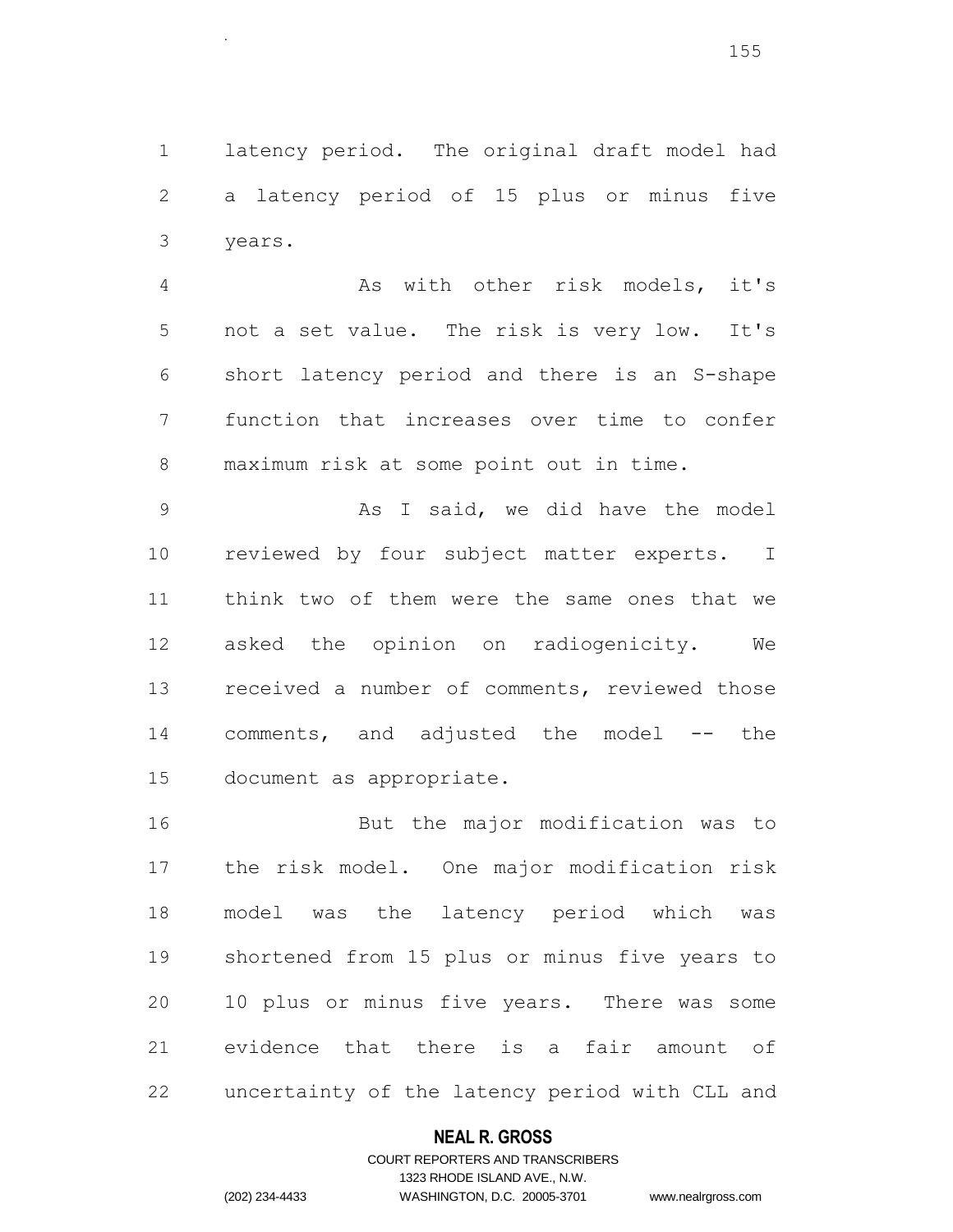that has a lot to do with the way it's diagnosed in the field.

.

 Oftentimes CLL is diagnosed sort of coincidentally to other illnesses when a person goes in for a checkup. It oftentimes has no real clinical symptoms until it's fairly far progressed.

 This is just a graph of the latency adjustment. Maybe I should explain this a little bit. The Y-axis here is a latency adjustment which is some fraction of the full excess relative risk per sievert.

13 If you look at .5, the 50 percent value, that would be 10 years. Then the dotted lines are the uncertainty about that latency adjustment plus or minus five years. At 10 years one gets 50 percent of the excess relative risk per sievert and an uncertainty factor is included in there as a triangular distribution of plus or minus five years.

 The lower bound would be five years, the upper bound would be 15 years.

### **NEAL R. GROSS**

COURT REPORTERS AND TRANSCRIBERS 1323 RHODE ISLAND AVE., N.W. (202) 234-4433 WASHINGTON, D.C. 20005-3701 www.nealrgross.com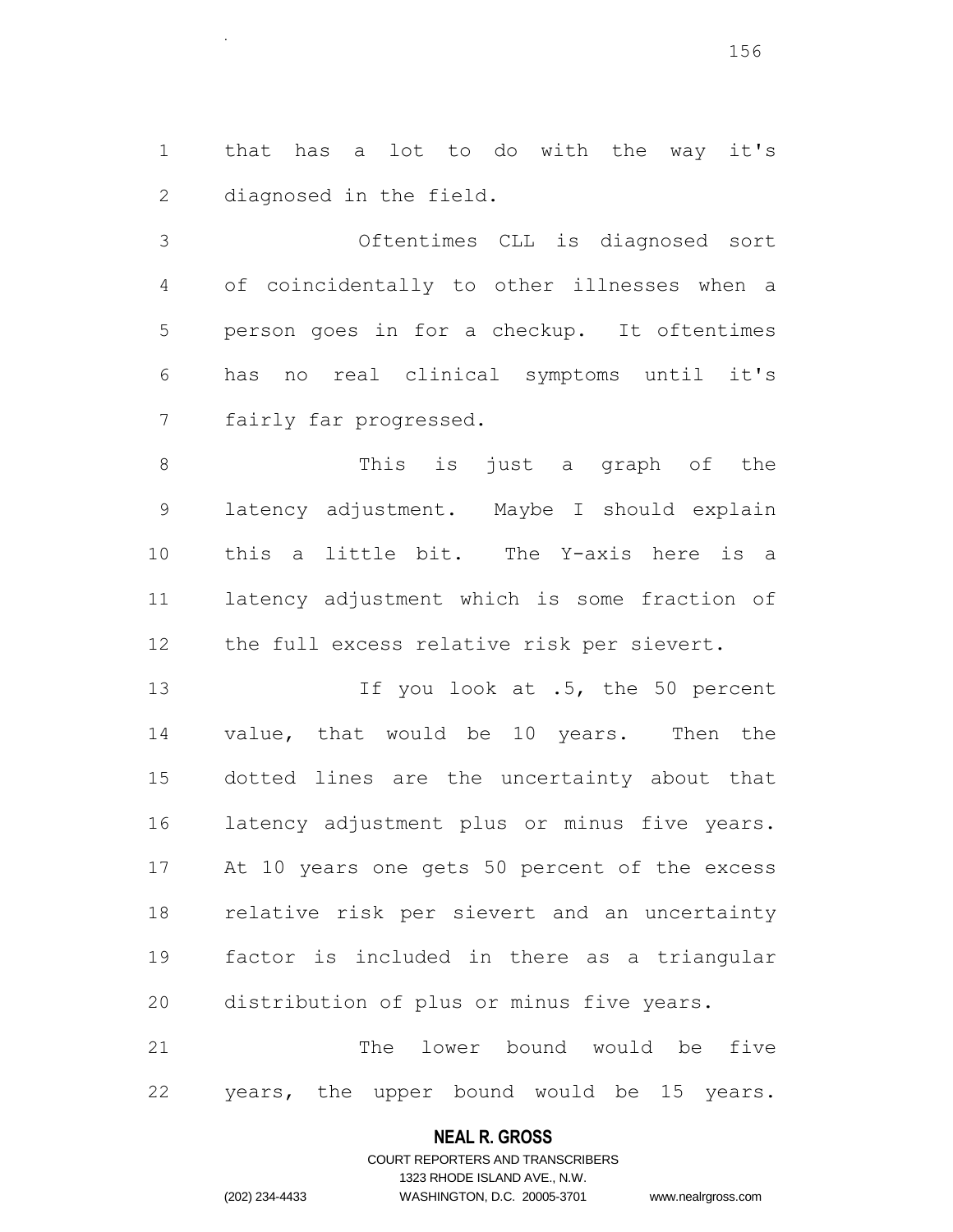This latency adjustment will be incorporated into the multiple myeloma lymphoma model for the CLL excess relative risk per sievert calculation.

 One thing we wanted to do was to sort of do a reasonableness check on the model. Let's quantitatively look at the model and see what kind of Probability of Causations that it generates because this is a brand new model and no one has ever looked at it before. We evaluated the model under a somewhat restricted exposure scenario and that was recalculated for males exposed between 20 and 40 years of age who were acutely exposed to one sievert of high energy gamma radiation so about 100 rem of gamma radiation exposed earlier in their career between 20 and 40 years of age.

 This will give you a sense of what the Probability of Causation results might be for someone exposed externally with a uniform beam of photons. Although the analysis was

#### **NEAL R. GROSS**

## COURT REPORTERS AND TRANSCRIBERS 1323 RHODE ISLAND AVE., N.W. (202) 234-4433 WASHINGTON, D.C. 20005-3701 www.nealrgross.com

.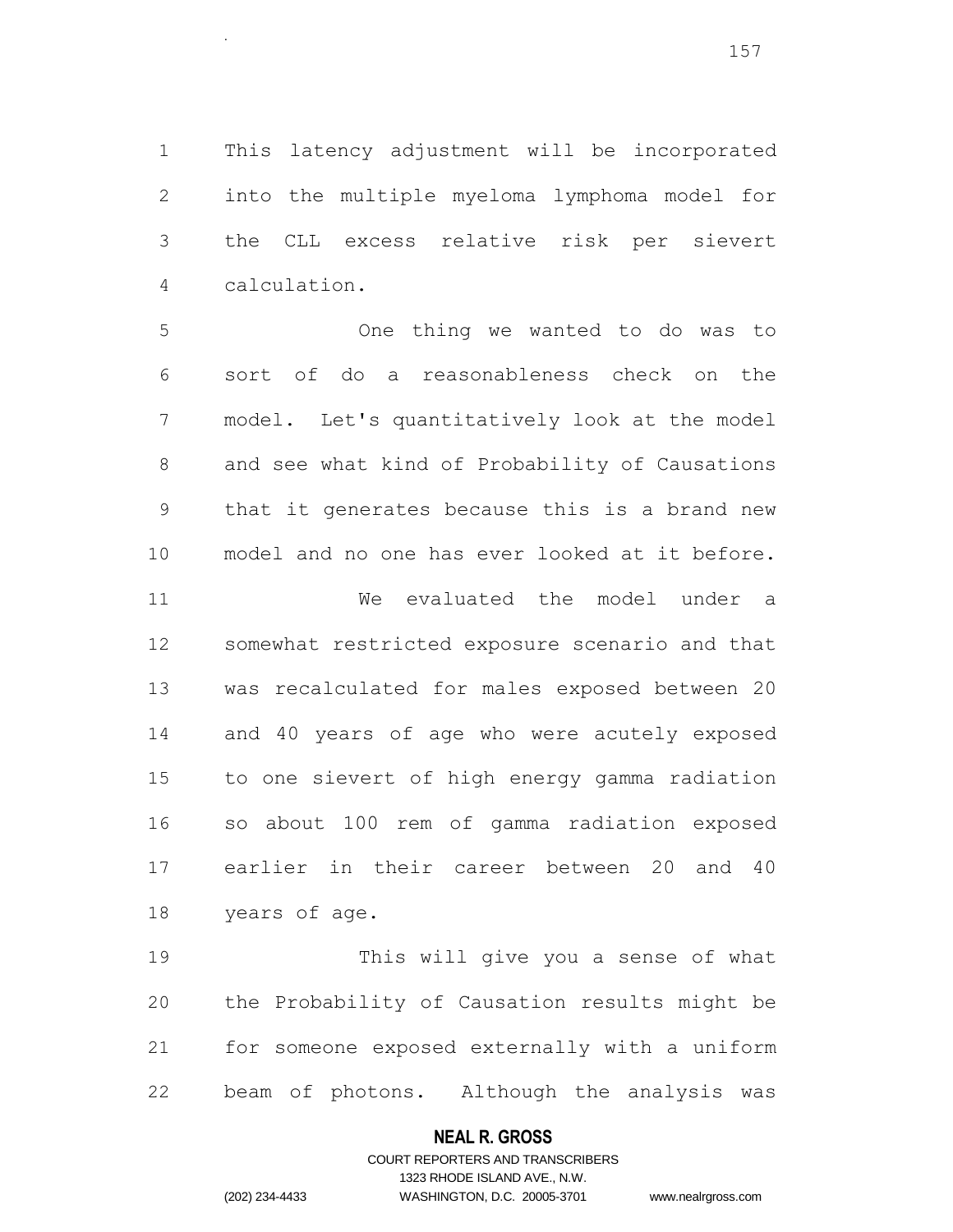restricted to males, the results should be similar for females and that's because the same risk coefficient is used for both.

.

 It turns out in the multiple myeloma and lymphoma in the Japanese survivor data the point estimates for risk in females is negative. It's only positive for males so we've applied the male positive estimates for use in this model.

10 What we found, I have a table to 11 show this, the PC results were greater than 50 percent for some cases under some circumstances. This slide is a little small and potentially hard to read but what you see here, and I highlighted in yellow on the slide, one reaches greater than 50 percent only under situations of the latency time of greater than 10 years and for early ages at exposure like 20 and 25 years.

 You can't get over 50 percent in this graph if you are exposed over 30 years of age to one sievert of external radiation.

### **NEAL R. GROSS**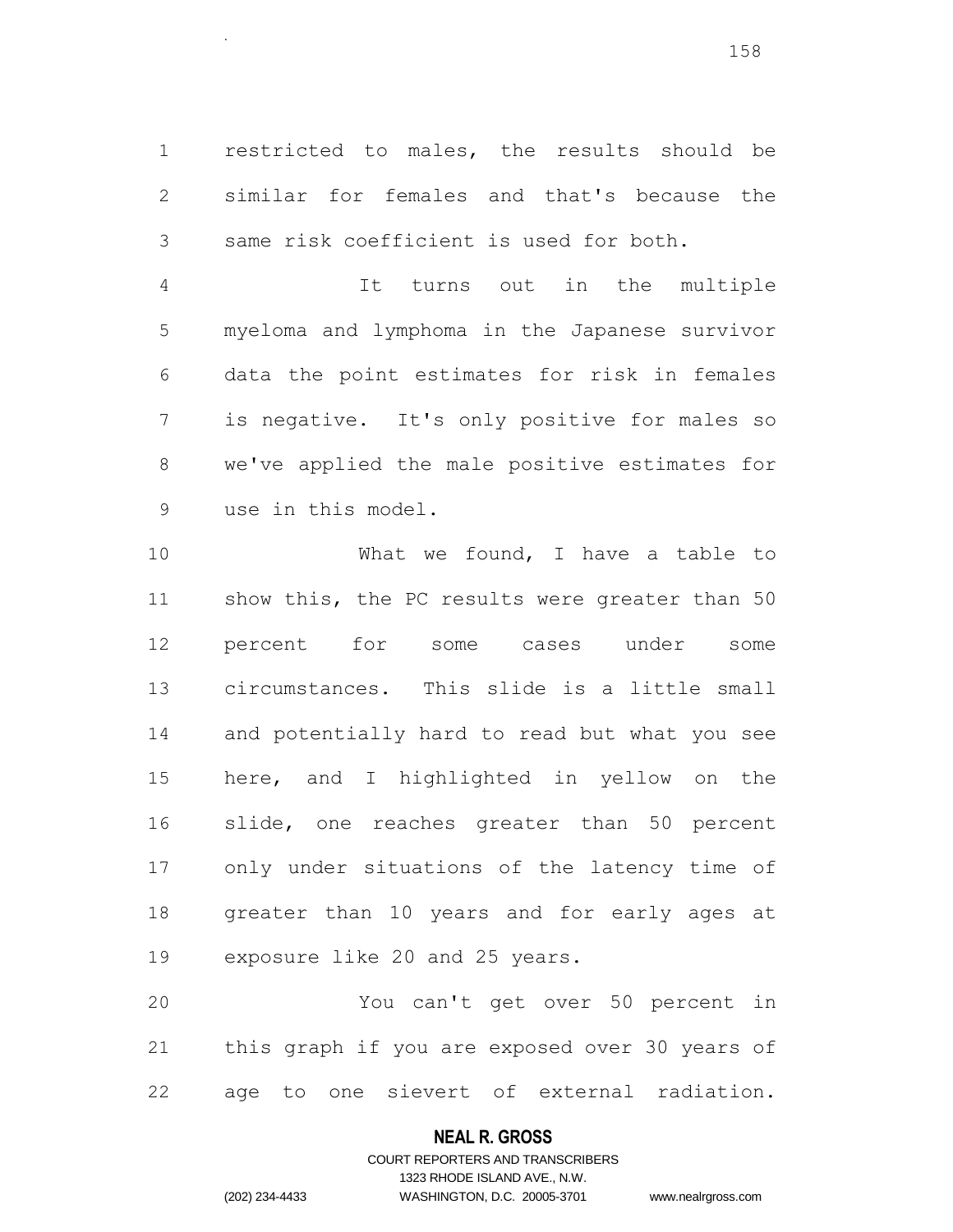Interestingly, I put the 50th percentile on here and none of the 50th percentiles which, of course, we don't use approach the 50 percent value.

.

 There are certain circumstances under 100 rem of external radiation that would be compensated under this specific condition. I would say that 100 rem of external exposure is a fairly significant dose. We rarely see 10 that in current days.

11 1 I would think in the very early years in situations where you had a lot of the pitchblende ore processing going on, maybe in the Mallinckrodt era where they were doing a lot of that, you could get to that level. It would be fairly difficult to be compensated. The probability is not zero but you need some fairly substantial external doses to be compensated for CLL under this circumstance. Let's talk a little bit about the

 dose reconstruction methodology. I mentioned CLL is a disease that originates from a

#### **NEAL R. GROSS**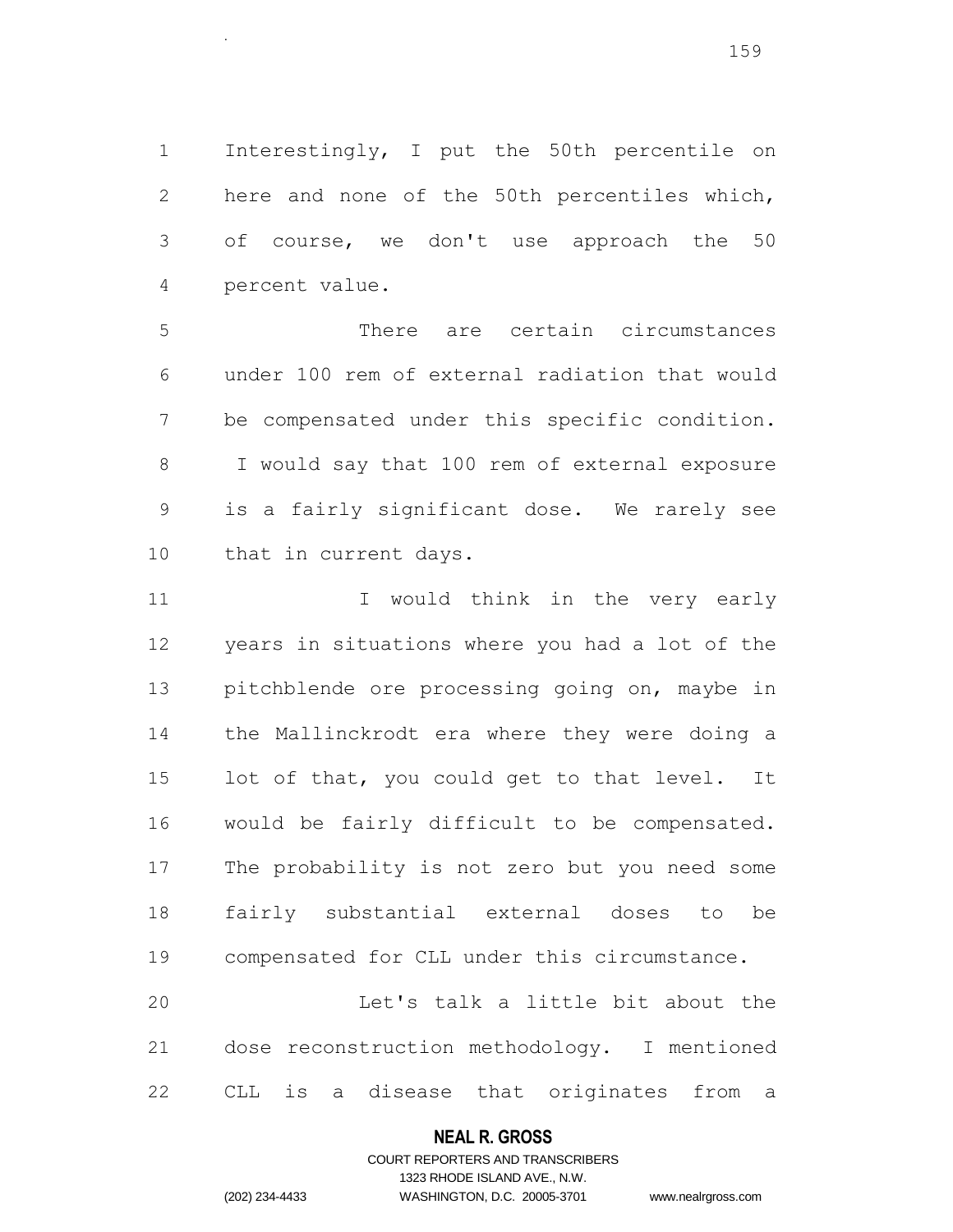population of lymphocytes and specifically of mature B lymphocytes, and more specifically antigen stimulated mature B lymphocytes. I've learned a lot in the research of this program. We would call those precursor cells, CLL precursor cells these antigen stimulated mature B lymphocytes that can circulate basically throughout the lymphatic and hematopoietic system.

10 As we learned in our review, and 11 our subject matter experts concur, these lymphocytes could undergo transformation to CLL clones anywhere in the blood forming or lymphatic system. Because of that, a dose reconstruction for a non-homogeneous exposure. The biggest example this, of course, would be internal dose must account for this.

 If you inhale plutonium we all know it's going to preferentially accumulate in certain organs once it becomes systemic. Strontium-90 the same way. The dose to the CLL precursors is going to be very different

#### **NEAL R. GROSS**

.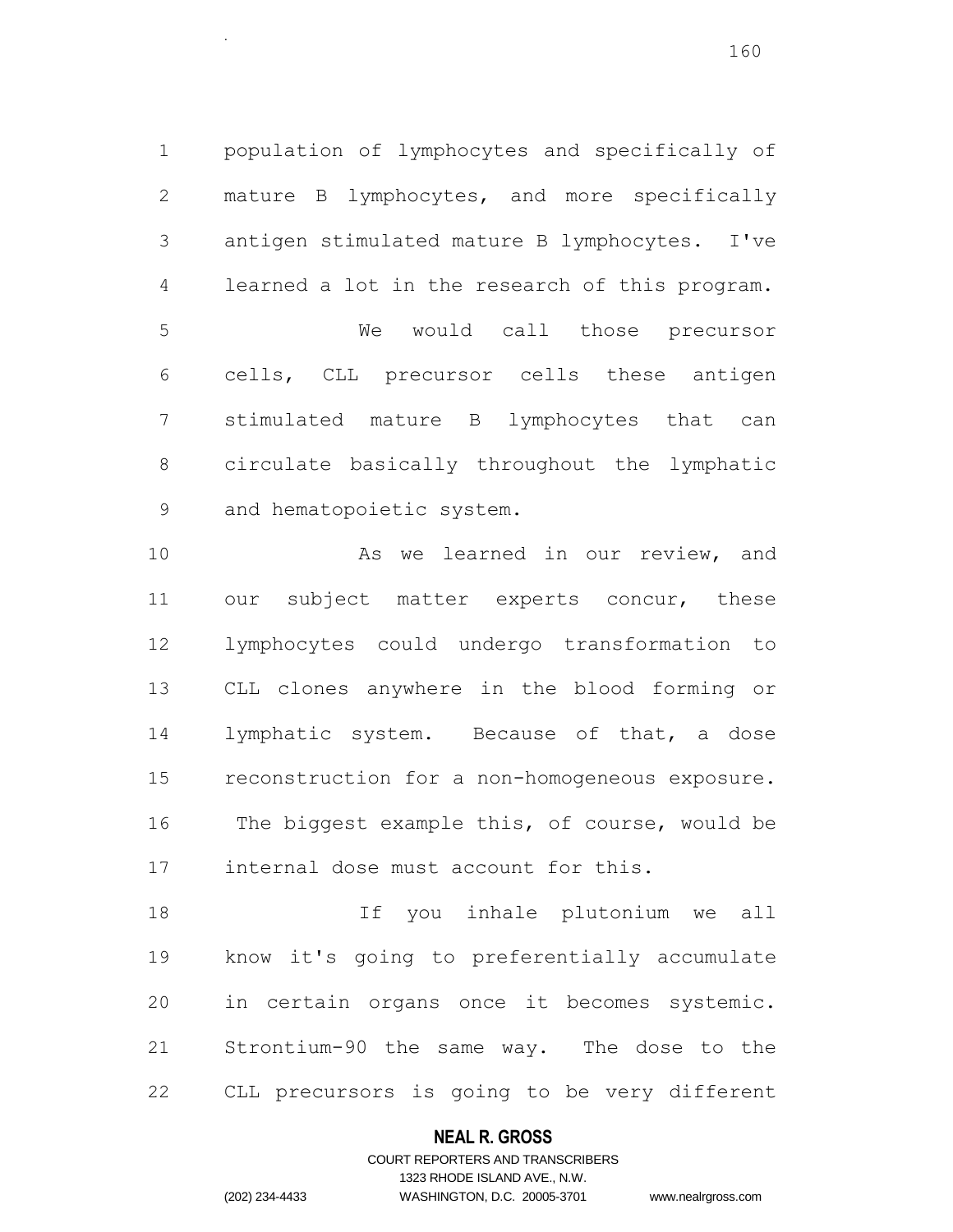from an internal perspective depending upon the radionuclide that is inhaled.

.

 Because of that we're proposing to use a probabilistic approach based on the weighted average of the doses to the various irradiated sites. I've got a couple slides that hopefully can give you a feel for how that is going to work.

 This is a slide of the distribution of lymphocytes in the body along with their 95 percentile confidence intervals. You can see that about almost 90 percent of the B cells reside in the lymph nodes, the spleen, bone marrow, and the intestine. Nonetheless, there are 12 various sites where these lymphocytes could reside and 13 if you count residential soft tissue component.

 The biology is not extremely well known and that's why we put confidence intervals about these values because this represents the range of our knowledge based on the current available science.

#### **NEAL R. GROSS**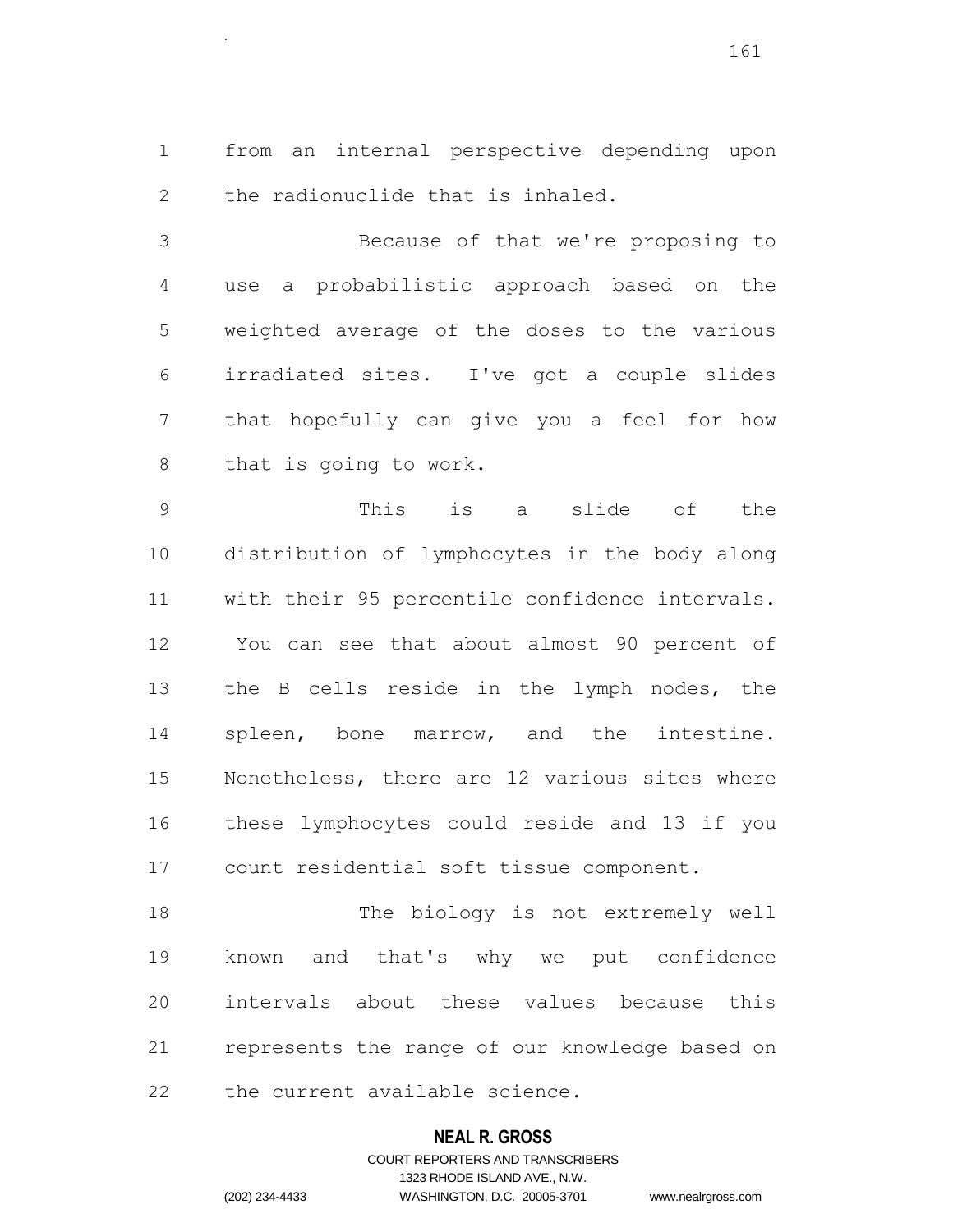If one knows the distribution of lymphocytes and one knows the uncertainty about that distribution, then one could calculate an effective dose to the B lymphocytes in a spreadsheet type calculation. That's what is portrayed here in this example of dose calculation.

8 Here we have -- it's kind of hard to read, I understand, but I couldn't figure out a way to fit this on a more readable slide. Here you have the various compartments in the first column, the fraction of the pre- CLL cells in that tissue in the second column. There's a column labeled "additional fractions" because that melds this stuff with the ICRP biological models.

 In this particular example we've calculated what I would call the effective lymphocytic dose to ingestion of one becquerel of strontium-90.

 In the second column from the right you have the dose per unit intake of

#### **NEAL R. GROSS**

.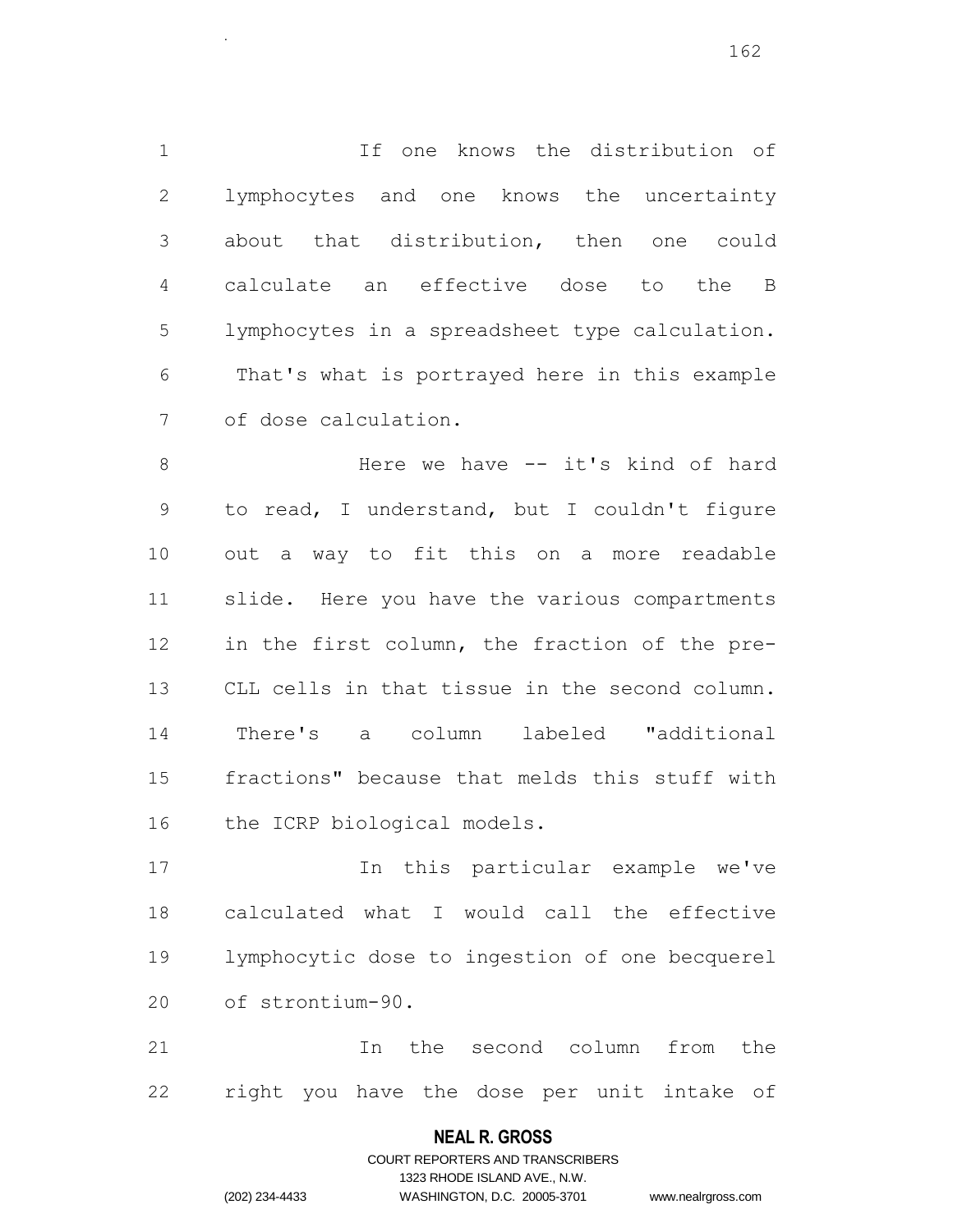strontium-90 in sieverts per becquerel so one merely multiplies that dose coefficient times the fraction of the cells that are radiated in that compartment and you come up with the strontium-90 ingested per unit intake on the weighted dose component issue on the far right.

8 If you sum that entire column up, you end up with the effective dose to the lymphocytes from an ingestion. In this particular case, strontium-90. The value in the lower right-hand column in yellow is the effective dose input that would go into the NIOSH IREP spreadsheet.

 It would also have though the propagated uncertainty of the distributions of all of those various compartments. We have this running in a model basis as a spreadsheet. We are working towards tying this in with our IMBA program right now.

 Interestingly, the overall spread of the distribution based on the uncertainty

#### **NEAL R. GROSS**

.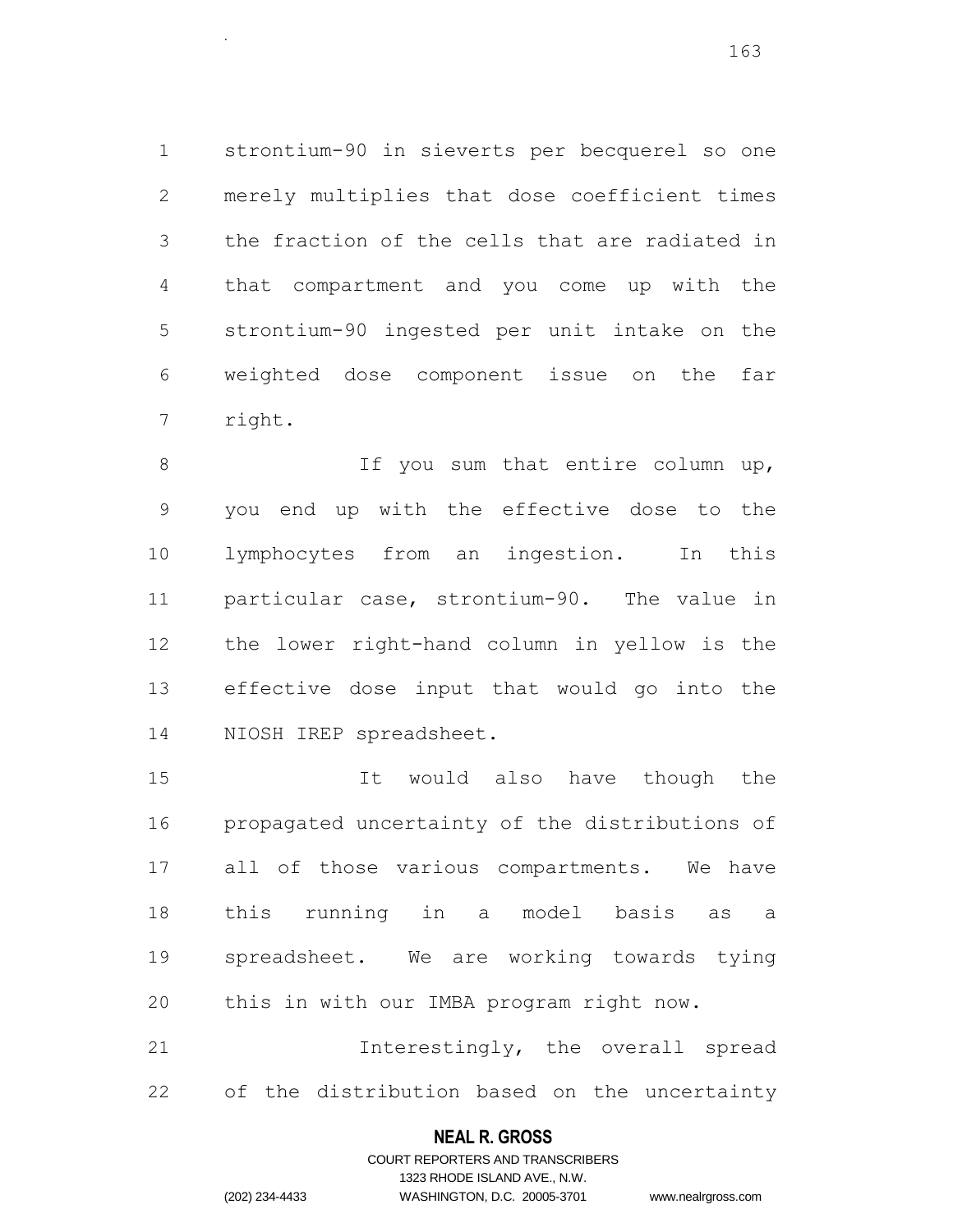of the location of all the lymphocytes is much smaller than the overall uncertainty we normally assign to an internal dose because all internal doses that we assign unless they are upper-bound estimates are recorded with a geometric standard deviation of three.

.

 I can't remember exactly now what 8 the overall uncertainty it adds to that GSD of 3 is not insignificant but it's not a major portion of that GSD of 3. We're looking at ways to sort of streamline this a little bit and maybe just include the GSD of 3 for the internal dose and add a component, an additional uncertainty that is likely going to be a standard addition to that uncertainty in each case. That's where we are. It sounds complex but it's easily put into a spreadsheet type format.

 In summary our proposed rule would rescind the designation of CLL as being non- radiogenic and added as one of the covered cancers. I want to make sure, though, as

#### **NEAL R. GROSS**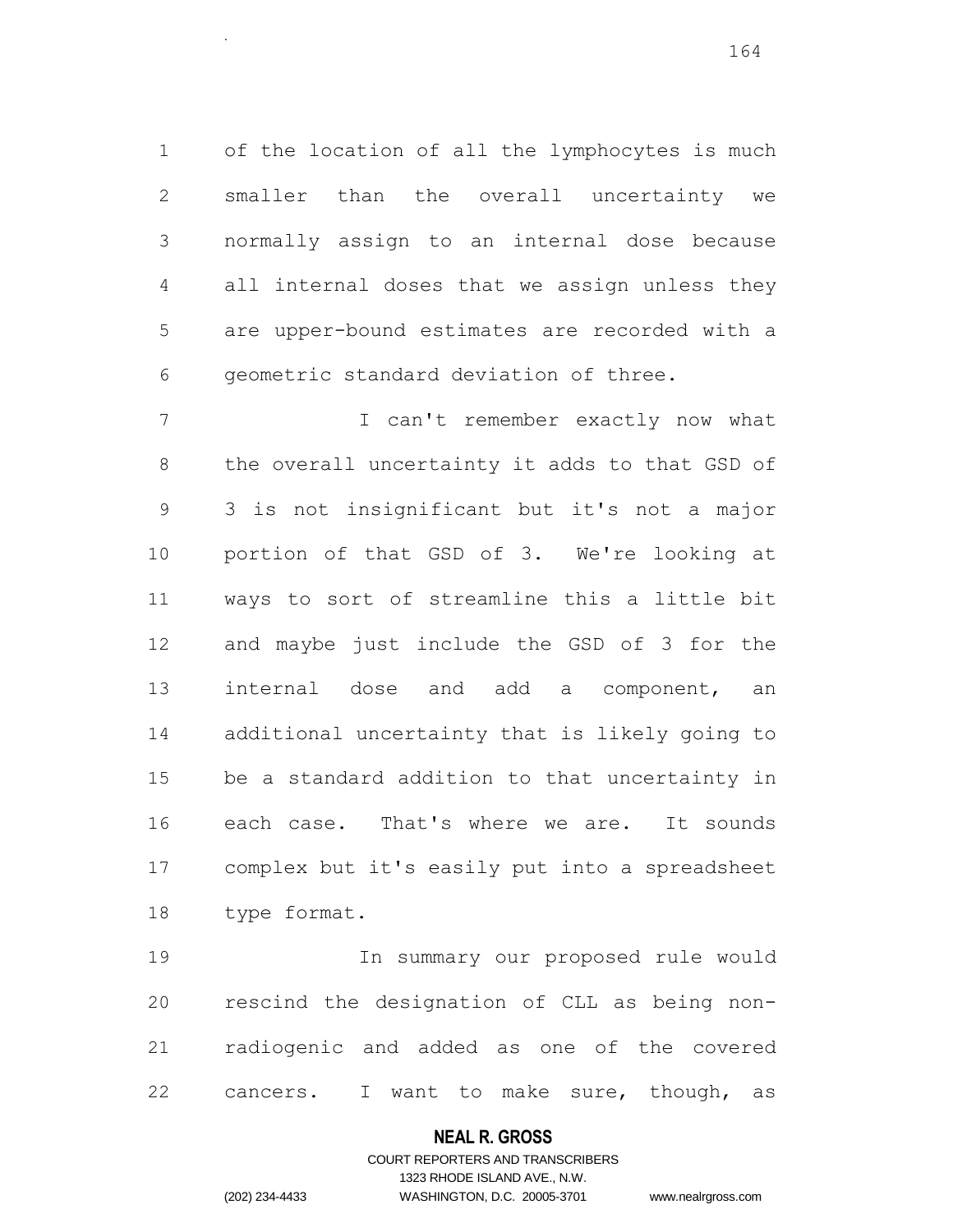pointed out, we're not talking about making this a presumptive cancer. We're talking about making this a covered cancer so that dose reconstructions can move forward.

.

 A new risk model would be added to allow for calculation of Probability of Causation for CLL and that would be the modified version of the existing lymphoma and multiple myeloma model. The dose reconstruction methodology would use a probabilistic approach to calculate the weighted average dose for the population of 13 the mature lymphocytes in the body.

 All the information I just talked about, including the Notice of Proposed Rulemaking, the various reviews, subject matter expert reviews, our responses to their comments, the proposed dosimetry model are all included at this address in the regulatory docket 209.

 It's also available as a link from our DCAS website. If you go under Probability

#### **NEAL R. GROSS**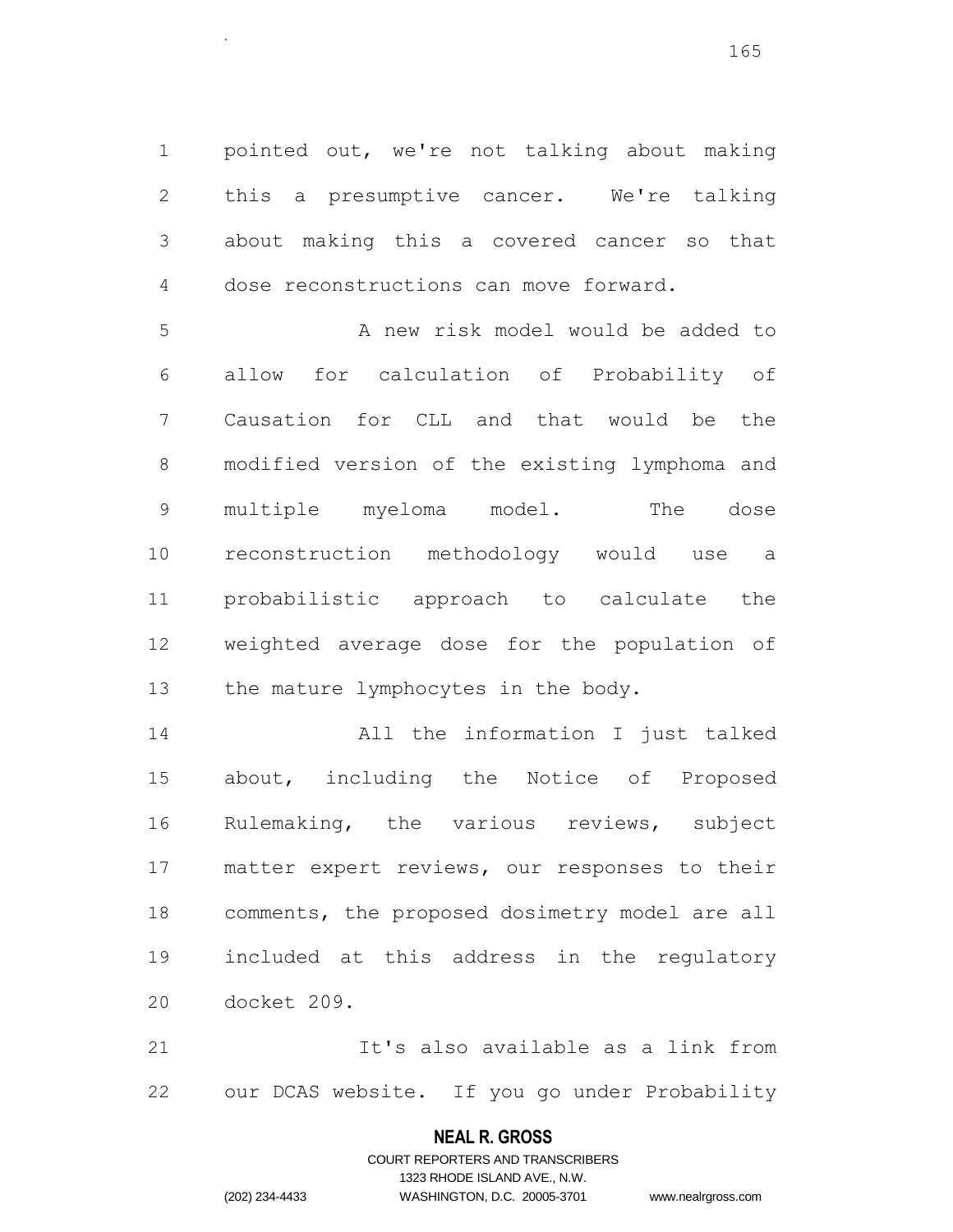of Causation, you'll find the link there. As I said, it includes all the various information that we could think to put in there including all the relevant references. The public comment period closes June 20th. That's it. Thank you. CHAIRMAN MELIUS: Thank you, Jim. I just want to correct one thing for the record. Although it's correct in your slide, I don't think it was clear when you presented it, and that is even though you're using the male risk model, you're applying it to both males and females. You just weren't complete, that's all. I didn't want anybody listening in not seeing the slides not to understand

that.

.

17 1 also would like some clarification because I'm confused. When I first went to the docket, and I still am confused based on what's in the rulemaking, but you have the SENES document which was the proposed risk model. Is there a document that

#### **NEAL R. GROSS**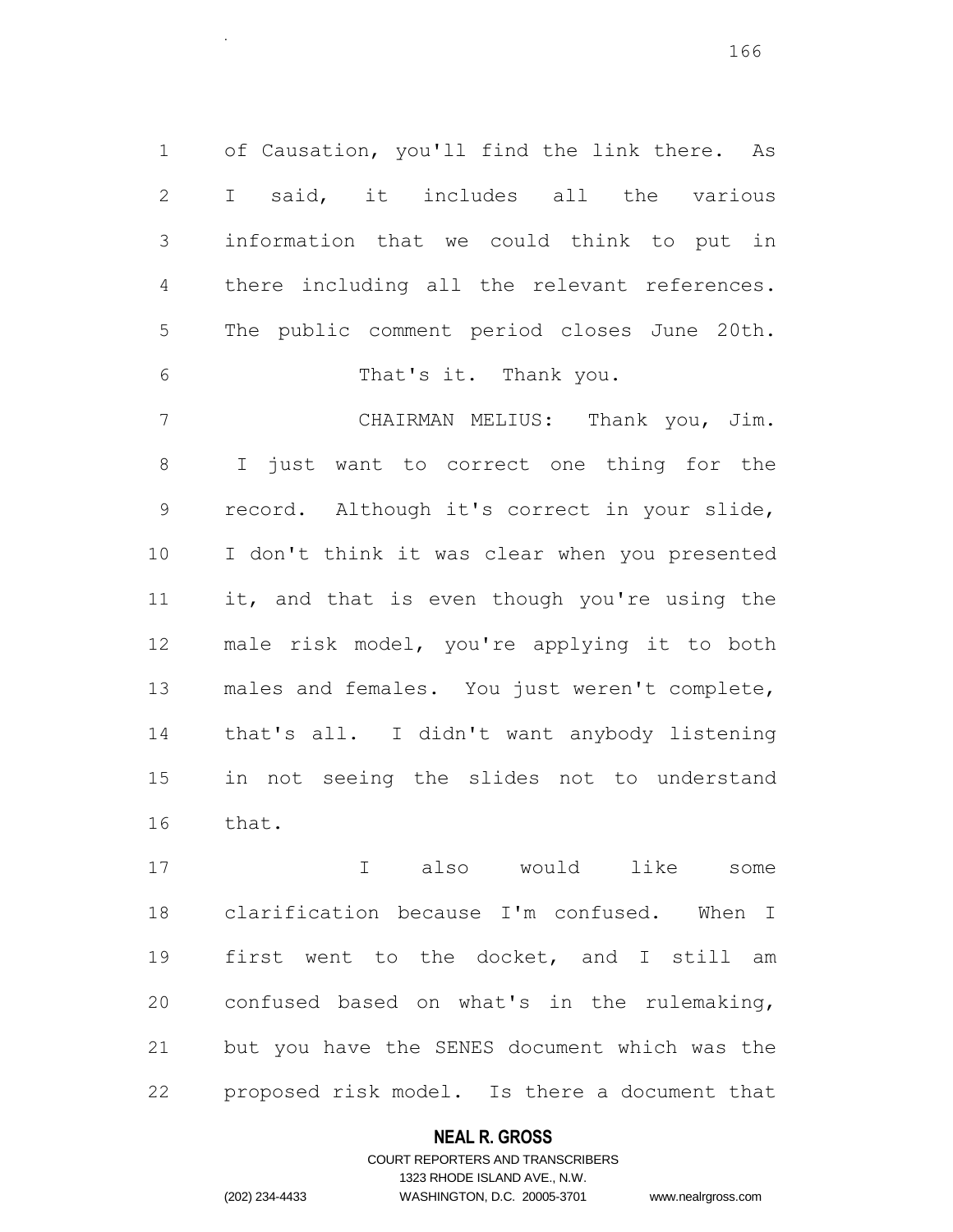updates that?

.

2 DR. NETON: That proposed risk model was modified and finalized to incorporate the comments that were received from the subject matter experts. CHAIRMAN MELIUS: And is there a document that states that that is on the docket? DR. NETON: Yes. There is a document called Responses to the Subject Matter Expert Comments. It's a 20-page document where we listed all the comments we received and our interpretation of those comments and whether we modified the final version or not. CHAIRMAN MELIUS: But there is no final version? 18 DR. NETON: Well, it's a final version of the proposed model. This is proposed rulemaking. It's a proposed model. It could be modified based on comments we received. It's our final model but it's a

#### **NEAL R. GROSS**

# COURT REPORTERS AND TRANSCRIBERS 1323 RHODE ISLAND AVE., N.W. (202) 234-4433 WASHINGTON, D.C. 20005-3701 www.nealrgross.com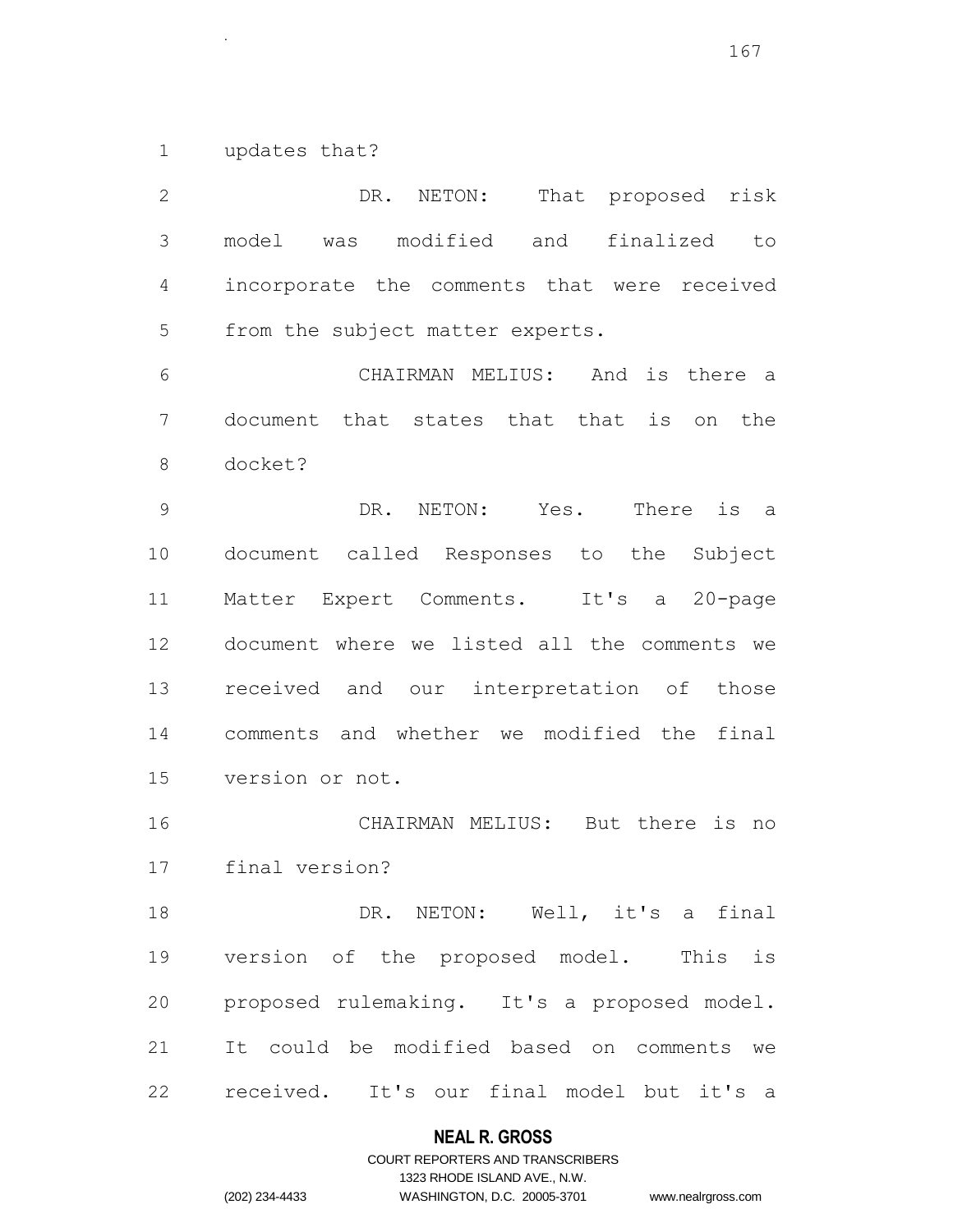proposed model until we finalize it based on comments.

.

 CHAIRMAN MELIUS: It's confusing the way it's stated in the rule in the proposed regulations as opposed to what you're telling us now. That's why I'm just trying to understand what the Board is supposed to be responding to.

 DR. NETON: The document to review is a proposed risk model that was modified based on public comments and those public comments are there as well.

 CHAIRMAN MELIUS: So it's really the two.

 DR. NETON: There's a third piece, though, which is the proposed dosimetric approach that is also out there on the regulatory docket which talks about this weighted probabilistic dose reconstruction approach. That took quite a bit of effort. This was really cutting edge science that we were dealing with.

#### **NEAL R. GROSS**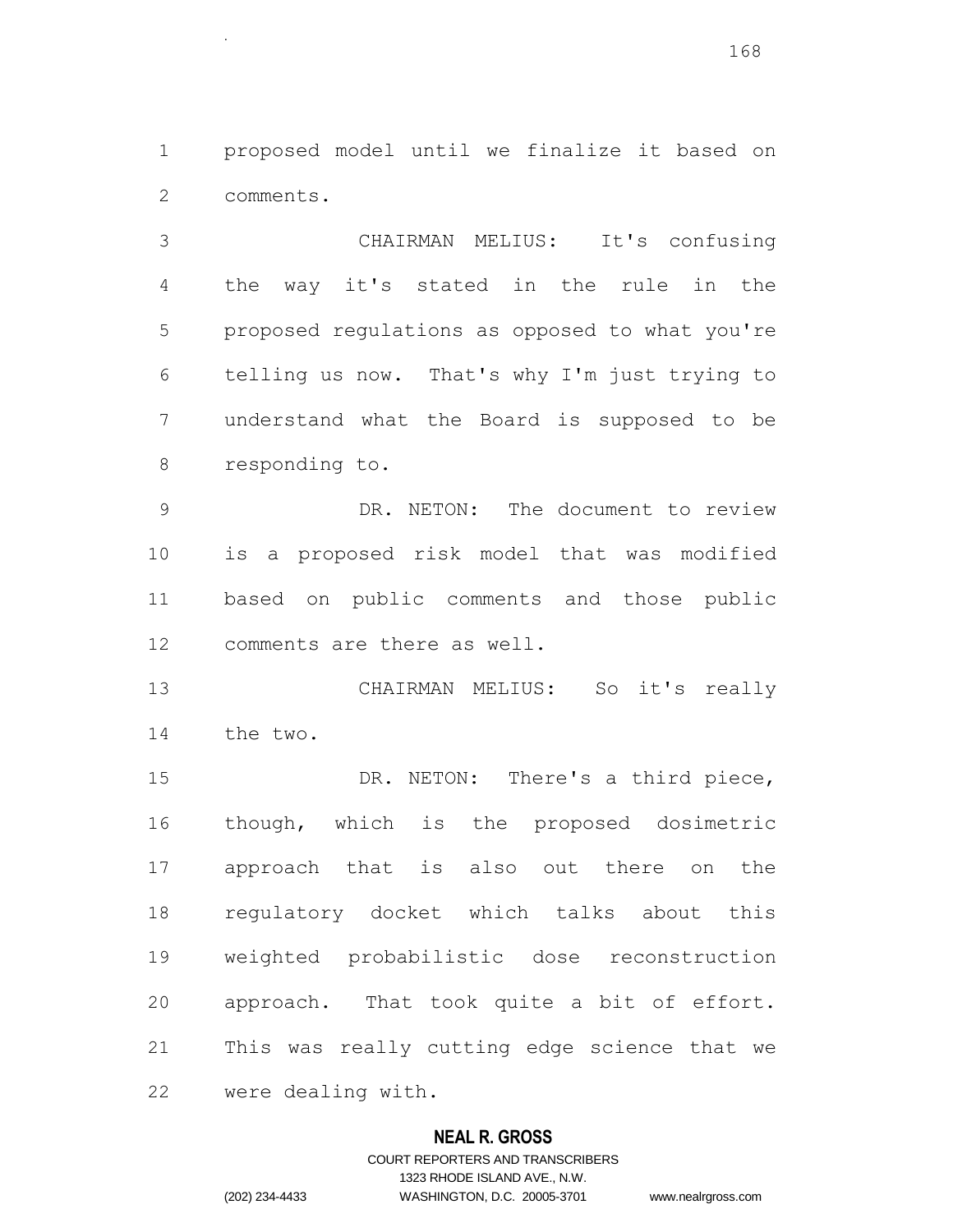CHAIRMAN MELIUS: I guess I'm having a little trouble finding that on the docket. That's all.

 Then let me just clarify so the Board knows, and I know, what we're suppose to do, or expected to do. You are expecting us to comment on the regulation or on the proposed dose model?

DR. NETON: Both.

.

CHAIRMAN MELIUS: Both.

11 DR. NETON: They are listed both in the NPRM. The NPRM discusses both pieces. It talks about the risk model. I think the last few paragraphs talk about the proposed dosimetric approach and it references the document that is on the regulatory docket.

 CHAIRMAN MELIUS: Because, again, you state on the Notice of Proposed Rulemaking that EEOICPA has required that HHS obtain a technical review by the Advisory Board prior to establishing the Probability of Causation guidelines. That's why I wanted to make sure

# **NEAL R. GROSS**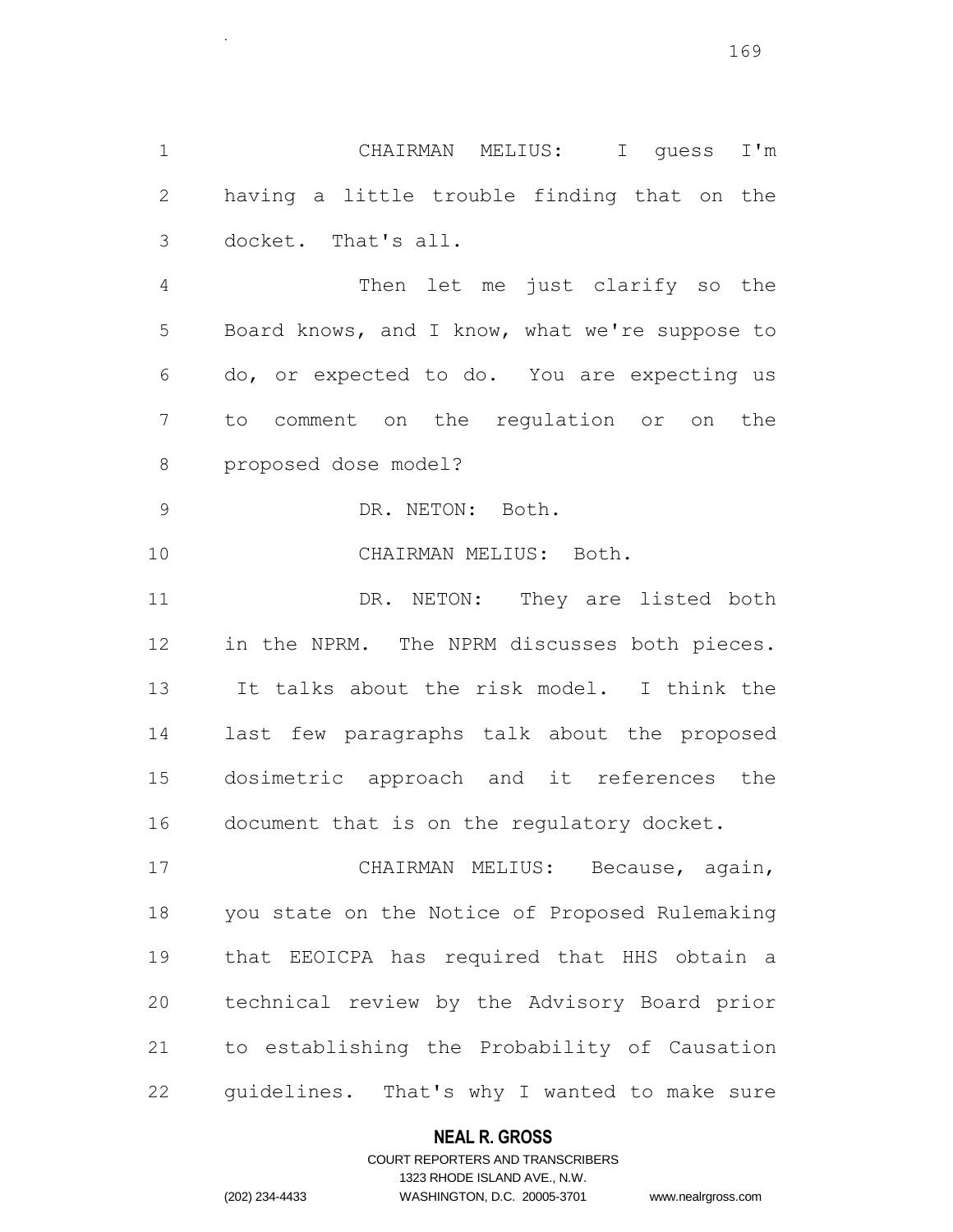it's clear and clarify.

.

2 With that as background, does anybody on the Board have comments or questions? MEMBER ZIEMER: Dr. Melius. CHAIRMAN MELIUS: Yes, Paul. Go ahead. MEMBER ZIEMER: Paul Ziemer here. I have two questions. One is procedural and one is technical. On the procedural is there an expectation that the Science Issues Work Group will look specifically at this proposal? CHAIRMAN MELIUS: Paul, I would say that is one possibility. I think that they are trying to get comments back by June 21st is the close so that's why I was asking what we were expected to review and comment on. There's different possibilities. I'm not saying this is what I would prefer but if one could approve the general concept and certainly the addition of

**NEAL R. GROSS**

## COURT REPORTERS AND TRANSCRIBERS 1323 RHODE ISLAND AVE., N.W. (202) 234-4433 WASHINGTON, D.C. 20005-3701 www.nealrgross.com

the change in the regulation and say that we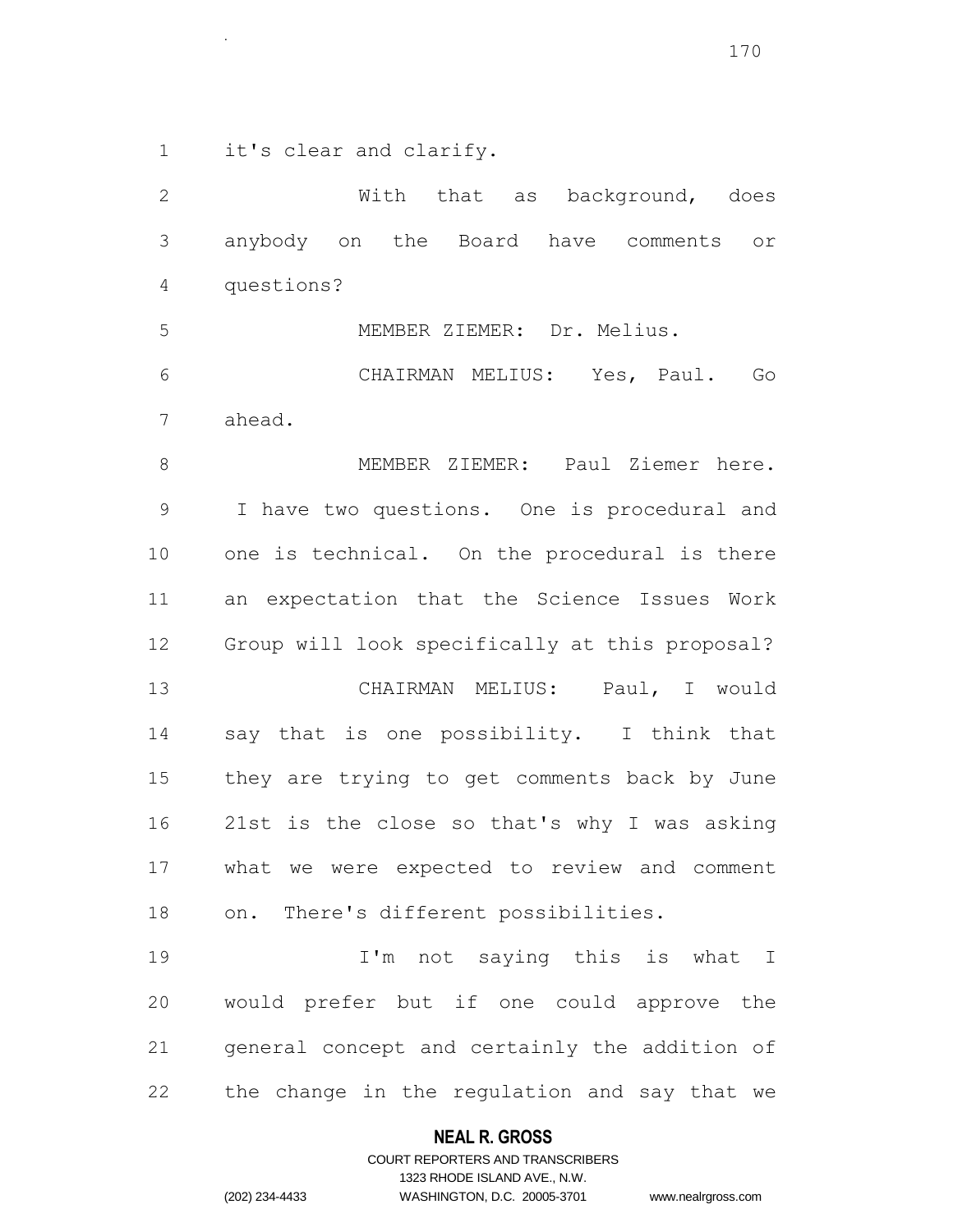need more time to really look at the proposed guidelines and how they are going to do the guidance of dose reconstruction.

.

 Alternatively we could say that we approve both but I think we're really approving based on what's in the docket and what's the presentation that we got today. I don't think it was as straightforward to figure out exactly what we were expected to do when we received this but that certainly is one possibility.

12 We could refer that part of it if people aren't comfortable approving both or there may be some other options between now and June 21st but we don't have any meetings scheduled in that time period. It would be difficult to even schedule one given some of 18 the notice requirements for the Board.

 MEMBER ZIEMER: My second question is technical. Admittedly, I haven't read the details on the reviewer's reports at this point. Maybe Dr. Neton can help me understand

#### **NEAL R. GROSS**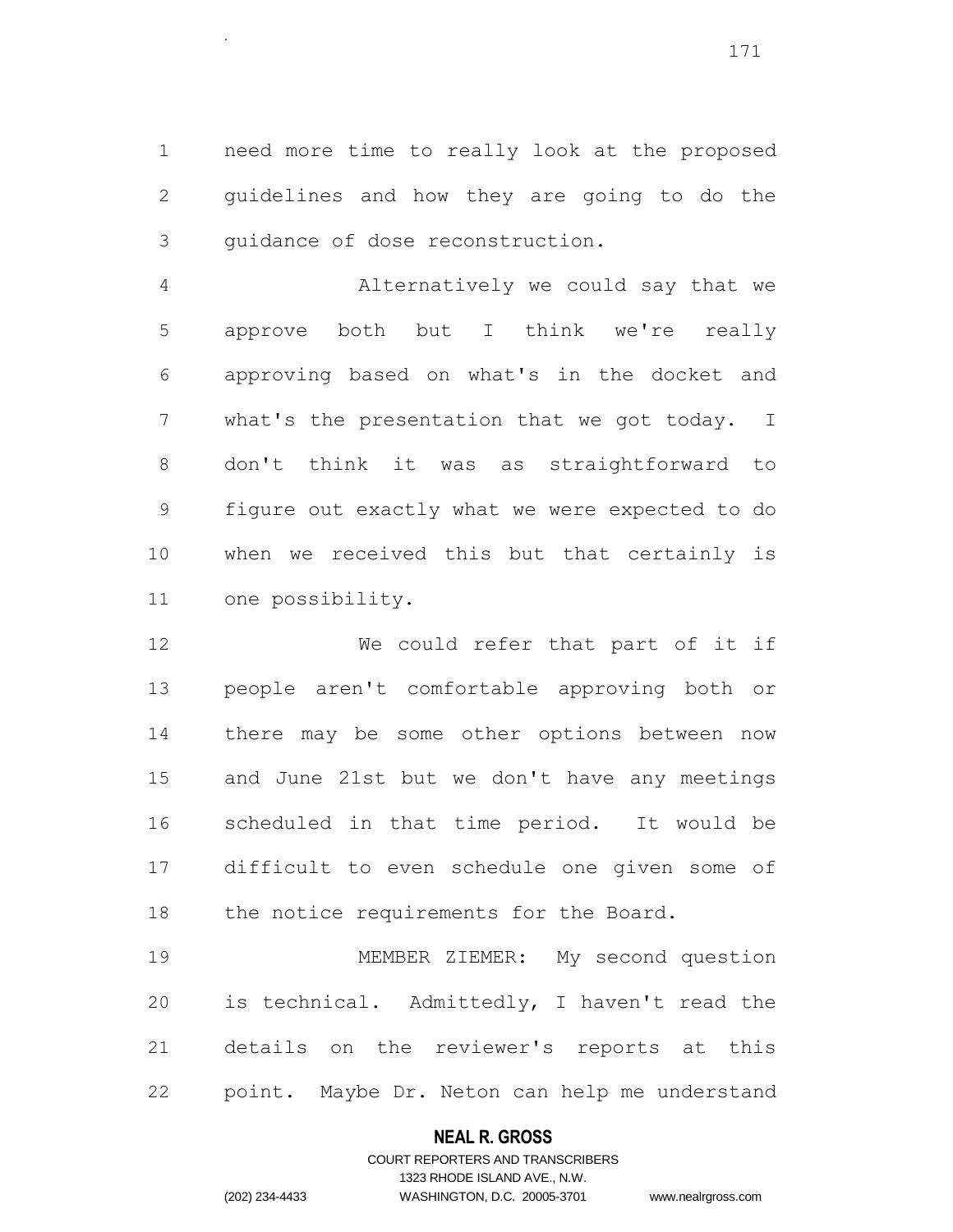the final column on the weighted dose components and the rationale for adding those up.

.

 I tried to think of an analogy. Let's say, for example, there was an exposure. Just remove it from this and just say some kind of exposure where different organs in the body received different doses. If you wanted to know the total body dose, you wouldn't typically add up those doses.

11 11 In fact, if you had a total body dose of 5 rem, each organ in the body would have received that dose so you don't add them up. Or if you took a skin dose to the arm and a skin dose to the leg and so on, you don't typically add those up and get a total skin dose.

 I'm having a little difficulty in following the rationale for adding up the components here. I know the weighted part should be accounting for that but I'm missing something here.

#### **NEAL R. GROSS**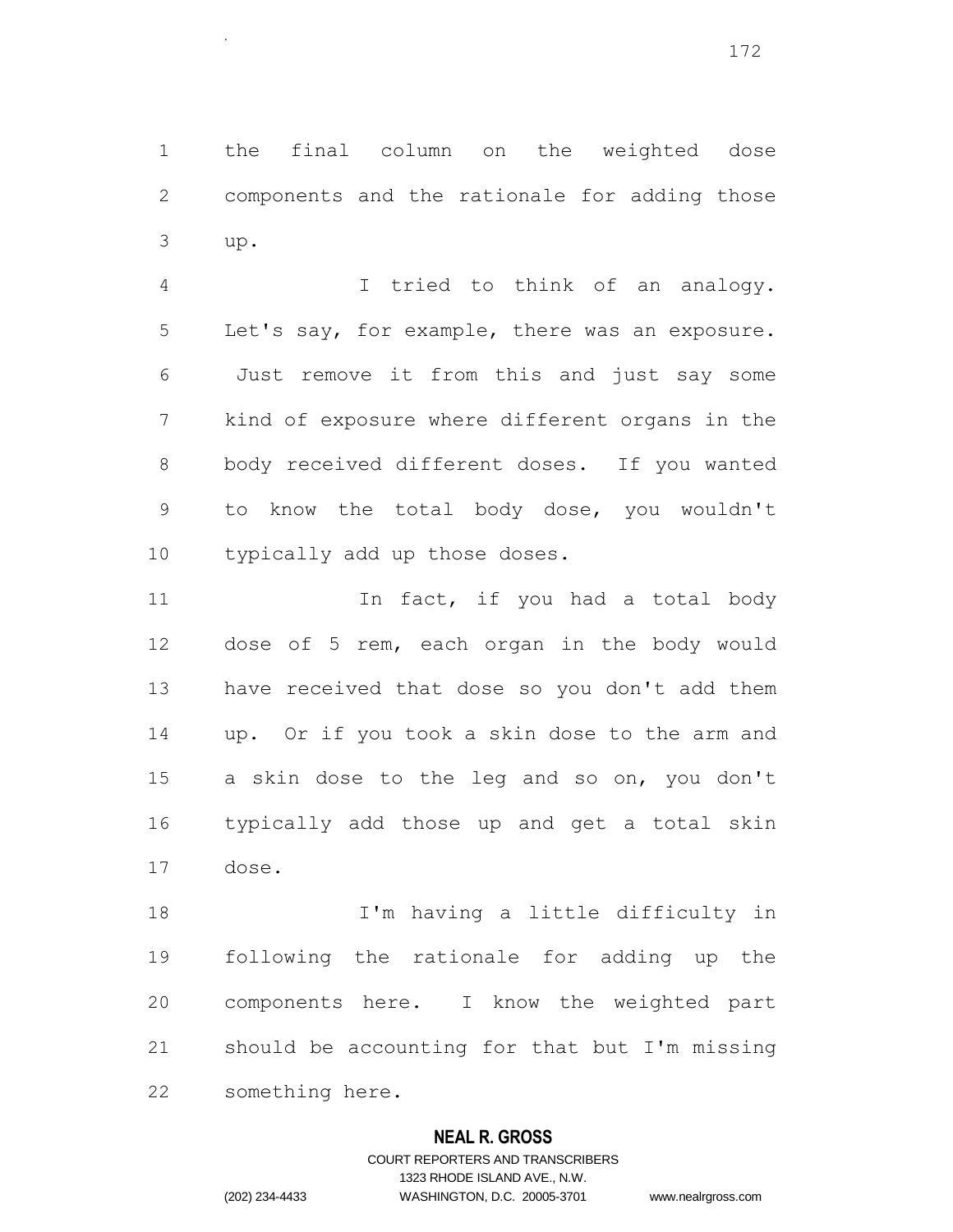1 DR. NETON: Well, this is very akin to how one does effective dose in the ICRP nomenclature where you have weighting values for each of the tissues that add up to 100 percent and then you -- MEMBER ZIEMER: Okay. So, Jim, it's sort of like if you take the weighted doses from radon and add them up, then you get the 5 rem total even though the lung dose may be much higher. That's what you're saying. 11 DR. NETON: Correct. MEMBER ZIEMER: I got you. So, in 13 a sense, it's been accounted for --14 DR. NETON: Yes. 15 MEMBER ZIEMER: -- that particular organs got higher than this weight number. DR. NETON: Well, it's what fraction of the total -- MEMBER ZIEMER: It's a fraction of the risk really that we're looking at here. 21 DR. NETON: Exactly. MEMBER ZIEMER: I got you. Okay.

# **NEAL R. GROSS** COURT REPORTERS AND TRANSCRIBERS

1323 RHODE ISLAND AVE., N.W.

.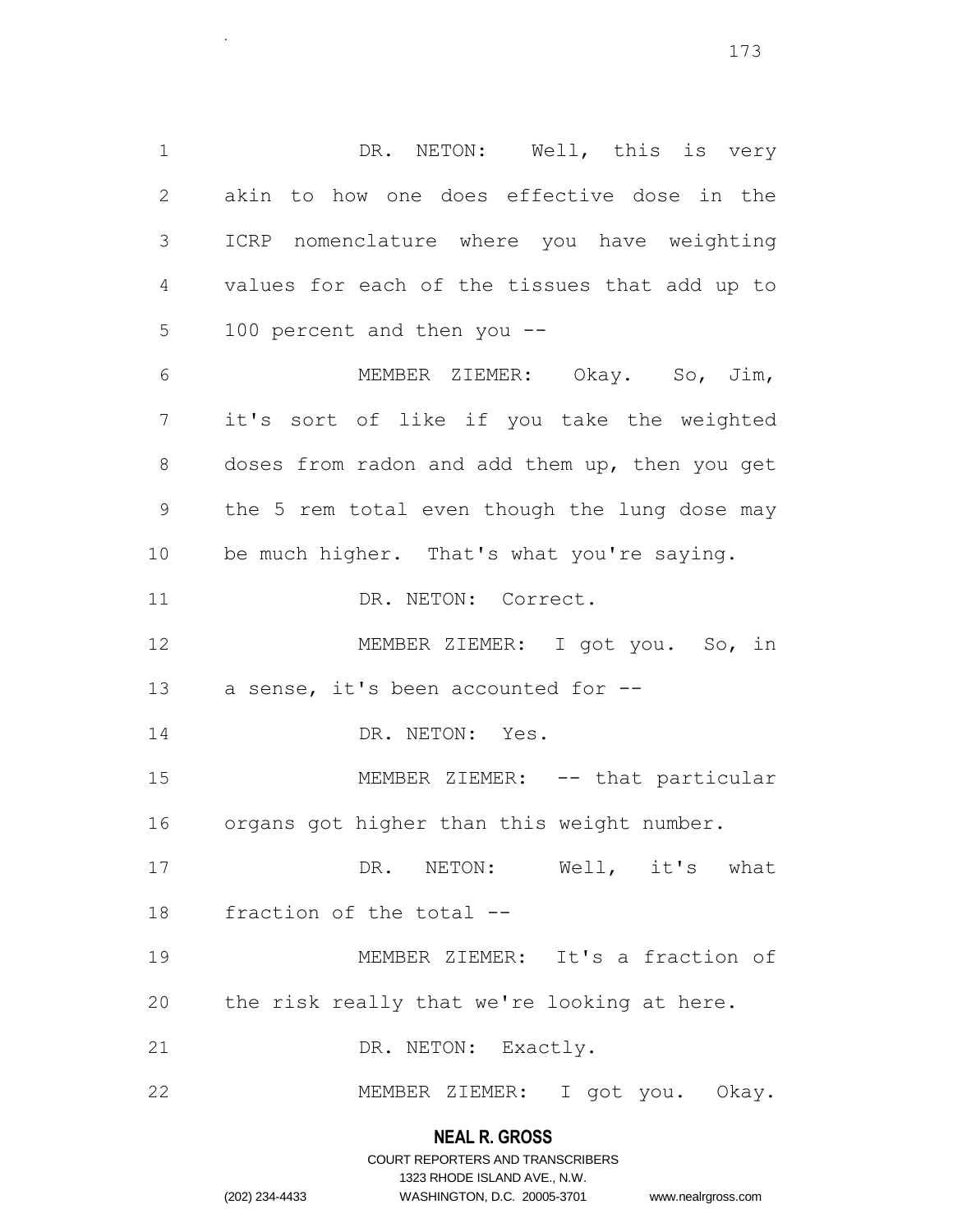Thank you. That makes sense.

.

 CHAIRMAN MELIUS: I think our legal counsel would like to comment. MS. LIN: Obviously not to the technical question. I just want to note that the public comment closes on June 20th so you need to submit your comment by then, not the 21st. However, if the Board decides they need more time to consider the NPRM, then you need to tell the agency. 11 Additionally, in the NPRM there is a set of questions, right? Three or four questions? 14 DR. NETON: Yes, at the very beginning. 16 MS. LIN: Those questions would help guide your review. CHAIRMAN MELIUS: Thank you for that clarification. Other Board Members have questions? I'm sorry, Jim.

# **NEAL R. GROSS**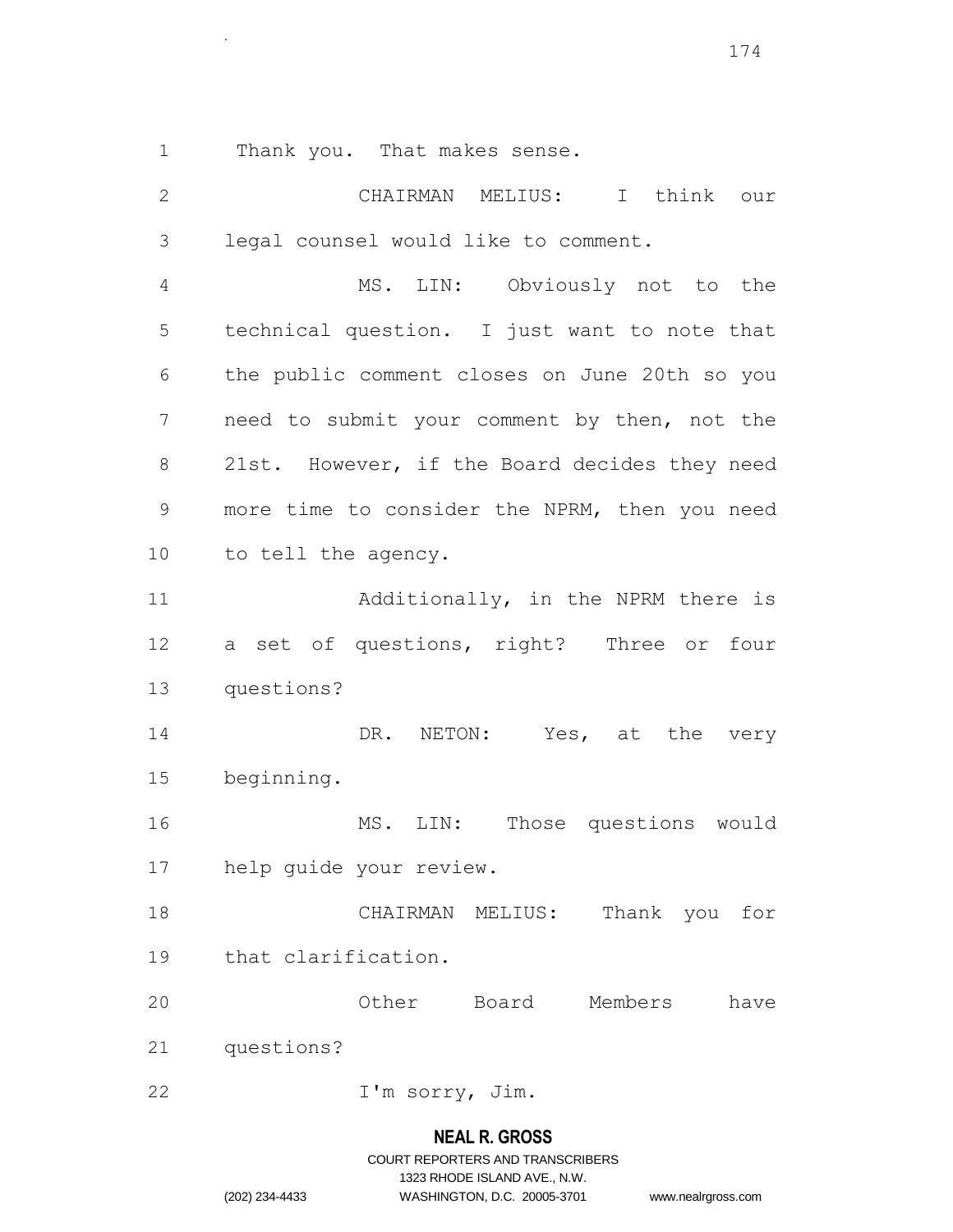MEMBER ROESSLER: Jim, I have a question on the latency adjustment. I assume that is sort of a multiplier that you apply after you do all the other calculations? DR. NETON: Exactly. You take the excess relative risk based on attained age and age of exposure and you come up with that value. Then you multiply the excess relative risk value times the value in the Y-axis depending on where you are.

 MEMBER ROESSLER: Then the uncertainty, you said, is you use a triangular distribution?

14 DR. NETON: Uncertainty is a triangular distribution about that. The dotted line, plus or minus five years, at 10 years would be a lower bound of a triangular distribution. Five years and an upper bound of 15 years.

 MEMBER ROESSLER: So then once you apply that, it could be zero.

DR. NETON: No.

#### **NEAL R. GROSS**

# COURT REPORTERS AND TRANSCRIBERS 1323 RHODE ISLAND AVE., N.W. (202) 234-4433 WASHINGTON, D.C. 20005-3701 www.nealrgross.com

.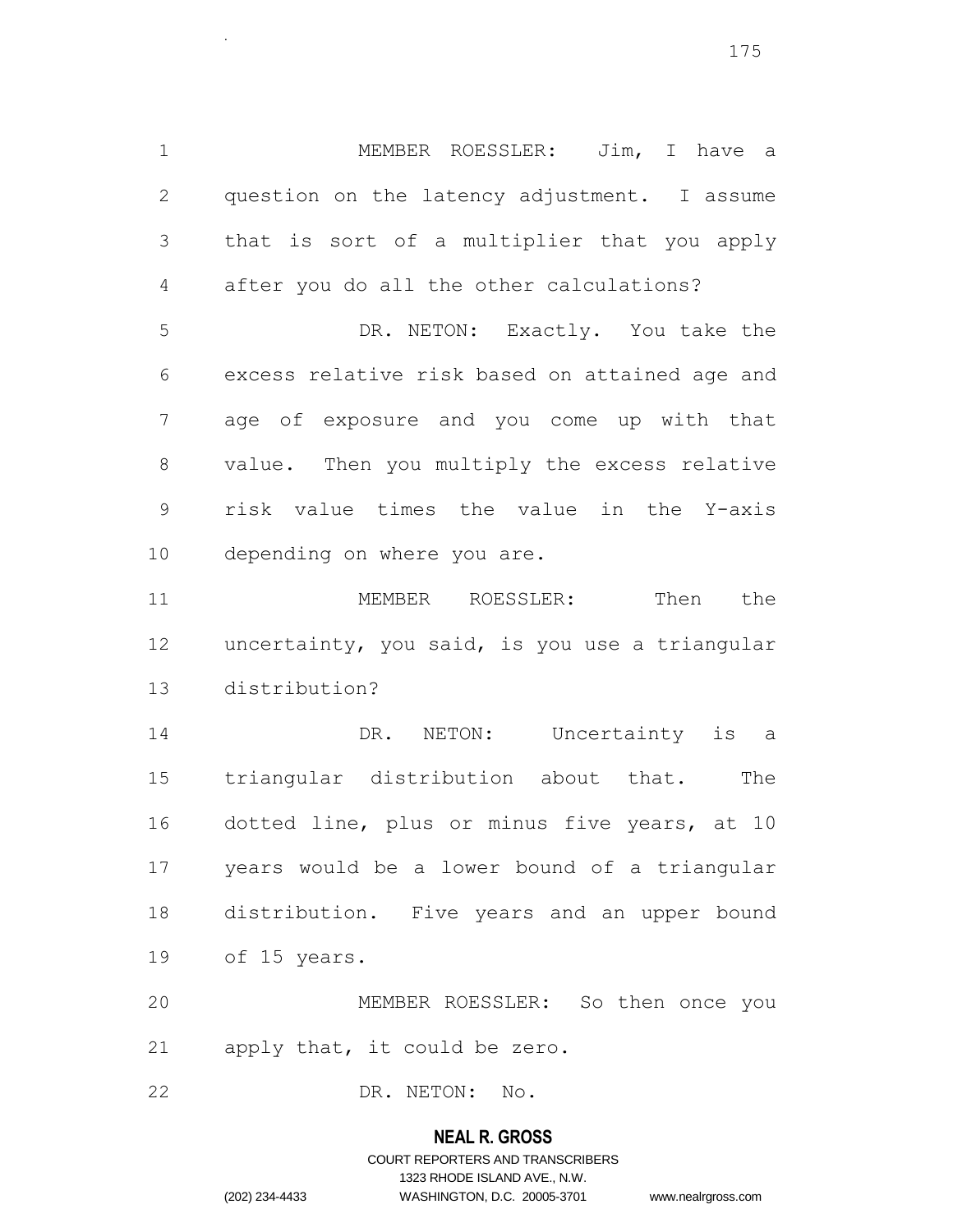MEMBER ROESSLER: The multiplier will never be zero? DR. NETON: It approaches zero very asymptotically there as you see but it's never zero. MEMBER ROESSLER: Never zero. Okay. Thank you. 8 DR. NETON: Pretty close to zero though, I think. If you're one month after 10 exposure, you're not going to get much conferred risk. CHAIRMAN MELIUS: Other questions? Yes, Bill. MEMBER FIELD: Jim, again I have to congratulate you for taking the lead on this. I think this is really cutting-edge science. I think you put a lot of work into 18 it. I think it's very sound. I quess my question has to do more with not the inclusion but the diagnoses. Is there a set criteria now for diagnoses? It's not like normal cancer where you use pathology. Most of the

.

### **NEAL R. GROSS**

## COURT REPORTERS AND TRANSCRIBERS 1323 RHODE ISLAND AVE., N.W. (202) 234-4433 WASHINGTON, D.C. 20005-3701 www.nealrgross.com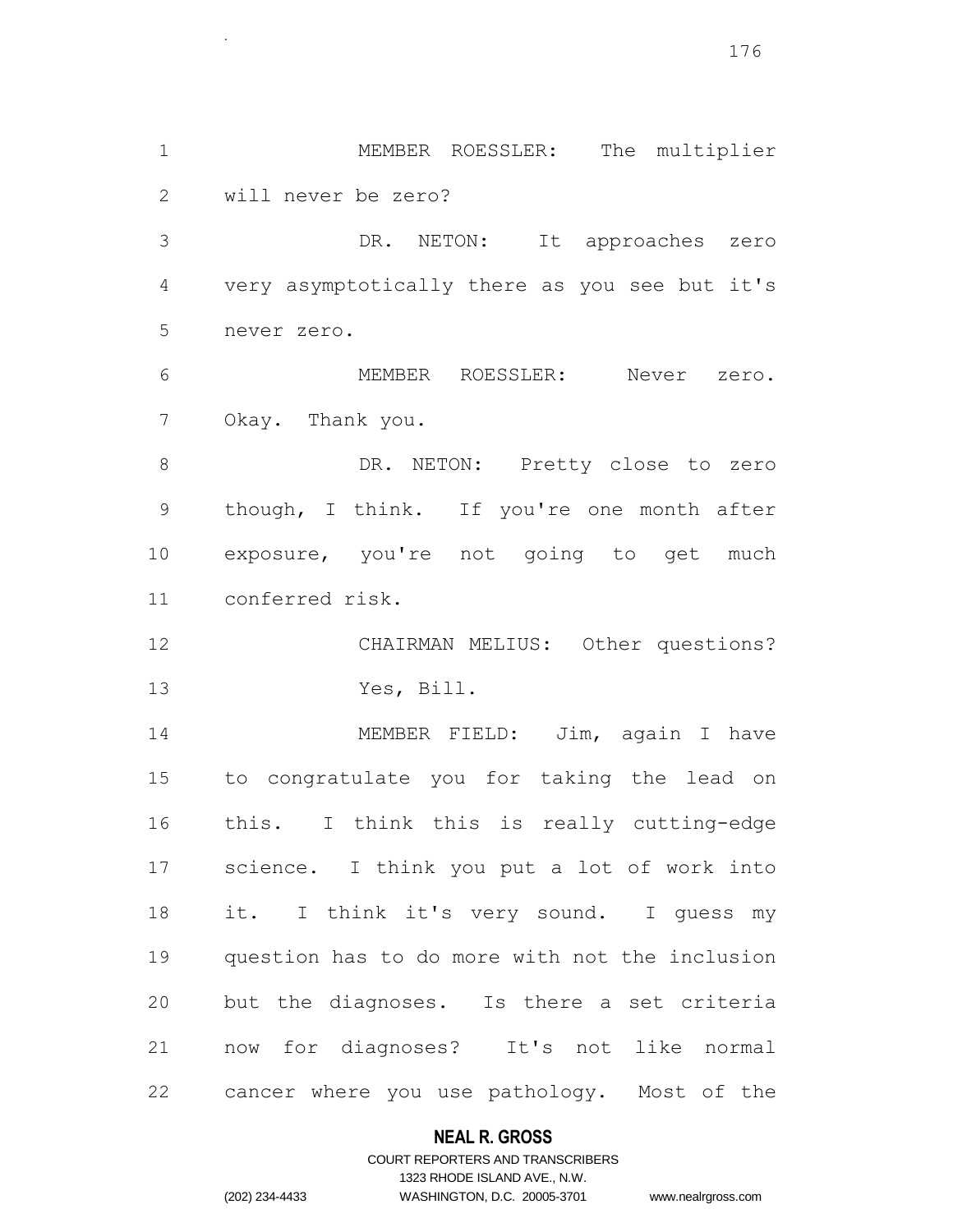time you have to use flow cytometry to make the diagnoses.

.

 DR. NETON: That's a good question and I don't know the answer to that other than we rely on the Department of Labor to provide us the cases and I'm trying to hide behind them. That's just the way the program is set up.

 If they present us a case that has an ICD-9 code that says it's chronic lymphocytic leukemia, then that's what we're 12 going to do. That doesn't help, I'm sure, but I understand the issues. I'm well aware of the issues in diagnosing CLL.

 MEMBER FIELD: Unlike Japan I think the rates are much higher in Europe versus what we have in the United States. I think part of that different is we have a very hard time making that and tracking that in cancer registries and just patient to patient. I think it's very under-reported.

22 DR. NETON: I agree.

#### **NEAL R. GROSS**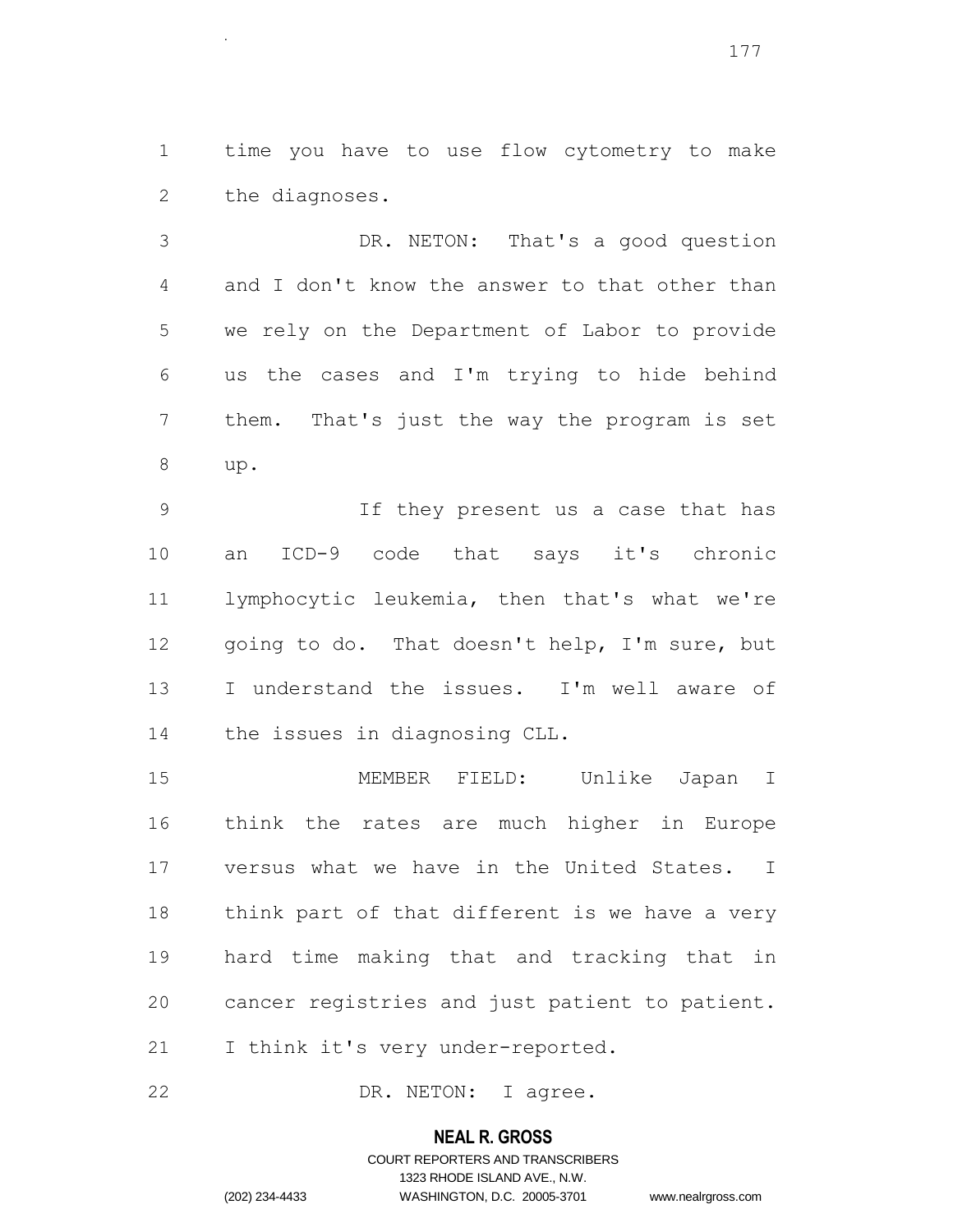MEMBER FIELD: Do you have a rate? Is it like around 15,000 estimated per year? Something like that? DR. NETON: I know it's in the NPRM somewhere. MEMBER FIELD: That's fine. DR. NETON: There's a regulatory cost. I can't remember off the top of my head but it's pretty low. We don't expect to have too many cases of CLL come to this program. We expect a bolus in the beginning because, obviously, Department of Labor had some CLL cases in the very beginning and we worked through those but I don't think the overall number we are expecting to come through is going to be that large. MS. LIN: I have reviewed the answer and it says \$15,273. It says that the

 plus 132 new CLL cases in the first five years.

agency expects to review 363 reopened cases

DR. NETON: So it's a pretty small

#### **NEAL R. GROSS**

.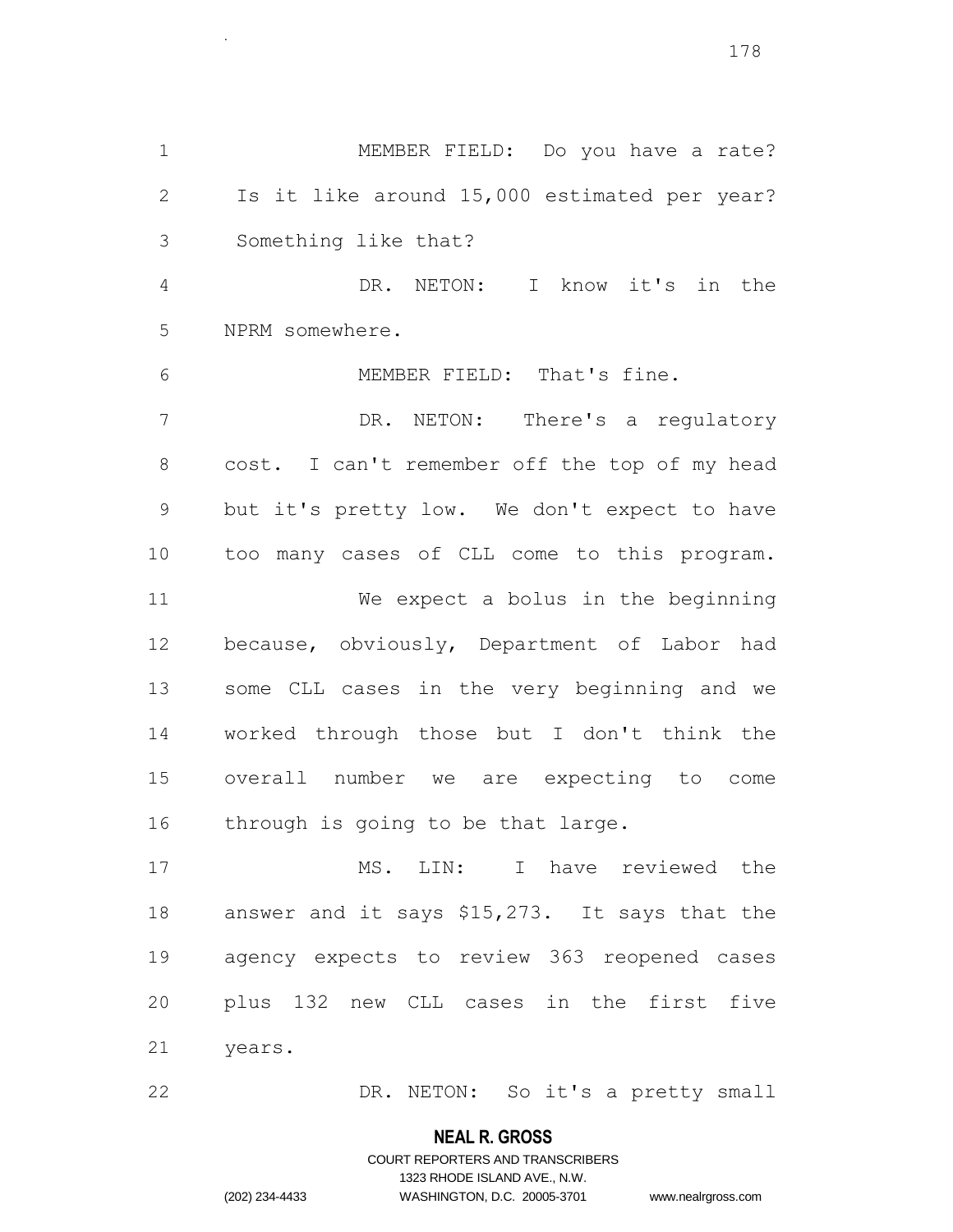number compared to the overall statistics.

.

 CHAIRMAN MELIUS: Okay. I'm going back to one of my original questions. I'm looking through the docket and I do not see any final guidelines. I don't see anything in Responses to Comments and so forth that go back before the SENES report. 8 The last description I see of any sort of dose reconstruction guidelines and model and so forth that really is the SENES report, plus what's in the Announcement of Proposed Rulemaking. 13 DR. NETON: There is a Response to Comments. I just printed it out. 15 CHAIRMAN MELIUS: Well -- DR. NETON: Isn't it called Responses to Comments of the CLL Risk Model. It should say Responses to Comments or something of that nature. CHAIRMAN MELIUS: There is Response to Review Comments on the draft report --

# **NEAL R. GROSS**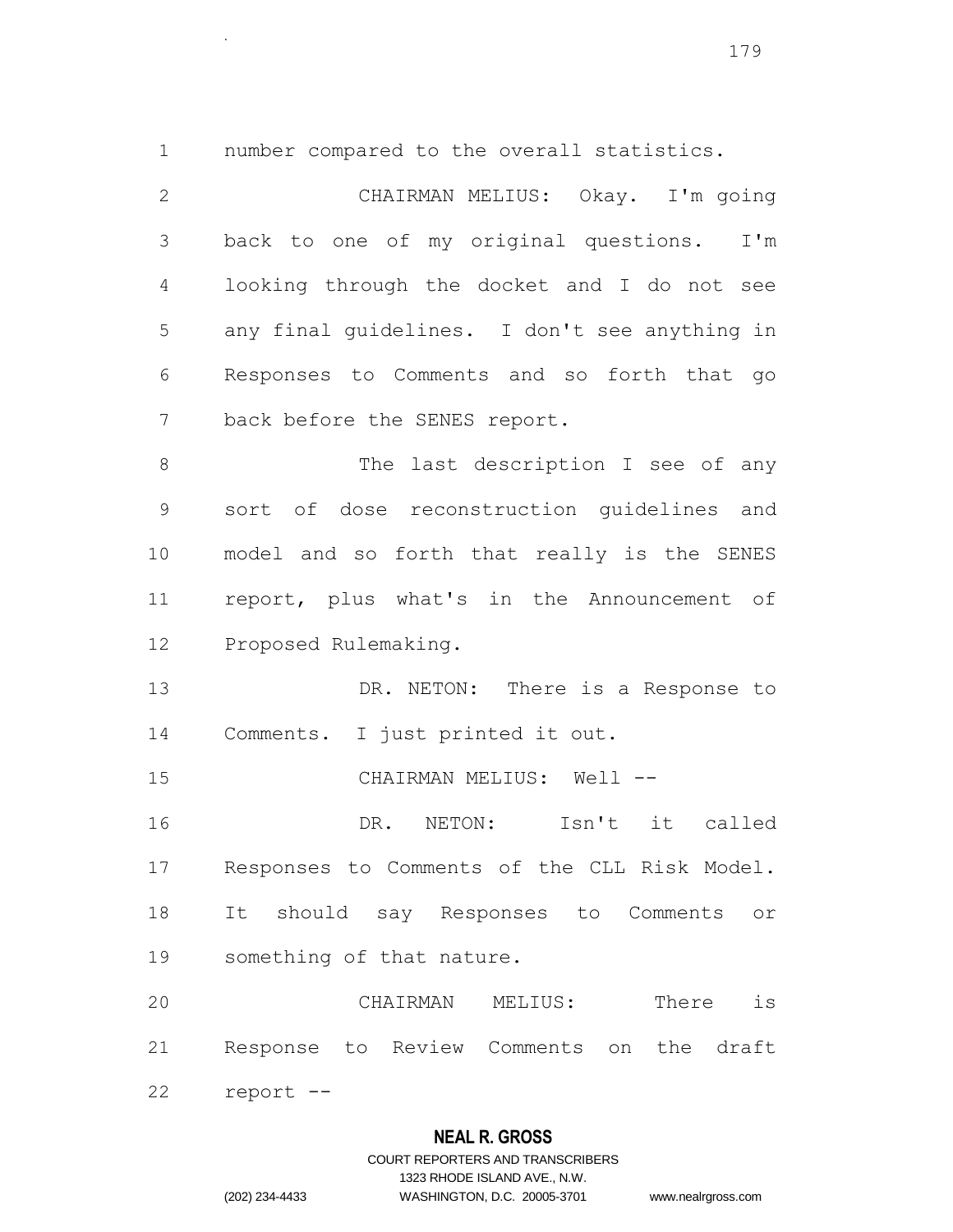1 DR. NETON: That's right. 2 CHAIRMAN MELIUS: -- dated December 1, 2009. DR. NETON: Yes. That's it. Then the final -- CHAIRMAN MELIUS: That's before the SENES. I guess my question is is the SENES report the January 2010 model? DR. NETON: That's the final model. CHAIRMAN MELIUS: Okay. Okay. That's what I was trying -- DR. NETON: Sorry for the confusion but I didn't want to call it the final model or the model. I just left it as a proposed model because it could change based on additional public comment during the open comment period. CHAIRMAN MELIUS: Okay. DR. NETON: What we did was we took the 2009 comments, and they're all listed, and incorporated them or not, based on

# **NEAL R. GROSS**

.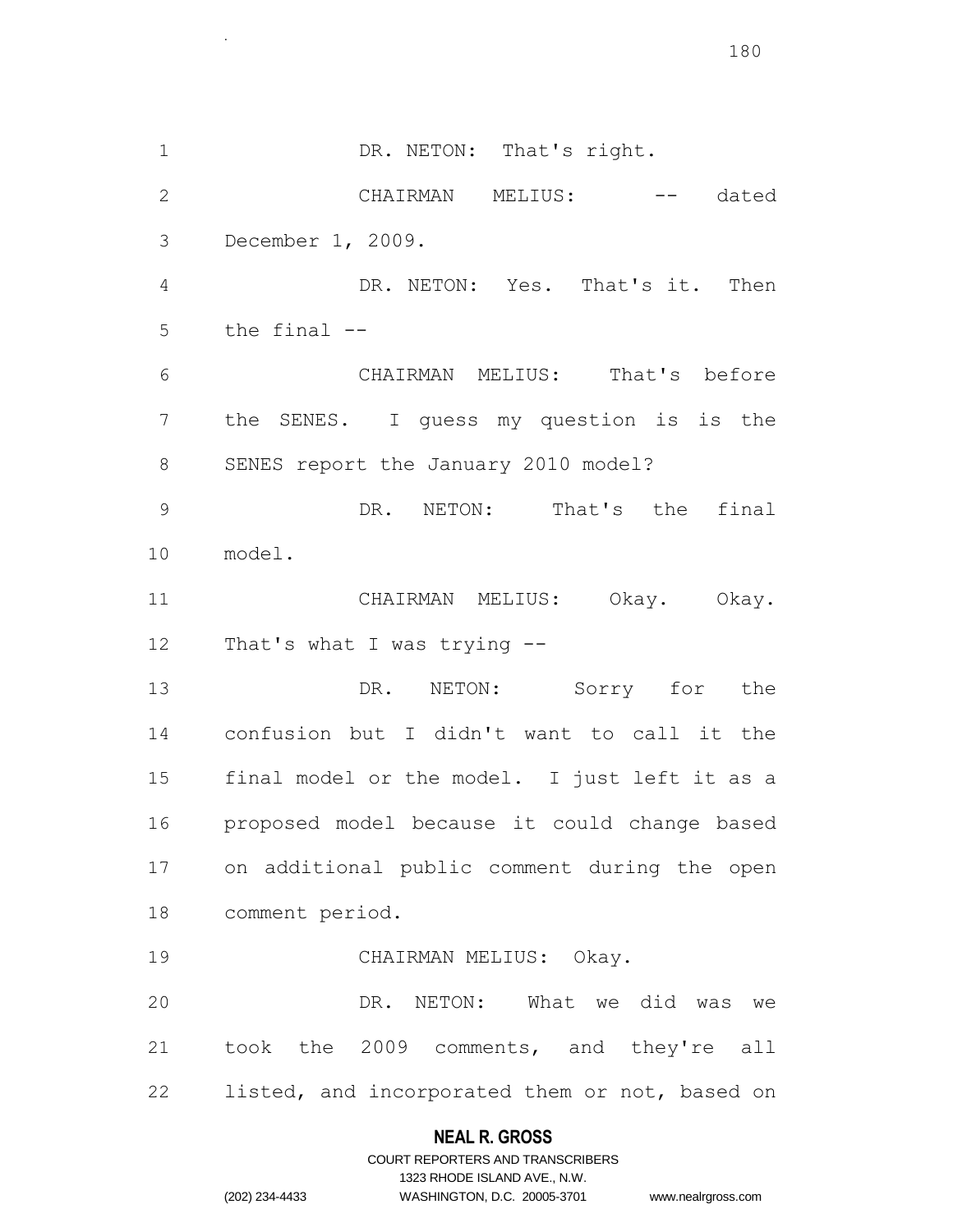our judgment, into that 2010 SENES document. CHAIRMAN MELIUS: Okay. DR. NETON: Sorry for the confusion. CHAIRMAN MELIUS: No, no. What's the Board's wishes in terms of going forward on this? I suspect we're not ready to take action right now, and we don't have to take action at this moment. We can think about it and come back during one of our work periods to talk about what to do and so forth. Yes, Wanda. MEMBER MUNN: Unless we come in individually I see no logical way between now and June 20th that we as a Board could make any comment unless we do as has been implied that we might do have our Work Group take a look at this, bring a recommendation before the Board prior to its next meeting, and make

a recommendation at the next meeting.

This, of course, would require our

## **NEAL R. GROSS**

.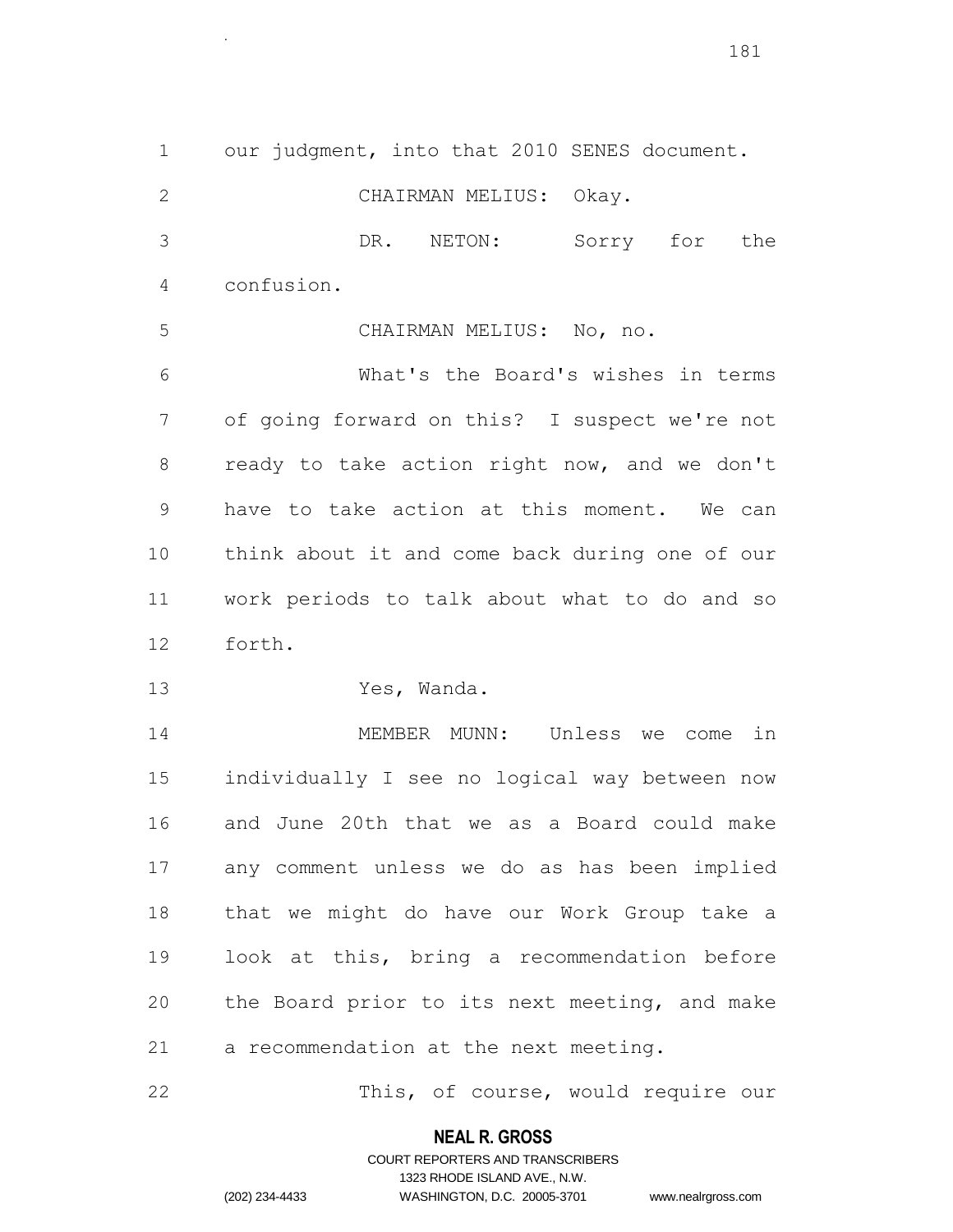notification to the agency that we have comment but can't make it by June 20 but it is one path we might follow if we really want to spend the time and effort to look at this as closely as it probably should be looked at given the amount of effort that's gone into it so far.

.

8 CHAIRMAN MELIUS: This may surprise you, Wanda, but I tend to agree with that approach. I think that may be feasible. I will say it's not -- if I understand the rulemaking process, while they are in the process of developing the rule and so forth, they really aren't in a position to let us comment so it's not that they sort of kept this from us deliberately. Some of it is just the way the regulatory rules are and so forth. MEMBER MUNN: We knew they were working on it and asked them to do so. CHAIRMAN MELIUS: Yes. No, obviously. We talked about this before. It's also gone on for a long period of time.

## **NEAL R. GROSS**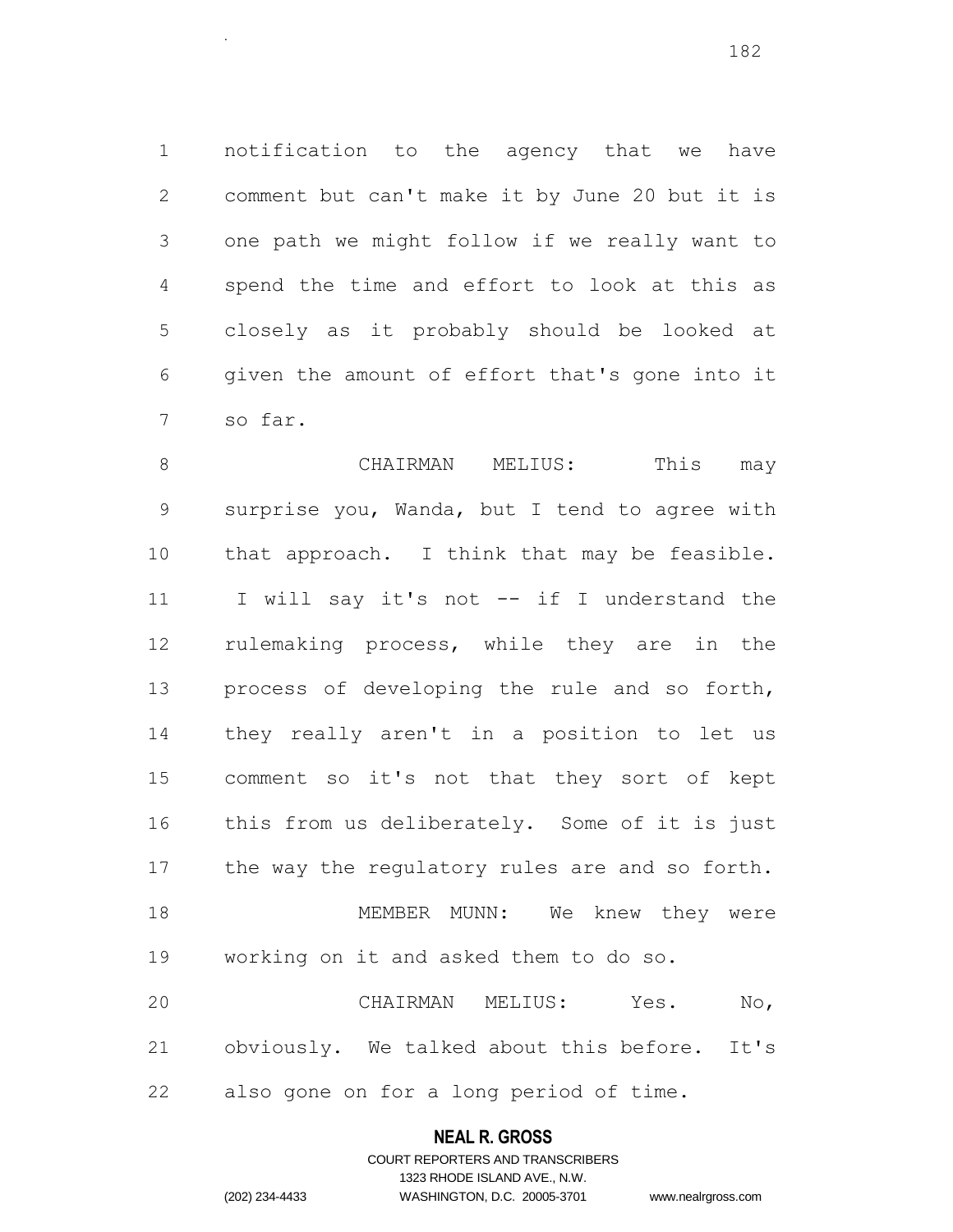1 Any other comments? If not, why don't we think about this over lunch. We'll come back during our work periods and decide what we should do and so forth on that. Thank you very much, Jim. That was a good presentation and I appreciate it. With that, why don't we take our break. Actually, we are scheduled to start at 1:30. We'll be talking about the Fernald petition. We will have petitioners, we believe, listening in so we will start directly at 1:30. (Whereupon, the above-entitled matter went off the record at 11:52 a.m. and resumed at 1:30 p.m.) 

- 
- 
- 

.

- 
- 

# **NEAL R. GROSS**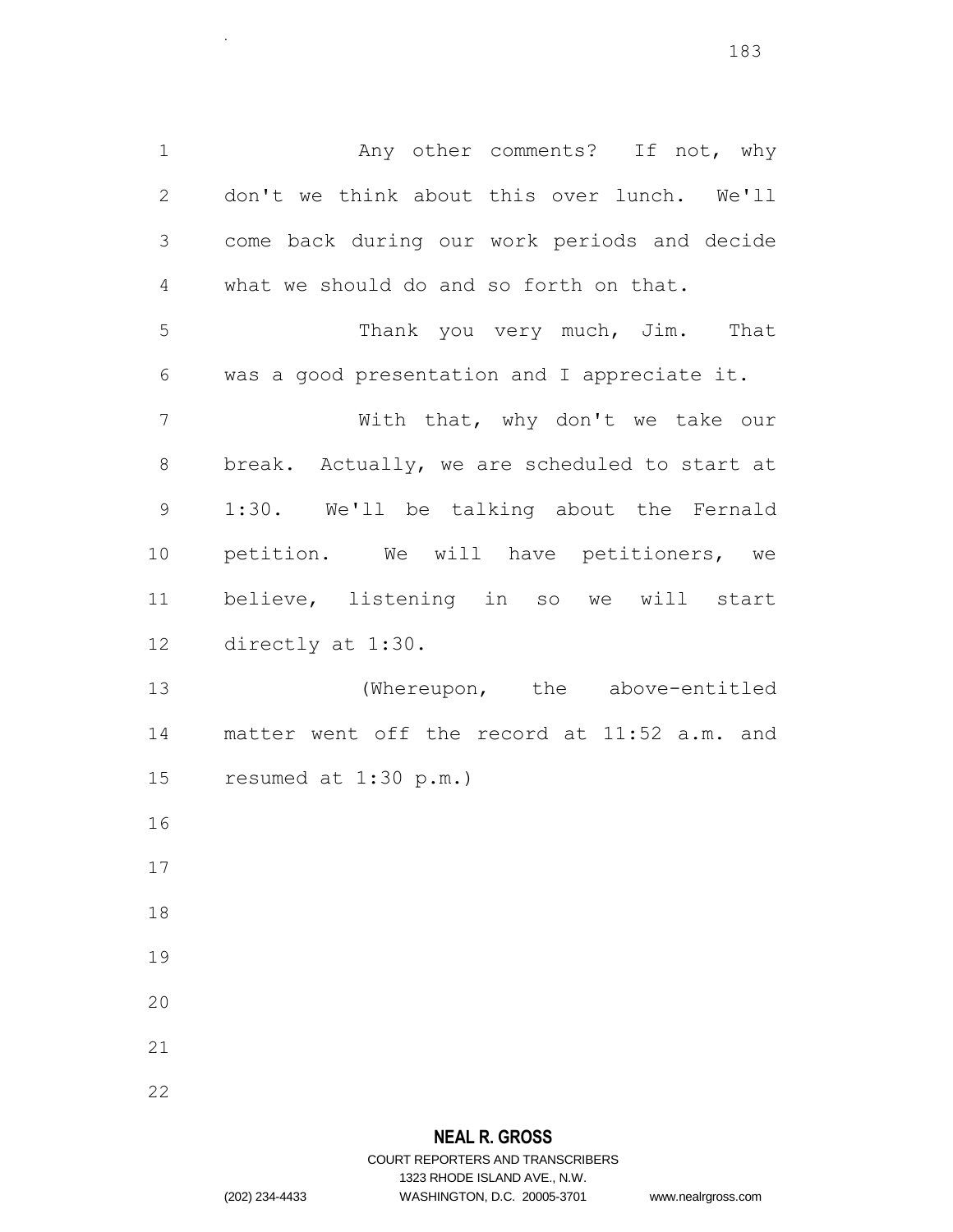A-F-T-E-R-N-O-O-N S-E-S-S-I-O-N  $3 \t 1:32 \t p.m.$  CHAIRMAN MELIUS: We will reconvene now. It's 1:30. The Federal Executive Officer here is giving the Board Chair a hard time. 8 Ted, you want to check the line and do the housekeeping? MR. KATZ: Yes. In case we have new people on the line, let me just ask people in general on the line to mute your phones. Use \*6 if you don't have a mute button and that will help everyone else on the line here in the proceedings. Can I check with my Board Members on the line and see who we have. MEMBER GRIFFON: Mark Griffon. 19 MR. KATZ: Mark, welcome. How about Dr. Ziemer or Mr. Gibson? Okay. I think we'll just carry

.

# **NEAL R. GROSS**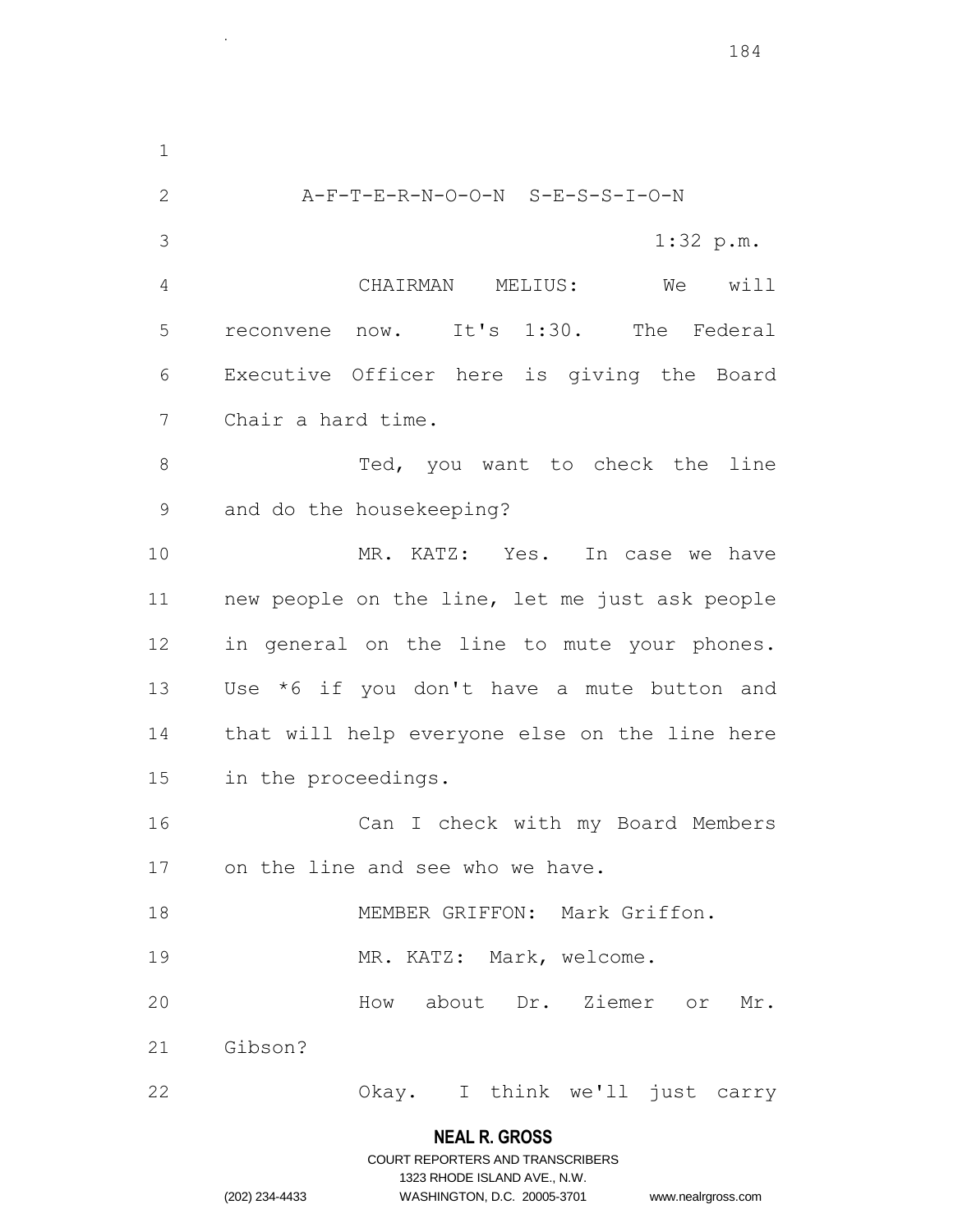on.

.

 CHAIRMAN MELIUS: First thing on our agenda for this afternoon is the Fernald site. This site, and we'll be talking tomorrow about Savannah River, are updates on what's been happening at the site. Both of these are fairly lengthy processes that the Work Groups have gone through. I believe Fernald longer than Savannah River. 10 10 I believe that we could very well be taking Board action on both of these sites at the August meeting. We are not planning on doing it at this meeting but the idea of these presentations is to bring the entire Board up to date on what the Work Group has been doing, SC&A and NIOSH and the back and forth and review that is under way. 18 These are both large sites. They are both complicated. I thought that would be a way that we could at least get information so that if we are going to be ready to take

action in August, at least we'll have a

# **NEAL R. GROSS**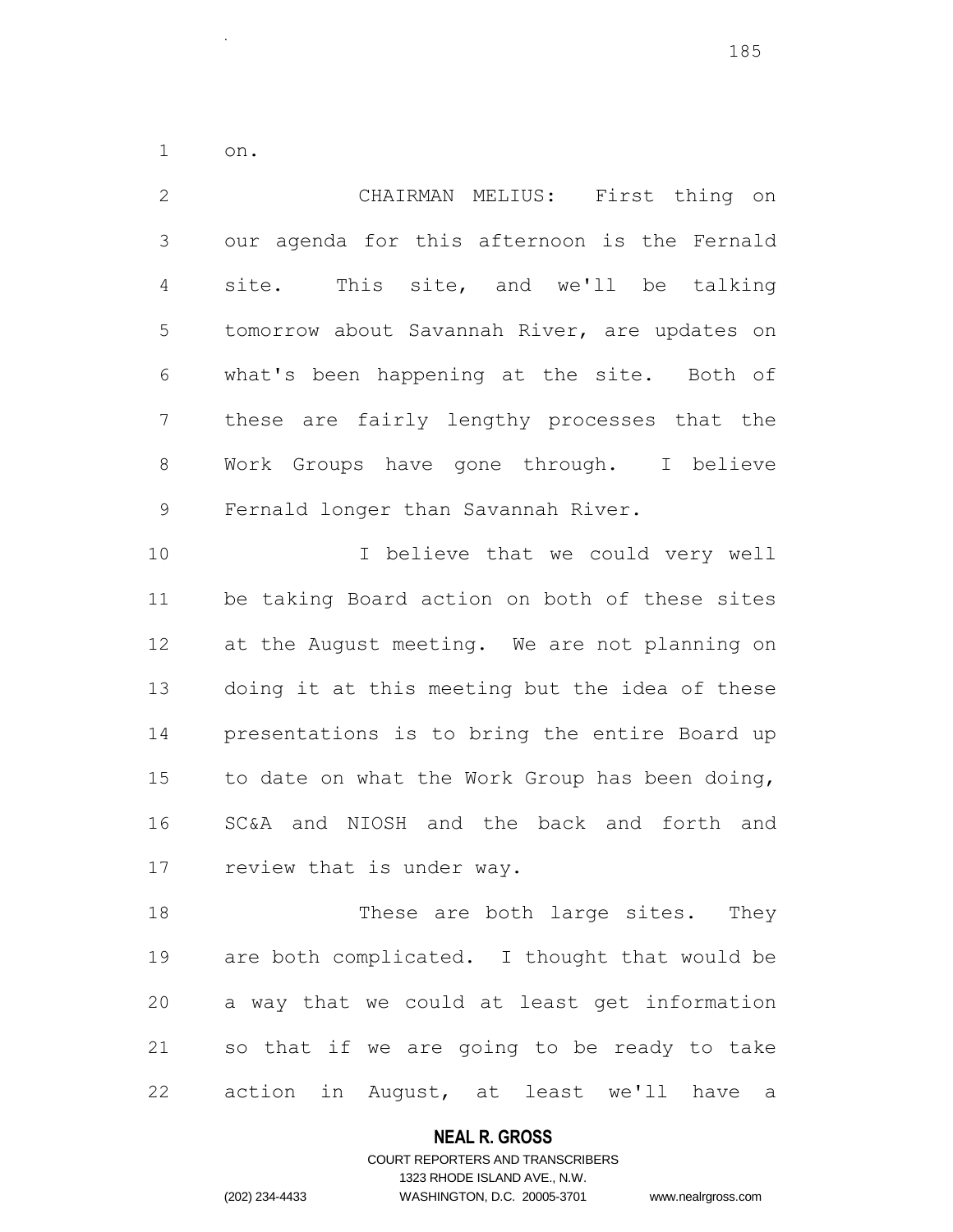background and understand what's going on. Also it will give an opportunity for Board Members who aren't on the Work Group to raise questions or suggestions they might have for part of these evaluations.

.

 Obviously I don't expect people have read all the documents and gone through everything on these but, again, it will give us hopefully enough initial familiarity with the site and what's going on with the evaluation at that site, the SEC evaluation, that will be helpful for us in August.

 I think as you may see from the rest of the agenda here, we have a relatively lighter agenda than normal, at least in terms of voting and dealing with SECs than we did in the last few meetings but August will probably make up for it when we're in Hanford. Hopefully this will help to get us ready. With that, I'll turn it over to Brad to do an introduction and then --

MEMBER CLAWSON: Thank you, Dr.

#### **NEAL R. GROSS**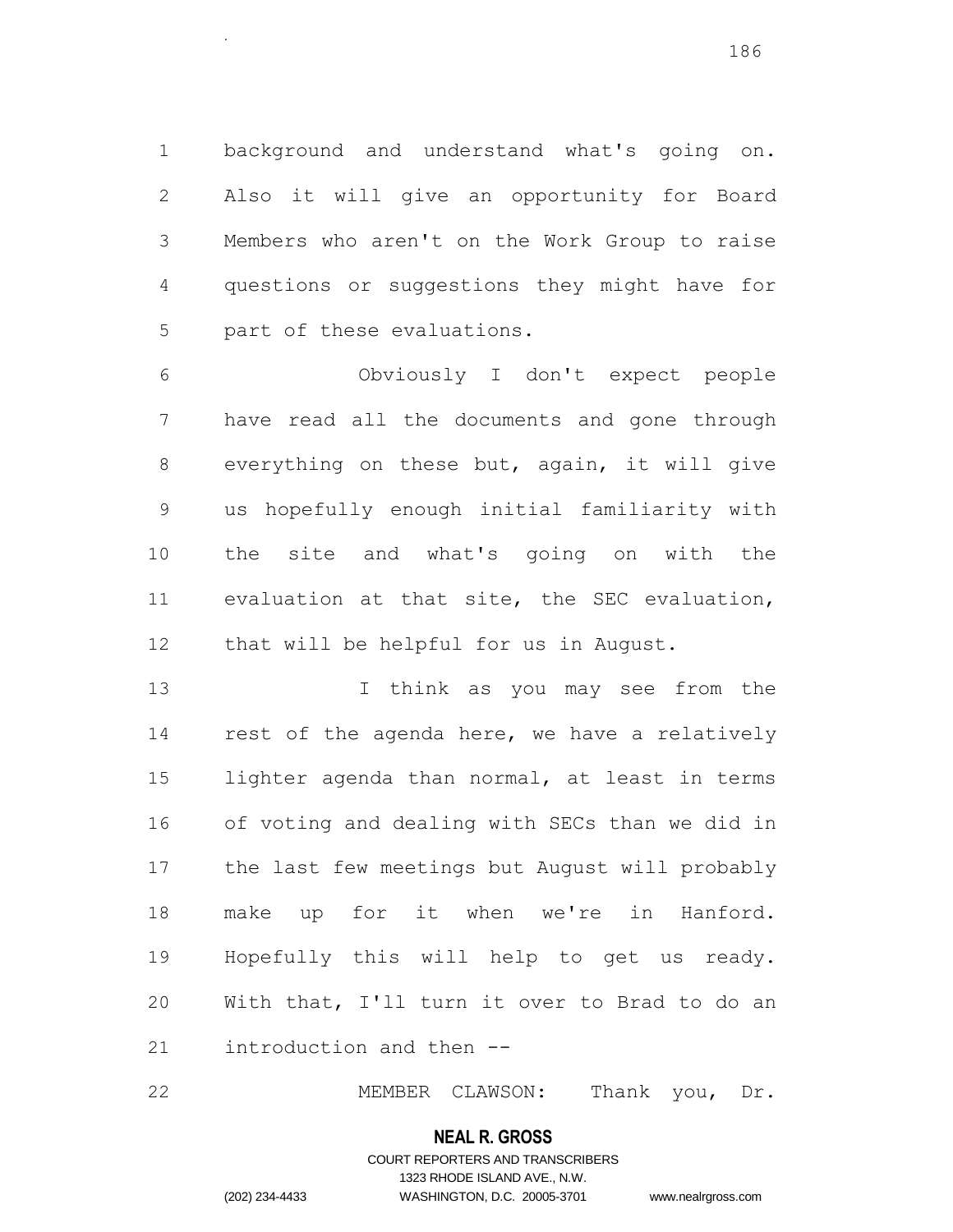Melius. I'm Brad Clawson. I'm the Work Group chair for Fernald. What I wanted to make up front is I'm just going to give an overview of what we have done. John Stiver from SC&A is going to go into detail of each one of these items and we'll go from there.

.

 First of all, SC&A submitted a Site Profile review 11/10/06. SC&A submitted an SEC review on 07/02/07. Six particular SEC issues were identified. There were 10 Work Group meetings held from August 2007 to April 2011. Numerous White Papers exchanged from Work Group discussions. SC&A and NIOSH have prepared over 20 White Papers supporting documents during this time.

 April 19, 2011 Work Group met. Three SEC issues remain. April 15, 2011 NIOSH submitted 0025 feed material, process center, internal dose topics in response to the Work Group's action item.

 April 17, 2011 NIOSH delivered a response to SC&A second RU, recycled uranium,

## **NEAL R. GROSS**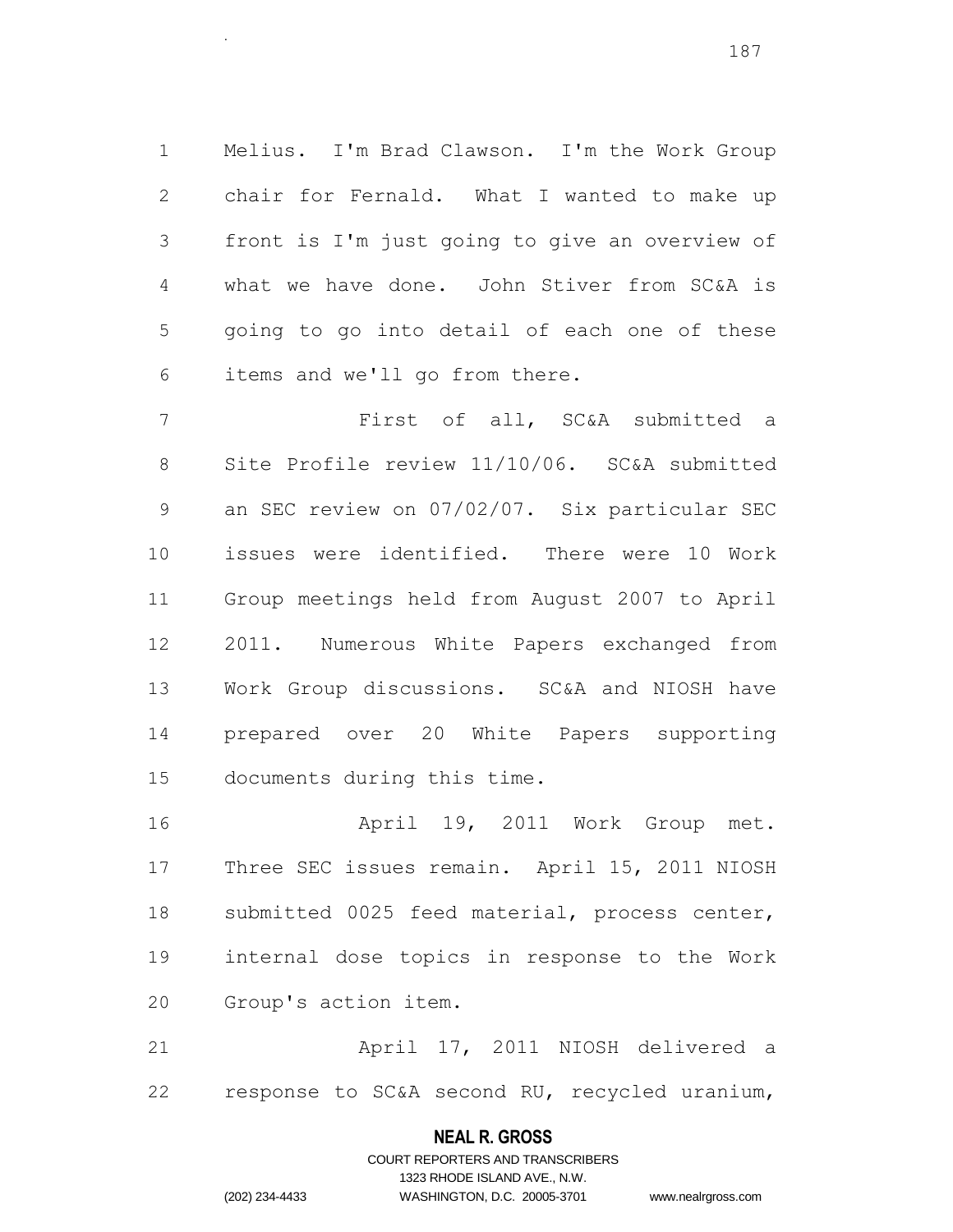White Paper.

.

| $\mathbf{2}$   | Outstanding issues. Coworker                   |
|----------------|------------------------------------------------|
| 3              | model for uranium internal exposure. November  |
| $\overline{4}$ | 10th NIOSH performed an analysis of            |
| 5              | construction workers. What we got into was     |
| 6              | were we going to be able to capture the        |
| $\overline{7}$ | construction workers with the nonconstruction  |
| $\,8\,$        | workers on their urinalysis bioassay.          |
| $\mathsf 9$    | One thing about Fernald is it had              |
| 10             | a lot of uranium urinalysis data but not much  |
| 11             | OTIB-78 and delivered a report to the Board no |
| 12             | deliverable as of April 19 of this year.       |
| 13             | Issue No. 3, recycled uranium, RU.             |
| 14             | Two SC&A papers, March 2009, February 2011.    |
| 15             | Topics ongoing discussions since April of      |
| 16             | 2009, five meetings. No progress until April   |
| 17             | 19, 2011 at the Work Group. There's a little   |
| 18             | bit of movement on it but we kind of begged to |
| 19             | differ on a few subjects.                      |
| 20             | Significant SEC issues remain.                 |
| 21             | SC&A prepared responses. We have none at this  |
| 22             | time. We've kind of come to an impasse and     |

**NEAL R. GROSS**

# COURT REPORTERS AND TRANSCRIBERS 1323 RHODE ISLAND AVE., N.W. (202) 234-4433 WASHINGTON, D.C. 20005-3701 www.nealrgross.com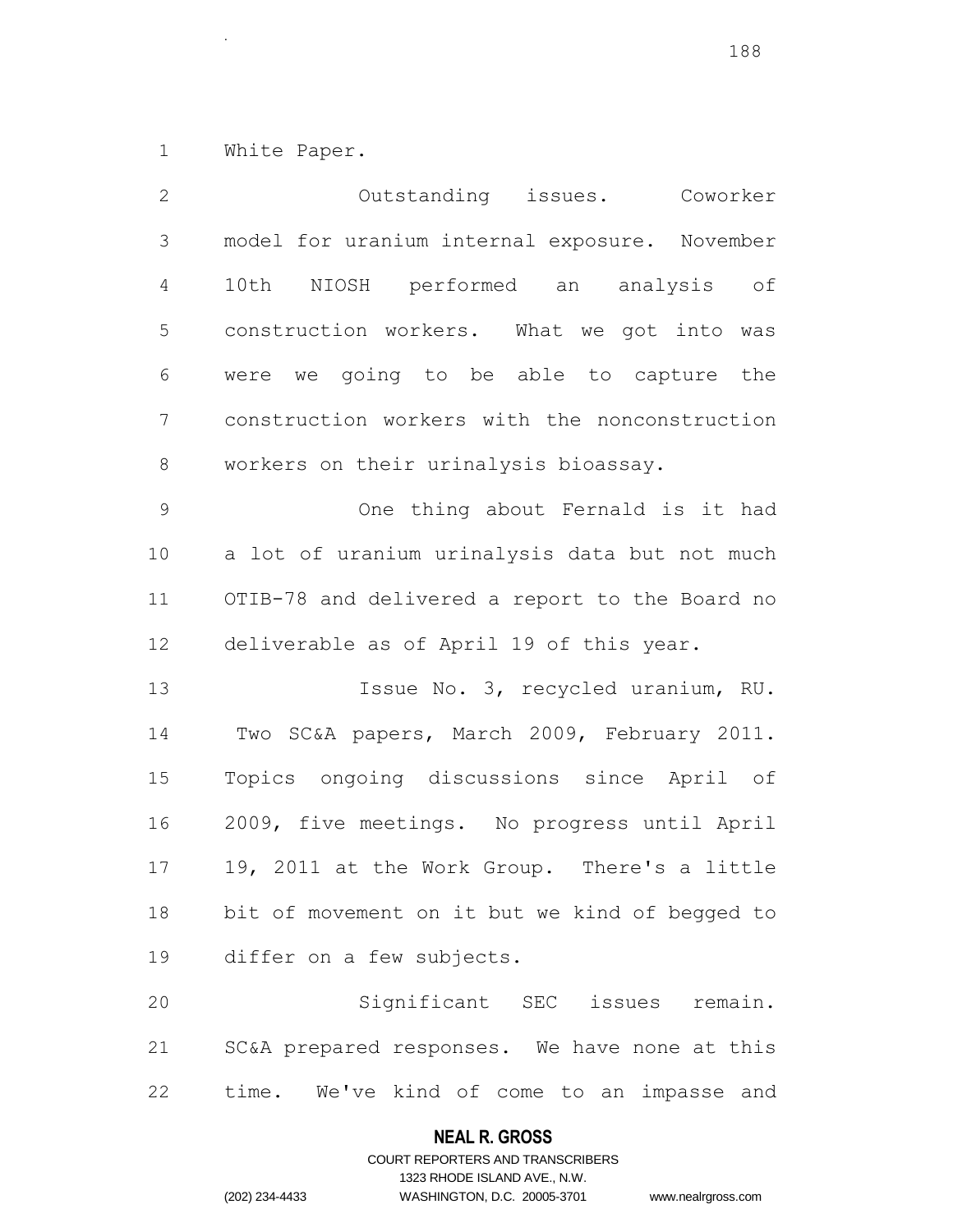this is where we're coming to the Board. Something that came out of the April 19th meeting was NIOSH indicated that they had located 450 boxes of site specific records. We don't know what the contents are on those.

 Outstanding issues going on. Issue 6B, reconstruction of internal exposure for inhalation of thorium-232 from in vivo chest count data from 1968 to 1988. NIOSH has a White Paper issued in January of 2008. The topic of the Work Group discussion since January 2010, four meetings.

 SC&A issued a review of NIOSH's White Paper July 2010. NIOSH responded to SC&A's review at the November 10, 2010 Work Group meeting. NIOSH submitted two memos January 19, 2011 in response to the SC&A review. Issues discussed in detail at the April 2011 meeting.

 Issues remaining regarding data accuracy and completeness. This has been brought up by the petitioner. The time that

## **NEAL R. GROSS**

# COURT REPORTERS AND TRANSCRIBERS 1323 RHODE ISLAND AVE., N.W. (202) 234-4433 WASHINGTON, D.C. 20005-3701 www.nealrgross.com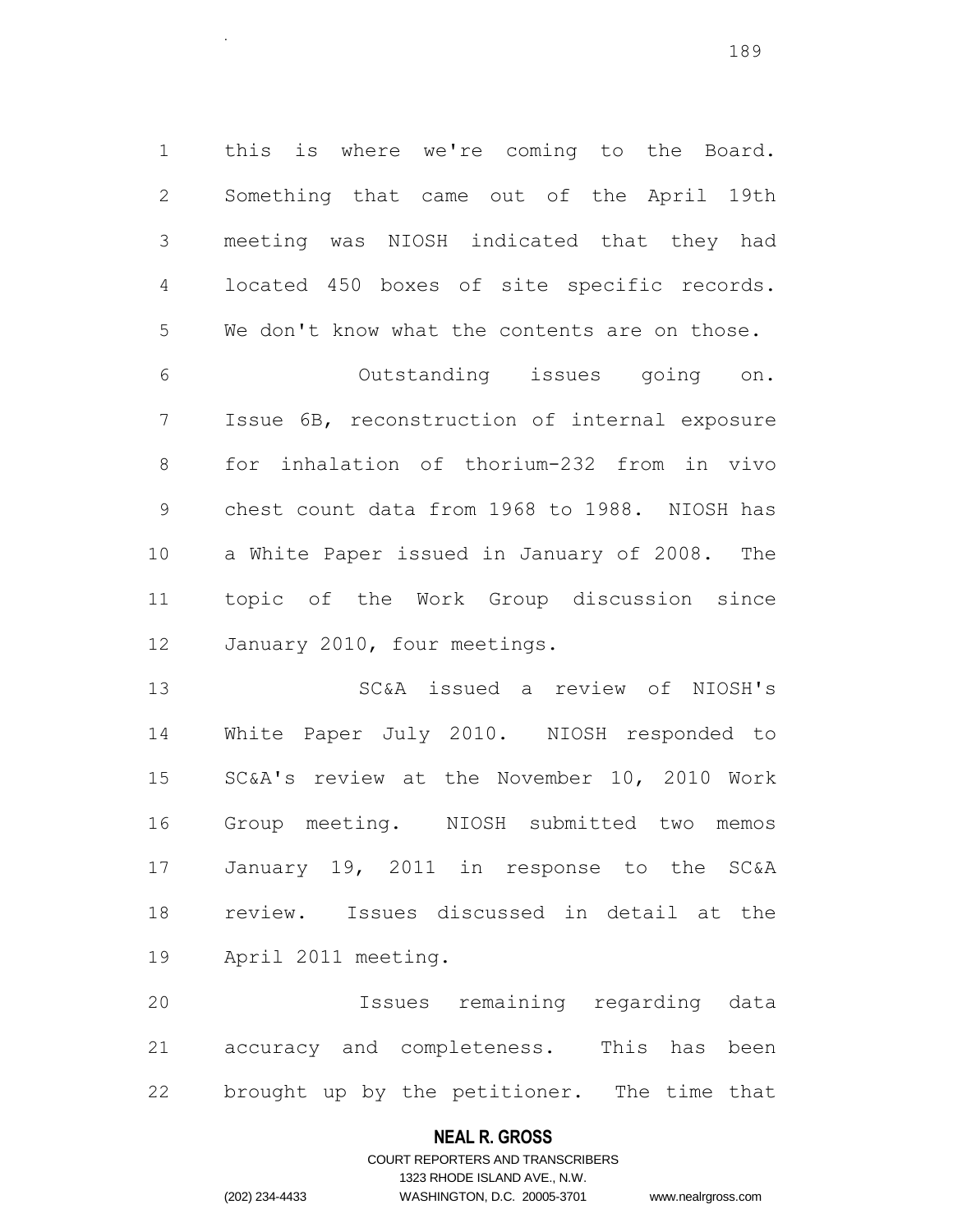it would take and the money it would take we never really -- we didn't think that we could go on on that one. We wouldn't even be able to understand if we could get something that was out of it.

.

 To summarize this, we've been at this five years, 10 Work Group discussions. 8 The timeliness issue comes up quite a bit, especially by the petitioners. Two SEC issues resolved with some caveats.

 The HIS-20 validation was completed. The thorium-232 daily weighted average there are a few caveats with this but two SECs that we've deemed at our Site Profile is raffinates thorium with Ra-226 and the K-65 silos. They are in the process. We feel that these are going to become Site Profile issues but we haven't come to a conclusion on that.

19 The uranium coworker model, the construction versus subgroup issue one, still out there. Low progress on two significant issues prior to the April 19th Work Group

# **NEAL R. GROSS**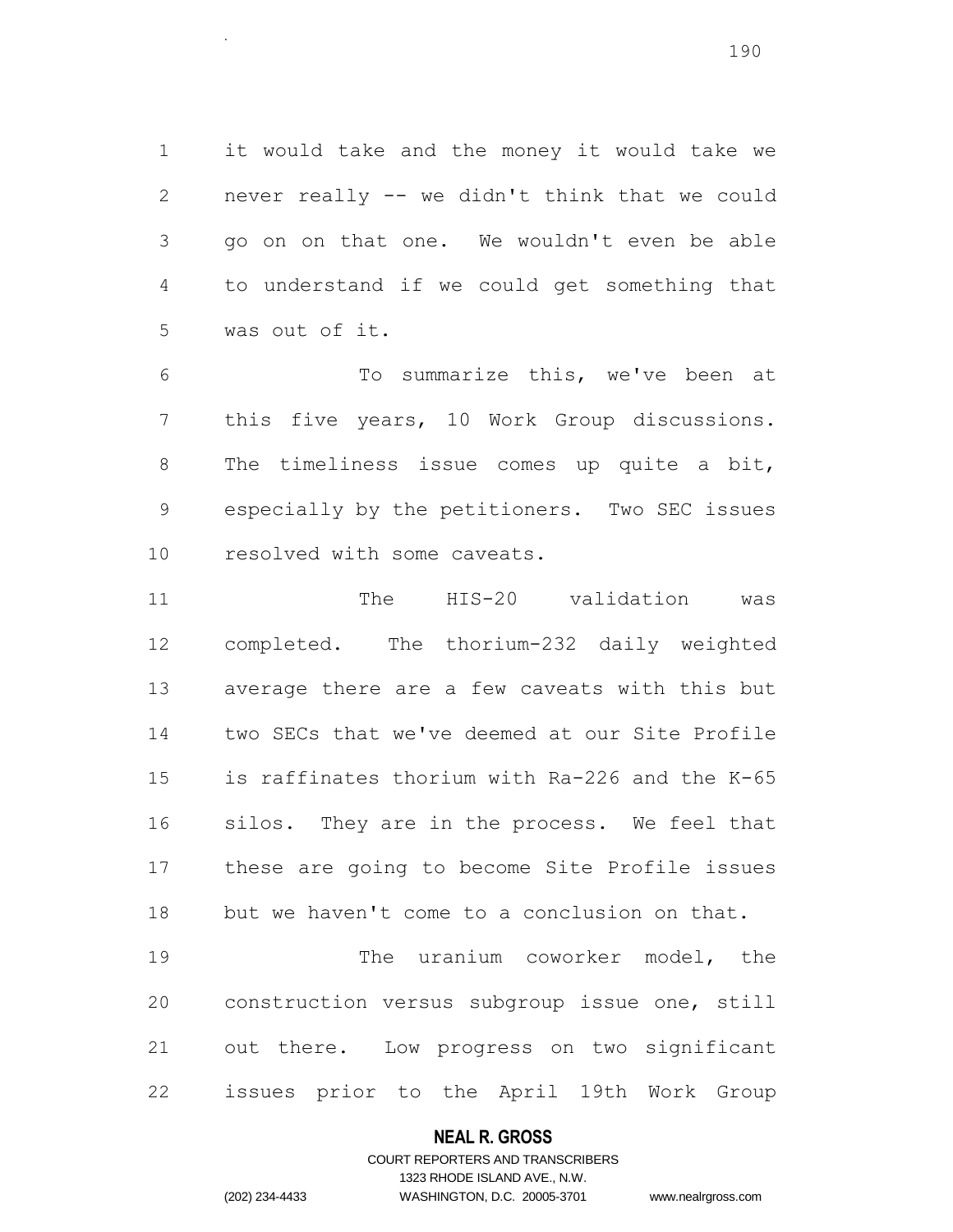meeting. We still have significant ones out there. We have new data that has come in that we haven't been able to review or that we even know what is in there.

.

 The Work Groups work very hard on this, same as NIOSH and SC&A. At the last meeting I asked both sides if you go on to the database, the O: drive, SC&A has combined all of our White Papers and everything that we've done on it and so has NIOSH. They've put them in there so that you will be able to review this.

 We're bringing this to the Board because we're kind of at a point where we've kind of at an impasse and it's going to come down to the Board to be able to get involved and be able to review many of these things and be able to help us from there.

 That's about it. I'll turn the time over to John Stiver. Is there any questions?

CHAIRMAN MELIUS: First, any

## **NEAL R. GROSS**

# COURT REPORTERS AND TRANSCRIBERS 1323 RHODE ISLAND AVE., N.W. (202) 234-4433 WASHINGTON, D.C. 20005-3701 www.nealrgross.com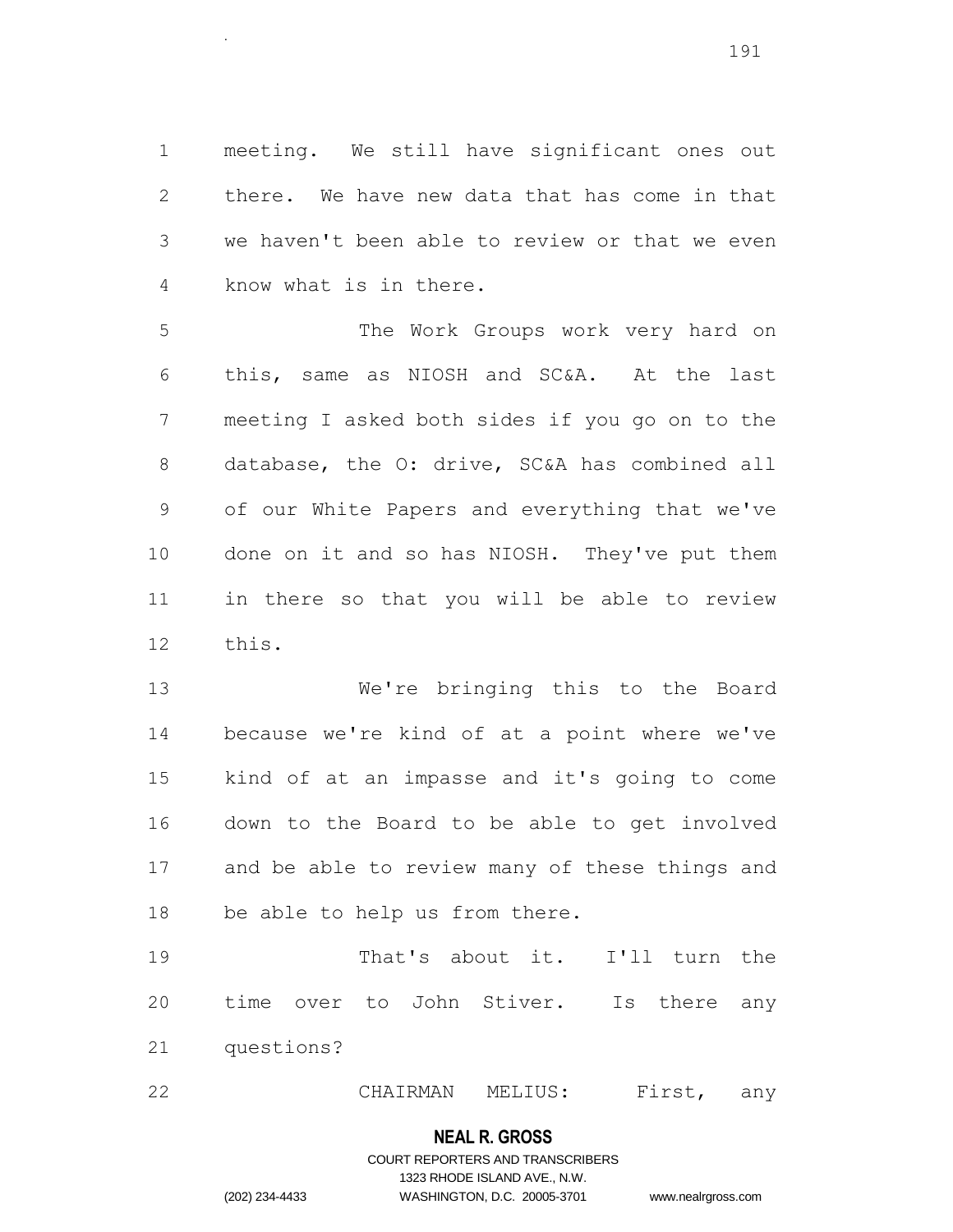questions for Brad? Okay.

.

 MEMBER CLAWSON: I'll turn it over to John. CHAIRMAN MELIUS: I actually have one, Brad. 6 MEMBER CLAWSON: Okay. CHAIRMAN MELIUS: Maybe John or 8 somebody could -- what is a blunder? MR. STIVER: This is a term that came out of a paper published in Health Physics by Adam Davis and Dan Strom. It's basically an uncertainty analysis of this whole weighted-air sampling data and its use in dose reconstruction in this program. 15 The problem there was that these data have been collected since the 1940s and it's pretty much a continuous process through time. It really wasn't intended to be used in the dose reconstruction setting. It was mainly for industrial hygiene purposes. 21 As a result of that we never really did any kind of an uncertainty analysis

## **NEAL R. GROSS**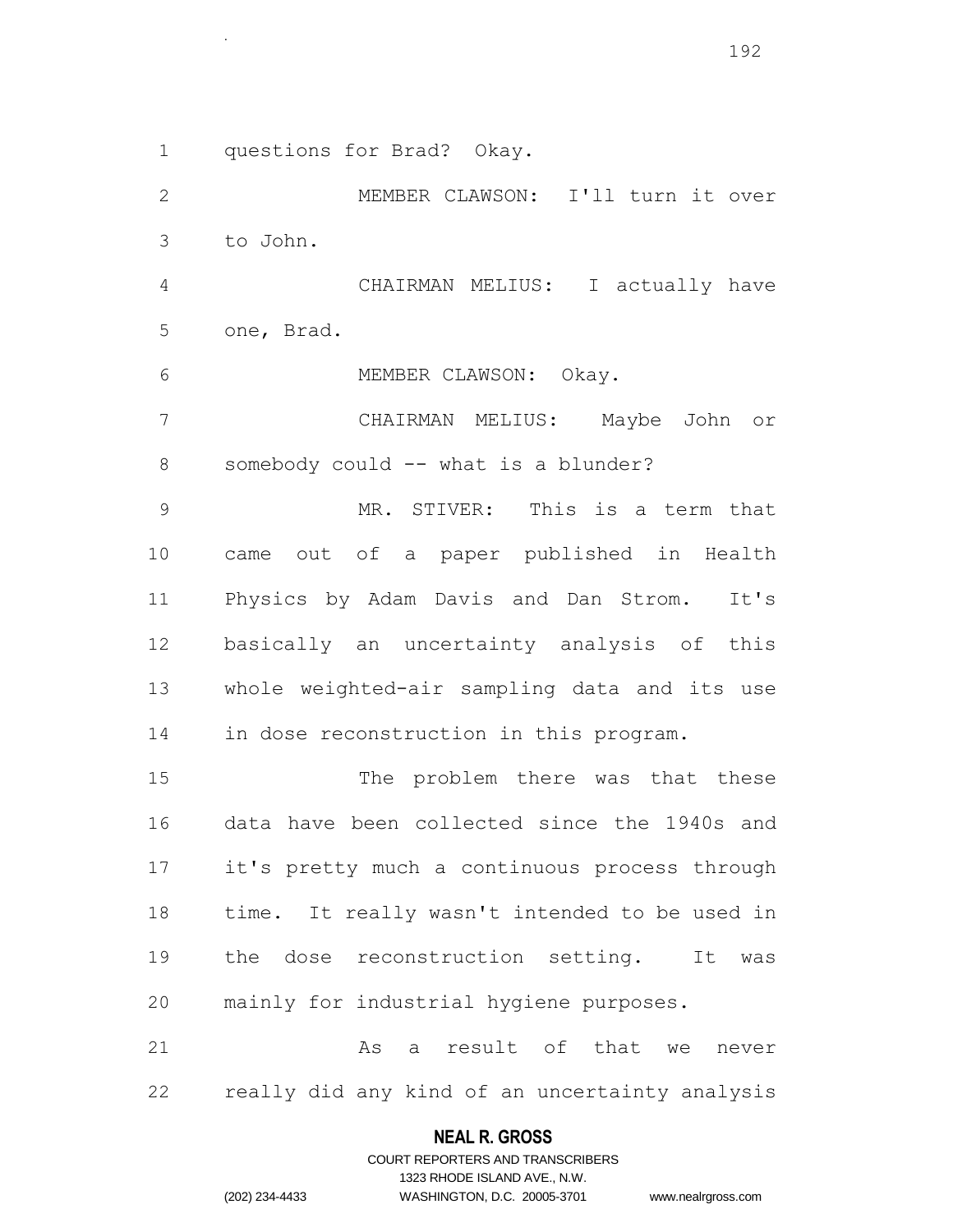on these data sets. Davis and Strom did this. One of the things they discovered they weren't expecting were a lot of typographical errors, math errors and things of that nature. They refer to them as blunders. It doesn't imply any degree of stupidity or

 anything like that. They are just mistakes. It's kind of an odd term. I expected to get that question actually.

 MEMBER CLAWSON: Dr. Melius, I'm glad you brought that up because I thought what are we saying here.

 CHAIRMAN MELIUS: Is this something you health physicists use commonly? I can't imagine it being a professional term but thanks for the explanation, John.

18 MR. STIVER: Okay.

 MR. MORRIS: This is Robert Morris with ORAU team. I worked on some of that and I can answer your question, Dr. Melius.

CHAIRMAN MELIUS: Okay. Go ahead.

## **NEAL R. GROSS**

.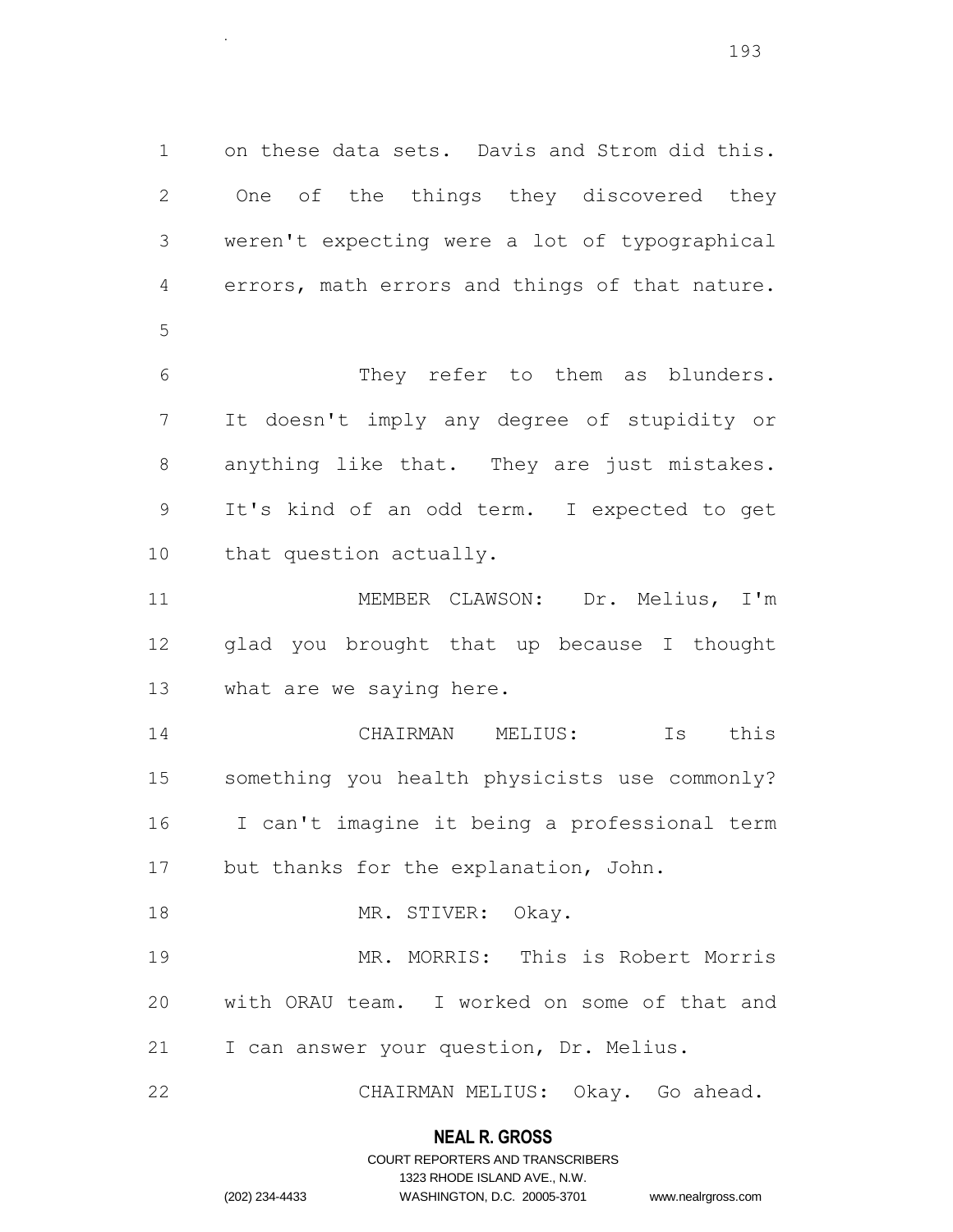MR. MORRIS: Blunders is a technical term in one of the ISO standards on uncertainty.

.

 CHAIRMAN MELIUS: Oh, okay. MR. MORRIS: And it conveyed the idea of mistakes, typically a rounding error, a typographical error, a transcription error, or a mathematical mistake which you would see quite a few of in the 50s with no calculators handy.

 CHAIRMAN MELIUS: Okay. I can see where blunder would sort of fit that.

 MEMBER CLAWSON: We were not trying in anyway --

 CHAIRMAN MELIUS: Thank you very much.

 MEMBER CLAWSON: I didn't understand it either. I know what a blunder is. I get that quite a bit.

 MR. KATZ: While John is coming up, I'm remiss to note for the record that Dr. Lockey has recused himself. Thank you.

# **NEAL R. GROSS** COURT REPORTERS AND TRANSCRIBERS

1323 RHODE ISLAND AVE., N.W.

(202) 234-4433 WASHINGTON, D.C. 20005-3701 www.nealrgross.com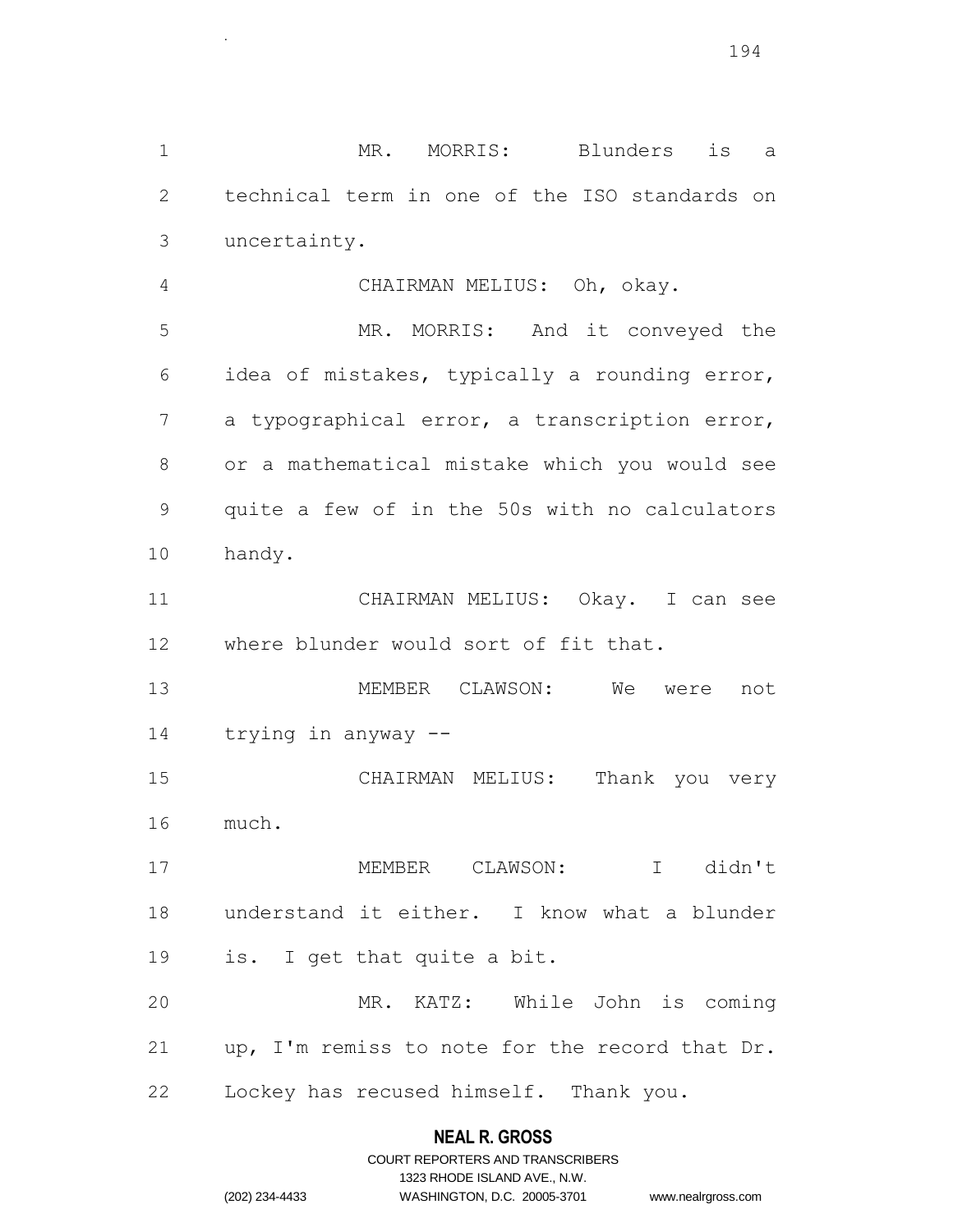MR. STIVER: Good afternoon, everybody. My name is John Stiver. I'm the Health Physicist with SC&A. The last couple of years I've been involved pretty heavily in the Fernald SEC issues resolution process. I'm actually fairly close to it.

 As Brad mentioned earlier, this is probably one of the SECs that has gone on the longest, about five years in time. I think the main reason for that is there are some very complex technical issues that have involved a lot of discussion. Kind of an iterative process of White Paper exchanges, knowledge being developed, new models being proposed in response and so forth.

16 So what you're going to see today is really a snapshot in time. This is the state of affairs as of the 10th Work Group meeting, the April 19th meeting. What you're going to see in summary may not make a lot of sense in terms of what you might typically expect for an SEC. Mainly that you would

## **NEAL R. GROSS**

# COURT REPORTERS AND TRANSCRIBERS 1323 RHODE ISLAND AVE., N.W. (202) 234-4433 WASHINGTON, D.C. 20005-3701 www.nealrgross.com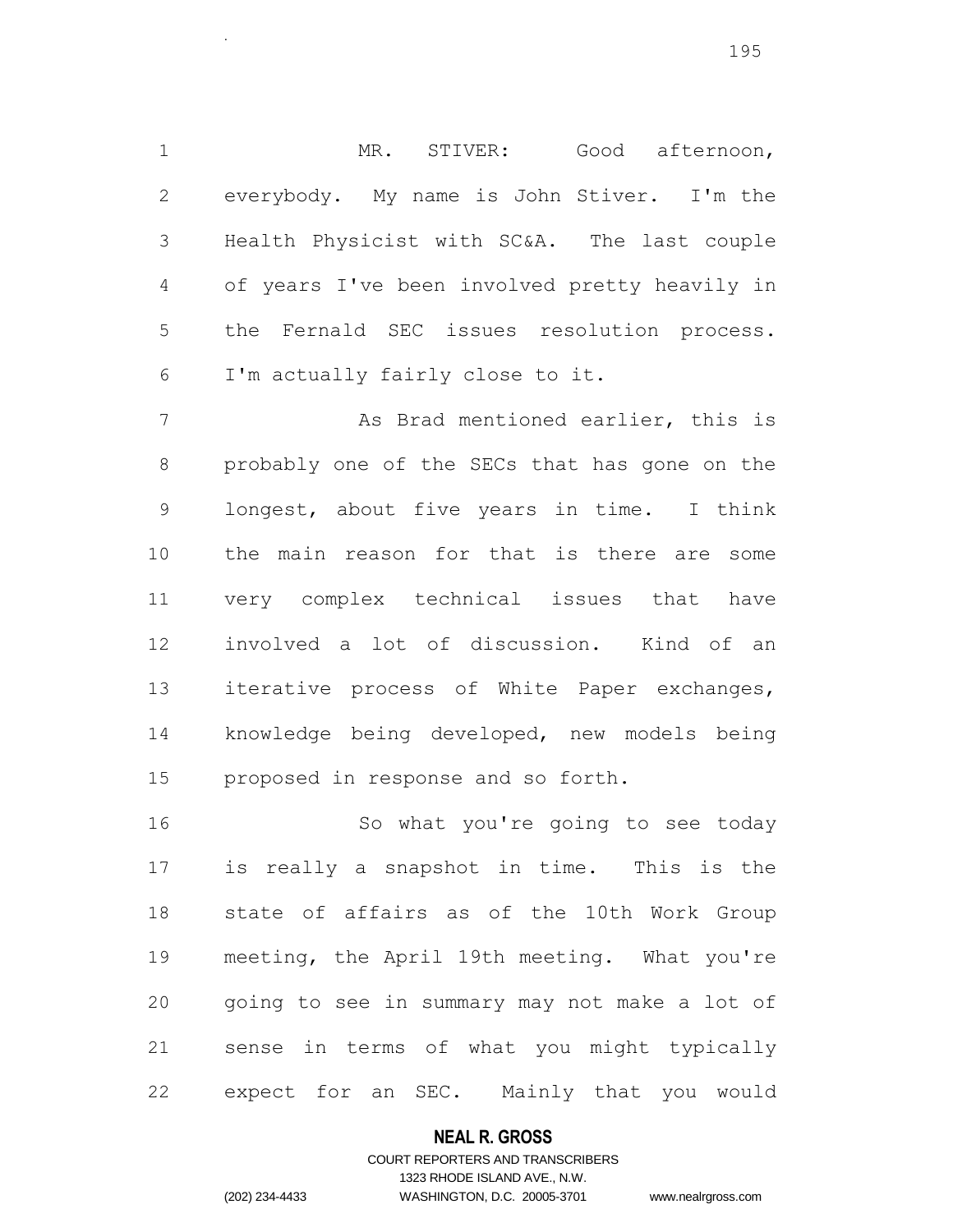expect in the early years when there is a poor industrial hygiene process is data collection isn't very good.

.

 You would think that would be always the -- in most cases that would be the time frame we need to be concerned with. Fernald has some kind of unique aspects to it that are going to result in some kind of unusual, not really recommendations but periods during which we feel that there may be issues involved in being able to reconstruct doses.

 We can go ahead and get started here. You may have seen this slide not too long ago, or something very similar to it. This basically is just the overview. The six issues that were identified in the SEC Evaluation Report were the coworker model for uranium internal exposures, validation of the electronic database from which the hard copy records were transcribed.

The issue of recycled uranium has

## **NEAL R. GROSS**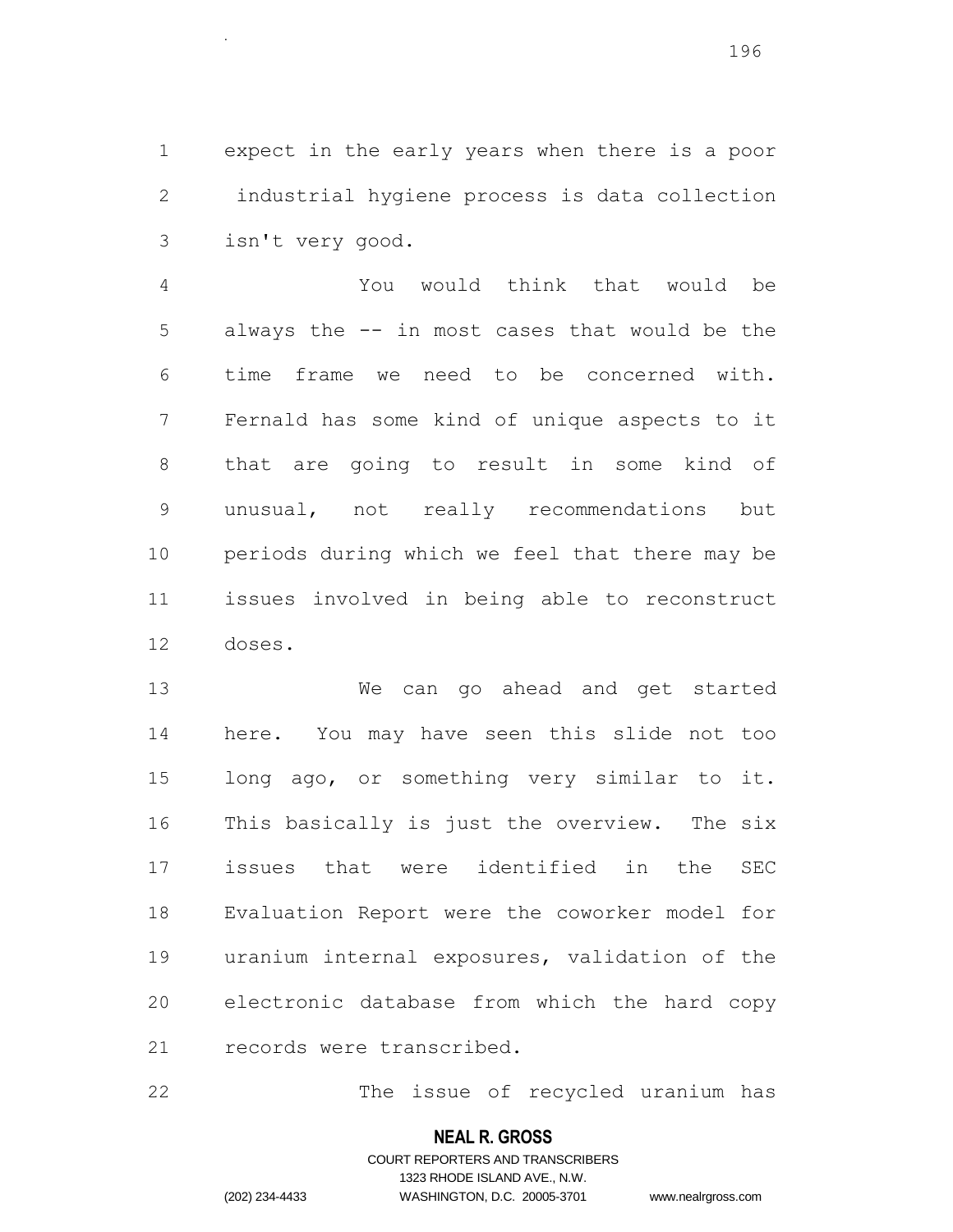probably been the most complicated of all. There is the use of radon breath data for reconstructing doses from radium and thorium- 230 mainly for workers in the refinery who handled raffinates which is a term for the waste product after uranium extraction. It contains high quantities typically of radium and thorium and subsequent U-238 decay progeny.

 Associated with that is the review of radon emissions from the K-65 silos which were the principal source of radon exposure to workers at Fernald. Finally, issue 6 is the reconstruction internal inhalation exposures from thorium-232. This is really a two-part issue based on two different time frames.

17 The first being the use of these daily weighted exposures, weighted air concentrations from about 1954 up through '67. Then in '68 Fernald brought in this mobile in vivo rad monitoring laboratory from Y-12. At that time then the use of the air sampling was

## **NEAL R. GROSS**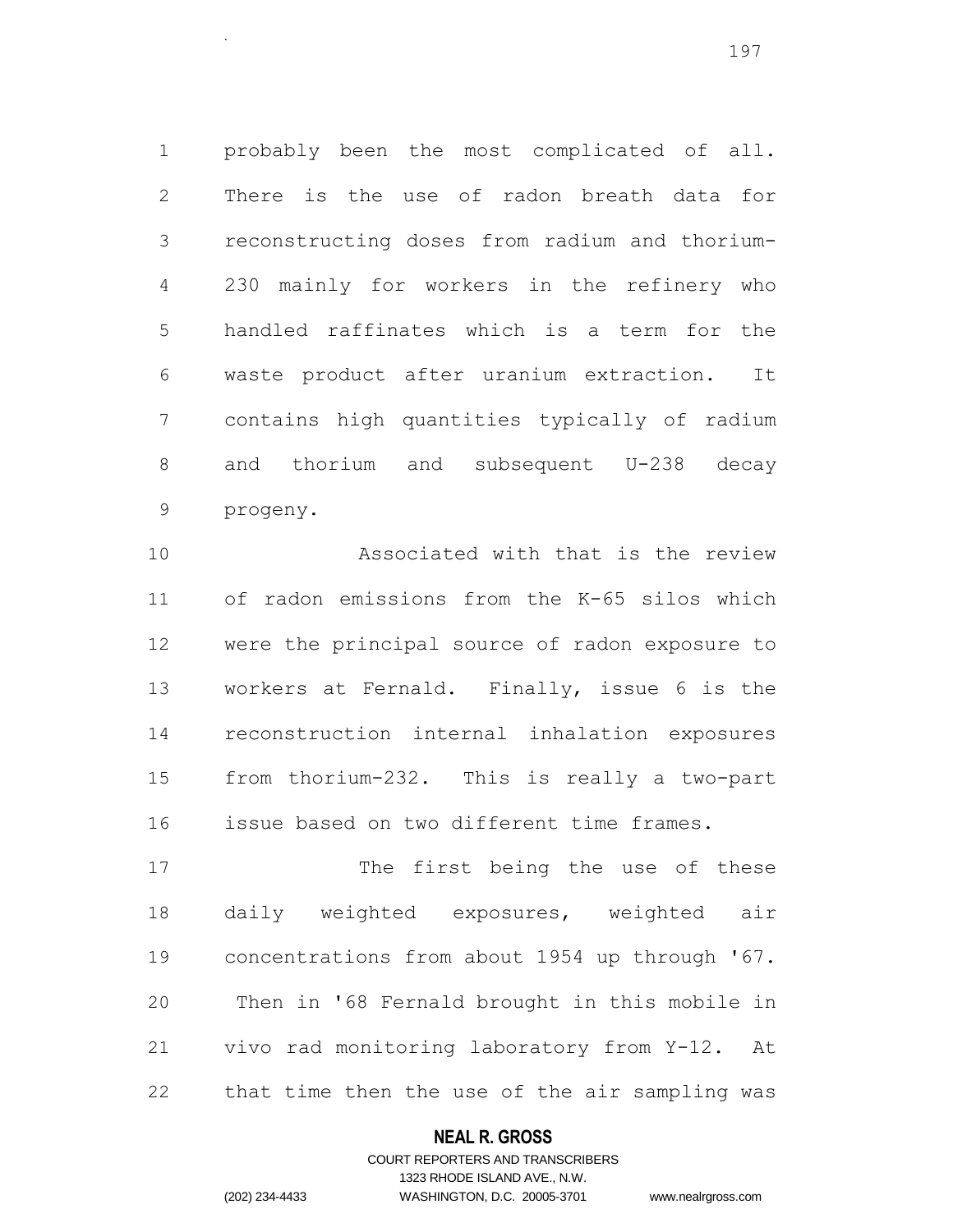pretty sharply curtailed in favor of doing chest counts. From then on these chest counts were then used to assess intakes of thorium-232.

.

5 As we said earlier, there have been 10 Work Group meetings, SC&A's work products and associated summary information. There's a file in there called "Read Me" that kind of gives you a synopsis of each one of these documents and what issue it fits into and kind of how it was developed.

 Sort of a CliffsNotes version I guess. Those can be found at the blue highlighted path file name there. As Brad 15 said, after the April 19th meeting, just last month, there were still two main issues outstanding being the recycled uranium and thorium chest count issues.

 Let's go ahead and take a look at these issues. I've been very close to this and so if I start going too fast and makes leaps of faith here, please sure to tell me to

## **NEAL R. GROSS**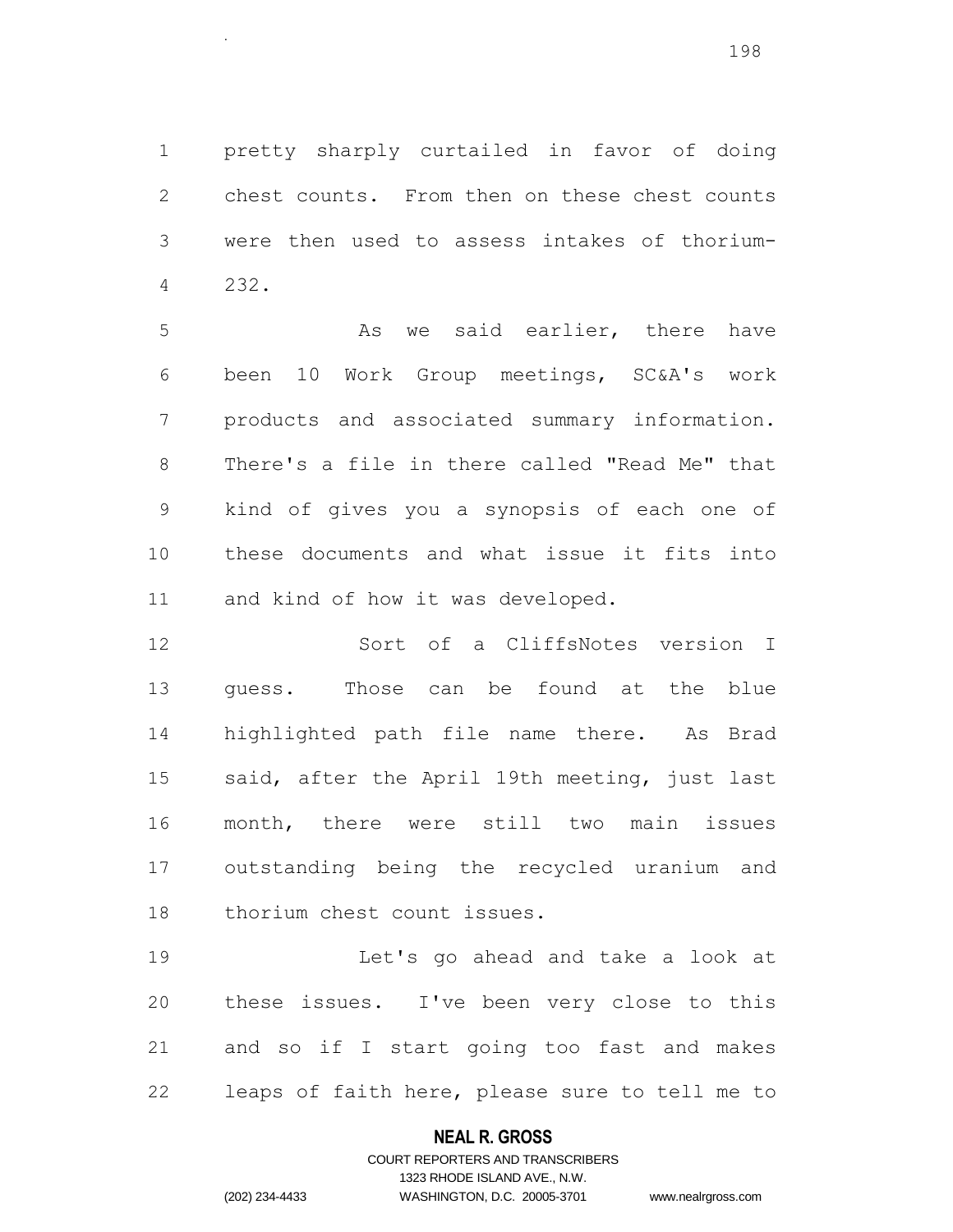slow down the train and I'll do that. Or if there is something, some particular issue that comes up you want to discuss, you can stop me and we'll go through that.

.

 This issue No. 1 is really about the completeness and adequacy of the bioassay data because this is really the cornerstone. Fernald has a lot of problems. What they do have is a lot of bioassay data, a lot of uranium bioassay data all the way back into the 50s.

 Really the first step in developing a coworker model was to assess the quality and completeness of this data set. As of the April meeting all these issues have been resolved except for the issue of the coworker model for construction workers.

 I'm going to diverge a little bit here. At the Savannah River site we did some work on that site and we found that at least for certain years and certain buildings the construction worker exposures were

## **NEAL R. GROSS**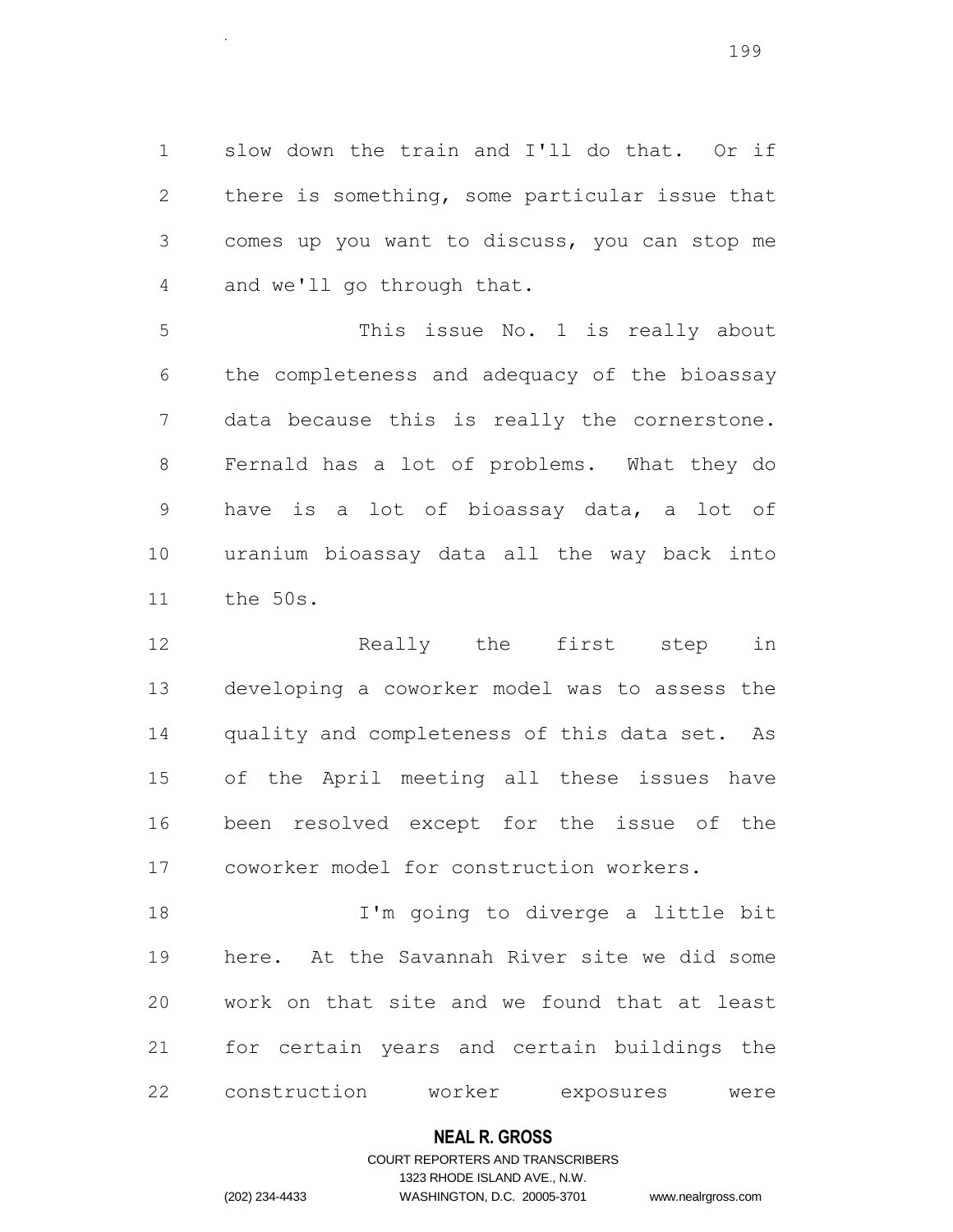statistically significantly higher than those for all workers.

.

 So what we want to do is kind of get a better handle on whether that issue is going to be a problem for Fernald as well. NIOSH is in the process of developing this model as of the April 19th meeting. That report had not yet been completed.

 Issue No. 2 is the validation of the HIS-20 database. This is really a two- part issue, the first being the at some point in time NIOSH had done a validation study but stopped short of a complete analysis because they felt they had adequately analyzed the data to the level of significance that was required.

 We at SC&A had some issues related to that. As a result of the Work Group meetings NIOSH went ahead and completed that study. It was delivered in December of last year. It resolved all of SC&A's concerns. At the February 8th meeting it was recommended

## **NEAL R. GROSS**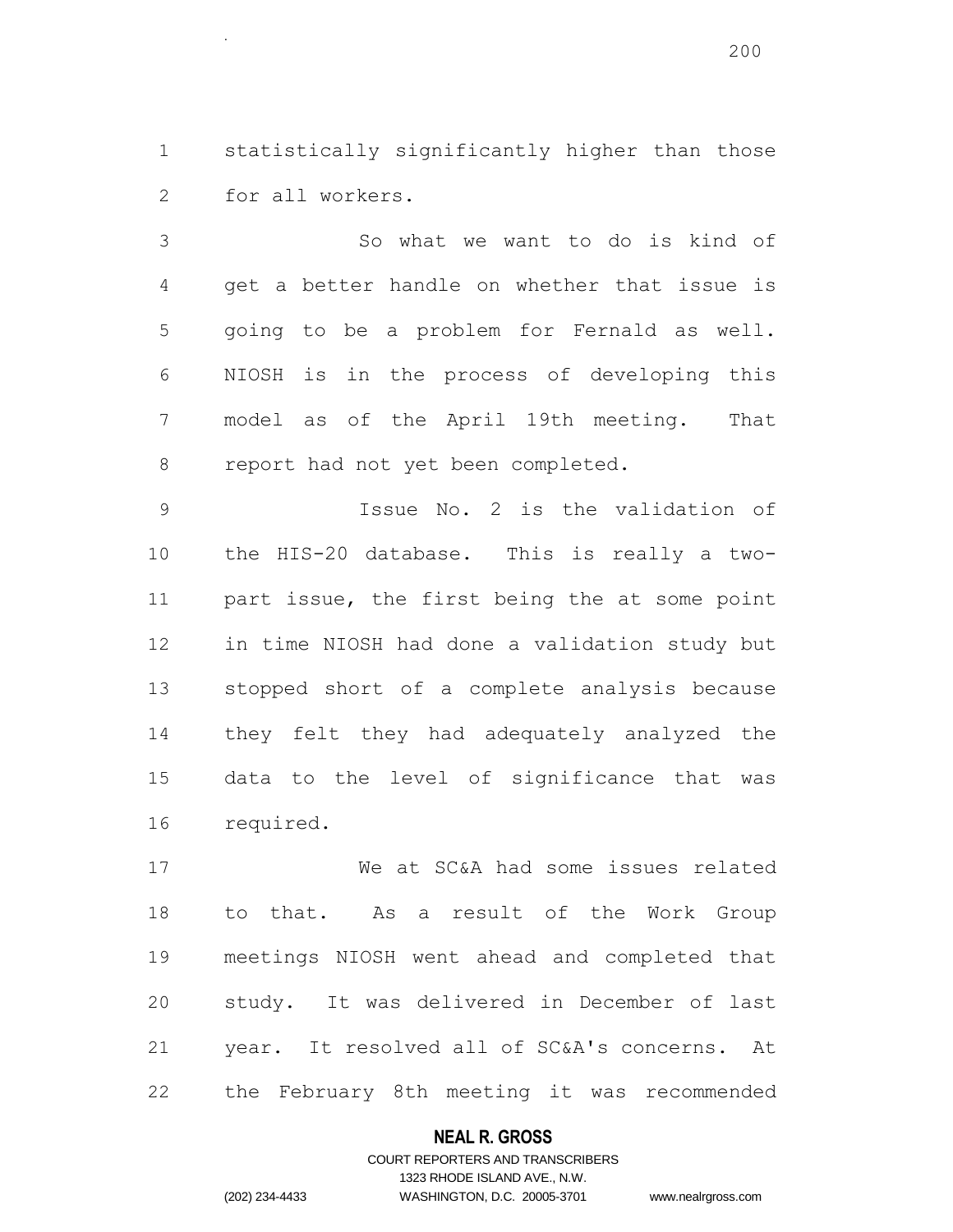that Subpart A be closed out. Consequently there are no action items at this time.

.

 Issue 2B. There were concerns raised by the petitioner about the integrity of the hard copy bioassay data; namely, that it may have been tampered with to create the appearance of lower exposures than actually took place.

 SC&A prepared a report at the Board's instruction that looked at some strategies that could be used to analyze data sets for corrupt monitoring practices. We came up with three possible approaches to this. One was comparing the urinalysis to in vivo monitoring. Of course, you would be limited there by a subset of workers who 17 really had complete sets in both time frames.

 Another was to look at the consistency and reliability of the urinalysis results. Do the results really comport with the known biokinetics. If not, is there some kind of pattern where you have high followed

## **NEAL R. GROSS**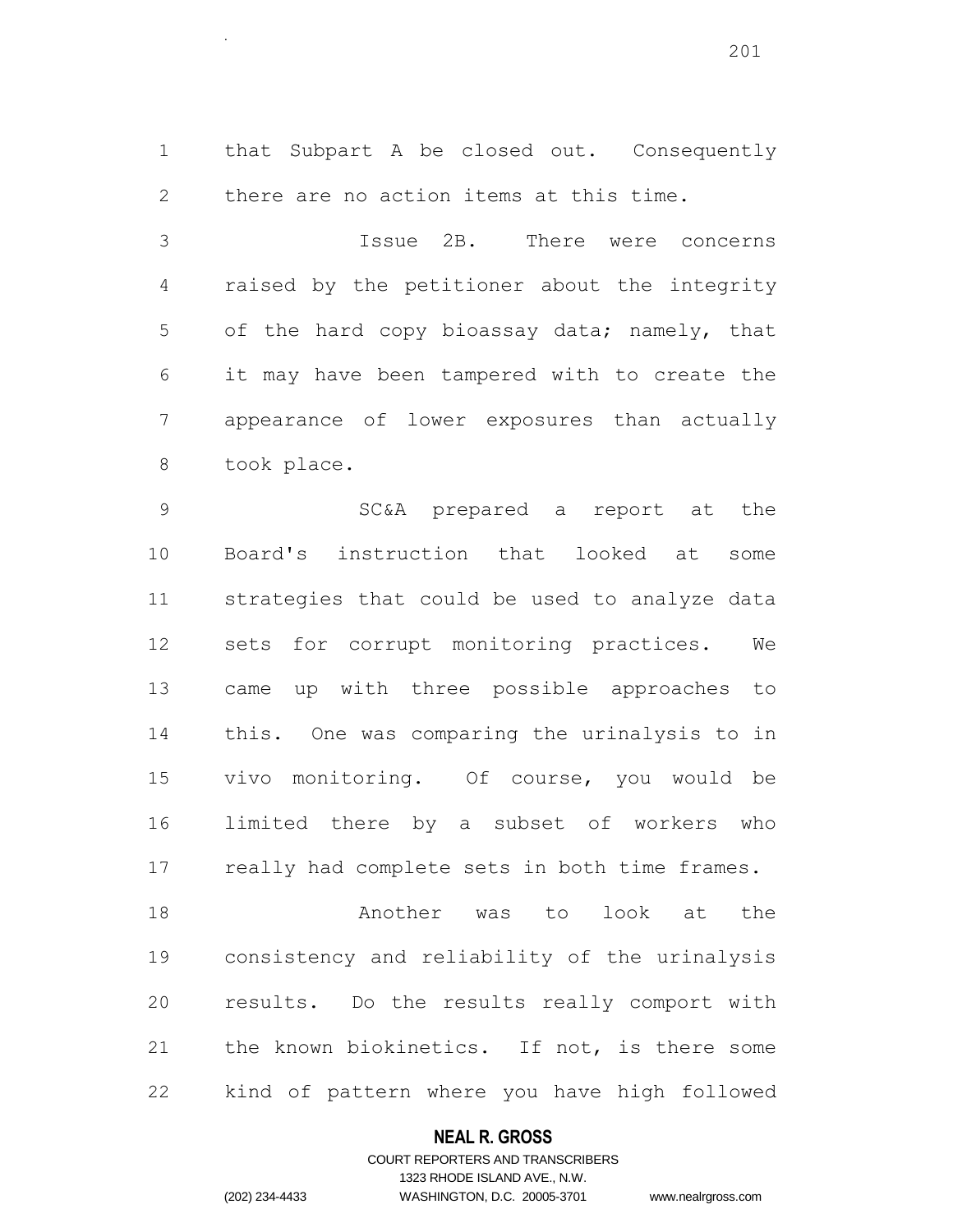by several lows that would make sense in terms of excretion rates.

.

 The third approach was to compare the daily weighted exposure data to urinalysis records. There's a couple problems with that. You would have to have detailed knowledge of the workers' locations, job types throughout 8 time, whether respiratory protections were worn and that type of thing.

 The Work Group had agreed that such investigations, as Brad also mentioned, would consume considerable resources and would likely be inconclusive. As a result there are no action items at this time.

 Now, the next few slides will be devoted to recycled uranium. This is probably the most complex of all the issues and still has some outstanding problems.

19 Our main concern is, as you know, we've established that Fernald had a comprehensive set of uranium bioassay measurements but not much for some of these

## **NEAL R. GROSS**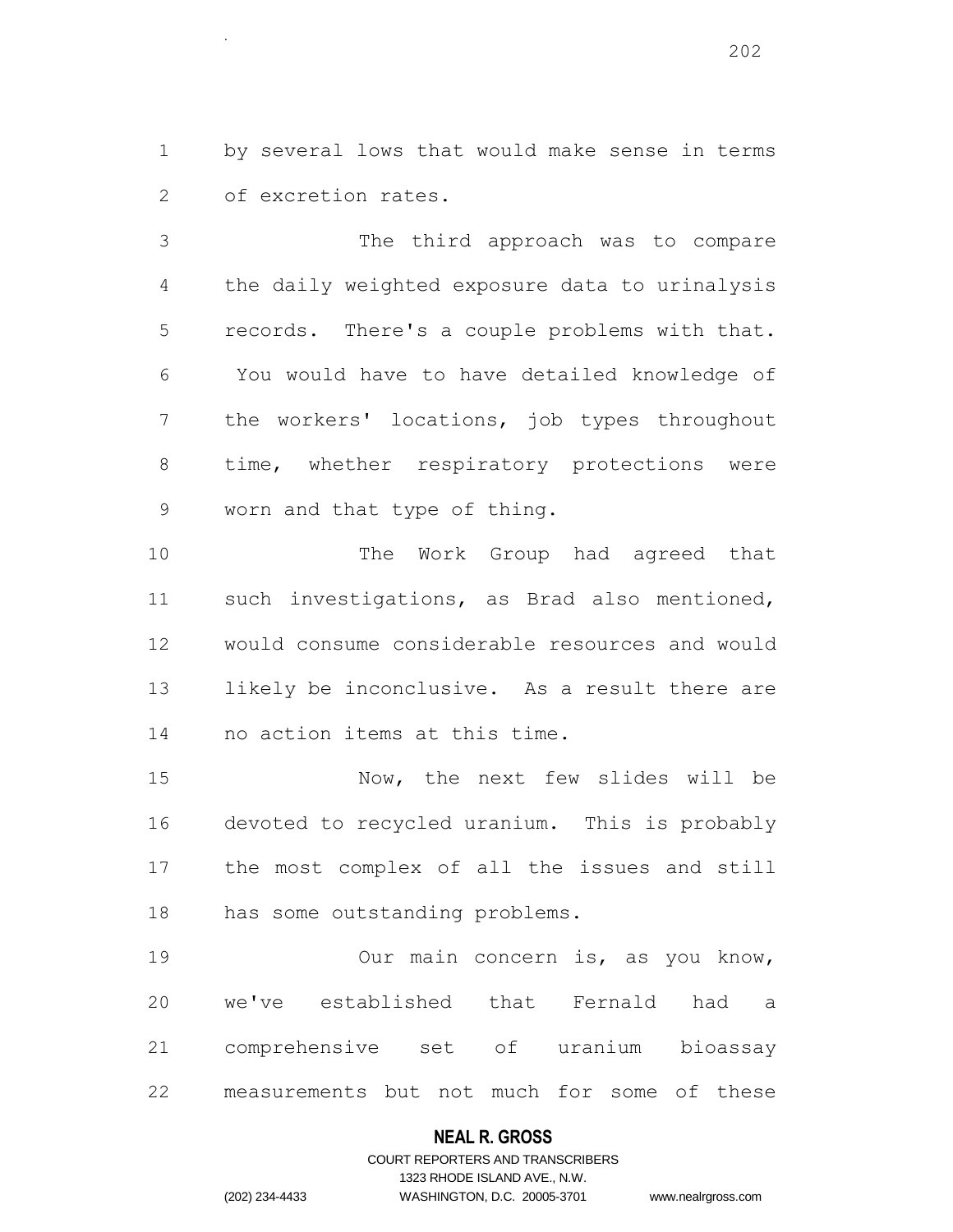other constituents that would be found in recycled uranium, that being plutonium-239, neptunium-237, fission products such as technetium-99, strontium-90 and so forth.

.

 The concern is really that the proposed defaults of a sort of one-size-fits- all model that NIOSH will use, with what would considered bounding defaults and proportionality to the uranium content, was that there may be certain groups of workers in certain processes and certain time frames for which those values would not be bounding.

 Here is an example of the dosimetric significance for the proposed original NIOSH default of 100 parts per billion on a uranium mass basis. The doses for plutonium could be up to five times higher than the uranium dose. Of course, that would scale with higher defaults, higher concentrations.

 The period of interest. When we look at the timeline of the uranium receipts,

## **NEAL R. GROSS**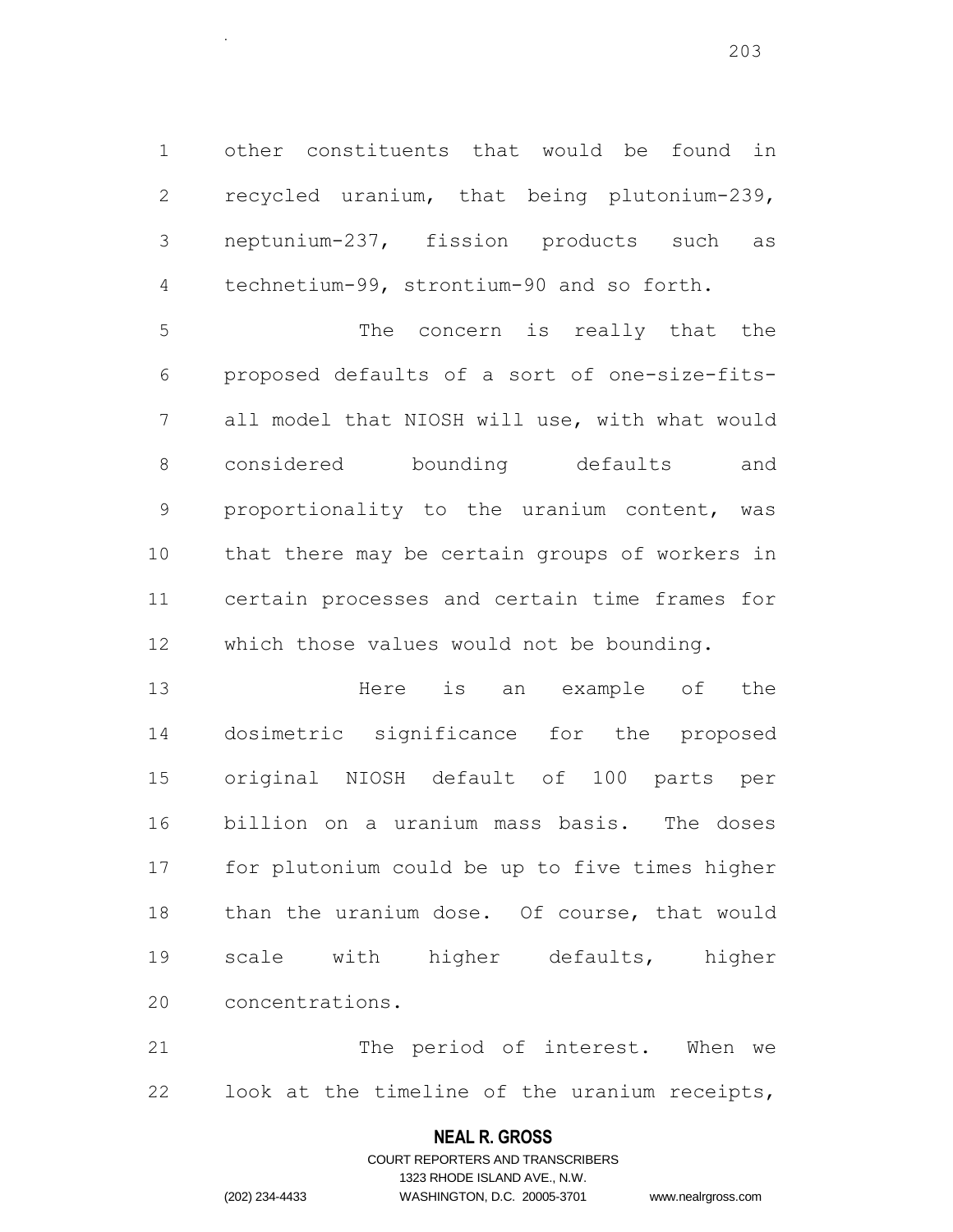they were first received in 1953. Between '53 and 1961 I think there is about 45 metric tons. Then receipts really started to ramp up and peaked in the mid-1960s and then again in the mid-1980s for a total of about 18,000 metric tons. There's a table in one of the DOE field office reports that illustrates that quite nicely.

 1986 after a long tenure by National Lead of Ohio, the M&O, Westinghouse Materials Company came along and replaced them. This was a result of some DOE investigations as well as an attached report on recycled uranium. A lot of things were kind of coming together in that time frame.

16 So Westinghouse came in and they really changed up the entire industrial health process. They introduced a comprehensive improvement, monitoring, air sampling, regular bioassay for different subgroups of workers. From 1986 and beyond we are fairly confident that doses from recycled uranium can be

## **NEAL R. GROSS**

# COURT REPORTERS AND TRANSCRIBERS 1323 RHODE ISLAND AVE., N.W. (202) 234-4433 WASHINGTON, D.C. 20005-3701 www.nealrgross.com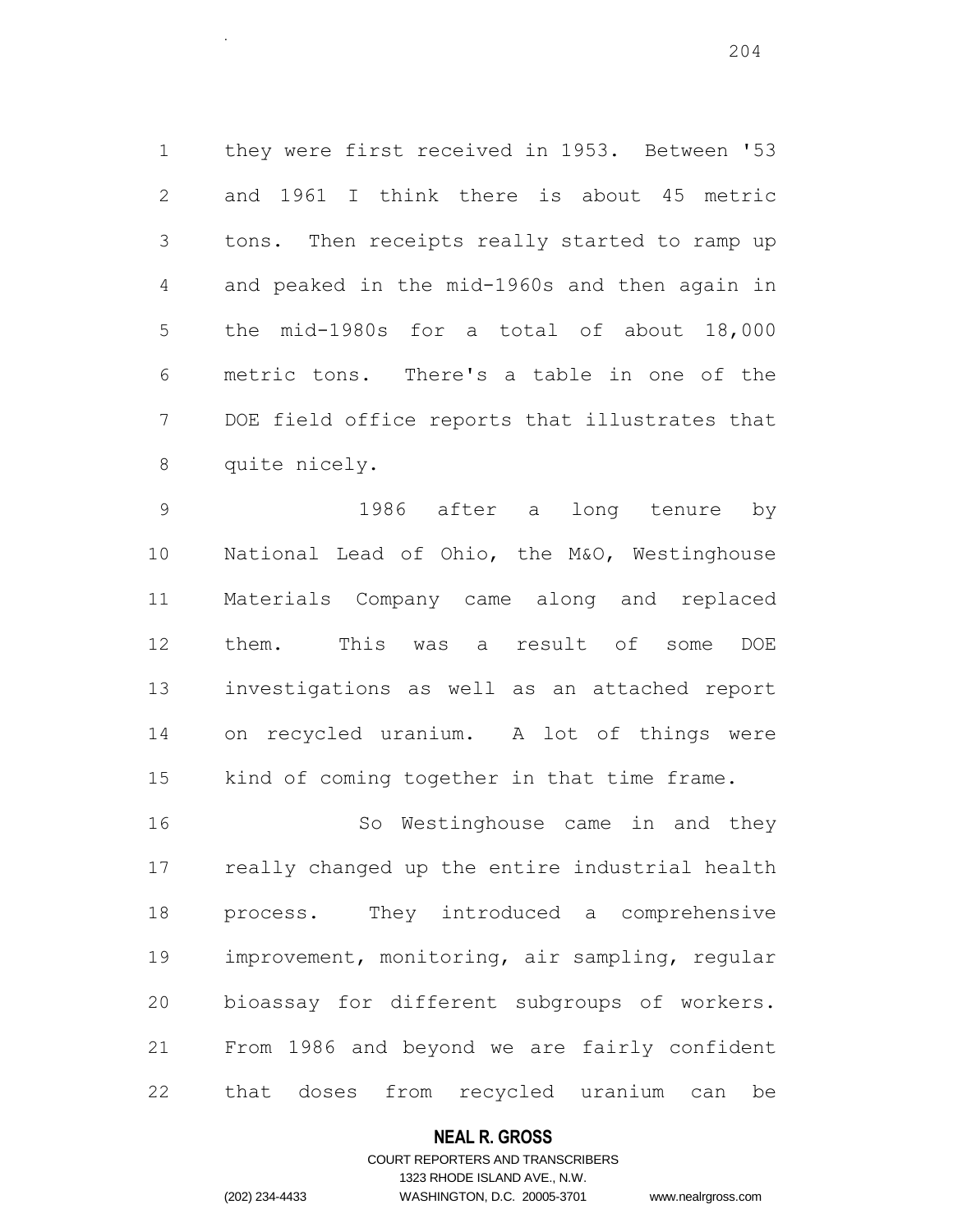reconstructed.

.

 Prior to 1986 one of the findings in our report was that the Rad-Safe program was probably not adequate to control exposures from these contaminants. Thus, the period of interest is really from 1953 to 1985. Here is a little history of the different Work Group discussions and what happens to kind of give you a snapshot, a thumbnail sketch, I guess, if you will of what the issues were at various time frames. All the way back in October of 2008 we were tasked to review the NIOSH White Paper on RU with basically the same goal in mind throughout the entire period which was are these defaults going to be appropriate and bounding for all the workers. 18 As of January of 2010 we produced our White Paper. We discussed it. NIOSH had not had time to respond to it and agreed to prepare their response for those 11 findings which they indeed did at the November 9th

## **NEAL R. GROSS**

# COURT REPORTERS AND TRANSCRIBERS 1323 RHODE ISLAND AVE., N.W. (202) 234-4433 WASHINGTON, D.C. 20005-3701 www.nealrgross.com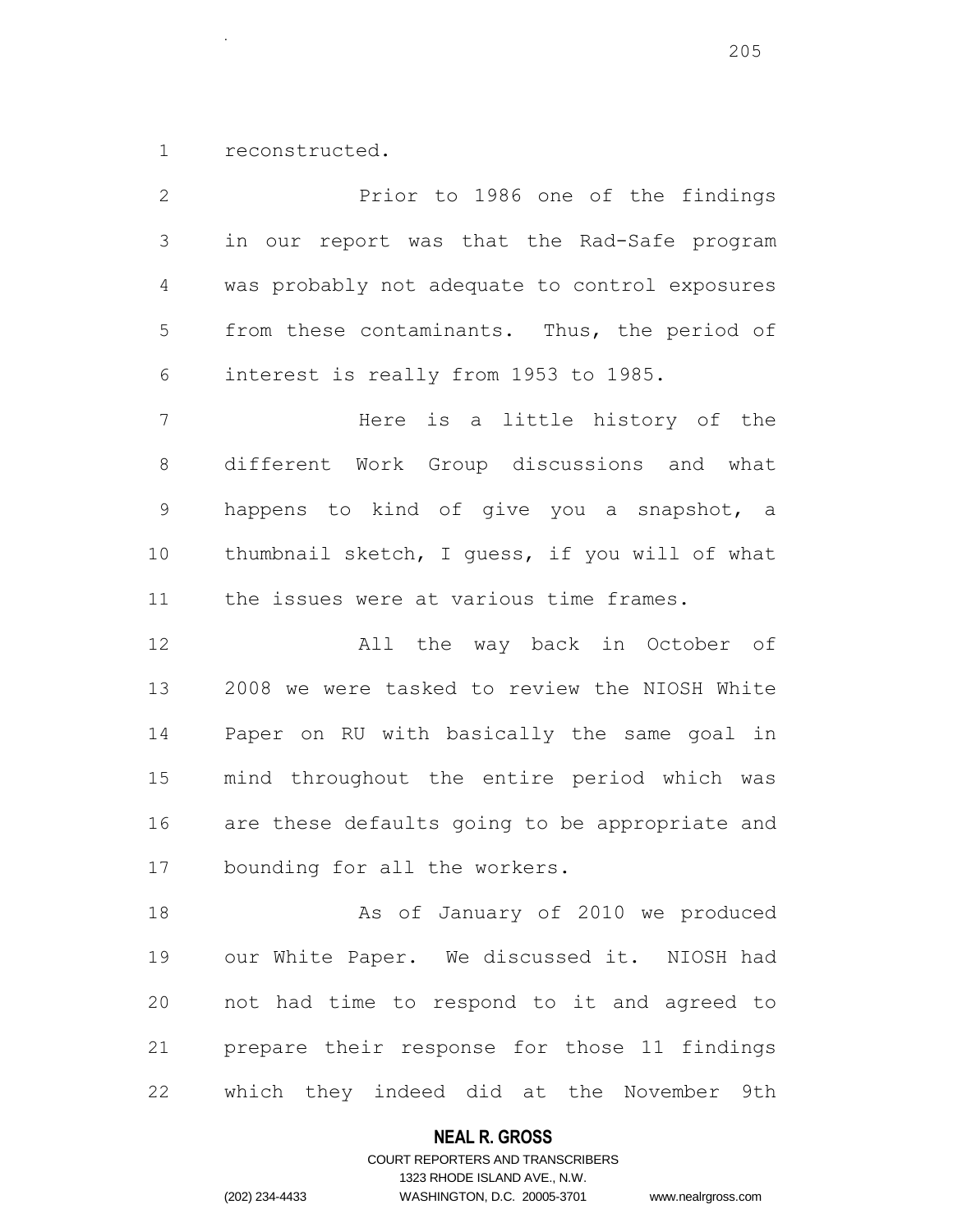meeting of last year. The responses were discussed in detail and some action items emerged from that.

.

 This particular meeting really concentrated on the source of data that were used to generate these defaults, mainly these DOE reports that came out around the year 8 2000, these mass balance reports that really traced quantities of recycled uranium 10 throughout the DOE complex.

11 11 In addition to that, there were some site-specific data that we felt indicated that these defaults may not be applicable to actual worker exposures at the site. Our action items produced the second RU report that really focused in on the availability of site-specific data.

18 Also really look into the veracity of the field office report subgroups. Basically what they did was they came up with 19 different process subgroups for this data. There are about 4,000 plutonium measurements

# **NEAL R. GROSS**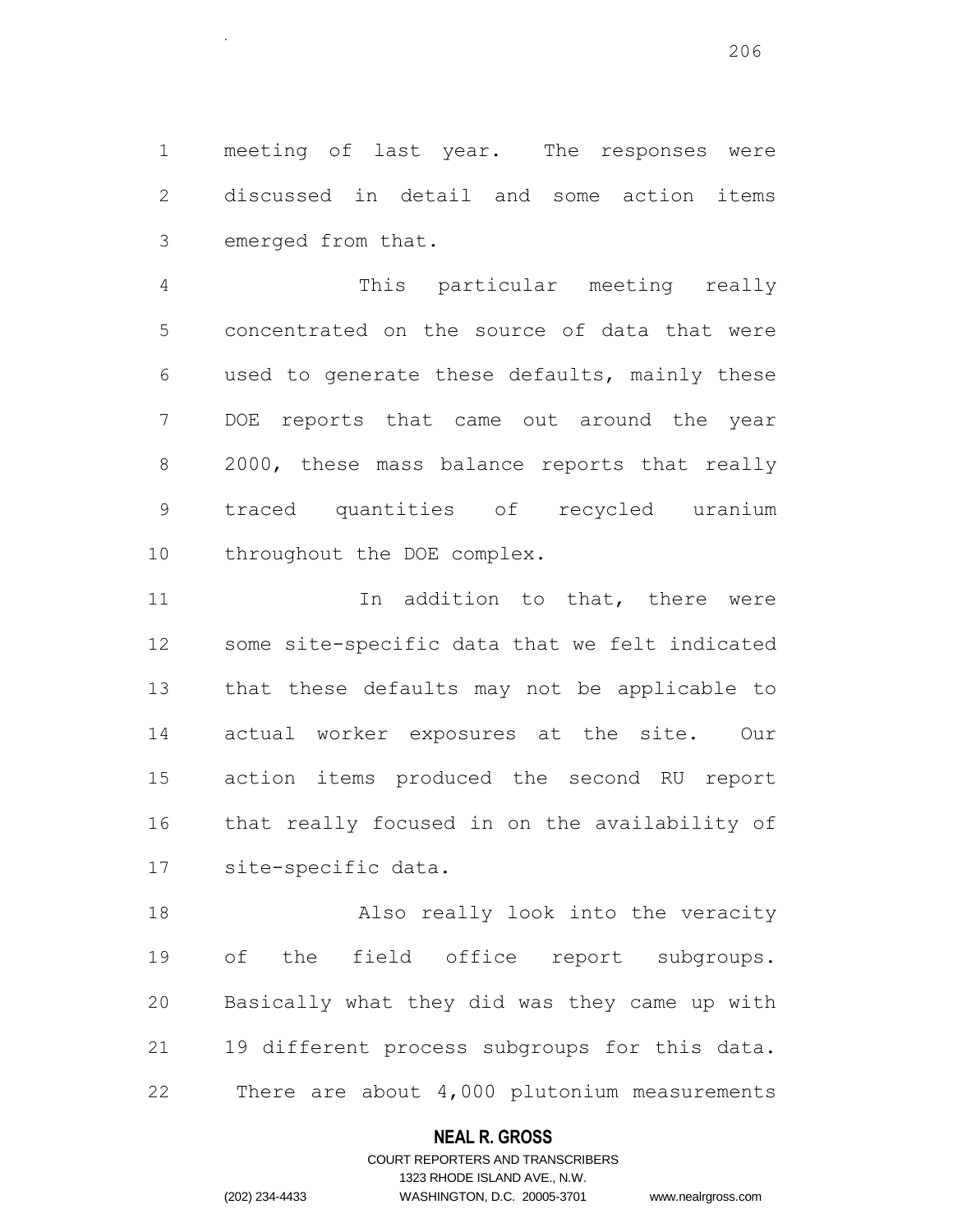mostly taken in the 1980s. They used process knowledge experts.

.

 Also the available data to parse this data set down in different processes which would then correlate to various activities that might have taken place in the facilities.

8 at the February meeting we presented our second RU White Paper. These were some key findings here many of which were unchanged from our first report, one of those being there was a lack of data and limited health physics program integrity during the NLO tenure.

 There were limitations associated with the DOE reports, these mass balance reports. Typically variability uncertainty and data completeness issues. The big issue that emerged from our review of the site- specific data was this dolomite problem. This was magnesium fluoride used in the reduction of green salt to uranium medal. This takes

# **NEAL R. GROSS**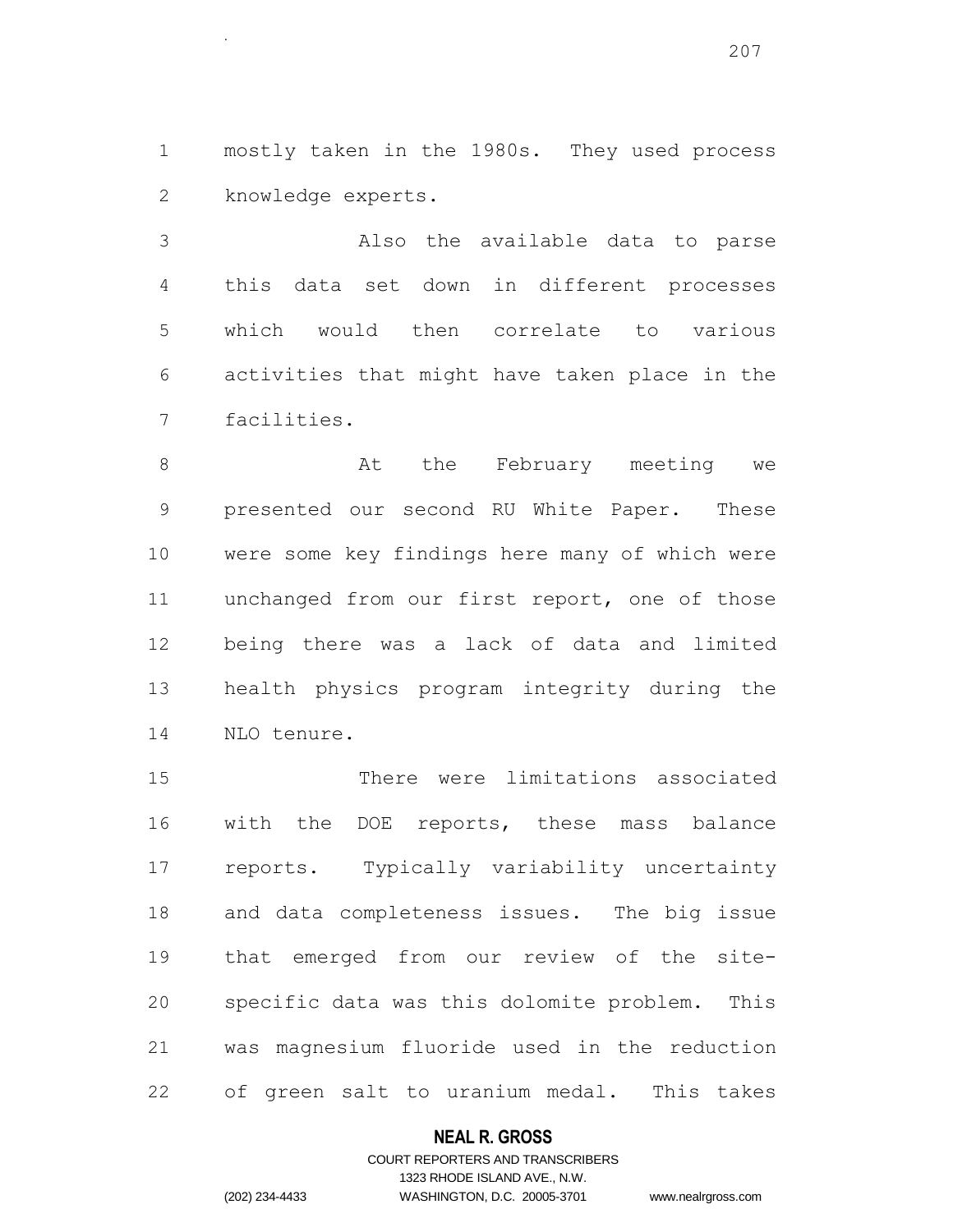place in Plant 5.

.

 This is a process that concentrates these contaminants. Every time one of these reduction pots is utilized, about 50 percent -- 50 to 60 percent of the plutonium transuranics and other fission products move into the slag. 8 Then the slag is then re-milled through Plant 1, recycled, and used again so you have this continuous loop. Actually a small part of it is either sent off to be re- extracted if the uranium content is high enough. Another portion is disposed of. About half of it each time around gets reused so you have this concentration loop that's 16 going on. These are the most highly exposed

process subgroups in the entire facility.

 We found high plutonium and neptunium in concentrations in dust collector samples which also correlate to Plant 5 and Plant 1. We found high concentrations in boundary air samples. I think there were

## **NEAL R. GROSS**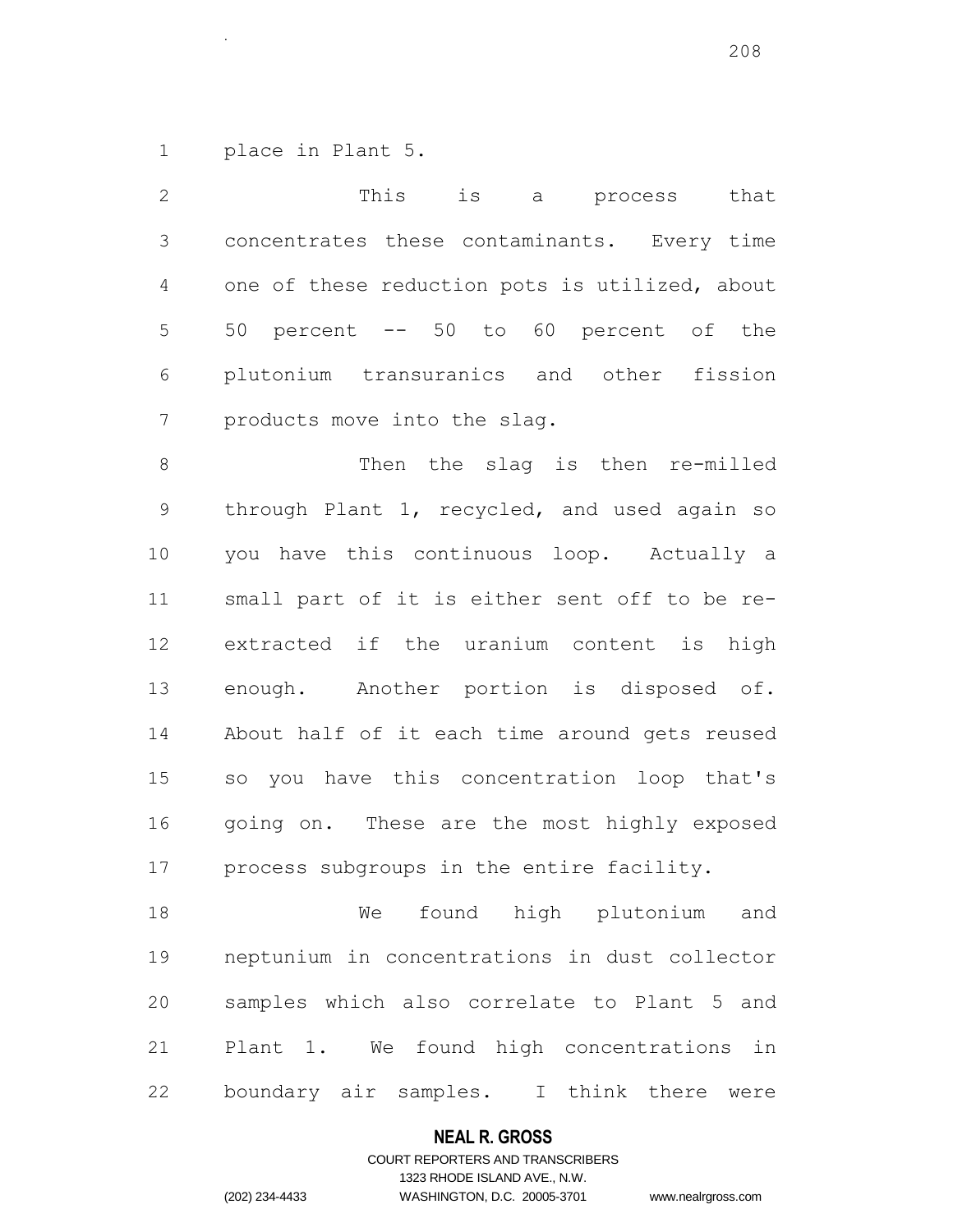seven of them, seven different locations. There were well over 200 parts per billion in 1983.

.

 We also looked at subsequent years. You see the spike coming in about 1982 which correlates to this time frame of processing of the most highly contaminated materials. It peaks out about '84 and then drops back down to less than 100.

 We also found high concentrations and onsite air samples collected in 1989. We have concerns to some extent about back extrapolating this data from the 1980s to earlier time periods.

 This idea of one size fits all model where it's kind of an all or nothing phenomenon you don't have the granularity to 18 look at the subgroups and say, "Okay, for this group of workers and this year and this plant we can't reconstruct the doses but these other guys over here we think we're okay with."

22 Here you've got one size fits all.

# **NEAL R. GROSS**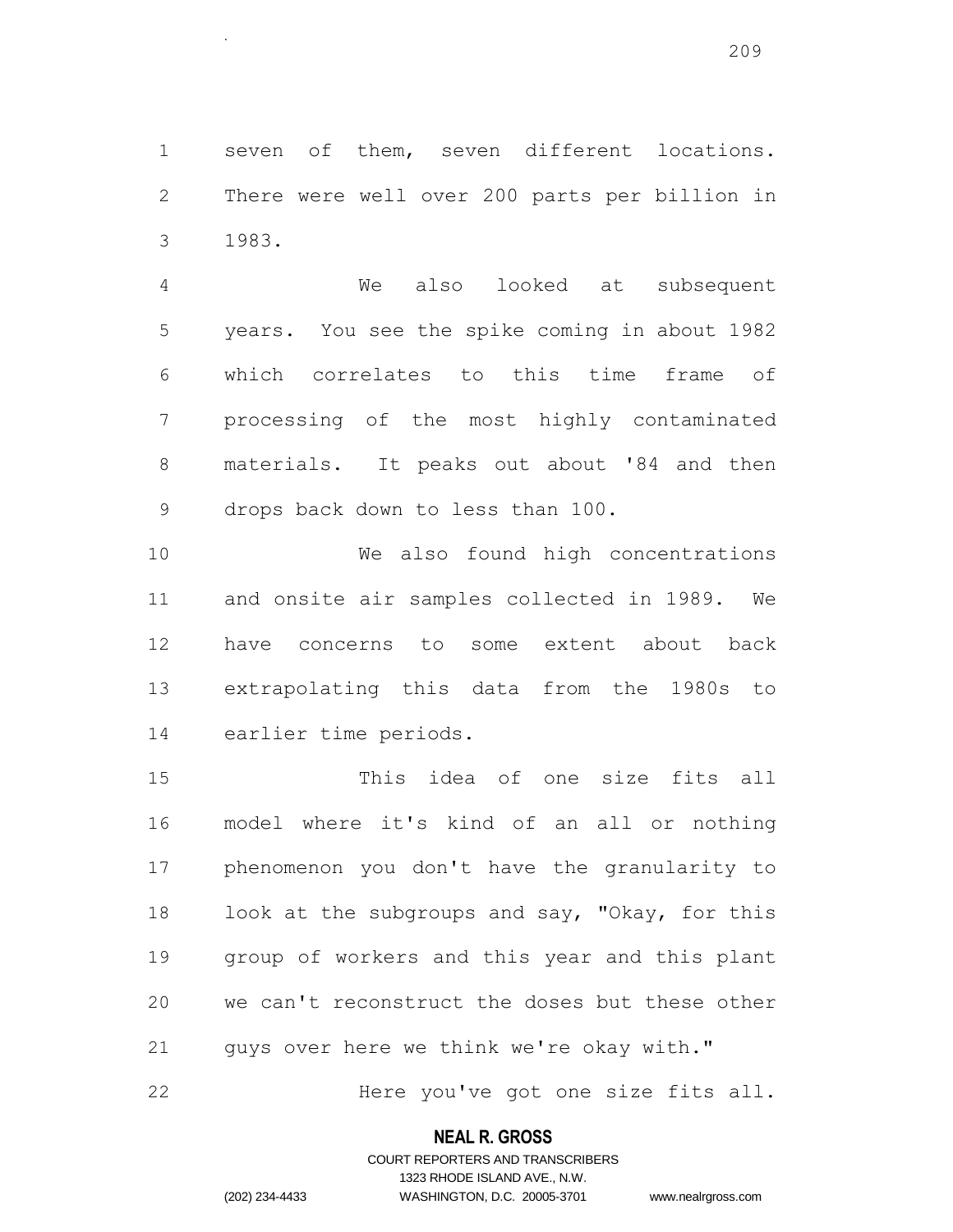It's either you've got it or you don't. It's very critical that you have bounding yet plausible upper bounds.

.

 NIOSH was tasked then to respond to the second report and provide a response for the next meeting. They did deliver a response. It turned out it was right before the meeting so these next slides are really based on about one-day's review of the response. It's just the way it turned out. We haven't been tasked to continue our work at this point so what you're seeing now are preliminary observations based on what NIOSH provided.

 We found some very good things about this new report, couple of things that we'd had troubles with before. Now their acknowledgment of these chemical processes and magnesium fluoride could pose a potential exposure above their previous default levels. They acknowledge the limitations and the uncertainties in the DOE field office

## **NEAL R. GROSS**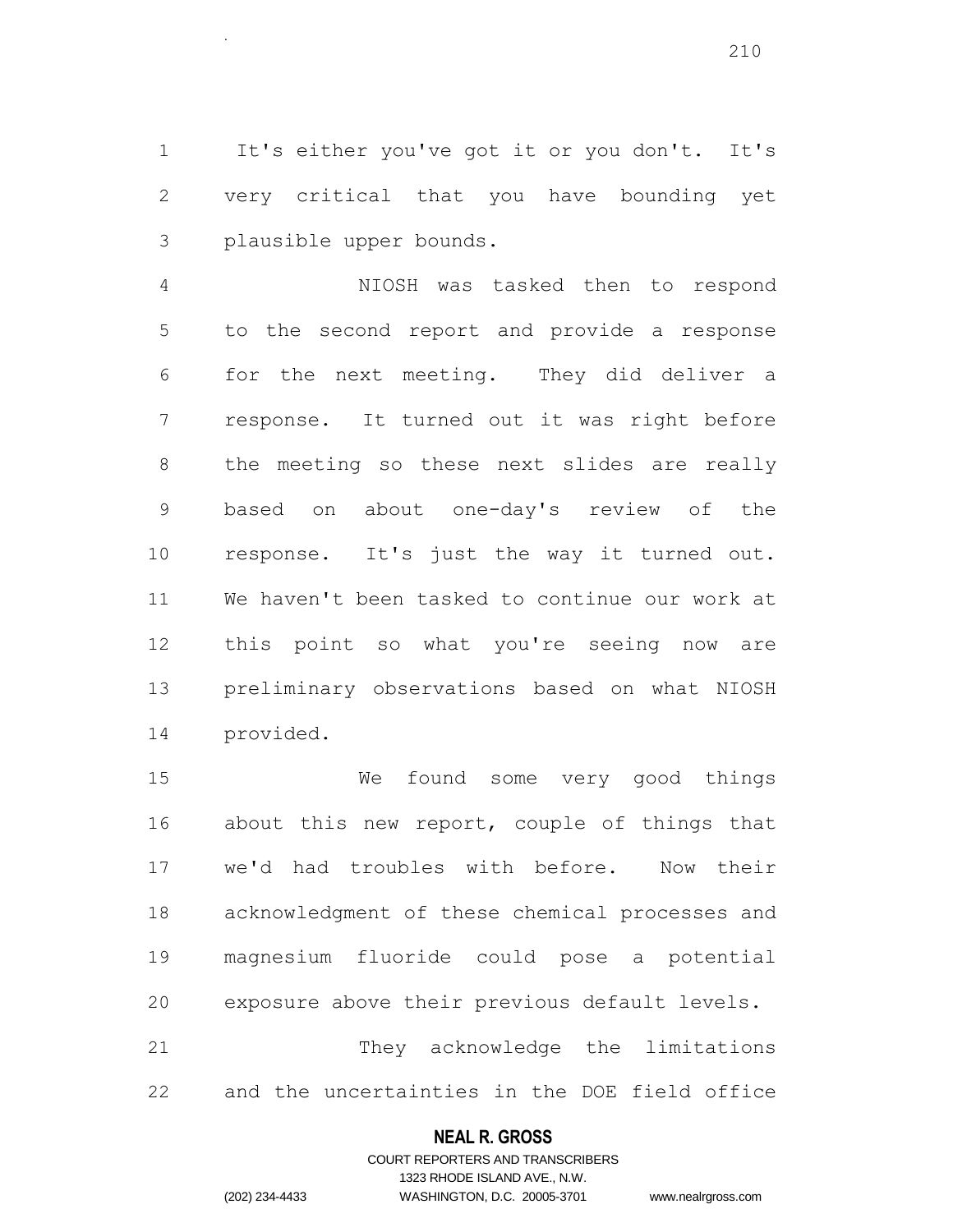reports. Previously they had used the arithmetic mean values for these subgroup processes to define their defaults. Those ranges of data were very extreme. Very large spread in the data. We felt that log-normal fit was probably more appropriate based on our analysis in our first RU report.

8 They proposed using the upper 95th percentage for log-normal distributions for all but the highest process subgroup for the period of 1973 to 1989. This period is when these tower ash and incinerator ash residues from the gaseous diffusion plants were sent to Fernald for extraction of uranium.

 This material was significantly more elevated in these contaminants than previous shipments had been. This subgroup represents probably the highest concentration of any amount of material

 In the 1980s the most contaminated there were 16 hoppers that this tower ash that came in from Paducah. The term they use for

## **NEAL R. GROSS**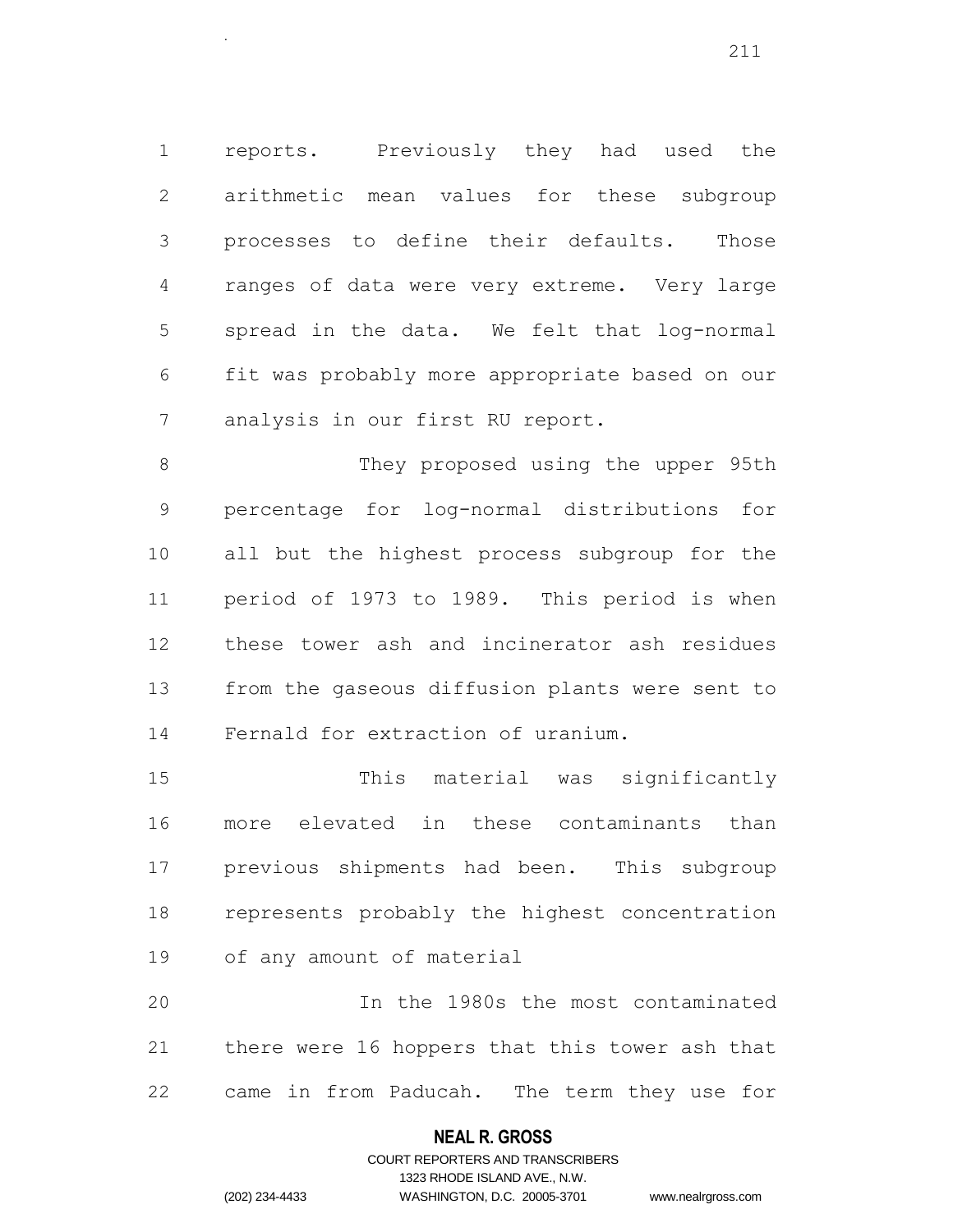this is plutonium out of specs, or POOS for short. This POOS material in 1980 really had contributed about 50 percent of the entire plutonium inventory from that point on at Fernald.

 The net result was an increase in the default values. Factor of 4 for plutonium. It went up from 100 to 400 parts per billion. They used the subgroup 8 which happened to be the magnesium fluoride data set. A factor of 3 for neptunium and a factor of 2 for technetium-99.

 There are still some outstanding problems with it and this is probably -- slide 10 really lays out our position on this at this point based on our preliminary review. NIOSH continues to correlate the increase in worker exposure potential with receipts of this POOS material beginning in 1973.

 Remember the new higher defaults are to be applied from '73 on. Prior to 1973, though, they are proposing these very low

## **NEAL R. GROSS**

.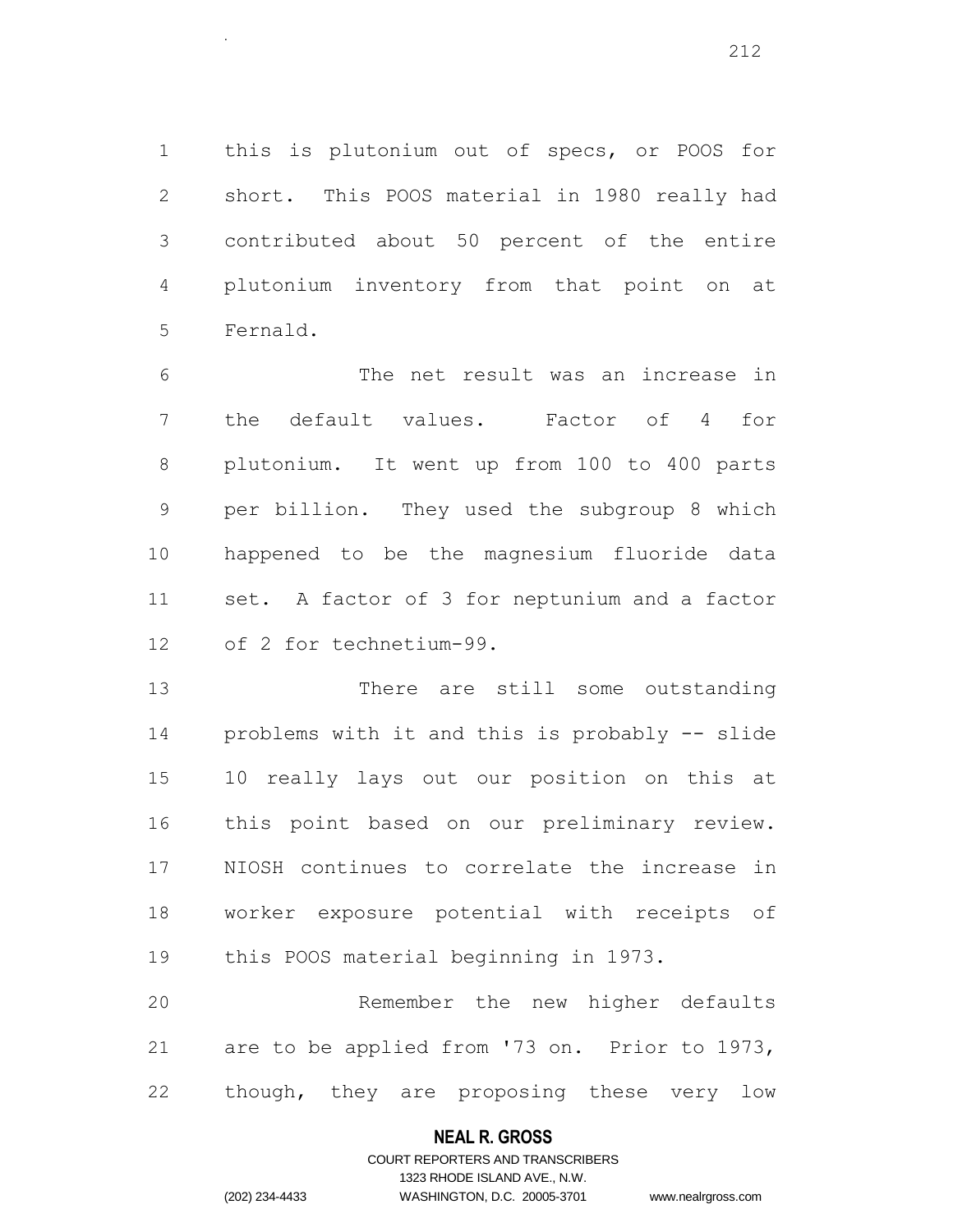continuant concentrations, seven parts per billion uranium, two parts per billion neptunium, and tech-99 is way down there at 19.

 However, at the last meeting in our discussions, one thing we weren't really clear about was where in the process does this POOS material get downblended? Is it up front or a subsequent process that might allow a higher fraction of workers to be exposed. It turns out that this material was downblended before it ever went to the refinery.

 You have in Plant 1 the sampling plant, milling plant, and also a little bit in Plant 4. This is where this material was downblended. It was downblended to bring it into specifications with uncontaminated uranium oxide before it was fed into the refinery.

 From the standpoint of the workers downstream of that initial processing, or initial downblending, the arrival of this

## **NEAL R. GROSS**

# COURT REPORTERS AND TRANSCRIBERS 1323 RHODE ISLAND AVE., N.W. (202) 234-4433 WASHINGTON, D.C. 20005-3701 www.nealrgross.com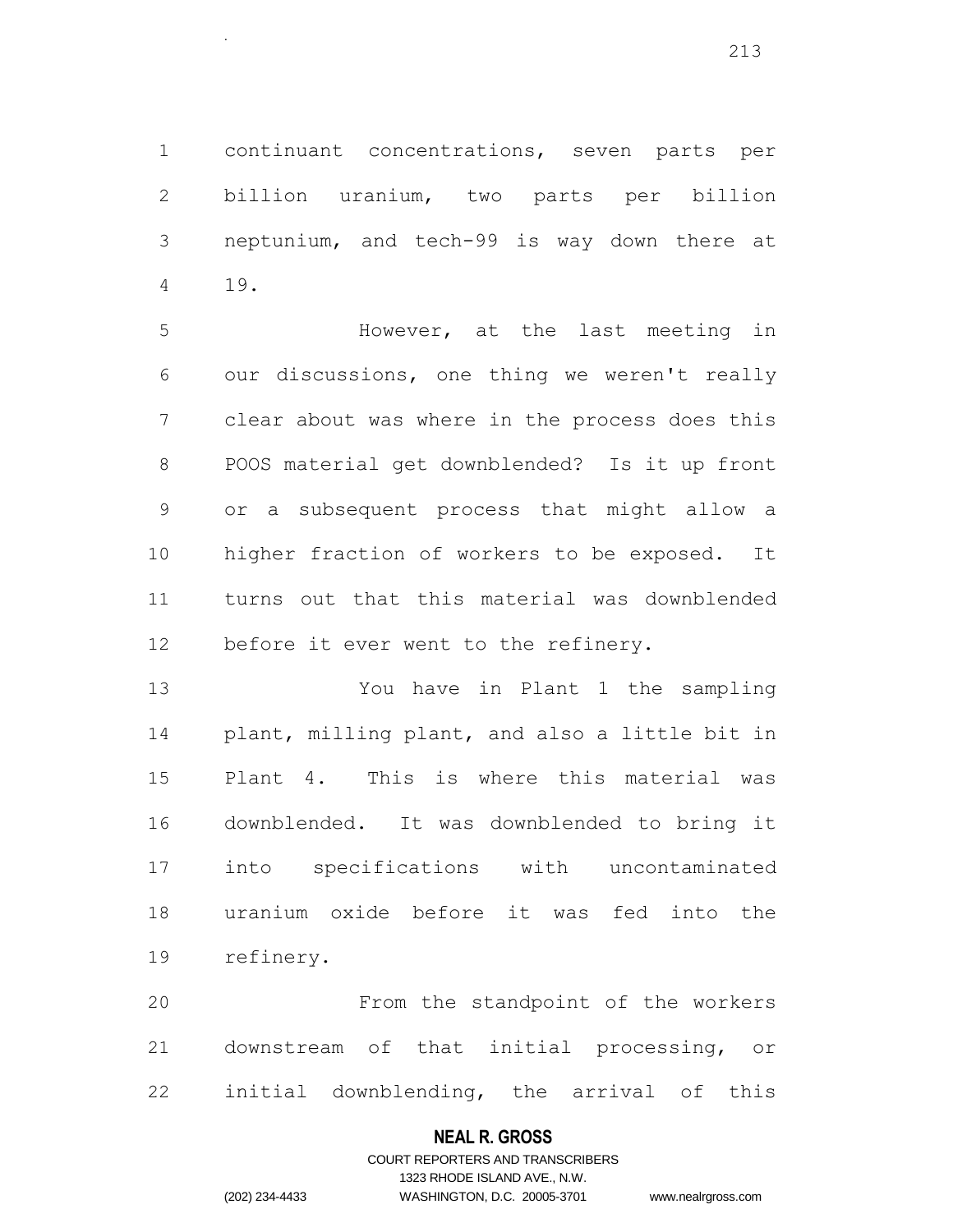material in 1973 really has no impact on exposures that would have been experienced before. So the magnesium fluoride data, which is significantly farther down the stream from the refinery, is really indicative of conditions that existed in this plant from the get go.

 You've got metal production that has not changed from the inception when the plant was first brought on line until when 11 they stopped. They used the same process, green salt reduction. The same types of apparatus. These high values you're seeing don't just apply to '73 and beyond. They apply all the way back to the extent that they apply at all.

 From 1973 on, though, '73 to '85, you have this other group of workers who are subjected to the group 10A materials, the most highly contaminated group. We feel that post- downblending are not to be correlated with POOS receipts and the higher defaults may be

# **NEAL R. GROSS**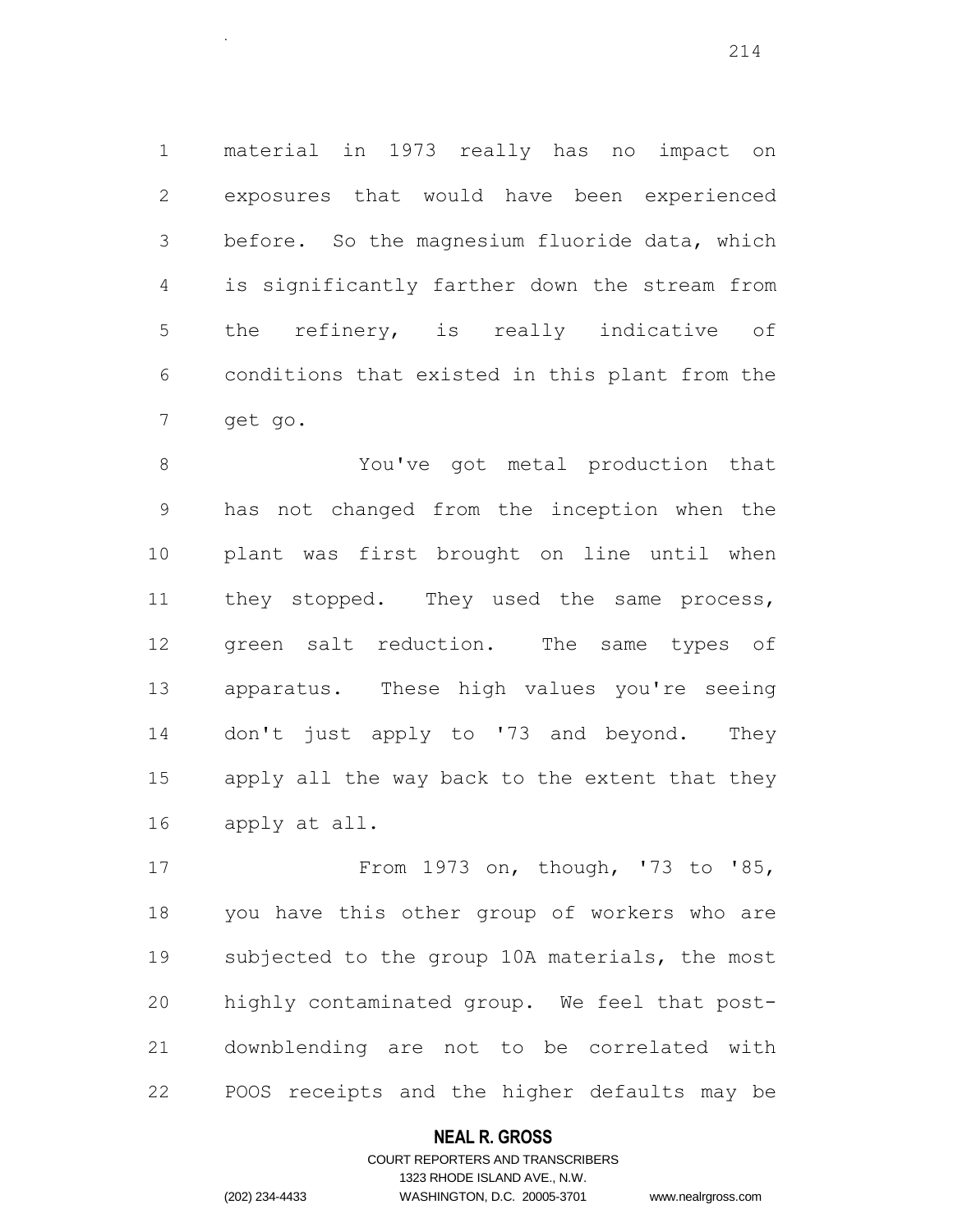applicable. I should have gone to the next slide here. I think I got ahead of myself. Anyway, in summary we've got -- this is the snapshot of where we stand on RU right now. NIOSH has proposed higher defaults. They considered variability in the DOE field office reports and their uncertainties.

 The plutonium defaults were based on the magnesium fluoride data set which is a very robust data set in our opinion. Four hundred data points, site specific. It is limited to the 1980s but the process was unchanged from earlier periods. Back extrapolation is not the kind of issue it might normally be.

17 17 It is the highest group except for subgroup 10A. Log-normal fit actually over- predicts the 95th percentile of the data. If you look at the data set, the probability plot actually has kind of a hockey stick shape to it. The 95th percentile fit is above most of

# **NEAL R. GROSS**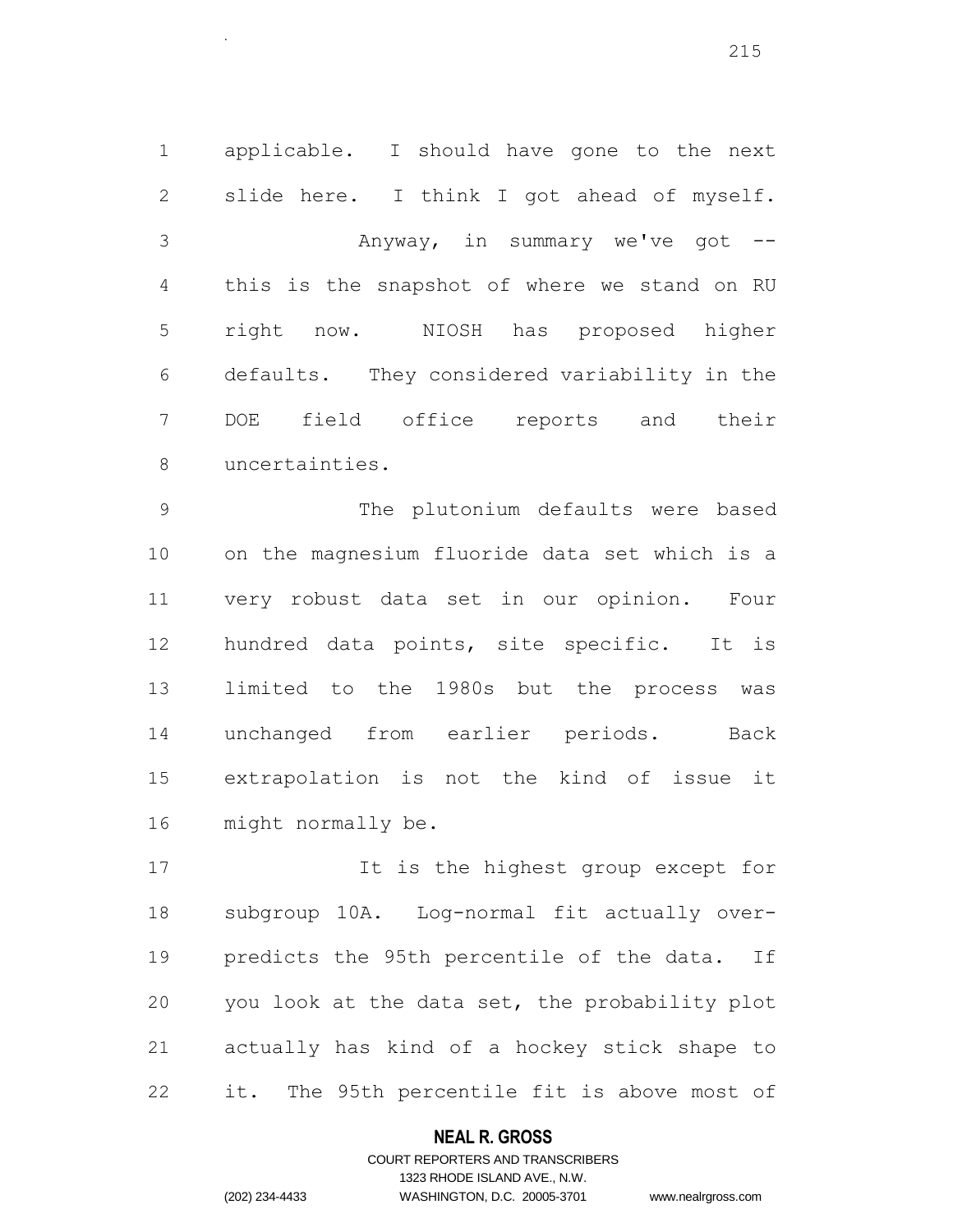the data points.

.

 The initial POOS feed concentrations in subgroup 10A is where we still have an issue. This may impact the handlers, downblenders, and possibly indirect exposures to nearby workers, bystanders who may also be subjected to these high concentrations. The data set contained only 39 points. It's extremely variable and

 uncertain. We have in the DOE a Ohio report. I think it's Appendix F where they have the 13 summary statistics. No, it might be C. I forget. Basically they have all the different data points tabulated for the different groups.

 What they have is for this group 10A it's about the only set where you've got measurements taken by two different laboratories at two different locations. You've got measurements taken at Paducah and you also have measurements on the receiving

## **NEAL R. GROSS**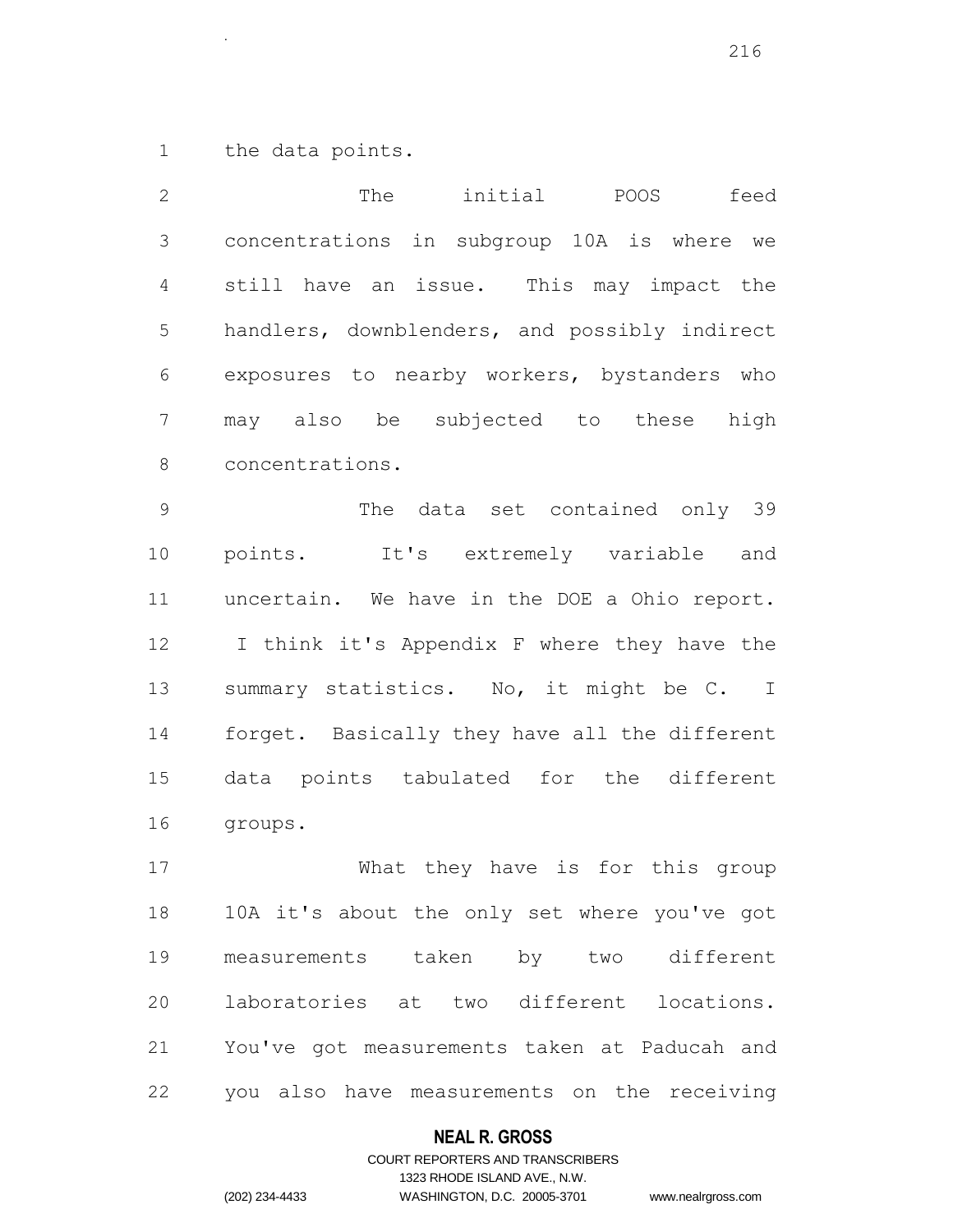end at Fernald.

.

| $\mathbf{2}$   | Just an example, one of the most               |
|----------------|------------------------------------------------|
| 3              | highly contaminated batches, one of the        |
| 4              | hoppers, there was a variability of almost a   |
| 5              | factor of 10 based on two measurements from    |
| 6              | that one hopper. You've got very sparse data   |
| $7\phantom{.}$ | set, highly uncertain, high amount of          |
| $8\,$          | variability.                                   |
| 9              | NIOSH in our meeting claimed that              |
| 10             | the operators at the plant, at NLO, knew that  |
| 11             | this material was coming. They used airline    |
| 12             | respirators, special procedures to protect the |
| 13             | workers. From a common sense standpoint that   |
| 14             | makes perfect sense. However, our review of    |
| 15             | the historical documentation, the RU Task      |

 Force report, kind of cast doubt on the effectiveness of these procedures in time.

 We have a potential exposure whose impact has not been quantified or estimated at this time. We feel that it's significant from about '73 to '85, particularly from 1980 to 1986 when the most contaminated ash was

### **NEAL R. GROSS**

## COURT REPORTERS AND TRANSCRIBERS 1323 RHODE ISLAND AVE., N.W. (202) 234-4433 WASHINGTON, D.C. 20005-3701 www.nealrgross.com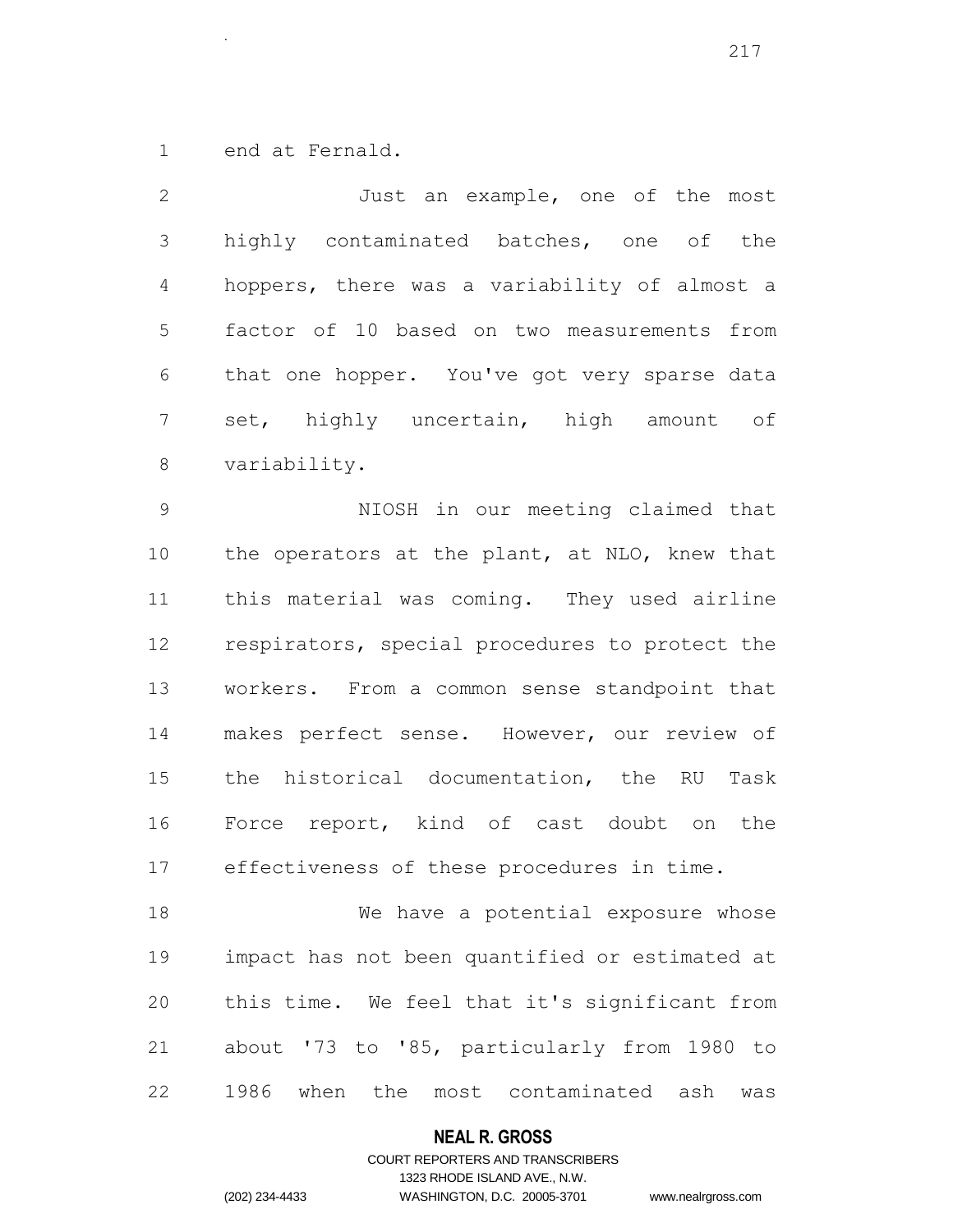received.

.

 As Brad mentioned, one of the action items from the November meeting for NIOSH to conduct a search for additional documentation, the raw data, and that's where this 450 boxes from Legacy National came from. Any questions about recycled uranium at this point or can I go on? Any questions? Too many questions? Okay. Let's go ahead and move on. CHAIRMAN MELIUS: Well, maybe I can ask now since you brought it up again. Do we have any idea on these 450 boxes what they contain? MR. STIVER: As of the meeting the contents were unknown. CHAIRMAN MELIUS: Mark. MR. ROLFES: This is Mark Rolfes. We have samples some of the 450 boxes held at DOE Legacy Management. I think we sampled roughly 25 to 35 of those boxes. They do contain isotopic analyses from the Fernald

## **NEAL R. GROSS**

|                | COURT REPORTERS AND TRANSCRIBERS |                    |
|----------------|----------------------------------|--------------------|
|                | 1323 RHODE ISLAND AVE N.W.       |                    |
| (202) 234-4433 | WASHINGTON, D.C. 20005-3701      | www.nealrgross.com |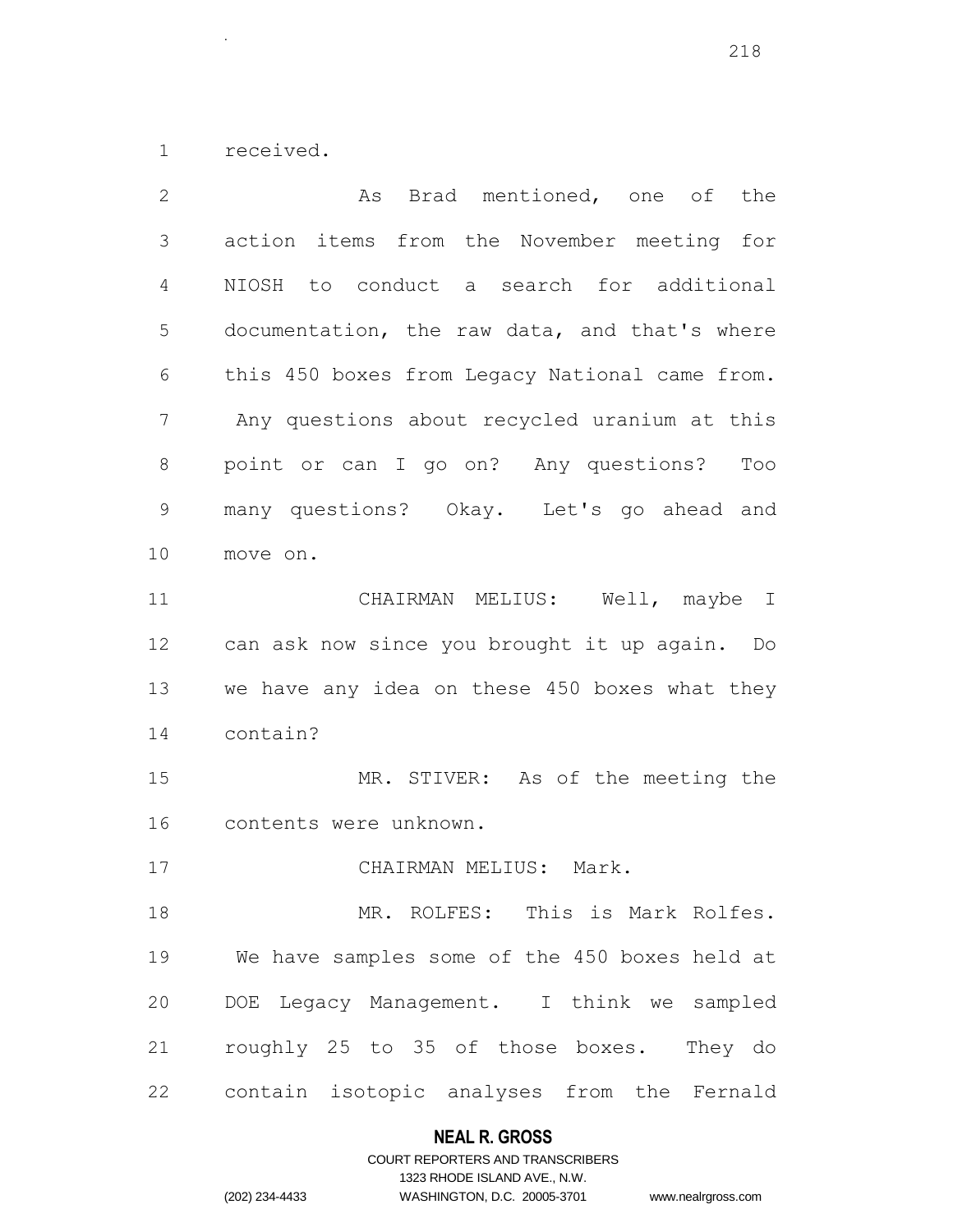site for the various constituents of the recycled uranium that was processed at Fernald.

 From my recollection these samples were collected from the '60s, '70s, '80s. There was a lot of focus on the 1980s primarily because that was the time period that the highest transuranic contaminated materials were processed.

 We haven't gone through an extensive -- we haven't gone through the entire contents obviously because of the volume of records that are available. I don't know if you have any other questions.

 CHAIRMAN MELIUS: No, just trying to get at least a preliminary understanding. Thanks, Mark.

 Wanda, you had a question? Then Bob.

 MEMBER MUNN: I'm not sure I can even phrase this question properly because I think I missed something on what you were

### **NEAL R. GROSS**

## COURT REPORTERS AND TRANSCRIBERS 1323 RHODE ISLAND AVE., N.W. (202) 234-4433 WASHINGTON, D.C. 20005-3701 www.nealrgross.com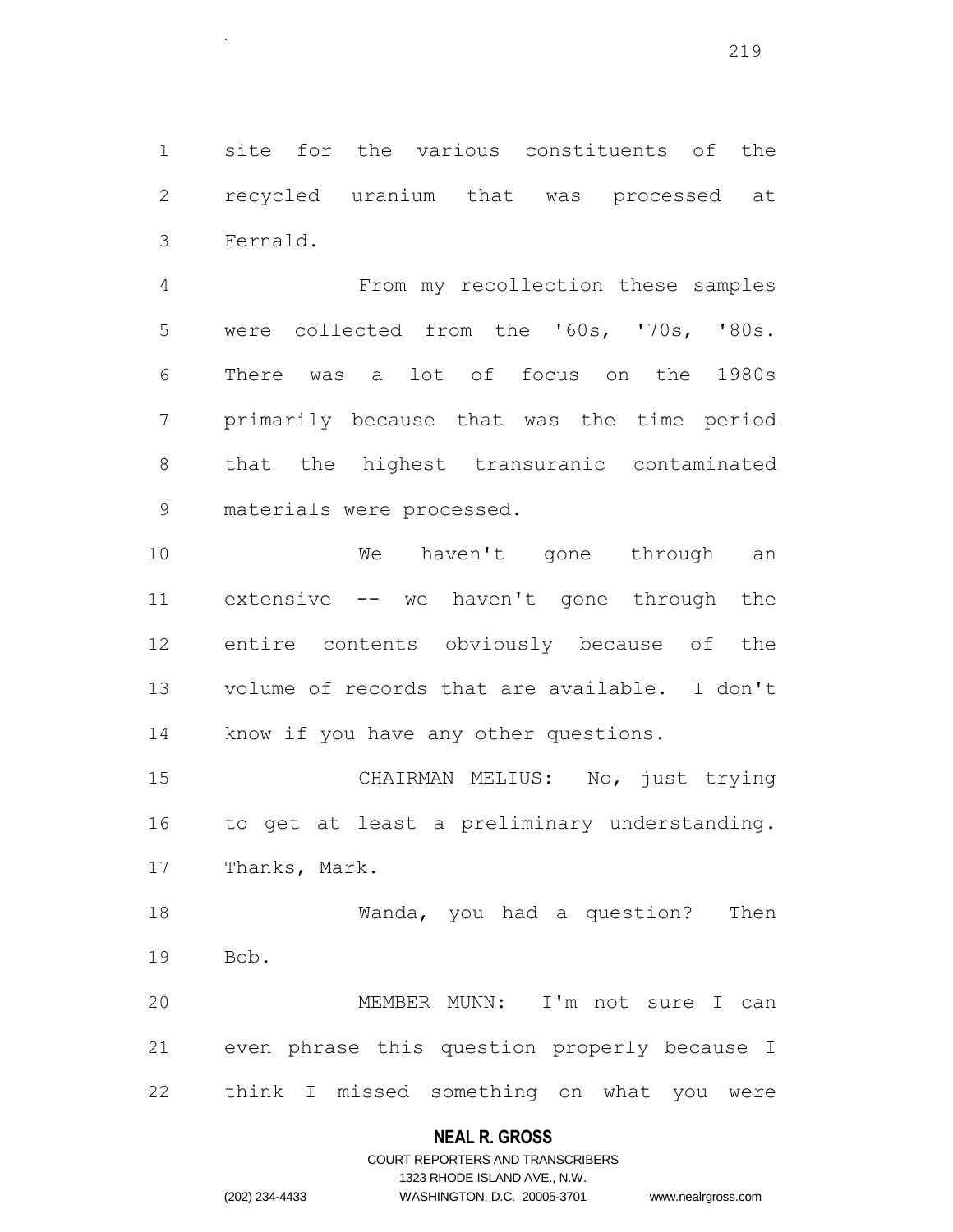saying, John, when we were talking about POOS when it went into the process. I didn't quite follow after you said it came into the front end. Therefore, it would not have had any effect on the downstream exposure prior to the time that it arrived or after it arrived. Did I misstate that?

 MR. STIVER: Yes. The reason being is the POOS materials were downblended in Plant 1 before they were ever fed into the refinery.

12 MEMBER MUNN: Right.

.

 MR. STIVER: The concentrations in that material going into the refinery would have been diluted down so it wouldn't have had this big bolus of highly contaminated material going through the refinery and on to subsequent steps. It was downblended and diluted beforehand.

 MEMBER MUNN: It was downblended to the point that there was no significant difference between that blend and what the

### **NEAL R. GROSS**

## COURT REPORTERS AND TRANSCRIBERS 1323 RHODE ISLAND AVE., N.W. (202) 234-4433 WASHINGTON, D.C. 20005-3701 www.nealrgross.com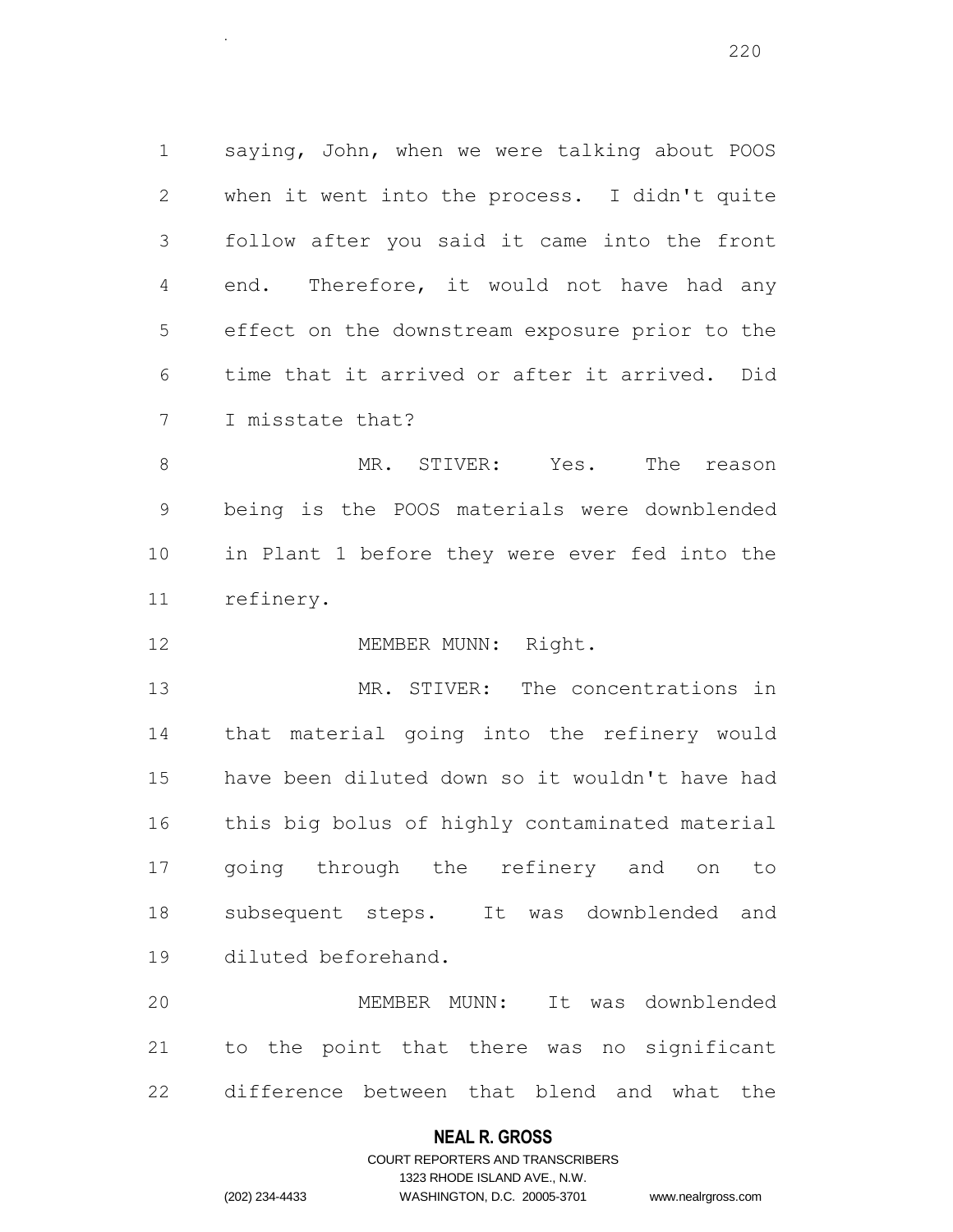downstream workers were handling before this process began?

.

 MR. STIVER: I believe they were downblending it not to 10 parts per billion. I don't remember the exact number. I believe it was between 10 and 20. You can see from the magnesium fluoride data sets that has an order of magnitude higher than what's coming in in the feed.

 You really have this group of workers who have the highest exposure potential by virtue of this concentration mechanism that is going on. That concentration if you look at the content of the feed materials over time after downblending, if you look at it on a graph, it would pretty much be a flat line.

 There might be some little blips 19 here and there. The concentration you're seeing in the 1980s we believe would most likely be applicable to early time periods just based on the process knowledge and the

### **NEAL R. GROSS**

## COURT REPORTERS AND TRANSCRIBERS 1323 RHODE ISLAND AVE., N.W. (202) 234-4433 WASHINGTON, D.C. 20005-3701 www.nealrgross.com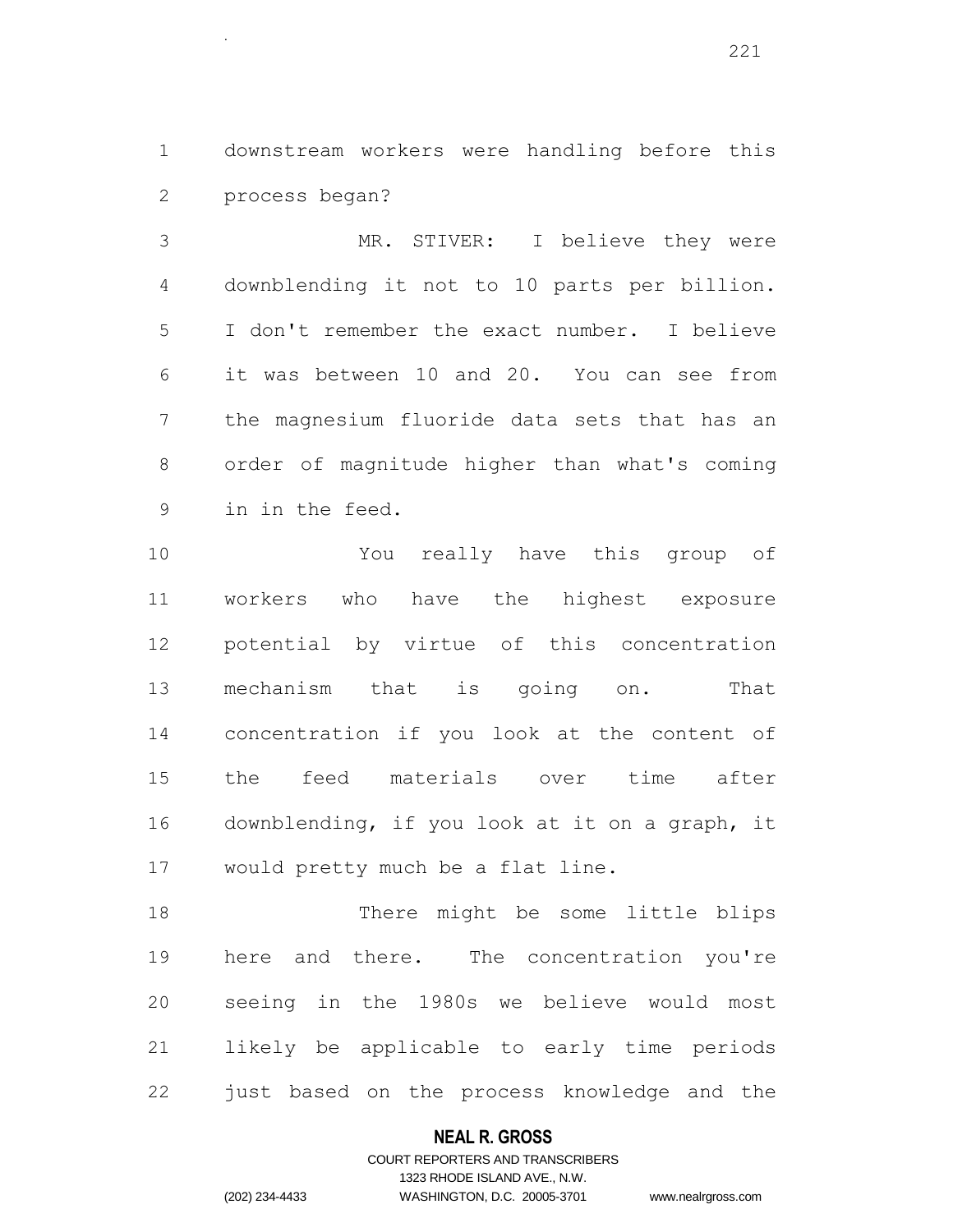chemistry that is going on.

.

 MEMBER MUNN: So what you're really saying is the POOS doesn't matter. MR. STIVER: It matters for this other group. It matters for the handlers and the downblenders. MEMBER MUNN: Only in Plant 1 only upfront. MR. STIVER: But do we know who those workers are? That's the point beings that hasn't yet been estimated or quantified so that's why we can still consider that an outstanding issue. 14 MEMBER MUNN: Okay. My other question dates back prior to a couple of earlier comments. I have the impression that there is no -- you're saying there's no real reliance on any of the bioassay data that's available. MR. STIVER: Bioassay data that were collected for transurancis and recycled uranium were after 1986 when Westinghouse came

#### **NEAL R. GROSS**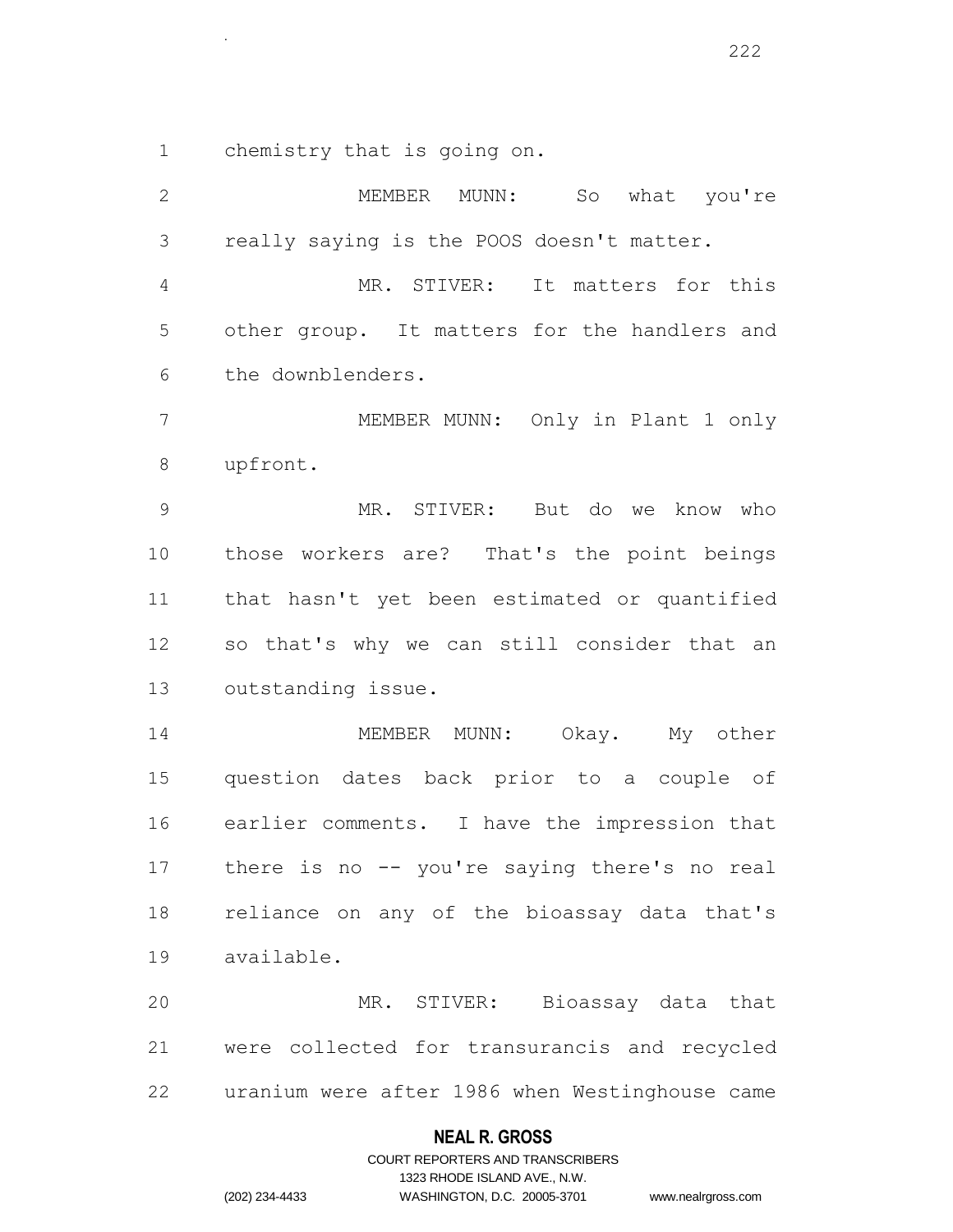on board.

.

 MEMBER MUNN: There isn't anything for the earlier years? MR. STIVER: No, there is nothing for the earlier years but you do have a lot of uranium bioassay data. If you can bound the constituents in that uranium, then you can link that after the uranium bioassay result and that's the strategy that's been employed here. MEMBER MUNN: I guess what I'm really trying to get at is whether there is any question being raised with respect to the bioassay data that does exist for the earlier years. MR. STIVER: The uranium bioassay data has been validated for issue one about 18 the adequacy of the data. MEMBER MUNN: That's what I wanted to verify. 21 MR. STIVER: It was all interrelated. As John Mauro likes to say,

### **NEAL R. GROSS**

|                | COURT REPORTERS AND TRANSCRIBERS |                    |
|----------------|----------------------------------|--------------------|
|                | 1323 RHODE ISLAND AVE N.W.       |                    |
| (202) 234-4433 | WASHINGTON, D.C. 20005-3701      | www.nealrgross.com |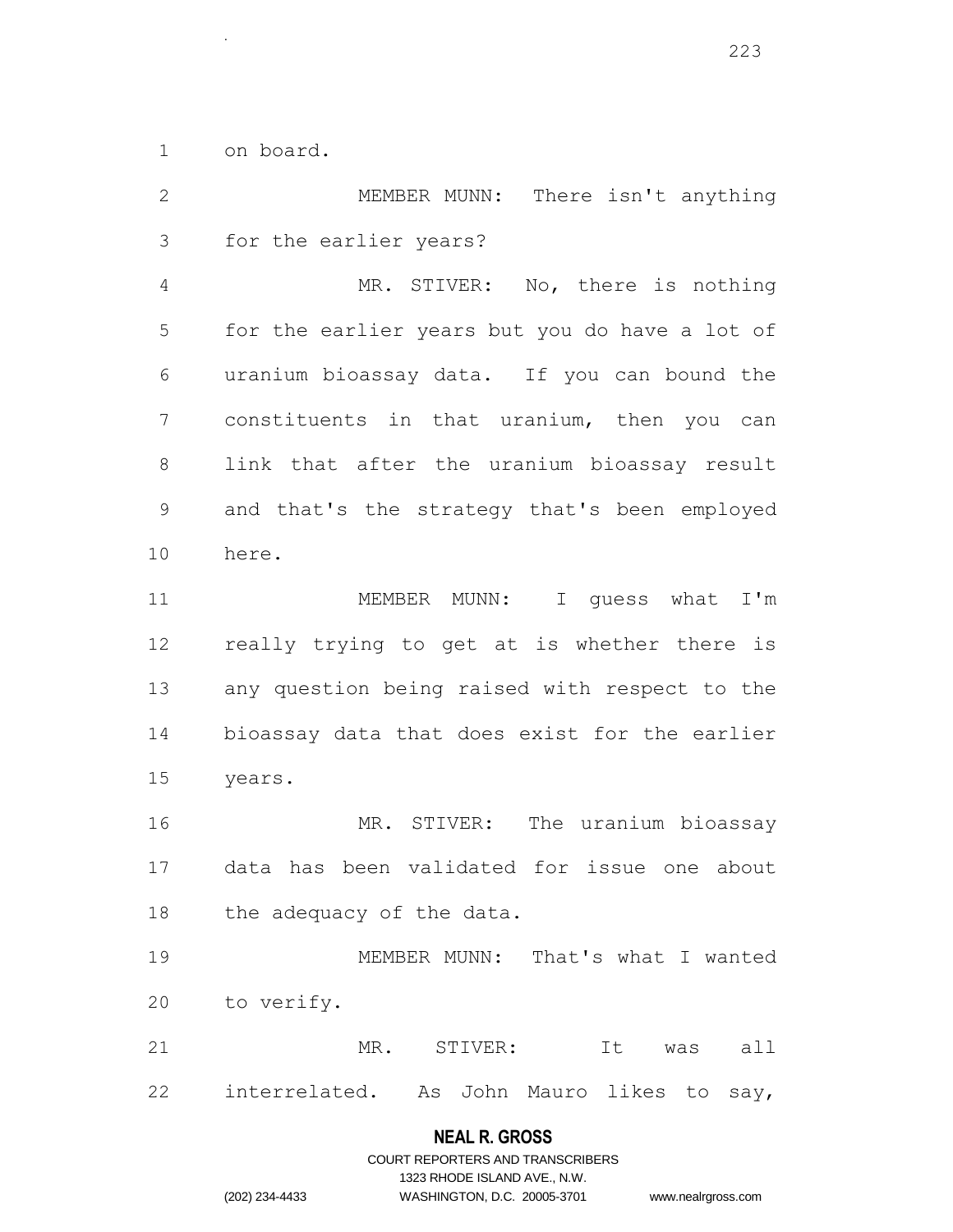that's the rock we're standing on. That's really the cornerstone.

.

 MEMBER MUNN: Something you said led me to believe that because the existing bioassay data did not have some counter test that it was not being relied upon but I misheard what you were saying then.

8 MR. STIVER: That might have been. MEMBER MUNN: All right. Thank you, John.

 MEMBER CLAWSON: John, if I could 12 just make a comment, too, for the Board. One thing to remember is that Fernald was run as a heavy metals plant, Lead of Ohio. They ran it like a heavy metals plant. They were doing urinalysis just like you would for lead or anything else like that but they were looking for uranium.

 That's what they had. We've got fairly good data on that. I think it's 450 different ones but that's all they did. They ran it like a heavy metals plant until in the

### **NEAL R. GROSS**

## COURT REPORTERS AND TRANSCRIBERS 1323 RHODE ISLAND AVE., N.W. (202) 234-4433 WASHINGTON, D.C. 20005-3701 www.nealrgross.com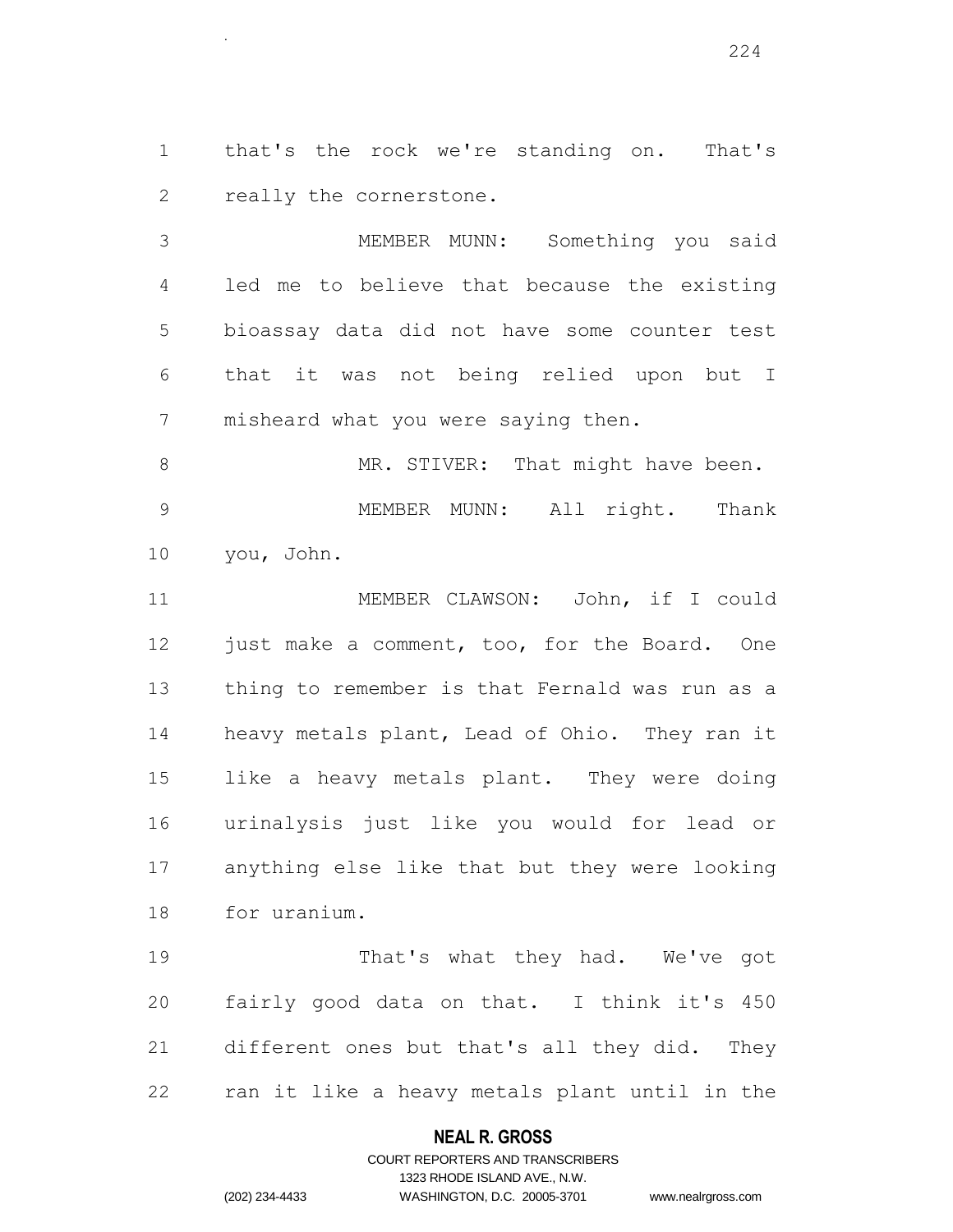late 1980s and so forth when they were replaced by Dow and so forth. Then they really started -- that's when they started to have a RadCon program for the radionuclides that were out there.

 MEMBER MUNN: But I think I hear 7 you saying that since you are not -- you don't have enough confidence in your knowledge of the constituents of what was being handled to be able to extrapolate from the uranium data to other radionuclides. I think that's what I'm hearing. Right?

 MR. STIVER: No. The issue is we felt the default values that NIOSH had chosen were not bounding.

MEMBER MUNN: Oh.

.

 MR. STIVER: It's tied back to the uranium bioassay data which we feel is solid. It's just those ratios of the contaminants you're going to add into that and corresponding activity to account for these other materials, are those values bounding.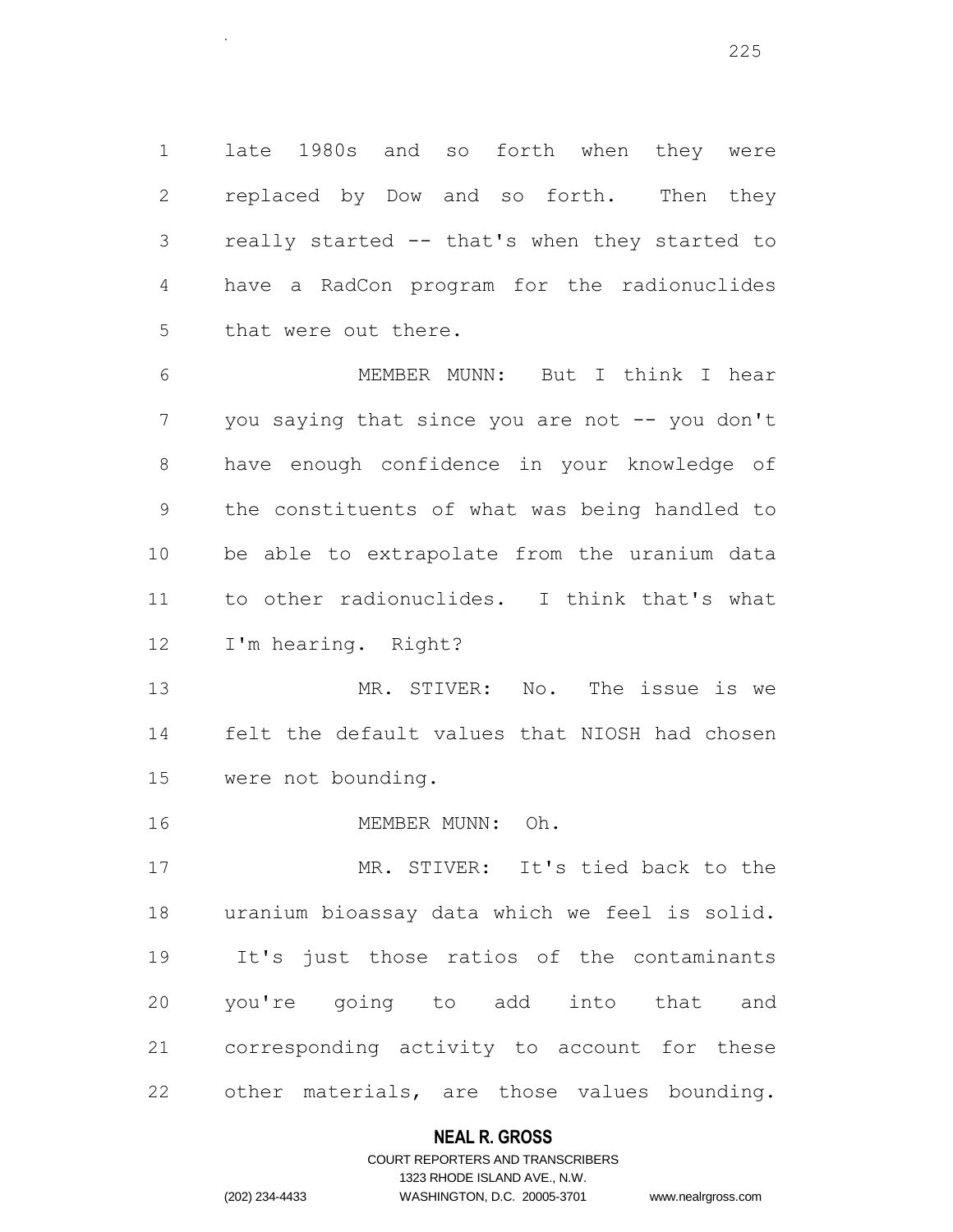If it's a one-size-fits-all kind of model, it's critical that those values be bounding for all Classes of workers. MEMBER MUNN: So it's the bounding that you are questioning. MR. STIVER: It's really the bounding. 8 MEMBER MUNN: All right. Okay. CHAIRMAN MELIUS: Isn't it whether you can set a reasonable bound? 11 MR. STIVER: Yes, and that's why we think this magnesium fluoride data is so critical to the process. 14 CHAIRMAN MELIUS: Okay. Bob. MEMBER PRESLEY: This is an issue that we've struggled with for a long time and this is a lot of data that's come out. It's not new. We've been discussing this for a while. There's some new stuff that SC&A has brought up here. I would like to know, has HHS had a chance to look at this and see if

.

|                | COURT REPORTERS AND TRANSCRIBERS |                    |
|----------------|----------------------------------|--------------------|
|                | 1323 RHODE ISLAND AVE N.W.       |                    |
| (202) 234-4433 | WASHINGTON, D.C. 20005-3701      | www.nealrgross.com |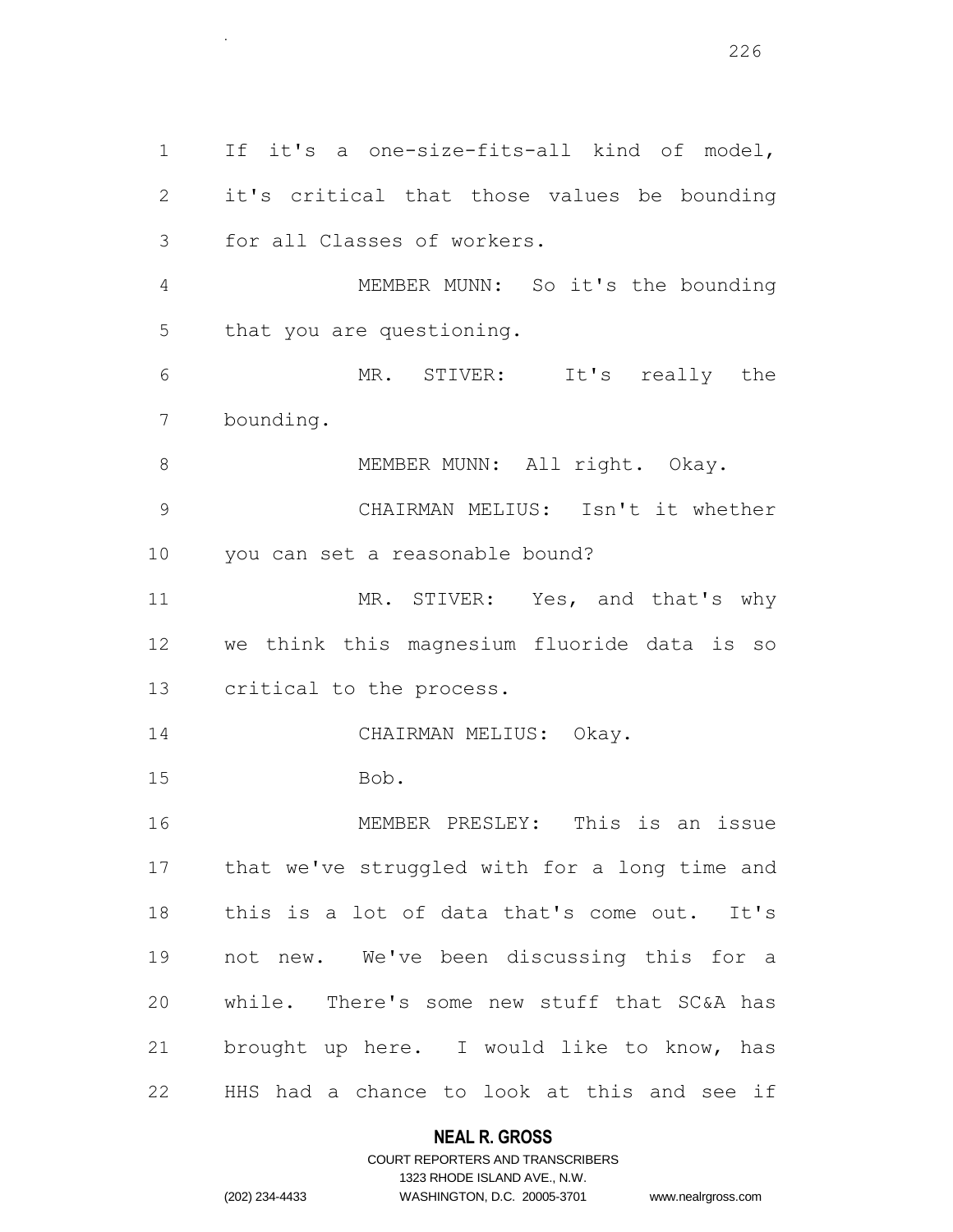they agree with it or what? These issues that we've got now, or what their position is.

.

 CHAIRMAN MELIUS: Well, if I understand this correctly, and I hope the issues that you are referring to is that for whatever reason SC&A and the Work Group received the latest NIOSH report relevant to 8 just before the last Work Group meeting.

 MR. STIVER: Right. It's preliminary.

 CHAIRMAN MELIUS: So this is a preliminary analysis. SC&A have not even committed to -- have not even been tasked yet with a more complete analysis of that. I think one of the issues -- one of the things going through my mind is we need to get SC&A tasked and then it will be appropriate for either as part of a Work Group session or part of a more formal response for NIOSH to weigh in.

 I think to resolve this we need at least a response to the NIOSH report and then

### **NEAL R. GROSS**

COURT REPORTERS AND TRANSCRIBERS 1323 RHODE ISLAND AVE., N.W. (202) 234-4433 WASHINGTON, D.C. 20005-3701 www.nealrgross.com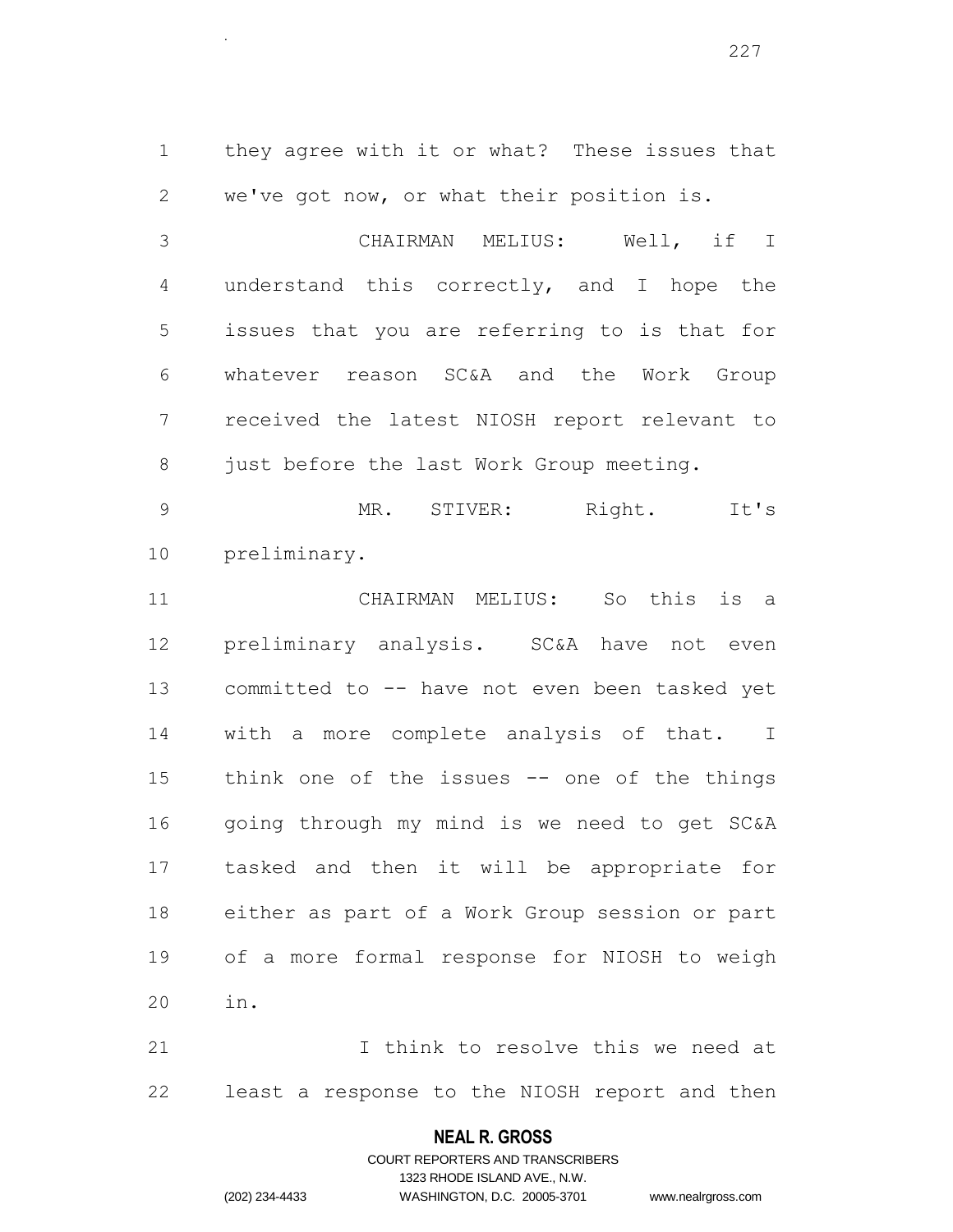we need another Work Group meeting to hash this out. That would include some response from NIOSH. We're not trying to presume that this is all closed at this point in time. MR. STIVER: I would agree with you 100 percent on that. CHAIRMAN MELIUS: Is that fair, Bob? Okay. MR. STIVER: Should we go ahead to the next -- MEMBER FIELD: Just a quick question. You said earlier on that construction workers had higher exposures? MR. STIVER: For Savannah River site I did some analysis of their data and for

 certain years and certain buildings the construction worker values were statistically 18 higher than they were for other workers. Especially when you have a subdistribution. MEMBER FIELD: Do you know why that would be?

MR. STIVER: I'm really not sure.

### **NEAL R. GROSS**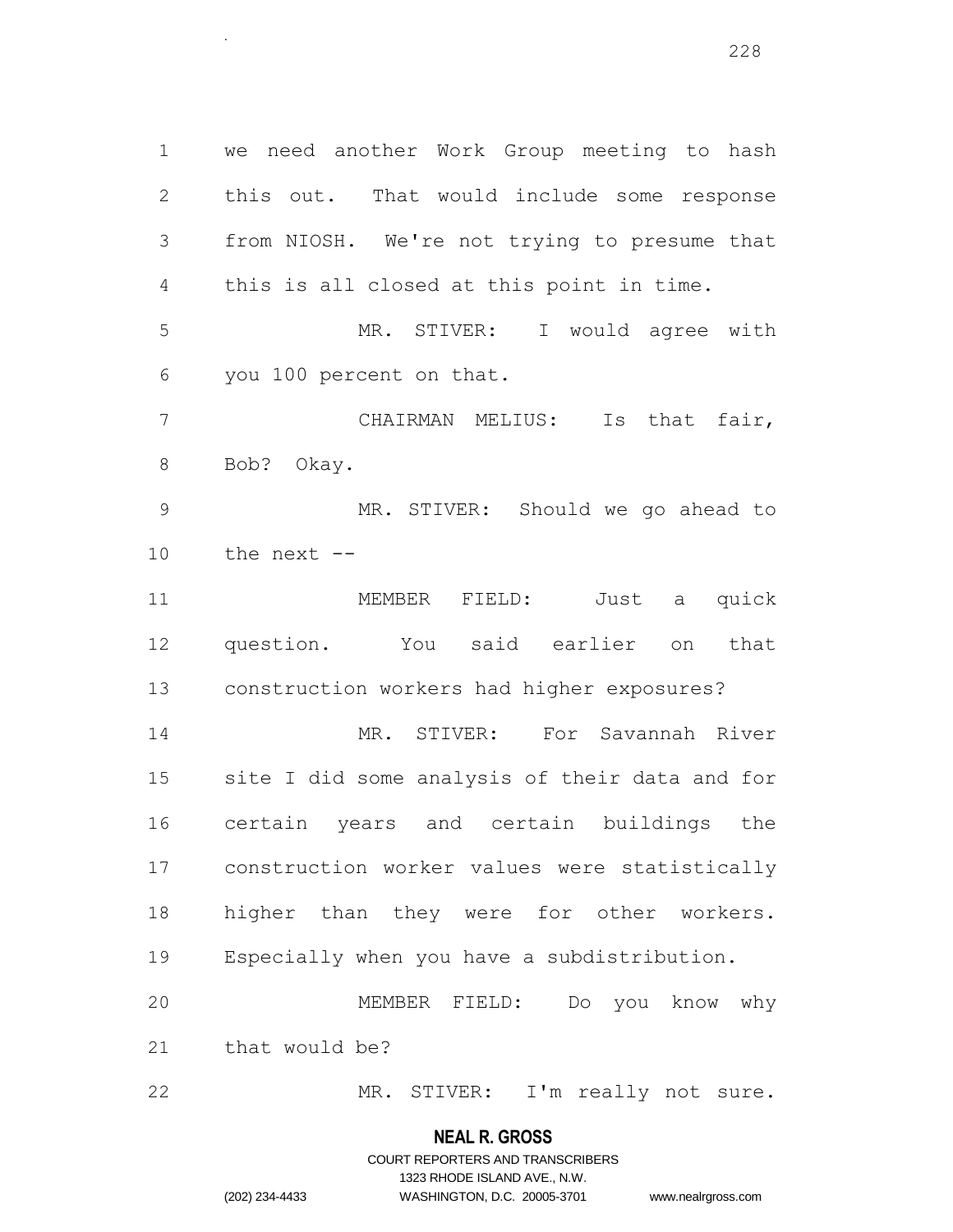There are probably many different factors that could contribute to that. The fact that they are moving among a lot of different buildings. Plus they may not have had the same level of scrutiny and monitoring that the other workers might have had. We have that uncertainty there.

.

 MEMBER FIELD: Okay. Then you mentioned there's a good number of subprocesses that go on?

 MR. STIVER: I was talking about in relation to the mass balance reports that DOE put out. What they tried to do was account for the movement of these materials throughout the DOE complex. They did that by assigning these data into a subgroup process based on process type.

18 MEMBER FIELD: I see. Okay. MR. STIVER: They came up with 19

different subgroup processes.

 MEMBER FIELD: Okay. Are there workers associated with those?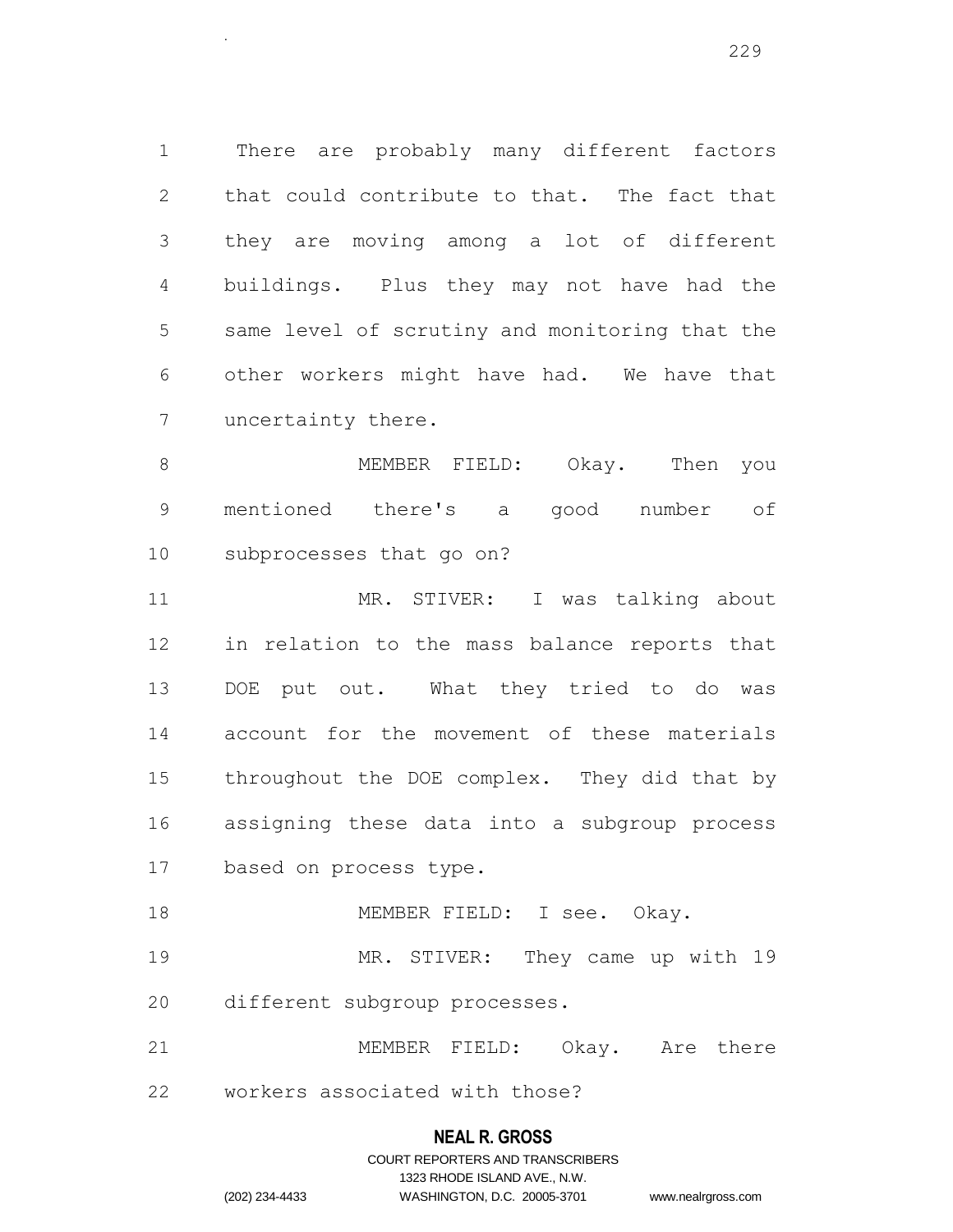MR. STIVER: That's where you would be able to identify, I would say for this particular one I keep bringing up, the magnesium fluoride, we know that process was involved in metals production which was also the dustiest process. The dirtiest jobs in the entire plant were metals production. Not only the dirtiest but they also have the highest concentrations. MEMBER FIELD: What I'm wondering is can you like assign workers that match those processes? MR. STIVER: Do you have the granularity to say -- MEMBER FIELD: Right. He worked in this process. MR. STIVER: You may on an individual basis. I believe the reason we are going to these -- I don't want to be speaking for NIOSH but it's apparent from my involvement you just don't have the granularity to assign workers into particular

### **NEAL R. GROSS**

## COURT REPORTERS AND TRANSCRIBERS 1323 RHODE ISLAND AVE., N.W. (202) 234-4433 WASHINGTON, D.C. 20005-3701 www.nealrgross.com

.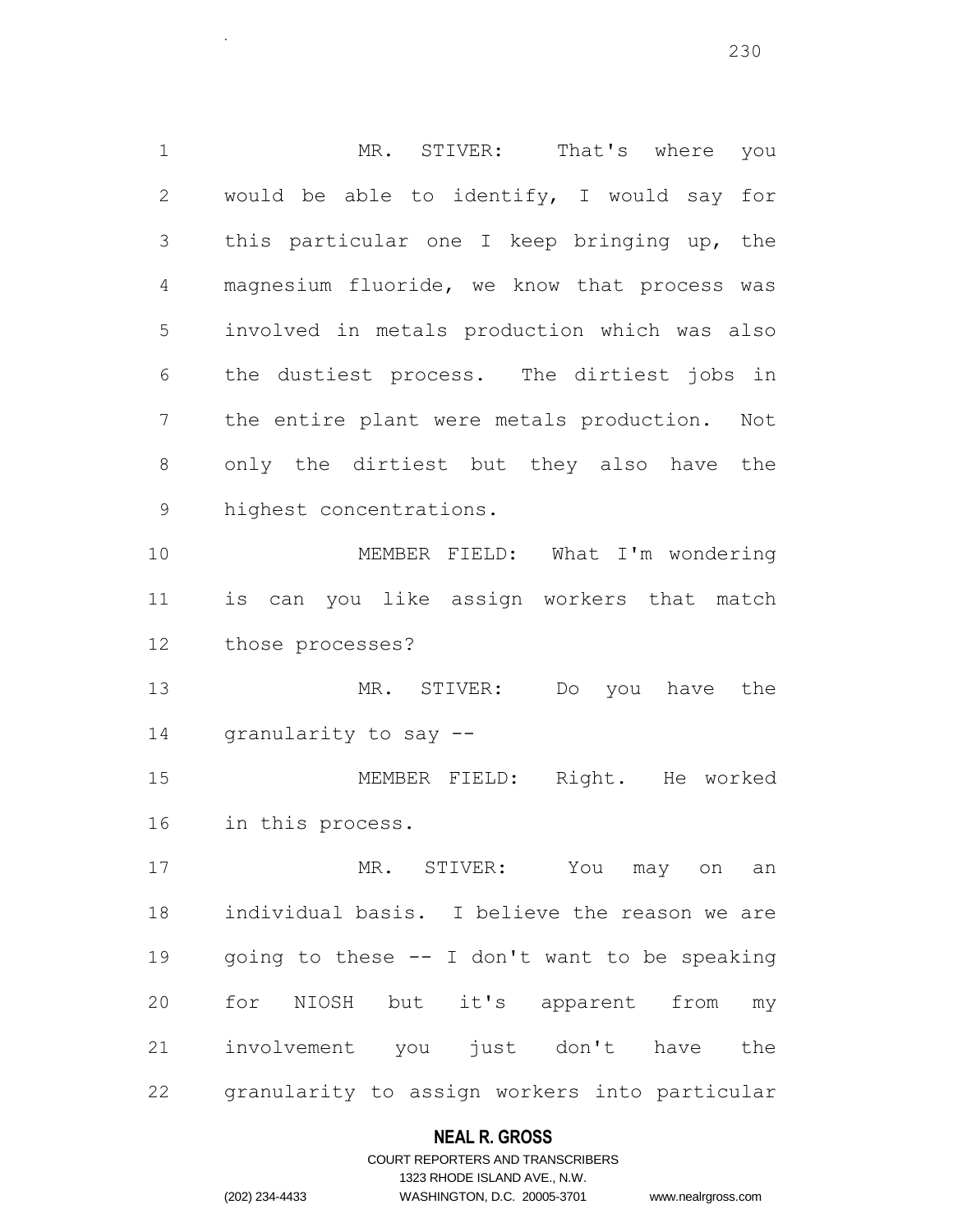buildings at certain periods of time. A lot of them moved among different buildings. There wasn't always a good record of tracking where they went and when they went and that type of thing.

.

 MEMBER FIELD: Do you have any insights whether or not the bioassay data covered most employees or was there just a lockdown on some employees?

 MR. STIVER: That's a little outside my area of expertise. I believe even in the 1950s about 25 percent of workers were covered. Then in the '60s it was up to 90 percent.

15 MEMBER FIELD: Okay. Thanks.

 MR. STIVER: John might be able to weigh in on that. He did the analysis on that issue.

 DR. MAURO: Awhile back we looked really carefully at issue No. 1, the completeness and adequacy of the uranium bioassay data which basically was they took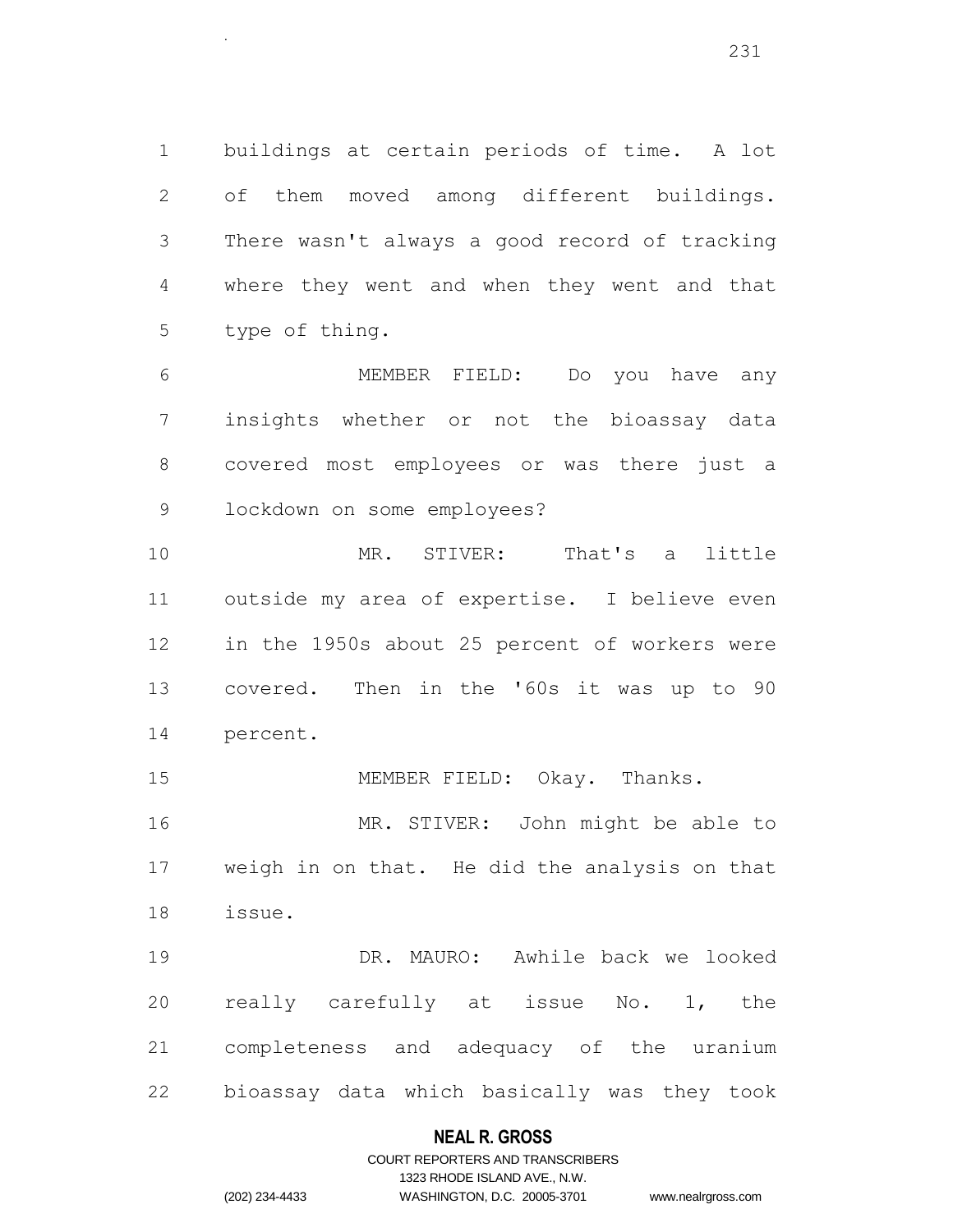urine samples and measured milligrams per liter of uranium in urine. The data starting in '52 up through '57, 25 percent of all workers had data which is a lot.

.

 They had more than one urine sample in a given year. Then starting in '57 over 90 percent of all the workers had bioassay data of that type where they had more than one urine sample per year. When I say this is the rock you stand on, it means you 11 got really good urine bioassay data.

 There still is this question 13 whether the -- there may be a few workers, some workers, who need to use a coworker model 15 but, remember, over 90 percent have the data. Maybe 10 percent you'll have to resort to a coworker model.

 The coworker model was developed and this question that came up on construction workers really goes to the question, okay, when you do have to use coworker data, does the distribution that you build with all of

### **NEAL R. GROSS**

## COURT REPORTERS AND TRANSCRIBERS 1323 RHODE ISLAND AVE., N.W. (202) 234-4433 WASHINGTON, D.C. 20005-3701 www.nealrgross.com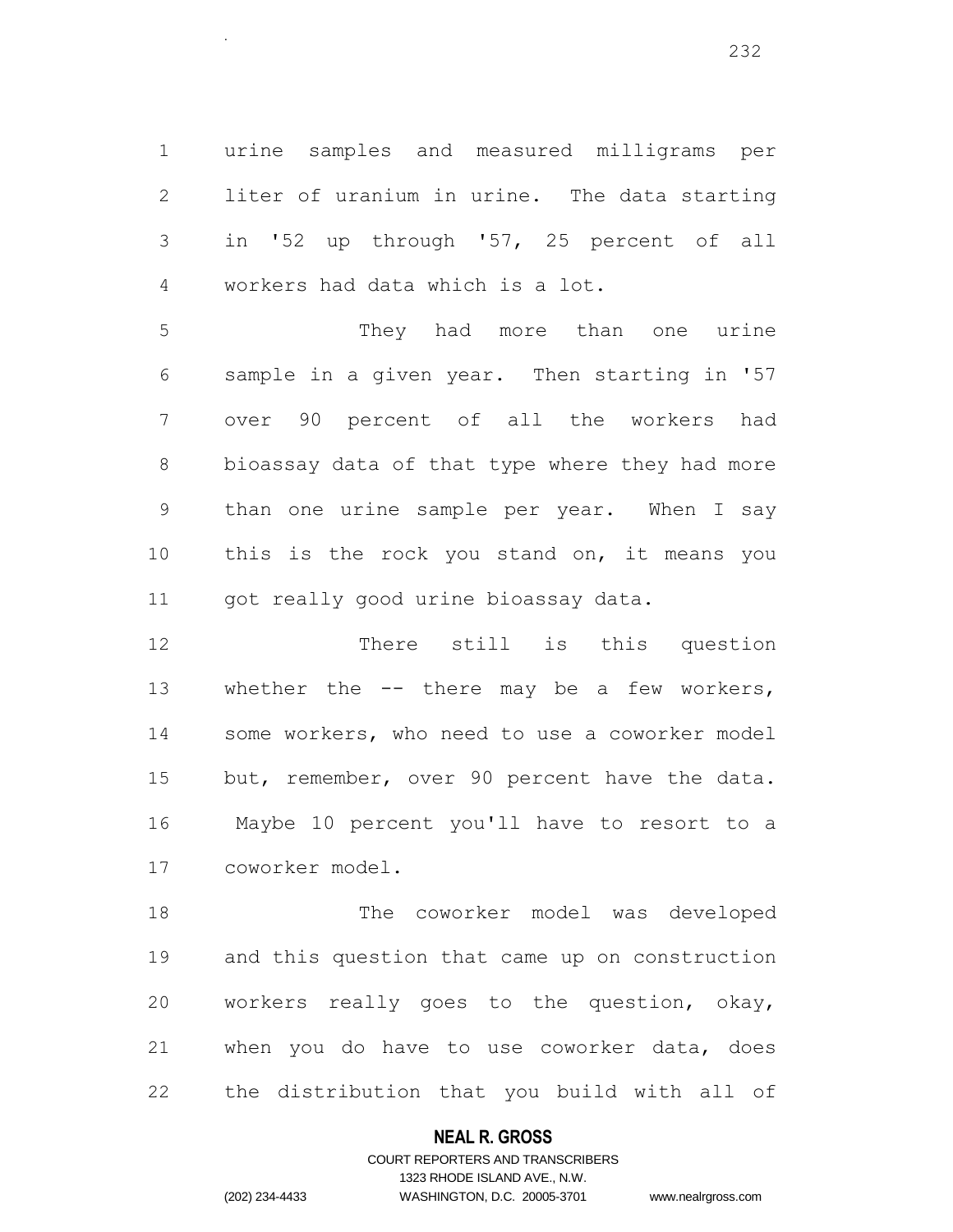this data apply to all workers or is it possible that construction workers may need some adjustment as was done with Savannah River?

.

 That's the question that is being looked at by NIOSH by looking at that subset because they do have that data. They could break out those workers and ask themselves if one size fits all or do you need an adjustment factor.

 SC&A's position is that if there is a difference, it will be apparent once you sort that data and the degree to which you need an adjustment factor will emerge from that. That's why we refer to it as a Site Profile issue more than an SEC issue.

 MR. STIVER: Okay. Issue 4. This is for the intakes of radium and thorium-230 by the raffinate workers, the Plant 23 refinery workers who handled these wastes. Based on our former discussions

and exchanges of White Papers, we believe that

## **NEAL R. GROSS**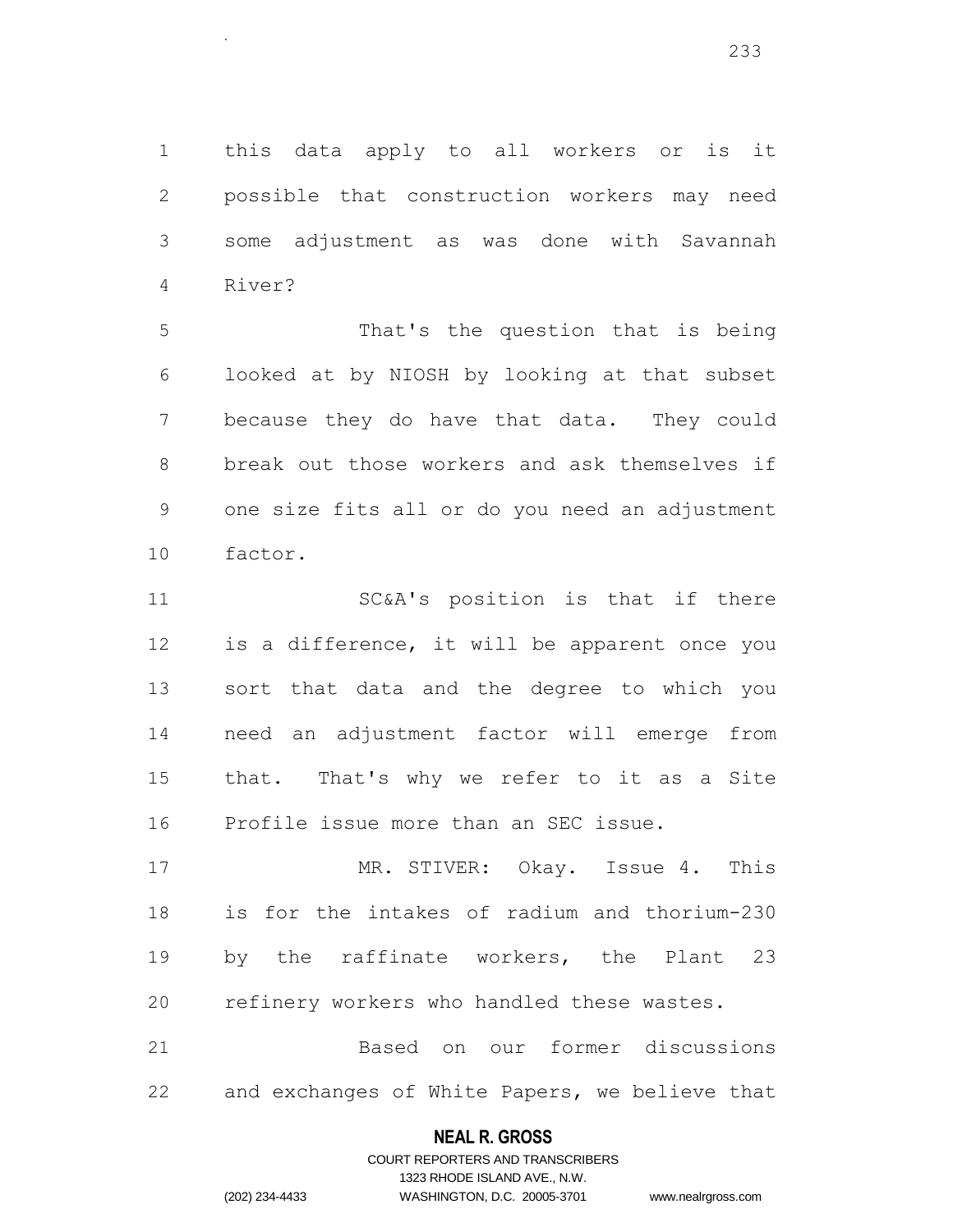the NIOSH OTIB-25 which utilizes radon breath data to ascertain radium and thorium intakes is a sound methodology. We have no issues regarding that with this caveat that the intake ratio of the two radionuclides are known and the worker population be identified. 7 The remaining issue we had with this is there is a subgroup of workers for which they have potentially high intakes of

 corresponding radium concentration or a significant uranium concentration.

thorium-230 in these waste streams without a

 This is what sparked the review of Revision 7 of this White Paper that is listed here under the status of the issue. NIOSH posted their response to our review of their White Paper, this Revision 7 White Paper on Fernald thorium-230 and other associated radionuclides Revision 7 so NIOSH has posted their response to that.

 Let me just back up and say what the issue was here. Most of these Q-11 pitch

### **NEAL R. GROSS**

COURT REPORTERS AND TRANSCRIBERS 1323 RHODE ISLAND AVE., N.W. (202) 234-4433 WASHINGTON, D.C. 20005-3701 www.nealrgross.com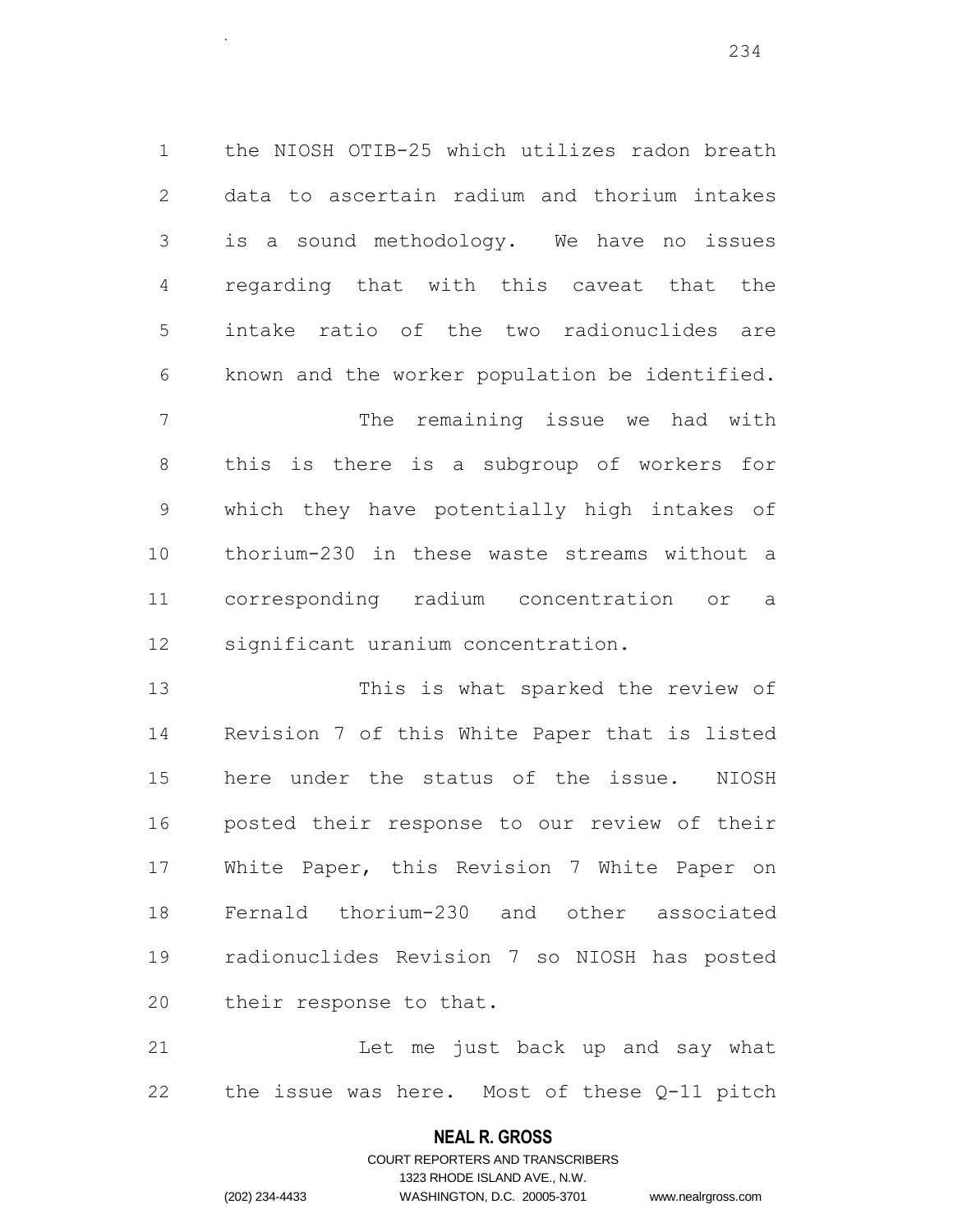blend sources of feed materials came in from the early '50s until about 1958. Then after that Fernald went more -- started processing yellowcake produced in the U.S. and Canada. This material already had the radium extracted from it but not the thorium- 230 so you have material going to these three different silos. There's 1 and 2 contain the K-65 materials, a great deal which came from Mallinckrodt in about 20,000 barrels that were then hand dumped into a slurrying device and then fed into the silos. They have radon breath data for that group of workers.

14 But we're concerned with these people for which uranium bioassay data is going to be below the detection limit and you don't have any radium that could be measured either. How do you get a handle on these potential thorium-230 intakes for these workers?

 Well, at our last Work Group meeting -- Mark, correct me if I'm wrong on

### **NEAL R. GROSS**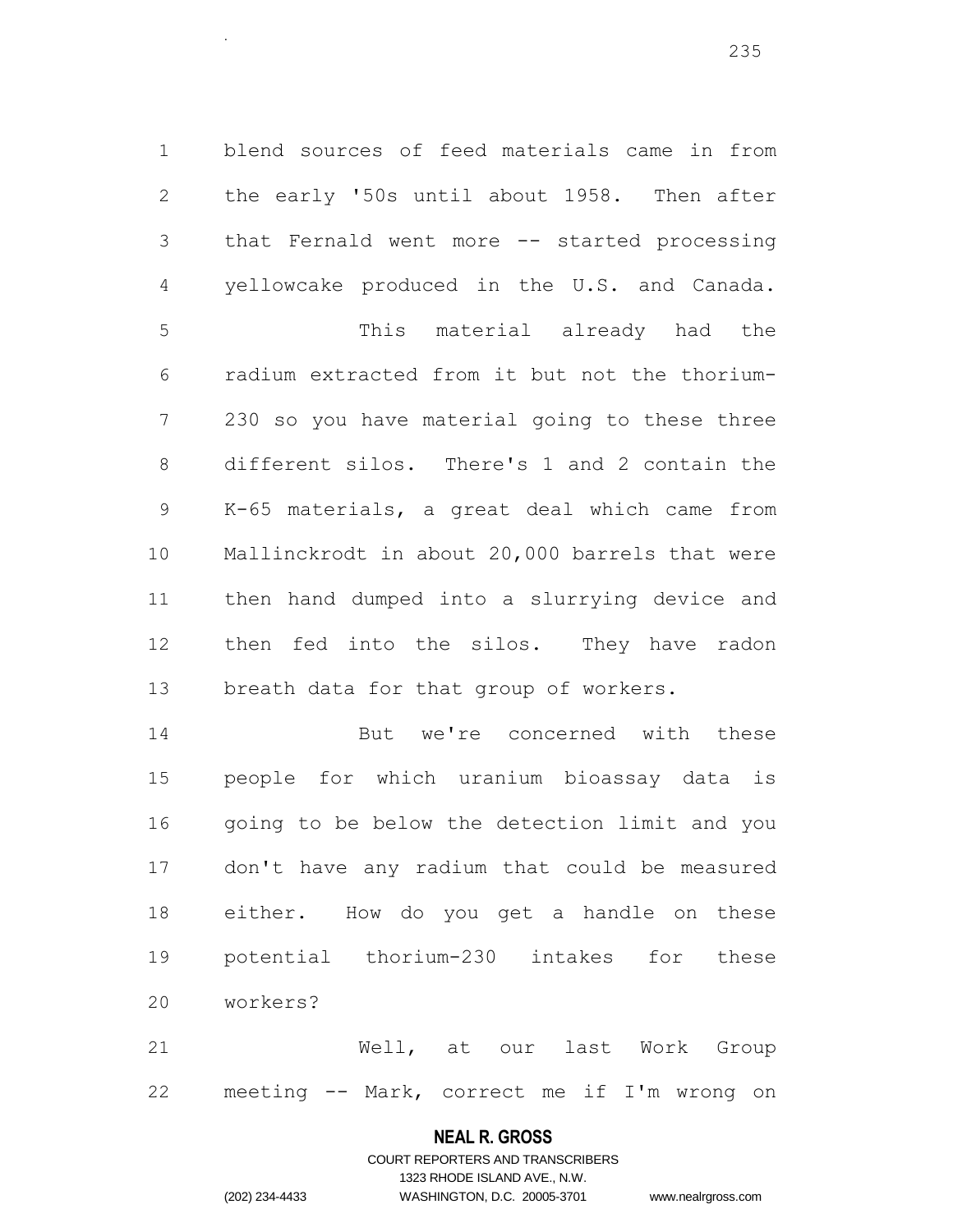this but the way I understood it was what they are going to do they essentially consider that this is going to be an non-exposure situation because this material that was -- this yellowcake, when it was handled, when the raffinates were produced, the material was calcined.

 This was from a period about up until 1962. The reason they did that was to recapture the nitric acid because it was valuable. What you are left with here is this fine dispersable dry powder. But NIOSH's position, and what the source documentation indicates, is that this process took place in a closed system.

 Calcining mechanism was closed and then it was airlifted over to silo 3. Then they showed in Appendix A of this report a series of air-sampling data that show in the raffinate area you've got basically detection limits, MDL levels of air concentration.

What they are proposing to do is

### **NEAL R. GROSS**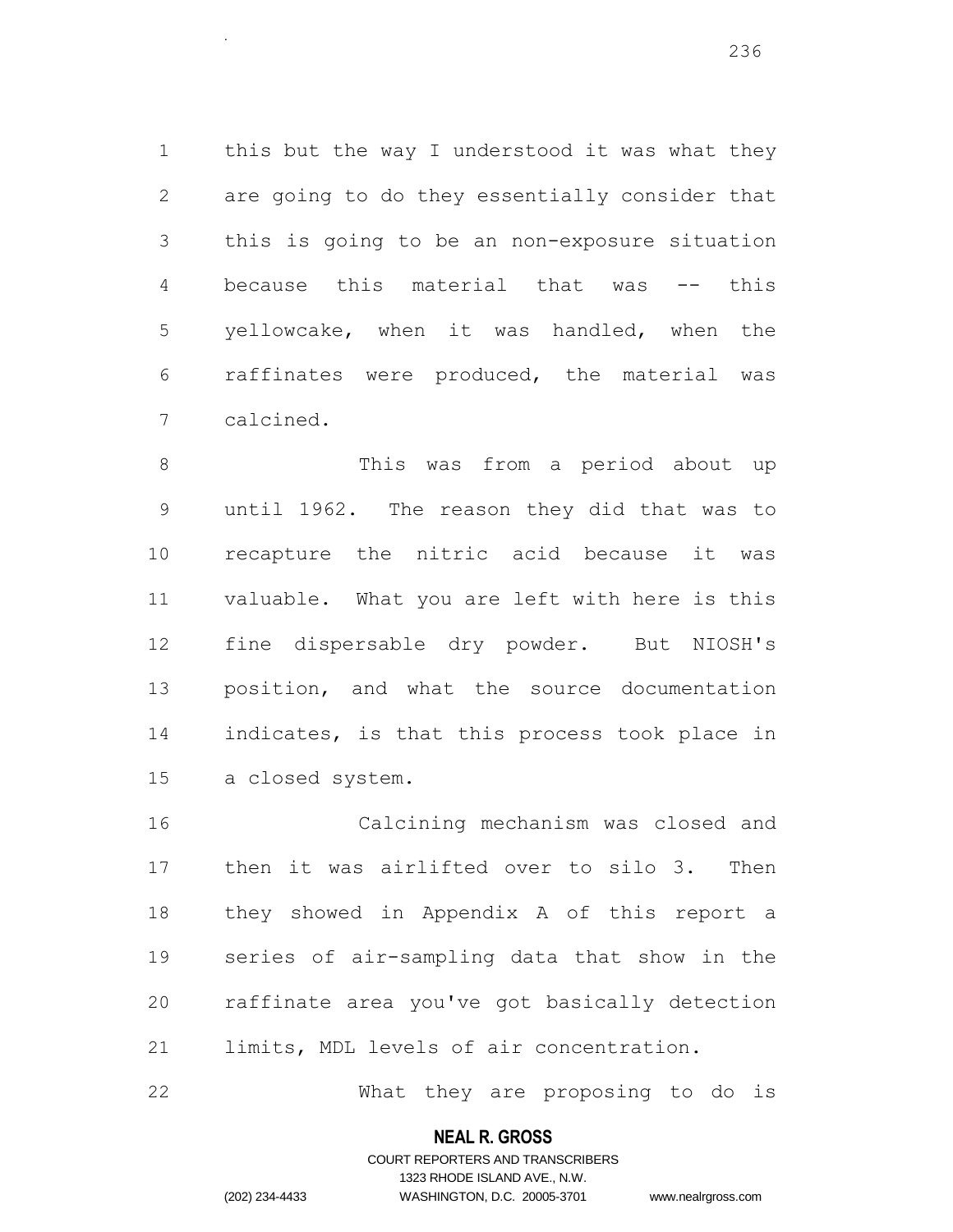1 then they're saying, "Okay. Well, we know this material. If there was any kind of an intake, the uranium content is not zero but it's going to be below the detection limit." It becomes one of these missed dose situations where you take half the detection limit.

.

 Then based on the known ratios for measurements of what was in the silo, you know the ratio of uranium to thorium-230 and then you can make an adjustment factor. It becomes one of these using the uranium data as a surrogate for these other nuclides when the concentration ratios are known.

14 Mark, is that pretty close to what  $-$ 

 MR. ROLFES: This is Mark. Yes, what you said is essentially correct. The DWE data in the raffinate areas were very low air concentrations right around background essentially.

21 1f, for example, an individual was potentially exposed to silo 3 material, we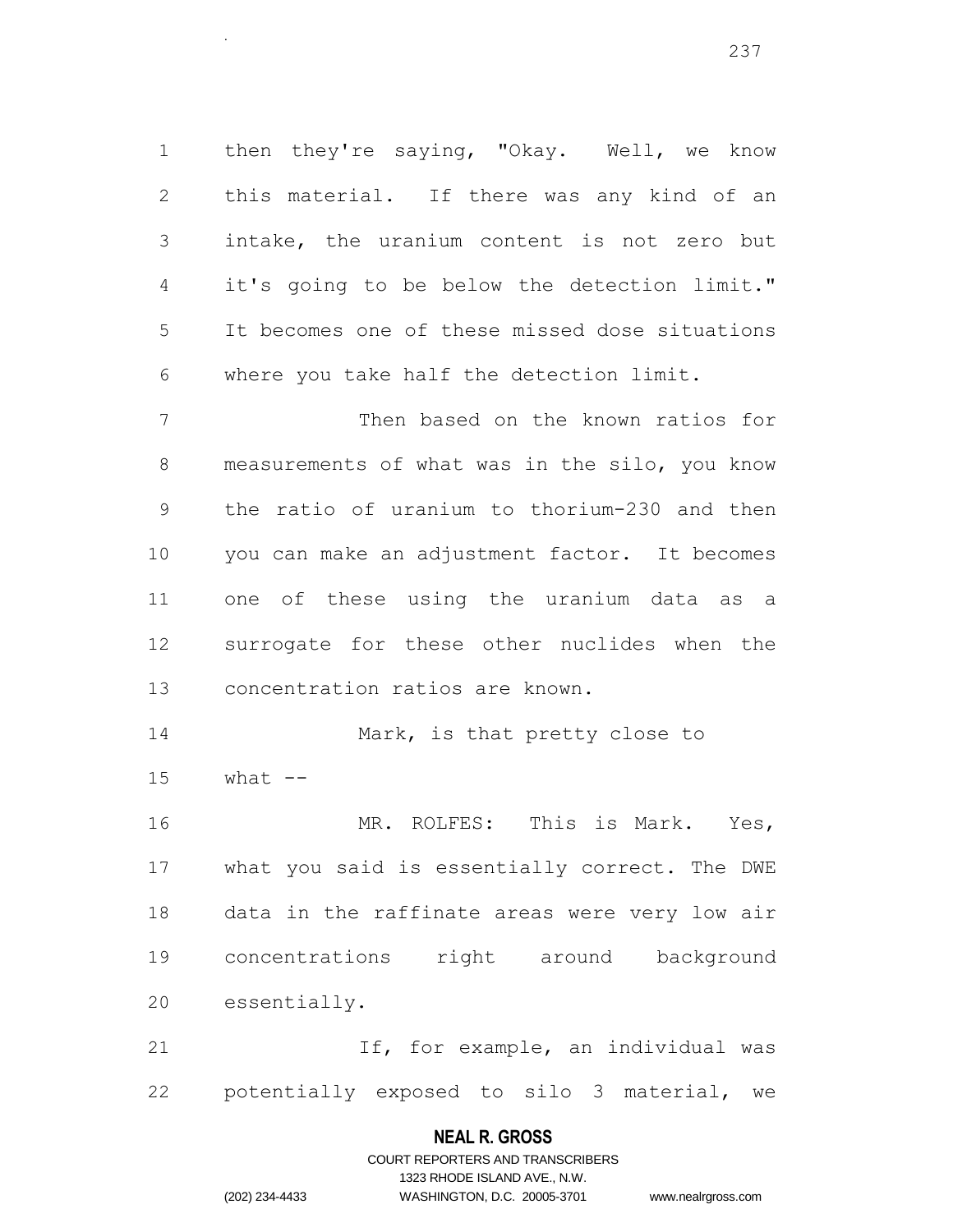could use their urinalysis data and it could be a positive urinalysis data. There is nothing -- you know, even if it's not a positive urinalysis data, we would still use that data to assign ratios of other radionuclides.

 MR. STIVER: So there is no intention of using the DWE data for the entire plant to do any kind of bounding doses?

 MR. ROLFES: We can certainly do that if we needed to but we're using the urinalysis data.

 MR. STIVER: At this point you're not doing that. Okay. All right. I just wanted to be clear on that. Thank you.

 The small script down here under the second main bullet really is just a bulleted outline of what we just discussed, how this material was calcined, how it was transferred in a closed system.

 We basically agree with this adjustment factor. We think that would be an

### **NEAL R. GROSS**

.

COURT REPORTERS AND TRANSCRIBERS 1323 RHODE ISLAND AVE., N.W. (202) 234-4433 WASHINGTON, D.C. 20005-3701 www.nealrgross.com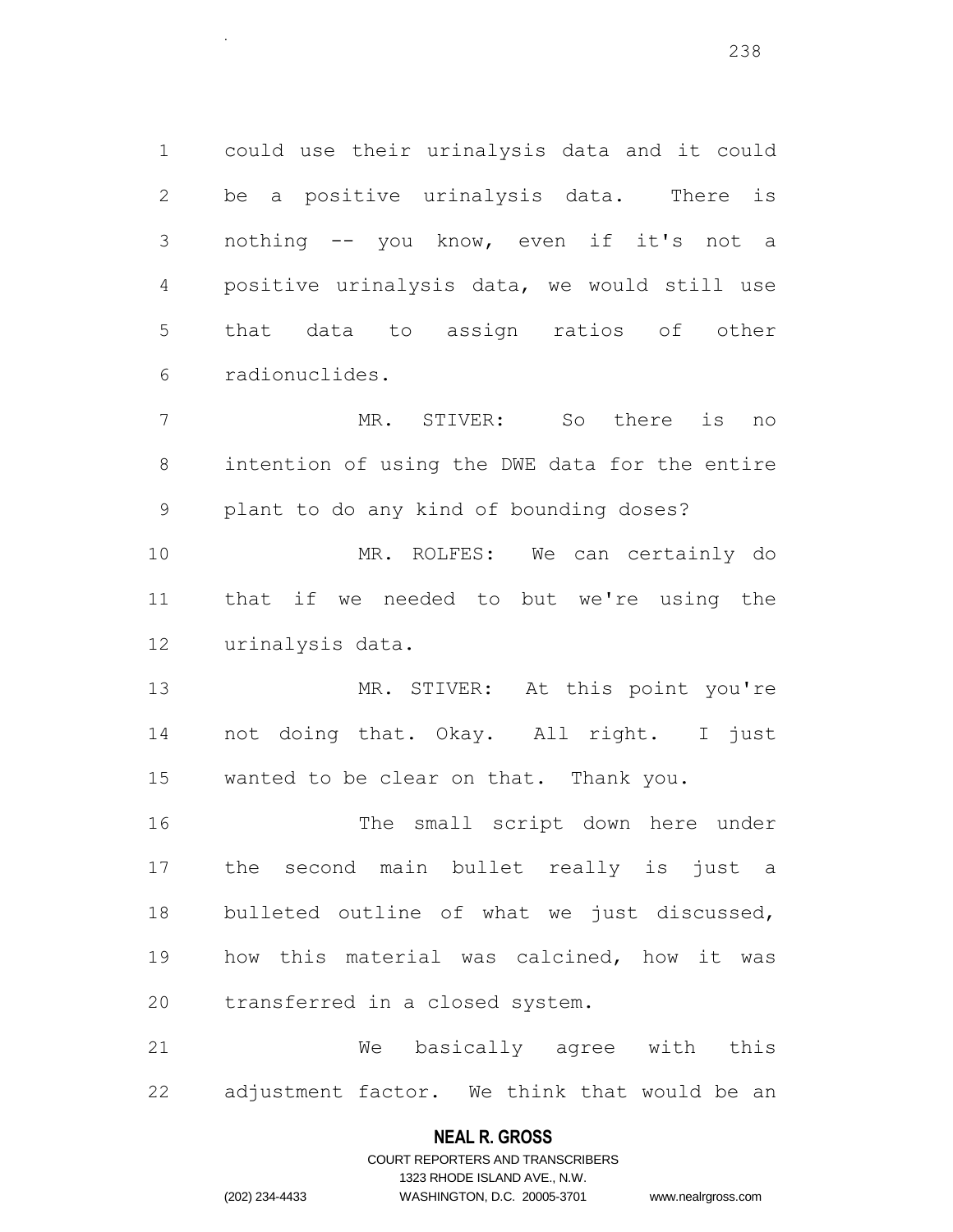adequate way to control these doses which are in all likelihood very small.

.

 We believe it's a tractable Site Profile-type issue and no action items emerged related to Issue 4.

 Issue 5. This has a long and storied history. There have been numerous White Paper exchanges. I know SC&A has produced five papers on this particular issue. 10 10 In summary, our position on this is that the NIOSH estimate for radon release from the K-65 silos is substantially underestimated. We also believe that their atmospheric dispersion modeling is not scientifically valid for the configuration for the silos that exist.

 While it actually results in an overestimate, the overall net effect is still not enough to compensate for the underestimated source term. Lots of back and forth discussions, lots of White Paper reviews. As a practical matter, both DCAS and

### **NEAL R. GROSS**

## COURT REPORTERS AND TRANSCRIBERS 1323 RHODE ISLAND AVE., N.W. (202) 234-4433 WASHINGTON, D.C. 20005-3701 www.nealrgross.com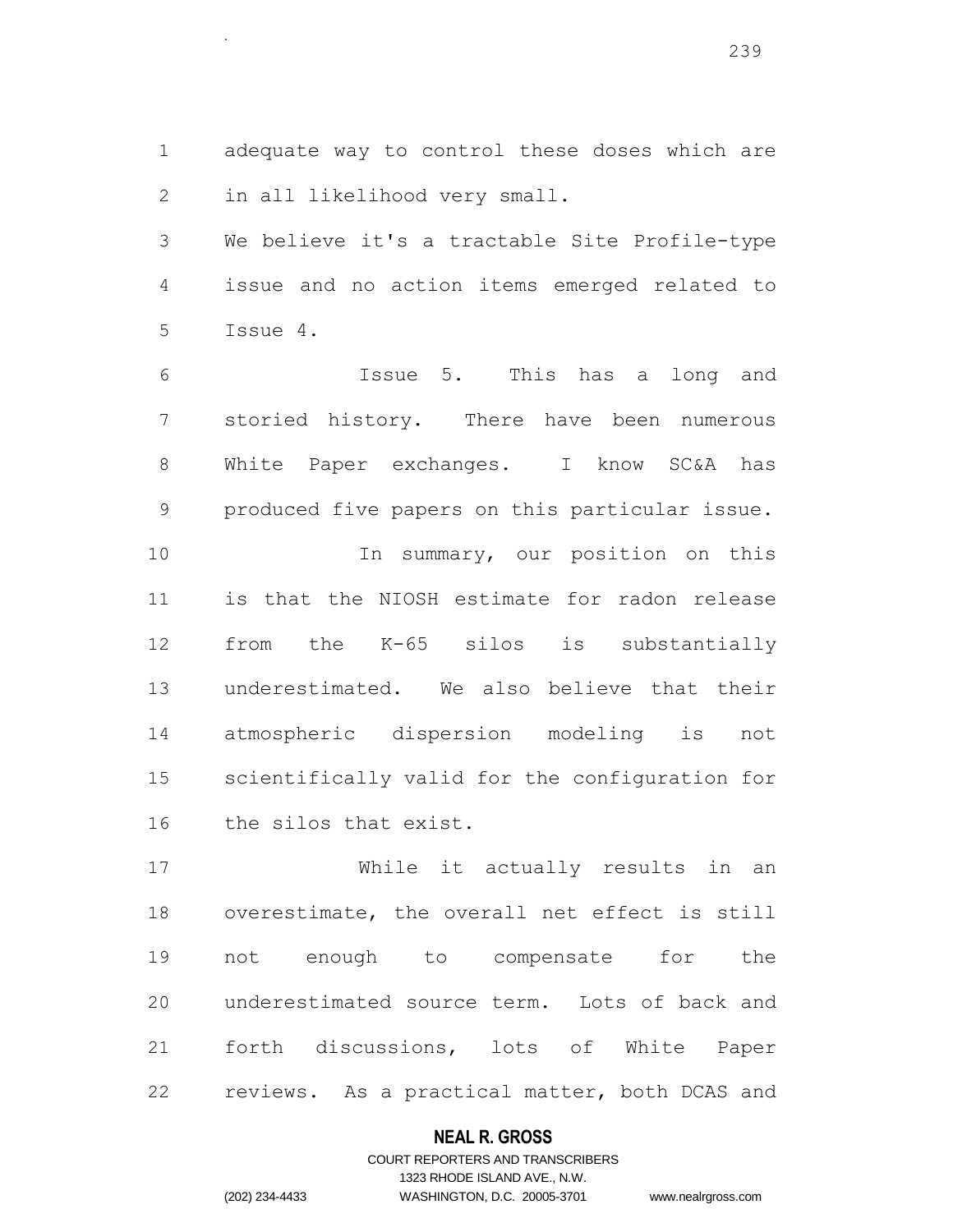SC&A believe this is a tractable problem.

.

2 1t is not an SEC issue. We have agreed to disagree. They have not accepted our approach and we believe that there are still significant problems with ours. This really is -- we have confidence that this can be bounded based on our own analyses that have been done in these White Paper reviews. 9 At the April meeting, I believe in the transcript you'll see, that the Board agreed to move this from the SEC list of issues into TBDs. 13 There were some outstanding action items from February 9th. One was to go back and look at any cases that might have been impacted by these findings. I don't think 17 there was any resolution of that. I know there was kind of an outstanding item but we thought it would be a very small number if any at all because the lung cancers were basically treated as --

22 DR. MAURO: In concept though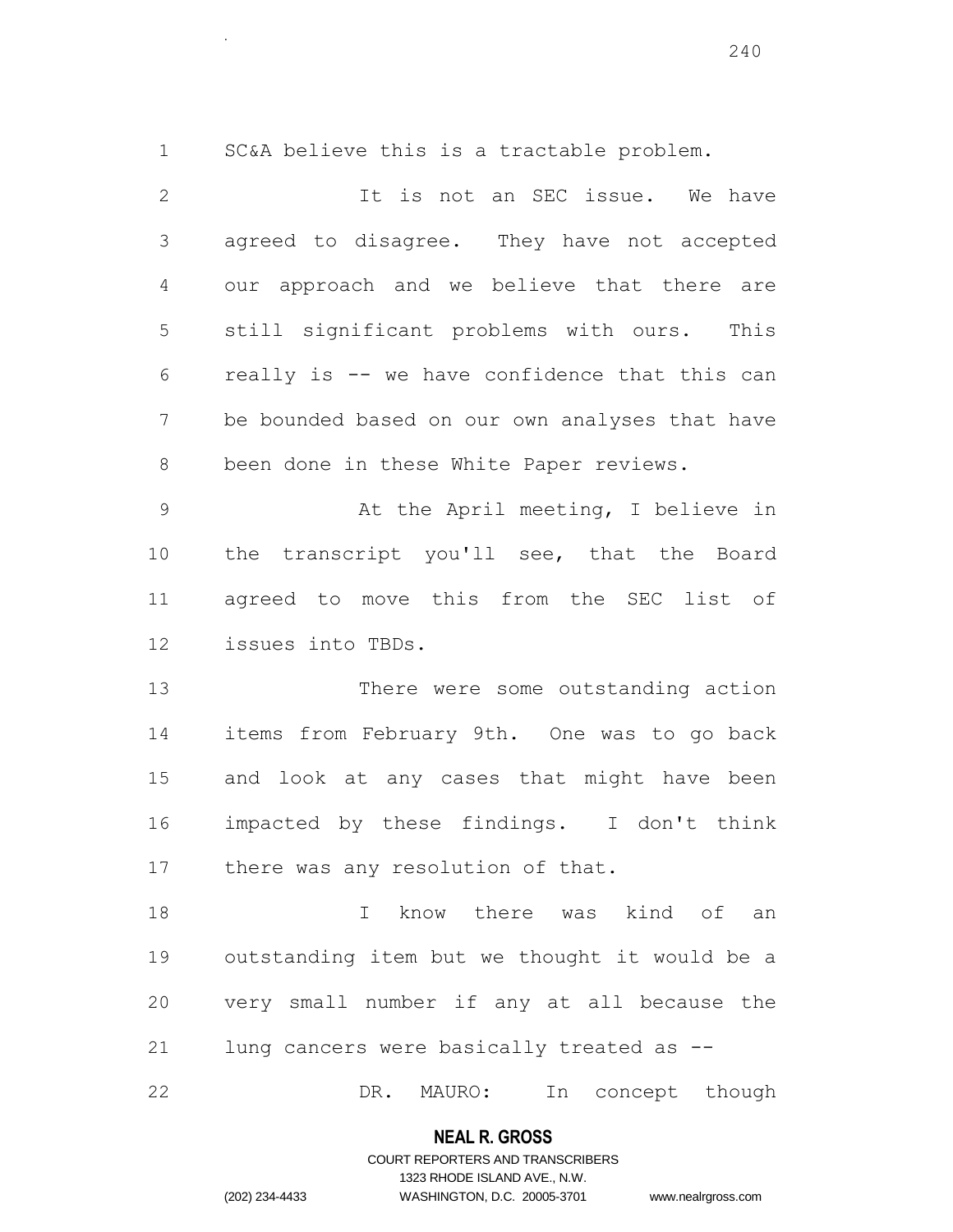we've had all these disagreements on how much radon is coming out of the silos, we think it's quite a bit more than their estimate and have the disagreements on how you model the atmospheric dispersion. In the end what you're really saying is how is that going to change your dose reconstruction.

8 Are there people that where there were dose reconstructions done, would the outcome of those dose reconstructions, which 11 mainly affect the respiratory tract, would any of them be affected by whether we used our approach or we used their approach. I think that was the question that you are referring to.

 MR. STIVER: That was the question. I don't know if that had been looked into at this point.

19 DR. MAURO: I would have to say I think NIOSH did look into that matter but I don't recall the answer.

MR. STIVER: Okay. In any case,

### **NEAL R. GROSS**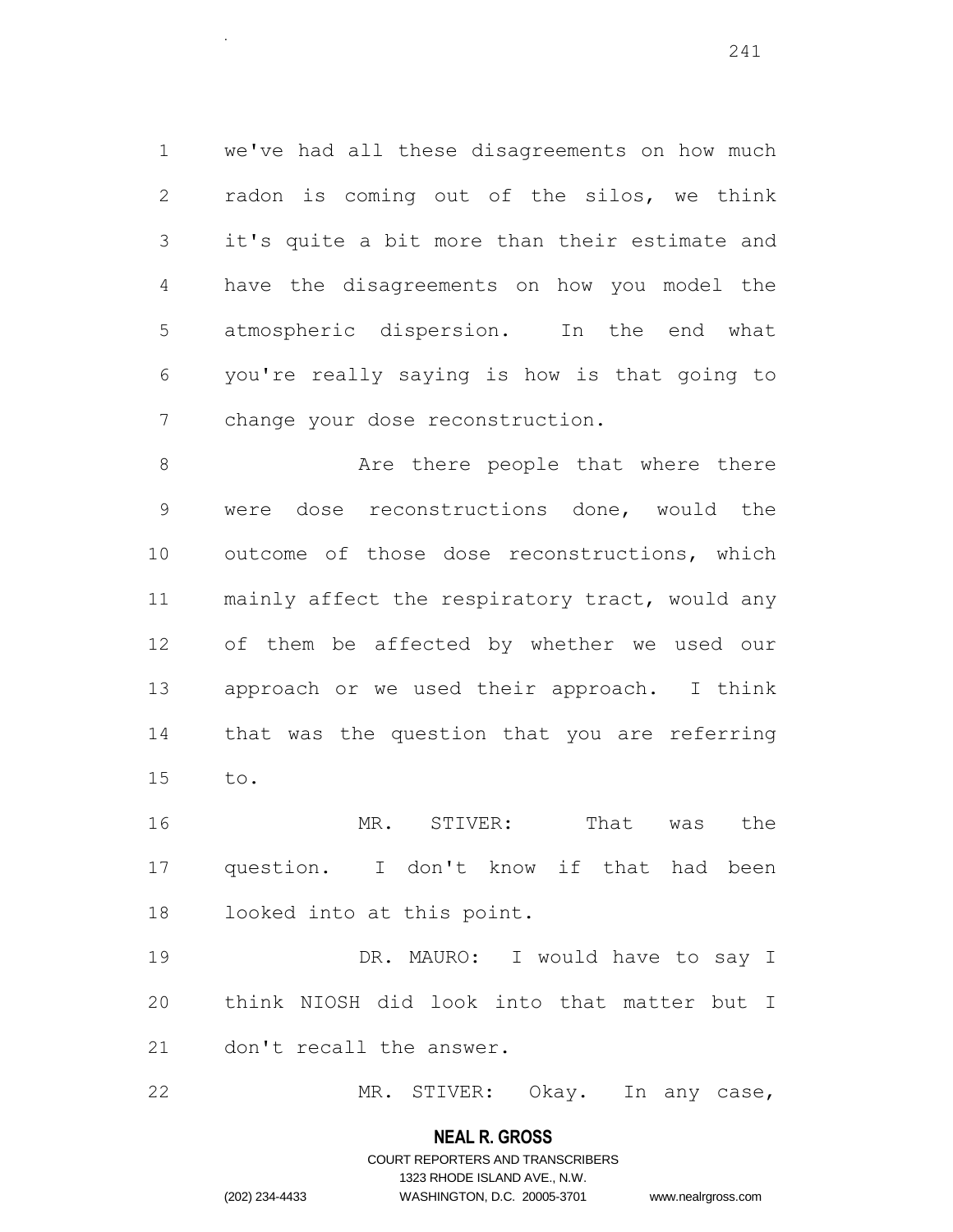this is no longer considered an SEC issue and it will be discussed in the TBD context.

.

 Issue 6. This is a two-part issue. This regards the reconstruction of exposures from the inhalation of thorium-232. There is a time period for which monitoring is not available from 1954 to 1967. This is Issue 6A, the use of this DWE data.

 Basically what you have for the different plants -- let me back up here. Is everybody familiar with what a DWE is? Do you all understand that concept? Basically it's a time weighting of these general air samples and breathing zone samples for a particular 15 job and particular facility.

 What they do by doing time motion studies for particular work, a particular type of worker is known to do a certain number of tasks throughout the day. They know the time it takes to produce these tasks, what the tasks entail. What they do is they monitor. 22 They set up samplers, little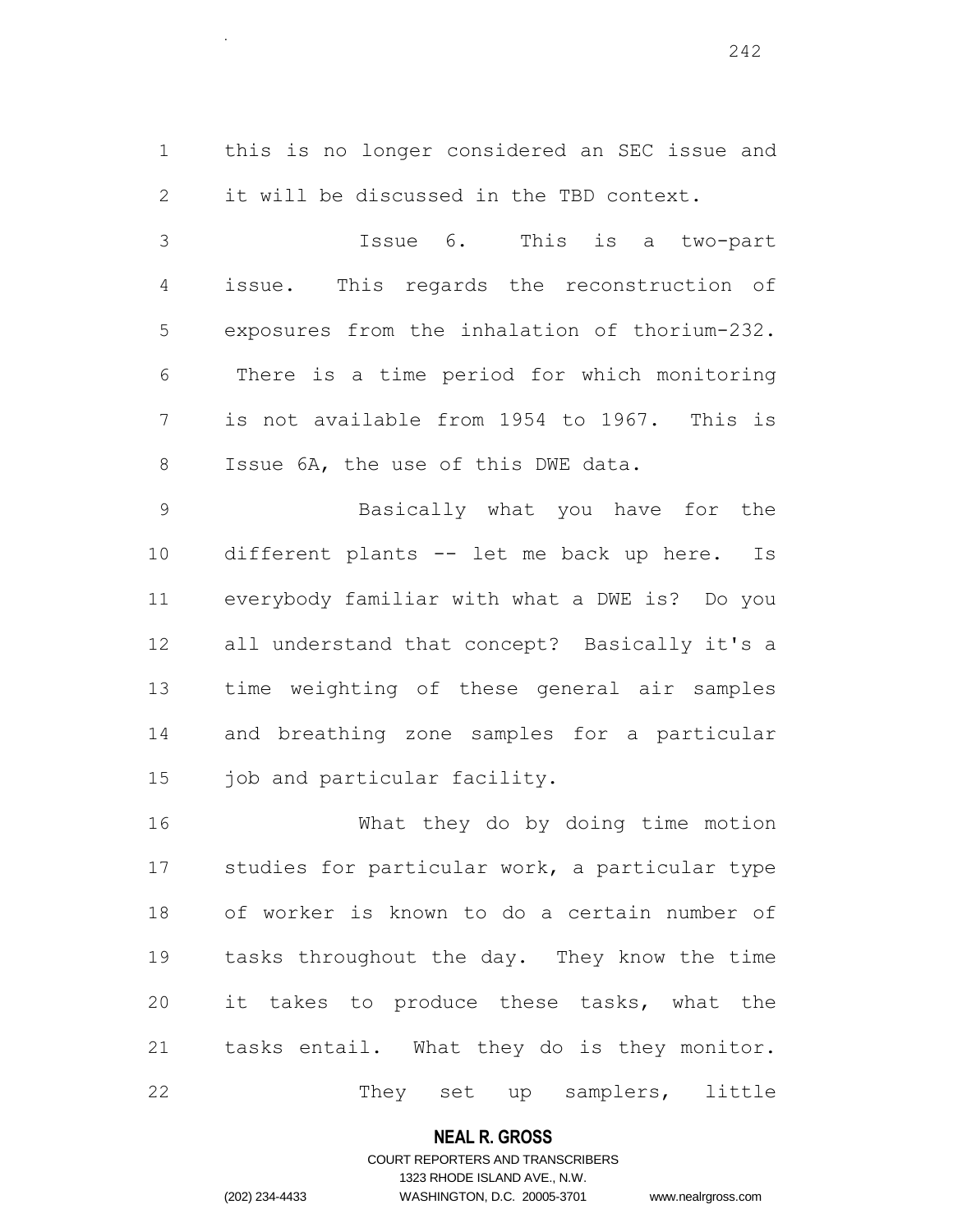lapel-type breathing zone sampler, to really capture what this worker might be exposed to based on the air concentrations during the course of the day. Anywhere from about -- I've seen any number of about three to 22 different types of tasks associated with a given job. For each one of these tasks there's replicate measurements taken.

 There's a high degree of variability, particularly in the general air sample for the fixed samplers. There are changes in airflow patterns, there are changes in the particular size distribution, and a lot of other factors that can come to play here that result in a lot of variation and when you look at the source data you see that.

 What we have then is NIOSH's proposed response to our White Paper. First of all, this is such a complicated issue it's hard to frame it sometimes. Back in March of 2009 NIOSH put out a White Paper where they laid out a methodology for using this DWE data

### **NEAL R. GROSS**

## COURT REPORTERS AND TRANSCRIBERS 1323 RHODE ISLAND AVE., N.W. (202) 234-4433 WASHINGTON, D.C. 20005-3701 www.nealrgross.com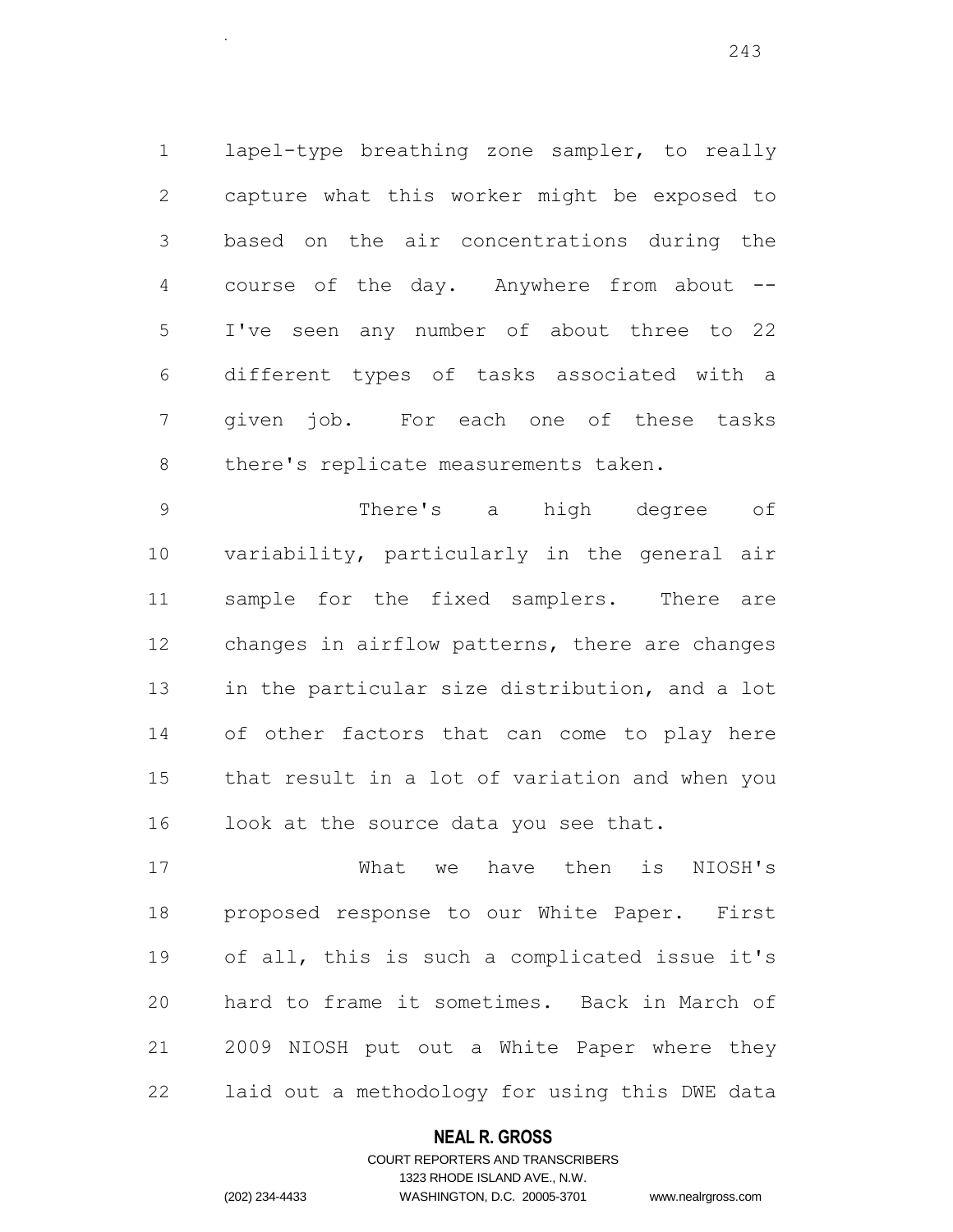to bound thorium intakes, or to assess thorium intakes.

.

 We were tasked to review that and we produced a White Paper response that July. In that response we had 20 findings. Eight of those were related to the data adequacy and validity. The others were related to the modeling mechanisms.

 Basically our problem with the data validity had to do with the fact that the DWE, which was instituted by the Health and Safety Laboratory back in the 1940s, it was really intended just to monitor work place conditions. It was not ever intended to be used for dose assessment.

16 They would collect these data. It's obviously a snapshot in time. It's representative of what that particular worker was exposed to during that sampling period for that day in that facility.

 They compiled these things and they looked at them and they said, "Okay.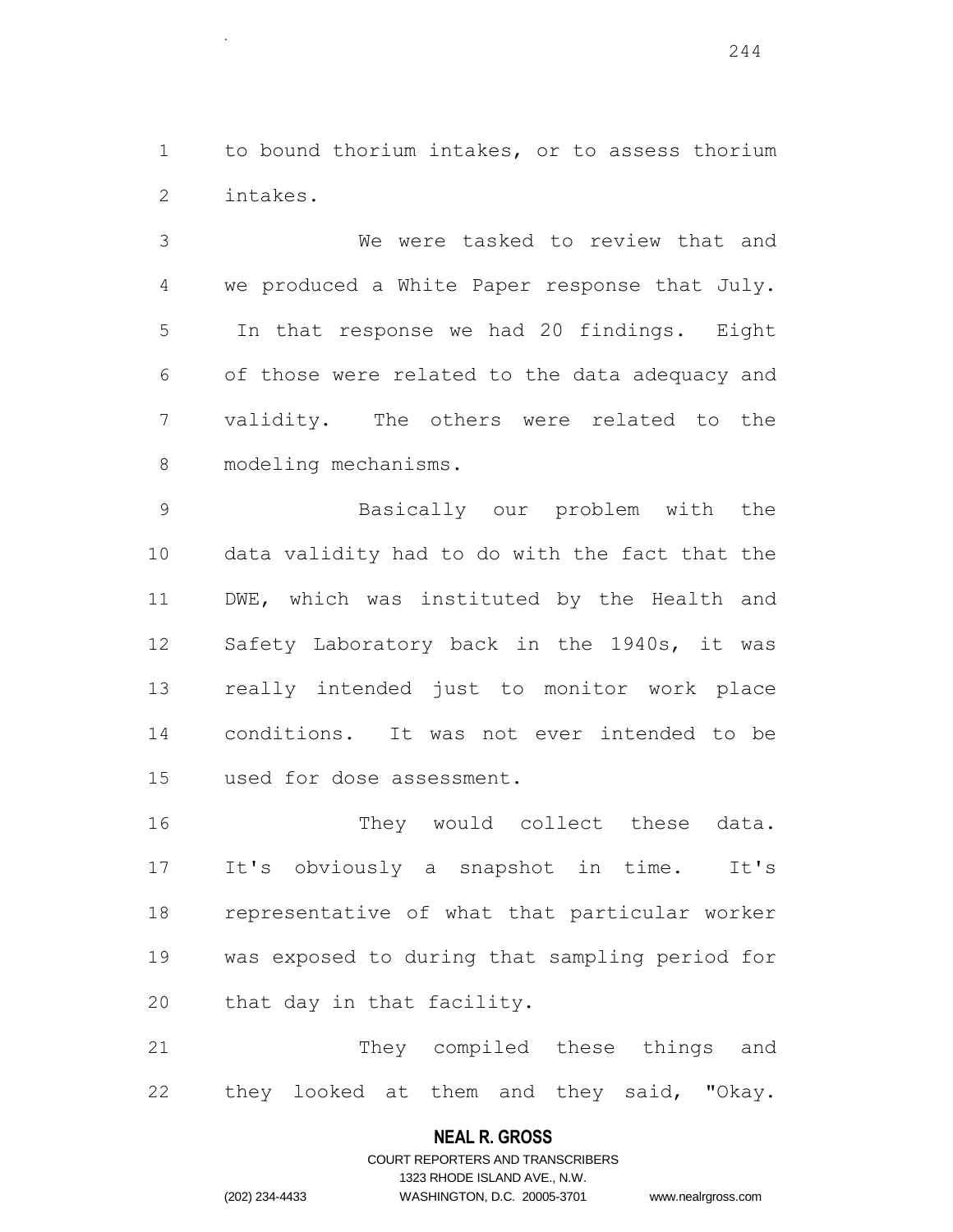We've got people that are above the maximum allowable concentrations in this particular part of the building doing this particular operation. How can we modify that to bring these values down?" So it was basically an index to exposure but not used directly for dose assessment.

.

 What they did not do was perform any kind of an uncertainty analysis on these data. Really what you have is you've got a whole distribution of DWEs but you only have one average. Basically these reports will show you a high value and a low value and an average and it will tell you the number of samples that were taken.

16 16 In some cases the raw data exist. In other cases we haven't located that data. As a result of this issue it's common within the EEOICPA program. Adam Davis and Dan Strom in 2008 published an uncertainty analysis where they looked at five different facilities that used DWEs from 1948 to 1955.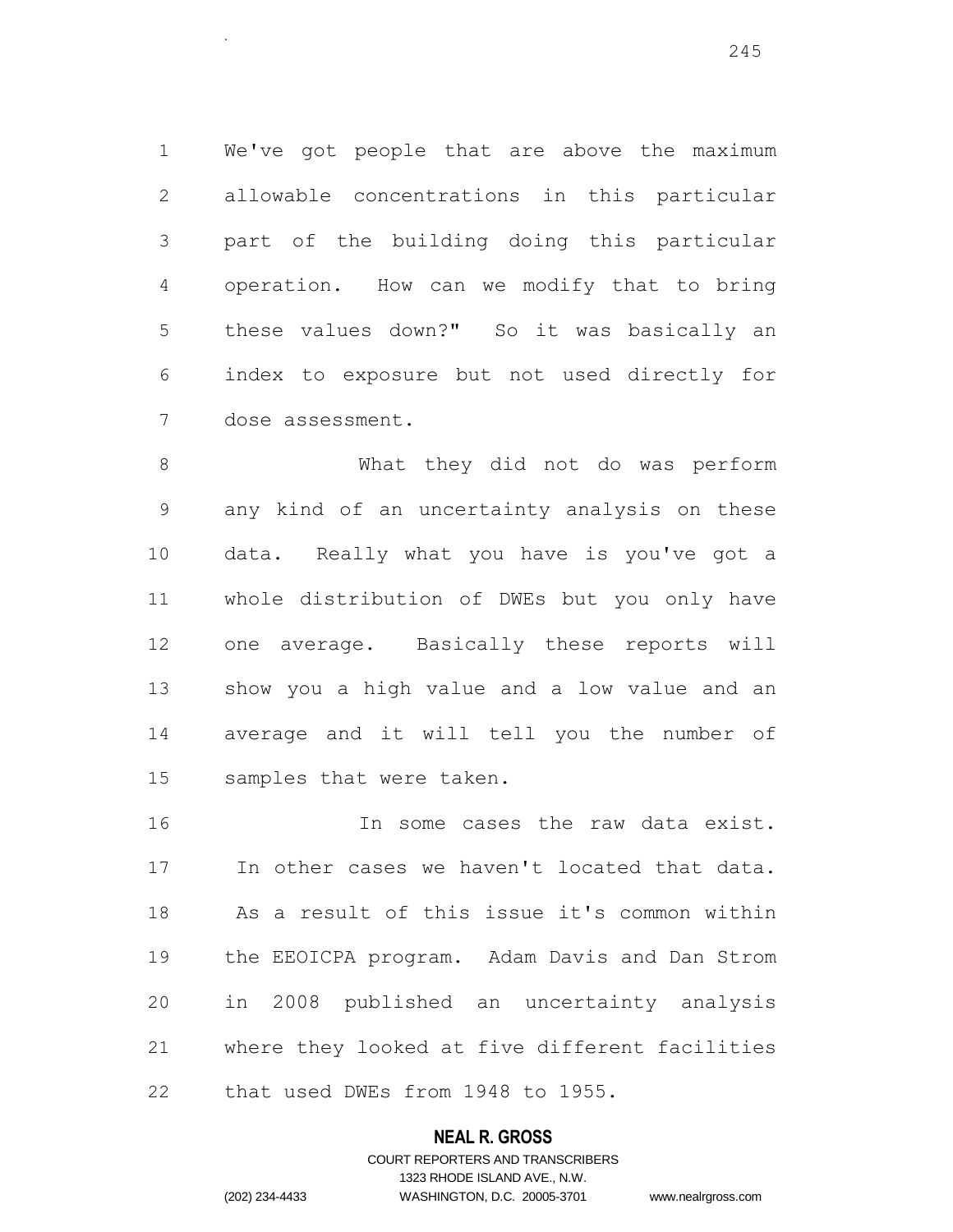1 There were approximately 165 workers, 63 job categories, about 430 air samples. They used Monte Carlo methods and 4 they looked at the different -- they basically looked at the variability in the data set. The fundamental unit of measure here was this task air concentration measurement for which 8 there were typically replicates.

.

 I've seen up to 15 or 20 samples for one given task. They would take this and look at it two different ways. They looked at a discrete distribution where using Monte Carlo methods they would go through. For each run they would pick at random one task value 15 for each of those, multiply by the time weighting and there's one outcome.

 They would do that 10,000 times and build an output distribution. For the discrete data it's very spiky. It doesn't really seem to comport with any type of statistical distribution.

They also looked at log-normal fit

**NEAL R. GROSS** COURT REPORTERS AND TRANSCRIBERS

1323 RHODE ISLAND AVE., N.W.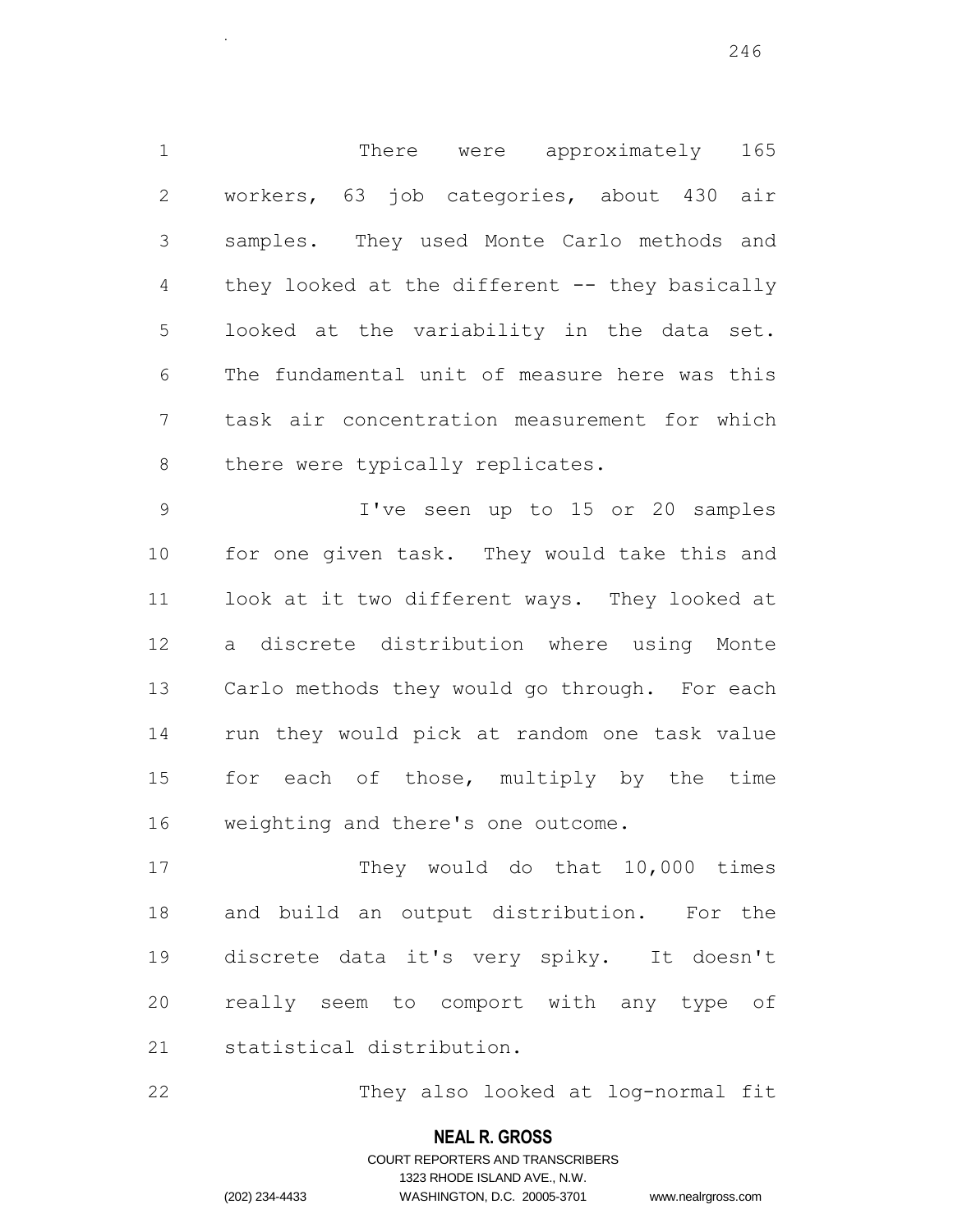1 of this data. They took the data set and constructed a log-normal -- assumed that it followed log-normal statistics. They did a fit and then they would go through and do the same Monte Carlo methods. Go through and pick off one of these values, 10,000 iterations or whatever, and produce a nice output distribution.

 When you overlay those two the discrete, which is based on the actual data, and then the log-normal fit you see that the log-normal always has a tail that extends far beyond the highest actual measurement. That's one of the advantages of using the log-normal is because it accounts for the potential for values that were not measured.

17 10 In actuality I believe the standard deviations were about one-and-a-half to two-and-a-half times higher for the log fits than they were for the discrete fits. This is important because one of the problems we've always had with this DWE concept is that

### **NEAL R. GROSS**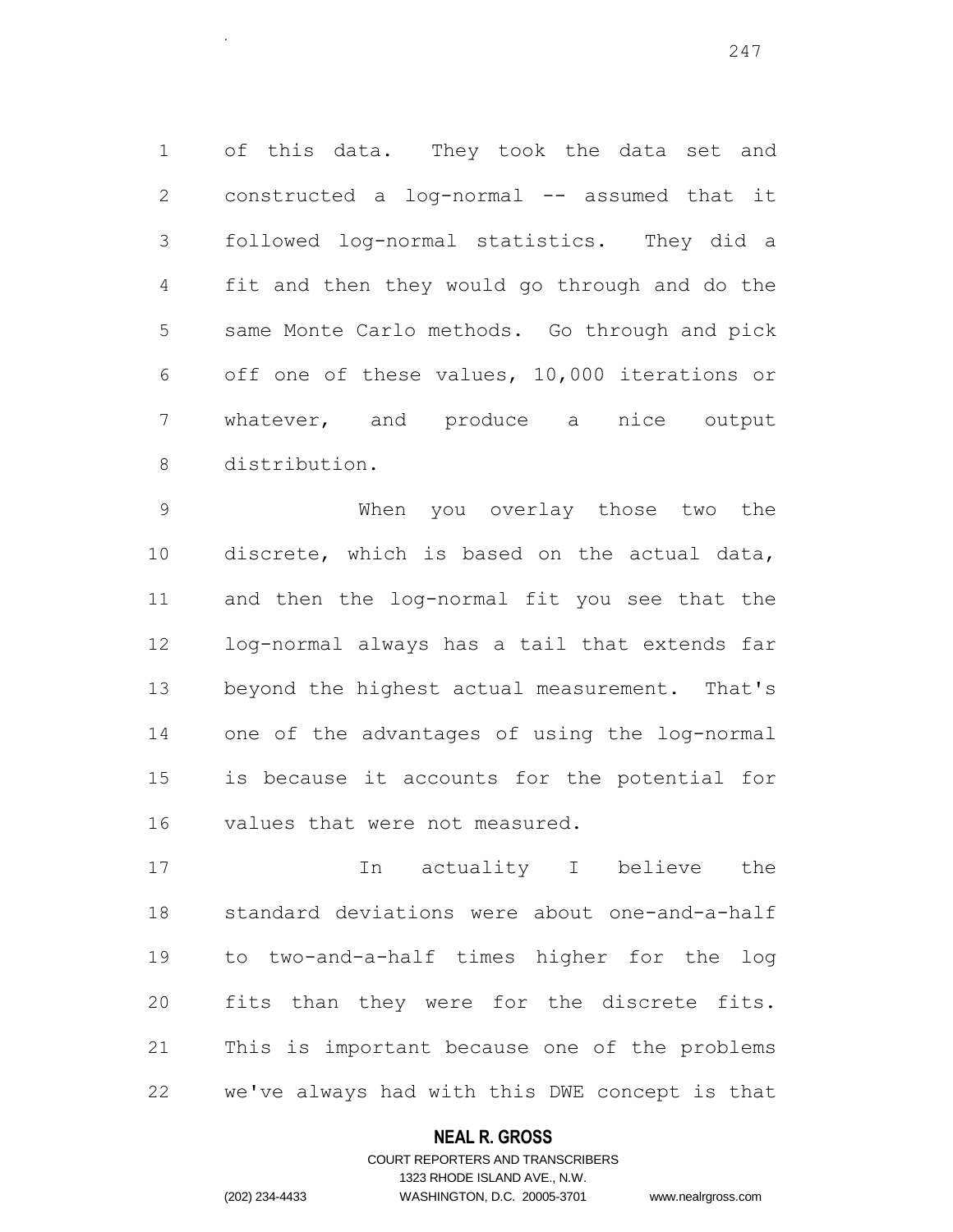you've got types of admissions or events that might take place over a short period of time, or sometimes chronic events like some of these fugitive emissions from ball mills and things like that.

.

 The historic record is just rife with these descriptions of how dirty these 8 operations were. But, you know, as a general air sample is it in the right place for a particular day to measure the dust that is coming off of that fugitive emission. We have these uncertainties in data that weren't measured. The log-normal gives you a way to at least account for that.

 Davis and Strom went through and they analyzed all these data and they produced geometric standard deviations, GSDs for these data sets, and they came up with a 95th percentile GSD of about 4 and the 99th percentile ranged up to about 7 or 8. The GSD of 5 is probably pretty

good for DWE data so you have kind of a

# **NEAL R. GROSS** COURT REPORTERS AND TRANSCRIBERS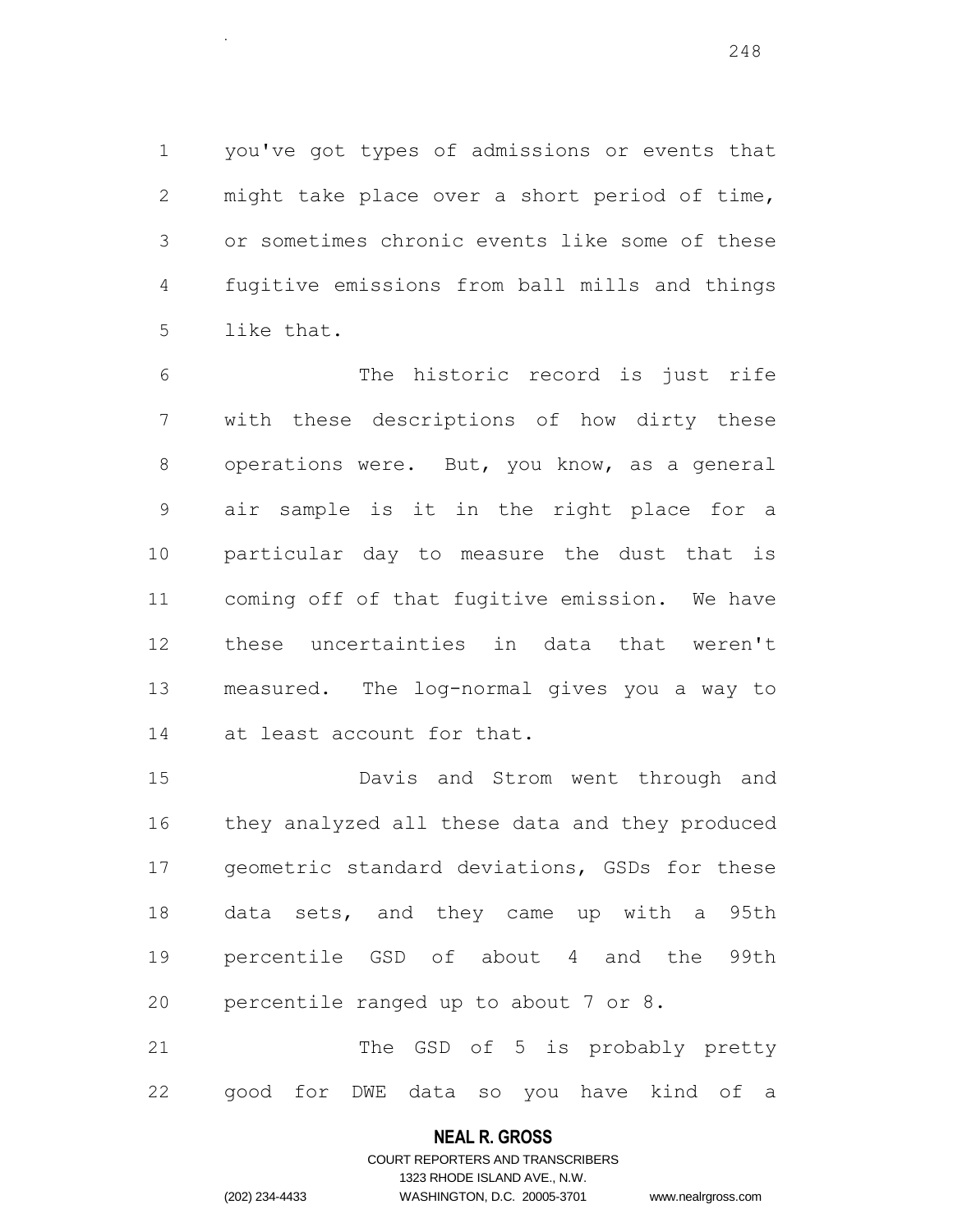recommendation, and it's not really an endorsement or policy statement or anything, but they recommend that a GSD of 5 is probably going to be adequate to bound DWE data for particular jobs.

 And NIOSH came back after our 7 review in July actually in response to -- we found out about this through Weldon Spring because they had the same kind of problem at the Weldon Spring site. It turns out NIOSH had issued a new revision to their method that had abandoned the previous approach in favor of this Davis and Strom method.

 It's really kind of a shortcut method because -- actually I can show you. Okay, here we go. My eyes aren't as good as they used to be. You can really distill this down to four recommendations. NIOSH has taken the Davis and Strom methodology and applied it to their particular situation here and this is what emerged.

They are going to assign the DWE

### **NEAL R. GROSS**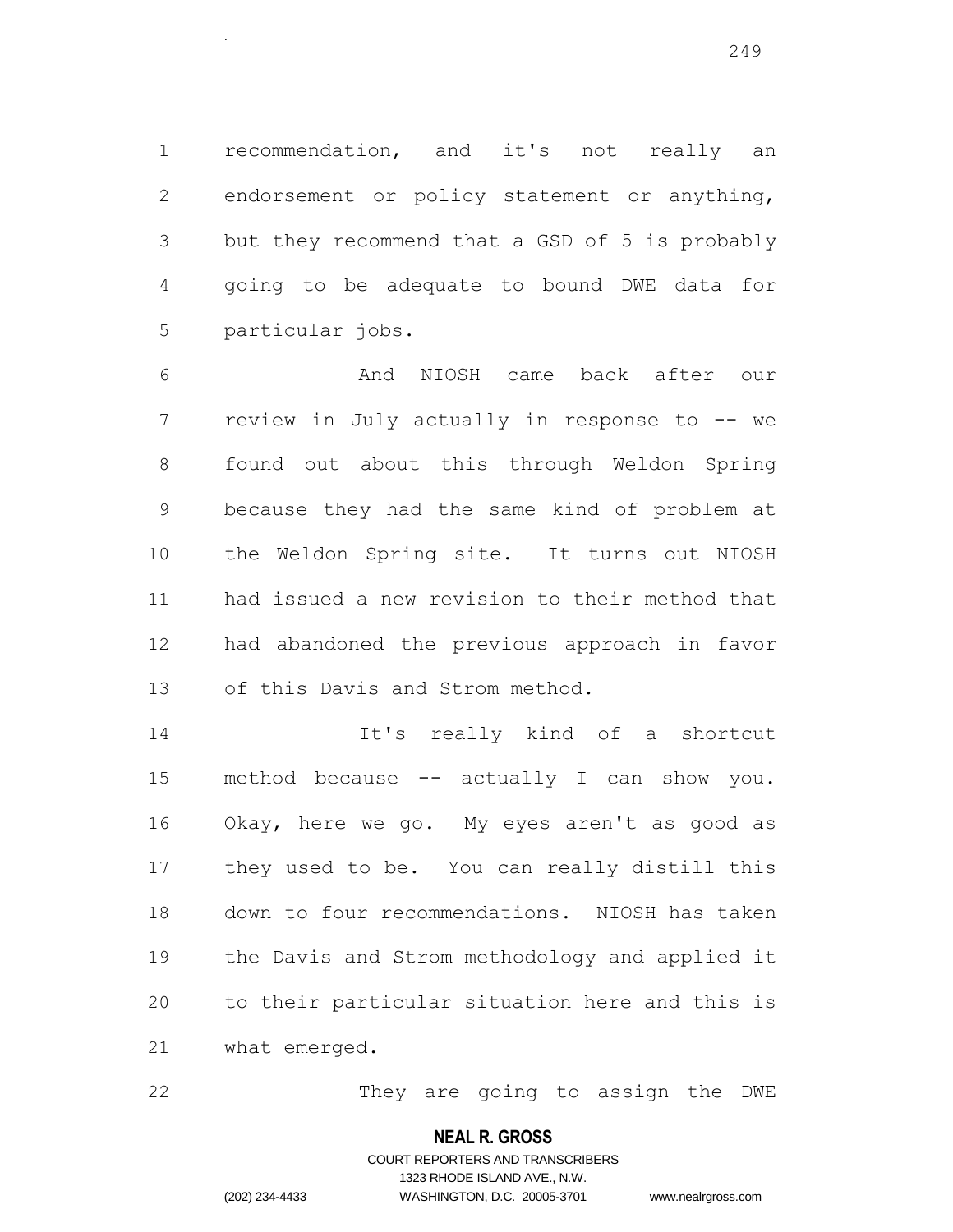for the job description with the highest DWE in the facility where thorium was handled for a particular year to every worker in that plant with a GSD of 5.

.

 Just think about what this means. You've got, say, a guy in Plant 9 where they did the metals production for thorium. You've got a whole range of workers in there. You've got supervisors. You've got people who really don't handle the metal so much. And you've got the guys like the laborers and helpers who've got their heads down in these reduction pots scrubbing them out.

 Maybe they had respiratory protection and maybe they didn't. You've got that guy who is doing that job in Plant 9 in 1955, has a DWE of 685 MAC. MAC is the maximum allowable concentration. This guy is getting huge intake.

 It's a very dusty environment. You're looking at that guy and say, "We're going to take him. Everybody in this plant is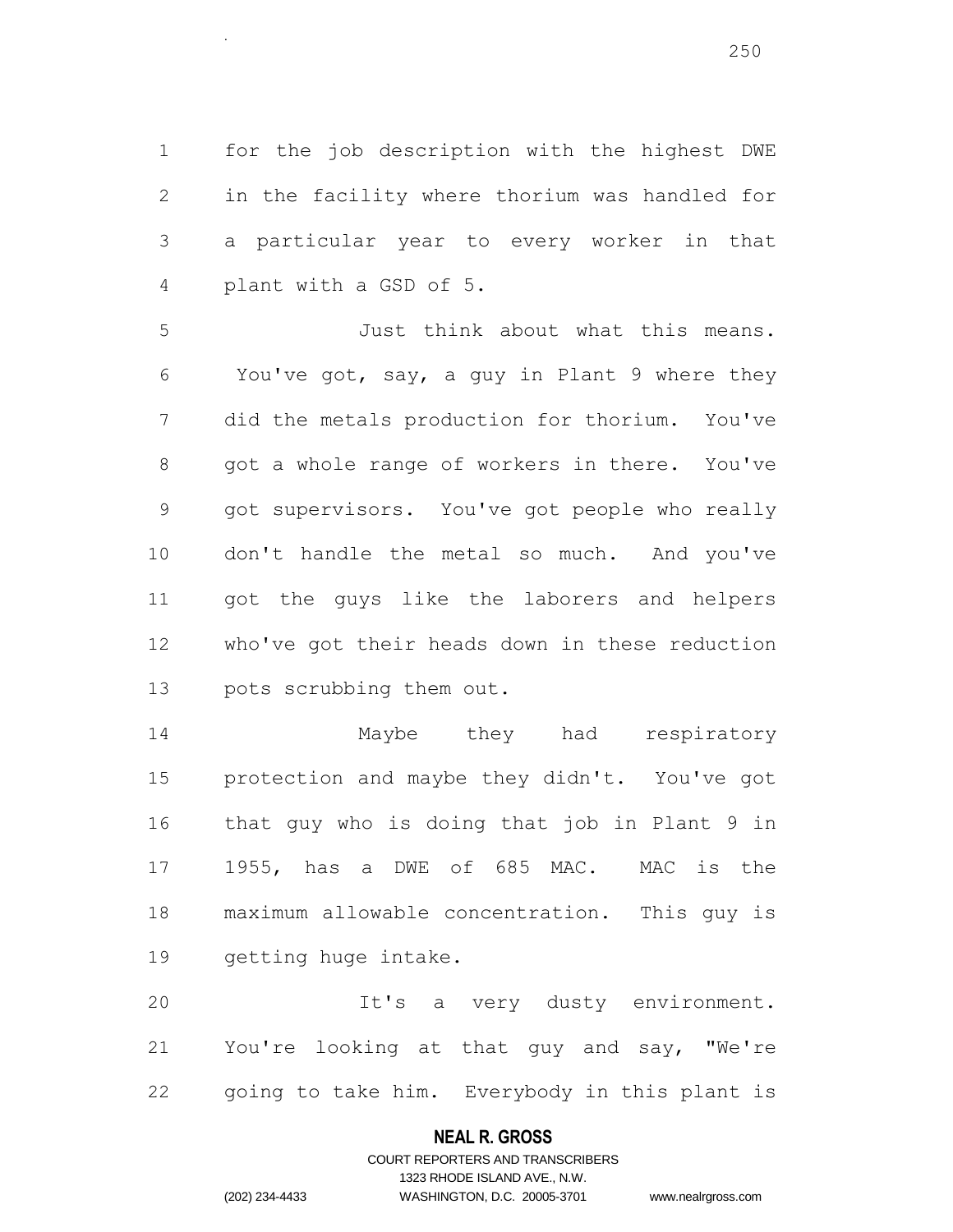going to get this DWE. Not only that, we're going to assign a GSD of 5 for the uncertainty to account for what we may have missed." You might look at that and say is that really plausible?

 Yes, it is because you actually have the data. You have an average concentration of 685 MAC for this category of worker and there is uncertainty involved in that. Now, did every single worker in that plant do that job? No, but some of them did but you don't know who they are. We believe that is a reasonable approach to take.

14 The next step. If you don't have air sampling data or you don't have DWEs at all, what you can do is take a high DWE from an adjacent year. If you are missing one or two years but you have information for the previous year and later years and you know the processes hadn't been altered during that time, you can be reasonably sure that you can use the data from another year.

### **NEAL R. GROSS**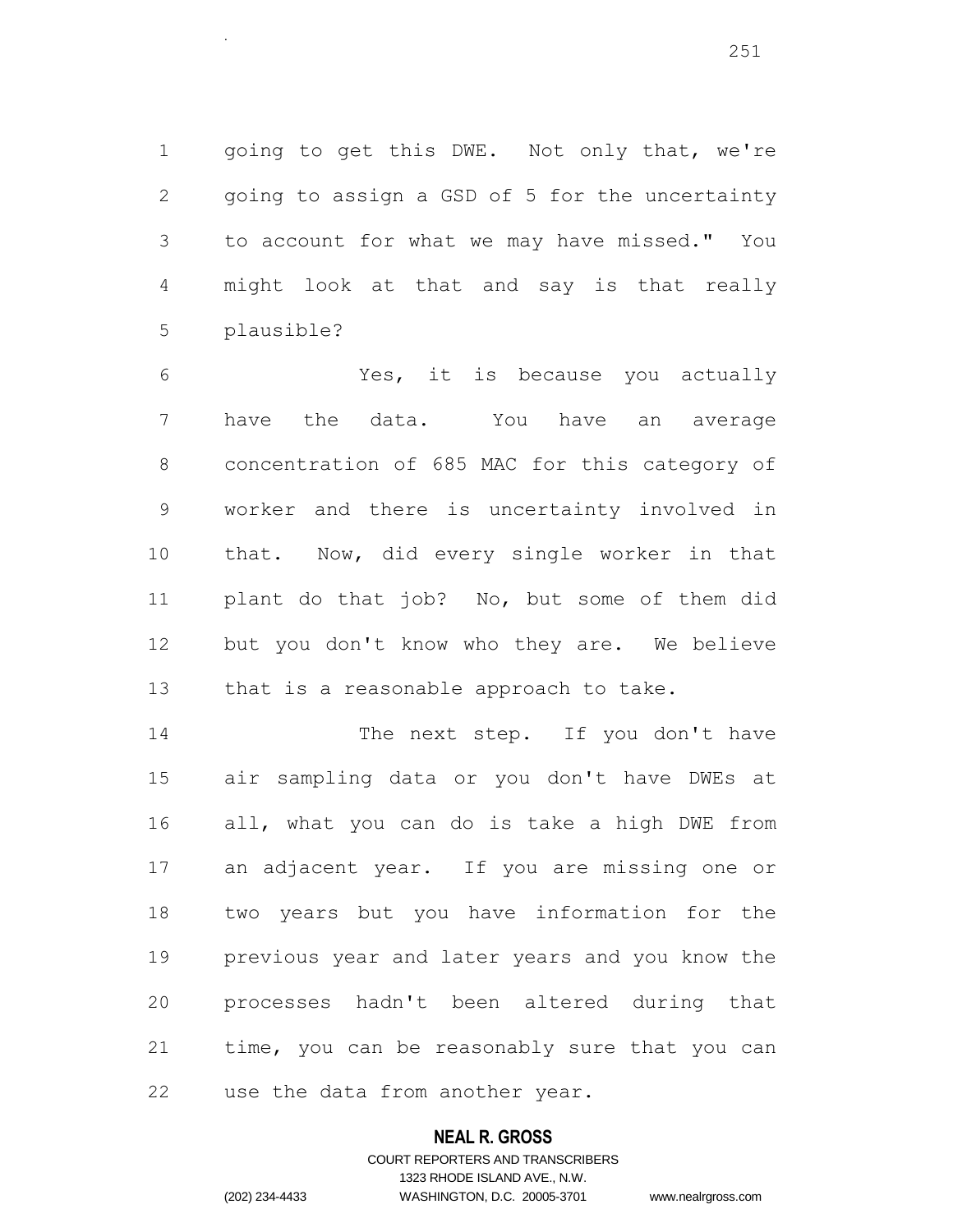1 1 It's a pretty common practice. I've seen it done a lot in dose reconstruction. Again, assign a GSD of 5. If you don't have DWE, if you don't have time waiting, what they are proposing to do is use the 95th percentile of year sampling data. Basically you just take all this data.

.

8 For the guy whose got the 685 MAC, he's got one job that took 15 minutes to do, scrubbing out the pots. The concentration in that particular job was like a million DPM per cubic meter. It's so dusty you couldn't 13 breathe it for any length of time at all.

 If you're using the 95th percentile, Davis and Strom showed that if you do this you are going to capture every DWE but it may not be physiologically realistic. That's not always going to be the case. You may have another plant somewhere, say the pilot plant, or the refinery where you've got low concentrations. You take the 95th percentile and it's physiological possible.

### **NEAL R. GROSS**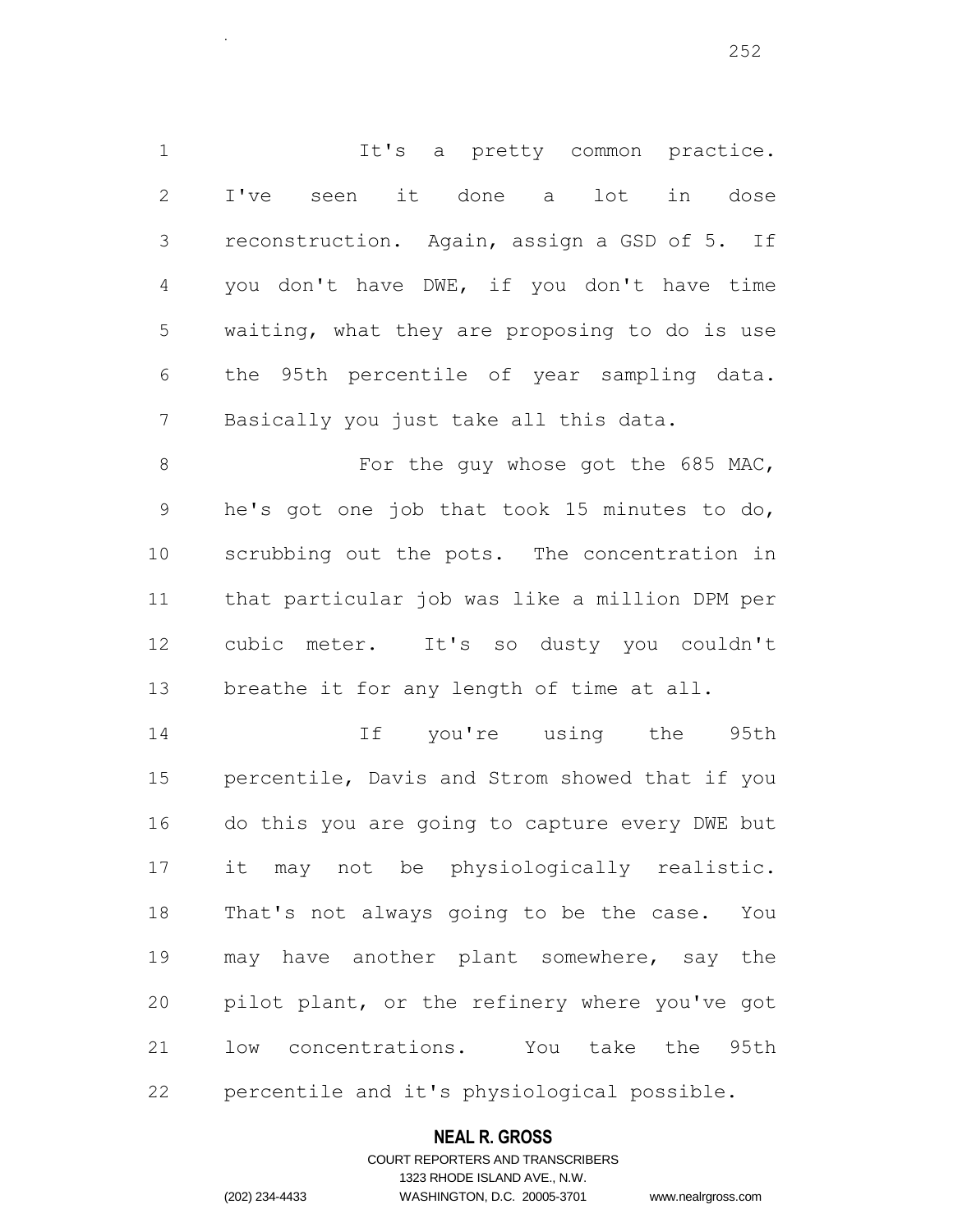Davis and Strom aren't really -- they don't really come down with any particular recommendation on this. They do seem to be believe that the average of the unweighted air concentrations is adequately claimant-favorable.

.

 However, they showed that it bracketed 60 of the 63 job categories so you still have three jobs for which it didn't apply. This is still kind of an area that is open here.

 CHAIRMAN MELIUS: John, can we try to move this along a little bit because we're running up against --

 MR. STIVER: I'm sorry. I'm too far into the details.

 CHAIRMAN MELIUS: We have to have questions and so forth.

 MR. STIVER: So basically one of the other things Davis Strom found is that this idea of what they call blunders in the ISO document, they found those could result

#### **NEAL R. GROSS**

## COURT REPORTERS AND TRANSCRIBERS 1323 RHODE ISLAND AVE., N.W. (202) 234-4433 WASHINGTON, D.C. 20005-3701 www.nealrgross.com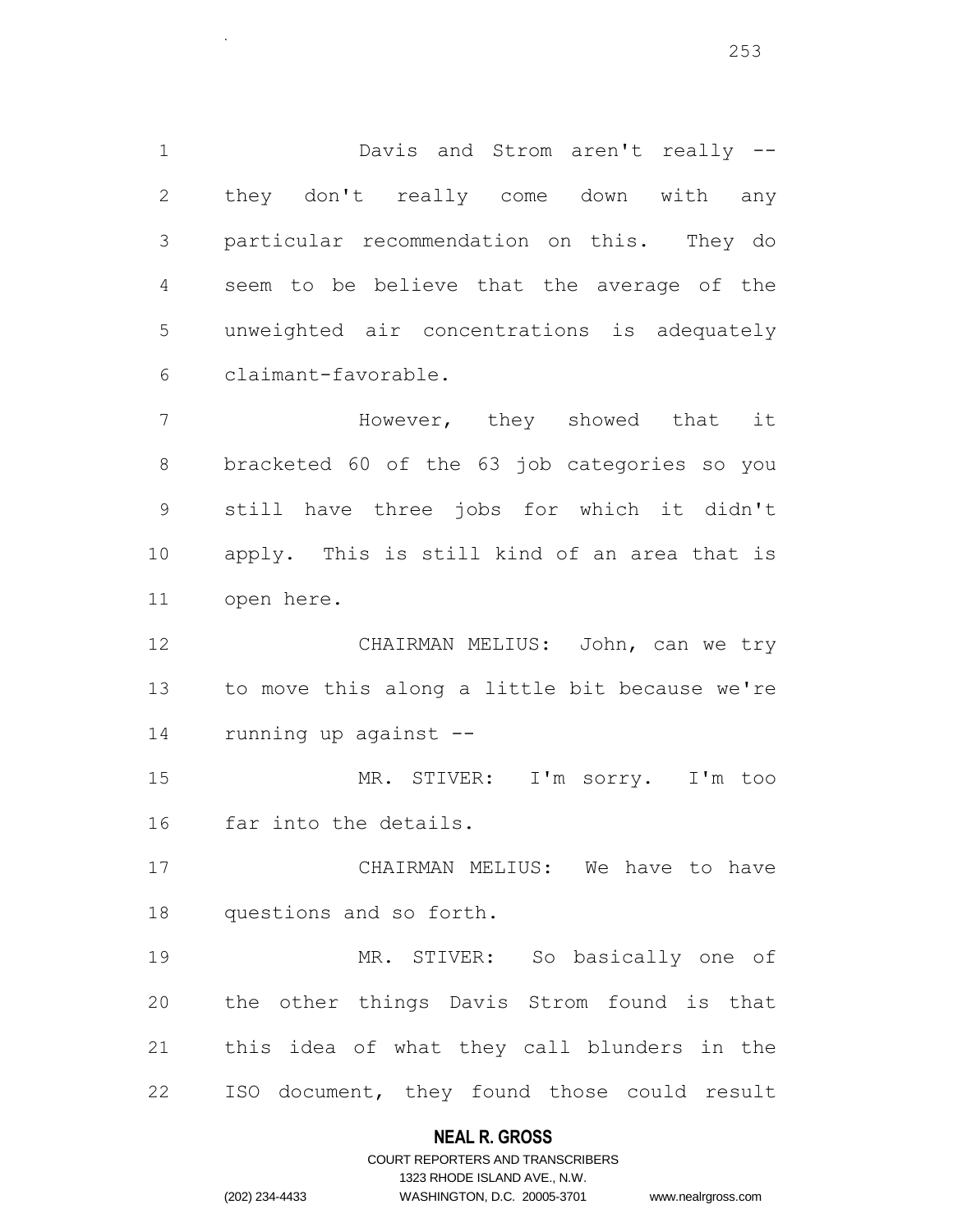and they did take place on the average of about a factor of 200 underestimate all the way up to a factor of 10 underestimate.

.

 We believe that NIOSH should undertake a review of the raw data to just get some kind of a bound on the frequency and magnitude of these blunders. We also believe that this issue of the 95th percentile needs to be reviewed.

10 At this point there really are no action items regarding Fernald. I know NIOSH is developing a method for looking at blunders for Weldon Spring which would evidently be used for these other sites as well.

 Issue 6B. This is the later period from 1968 to 1988. NIOSH used chest count data from the mobile laboratory from Y- 12. Again, lots of White Papers going back and forth. There's no DWE data after '68 so the ability to reconstruct these doses is completely dependent on the integrity of this chest count data.

#### **NEAL R. GROSS**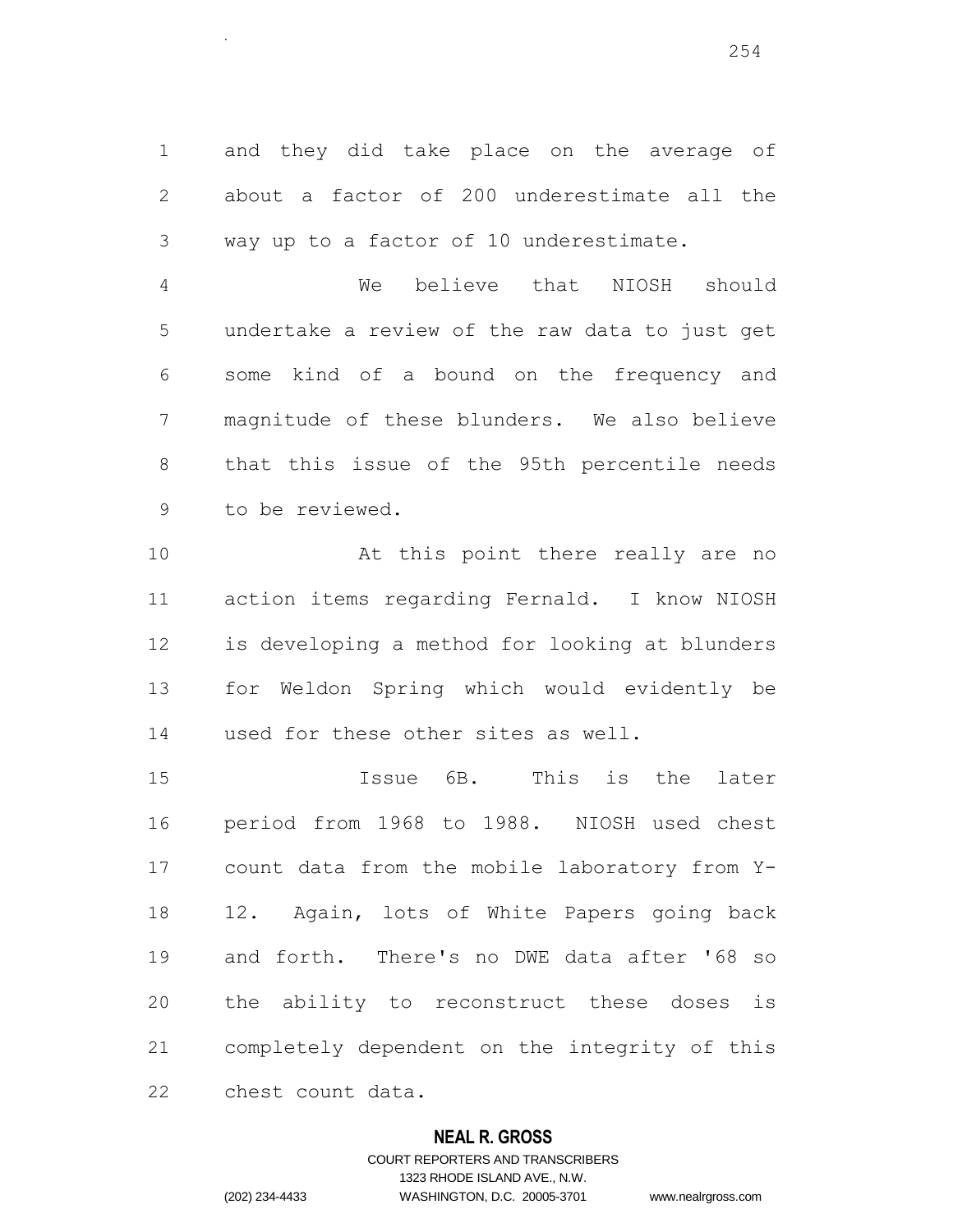1 We have two issues, data adequacy, data completeness. Regarding data adequacy, from the early decade 1968 to '78, the data reported in milligrams of thorium. However, we have no information on the calibration. We don't know which decay daughter product was used, whether it was actinium or lead-212.

8 We have highly variable and uncertain data that doesn't comport well with biokinetics during this period of time and an MDL which appears to be not supported by the data set or by the references. The subgroups are easily distinguishable below the detection levels which we don't feel should be possible.

 From '79 to '88 they reported nanocuries of thorium based on lead-212. Once again, the MDA appears high, in 85 percent of the data or below the detection limit. This equilibrium factor, this is a factor to account for this equilibrium once thorium is separated. In theory it would reach a low of about .4 several years after separation and

#### **NEAL R. GROSS**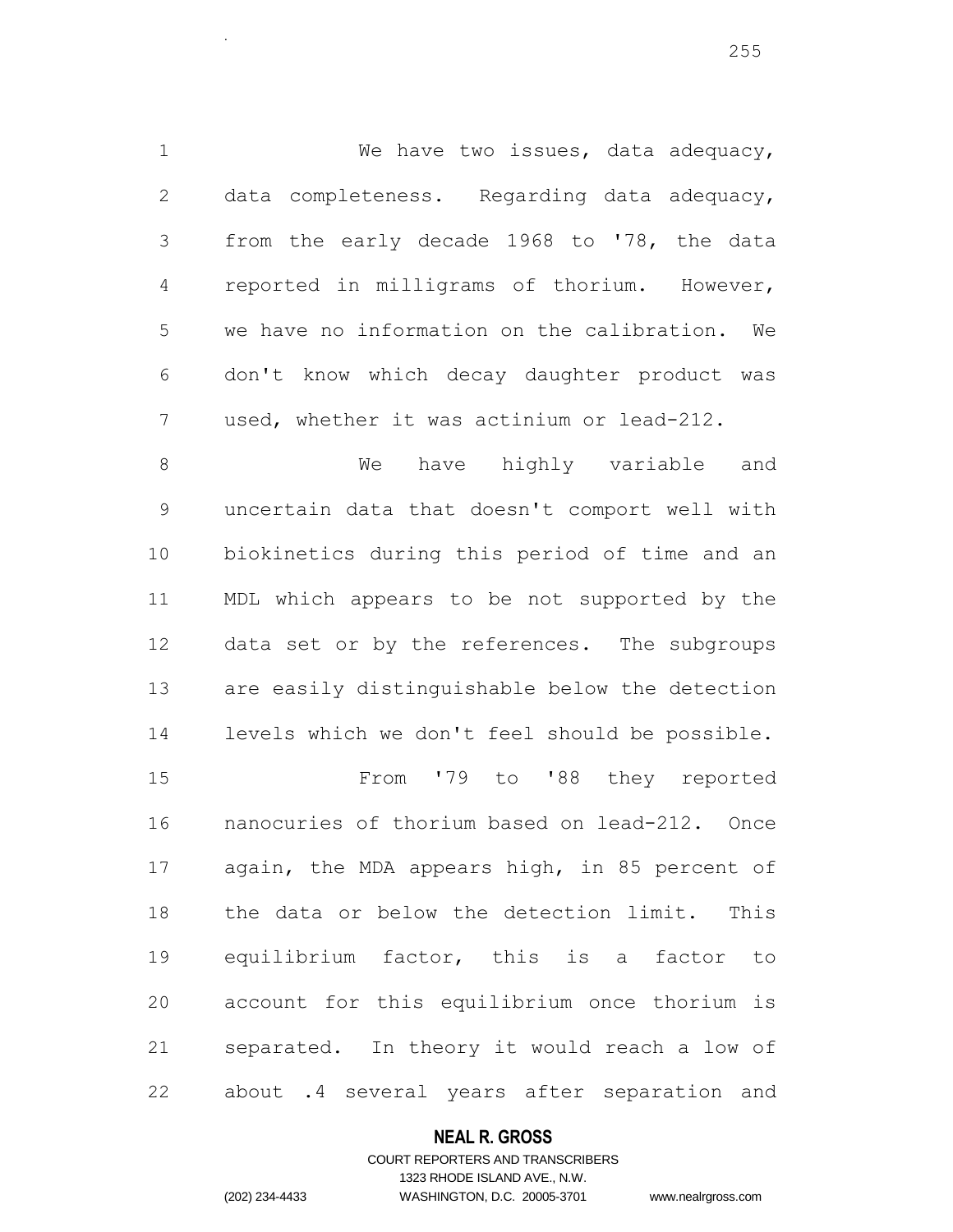build back in to one.

.

 I know NIOSH posted a new document yesterday and one of the things they did was revise their estimate of this equilibrium factor down. We still have issues on that regarding some of the experimental data that shows it could be a factor of 10 to 100 lower 8 based on the solubility type.

 Data completeness. At the last meeting NIOSH indicated that they thought that their distribution was broad enough to account for all the workers and thorium workers would 13 probably be -- if you couldn't identify them, then the chemical workers would be a reasonable surrogate.

 Our position is we looked at that and we found that, first of all, you only got thorium workers for 1968. There's like 60 people who are identified as thorium workers. We took a look at their distributions compared to chemical workers and this is what we find. The thorium workers have

#### **NEAL R. GROSS**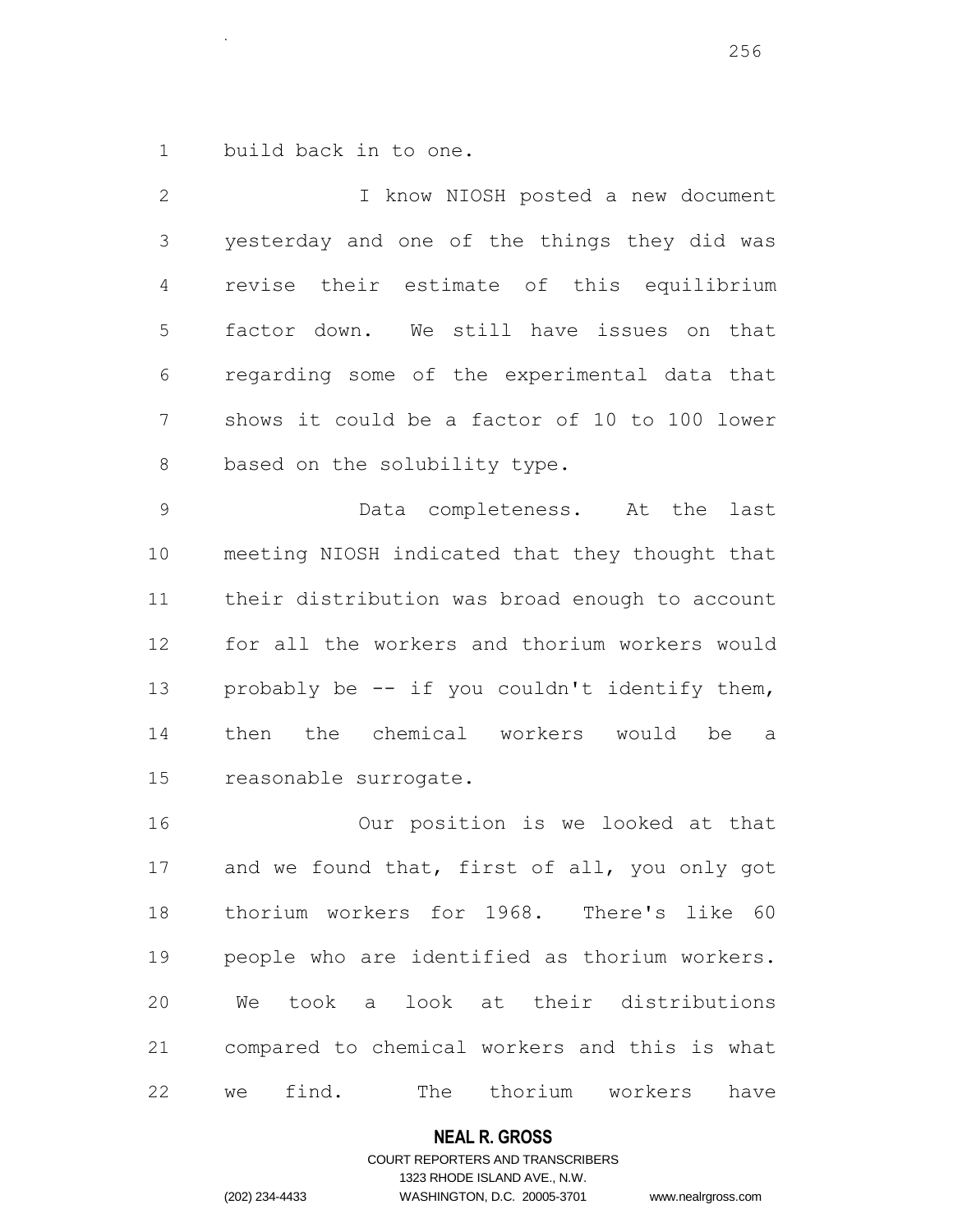significantly higher intakes throughout the entire portion of that curve compared to chemical operators who were non-thorium chemical operators.

 You also see that in all this data you are below 6 milligrams for almost all of it, yet you can still discern these subgroup differences which gets back to the MDA issue. Here is all chemical operators and all workers. They are basically the same.

 Action items that emerged. NIOSH is going to post about 300 pages of calibration information from the Y-12 lab. SC&A will prepare a formal White Paper report on this thorium worker subgroup issue.

16 So, in summary, this is the last slide Brad showed you, we've got the issue 1, the construction worker subgroup analysis. Issue 3, still SEC issue, we believe, regarding recycled uranium for these front-end workers that handle the most highly contaminated materials.

#### **NEAL R. GROSS**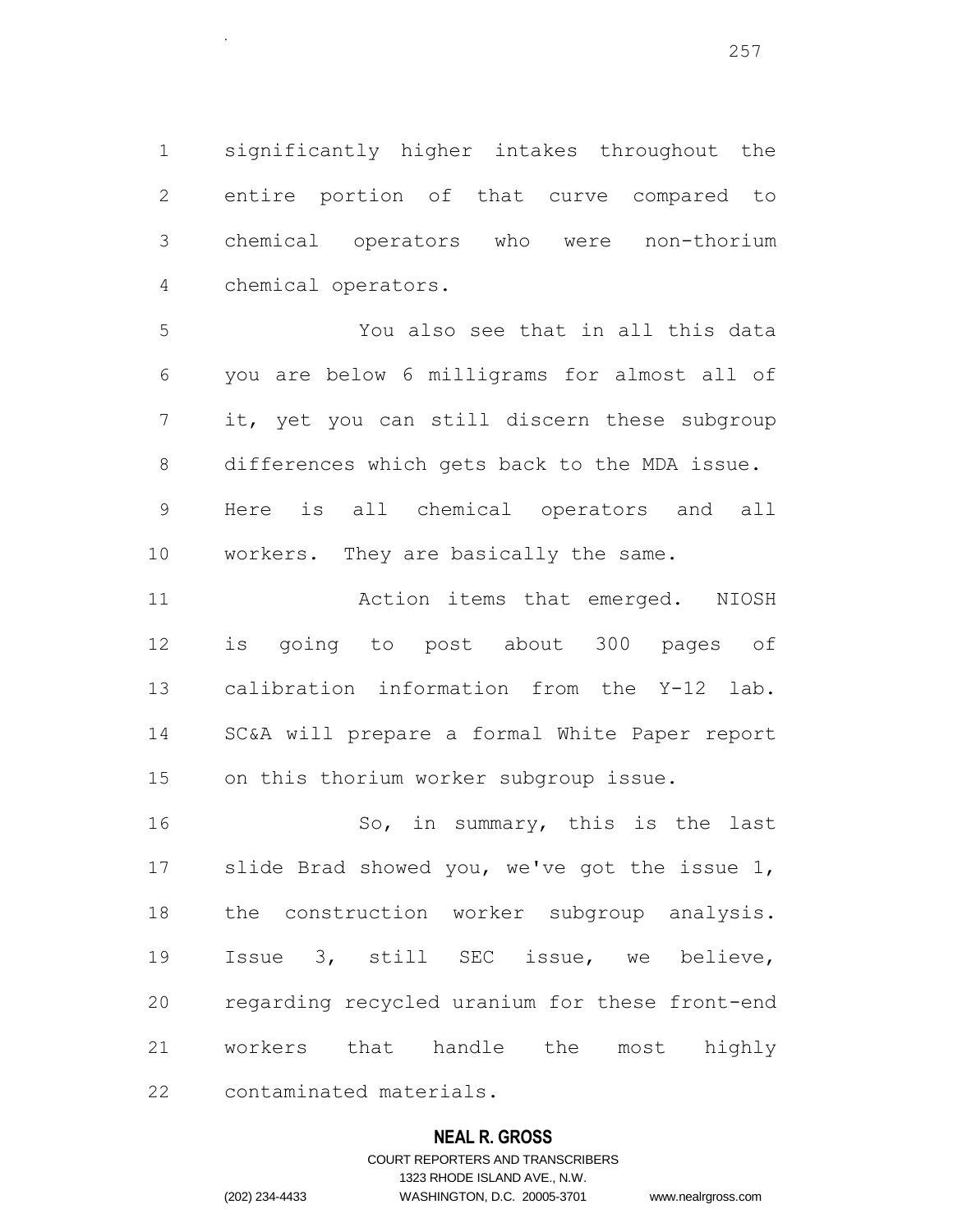Issue 6B. I think there's SEC and TBD components. The SEC component being that the milligram thorium data adequate for dose reconstruction for that first 10-year period. Also more of a TBD issue given that the data are adequate and what kind of adjustment factor would be needed to account for the 8 thorium worker subpopulation.

.

 That's it. I am certainly willing to entertain questions at this point.

 CHAIRMAN MELIUS: Thank you, John. Questions? I have a couple. Just out of curiosity the Davis and Strom paper, is that something that was done for this program or is that something independent?

 MR. STIVER: It wasn't done under the aegis of EEOICPA but it was done to address this issue that has come up in this program. I don't know if it was funded through DCAS or what organization did that. It was published in Health Physics literature. CHAIRMAN MELIUS: Okay. I would

#### **NEAL R. GROSS**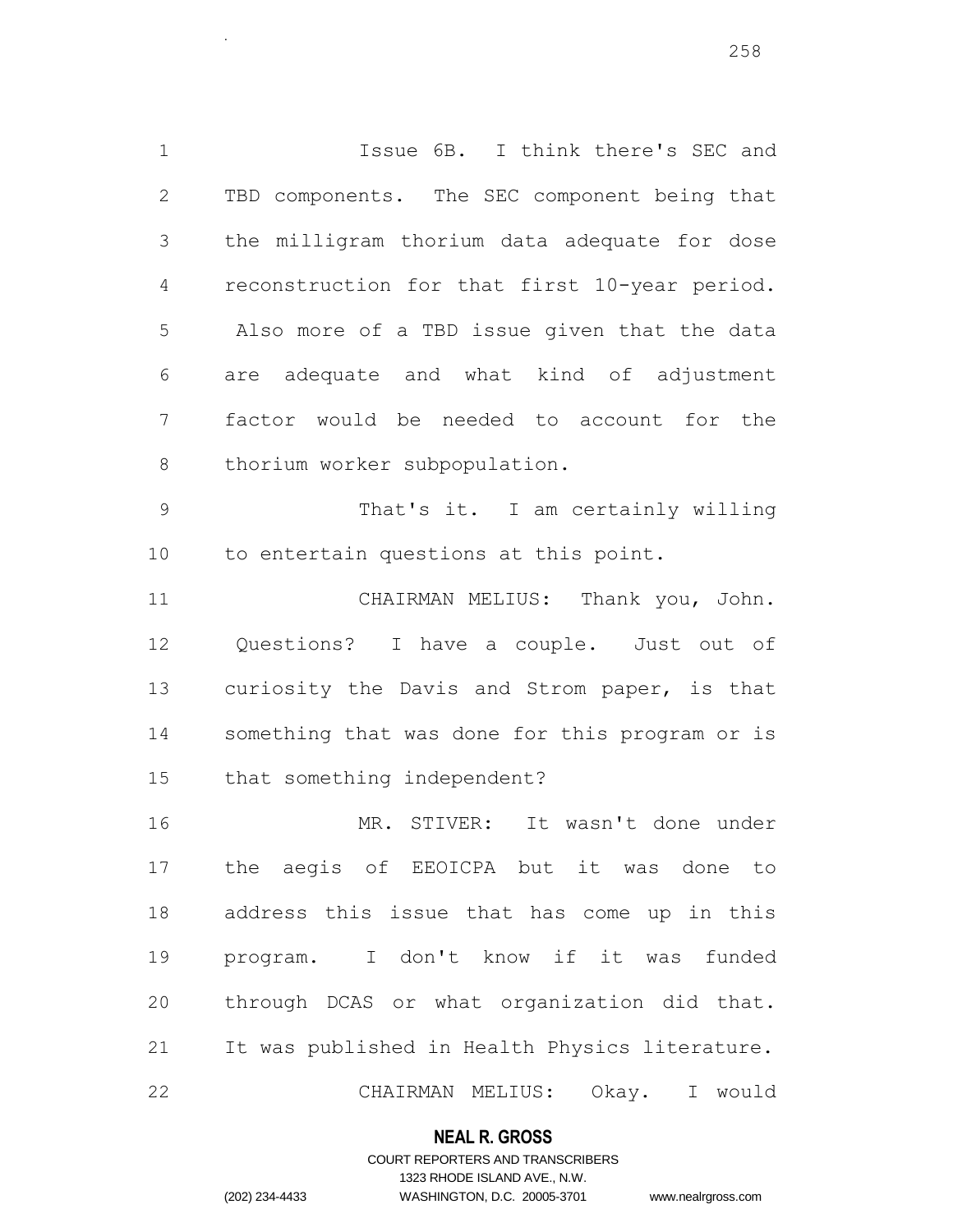1 just be curious to understand that. It certainly seems to have been something for this program. It's certainly relevant to it. My second question is on your summary. Maybe I misunderstood the item issue No. 1, the coworker model. It seems to me, at least one of the messages I got from you, it wasn't even clear to me that a coworker model was feasible partly because people were moving around so much and so forth and whether you would have enough data to do that.

.

 MR. STIVER: That construction worker sub-issue.

 CHAIRMAN MELIUS: I guess we'll see with the report but to me it still appears to be potentially an SEC issue.

 MR. STIVER: It's what kind of adjustment would it take. We figure they use about 10 percent of the values to determine the kind of adjustment to ensure bounding.

CHAIRMAN MELIUS: Okay.

Anybody else have questions?

## **NEAL R. GROSS**

COURT REPORTERS AND TRANSCRIBERS 1323 RHODE ISLAND AVE., N.W. (202) 234-4433 WASHINGTON, D.C. 20005-3701 www.nealrgross.com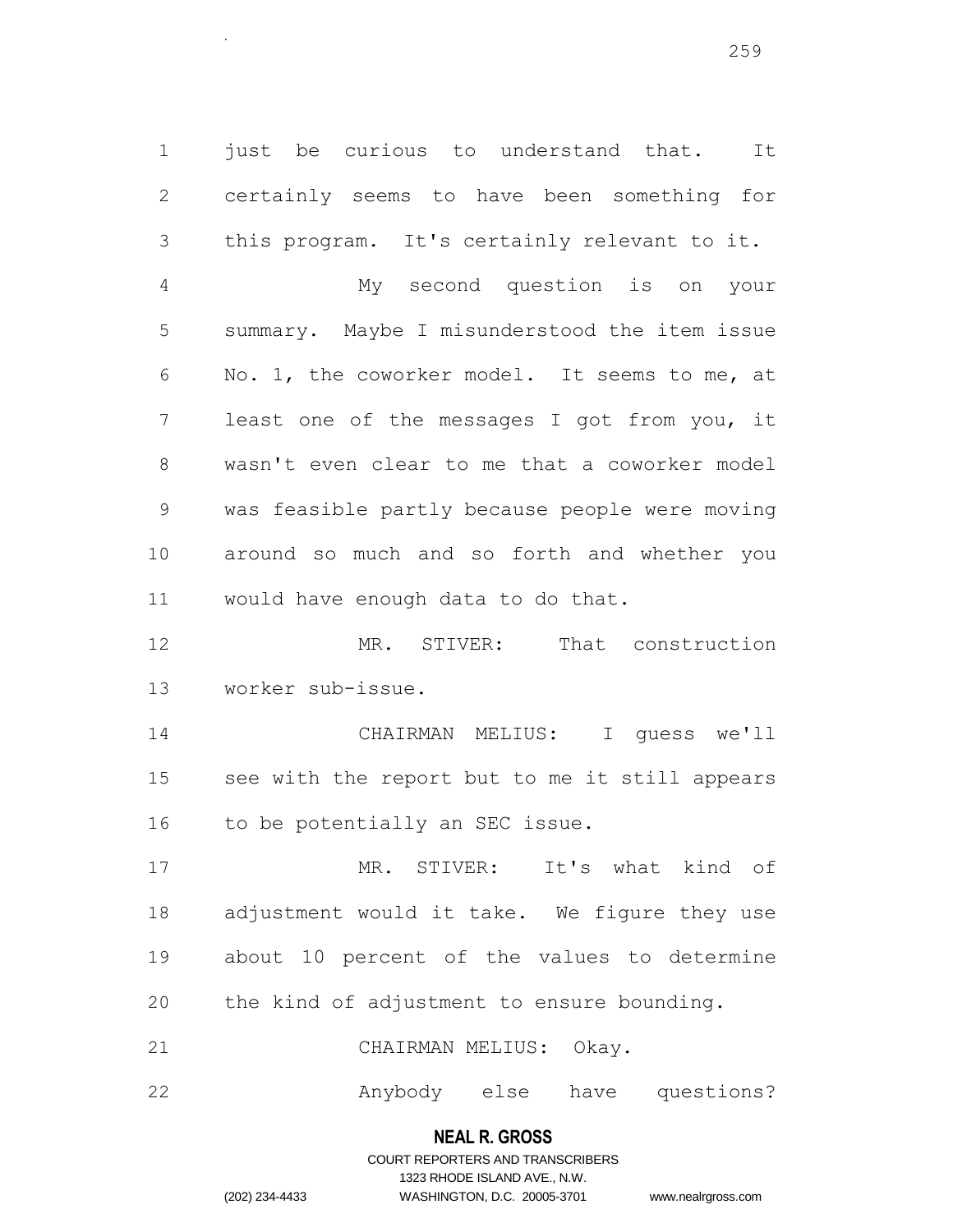Okay.

.

 Brad, do you want to say anything just to finish up here? MEMBER CLAWSON: We never tasked SC&A with the final report for NIOSH's response. 7 MR. STIVER: For the RU issue? MEMBER CLAWSON: For the RU. I'm wondering if we need to address that. MR. STIVER: Go ahead and do that? It will be an action item? CHAIRMAN MELIUS: Yes, but let's -  $13 - Josie.$ 14 MEMBER BEACH: I have a question. The additional 450 boxes has come up several times. Both SC&A mentioned it and NIOSH. Is there going to be some tasking for SC&A based on that or -- I'm just curious what's going to happen with the boxes or what is the forward path. CHAIRMAN MELIUS: You know, I think to me going forward certainly SC&A --

## **NEAL R. GROSS** COURT REPORTERS AND TRANSCRIBERS

1323 RHODE ISLAND AVE., N.W.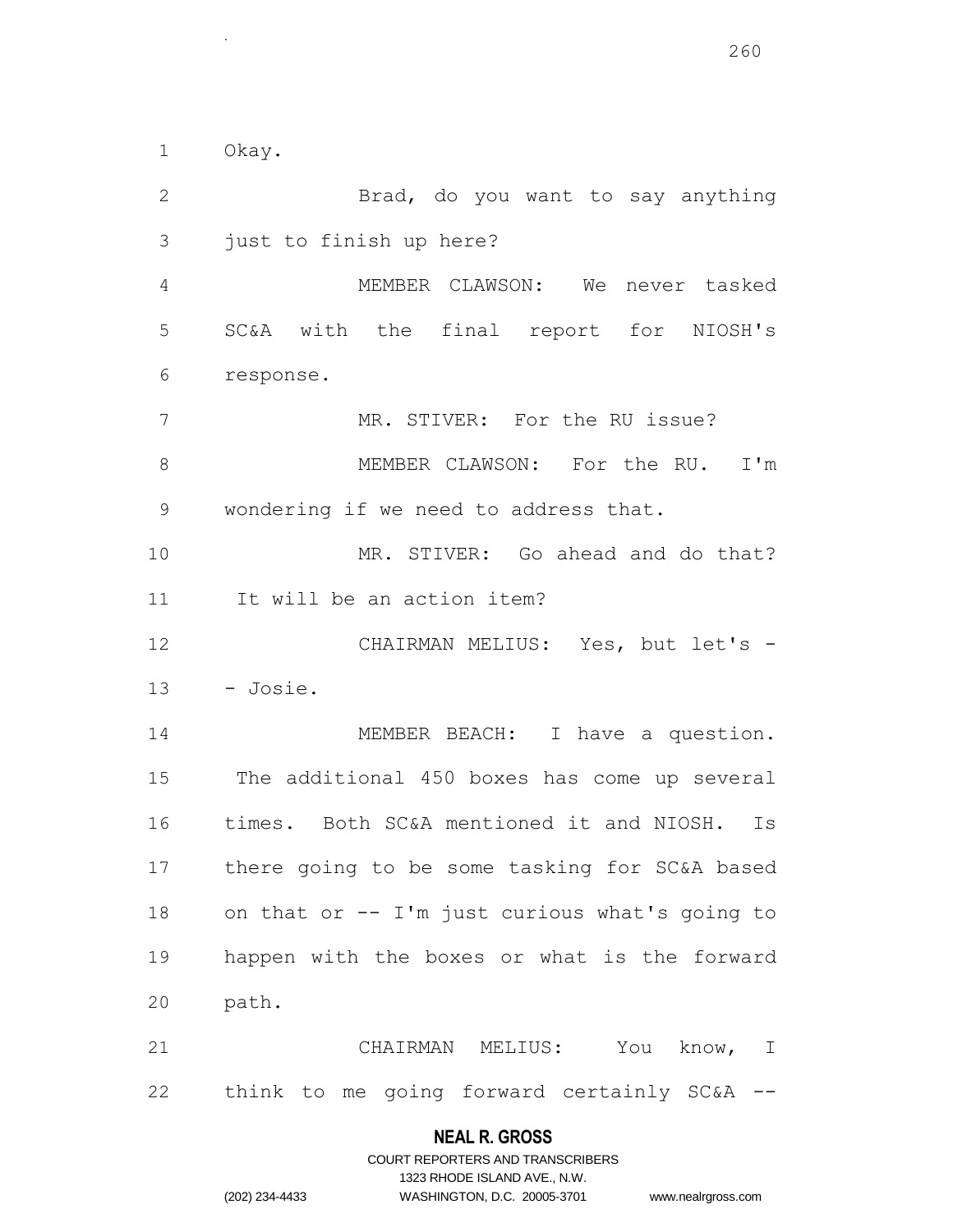the Work Group needs to meet again, I think, between now and August.

.

 Secondly, the SC&A needs to be tasked to review the NIOSH report that came out just before the last Work Group meeting and they need to have some -- then NIOSH probably needs some time to also build into that to review and at least be familiar with the SC&A report.

10 We need to bring that to closure. I would also think NIOSH needs to sort of figure out what the schedule is for dealing with those 450 boxes because I think it's a question of what's feasible.

 I don't think we are even at a point of having SC&A review them as much as the question is are they relevant enough that some judgment be made that they are going to affect the outcome and what is the time frame for that. I assume eventually they will get inventory but whether that's two months, six months, five years, I don't know.

#### **NEAL R. GROSS**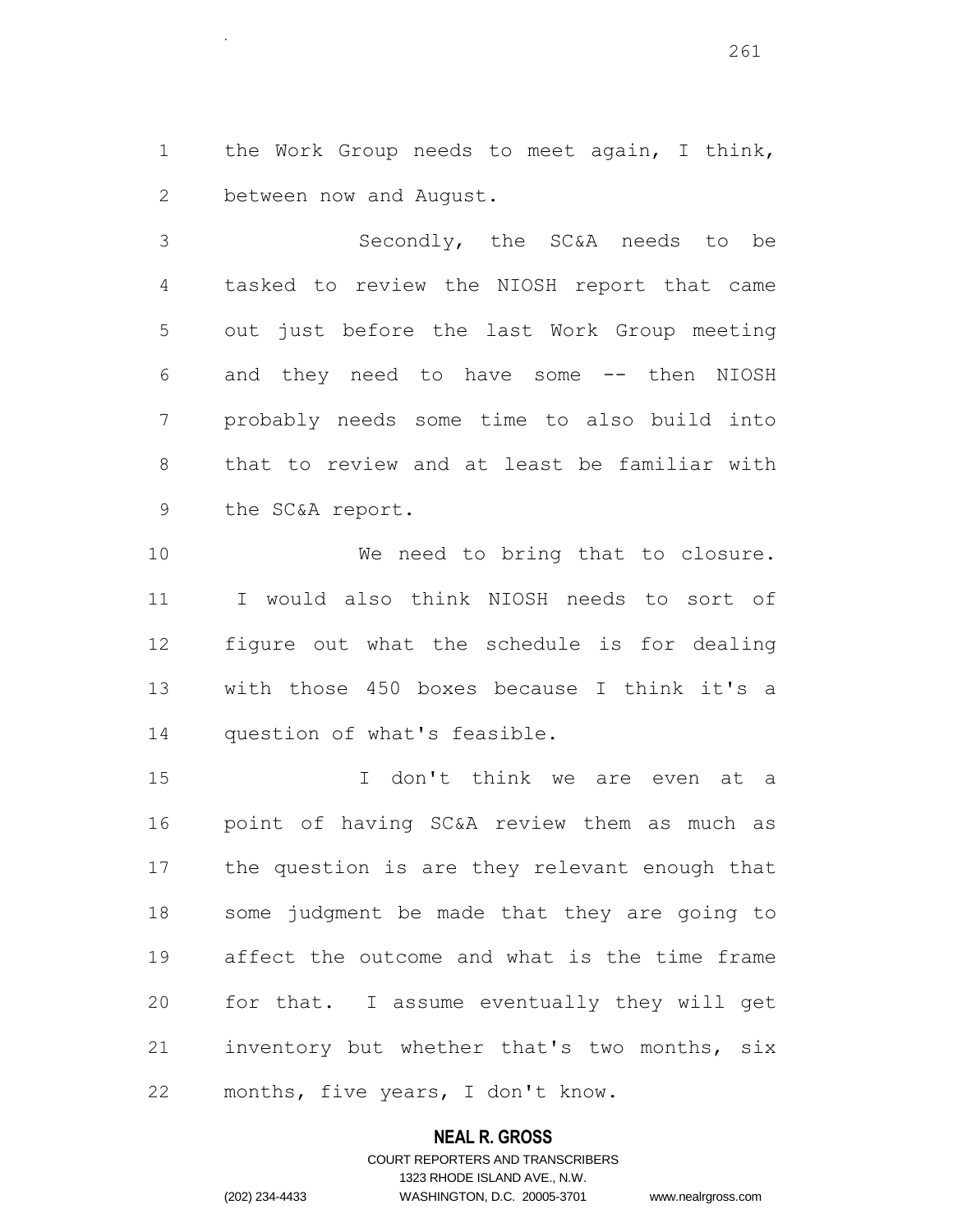I don't think it's fair given resource issues related to that to give an answer right here but I think at some point the Work Group needs to understand that. We certainly need to understand that by our August meeting.

7 Are there any other sort of action items that people see? Henry.

 MEMBER ANDERSON: Just the issue of the boxes. From worker interviews and any other -- I mean, is there a claim somewhere that there's missing data as far as biomonitoring, things like that, that this could represent versus, you know, there's a lot of records that are just records that wouldn't deal with this.

 CHAIRMAN MELIUS: I think based on -- Mark, why don't you go to the mic? You can correct me. These might be relevant but it's the question of what time frame they were collected in or what's in those boxes in terms of what time frame may determine how relevant

## **NEAL R. GROSS**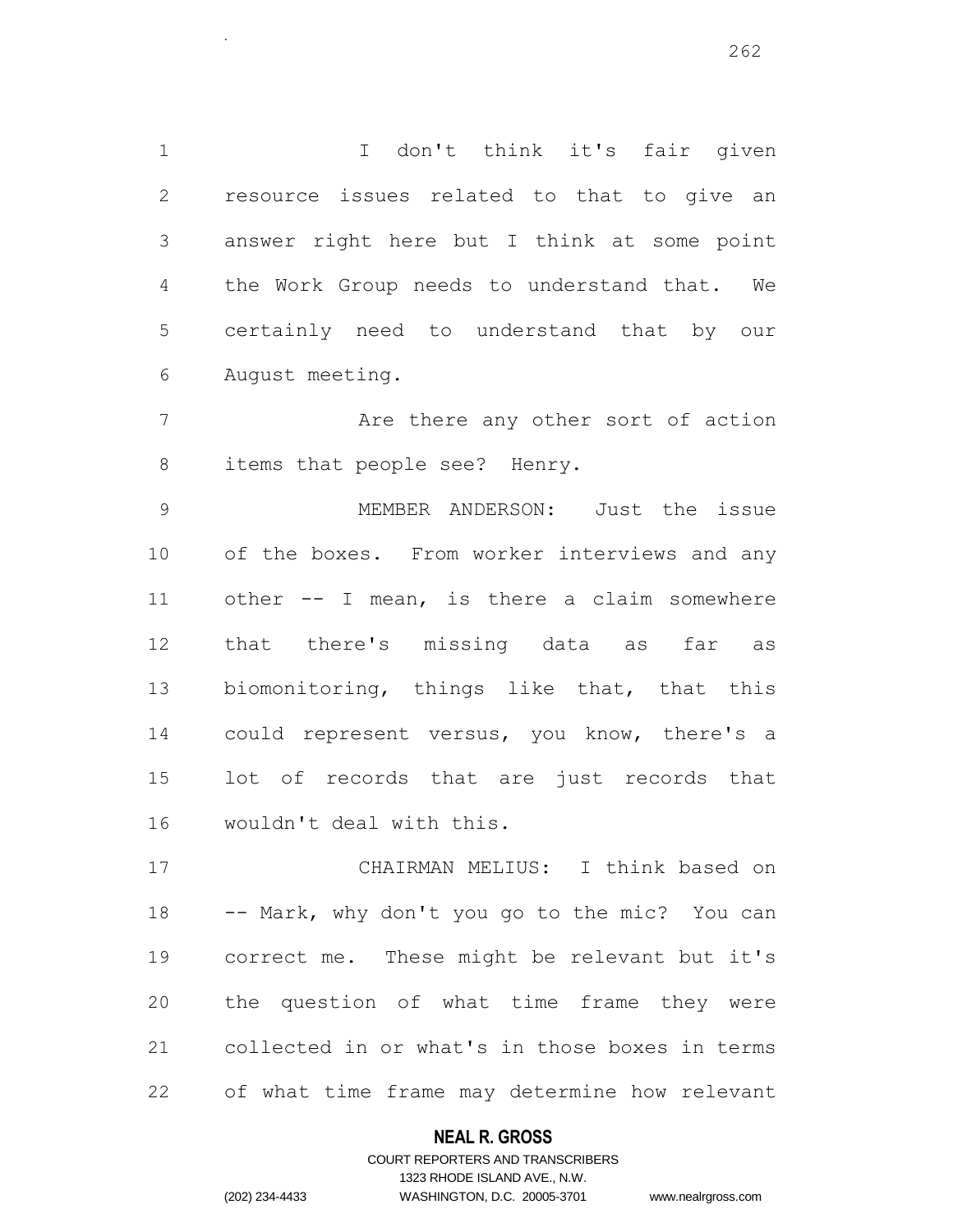they are. It may be difficult to tell without going through all 450 to determine that. Then the question is what time period and how relevant they are. Is that a fair statement? MR. ROLFES: I was going to say -- this is Mark Rolfes. Some of the information that we've seen in the boxes that we've sampled have, for example, each uranium ingot that was produced by the Fernald site. Each of the uranium ingots that was produced at the Fernald site would have been sampled. They would have taken a little bit of the uranium metal that was produced.

 Those are the types of records that we've seen primarily in this 450 boxes of records.

 These are not worker bioassay results or air monitoring results which would be directly used in dose reconstruction. These are essentially the raw data which I suspect were compiled by the Department of Energy for the recycled uranium Ohio field office report in 2000.

#### **NEAL R. GROSS**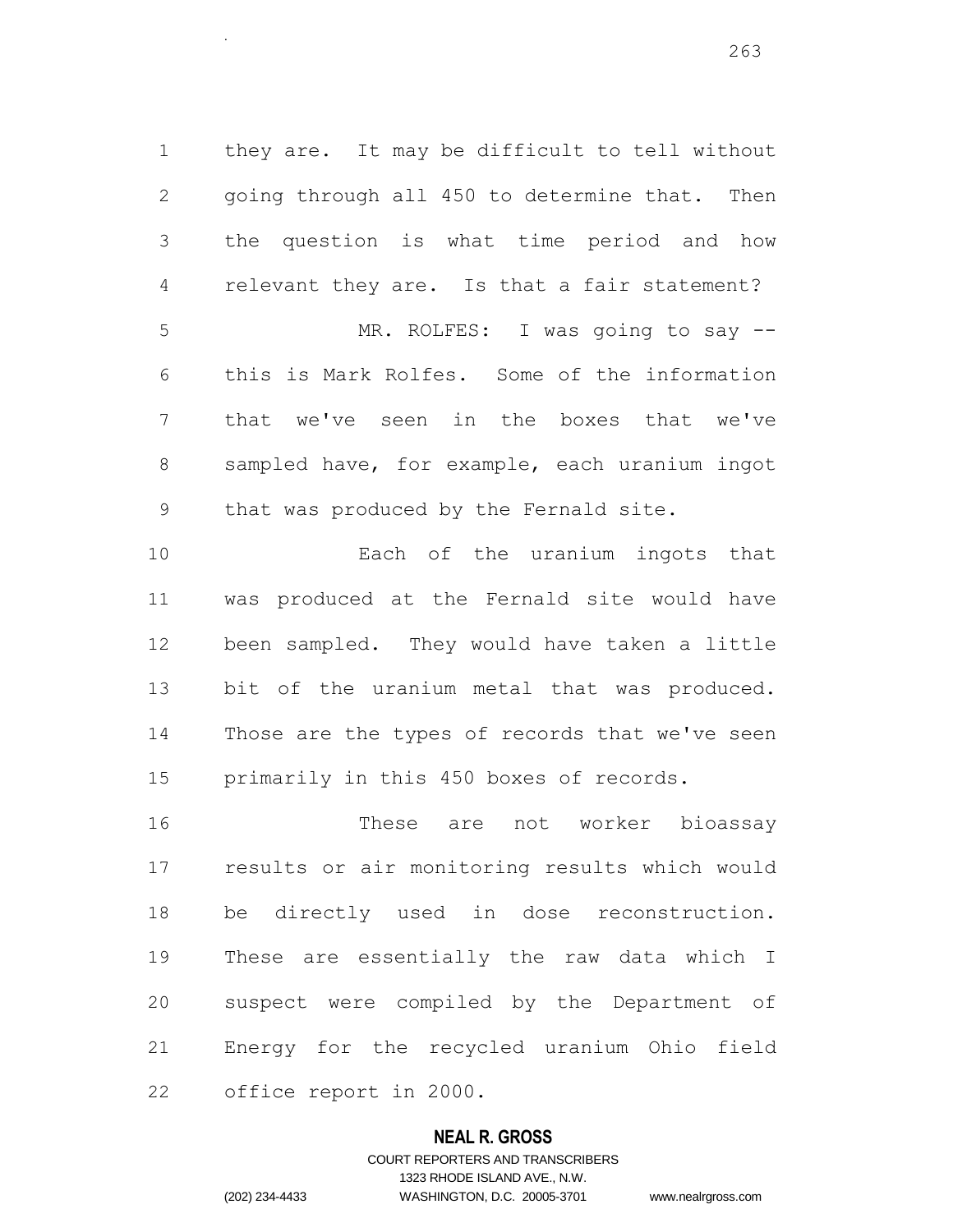CHAIRMAN MELIUS: Any other items that people -- can we at least formally task SC&A? I guess since we are meeting as a Board, we should do it as a Board. Brad, want to make a motion? MEMBER CLAWSON: I would like to make a motion that we task SC&A to review NIOSH's recycled uranium paper. MEMBER BEACH: I'll second that. CHAIRMAN MELIUS: All in favor, say aye. (Chorus of ayes.) CHAIRMAN MELIUS: Opposed? Okay. So tasked. Brad, as Work Group chair, if you can sort of organize the follow-up meetings and do some of this coordination. Thank you. 18 Thank you, John, for a very thorough and helpful review. Obviously a lot of work has been done but it's been a long time also. Hopefully we get resolution, or at least I would like to aim for resolution on

.

## **NEAL R. GROSS** COURT REPORTERS AND TRANSCRIBERS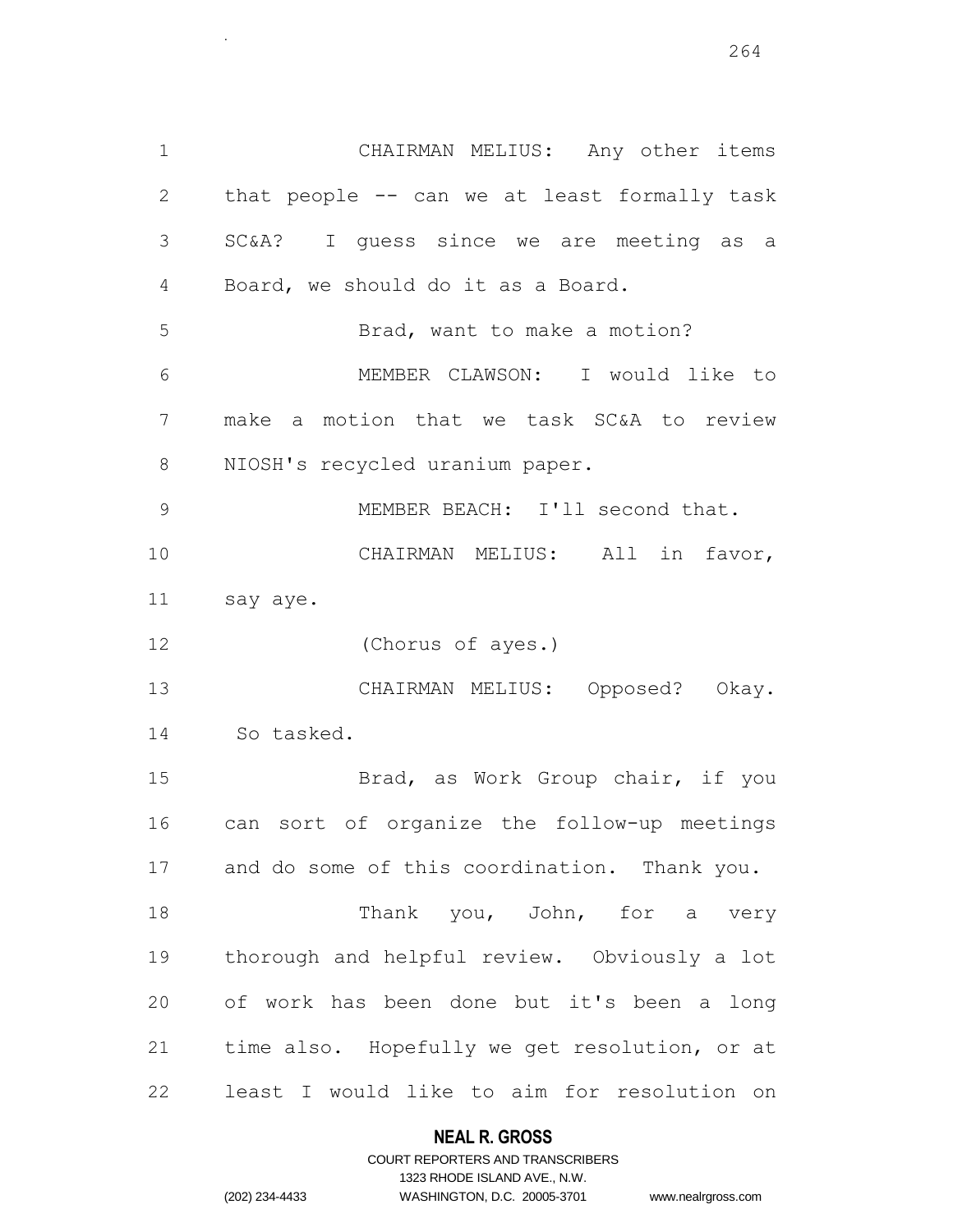1 this for August. If not, at least a lot of progress trying to narrow down what needs to be done here. It's been five years, Brad? Yes. Do that.

.

 Did Jim rejoin us? Let's try to plan on doing some of our work session until 3:30 and then we'll take a break and come back at 4:00. Is that satisfactory? I think we have enough time in our schedule.

 MR. KINMAN: I apologize. Can I just interrupt? Ted, I'm not sure if you spoke to the petitioner but I believe that she was expecting to possibly address the Board.

14 MR. KATZ: I'm sorry. The sheet I have indicates that you didn't get a hold of her.

17 MR. KINMAN: I apologize that you may not have the most updated information.

19 MS. BALDRIDGE: This is Sandra.

MR. KINMAN: She's on. Okay.

CHAIRMAN MELIUS: Okay. Go ahead.

MS. BALDRIDGE: I've been

## **NEAL R. GROSS** COURT REPORTERS AND TRANSCRIBERS

1323 RHODE ISLAND AVE., N.W.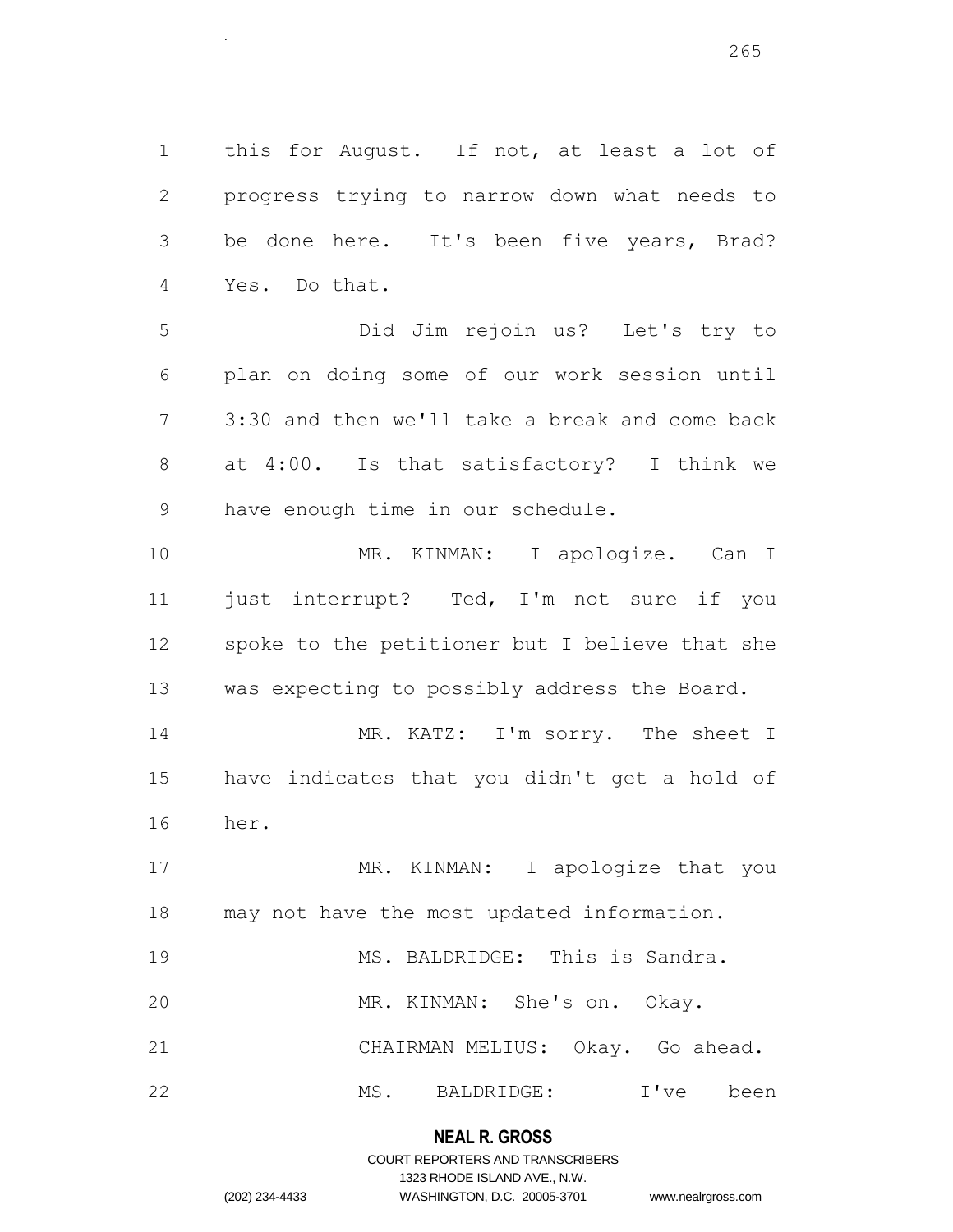listening to the discussion and made a couple notes, especially since I still have concerns about the data quality. When it was mentioned about the HIS-20 data, that was examined for transcription errors and the transcription was sound and was confirmed to be accurate. It wasn't examined, to my knowledge, for accuracy in the data itself but only for transcription.

 National Lead of Ohio acknowledged in their historical documents that were included in the petition that there were deficiency in the work records to the point that they often didn't have knowledge of the jobs or the tasks that the individual workers would perform.

16 Mow, dose reconstruction requires knowledge of what workers were exposed to based on where they were working. The individual data was never compared to the high air monitoring MAC, the general air count. The urinalysis were never compared to that to see if there was a correlation between what

## **NEAL R. GROSS**

## COURT REPORTERS AND TRANSCRIBERS 1323 RHODE ISLAND AVE., N.W. (202) 234-4433 WASHINGTON, D.C. 20005-3701 www.nealrgross.com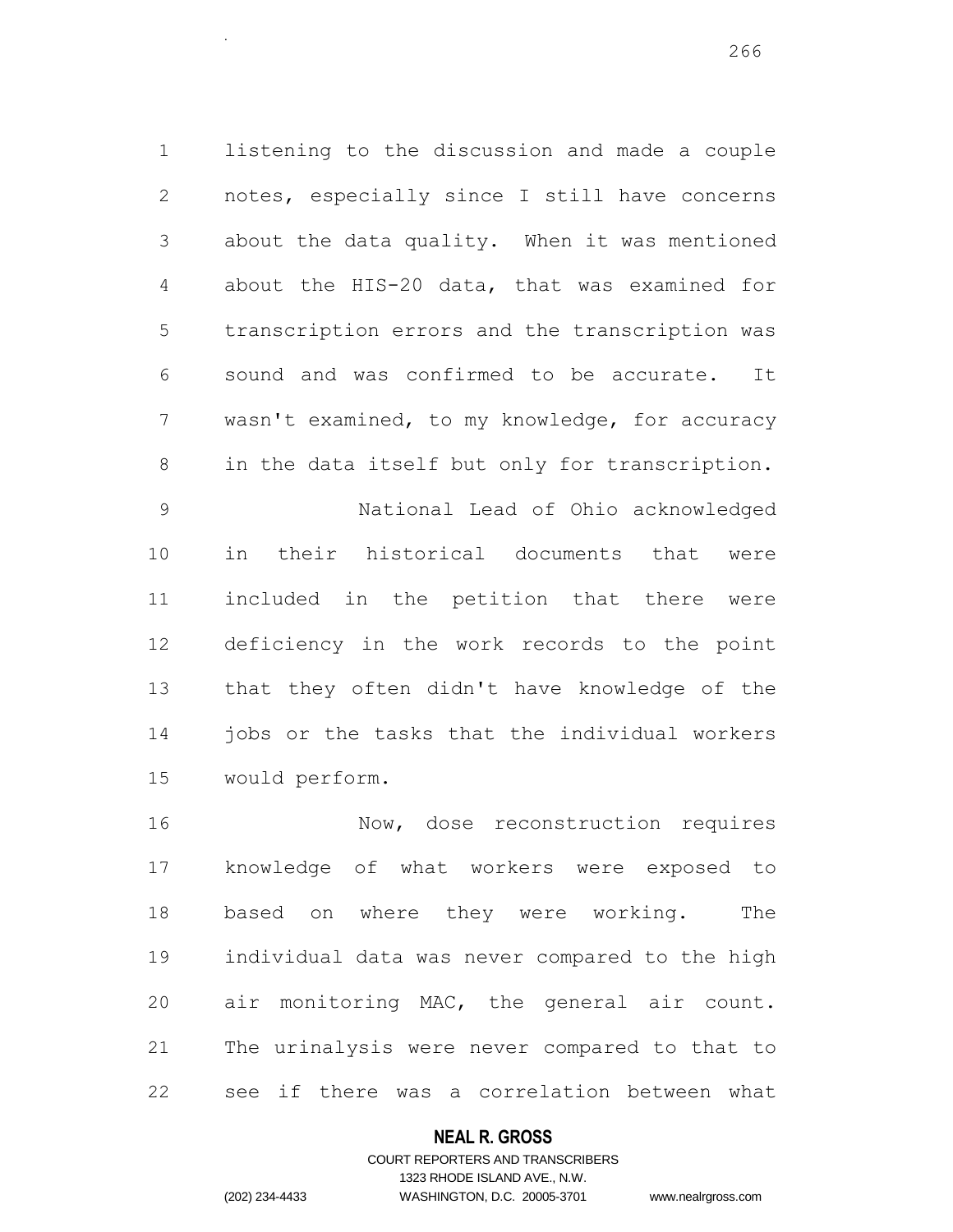the urinalysis was showing or the dosimetry was showing to see if they were actually assigned the right job task for dosing or even the right job location, plant location.

 That is part of my concern. There have been assumptions made in dose reconstruction based on where they think 8 people were working and they, therefore, assigned those doses when, in fact, the individual was not working at that job assignment and did not receive the doses assigned that corresponded with that job.

 Now, it was recommended probably three, three-and-a-half years ago, that they take a look to see if some of the individuals that were suppose to have been working in areas with extremely high general air level MACs, I mean, in some cases we're talking thousands over months and months and years, and whether those individuals' records showed that.

22 Now, it should have been a

#### **NEAL R. GROSS**

## COURT REPORTERS AND TRANSCRIBERS 1323 RHODE ISLAND AVE., N.W. (202) 234-4433 WASHINGTON, D.C. 20005-3701 www.nealrgross.com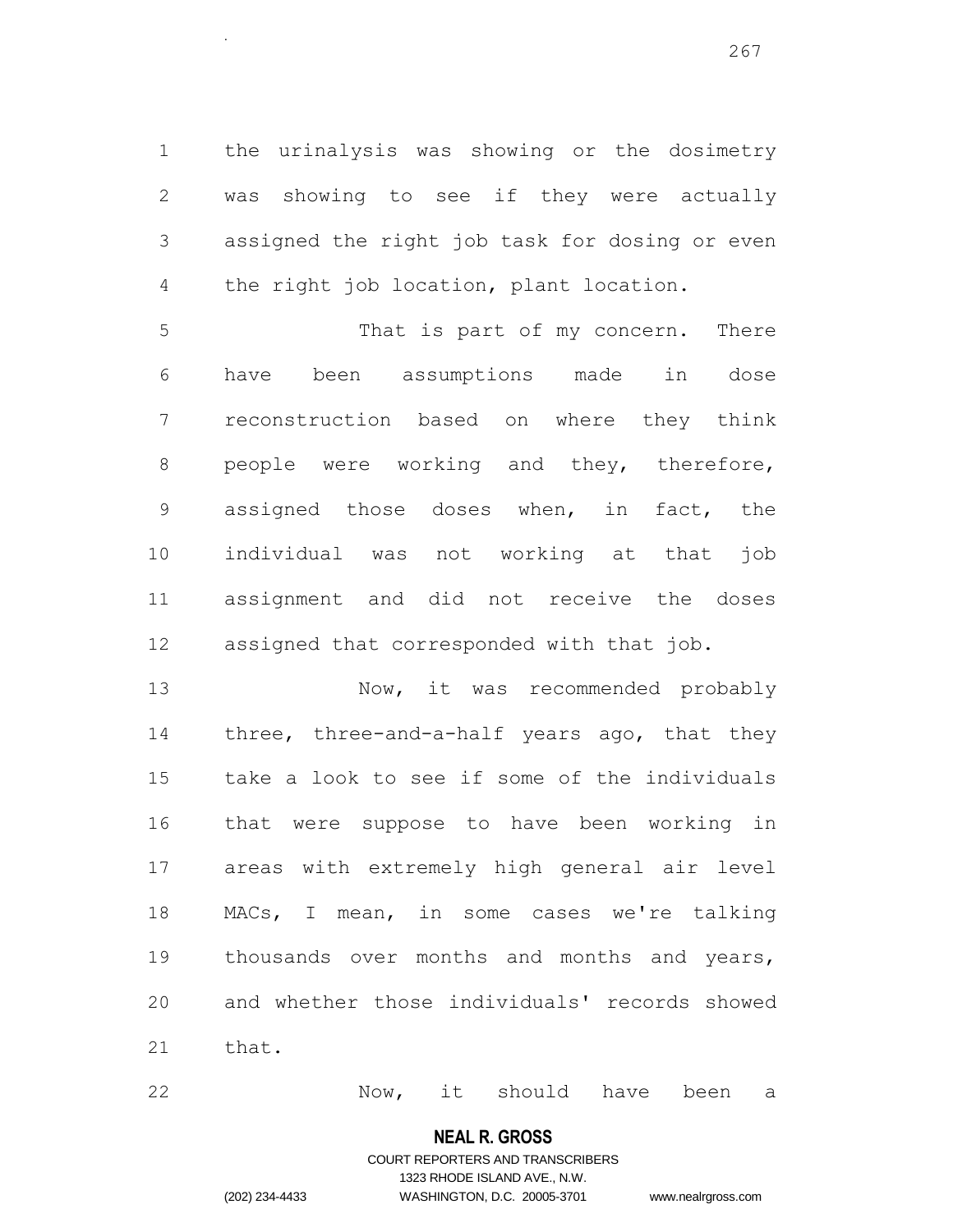relatively simple task if they knew who was working at what job and who actually was receiving those exposures but nothing was ever pursued to see if there was a correlation that could confirm that the job assignments were, in fact, the correct ones. That is still an issue that hasn't been addressed.

8 At this point we have finished five years. We are into the sixth year. The petition was submitted in '05. We are in '11. By August we will almost have completed five- and-a-half years of evaluating documents and data. I really think enough is enough.

 There are answers that we are never going to have. This could be an ongoing project, as was mentioned, to go through 450 boxes of documents. Why were they just now received? When this petition was presented NIOSH didn't even know that there had been any storing processing done in Plant 6.

 The Technical Basis Document stated that data has been destroyed so they

#### **NEAL R. GROSS**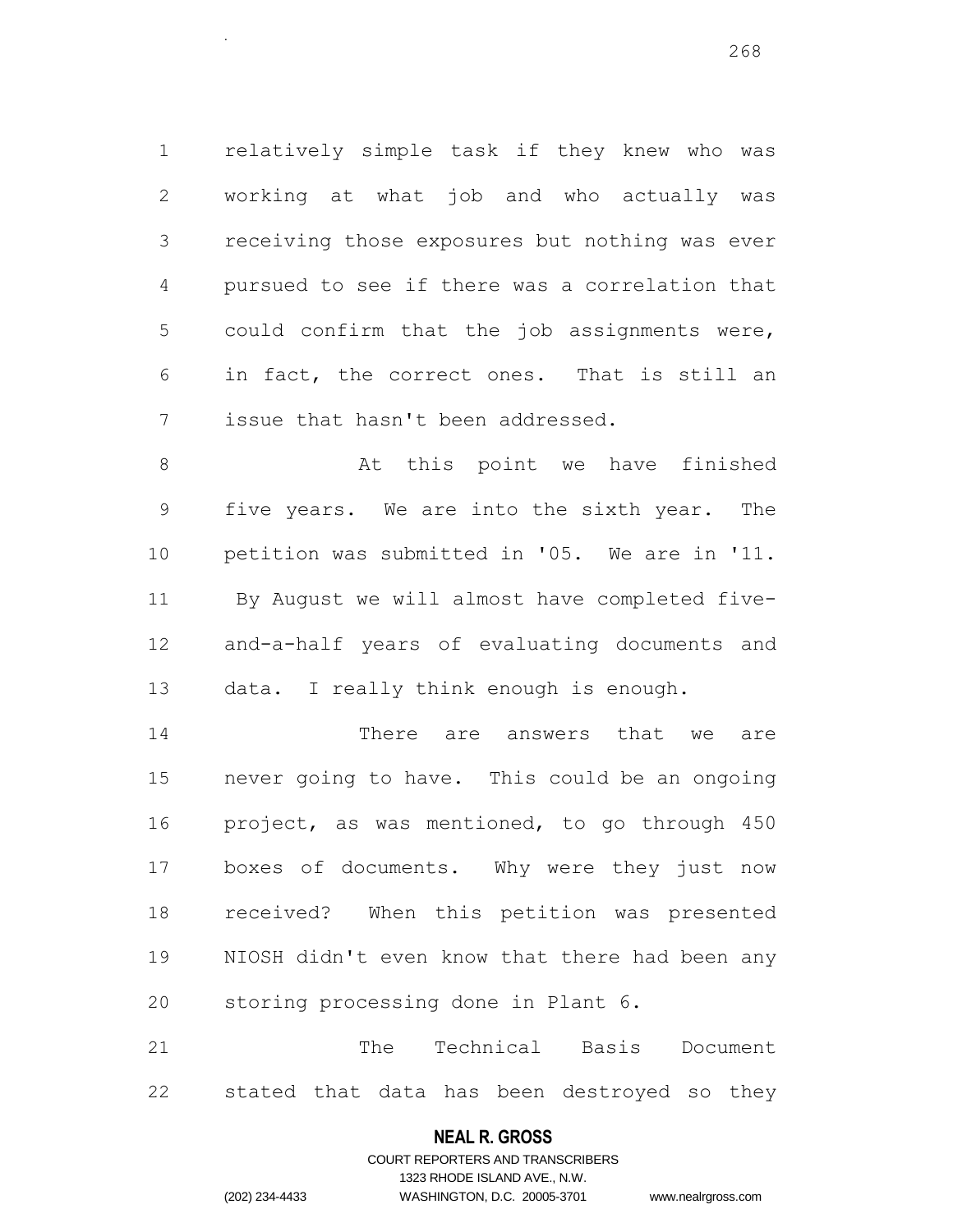proceeded to reconstruct data which absolutely did not reflect the work place or the exposure. Those people who worked in those conditions had their dose reconstructions done based on it being a strictly uranium process and no allowance was made to those workers for thorium exposure.

.

8 Now, that Technical Basis Document has never been corrected and those dose reconstructions have never been reexamined or redone. That's kind of where I stand, I think. The process I found has deficiencies, at least in my point of view. I just hope things get straightened out and the people who gave their lives are compensated, their families.

17 CHAIRMAN MELIUS: Okay.

 MS. BALDRIDGE: That's it. Thank you.

 CHAIRMAN MELIUS: Thank you. Also, Dr. Ziemer, are you on the line? I don't know if you had questions. I neglected

#### **NEAL R. GROSS**

## COURT REPORTERS AND TRANSCRIBERS 1323 RHODE ISLAND AVE., N.W. (202) 234-4433 WASHINGTON, D.C. 20005-3701 www.nealrgross.com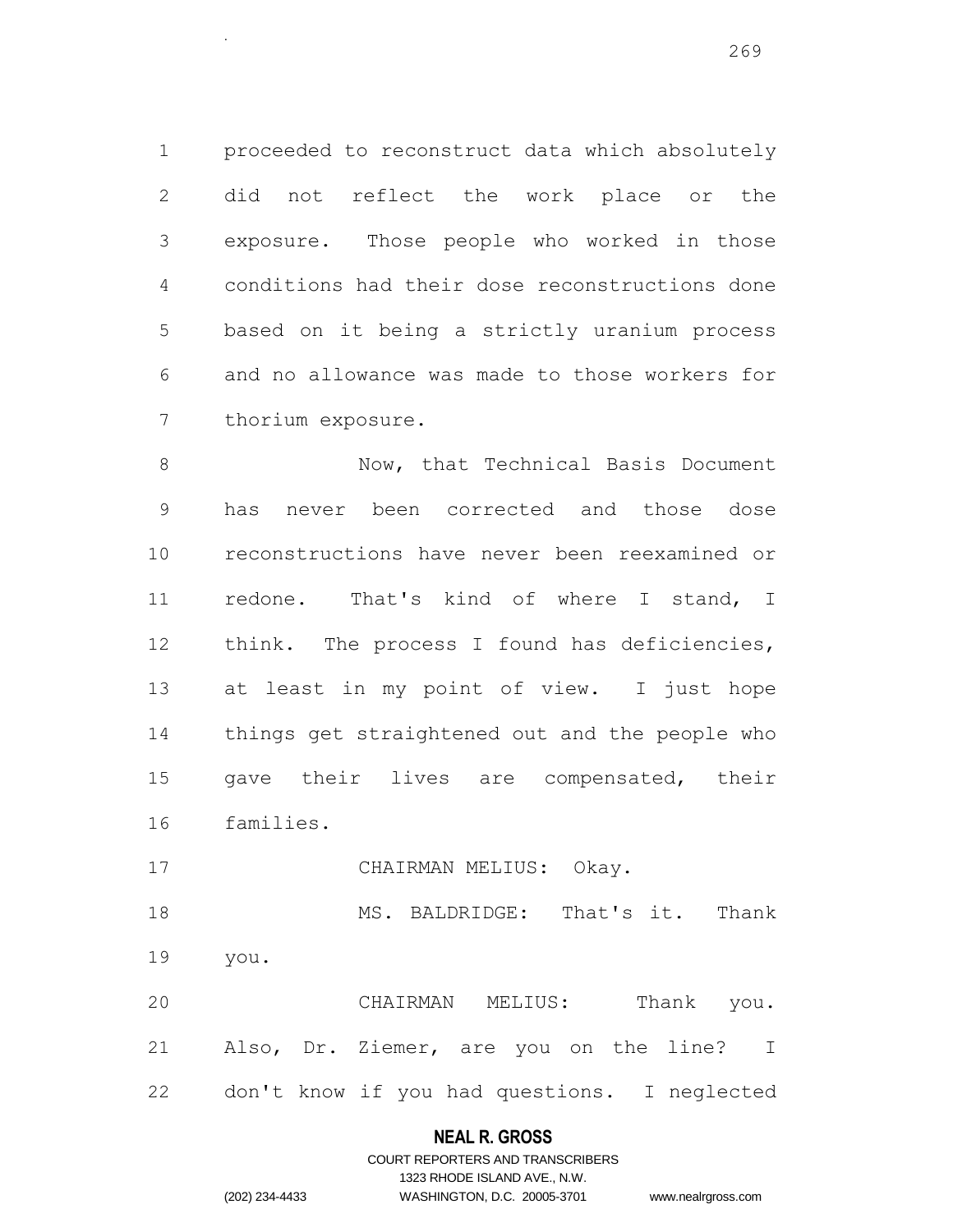to also ask if you had questions.

2 MEMBER ZIEMER: No, I have none. CHAIRMAN MELIUS: Okay. Thank you.

```
5 Yes, Brad.
```
.

 MEMBER CLAWSON: You know, Sandra brought up something that we neglected. Fernald actually became the national repository for thorium and we're not talking small amounts. We're talking train cars. I found some documents in Hanford that this was being set up because in the later years they were trying to control all this and it 14 basically became the repository for it.

 MS. BALDRIDGE: Could I add something to that? The Technical Basis Document acknowledged that it became the 18 repository in the '70s when, in fact, the petition has a document where they are asked to start stockpiling back in the late '50s so there is a considerable time span between the acknowledgment of it being the repository and

## **NEAL R. GROSS**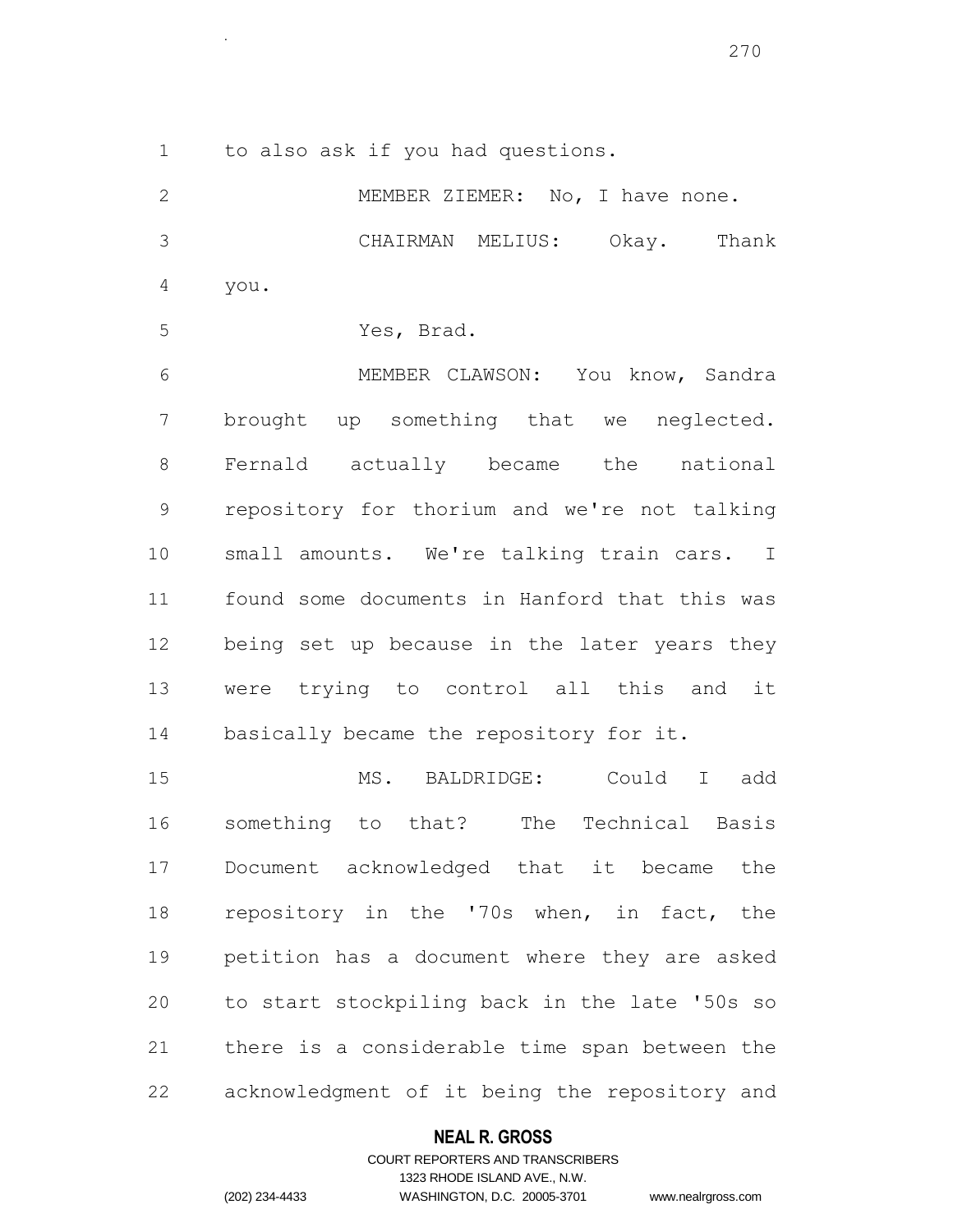when they actually started stockpiling them and storing them on site.

.

 CHAIRMAN MELIUS: Okay. Thank you.

 For our Board work time I guess one of the issues is that -- we have the comments from the November Board meeting, public comments that Ted has provided us. This is one that took some time. Right? So it's a little distance.

11 1000 I don't know if others have had a chance to go through it. It looks like a formidable document but it actually isn't. I did go through it and I actually thought the responses were appropriate except I have questions on one which is on page 90 of the document.

 LaVon is not here. There he is. Okay. LaVon. This was a comment from Antoinette Bonsignore about Linde. It was a question about failure to meet the time limit requirements and evaluating the SEC petition.

#### **NEAL R. GROSS**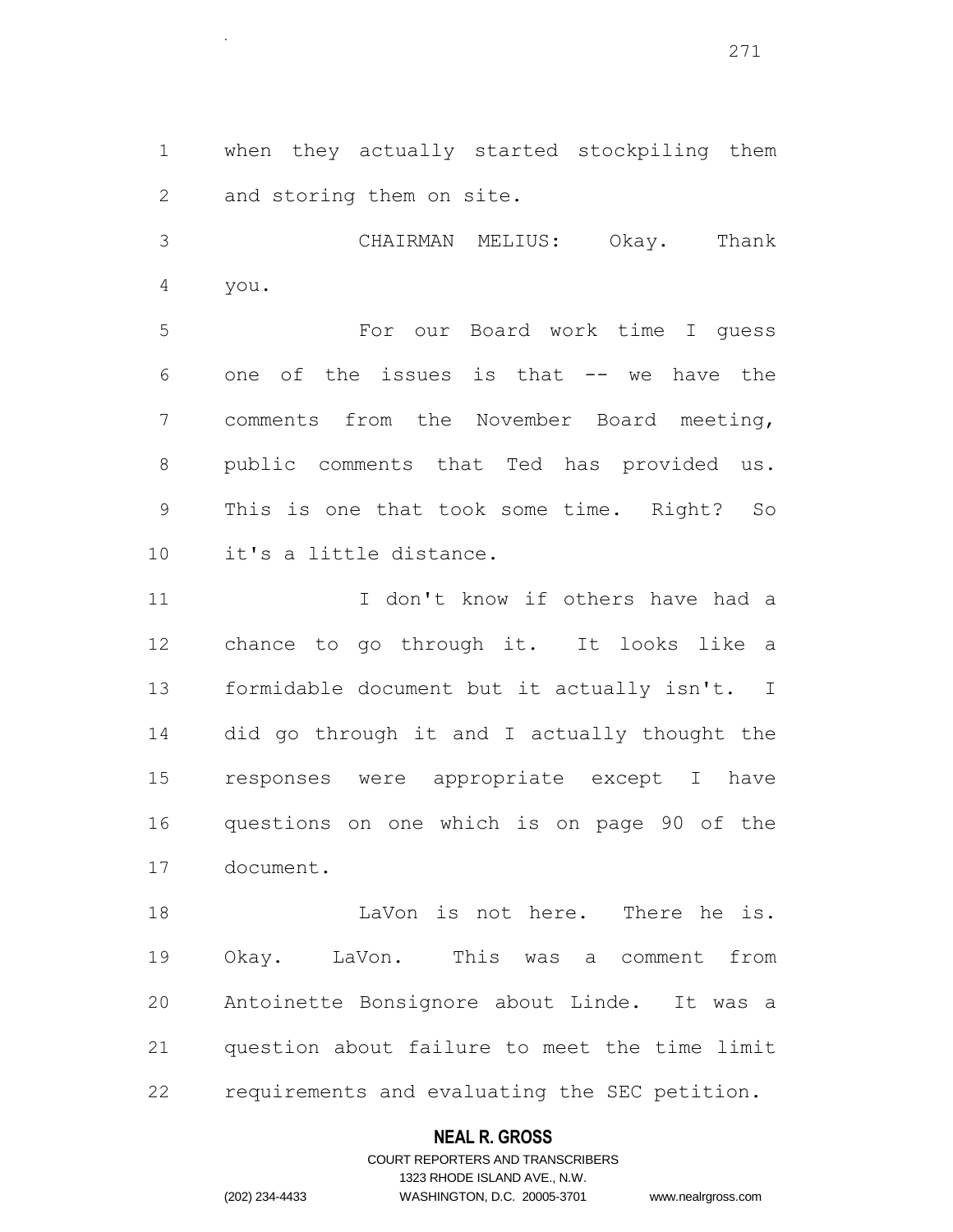1 As it summarizes here, LaVon's response was it's always the intent to try and achieve -- I believe there is also correspondence that she had with the Board, and I thought also with NIOSH that the Office of General Counsel had responded to which I don't believe we have ever seen a copy of. I think it would be useful just to reflect that in the response because I think there has been a more formal response. I

 think you were actually aware of it, LaVon, and so forth. I think that should be reflected in this document.

 I would also serve that as a reminder if Office of General Counsel could share their response to that issue with us because it keeps coming up at other meetings. That was the only comment I had. I don't know if anybody else has had a chance to go through this or had responses. I thought otherwise it was fine as I recall.

MEMBER BEACH: I would like to say

#### **NEAL R. GROSS**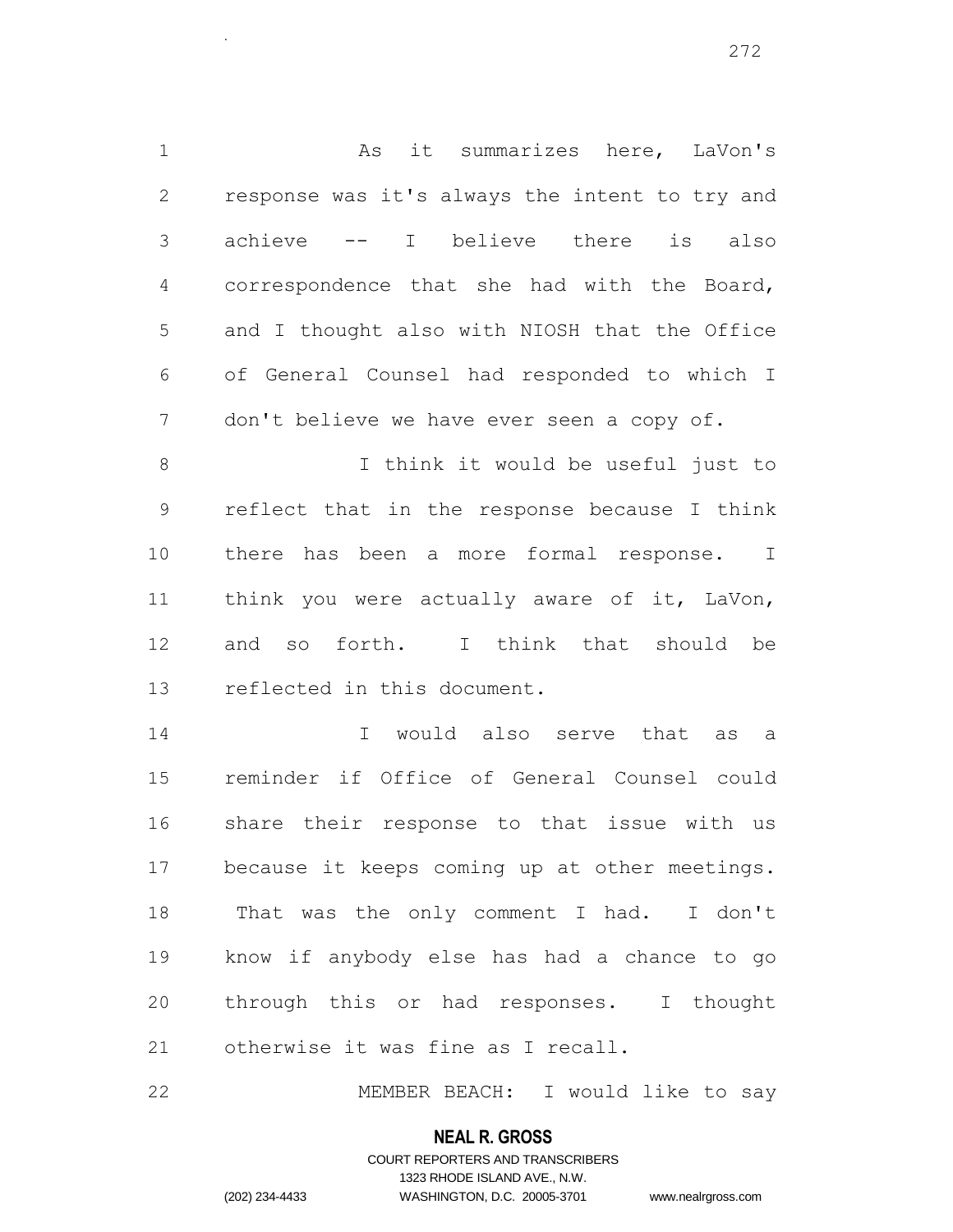that it's well done and I like that addition of the meeting minutes. That was very helpful in reviewing this. Thank you.

 CHAIRMAN MELIUS: When I went to look at it and saw how many pages, I said, "Oh, no." Then you see, since I have to review the transcripts anyway.

.

# 8 Henry.

 MEMBER ANDERSON: I was just going to say I did look at it. When you first open it and you see all the pages, but it really was organized well so you should read it but you didn't have to read. The comments were easy to find and I thought they were understandable and succinct which was helpful.

 CHAIRMAN MELIUS: I'm not sure if 17 I understand what the categories are, the category numbers.

 Do we need to take formal action on this, Ted?

MR. KATZ: No, you don't.

CHAIRMAN MELIUS: Then I think we

#### **NEAL R. GROSS**

COURT REPORTERS AND TRANSCRIBERS 1323 RHODE ISLAND AVE., N.W. (202) 234-4433 WASHINGTON, D.C. 20005-3701 www.nealrgross.com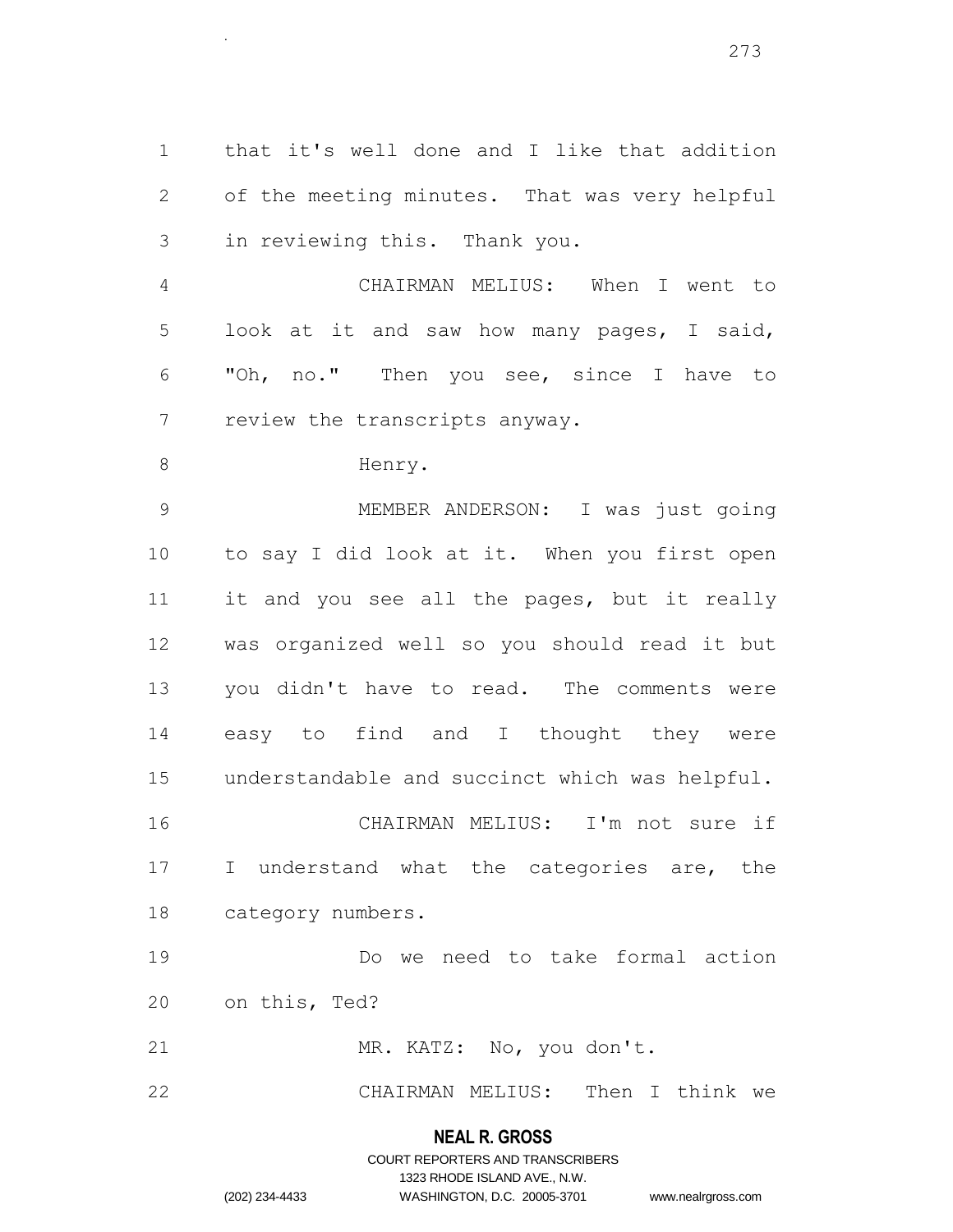1 can consider that closed -- archived. Anybody have any thoughts on the CLL issue or do you want more time until tomorrow to consider that? Or reaction to Wanda's suggestion? I'm asking if people want more time or just get it done. Wanda's suggestion was that we ask for an extension in the comment period from June 20th until after our next Board conference call.

.

 I would ask, Ted, what is the procedure for doing that? Do we need to just adopt a motion here to that effect or correspondence?

 MR. KATZ: I'm not even sure you need a formal motion. I mean, clearly it's your intent if that's what you want. If you all say that's what you want, then I think we communicate that to HHS.

 CHAIRMAN MELIUS: I think we should do that through a motion.

 MR. KATZ: That's fine. I think you can just do a voice vote.

#### **NEAL R. GROSS**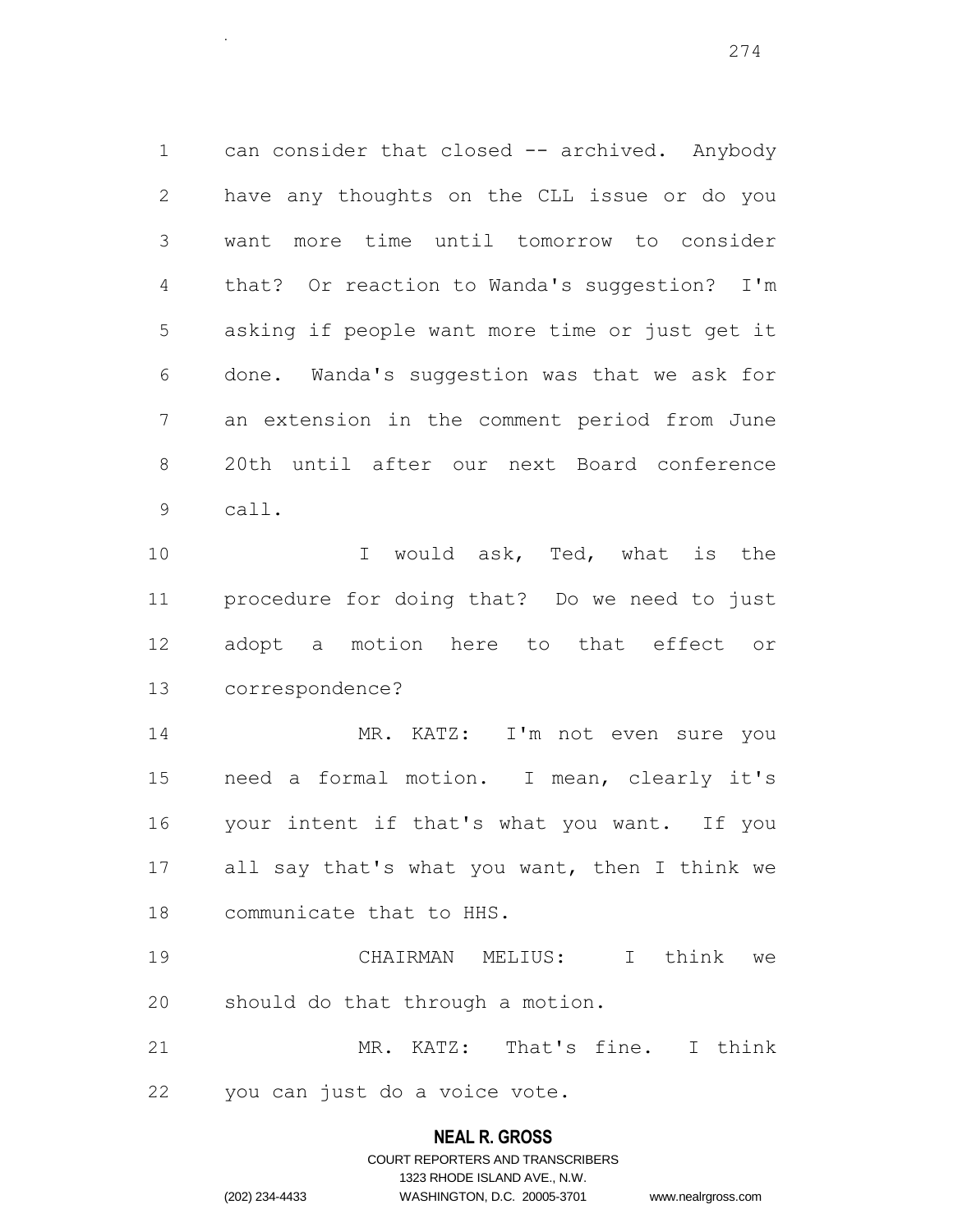CHAIRMAN MELIUS: Do we have the date? I don't have the date with me for the next conference call.

.

 MR. KATZ: Let me tell you. It is July 11th.

 CHAIRMAN MELIUS: Okay. Then we would -- I'm trying to pull up dates. That's what day of the week? Do you know? So the comment period could be open until Friday of that week. That would give us time to adopt a letter or set of comments at the conference call and then give some time to submit that in case there is some redrafting or something that has to be done before we send it in.

 I think the motion would be to -- let me make sure I get the dates right -- leave the comment period open until July 15th in order for us to be able to have our Scientific Issues Work Group review report back to the Board at our July call and then for us to assemble or review those comments and submit them to the docket. Can someone so

#### **NEAL R. GROSS**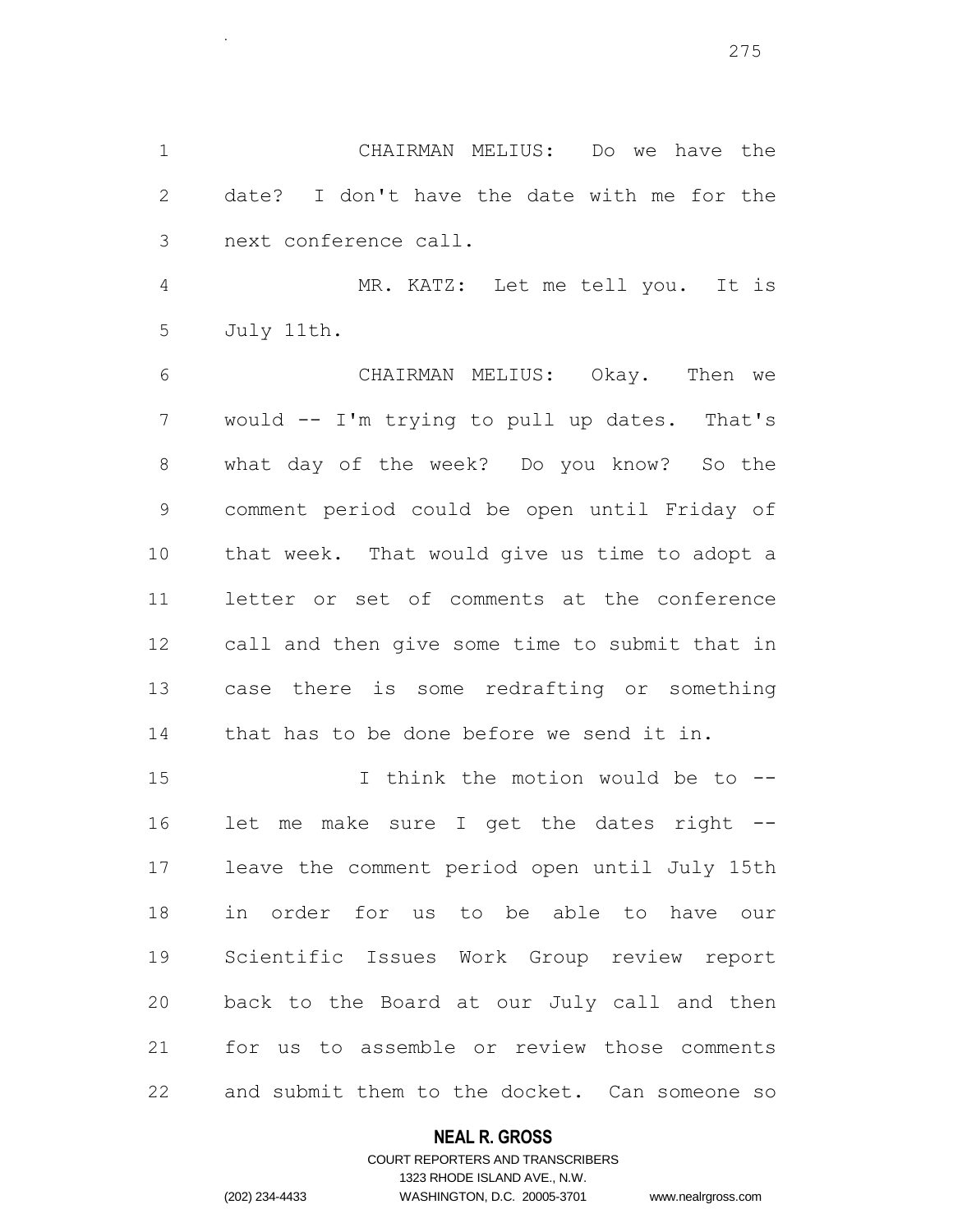move?

.

| $\mathbf{2}$   | MEMBER CLAWSON: So moved.                     |
|----------------|-----------------------------------------------|
| 3              | CHAIRMAN MELIUS: The meeting is               |
| $\overline{4}$ | the 11th. I just wanted to give time. If we   |
| 5              | have a set of comments, we need to make some  |
| 6              | changes to those or if there are additional   |
| 7              | comments that come out of the Board meeting,  |
| 8              | that would give us to the end of the week.    |
| $\mathcal{G}$  | We are going to have to adopt                 |
| 10             | those comments at the Board meeting. We're    |
| 11             | not going to have time for another Board      |
| 12             | meeting or call but it would give us a chance |
| 13             | just to re-graph those and get those into the |
| 14             | docket.                                       |
| 15             | MEMBER LEMEN: And that presumes               |
| 16             | that somebody is going to call a meeting of   |
| 17             | the Scientific Issues Work Group.             |
| 18             | CHAIRMAN MELIUS: Correct, to                  |
| 19             | review it. We also have one sort of           |
| 20             | logistical issue there. David Richardson, who |
| 21             | is the chair of that Work Group, has a        |
| 22             | conflict on this particular issue because of  |

# **NEAL R. GROSS**

## COURT REPORTERS AND TRANSCRIBERS 1323 RHODE ISLAND AVE., N.W. (202) 234-4433 WASHINGTON, D.C. 20005-3701 www.nealrgross.com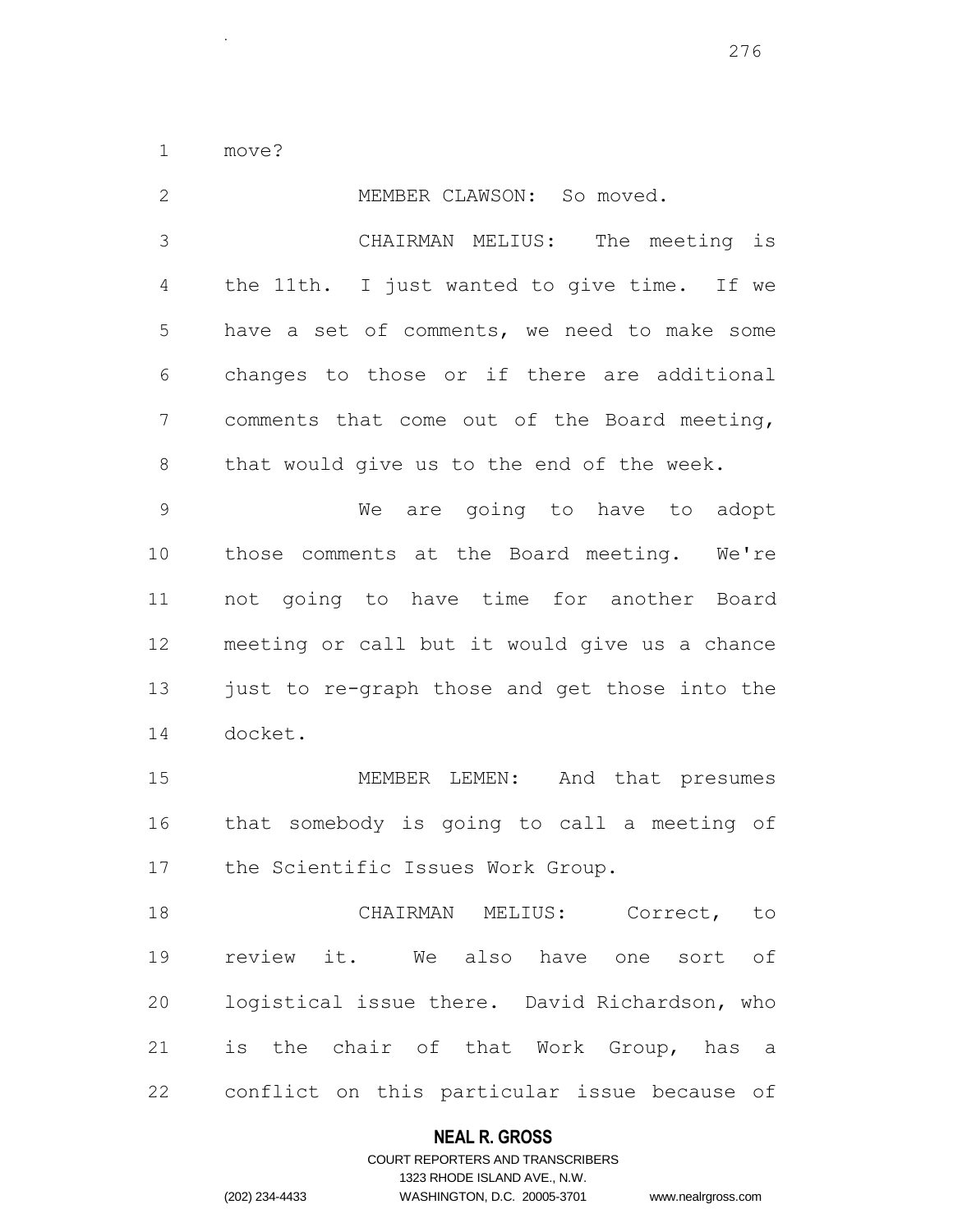previous involvement with it. We are going to need a new chair, someone other than David to chair. There are lots of people on that Work Group so I don't think that will be a problem. I will identify someone and make sure that occurs. MEMBER CLAWSON: I would say Dick Lemen but it's up to you. You need a motion to move? CHAIRMAN MELIUS: Yes. 11 MEMBER CLAWSON: I so move. CHAIRMAN MELIUS: A second to the so move?

MEMBER BEACH: I will second it.

CHAIRMAN MELIUS: Okay. All in

favor say aye.

.

(Chorus of aye.)

CHAIRMAN MELIUS: Opposed?

19 Abstain? Okay. Good. See, we move along.

MEMBER ANDERSON: Now you are

committed to having comments.

CHAIRMAN MELIUS: But I actually

# **NEAL R. GROSS**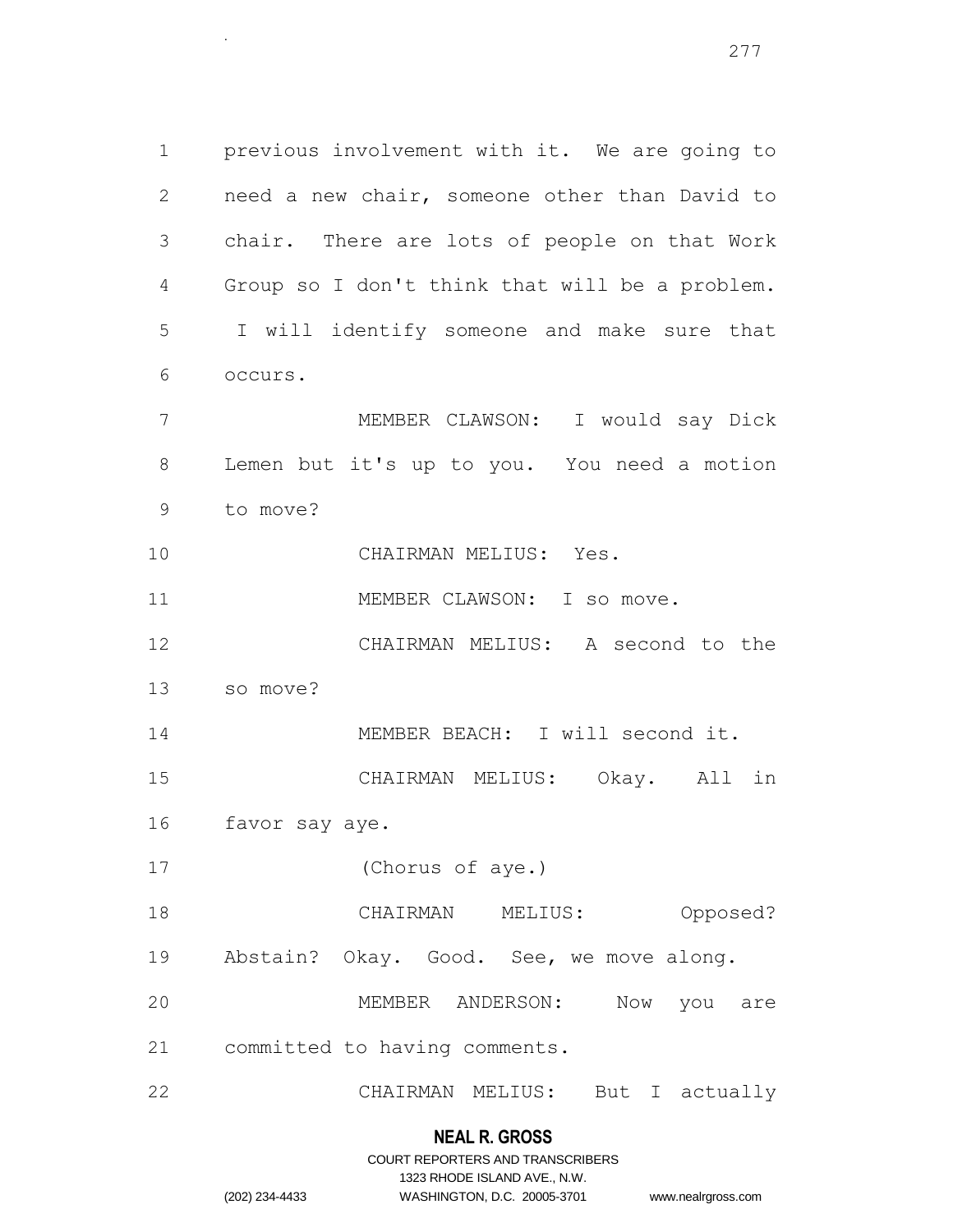think if the comment is that these are acceptable -- I mean, these are good, I think it behooves us to go into more detail than we have been able to go through and more than what's in the proposed rulemaking submissions, the other document and so forth.

.

 MEMBER LEMEN: I would just say it's going to be hard to get the scientific group together. It's only a month and a week to do that and there are a lot of people on that group.

 CHAIRMAN MELIUS: It will be by conference call and it's going to have to be who is available for a conference call. I don't think it necessarily needs to be long. I think the preparation for it is probably more of an issue.

 We are getting into summer time so maybe some vacation issues but I don't think it has to be an in-person meeting. I don't 21 think it would necessarily has to -- are you worried we are going to make you chair and do

## **NEAL R. GROSS**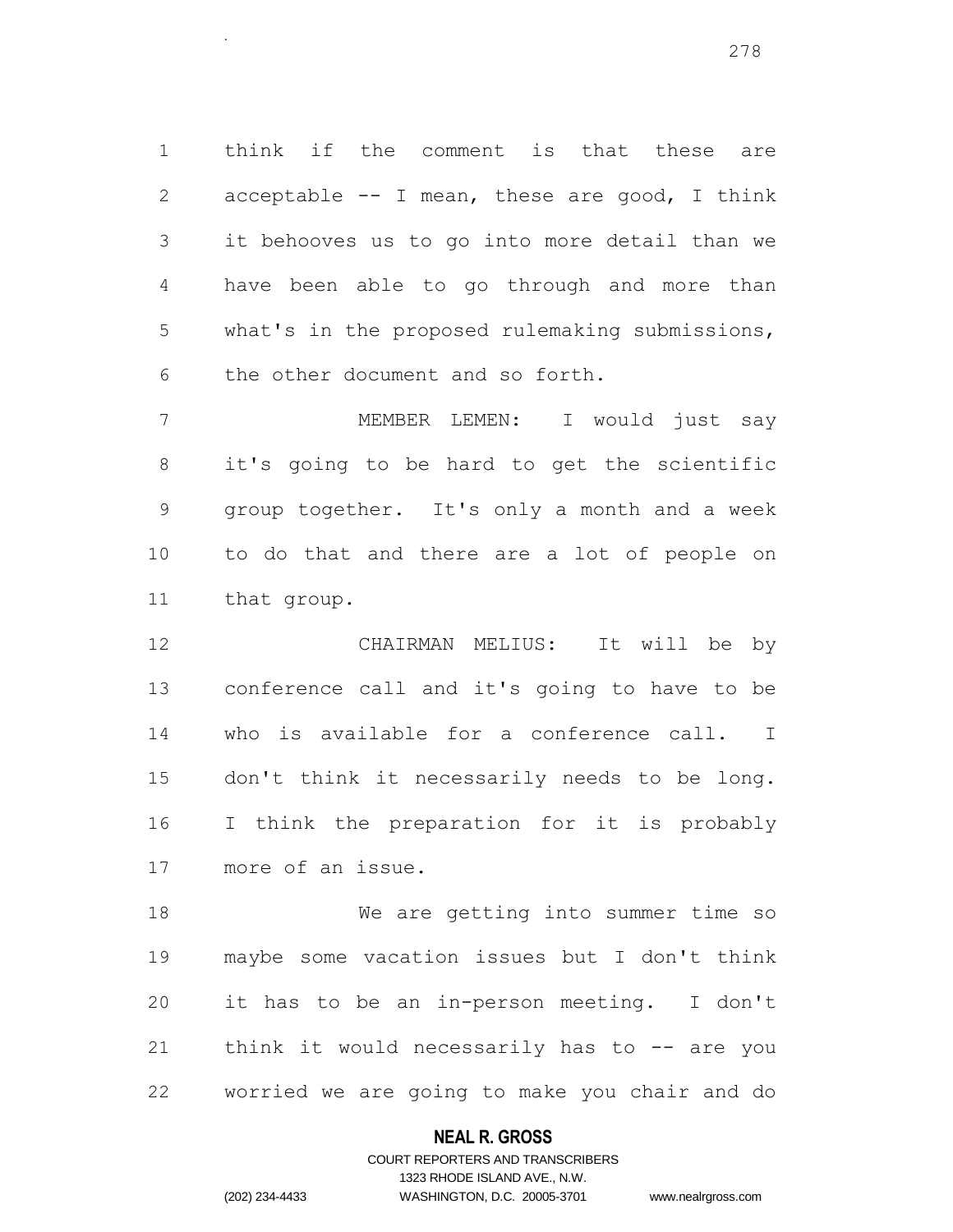all the work? Do I hear another motion? I guess we should say for the record Brad Clawson had to leave to return home.

.

 His son is graduating tomorrow. I think he'll be with us on the phone at least tomorrow morning. We are expecting Mark Griffon to arrive tomorrow morning weather permitting. He's got a flight from Boston.

 MR. KATZ: Related to Mark coming in tomorrow morning, we are actually -- I think folks at DCAS are going to try to get in touch or may have already got in touch with some of the petitioners. For SRS we are actually going to move the time to allow for Mark to participate that.

 Savannah River right now is on the agenda for 8:30 to 9:30 but we are going to move it to 11:00 a.m. which is within the Board working session so that we can have Mark participate. Like I said, we are trying to get in touch with the petitioners directly but I'm also saying this for the record now and

#### **NEAL R. GROSS**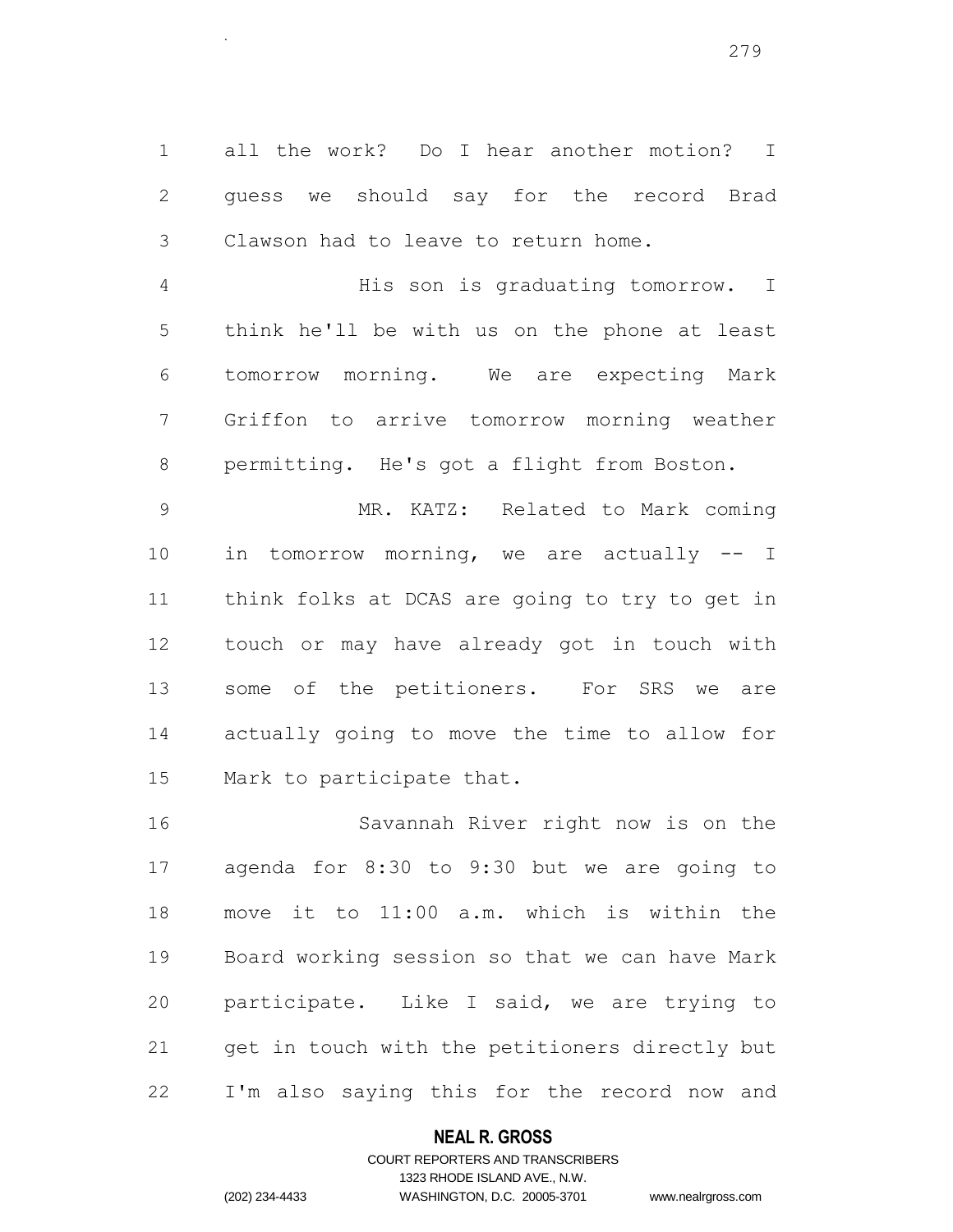I'll probably mention it again so that we can get the word out on that.

 CHAIRMAN MELIUS: At least on your annotated agendas one of the other issues we wanted to work on are dates for our 2012 meetings. Let's get on the right calendars, everybody, because I certainly didn't start 8 out that way when I saw these dates.

 MEMBER LEMEN: When is the December meeting?

11 MR. KATZ: One sec.

.

 CHAIRMAN MELIUS: 7th, 8th, and 9th.

MR. KATZ: Right, 7th through 9th.

15 MEMBER PRESLEY: Tampa?

MR. KATZ: Yes.

 CHAIRMAN MELIUS: And so the week that Ted has suggest for our teleconference is the weeks of January 17th through 20th, 2012, or the following week, the 23rd through the 27th. Anybody have preferences or major conflicts that they are aware of? Bring your

## **NEAL R. GROSS**

## COURT REPORTERS AND TRANSCRIBERS 1323 RHODE ISLAND AVE., N.W. (202) 234-4433 WASHINGTON, D.C. 20005-3701 www.nealrgross.com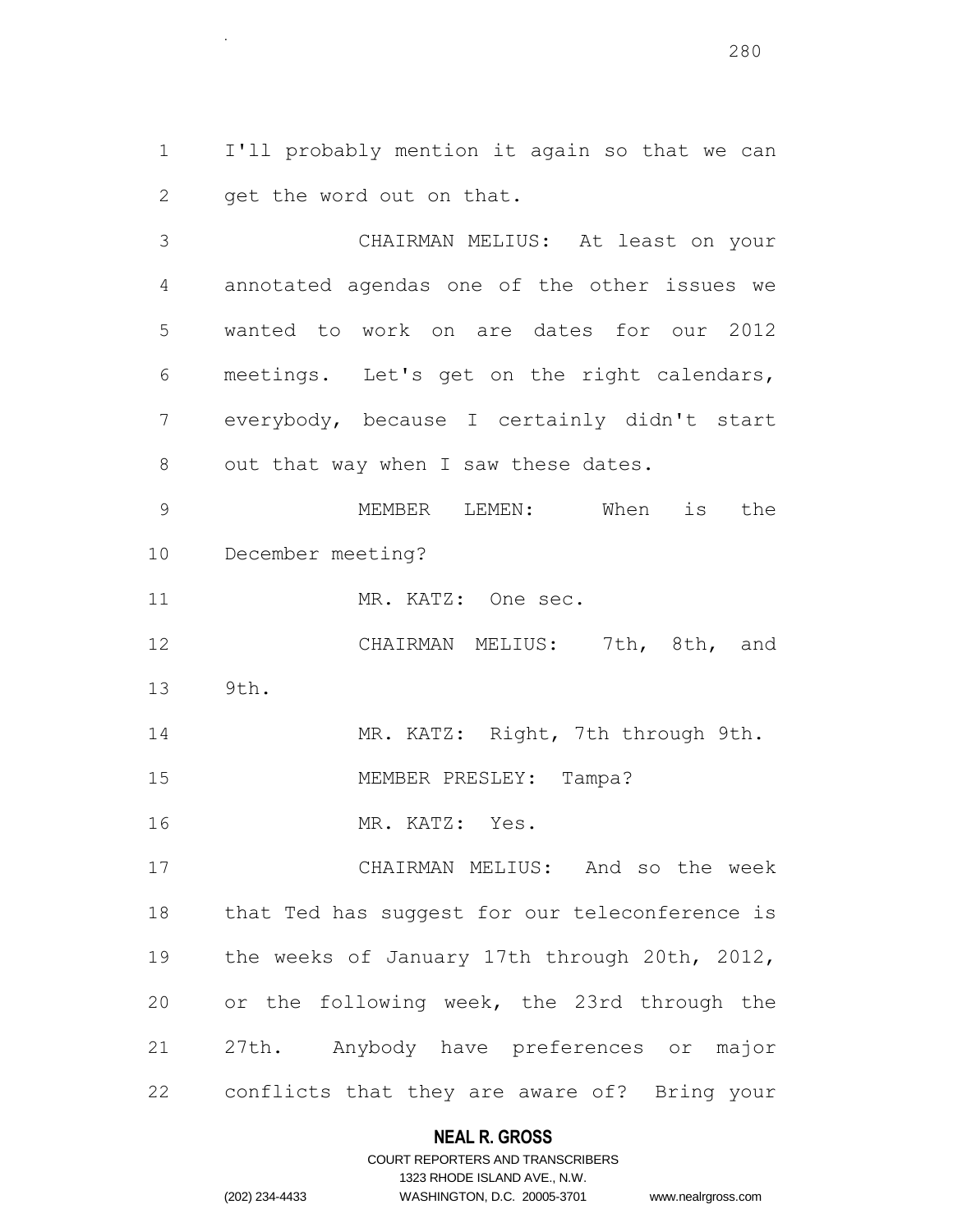cell phone.

.

2 MEMBER MUNN: Which day? CHAIRMAN MELIUS: The 17th through 20th or the 23rd through the 27th. MEMBER MUNN: Since we're having a December meeting, perhaps the second -- perhaps the later time would be better served for our purposes. MR. KATZ: So the 25th would be Wednesday if you like to stick with Wednesdays. Does that work for everyone? 12 Dr. Ziemer, Paul, does that work for you? 14 MEMBER ZIEMER: Yes, that's good. MR. KATZ: 11:00 a.m. is the normal. CHAIRMAN MELIUS: Our west coast Members need their beauty sleep. January 25th, 11:00. Then for a meeting Ted is proposing the last week in February starting with the 27th or the first week in March. MEMBER MUNN: I would request that

#### **NEAL R. GROSS**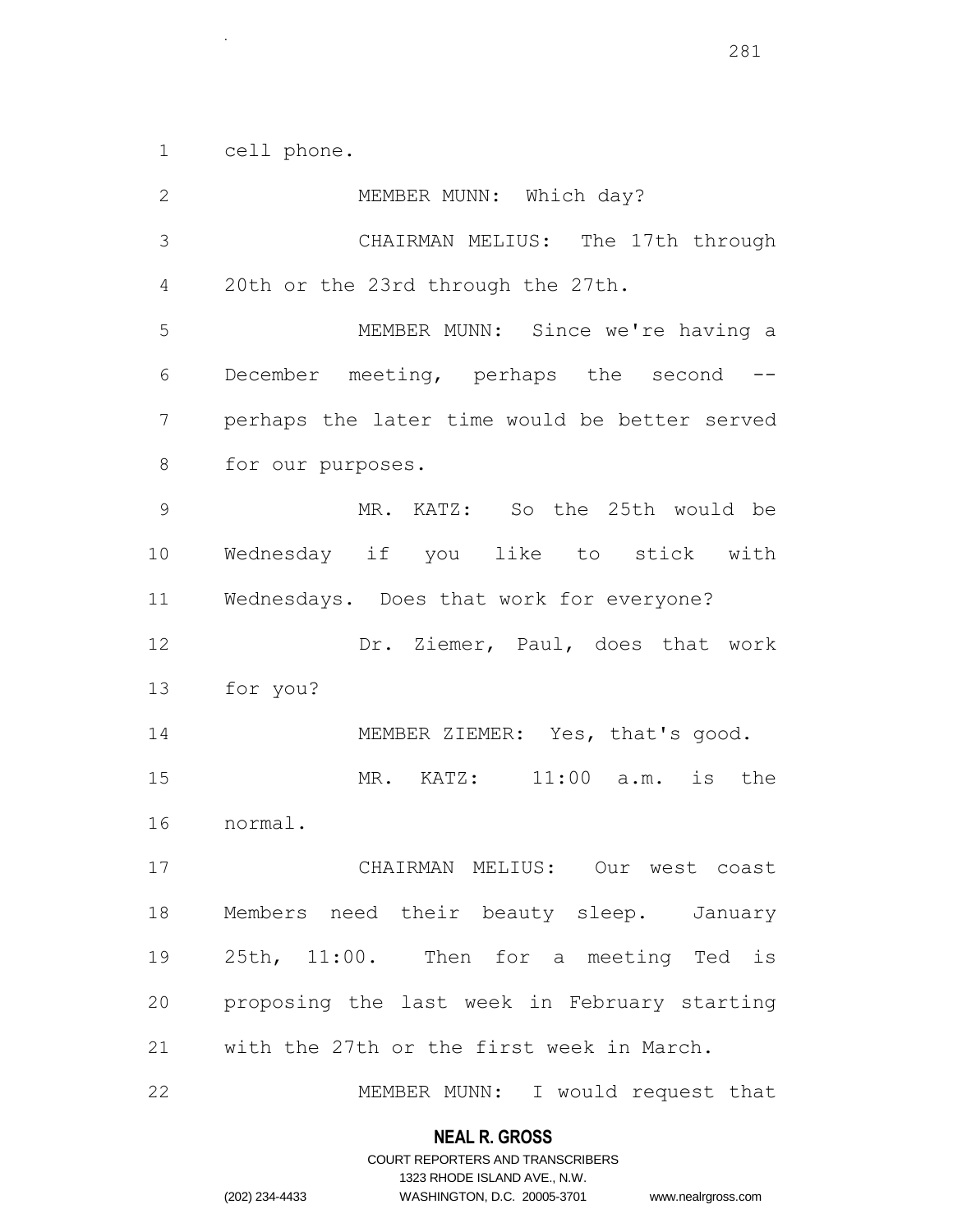you avoid March simply because I won't be there. The last week in February. I will be gone from the 1st of March for two weeks. CHAIRMAN MELIUS: How about other people? MEMBER ZIEMER: I would prefer the end of February. Ziemer. 8 CHAIRMAN MELIUS: Thank you, Paul. MEMBER ANDERSON: So you're saying the week of the 21st? CHAIRMAN MELIUS: The 27th. MEMBER ANDERSON: So that would run us through -- 14 MR. KATZ: The 27th is a Monday. It would be the 27th, 28th, 29th. CHAIRMAN MELIUS: We could do the 27th, 28th, 29th. MR. KATZ: We could do that. That would be preferable. CHAIRMAN MELIUS: Wanda would at least have to miss the last day and depending

.

on where we're located, it could be more.

## **NEAL R. GROSS**

|                | COURT REPORTERS AND TRANSCRIBERS |                    |
|----------------|----------------------------------|--------------------|
|                | 1323 RHODE ISLAND AVE N.W.       |                    |
| (202) 234-4433 | WASHINGTON, D.C. 20005-3701      | www.nealrgross.com |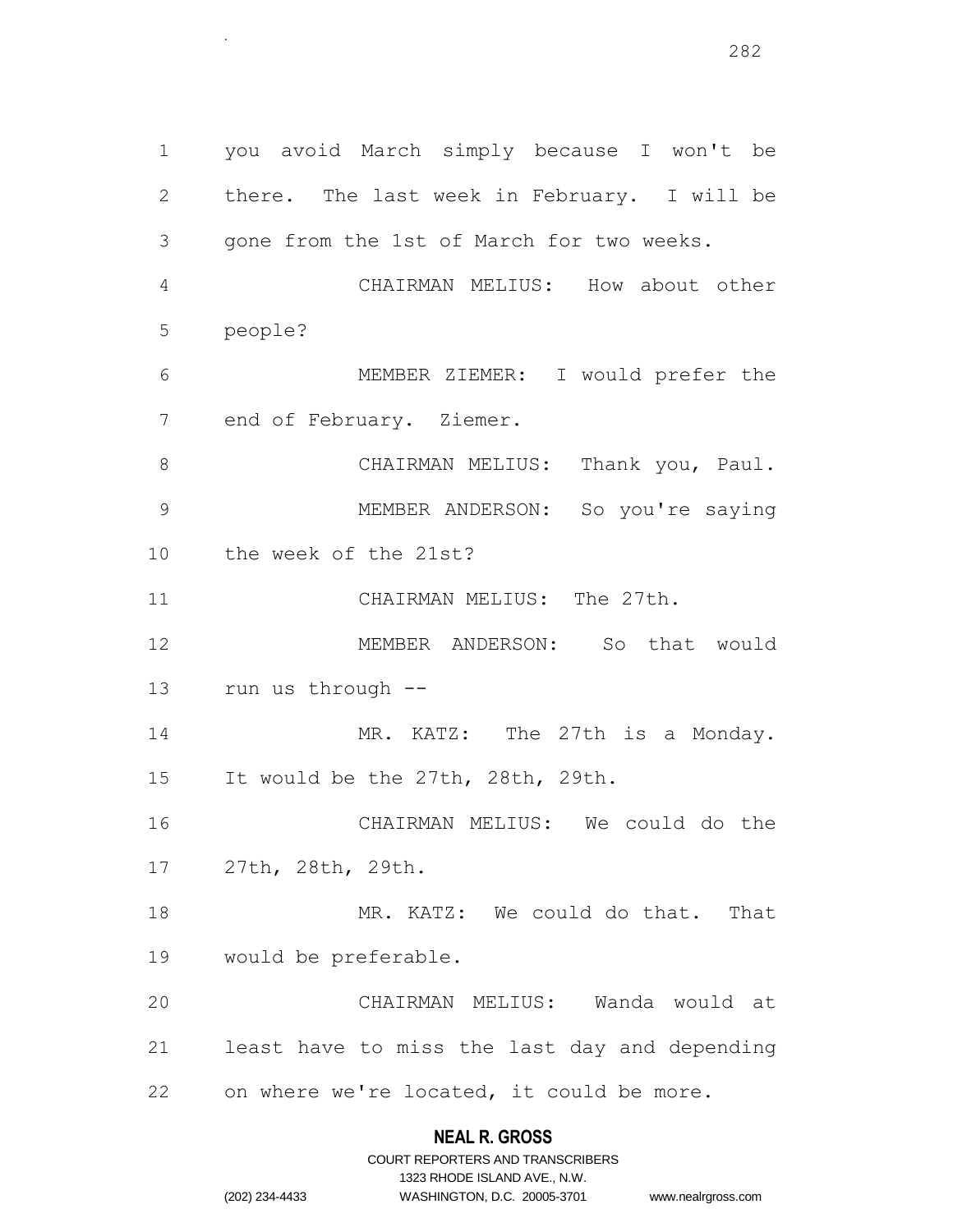.

## 1 MEMBER MUNN: Honolulu.

 CHAIRMAN MELIUS: Well, we could meet in Honolulu.

 MEMBER MUNN: You are welcome to join the Society of Women Engineers there. We're chartering a new section.

 CHAIRMAN MELIUS: I'll join anyone there. We could start Monday depending on location. I guess that's hard for anybody. It depends on where we are. We could travel Monday morning and start 1:00 or 2:00 in the afternoon but it really is going to depend on location. We could start on Tuesday.

 It's also a location making sure that Wanda can make it back so she can go on vacation and not have to miss two days of the meeting. Why don't we keep open the 27th through March 1st. Then as we get closer and start to talk about locations, we can pin this down more.

 MEMBER MUNN: It isn't actually a vacation. It really and truly is a

#### **NEAL R. GROSS**

COURT REPORTERS AND TRANSCRIBERS 1323 RHODE ISLAND AVE., N.W. (202) 234-4433 WASHINGTON, D.C. 20005-3701 www.nealrgross.com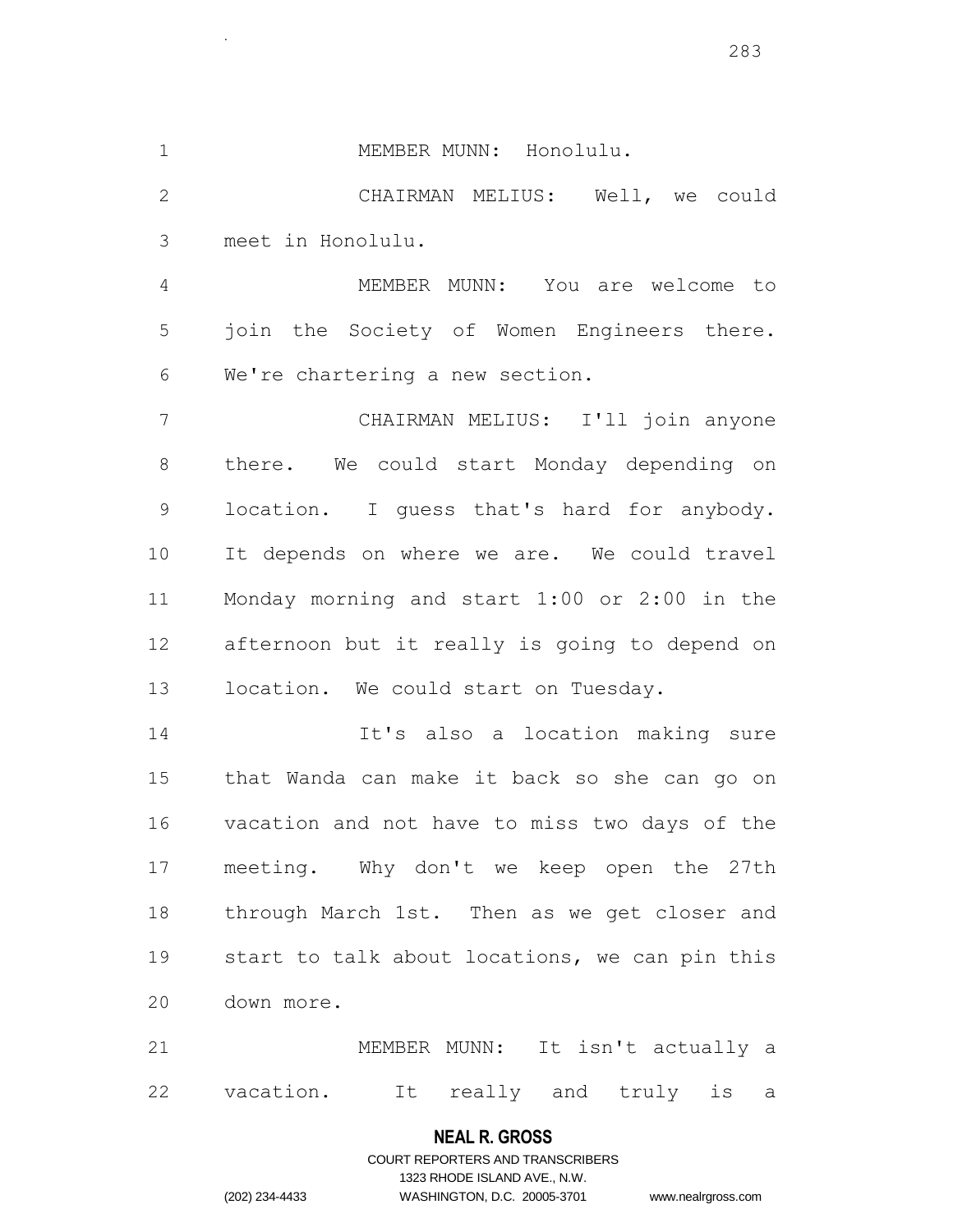professional meeting that starts on the 1st. CHAIRMAN MELIUS: And goes for two weeks? MEMBER MUNN: No. The vacation comes after the professional meeting. CHAIRMAN MELIUS: We can work that out then. Okay. 8 MR. KATZ: Okay. So we're going to block off the 27th through the 1st for the present. CHAIRMAN MELIUS: Yes. MR. KATZ: And think about location. Just suggestions for thinking about location. The end of February you probably want to stay relatively south for that so 16 we've got Georgia, New Mexico, Texas, California. We'll have been in Florida in December. CHAIRMAN MELIUS: Notice how well we did in the spring here. 21 MR. KATZ: Indeed. CHAIRMAN MELIUS: I'm not sure

## **NEAL R. GROSS**

## COURT REPORTERS AND TRANSCRIBERS 1323 RHODE ISLAND AVE., N.W. (202) 234-4433 WASHINGTON, D.C. 20005-3701 www.nealrgross.com

.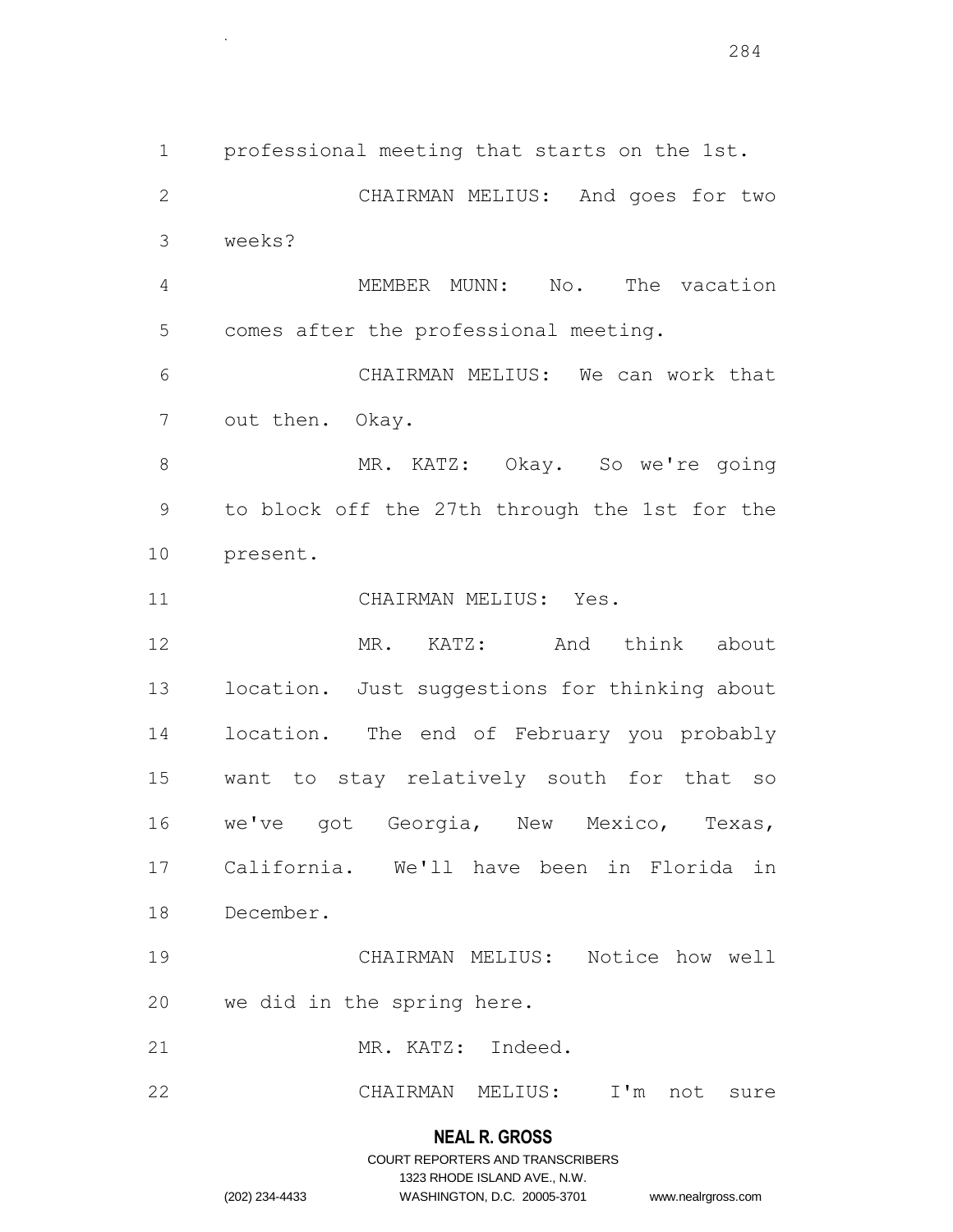there is ever a good time.

.

 MEMBER ZIEMER: Where do we stand on the Santa Susana issues? Is it time to go back out to California? CHAIRMAN MELIUS: It's possible. I think we've got a few meetings in between 7 that we haven't located yet. We have Florida/Tampa in December. Have we done beyond? MR. KATZ: No. This would be the next one. CHAIRMAN MELIUS: The next meeting. Okay. MR. KATZ: We have a number of sites in New Mexico that are still live. CHAIRMAN MELIUS: Santa Susana. 17 MR. KATZ: And Santa Susana. MEMBER ZIEMER: We've just been to New Mexico. MEMBER PRESLEY: Tennessee. MR. KATZ: I mean, Tennessee late February is really asking for trouble it seems

## **NEAL R. GROSS**

|                | COURT REPORTERS AND TRANSCRIBERS |                    |
|----------------|----------------------------------|--------------------|
|                | 1323 RHODE ISLAND AVE N.W.       |                    |
| (202) 234-4433 | WASHINGTON, D.C. 20005-3701      | www.nealrgross.com |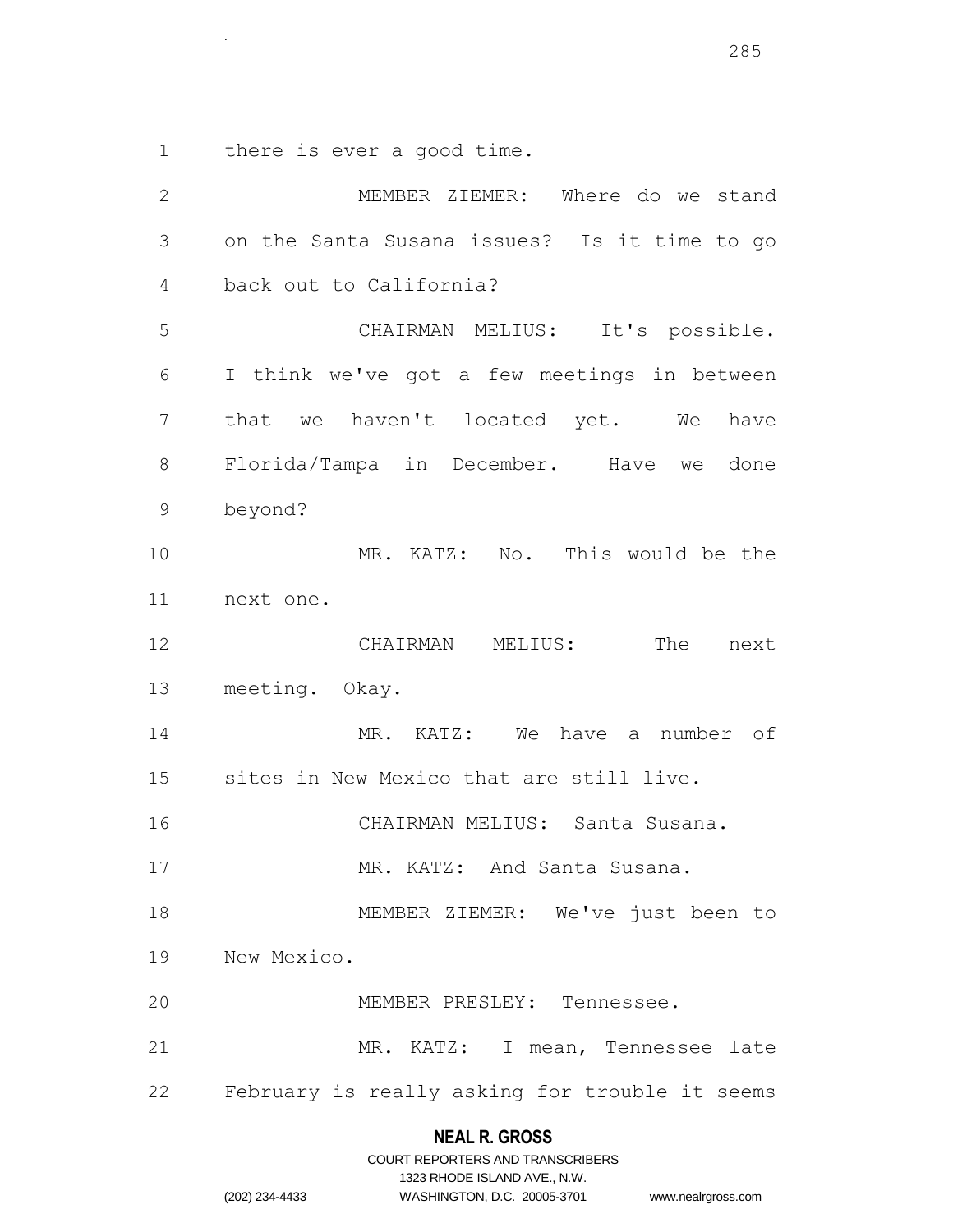like with weather.

.

 MEMBER ANDERSON: We all want to get there. MR. KATZ: We have wanted to go to Nashville, that's true. CHAIRMAN MELIUS: Other suggestions for that? 8 MR. KATZ: We've been to Augusta but there's -- CHAIRMAN MELIUS: We've been there very recently. MEMBER BEACH: I think we should 13 put Nashville on the list. Santa Susana, I know Mike is the Work Group chair and we haven't met for some time. I believe we have some documents coming out towards the end of this year. 18 MR. KATZ: Okay. Why don't we ponder. We don't have to settle it here. CHAIRMAN MELIUS: We can follow up tomorrow. Let's look at the document list. It's almost coming on 3:30. We will take a

## **NEAL R. GROSS**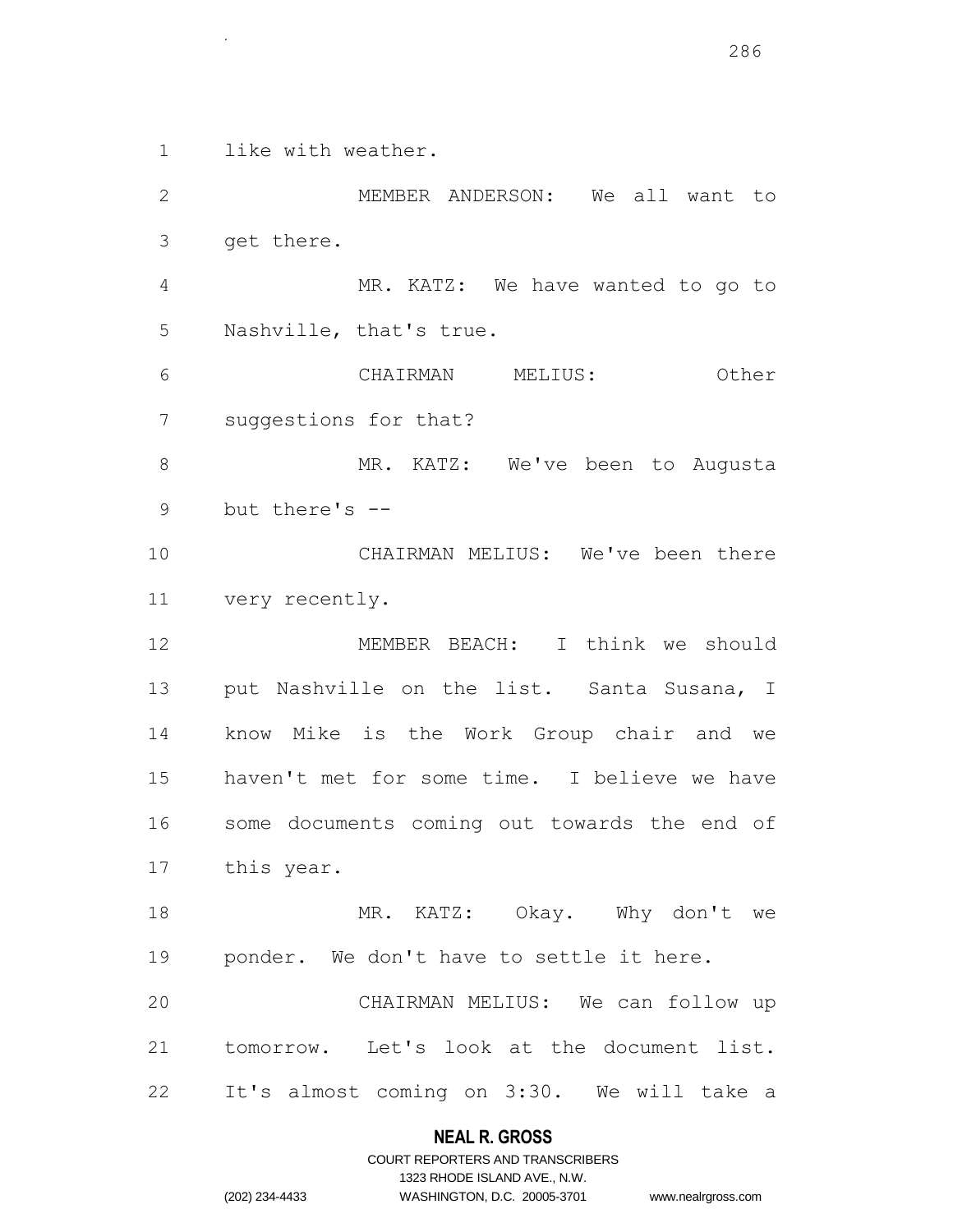break.

.

 MEMBER ANDERSON: We are just scheduled through March? CHAIRMAN MELIUS: Correct. MEMBER ANDERSON: Okay. CHAIRMAN MELIUS: We haven't got a place for the 2012 meeting. The Board will be back here at 4:00. We have an administrative session, Board Members only, conflict of interest procedures. Those tend to go longer 11 than expected but hopefully less than an hour. Maybe even half hour. I don't know. Then we will reconvene as a Board in open session at 6:00 in this room again for those of you who don't have to attend our sort of private meeting here. MEMBER ZIEMER: Dr. Melius. CHAIRMAN MELIUS: Yes. MEMBER ZIEMER: Paul Ziemer here. On that closed session is there a separate call in number that I should be calling in and, if so, somebody will need to email that

#### **NEAL R. GROSS**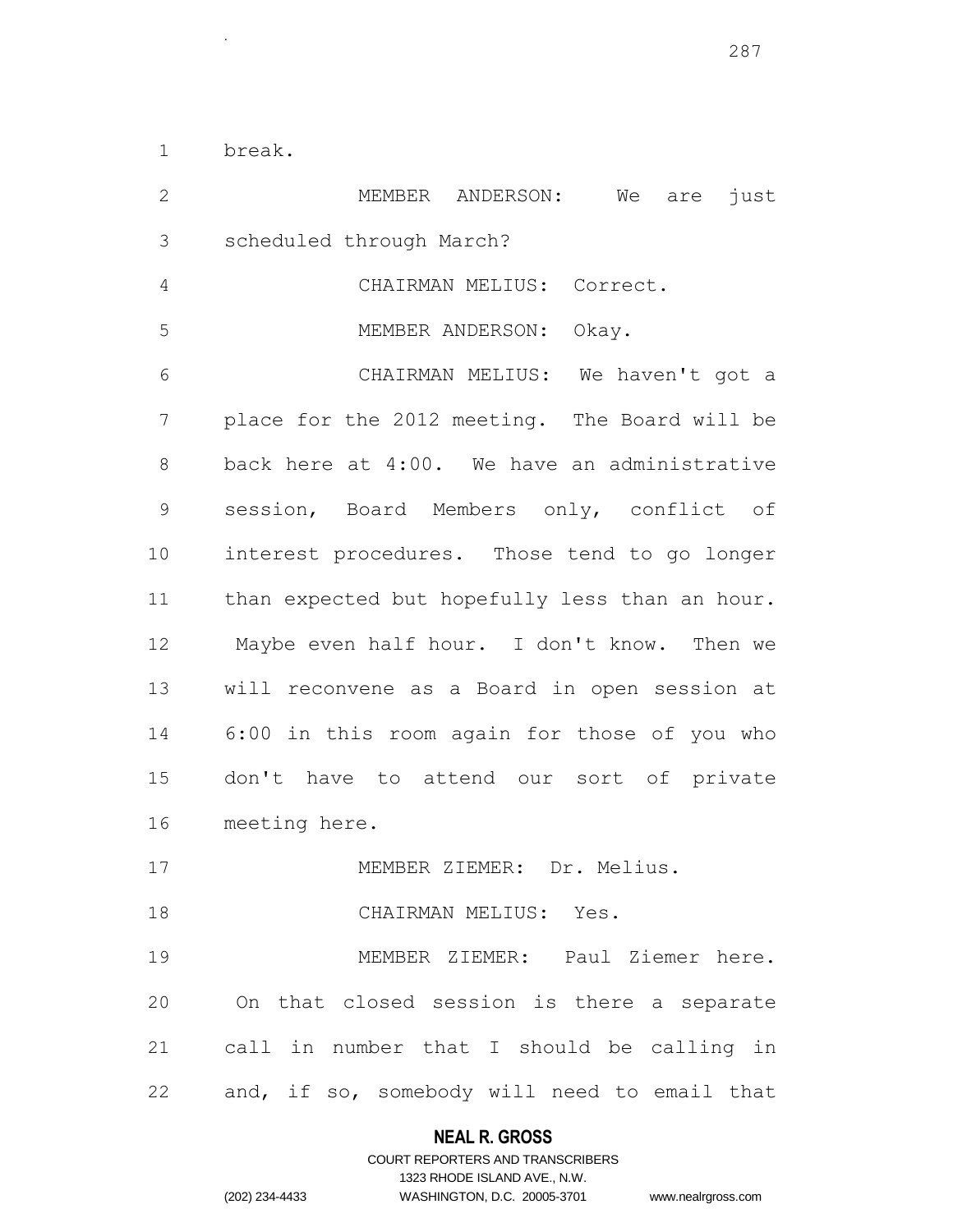.

 to me. MR. KATZ: Paul, yes. I sent it to the people I expected not to be here. I'm sorry. We will email that to you. MEMBER ZIEMER: Okay. CHAIRMAN MELIUS: Thank you for asking, Paul. Okay. We'll break until 4:00 back here. (Whereupon, the above-entitled matter went off the record at 3:30 p.m. and resumed at 6:00 p.m.) 

1323 RHODE ISLAND AVE., N.W.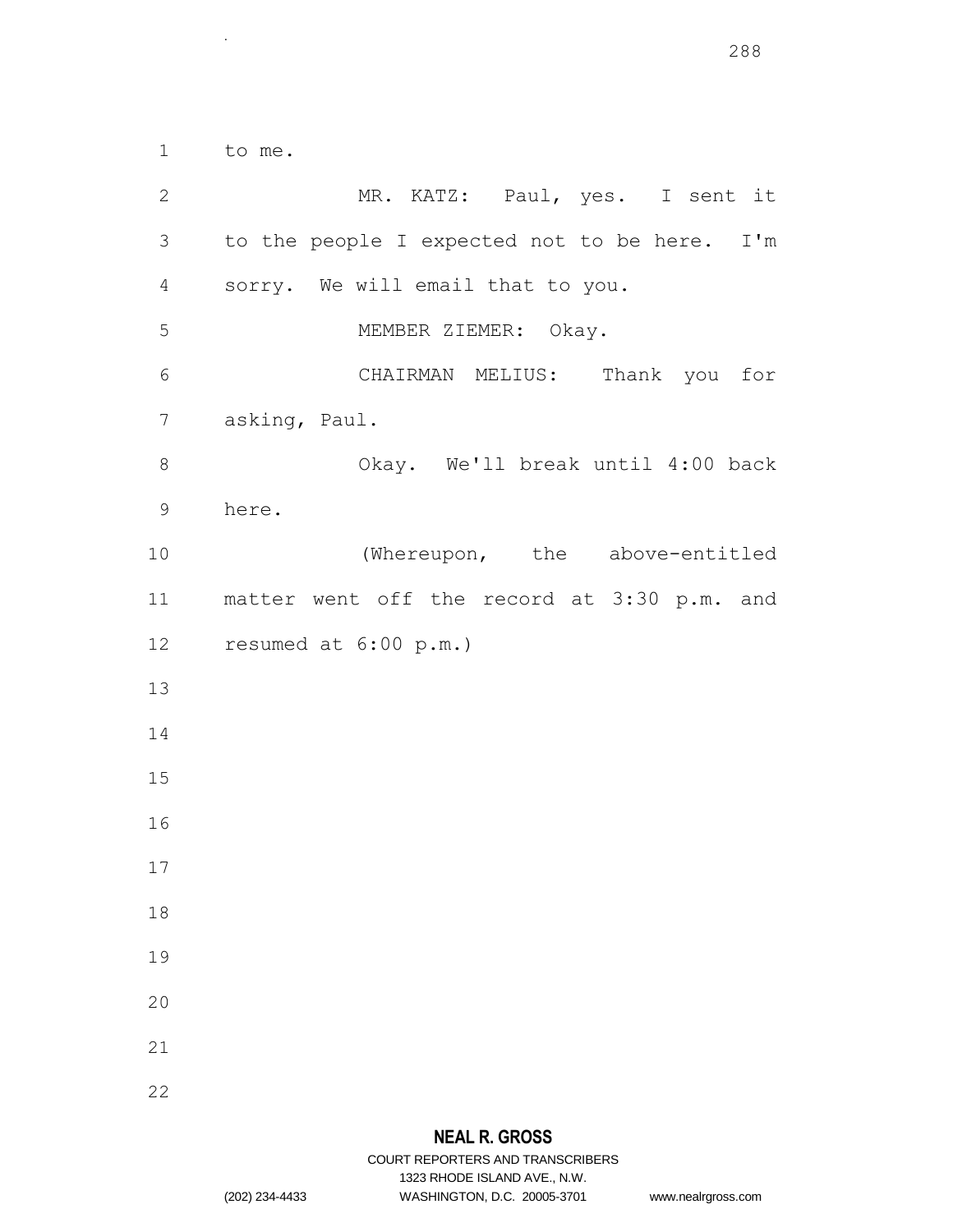E-V-E-N-I-N-G S-E-S-S-I-O-N 6:01 p.m. CHAIRMAN MELIUS: Well, you're addressing the people on the phone. Welcome. This is the public comment period for the Advisory Board on Radiation and Worker Health for those of you phoning in. We will be starting our public comment period. We have the Congressional Office scheduled for 6:00 but, before we do 11 that, I'll let Ted do the introductions. 12 MR. KATZ: Right. Welcome everybody on the line. In the room so far it looks like it's mostly staff here. I'm not sure if there are any members of the public who are going to be addressing us in the room. No one has signed up from here locally, although we have one person signed up to address us by phone. In case there are others on the

 phone, though, let me just very quickly run through sort of the guidelines about public

### **NEAL R. GROSS**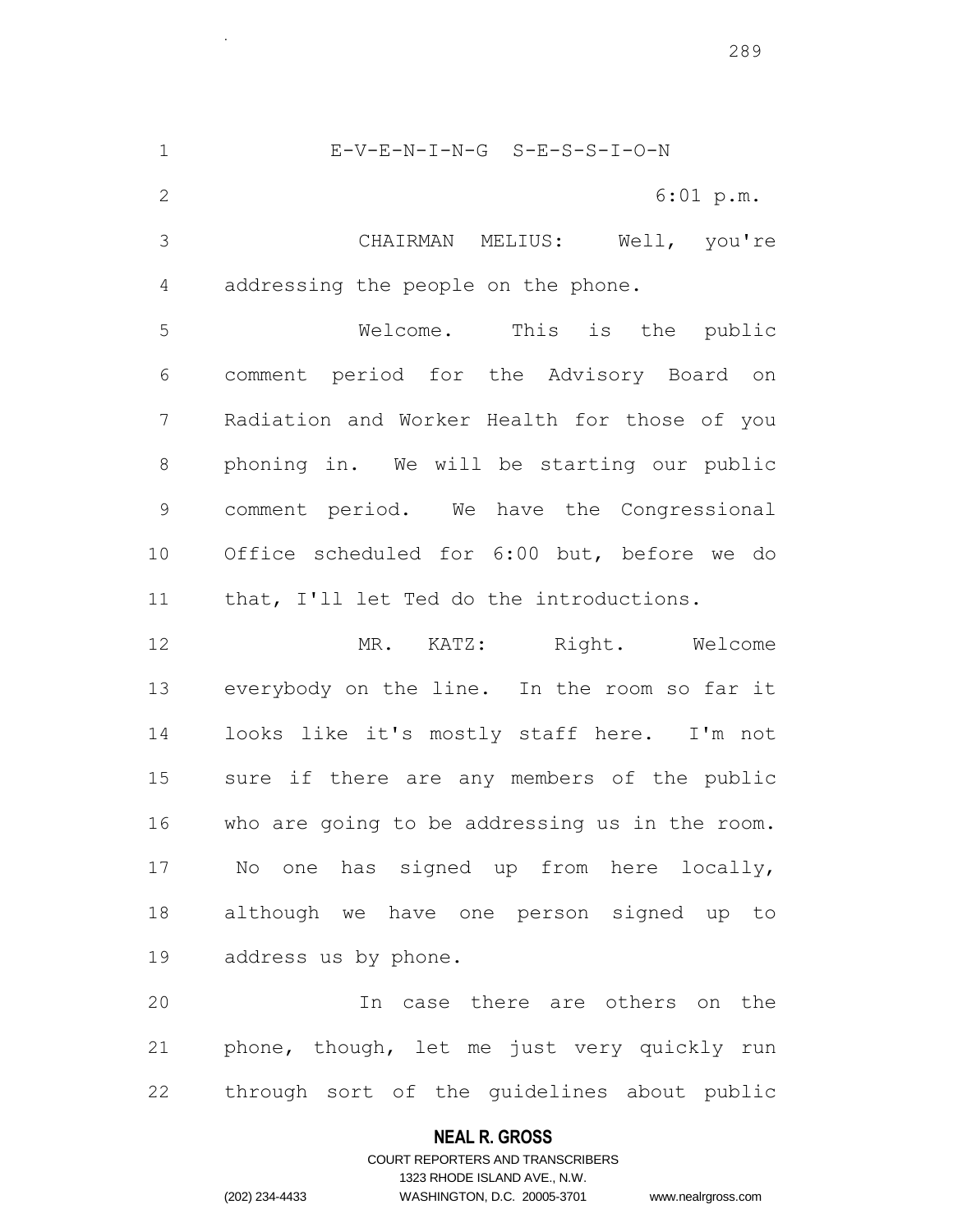address and the Board with it's transcripts. These public comment sessions are transcribed verbatim so your comments are captured in full word for word.

 Any information you give about yourself personally will be in the transcript and published on the Board's webpage. Any information, though, you might give about a third party would be redacted to the extent to protect their privacy. That's the basic ground rules.

 If there is someone on the line 13 planning to comment, you can have sort of the full ground rules by looking at the NIOSH website. Under the Board section there is something called a Redaction Policy and that will tell you exactly how this works. That concludes my introductory remarks.

 CHAIRMAN MELIUS: And our first public comment period is going to be a letter from Representative Costello. I believe we have on the line his Chief of Staff David

### **NEAL R. GROSS**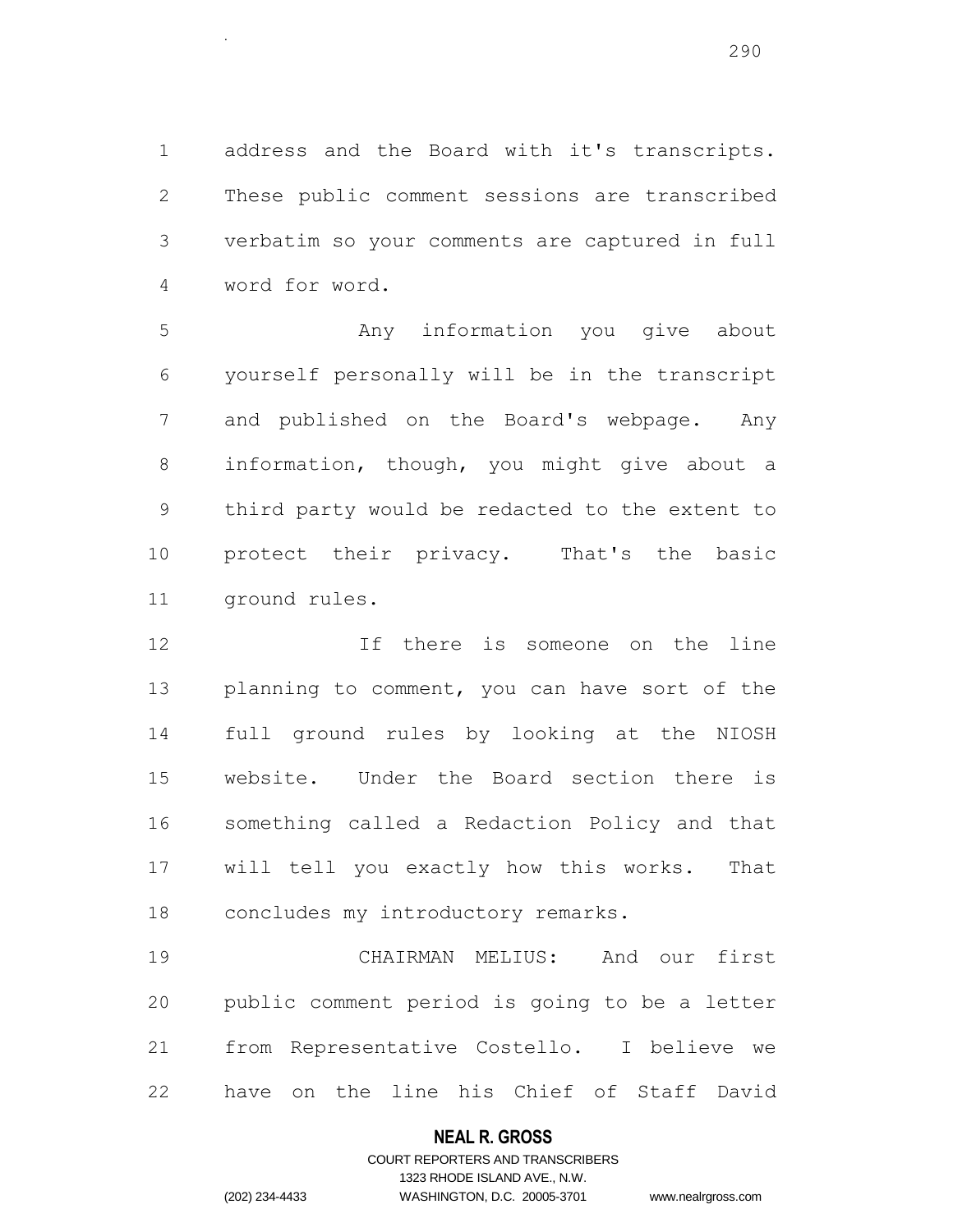Gillies and another staff member Robert Stephan.

.

 I believe, Robert, you were going to read the letter into the record? MR. STEPHAN: Yes. Thank you, Dr. Melius. I'm on the line. Is David on the line? I believe David has already called in as well. He may have his phone muted.

 CHAIRMAN MELIUS: Okay. Go ahead, Robert.

11 MR. STEPHAN: Thank you, Dr. Melius. Congressman Costello could not be with you tonight because the Congress is in session but he has drafted a letter with respect to General Steel Industries that he has asked me to read into the record. We also have provided a hard copy that we hope will be submitted as well if it's needed.

 Chairman Melius and Members of the Board, I write you on behalf of many of my constituents who work at the former General Steel Industries in Granite City, Illinois.

# **NEAL R. GROSS** COURT REPORTERS AND TRANSCRIBERS

1323 RHODE ISLAND AVE., N.W.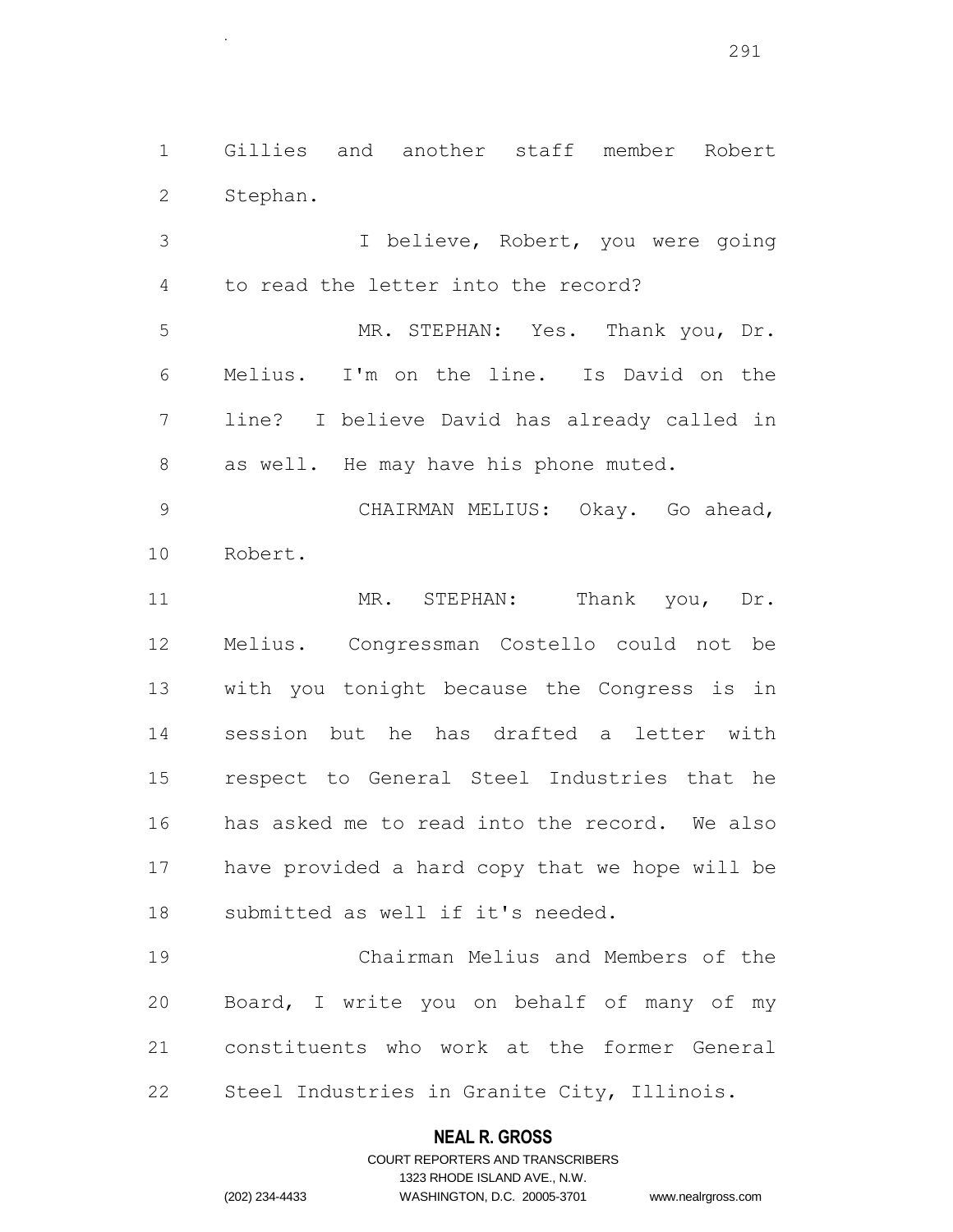1 1 In the past I have advocated to you on behalf of former nuclear weapons workers at Dow Chemical and Allied Chemical. Thankfully, significant progress has been made by all those involved on behalf of these workers for which I want to express my gratitude.

8 I am equally thankful for those GSI claimants that have been approved for compensation through the dose reconstruction process. However, as I believe we all would agree, significant work remains with respect to compensating the remaining GSI workers.

14 14 Indeed, the Board has numerous issues before it related to GSI that currently rest with the TBD-6000 Work Group. It is my understanding the Work Group anticipates receiving from NIOSH two White Papers in July and December of 2011 which will provide guidance on the outstanding issues originally proposed in NIOSH's GSI October 2010 Path Forward document.

# **NEAL R. GROSS**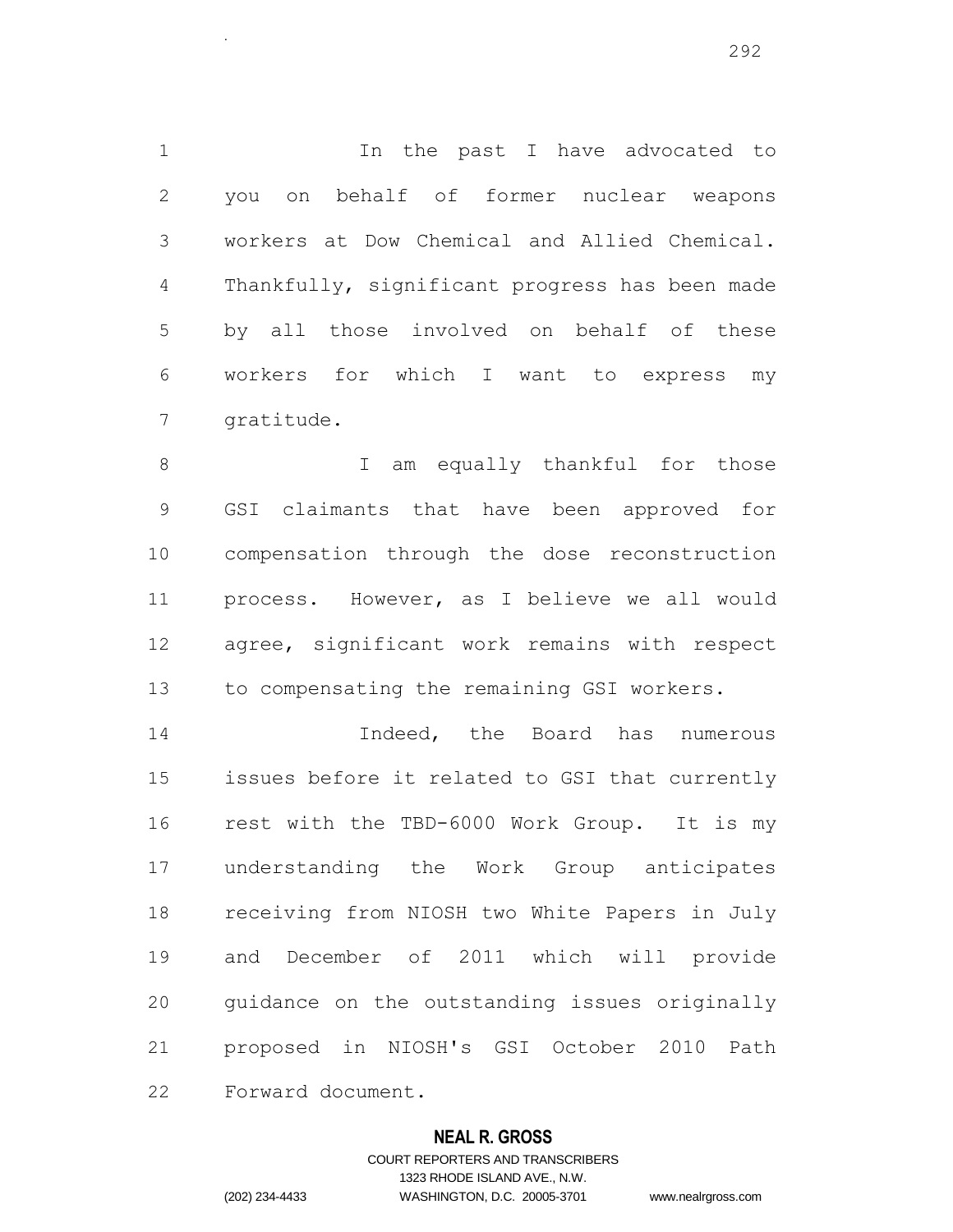I also understand from reading transcripts of recent TBD-6000 Work Group meetings the Work Group Members share my sentiment that the outstanding GSI issues need to be resolved as quickly as possible for which I remain appreciative.

.

 However, despite the hard work and dedication by all involved, I am concerned GSI workers would be facing an additional six months, and possibly much longer, until the TBD-6000 Work Group is finished with their GSI issues and determinations have been made based on the information provided.

 It should not be the policy of the Advisory Board that Work Groups have unlimited time to conclude their work. I respectfully request the full Board monitor closely the TBD-6000 Work Group progress and not hesitate to vote on the GSI SEC if TBD-6000 progress does not conclude soon.

21 10 In closing, I thank you for your service and dedication to our nation's Cold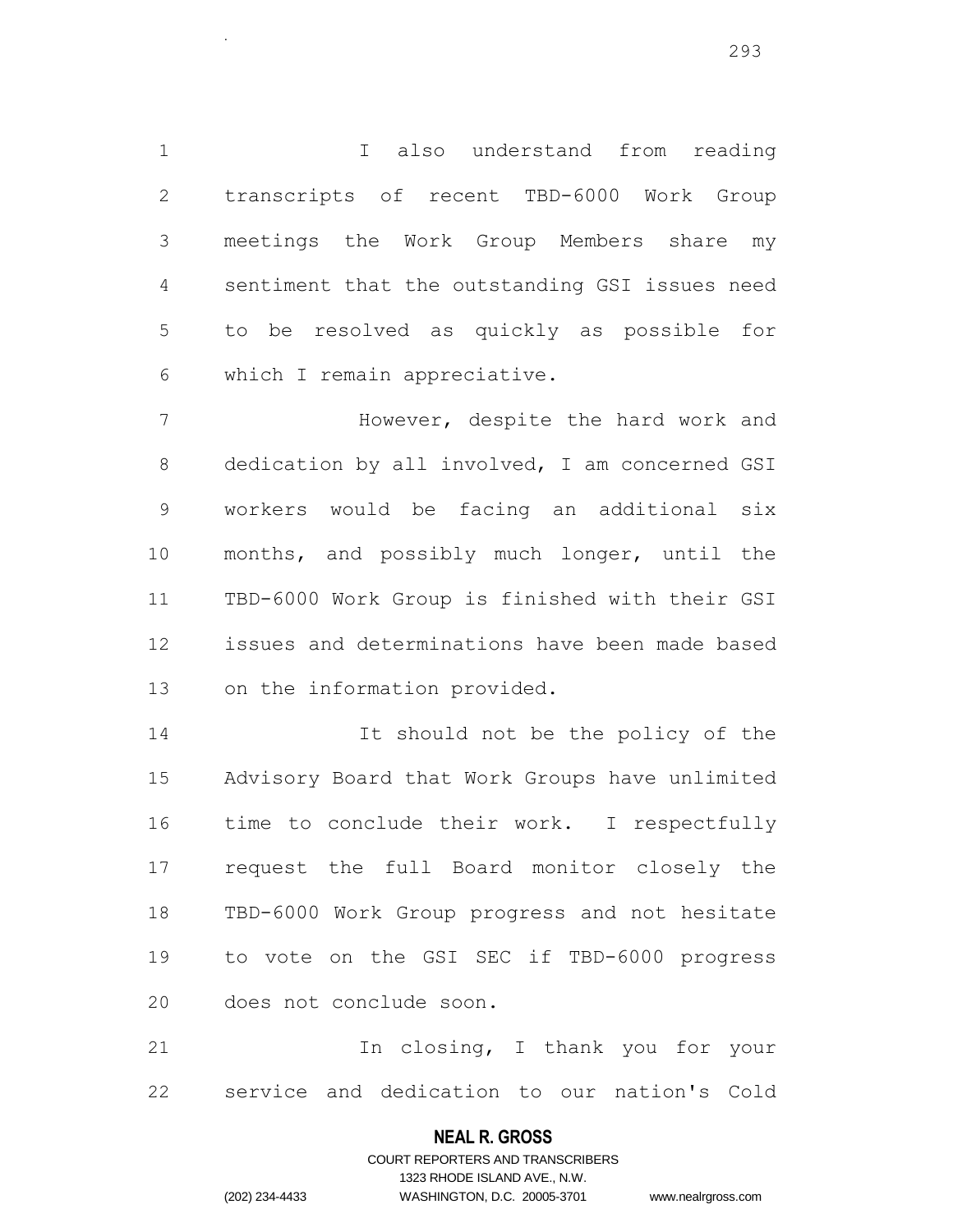War heroes and look forward to concluding the work necessary to bring closure for former workers of General Steel Industries.

.

 Sincerely, Jerry F. Costello, Member of Congress.

 CHAIRMAN MELIUS: Okay. Thank you, Robert. Thank the Representative on our behalf. We will have a report from that TBD- 6000 Work Group probably at tomorrow's meeting and can update us on their progress. We will certainly do our best to get this done as expeditiously as possible.

 MR. STEPHAN: Thank you, Dr. Melius.

 CHAIRMAN MELIUS: The other public comment person that signed up for public comment was Terrie Barrie.

18 Terrie, are you on the line? 19 MS. BARRIE: Yes, Dr., I am. CHAIRMAN MELIUS: Okay. Go ahead. MS. BARRIE: Thank you again for allowing me to call in these comments.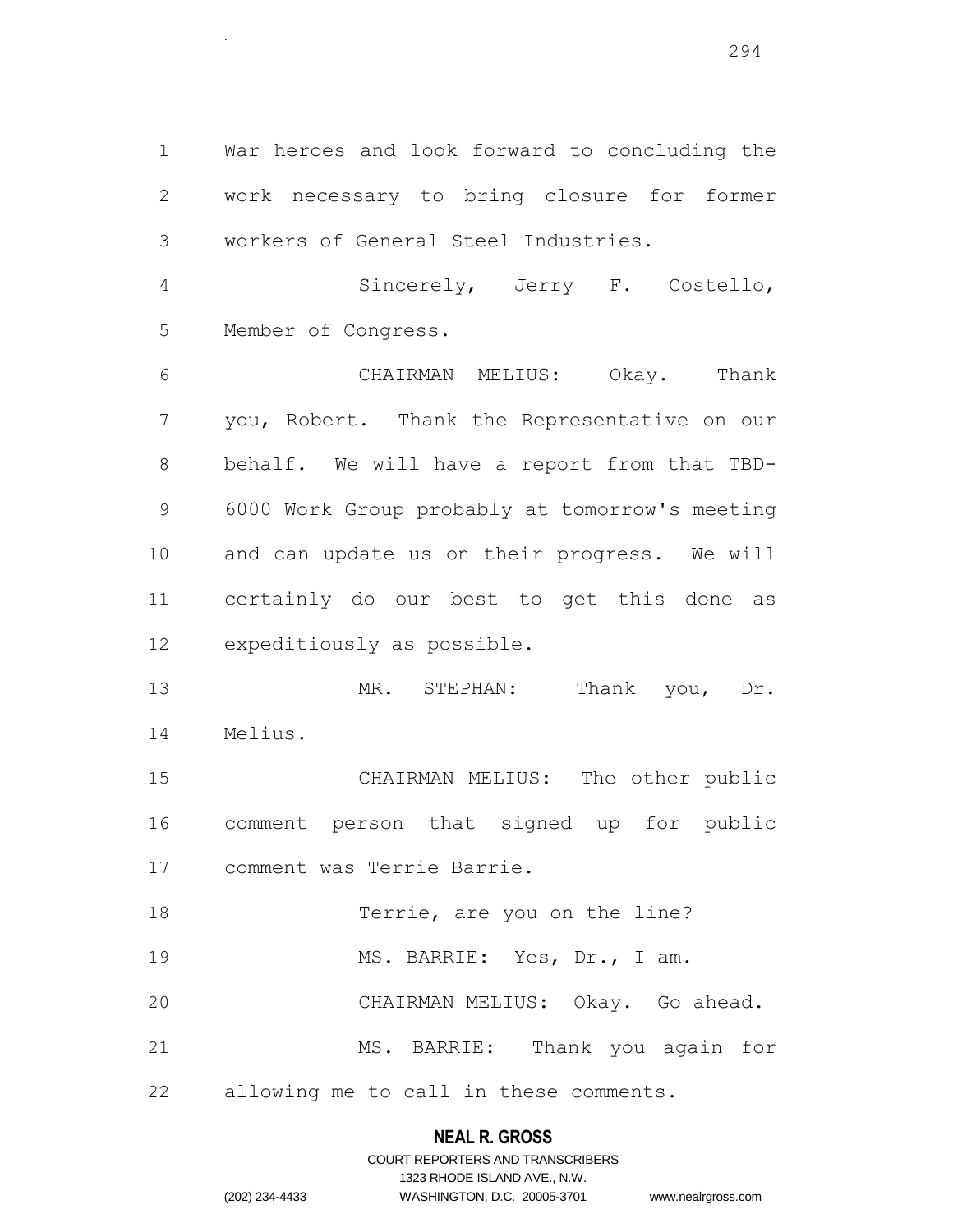Good evening, everyone. I have two issues that I would like to address tonight. The obvious one is Rocky Flats. The other is the Federal Agency's response to a Freedom of Information Act request. In case I go a little bit longer, you can cut me off anytime and I'll be happy to send my comments to be entered into the transcript.

 In February, Dr. Melius, you reactivated the Rocky Flats Work Group. Unfortunately, in the past three months no meeting has been scheduled to review the concerns with the emails I have slated or with the Site Profile issues that remain after the vote on the SEC petition.

 I fear that because of this lack of action that some Rocky Flats claimants may be having their dose underestimated. For instance, a Rocky Flats claimant contacted me to help him with his objection to his denial of Part B.

I reviewed the NIOSH report and

### **NEAL R. GROSS**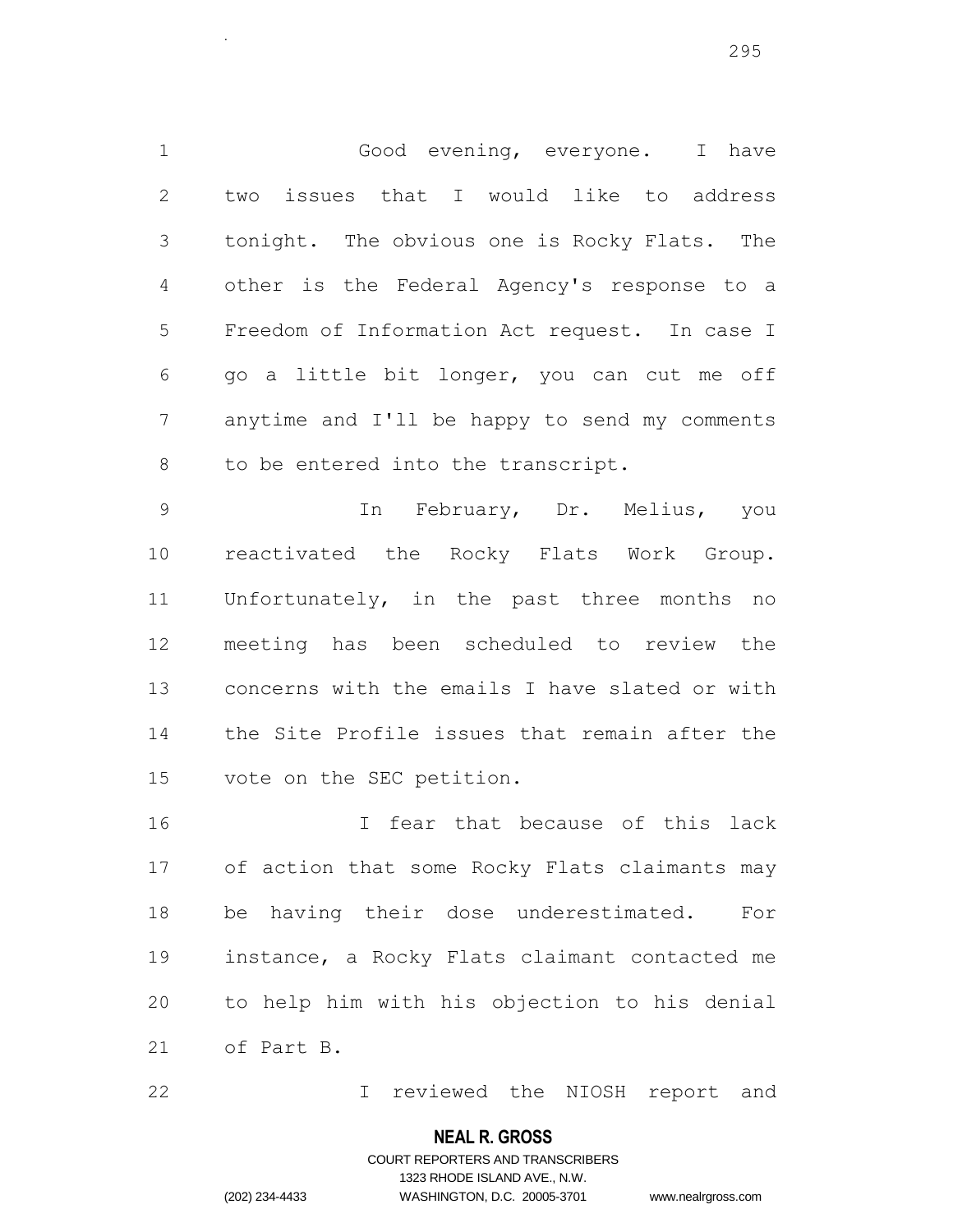among other issues I noted that there was no mention of his work at the stacker/retriever. You may remember that one email dated August 1, 2006, states that a person who empties the americium bird cages in the stacker/retriever would have been exposed to radiation levels as 7 much as, and I quote, "a couple of hundred millirems per hour."

 The claimant estimated that he worked as a stacker/retriever for approximately 54 hours. It appears that he would have received a pretty hefty dose. Yet, this is not considered in his dose reconstruction.

 NIOSH's report for this claimant still remains difficult to understand. He worked in buildings where thorium strikes 18 happened, or may have happened, where he was, or may have been, exposed to tritium. Yet, I could not find where OTIB-28 or OTIB-66 was used to reconstruct dose. Nor could I locate that the dose reconstructor utilized OTIB-10

### **NEAL R. GROSS**

### COURT REPORTERS AND TRANSCRIBERS 1323 RHODE ISLAND AVE., N.W. (202) 234-4433 WASHINGTON, D.C. 20005-3701 www.nealrgross.com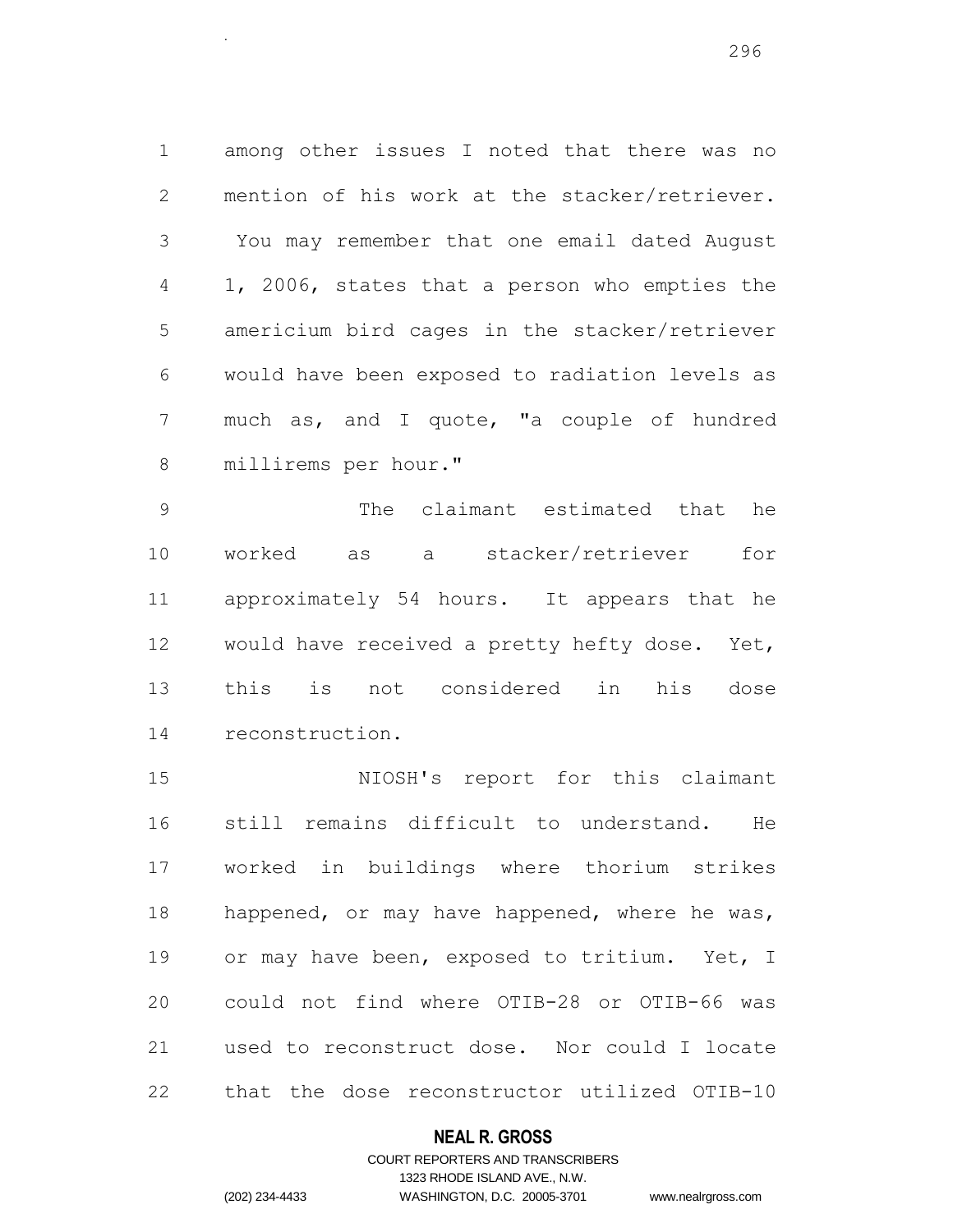for glove box workers' exposure.

.

 This claimant was a machinist in the Rocky Flats hot buildings and he would have used a glove box during his employment. I don't understand why a meeting hasn't been scheduled. I hope it is not because the Rocky Flats Work Group is waiting for SC&A's report to the Worker Outreach Work Group concerning the public comments. 10 These are two separate albeit related issues. However, because it may be possible that the dose being reconstructed for Rocky Flats claimants may be underestimated. The Rocky Flats Work Group needs to resolve these outstanding Site Profiles and other issues.

 The second issue I wish to bring to your attention tonight is the agency's response to the Freedom of Information Act request. Perhaps I should rephrase that to be the lack of response. Honestly, I am not trying to be sarcastic here but the excuses I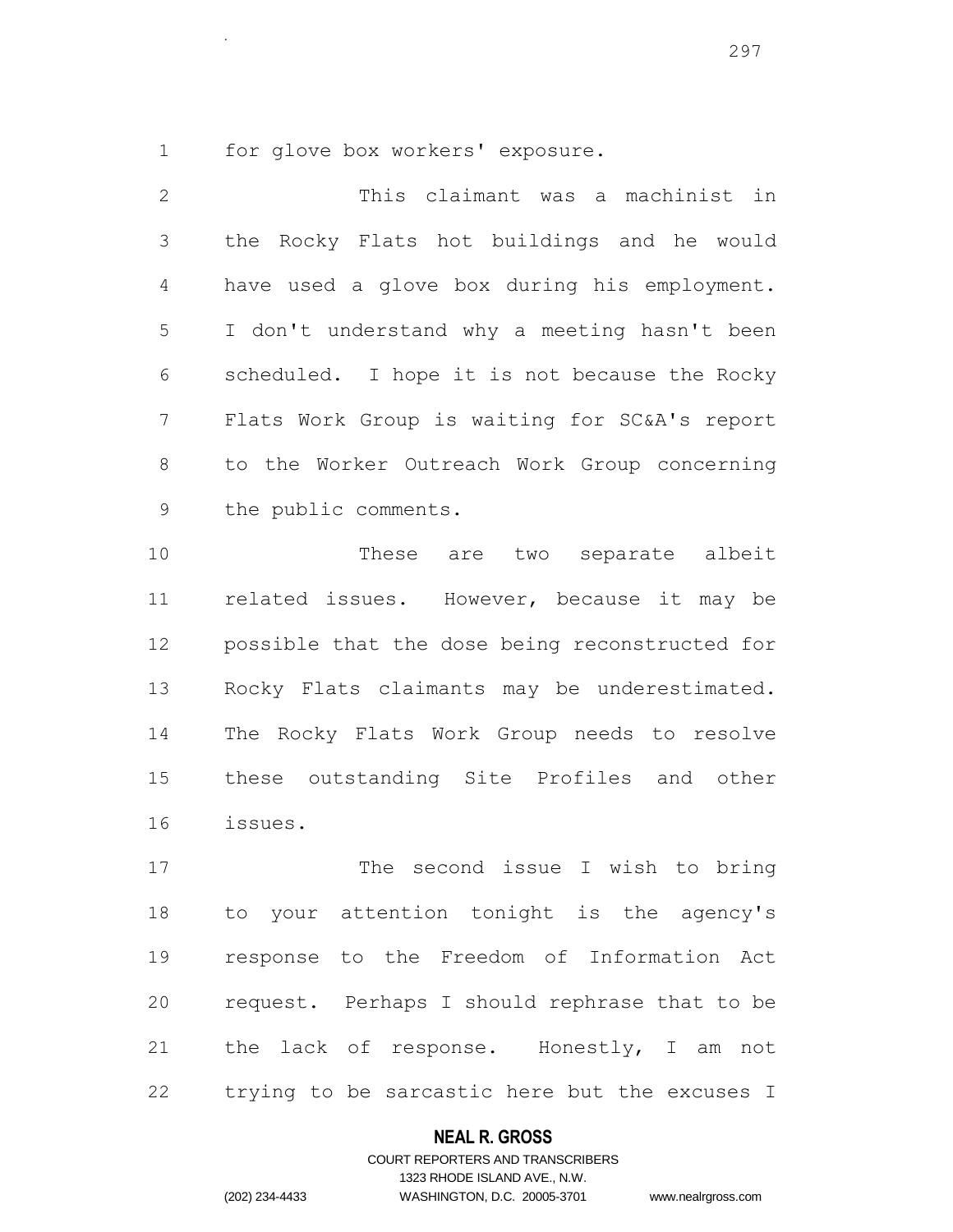have seen for delaying or denying a FOIA request honestly makes me wonder if the agencies have read President Obama's Executive Order.

 I won't get into the details with my ongoing discussions with the Department of Labor on documents I've requested, but perhaps this battle resulted in the frustration I will air tonight concerning NIOSH and the Department of Energy.

 In February of this year I requested a copy of the DOE document entitled "Thorium Use at Rocky Flat." This document was reviewed by NIOSH in its investigation for the SEC petition. It was also cited in the NIOSH-ORAU article published in the Health Physics Journal, I believe, in July of 2008.

 I received a letter last week from the Department of Energy denying the release of those documents because the document they located, and I quote, "is marked as a draft copy." They decided they will withhold this

### **NEAL R. GROSS**

### COURT REPORTERS AND TRANSCRIBERS 1323 RHODE ISLAND AVE., N.W. (202) 234-4433 WASHINGTON, D.C. 20005-3701 www.nealrgross.com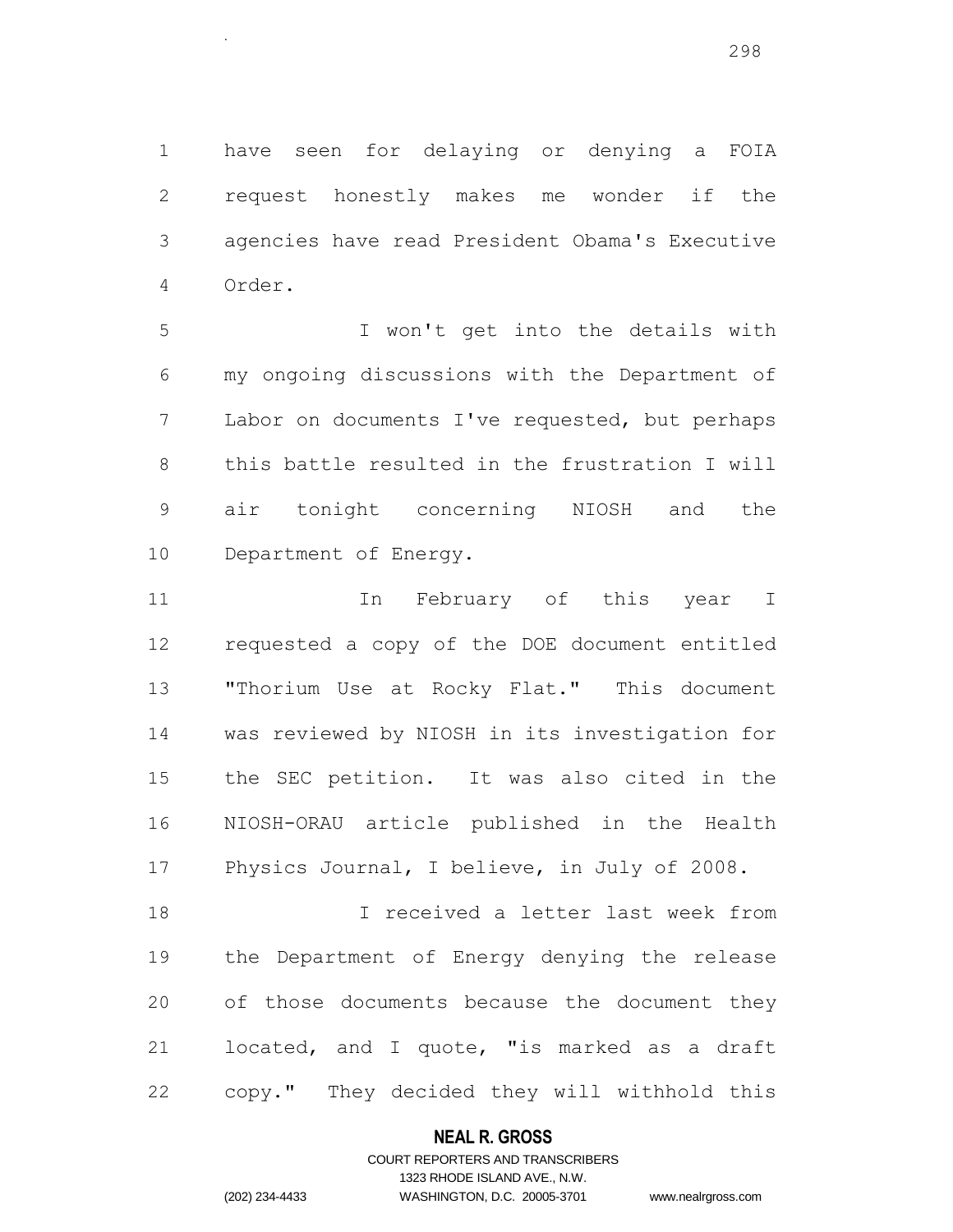document in its entirety because it's a draft document, and I quote, "By their very nature are typically predecisional and deliberative." Therefore, the Department of Energy has determined that this document can be withheld under FOIA Exemption No. 5. I ask you, is that fair? NIOSH reviewed it and incorporated this document in their methods. DOE did not cite any kind of national security interest in withholding this document but, as a result, the Rocky Flats claimants are denied access to this report. Again, I ask you, is this fair? Is this claimant-friendly?

.

14 14 I also checked with [identifying information redacted], the SEC petitioner, for National Bureau of Standards and I have permission to speak on her behalf. A travesty happened with that petition.

 In order to understand the workings of the government agencies, she FOIA'ed from NIOSH in February again all emails related to her SEC petition. So far

# **NEAL R. GROSS**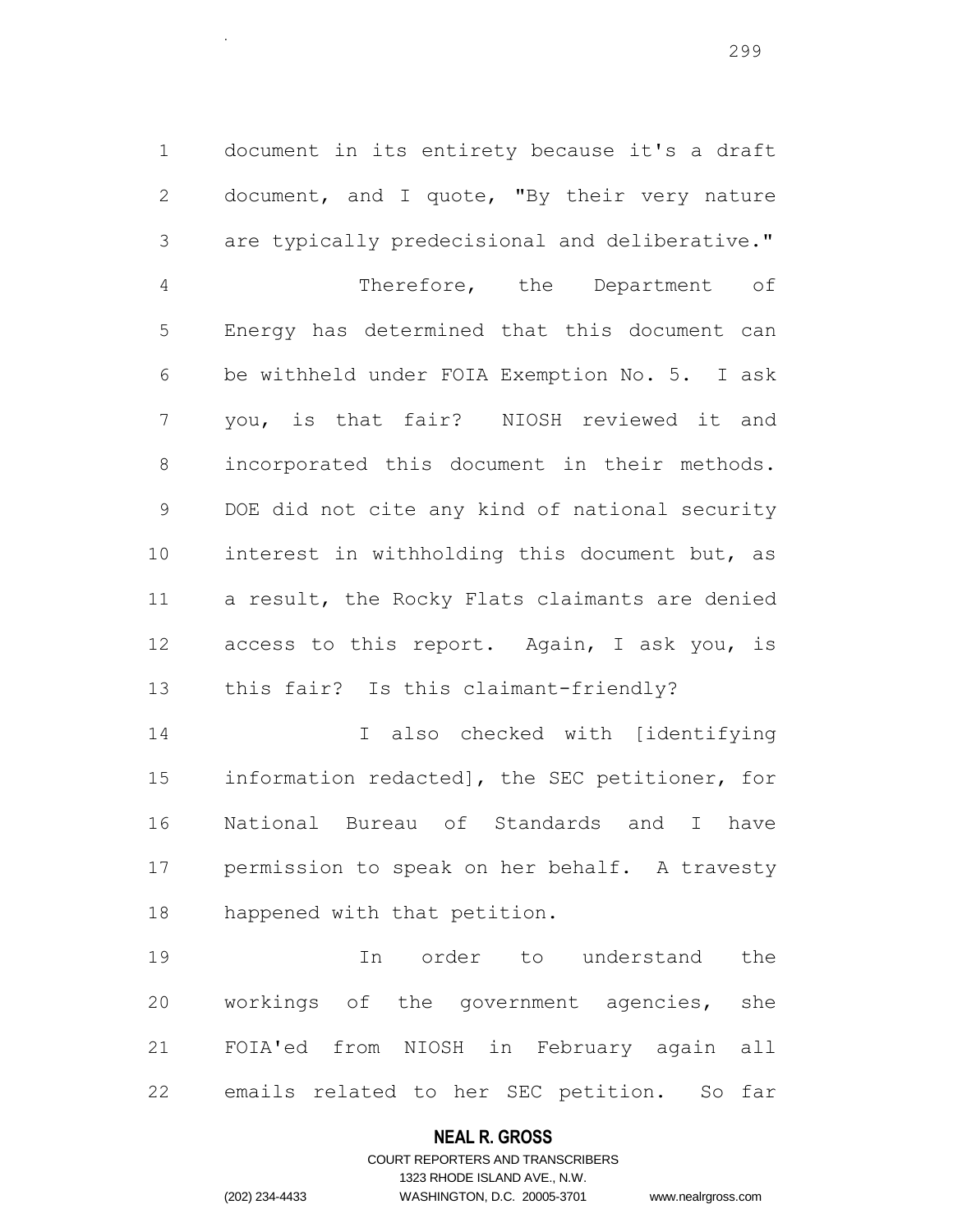all she has received is an acknowledgment of the FOIA request. This FOIA request is now over 100 days old which is a little bit past the 20-day time limit required by law.

.

 In conclusion, I respectfully ask that the Rocky Flats Work Group immediately schedule its first meeting to resolve the outstanding Site Profile issues and other issues related to the FOIA email.

10 An update on SC&A's report to the Work Group, or do the Worker Outreach Work Group, on its audit of NIOSH's response to public comment. That the document titled "Thorium Use at Rocky Flats" be released either directly to me to circulate or posted to DCAS' website.

17 That all draft White Papers developed by DCAS, ORAU, or SC&A be posted to DCAS' website immediately after review for national security and privacy issues.

 DOL, NIOSH, and DOE must abide by the spirit and the letter of the FOIA

### **NEAL R. GROSS**

#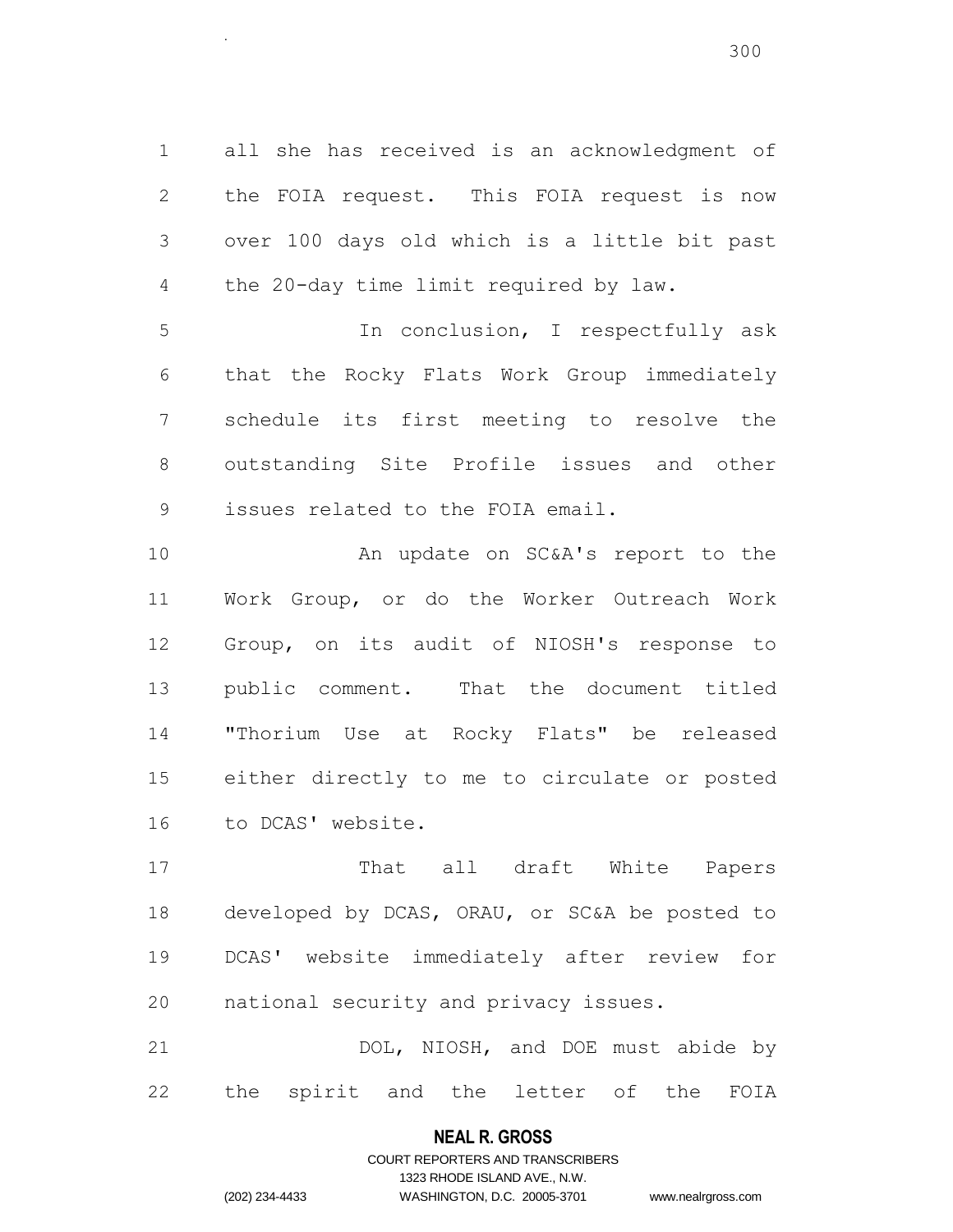legislation, especially with President Obama's Executive Order. The agencies must release documents within the time frame designated by law and in the format requested.

.

 The delay in releasing the requested documents, the agency's unreasonable request for clarification, or the misuse of FOIA exemptions goes against the concept that the U.S. Government bureaucracy operates with openness and worthy of examination by the public.

12 I also want to add that I am very happy to hear that stage one of the 10-year review has been completed and I look forward to learning more about how the recommendations are going to be implemented.

**Again, I thank you for the**  opportunity to bring these concerns to your attention. Thank you.

 CHAIRMAN MELIUS: Thank you, Terrie. Mark Griffon will be here tomorrow. He was delayed by weather. A number of people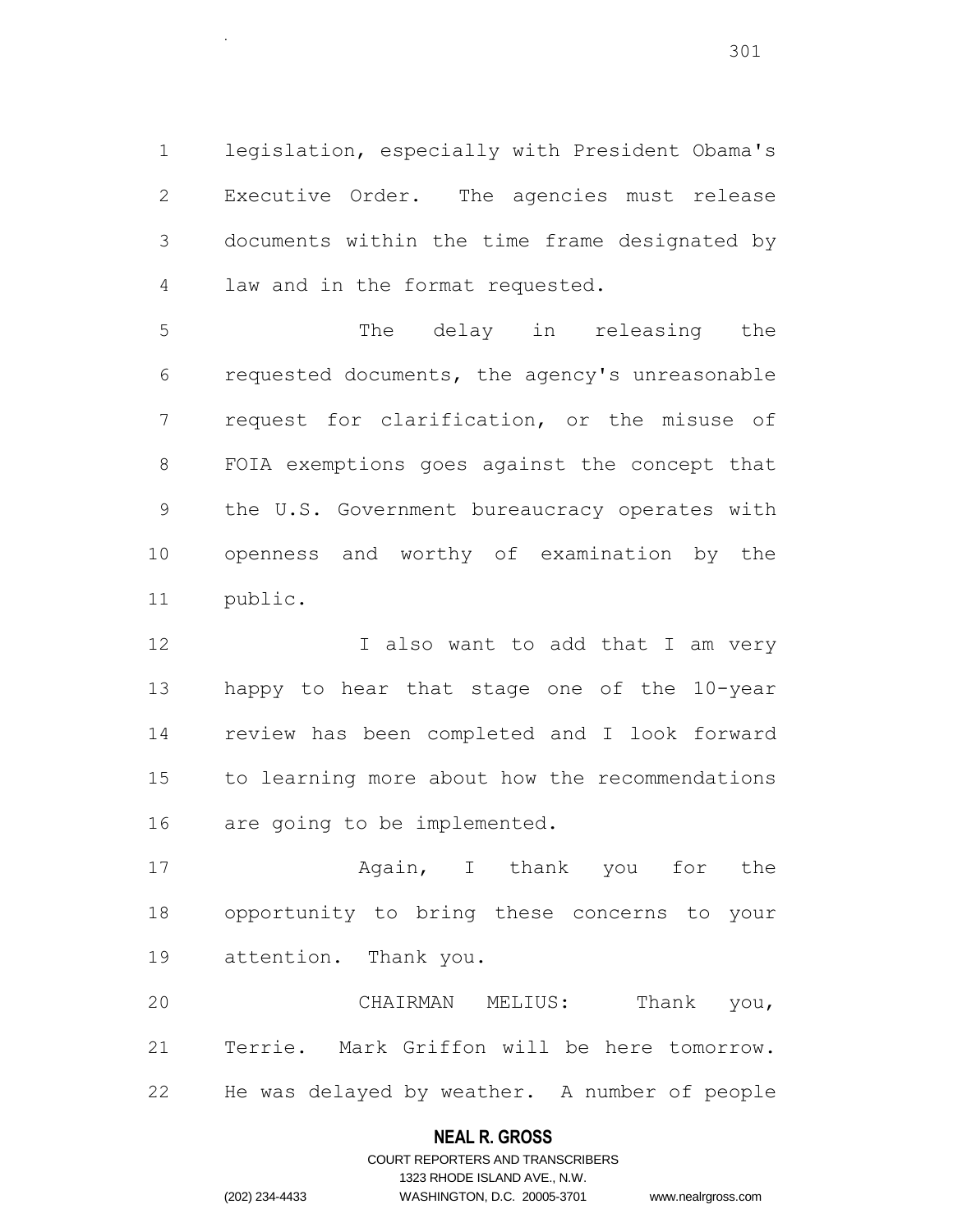had difficulty getting out here. I will talk to him and we will work together to try to get that Rocky Flats group going again to address some of these issues.

.

 There were some other issues we were waiting on. That group is not waiting for the Worker Outreach. That, as you say, is separate and so forth. We were discussing today and believe that the Worker Outreach group will meet again shortly to take up and follow up on their work including their work involving Rocky Flats.

 Greg Lewis is here and hopefully can at least make a note and follow up. You don't need to say anything unless you have information but we'll be able to follow up on that issue on the FOIA request. It may just be a matter of communications.

 If it ended up as a draft document, I don't know -- I can see where that would get turned down. That's sort of standard policy for Freedom of Information but

### **NEAL R. GROSS**

### COURT REPORTERS AND TRANSCRIBERS 1323 RHODE ISLAND AVE., N.W. (202) 234-4433 WASHINGTON, D.C. 20005-3701 www.nealrgross.com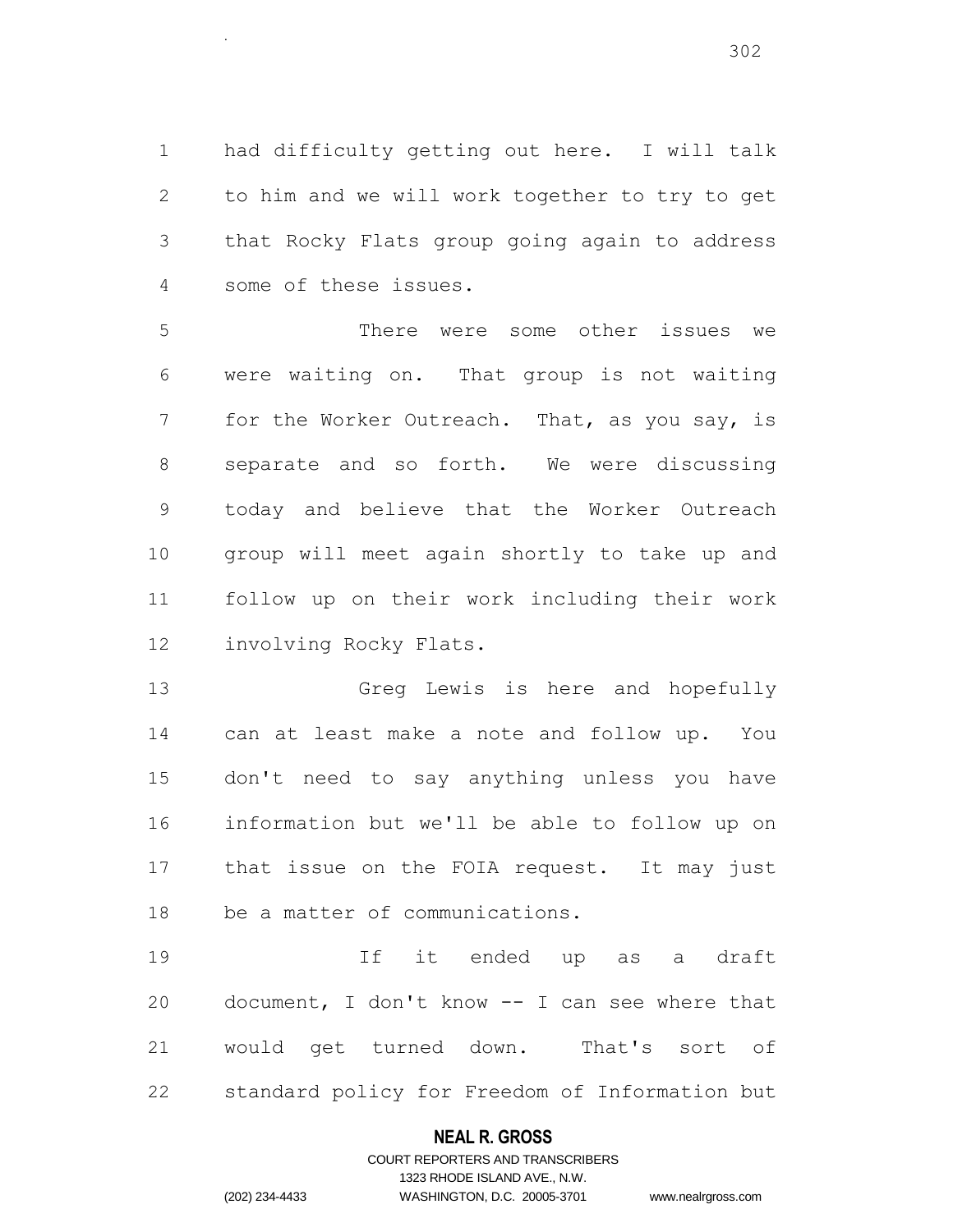**NEAL R. GROSS** maybe that can be resolved in some way. I may have missed it but the National Bureau of Standards, that was a request to NIOSH? MS. BARRIE: Yes. Ms. Virginia Bond requested emails to NIOSH -- from NIOSH. CHAIRMAN MELIUS: Okay. We'll ask Stu Hinnefeld or someone from NIOSH to follow up and at least find out that that didn't get somehow misplaced or whatever. It is long enough and they should have gotten the communication on that. 13 I will say that we are working and continuing to work to get the White Papers and other documents available. I think we're making progress. It may not be complete yet but that is something that we're working on to make them both sort of accessible not only for the public but also for other Board Members. That's been an issue we've raised before. 21 Ted. MR. KATZ: I can just give an

> COURT REPORTERS AND TRANSCRIBERS 1323 RHODE ISLAND AVE., N.W.

.

(202) 234-4433 WASHINGTON, D.C. 20005-3701 www.nealrgross.com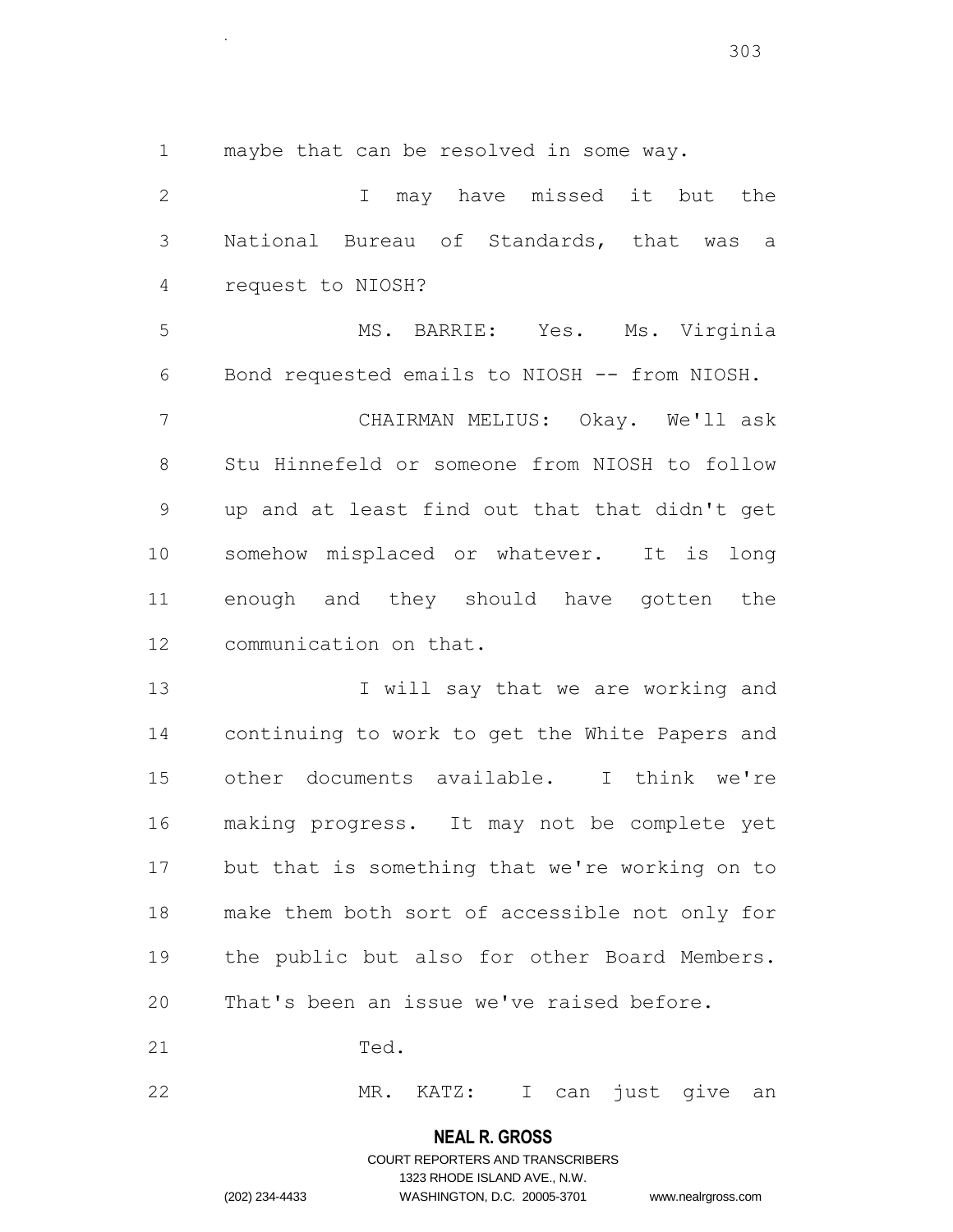update on that while we're on that topic. So we are making progress, Terrie. What we're doing now is trying to start with getting up everything that has already been PA cleared. There is more than PA clearance. There is also what's called 508 compliance.

.

 Anyway, it's making documents compliant for people that are visually impaired. It actually takes a lot of resources to do this so we are dealing with the ones that are already ready to be put up first. We will eventually get through everything.

 I could just tell you if inundated Office of General Counsel and the other parties who have to do this work with all the White Papers that would have to be cleared, it 18 just couldn't happen very quickly. We are trying to do this sort of stepwise fashion. 20 MS. BARRIE: I appreciate that. CHAIRMAN MELIUS: Terrie, I will get back to you personally on the Rocky Flats

# **NEAL R. GROSS** COURT REPORTERS AND TRANSCRIBERS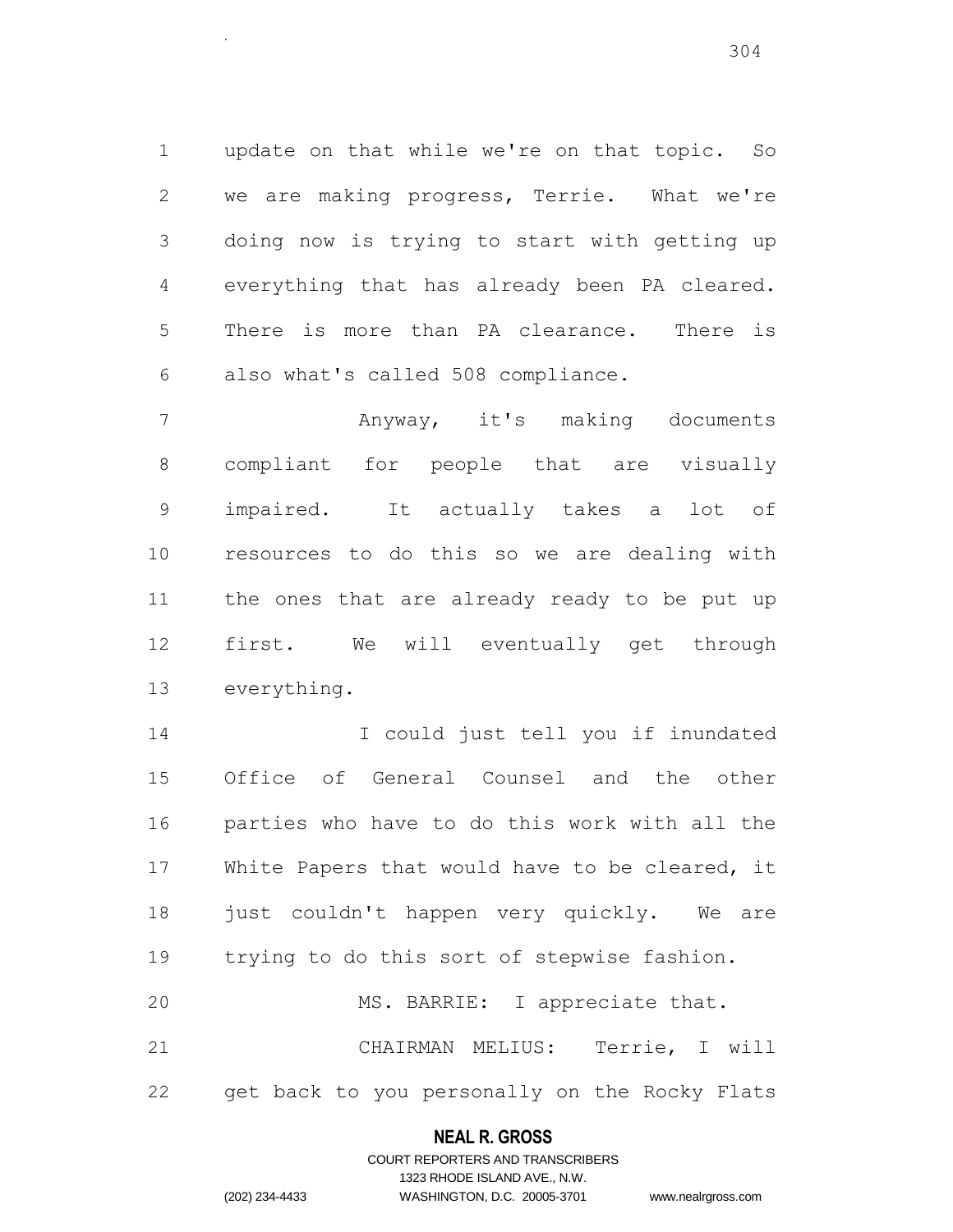Work Group issue after the meeting, after I've talked to Mark. MS. BARRIE: Okay. Thank you so much. CHAIRMAN MELIUS: Thank you. Is there anybody else on the phone that would like to make public comments? 8 MS. VLIEGER: This is Faye Vlieger from Washington. I had let Dr. Melius know that I wanted to make comments. CHAIRMAN MELIUS: Okay. Go ahead. 12 MS. VLIEGER: Over the past few months I've been communicating with Dr. Melius concerning the unusual fines during the mediation process at the Hanford site. My initial request was whether or not the Board was being kept apprized of these unusual fines of contamination and different radionuclides in places they hadn't discovered them, if the Board was being kept aware -- made aware that the old contamination being found was now exposing new people to things

### **NEAL R. GROSS**

### COURT REPORTERS AND TRANSCRIBERS 1323 RHODE ISLAND AVE., N.W. (202) 234-4433 WASHINGTON, D.C. 20005-3701 www.nealrgross.com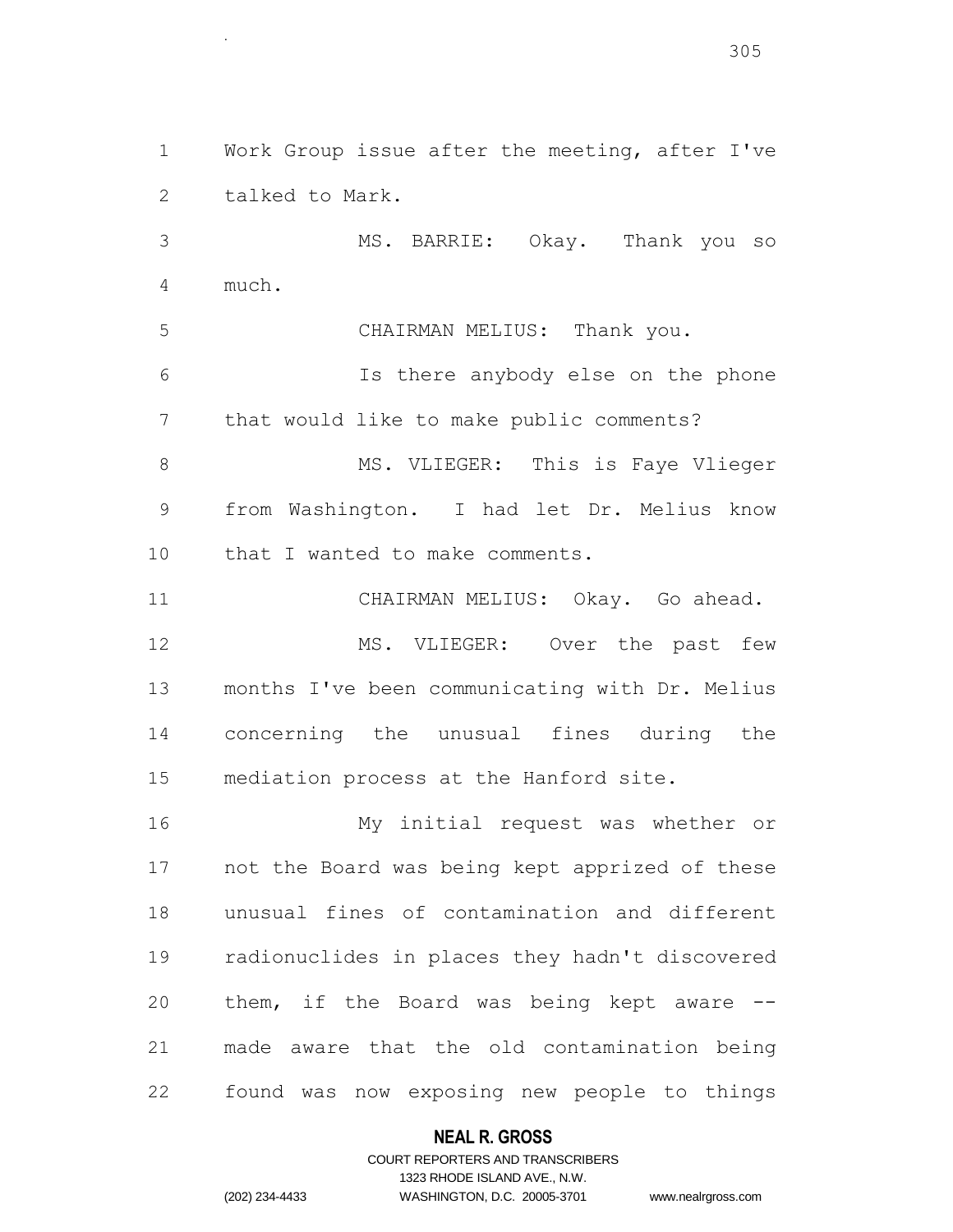that were unexpected.

.

 To my surprise the Board was not being kept apprized by DOE of these fines. Fortunately, at the end of March SC&A did come and discuss with a number of former workers the discovery that was found in Building 324. 7 I am happy that happened. I am concerned that the Hanford SEC that is being petitioned and considered right now is not receiving the information about this contamination that is unexpectedly found, and the surprises that they are finding during remediation not only under buildings but at the old landfill and that where that contamination came from is not being advised to the Board. 17 What I would really like to see,

 because the Hanford meeting is coming up here in August, is to ensure that all of the surveys and the information from the remediation project is being made available to the Board in as much of a real-time basis as

### **NEAL R. GROSS**

### COURT REPORTERS AND TRANSCRIBERS 1323 RHODE ISLAND AVE., N.W. (202) 234-4433 WASHINGTON, D.C. 20005-3701 www.nealrgross.com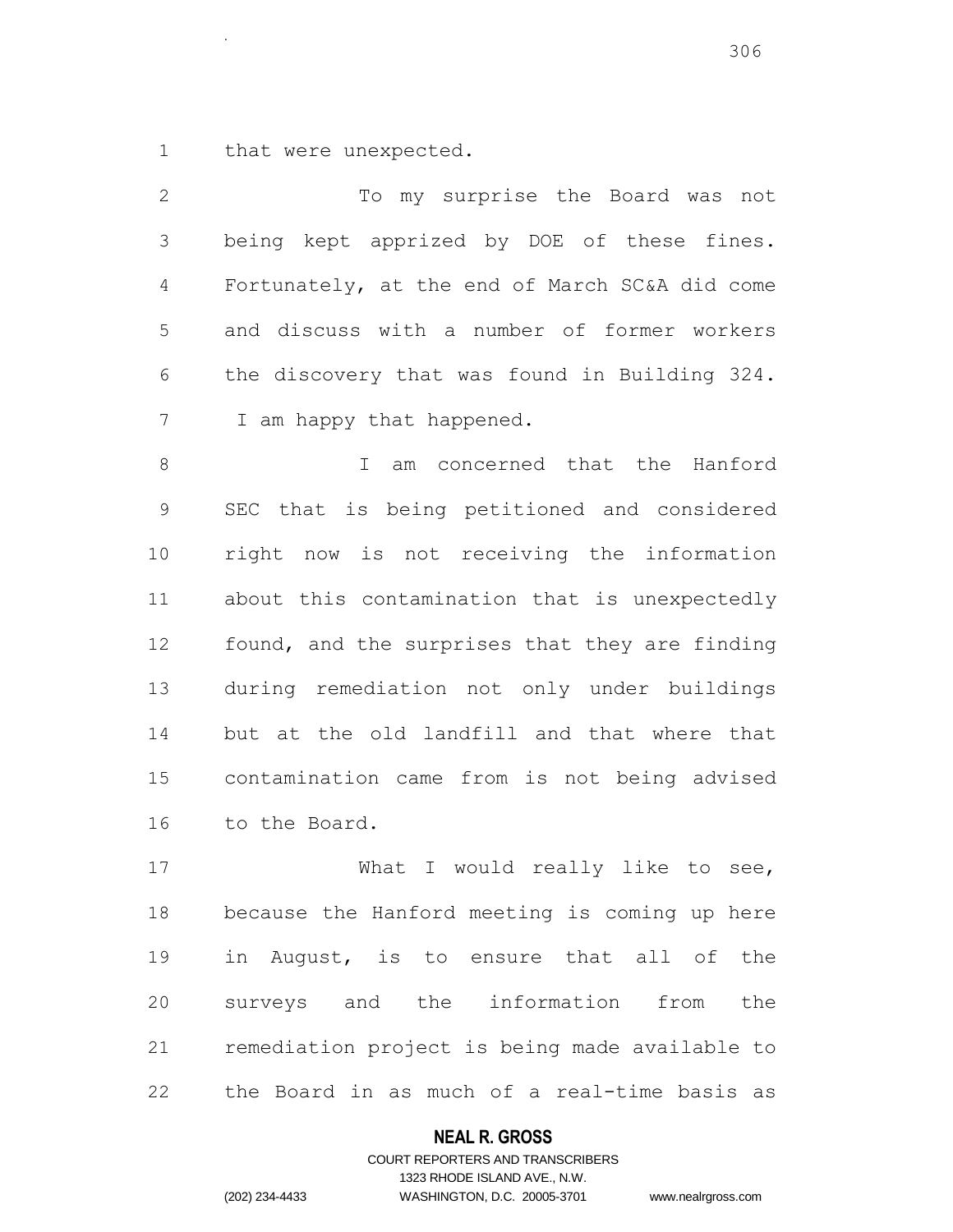possible because it will affect the outcome of the SEC consideration.

.

 CHAIRMAN MELIUS: Okay. Thank you. We'll follow up on that. It's a little hard to guarantee that we keep absolutely current on all information. We will hear tomorrow about the evaluation of the most recent petition.

 We will be having, as I've told you, a Work Group meeting for the Hanford Work Group between now and August so we'll be able 12 to report on that by the August meeting.

 MS. VLIEGER: In the meantime dose reconstructions that are being done for Hanford workers, is any consideration being given to the fines in Building 324 and the 300 area in general or is that all on hold until after the SC&A report is turned in?

 CHAIRMAN MELIUS: The Board currently is focusing on the SEC petitions which really cover, I think, mostly an earlier time period. I can't tell you off the top of

### **NEAL R. GROSS**

### COURT REPORTERS AND TRANSCRIBERS 1323 RHODE ISLAND AVE., N.W. (202) 234-4433 WASHINGTON, D.C. 20005-3701 www.nealrgross.com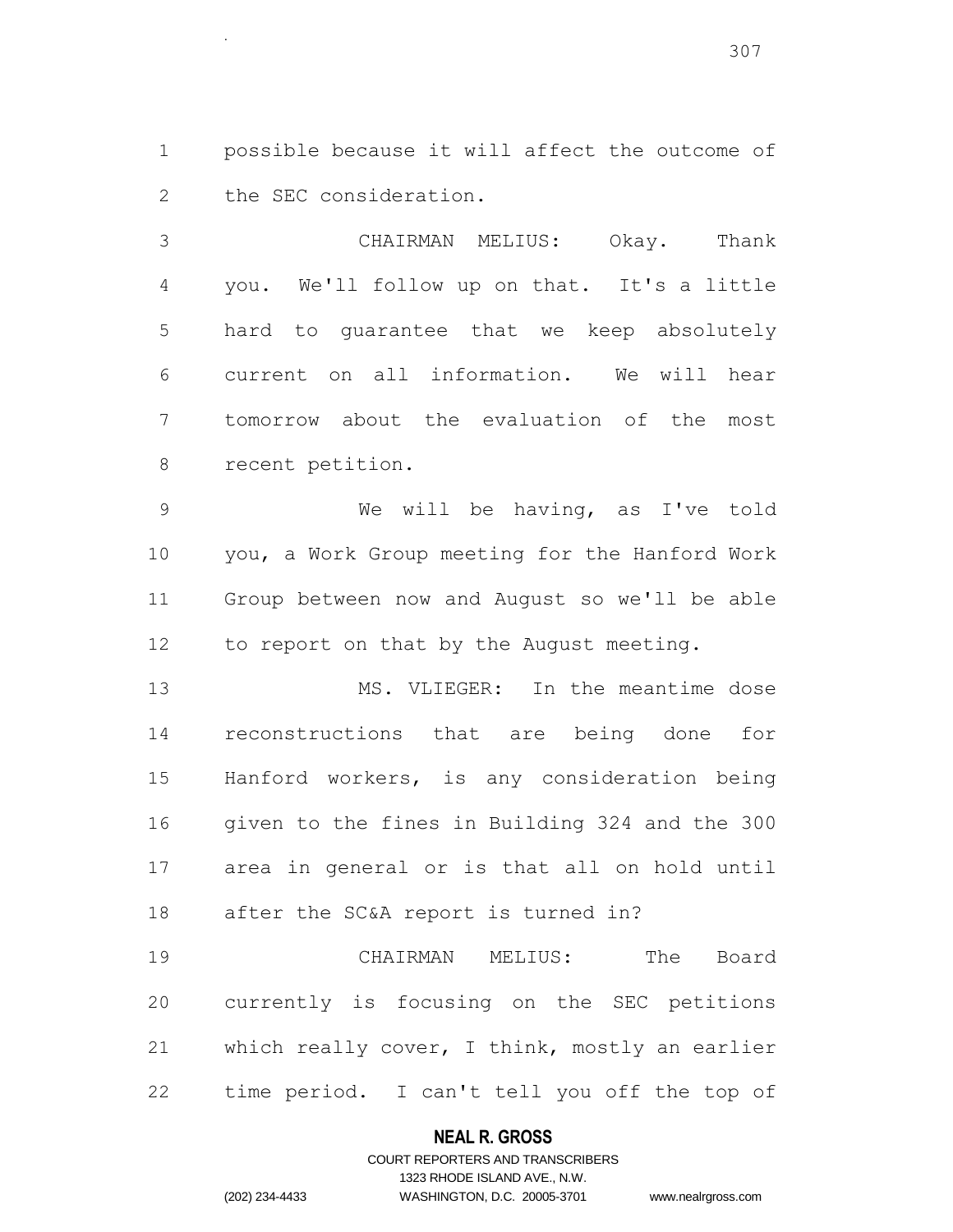my head. Stu Hinnefeld is at the microphone and will try to address it.

.

 MR. HINNEFELD: Stu Hinnefeld from DCAS, from NIOSH. I know that we have heard about the unexpected findings during remediation work at Hanford.

 Our most knowledgeable Hanford person isn't here tonight and I'm not able to ask him exactly. I know he keeps pretty up to date with what's being learned out there and we'll do this.

12 As to the specific question whether dose reconstructions today have taken 14 it into account, I would say that is probably not likely because we are going to have to have some sort of understanding about historically how does this discovery today affect things historically and what can we know about that.

 What can we know about what that says about our interpretation of the historical doses compared to what we already

### **NEAL R. GROSS**

### COURT REPORTERS AND TRANSCRIBERS 1323 RHODE ISLAND AVE., N.W. (202) 234-4433 WASHINGTON, D.C. 20005-3701 www.nealrgross.com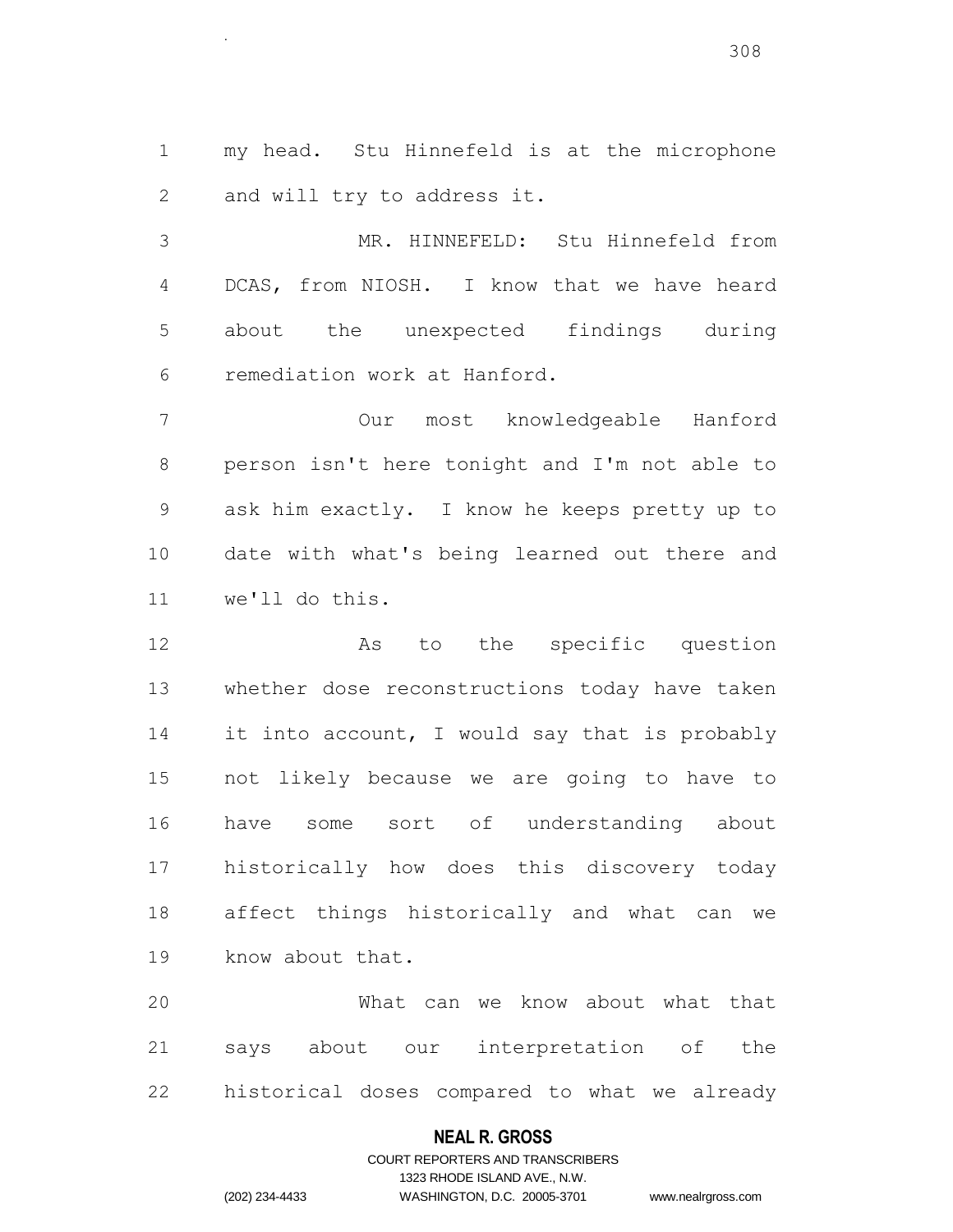knew. I'm not 100 percent sure that I can give a satisfactory answer on that today. It's unlikely that dose reconstructions being done today have overtly taken that into account.

 It's also not inconceivable that dose reconstructions being done today just because of the data available from that time period have taken it into account.

 If it's an external exposure situation, for instance, the film badges theoretically would read the external exposure even though there's material found under this building that no one thought was there.

 Internal exposure would be a little different question. It's a fairly difficult question to answer and it will be a difficult question to answer, not something we can do very quickly but it will be something that we will have to investigate as we learn more about it.

CHAIRMAN MELIUS: This is Dr.

### **NEAL R. GROSS**

# COURT REPORTERS AND TRANSCRIBERS 1323 RHODE ISLAND AVE., N.W. (202) 234-4433 WASHINGTON, D.C. 20005-3701 www.nealrgross.com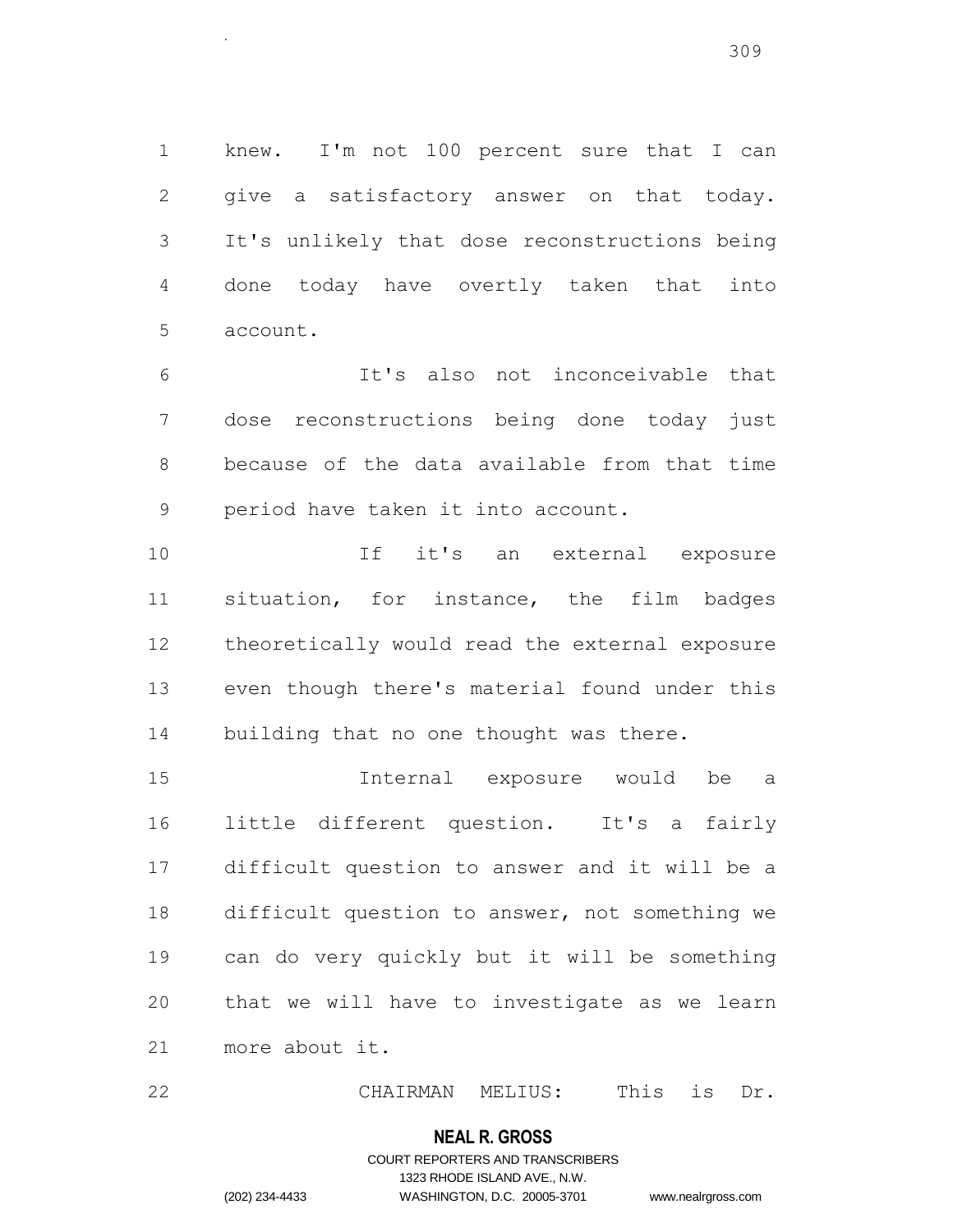Melius again. We'll be able to report back to you more on that, both from the Work Group meeting and the time we're at Hanford in August.

.

 MS. VLIEGER: Do you have a report that is going to be generated from the interviews that were done here in March? Is there a time frame for when that report is going to be done?

 DR. MAKHIJANI: Arjun Makhijani from SC&A. Two things. As you know, we've done the interviews. The interviews have been reviewed for classification. They have gone to the interviewees back so they can approve and correct the interview record.

 So far as the SEC review is concerned, we are examining the implications of the 324 building findings for the period up to 1990 but we're not examining any implications for the period for which there is no SEC to my knowledge. There is no SEC that SC&A is reviewing.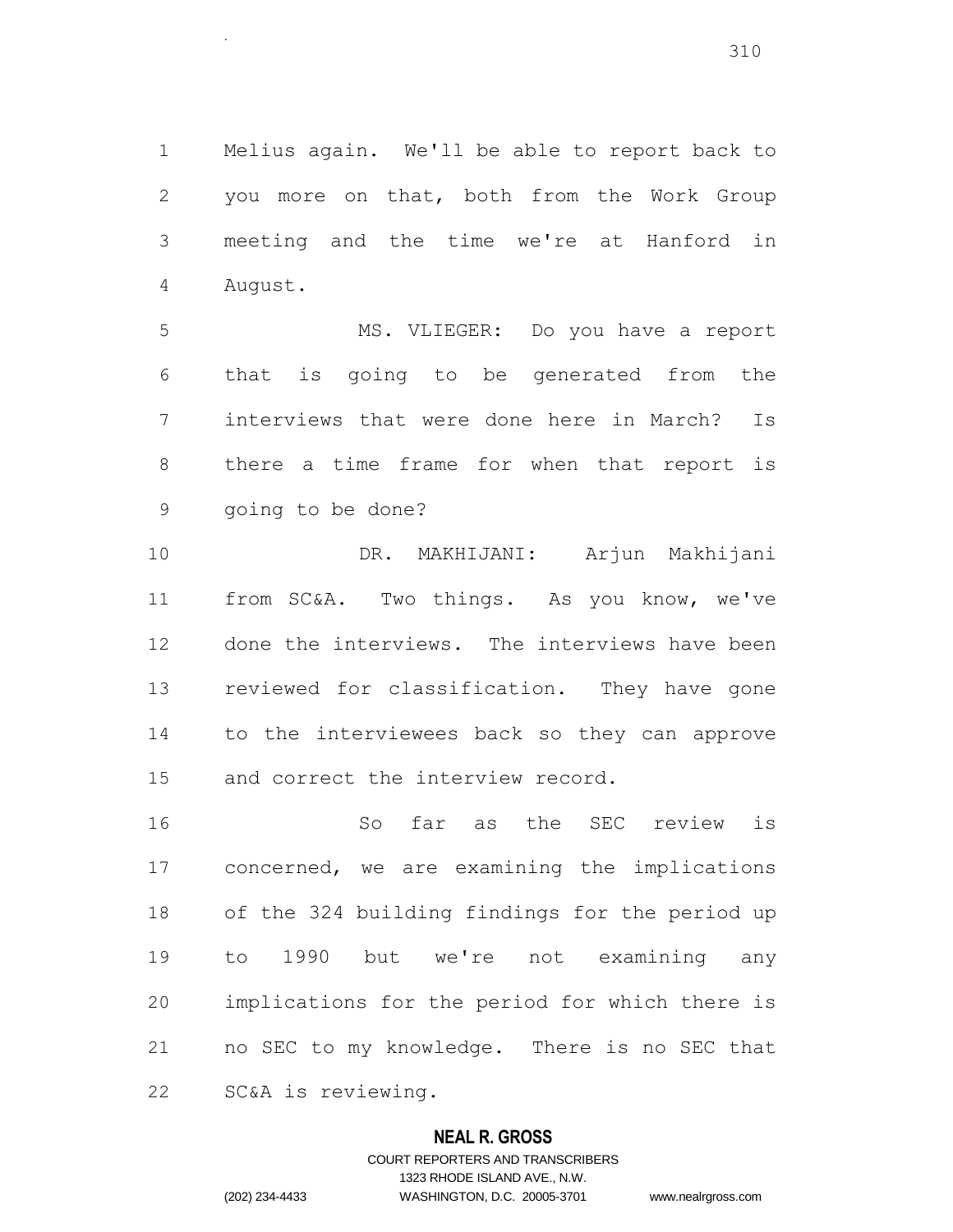1 1 I don't know that we will have all the interviews for you by the August meeting because there is an elaborate process of hearing back from the workers and I have no guarantee as to when they are going to get back.

 I know a few have gotten back but not all have gotten back to us. We will have a summary and our conclusions for the SEC process in the report that we are preparing. 11 In fact, you know, I'm going through that during this meeting and shortly after this meeting.

 MS. VLIEGER: I've been asking for a list of the references that are being called from DOE concerning this find in the ground under Building 324. At one point I was told by another advocate that there was a report generated by DOE when they knew that that floor drain had ruptured and that they cemented it over and that there was a DOE report that was generated.

### **NEAL R. GROSS**